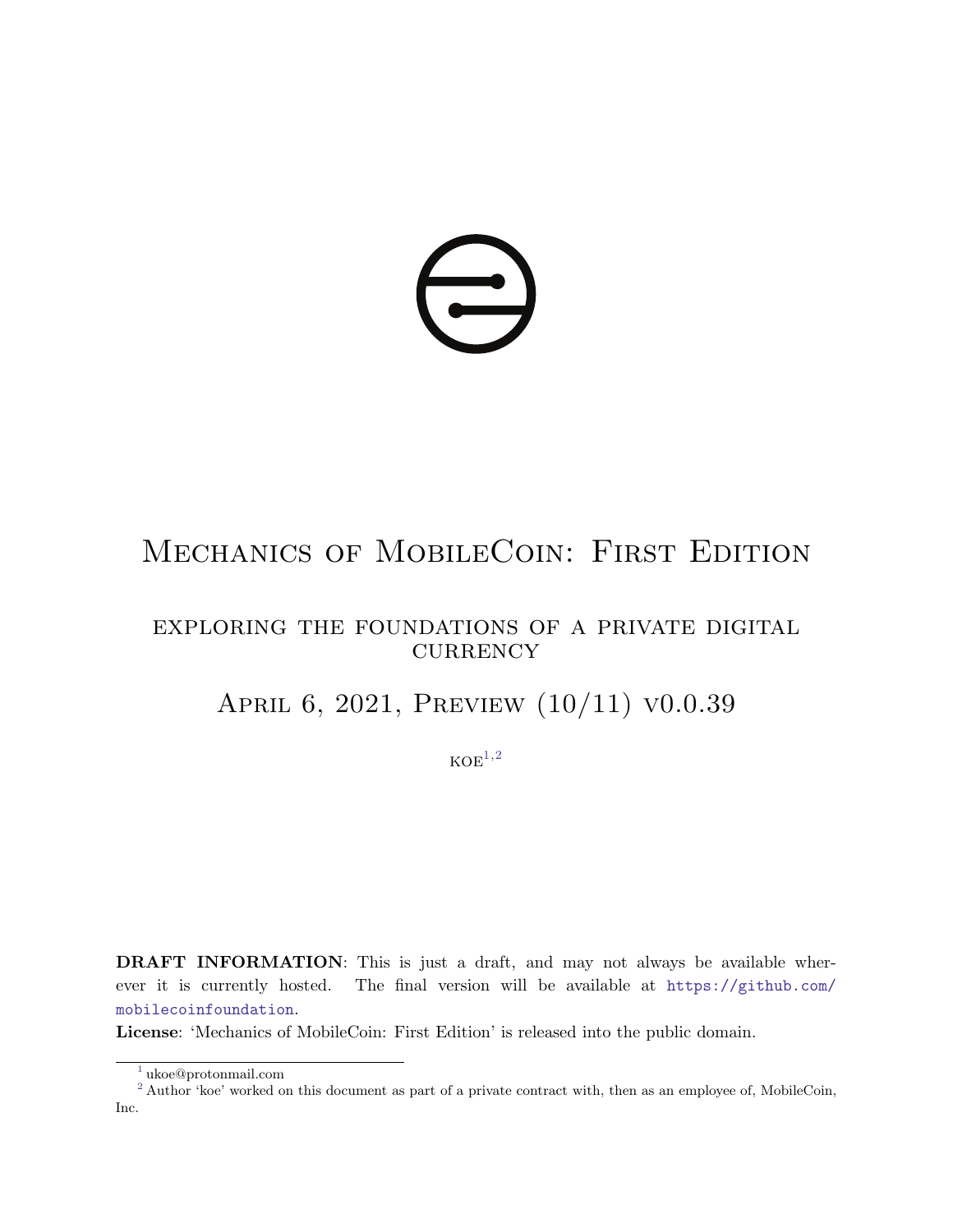# Abstract

Cryptography. It may seem like only mathematicians and computer scientists have access to this obscure, esoteric, powerful, elegant topic. In fact, many kinds of cryptography are simple enough that anyone can learn their fundamental concepts.

It is common knowledge that cryptography is used to secure communications, whether they be coded letters or private digital interactions. Another application is in so-called cryptocurrencies. These digital moneys use cryptography to assign and transfer ownership of funds. To ensure that no piece of money can be duplicated or created at will, cryptocurrencies usually rely on 'blockchains', which are public, distributed ledgers containing records of currency transactions that can be verified by third parties [\[115\]](#page-127-0).

It might seem at first glance that transactions need to be sent and stored in plain text format to make them publicly verifiable. In truth, it is possible to conceal a transaction's participants, as well as the amounts involved, using cryptographic tools that nevertheless allow transactions to be verified and agreed upon by observers [\[151\]](#page-128-0). This is exemplified in the cryptocurrency MobileCoin.

We endeavor here to teach any determined individual who knows basic algebra and simple computer science concepts like the 'bit representation' of a number not only how MobileCoin works at a deep and comprehensive level, but also how useful and beautiful cryptography can be.

For our experienced readers: MobileCoin is a standard one-dimensional directed acyclic graph (DAG) cryptocurrency blockchain [\[115\]](#page-127-0), where blocks are consensuated with an implementation of the Stellar Consensus Protocol [\[101\]](#page-126-0), transactions are validated in SGX secure enclaves [\[36\]](#page-123-0) and are based on elliptic curve cryptography using the Ristretto abstraction [\[44\]](#page-123-1) on curve Ed25519 [\[25\]](#page-122-0), transaction inputs are shown to exist in the blockchain with Merkle proofs of membership [\[104\]](#page-126-1) and are signed with Schnorr-style multilayered linkable spontaneous anonymous group signatures (MLSAG) [\[121\]](#page-127-1), and output amounts (communicated to recipients via ECDH [\[54\]](#page-123-2)) are concealed with Pedersen commitments [\[99\]](#page-126-2) and proven in a legitimate range with Bulletproofs [\[33\]](#page-122-1).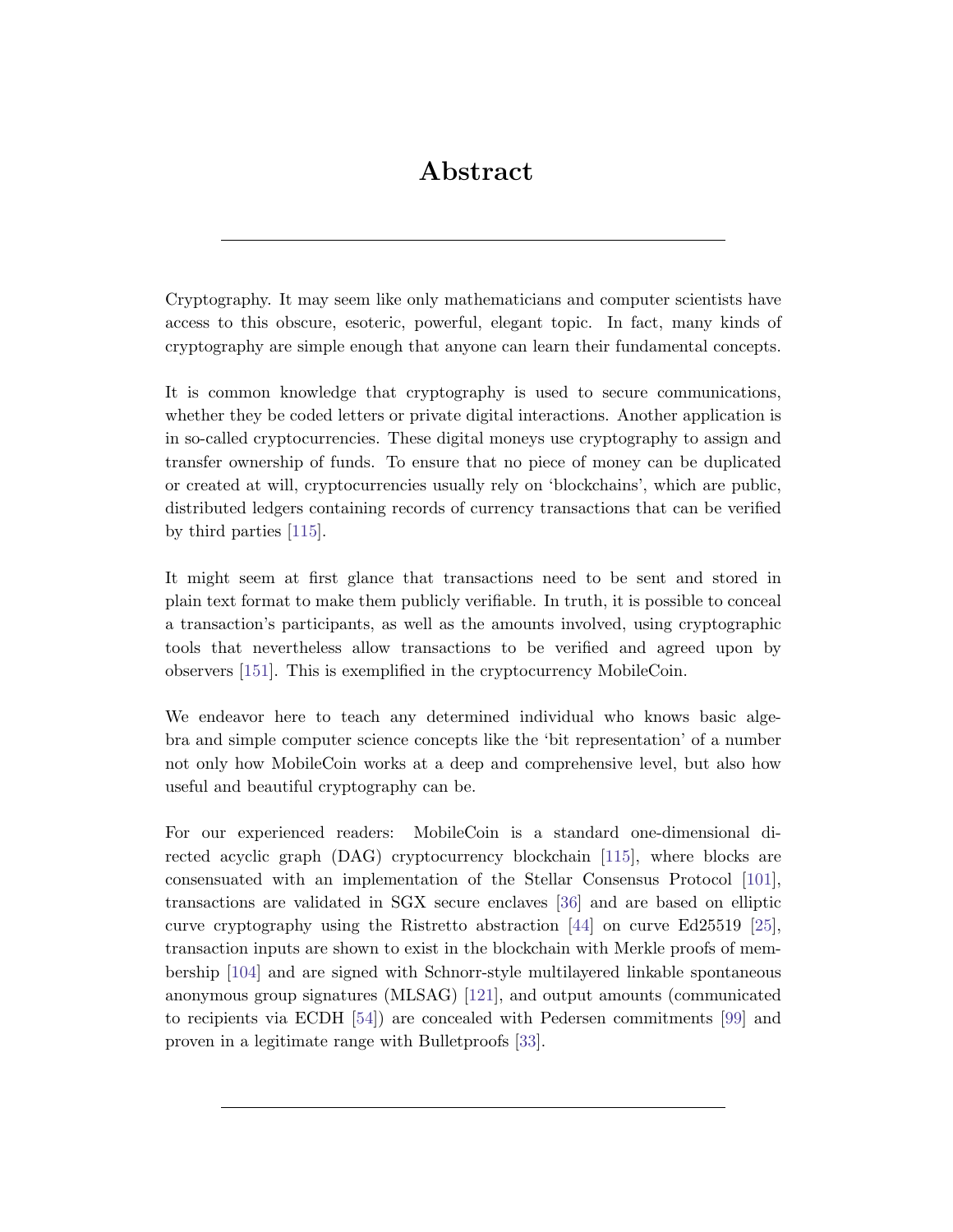# Contents

| $\mathbf{1}$ |     | Introduction          | 1.             |
|--------------|-----|-----------------------|----------------|
|              | 1.1 |                       | $\overline{2}$ |
|              | 1.2 |                       | 3              |
|              | 1.3 |                       | 3              |
|              | 1.4 |                       | 3              |
|              |     | 1.4.1                 | $\overline{4}$ |
|              |     | 1.4.2                 | $\overline{4}$ |
|              |     | 1.4.3                 | $\overline{4}$ |
|              | 1.5 |                       | $\overline{5}$ |
|              | 1.6 |                       | $\overline{5}$ |
|              | 1.7 |                       | 6              |
|              |     |                       |                |
| Ι            |     | <b>Essentials</b>     | 7              |
| $\bf{2}$     |     | <b>Basic Concepts</b> | 8              |
|              | 2.1 |                       | 8              |
|              | 2.2 |                       | 9              |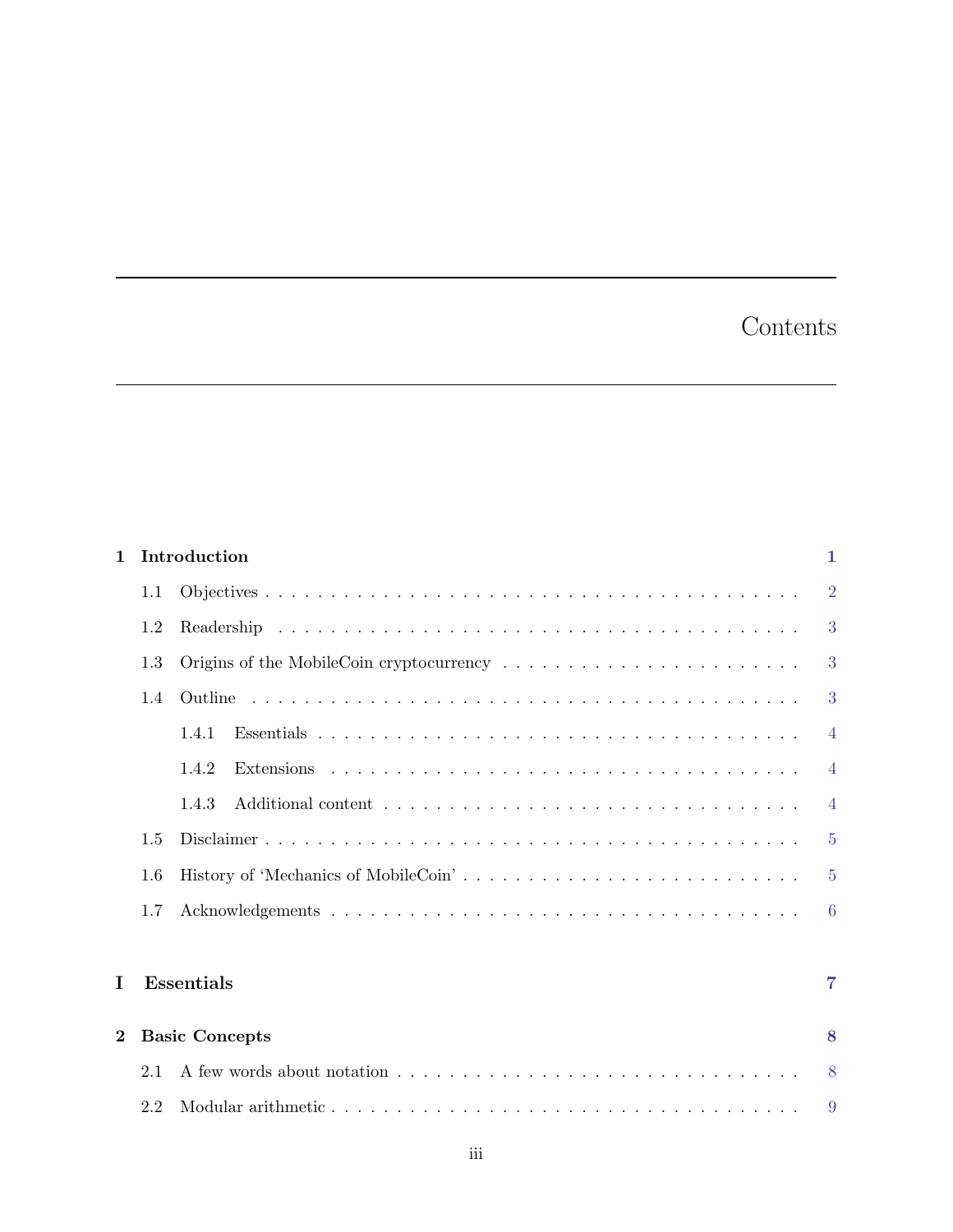|   |     | 2.2.1     |                                                                                                     | <b>10</b> |
|---|-----|-----------|-----------------------------------------------------------------------------------------------------|-----------|
|   |     | 2.2.2     |                                                                                                     | 11        |
|   |     | 2.2.3     |                                                                                                     | 12        |
|   |     | 2.2.4     |                                                                                                     | <b>12</b> |
|   | 2.3 |           |                                                                                                     | 13        |
|   |     | 2.3.1     |                                                                                                     | 13        |
|   |     | 2.3.2     |                                                                                                     | 14        |
|   |     | 2.3.3     |                                                                                                     | 16        |
|   |     | 2.3.4     | Diffie-Hellman key exchange with elliptic curves                                                    | 17        |
|   |     | 2.3.5     | Schnorr signatures and the Fiat-Shamir transform                                                    | 17        |
|   |     | 2.3.6     |                                                                                                     | 19        |
|   | 2.4 |           |                                                                                                     | 20        |
|   |     | 2.4.1     |                                                                                                     | 21        |
|   |     | 2.4.2     |                                                                                                     | 22        |
|   |     | 2.4.3     |                                                                                                     | 23        |
|   |     | 2.4.4     |                                                                                                     | 23        |
|   | 2.5 |           |                                                                                                     | 25        |
| 3 |     |           | <b>Advanced Schnorr-like Signatures</b>                                                             | 27        |
|   | 3.1 |           | Prove knowledge of a discrete logarithm across multiple bases                                       | 27        |
|   | 3.2 |           | Multiple private keys in one proof $\ldots \ldots \ldots \ldots \ldots \ldots \ldots \ldots \ldots$ | 28        |
|   | 3.3 |           | Spontaneous Anonymous Group $(SAG)$ signatures $\ldots \ldots \ldots \ldots \ldots$                 | 29        |
|   | 3.4 |           | Back's Linkable Spontaneous Anonymous Group (bLSAG) signatures                                      | 32        |
|   | 3.5 |           | Multilayer Linkable Spontaneous Anonymous Group (MLSAG) signatures                                  | 35        |
|   |     |           |                                                                                                     |           |
| 4 |     | Addresses |                                                                                                     | 37        |
|   | 4.1 |           |                                                                                                     | 38        |
|   | 4.2 |           |                                                                                                     | 38        |
|   | 4.3 |           |                                                                                                     | 40        |
|   |     | 4.3.1     | Sending to a subaddress $\ldots \ldots \ldots \ldots \ldots \ldots \ldots \ldots \ldots \ldots$     | 40        |
|   | 4.4 |           |                                                                                                     | 41        |
|   | 4.5 |           |                                                                                                     | 41        |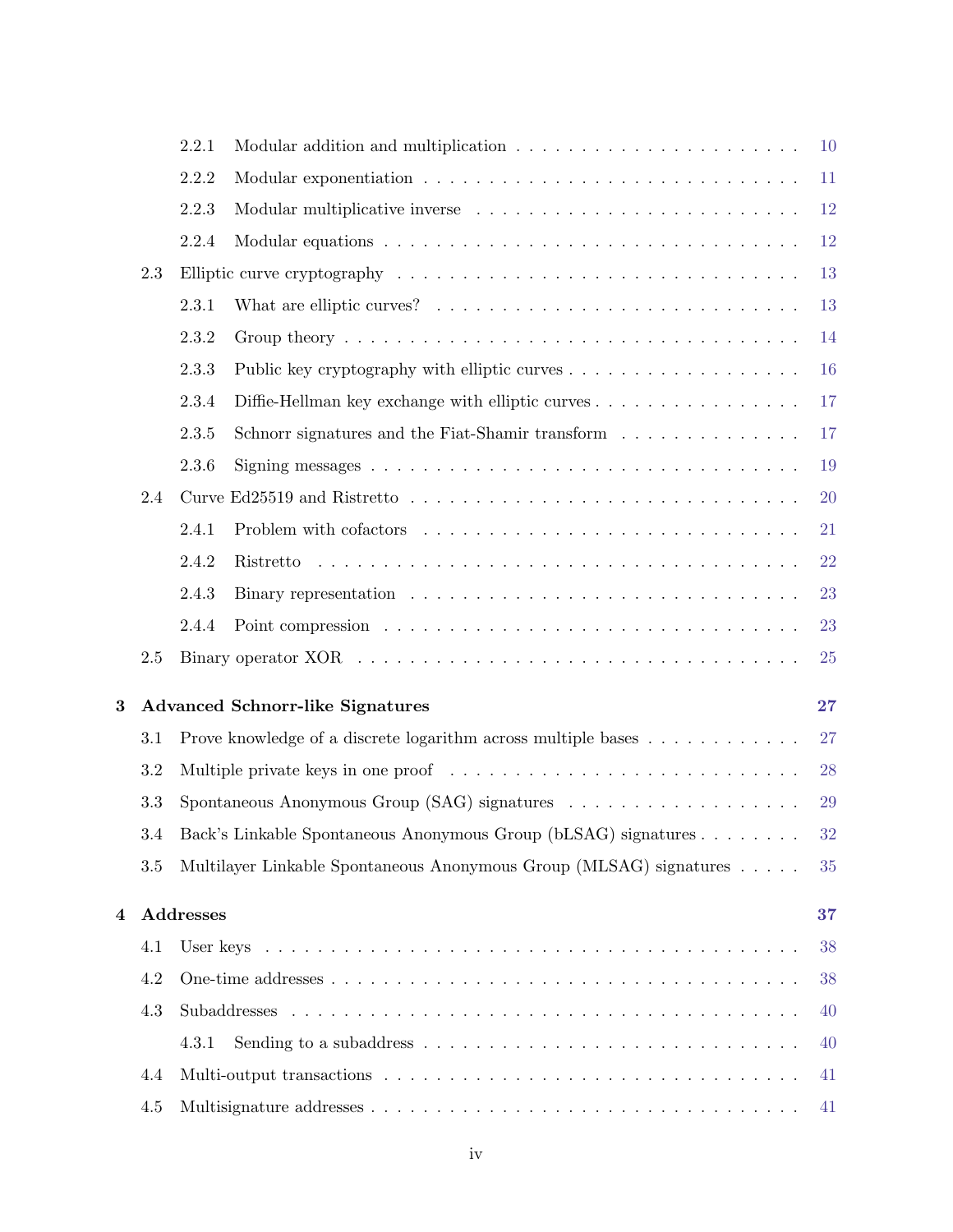| $\bf{5}$ |     | <b>Amount Hiding</b>                                | 42 |  |  |
|----------|-----|-----------------------------------------------------|----|--|--|
|          | 5.1 |                                                     | 42 |  |  |
|          | 5.2 |                                                     | 43 |  |  |
|          | 5.3 |                                                     | 43 |  |  |
|          | 5.4 |                                                     | 44 |  |  |
|          | 5.5 |                                                     | 46 |  |  |
| 6        |     | <b>Membership Proofs</b>                            | 47 |  |  |
|          | 6.1 |                                                     | 47 |  |  |
|          |     | 6.1.1                                               | 48 |  |  |
|          |     | 6.1.2                                               | 48 |  |  |
|          | 6.2 |                                                     | 49 |  |  |
|          |     | 6.2.1                                               | 49 |  |  |
|          |     | 6.2.2                                               | 51 |  |  |
| 7        |     | Ring Confidential Transactions (RingCT)             | 53 |  |  |
|          | 7.1 |                                                     | 54 |  |  |
|          | 7.2 | Ring Confidential Transactions of type TXTYPE_RCT_1 | 54 |  |  |
|          |     | 7.2.1                                               | 54 |  |  |
|          |     | 7.2.2                                               | 55 |  |  |
|          |     | 7.2.3                                               | 56 |  |  |
|          | 7.3 |                                                     | 56 |  |  |
|          | 7.4 | 58                                                  |    |  |  |
|          | 7.5 |                                                     | 59 |  |  |
|          | 7.6 |                                                     | 60 |  |  |
| 8        |     | <b>SGX Secure Enclaves</b>                          | 61 |  |  |
|          | 8.1 |                                                     | 61 |  |  |
|          |     | 8.1.1                                               | 62 |  |  |
|          |     | 8.1.2                                               | 62 |  |  |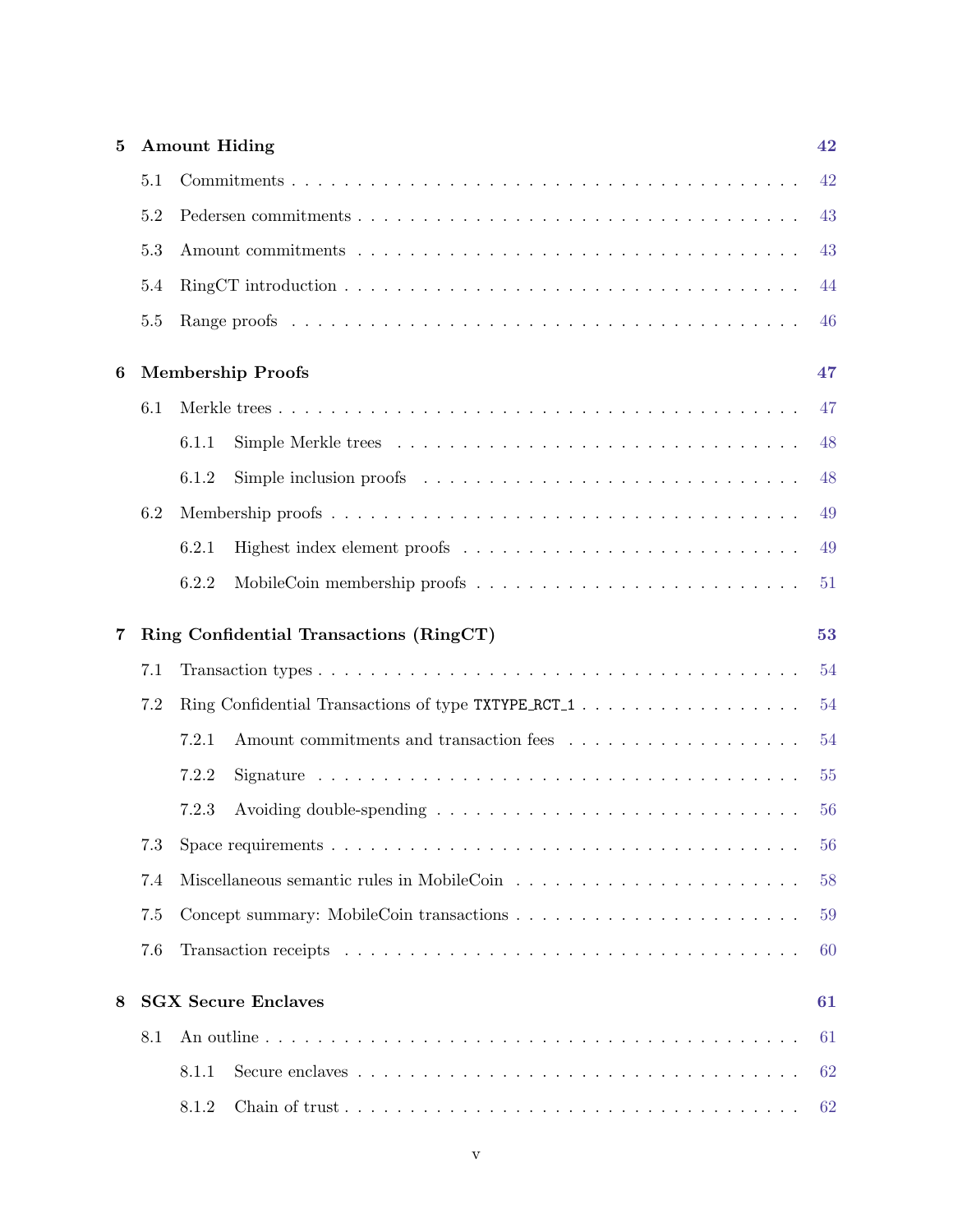|          |     | 8.1.3             |                                                                                                       | 63         |
|----------|-----|-------------------|-------------------------------------------------------------------------------------------------------|------------|
|          | 8.2 |                   |                                                                                                       | 63         |
|          |     | 8.2.1             |                                                                                                       | 64         |
|          |     | 8.2.2             |                                                                                                       | 65         |
|          |     | 8.2.3             |                                                                                                       | 69         |
|          |     | 8.2.4             | SGX enclave initializing $\ldots \ldots \ldots \ldots \ldots \ldots \ldots \ldots \ldots \ldots$      | 71         |
|          |     | 8.2.5             |                                                                                                       | 75         |
|          |     | 8.2.6             |                                                                                                       | 78         |
| 9        |     |                   | MobileCoin Consensus Protocol                                                                         | 81         |
|          | 9.1 |                   |                                                                                                       | 81         |
|          |     | 9.1.1             |                                                                                                       | 82         |
|          |     | 9.1.2             |                                                                                                       | 83         |
|          | 9.2 |                   |                                                                                                       | 83         |
|          |     | 9.2.1             | Level 1: voting $\dots \dots \dots \dots \dots \dots \dots \dots \dots \dots \dots \dots \dots \dots$ | 84         |
|          |     | 9.2.2             | Level 2: accepting $\ldots \ldots \ldots \ldots \ldots \ldots \ldots \ldots \ldots \ldots \ldots$     | 84         |
|          |     | 9.2.3             |                                                                                                       | 86         |
|          |     | 9.2.4             |                                                                                                       | 87         |
|          | 9.3 |                   | Stellar Consensus Protocol                                                                            | 87         |
|          |     | 9.3.1             |                                                                                                       | 88         |
|          |     | 9.3.2             |                                                                                                       | -91        |
|          | 9.4 |                   |                                                                                                       | 101        |
|          |     | 9.4.1             |                                                                                                       |            |
|          |     | 9.4.2             |                                                                                                       |            |
| $\rm II$ |     | <b>Extensions</b> |                                                                                                       | 104        |
|          |     | 10 Fog Service    |                                                                                                       | <b>105</b> |
|          |     |                   |                                                                                                       |            |

10.1 Fog-enabled addresses . . . . . . . . . . . . . . . . . . . . . . . . . . . . . . . . . . [106](#page-111-1)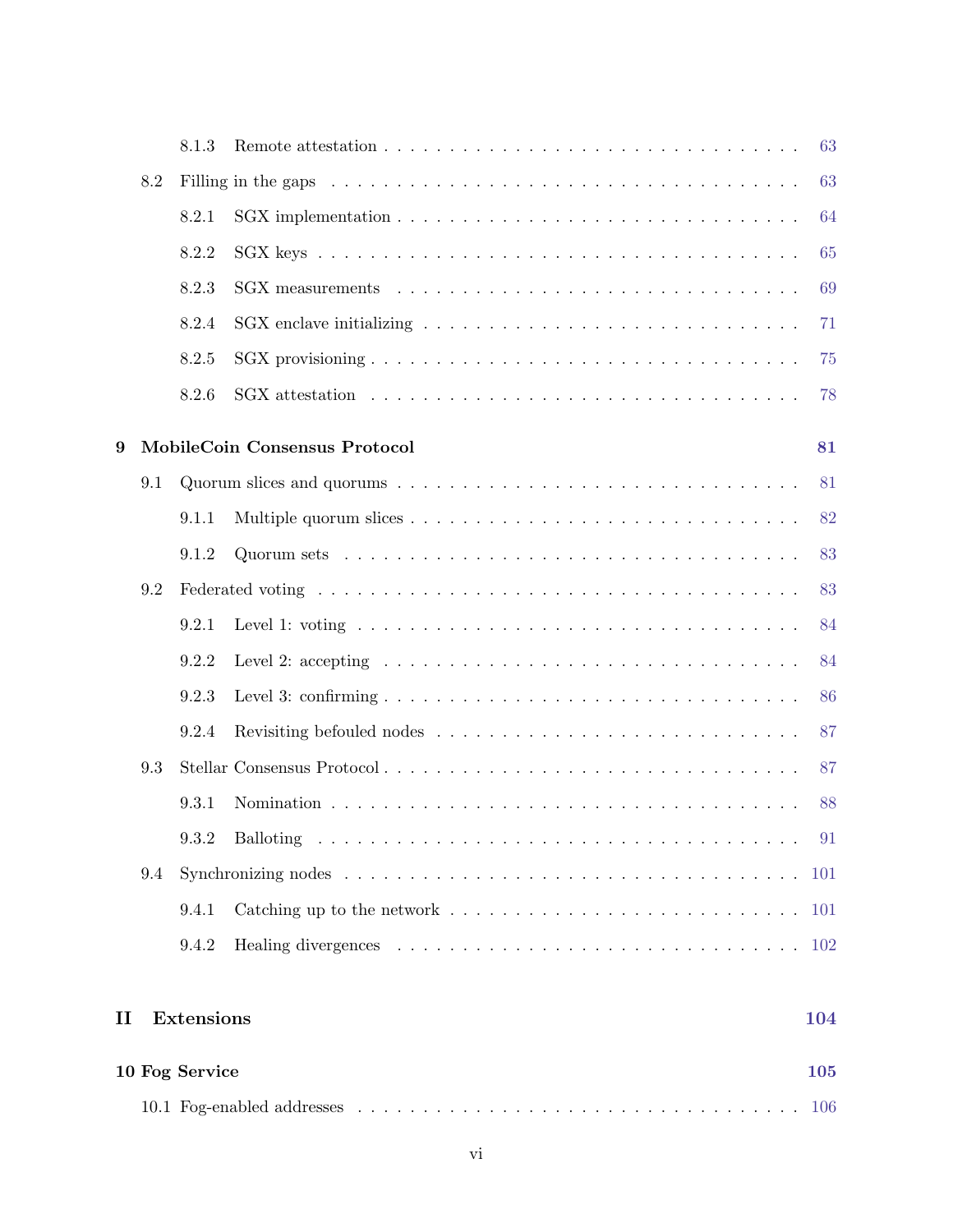|            | 10.5.3 Getting copies of outputs $\ldots \ldots \ldots \ldots \ldots \ldots \ldots \ldots \ldots \ldots 114$ |            |
|------------|--------------------------------------------------------------------------------------------------------------|------------|
|            | <b>Bibliography</b>                                                                                          | 115        |
| Appendices |                                                                                                              | 123        |
|            | A TXTYPE_RCT_1 Transaction Structure                                                                         | 125        |
|            | <b>B</b> Block Content                                                                                       | <b>130</b> |
|            | C Origin Block                                                                                               | 133        |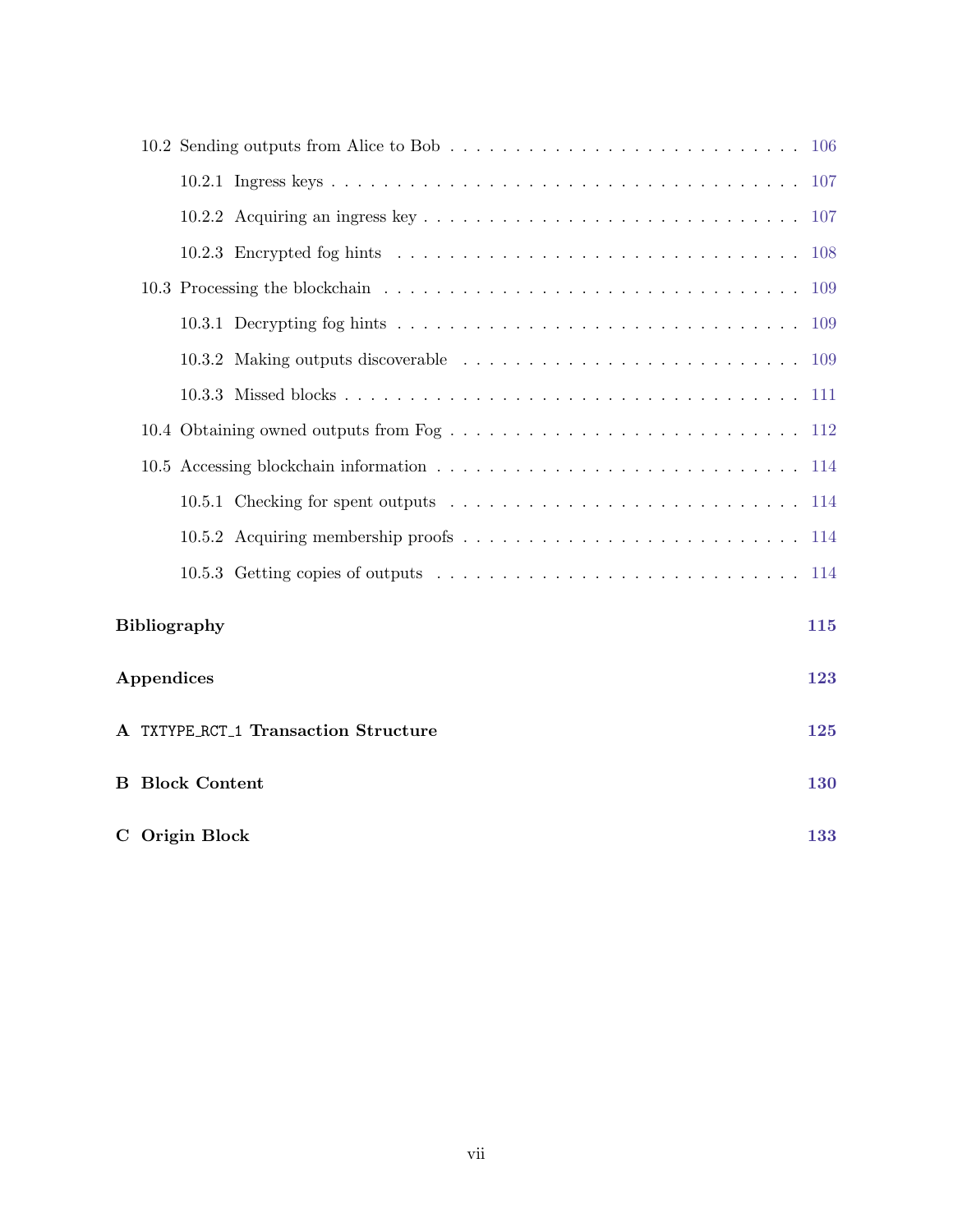# CHAPTER<sub>1</sub>

# <span id="page-7-4"></span><span id="page-7-3"></span>Introduction

<span id="page-7-0"></span>In the digital realm it is often trivial to make endless copies of information, with equally endless alterations. For a currency to exist digitally and be widely adopted, its users must believe its supply is strictly limited. A money recipient must trust they are not receiving counterfeit coins, or coins that have already been sent to someone else. To accomplish these goals without requiring the collaboration of any third party like a central authority, the currency's supply and complete transaction history must be publicly verifiable.

We can use cryptographic tools to allow data registered in an easily accessible database — the blockchain — to be virtually immutable and unforgeable, with legitimacy that cannot be disputed by any party.

Cryptocurrencies typically store transactions in the blockchain, which acts as a public ledger<sup>[1](#page-7-1)</sup> of all the currency operations. Most cryptocurrencies store transactions in clear text, to facilitate verification of transactions by the community of users.

Clearly, an open blockchain defies any basic understanding of privacy or fungibility<sup>[2](#page-7-2)</sup>, since it

<span id="page-7-1"></span> $1$  In this context ledger just means a record of all currency creation and exchange events. Specifically, how much money was transferred in each event and to whom.

<span id="page-7-2"></span><sup>&</sup>lt;sup>[2](#page-7-4)</sup> "**Fungible** means capable of mutual substitution in use or satisfaction of a contract. A commodity or service whose individual units are so similar that one unit of the same grade or quality is considered interchangeable with any other unit of the same grade or quality. Examples: tin, grain, coal, sugar, money, etc." [\[12\]](#page-121-0) In an open blockchain such as Bitcoin, the coins owned by Alice can be differentiated from those owned by Bob based on the 'transaction history' of those coins. If Alice's transaction history includes transactions related to supposedly nefarious actors, then her coins might be 'tainted' [\[110\]](#page-126-3), and hence less valuable than Bob's (even if they own the same amount of coins). Reputable figures claim that newly minted Bitcoins trade at a premium over used coins, since they don't have a history [\[128\]](#page-127-2).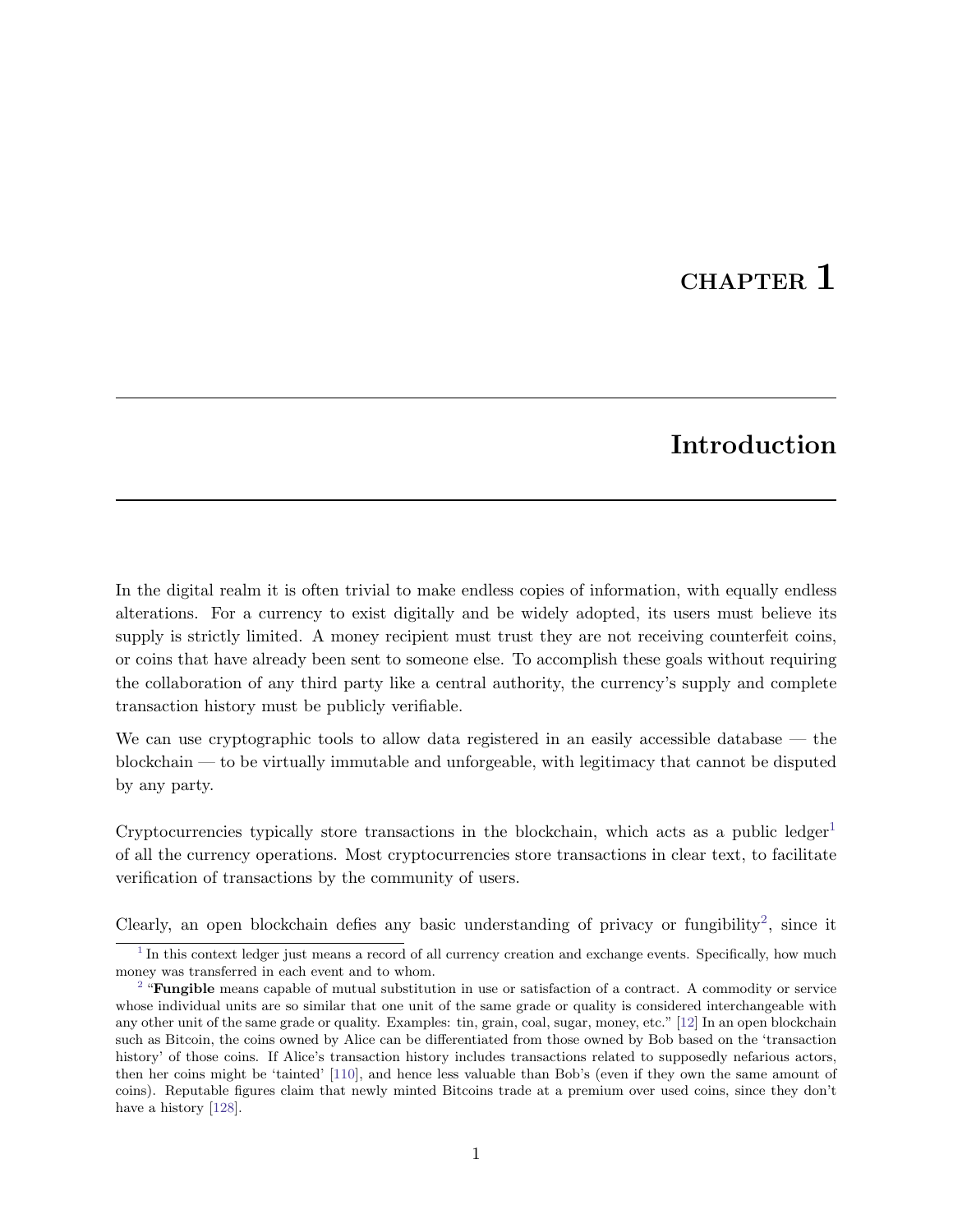literally publicizes the complete transaction histories of its users.

To address the lack of privacy, users of cryptocurrencies such as Bitcoin can obfuscate transactions by using temporary intermediate addresses [\[117\]](#page-127-3). However, with appropriate tools it is possible to analyze flows and to a large extent link true senders with receivers [\[138,](#page-128-1) [30,](#page-122-2) [124,](#page-127-4) [34\]](#page-122-3).

In contrast, the cryptocurrency MobileCoin attempts to tackle the issue of privacy by storing only single-use addresses for ownership of funds in the blockchain, authenticating the dispersal of funds in each transaction with ring signatures, and verifying transactions within black-box 'secure enclaves' that discard extraneous information after verification. With these methods there are no known effective ways to link receivers or trace the origin of funds.<sup>[3](#page-8-1)</sup>

<span id="page-8-5"></span>Additionally, transaction amounts in the MobileCoin blockchain are concealed behind cryptographic constructions, rendering currency flows opaque even in the case of secure enclave failures.

<span id="page-8-0"></span>The result is a cryptocurrency with a high level of privacy and fungibility.

## 1.1 Objectives

<span id="page-8-6"></span>MobileCoin is a new cryptocurrency employing a novel combination of techniques. Many of those techniques are either backed by technical documents missing key details pertinent to MobileCoin, or by non-peer-reviewed papers that are incomplete or contain errors.<sup>[4](#page-8-2)</sup> Other aspects can only be understood by examining the source code and source code documentation (comments and READMEs) directly.

Moreover, for those without a background in mathematics, learning the basics of elliptic curve cryptography, which MobileCoin uses extensively, can be a haphazard and frustrating endeavor.

We intend to address this situation by introducing the fundamental concepts necessary to understand elliptic curve cryptography, reviewing algorithms and cryptographic schemes, and collecting in-depth information about MobileCoin's inner workings.

To provide the best experience for our readers, we have taken care to build a constructive, stepby-step description of the MobileCoin cryptocurrency.

<span id="page-8-8"></span><span id="page-8-7"></span>In the first edition of this report we have centered our attention on the launch version of the MobileCoin protocol<sup>[5](#page-8-3)[,6](#page-8-4)</sup>, corresponding to version 1.0.1 of the MobileCoin software suite. All

<span id="page-8-1"></span><sup>&</sup>lt;sup>[3](#page-8-5)</sup> Depending on the behavior of users, if an attacker manages to break into secure enclaves there may be cases where transactions can be analyzed to some extent. For an example see this article: [\[61\]](#page-124-0).

<span id="page-8-2"></span>[<sup>4</sup>](#page-8-6) Seguias has created the excellent Monero Building Blocks series [\[137\]](#page-128-2), which contains a thorough treatment of the cryptographic security proofs used to justify Monero's signature schemes. Seguias's series is focused on v7 of the Monero protocol, however much of what he discusses is applicable to MobileCoin, which uses many of the same building blocks as Monero.

<span id="page-8-3"></span> $5$  The 'protocol' is the set of rules that each new block is tested against before it can be added to the blockchain. This set of rules includes the 'transaction protocol' (currently version 1, which we call TXTYPE RCT 1 for clarity), which are general rules pertaining to how a transaction is constructed.

<span id="page-8-4"></span><sup>&</sup>lt;sup>[6](#page-8-8)</sup> In the launch protocol, blocks store a 'block version' set to 0. Semantically, this version number can be thought of as the number of protocol updates (i.e. scheduled hard forks) that have occurred since launch.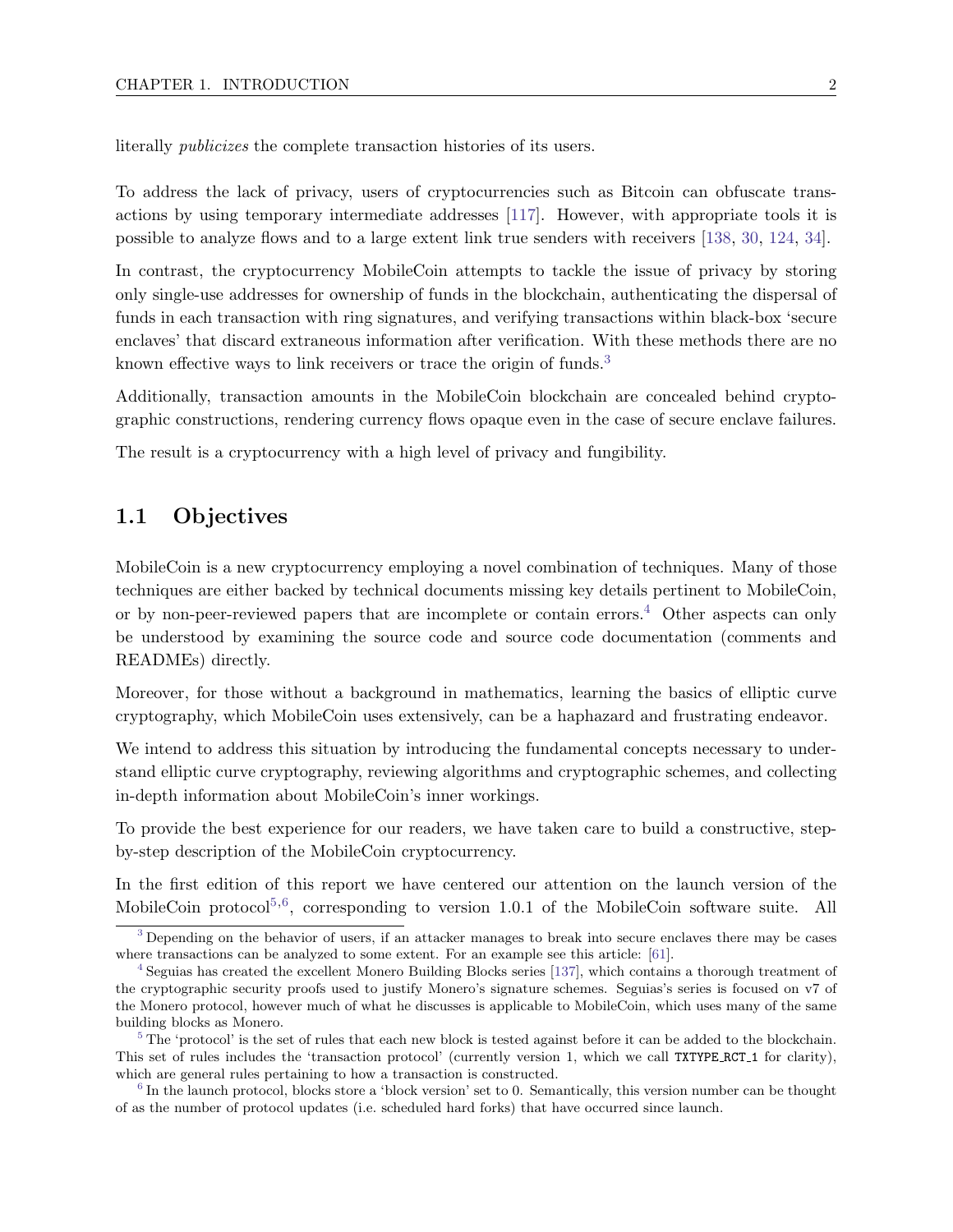<span id="page-9-8"></span><span id="page-9-0"></span>transaction and blockchain-related mechanisms described here belong to those versions.[7](#page-9-4)

## 1.2 Readership

<span id="page-9-9"></span>We anticipate many readers will encounter this report with little to no understanding of discrete mathematics, algebraic structures, cryptography<sup>[8](#page-9-5)</sup>, or blockchains. We have tried to be thorough enough that laypeople with a diversity of backgrounds may learn about MobileCoin without needing external research.

We have purposefully omitted, or delegated to footnotes, some mathematical technicalities, when they would be in the way of clarity. We have also omitted concrete implementation details where we thought they were not essential. Our objective has been to present the subject half-way between mathematical cryptography and computer programming, aiming at completeness and conceptual clarity.[9](#page-9-6)

## <span id="page-9-10"></span><span id="page-9-1"></span>1.3 Origins of the MobileCoin cryptocurrency

MobileCoin's whitepaper was released in November 2017 by Joshua Goldbard and Moxie Marlinspike. According to the paper, their motivation for the project was to "develop a fast, private, and easy-to-use cryptocurrency that can be deployed in resource constrained environments to users who aren't equipped to reliably maintain secret keys over a long period of time, all without giving up control of funds to a payment processing service." [\[70\]](#page-124-1)

# <span id="page-9-2"></span>1.4 Outline

Since MobileCoin is a very new cryptocurrency, we will not go into detail on hypothetical secondlayer extensions and applications of the core protocol in this edition. Suffice it to say for now that topics like multisignatures, transaction proofs, and escrowed marketplaces are just as feasible for MobileCoin as they are for any well-designed progeny of the CryptoNote protocol.<sup>[10](#page-9-7)</sup>

<span id="page-9-4"></span><span id="page-9-3"></span><sup>&</sup>lt;sup>[7](#page-9-8)</sup> The MobileCoin codebase's integrity and reliability relies on enough people reviewing it to catch most or all significant errors. We hope that readers will not take our explanations for granted, and verify for themselves the code does what it's supposed to. If it does not, we hope you will make a responsible disclosure (by emailing <security@mobilecoin.foundation>) for major problems, or Github 'issue' or 'pull request' ([https://github.com/](https://github.com/mobilecoinfoundation/mobilecoin) [mobilecoinfoundation/mobilecoin](https://github.com/mobilecoinfoundation/mobilecoin)) for minor issues.

<span id="page-9-11"></span><span id="page-9-6"></span><span id="page-9-5"></span><sup>&</sup>lt;sup>[8](#page-9-9)</sup> An extensive textbook on applied cryptography can be found here: [\[31\]](#page-122-4).

[<sup>9</sup>](#page-9-10) Some footnotes spoil future chapters or sections. These are intended to make more sense on a second readthrough, since they usually tie local concepts to a broader context.

<span id="page-9-7"></span> $10$  Monero, initially known as BitMonero, was created in April 2014 as a derivative of the proof-of-concept currency CryptoNote [\[144\]](#page-128-3). Subsequent changes to Monero's transaction type retained parts of the original CryptoNote design (specifically, one-time addresses, ring signatures of one form or another, and key images). This means CryptoNote is in some sense an ancestor of MobileCoin, whose transaction scheme is inspired by Monero's RCTTypeBulletproof2 transaction type.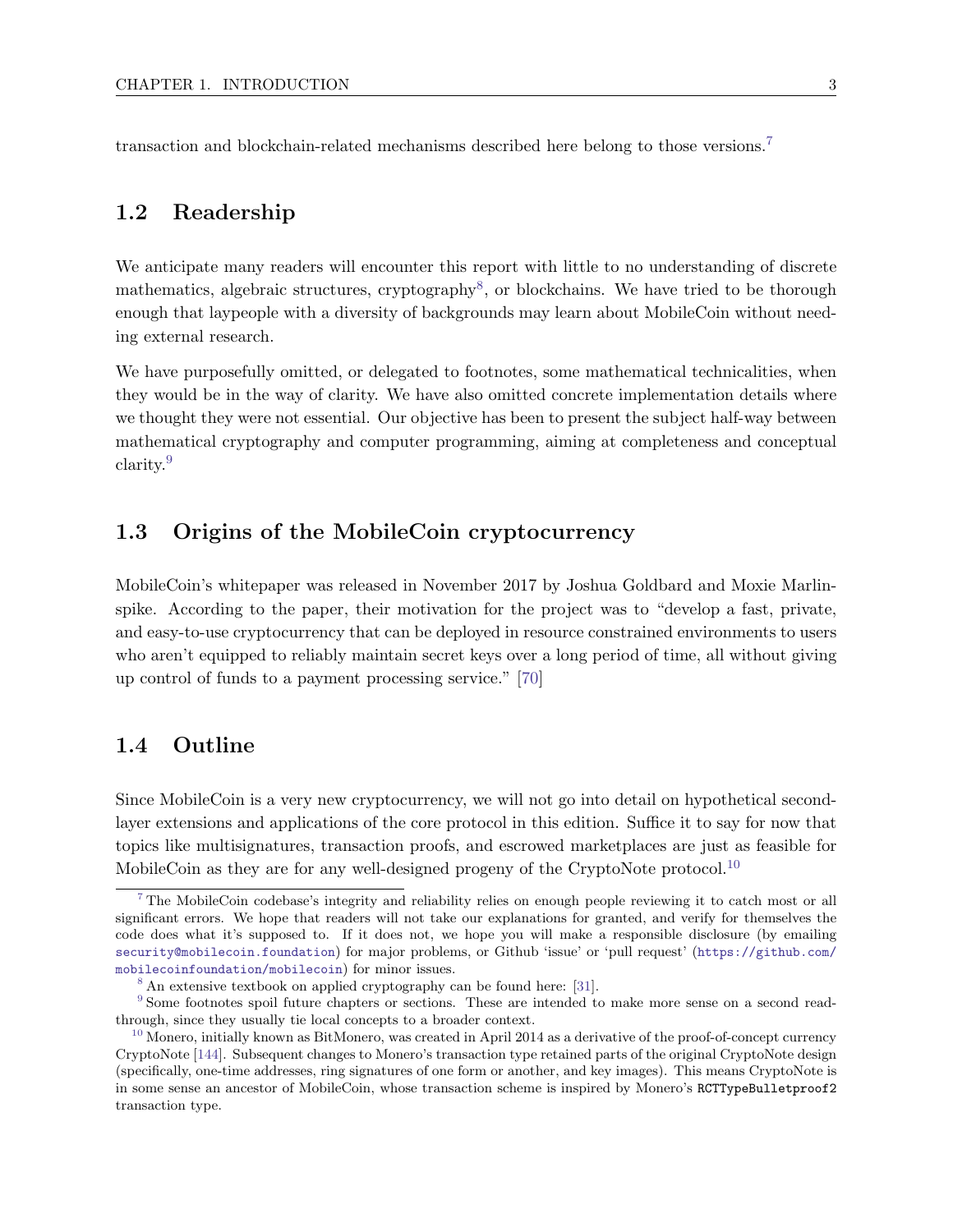### 1.4.1 Essentials

In our quest for comprehensiveness, we have chosen to present all the basic elements of cryptography needed to understand the complexities of MobileCoin, and their mathematical antecedents. In Chapter [2](#page-14-0) we develop essential aspects of elliptic curve cryptography.

Chapter [3](#page-33-0) expands on the Schnorr signature scheme introduced in the prior chapter, and outlines the ring signature algorithms that will be applied to achieve confidential transactions. Chapter [4](#page-43-0) explores how MobileCoin uses addresses to control ownership of funds, and the different kinds of addresses.

In Chapter [5](#page-48-0) we introduce the cryptographic mechanisms used to conceal amounts. Chapter [6](#page-53-0) is dedicated to membership proofs, which are used to prove MobileCoin transactions spend funds that exist in the blockchain. With all the components in place, we explain the transaction scheme used by MobileCoin in Chapter [7.](#page-59-0)

We shed light on secure enclaves in Chapter [8,](#page-67-0) the MobileCoin blockchain is unfolded in Chapter ??, and the MobileCoin consensus protocol used to create the blockchain is elucidated in Chapter [9.](#page-87-0)

#### <span id="page-10-0"></span>1.4.2 Extensions

A cryptocurrency is more than just its protocol. As part of MobileCoin's original design, a 'service-layer' technology known as Fog was developed. Discussed in Chapter [10,](#page-111-0) Fog is a service that searches the blockchain and identifies transaction outputs owned by its users. This allows users to avoid scanning the blockchain themselves, which is time-consuming and resource-intensive (a prohibitive burden for e.g. mobile devices). Importantly, the service operator is not able to learn more than approximately how many outputs its users own.

#### <span id="page-10-1"></span>1.4.3 Additional content

Appendix [A](#page-131-0) explains the structure of a sample transaction that was submitted to the blockchain. Appendix [B](#page-136-0) explains the structure of blocks in MobileCoin's blockchain. Finally, Appendix [C](#page-139-0) brings our report to a close by explaining the structure of MobileCoin's origin (a.k.a. genesis) block. These provide a connection between the theoretical elements described in earlier sections with their real-life implementation.

<span id="page-10-3"></span>We use margin notes to indicate where MobileCoin implementation details can be found in the Isn't this source code.<sup>[11](#page-10-2)</sup> There is usually a file path, such as transaction/std/src/transaction\_builder.rs, and a function, such as create\_output(). Note: '-' indicates split text, such as Ristretto- Point  $\rightarrow$ RistrettoPoint, and we neglect namespace qualifiers (e.g. TransactionBuilder::) in most cases.

<span id="page-10-2"></span><sup>&</sup>lt;sup>[11](#page-10-3)</sup> Our margin notes are accurate for version 1.0.1 of the MobileCoin software suite, but may gradually become inaccurate as the codebase is constantly changing. However, the code is stored in a git repository ([https://github.](https://github.com/mobilecoinfoundation/mobilecoin) [com/mobilecoinfoundation/mobilecoin](https://github.com/mobilecoinfoundation/mobilecoin)), so a complete history of changes is available.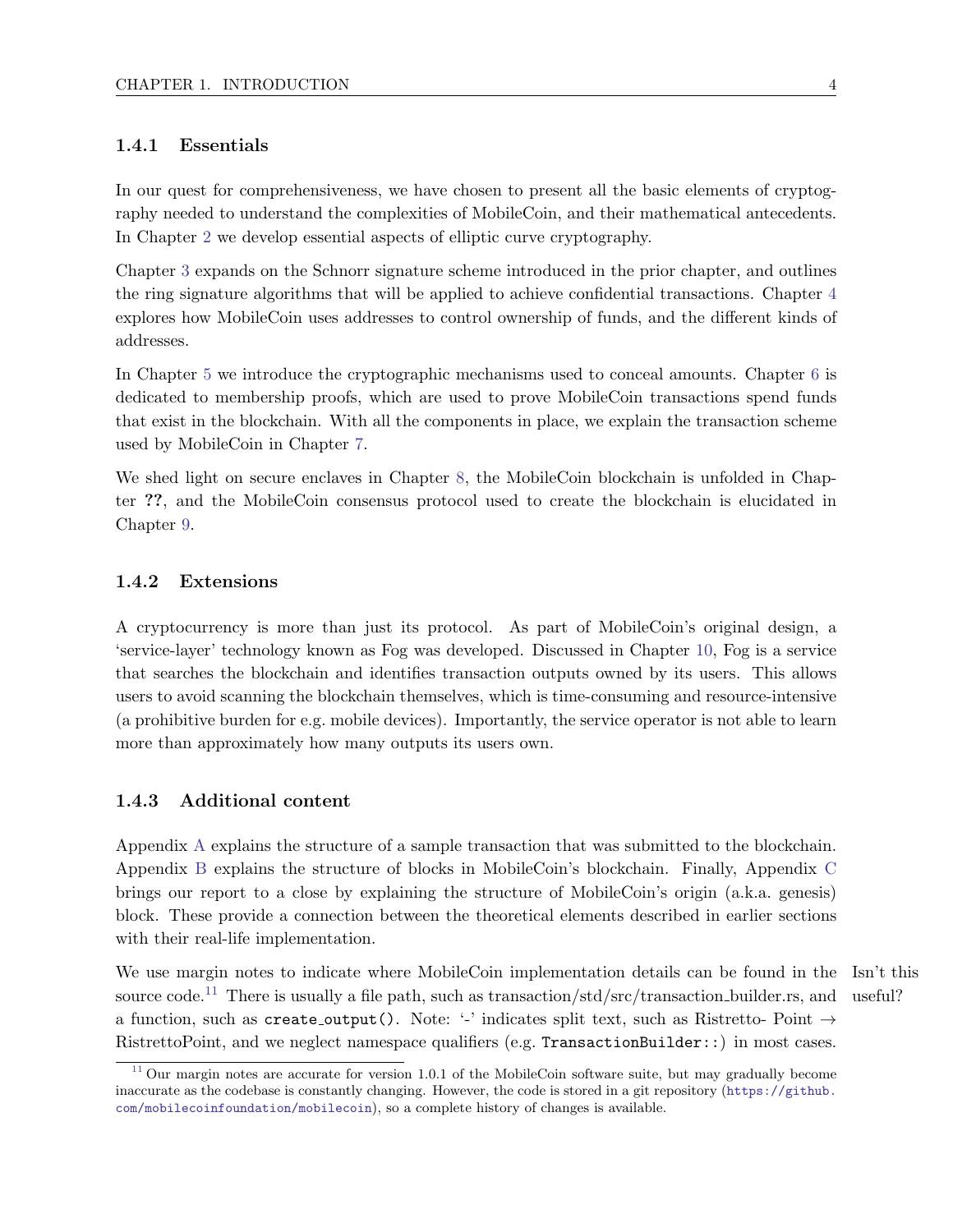Some code references are to third-party libraries, which we tagged with square brackets. These include

- [dalek25519]: the dalek-cryptography curve25519-dalek library [\[39\]](#page-123-3)
- [dalekEd]: the dalek-cryptography ed25519-dalek library [\[41\]](#page-123-4)
- [dalekBP]: the dalek-cryptography bulletproofs library [\[40\]](#page-123-5)
- [blake2]: the Rust implementation [\[53\]](#page-123-6) of hashing algorithm Blake2 [\[18\]](#page-122-5)

To shorten their length, margin notes related to the transaction protocol use the tag [MC-tx], which stands for the directory path 'transaction/core/'. Code from MobileCoin's Fog implementation [\[65\]](#page-124-2) is tagged with [MC-fog]. Finally, functions that are executed exclusively within SGX secure enclaves are marked with an asterisk '\*'.

### <span id="page-11-0"></span>1.5 Disclaimer

All signature schemes, applications of elliptic curves, and implementation details should be considered descriptive only. Readers considering serious practical applications (as opposed to a hobbyist's explorations) should consult primary sources and technical specifications (which we have cited where possible). Signature schemes need well-vetted security proofs, and implementation details can be found in the source code. In particular, as a common saying among cryptographers and security engineers goes, "don't roll your own crypto". Code implementing cryptographic primitives should be well-reviewed by experts and have a long history of dependable performance.<sup>[12](#page-11-2)</sup> Moreover, original contributions in this document may not be well-reviewed and are likely untested, so readers should exercise their judgement when encountering them.

## <span id="page-11-3"></span><span id="page-11-1"></span>1.6 History of 'Mechanics of MobileCoin'

'Mechanics of MobileCoin: First Edition' is an adaptation of 'Zero to Monero: Second Edition', published in April 2020 [\[90\]](#page-125-0). 'Zero to Monero' itself (its first edition was published in June 2018 [\[17\]](#page-122-6)) is an expansion of Kurt Alonso's master's thesis, 'Monero - Privacy in the Blockchain' [\[16\]](#page-122-7), published in May 2018.

There are several notable differences between 'Mechanics of MobileCoin: First Edition' and 'Zero to Monero: Second Edition'.

• Parts of the core content were improved, or adjusted for MobileCoin. For example, there is an updated group theory section, and also a discussion of the Ristretto abstraction, in Chapter [2.](#page-14-0) More generally, the early chapters have been edited in various small ways.

<span id="page-11-2"></span> $12$  Cryptographic primitives are the building blocks of cryptographic algorithms. For example, in elliptic curve cryptography the primitives include point addition and scalar multiplication on that curve (see Chapter [2\)](#page-14-0).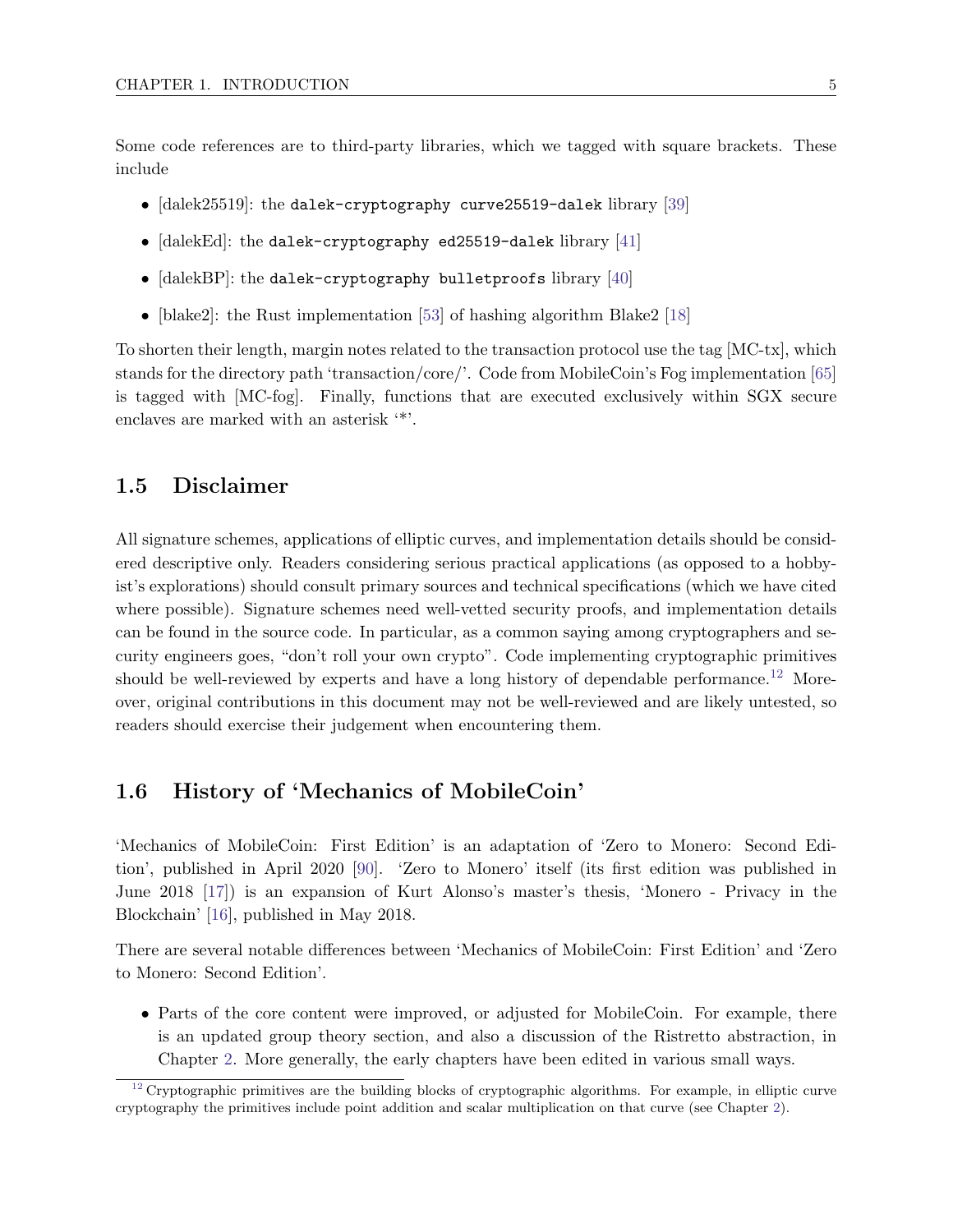- Transaction details specific to MobileCoin replaced details specific to Monero (for example, the addition of membership proofs in Chapter [6,](#page-53-0) which serve a purpose similar to Monero's output offsets).
- MobileCoin's consensus protocol (an implementation of the Stellar Consensus Protocol [\[101\]](#page-126-0)) replaced Monero's more standard mining-based (Nakamoto [\[115\]](#page-127-0)) consensus mechanism (Chapter [9\)](#page-87-0).
- MobileCoin uses secure enclaves extensively (Chapter [8\)](#page-67-0). They have an important role in MobileCoin's privacy model and are essential to the Fog technology (Chapter [10\)](#page-111-0).

## <span id="page-12-0"></span>1.7 Acknowledgements

This report, like 'Zero to Monero' before it, would not exist without Alonso's original master's thesis [\[16\]](#page-122-7), so to him I (koe) owe a great debt of gratitude. Robb Walters got me involved with MobileCoin, and is without doubt a force for good in this crazy world. All I can feel is admiration for the team at MobileCoin, who have designed and built something that goes far beyond what anyone could reasonably hope for in a cryptocurrency. Finally, it is hard to express in words how incredible the legacy of modern technology is. MobileCoin would truly be impossible without the prior research and work of countless people, only a tiny subset of whom can be found in this document's bibliography.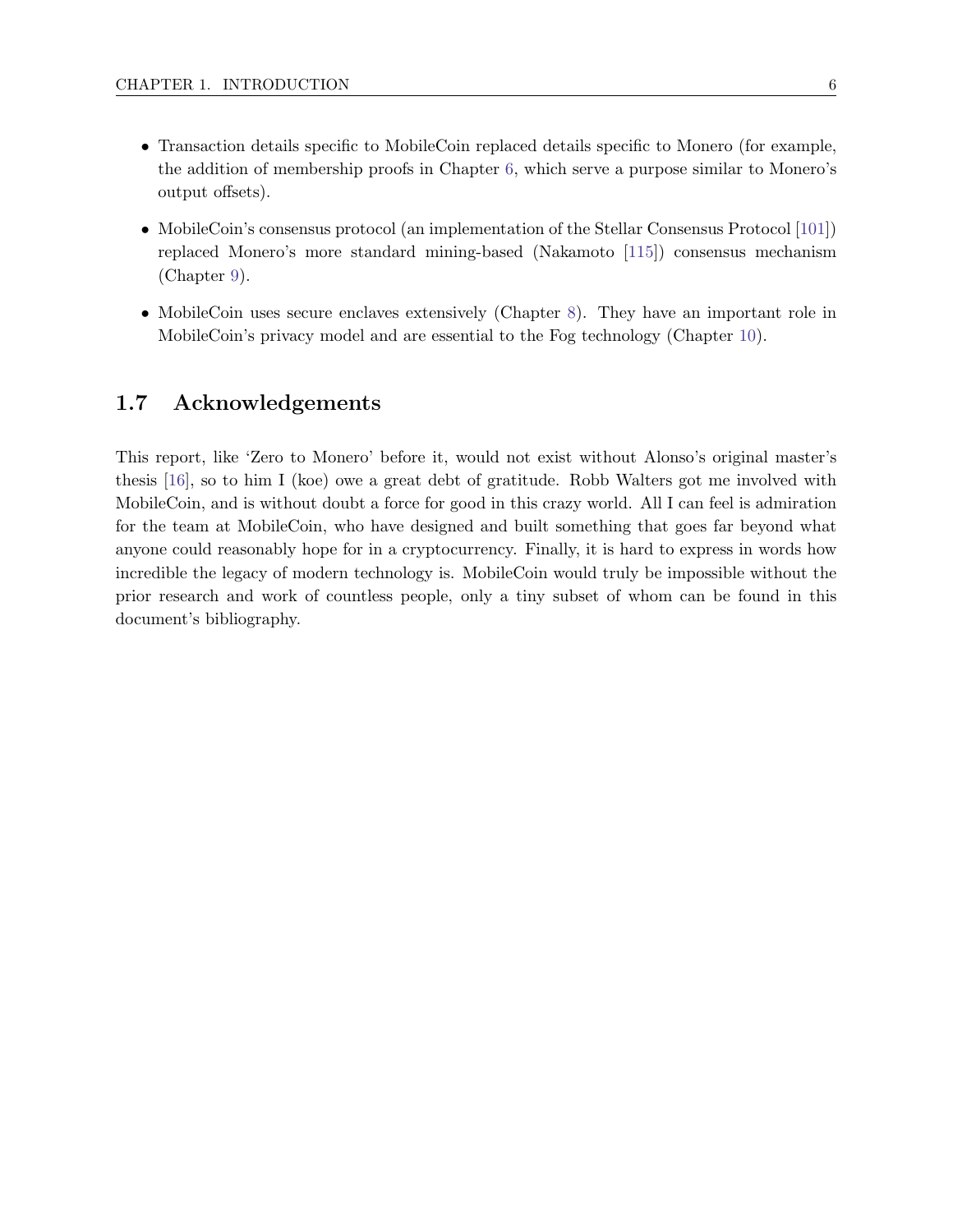# Part I

# <span id="page-13-0"></span>Essentials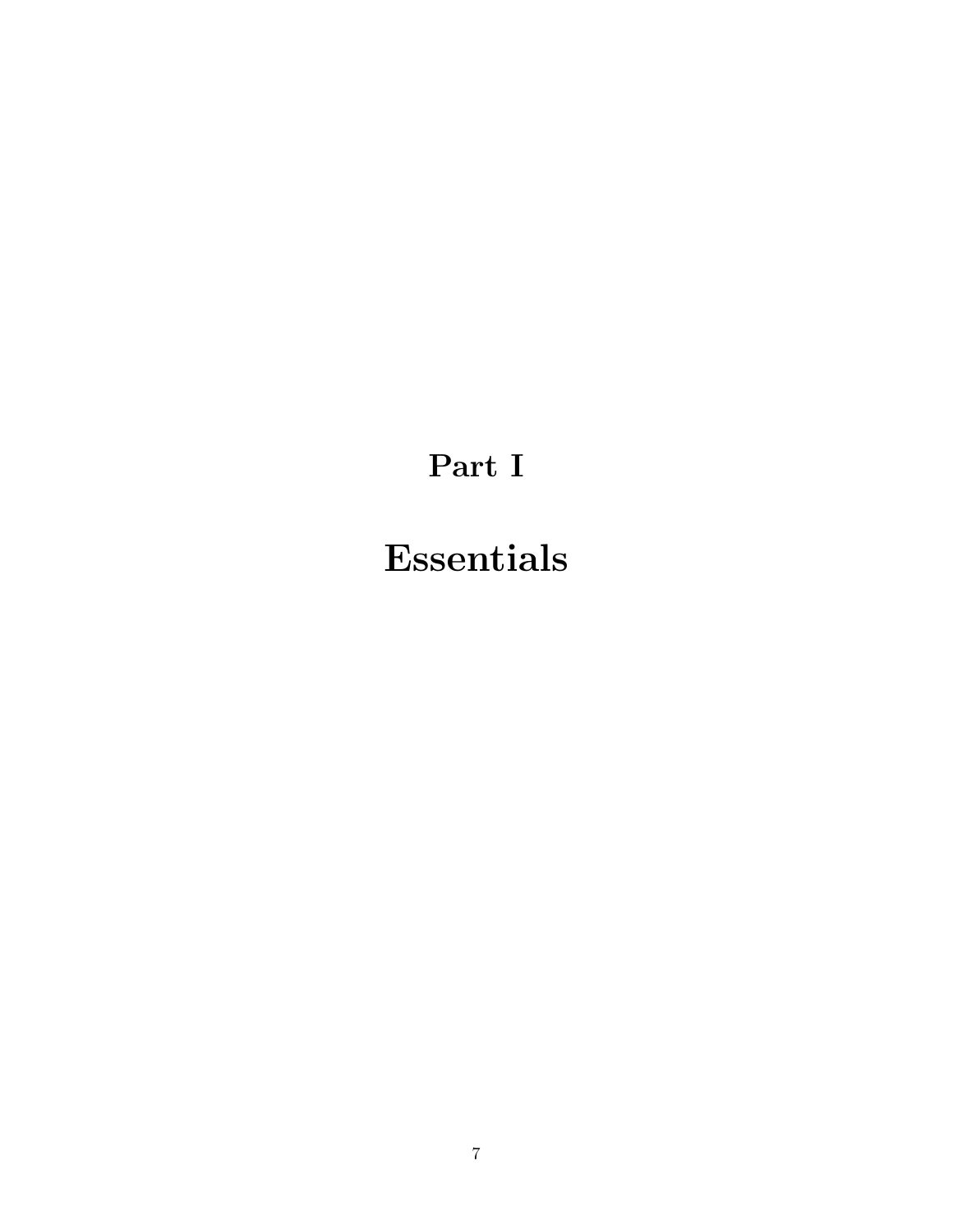# CHAPTER 2

# Basic Concepts

# <span id="page-14-1"></span><span id="page-14-0"></span>2.1 A few words about notation

A focal objective of this report was to collect, review, correct, and homogenize all existing information concerning the inner workings of the MobileCoin cryptocurrency, and, at the same time, supply all the necessary details to present the material in a constructive and single-threaded manner.

An important instrument to achieve this was to settle for a number of notational conventions. Among others, we have used:

- lower case letters to denote simple values, integers, strings, bit representations, etc.,
- upper case letters to denote curve points and complicated constructs.

For items with a special meaning, we have tried to use as much as possible the same symbols throughout the document. For instance, a curve generator is always denoted by  $G$ , its order is  $l$ , private/public keys are denoted whenever possible by  $k/K$  respectively, etc.

Beyond that, we have aimed at being *conceptual* in our presentation of algorithms and schemes. A reader with a computer science background may feel we have neglected questions like the bit representation of items, or, in some cases, how to carry out concrete operations. Moreover, students of mathematics may find we disregarded explanations of abstract algebra.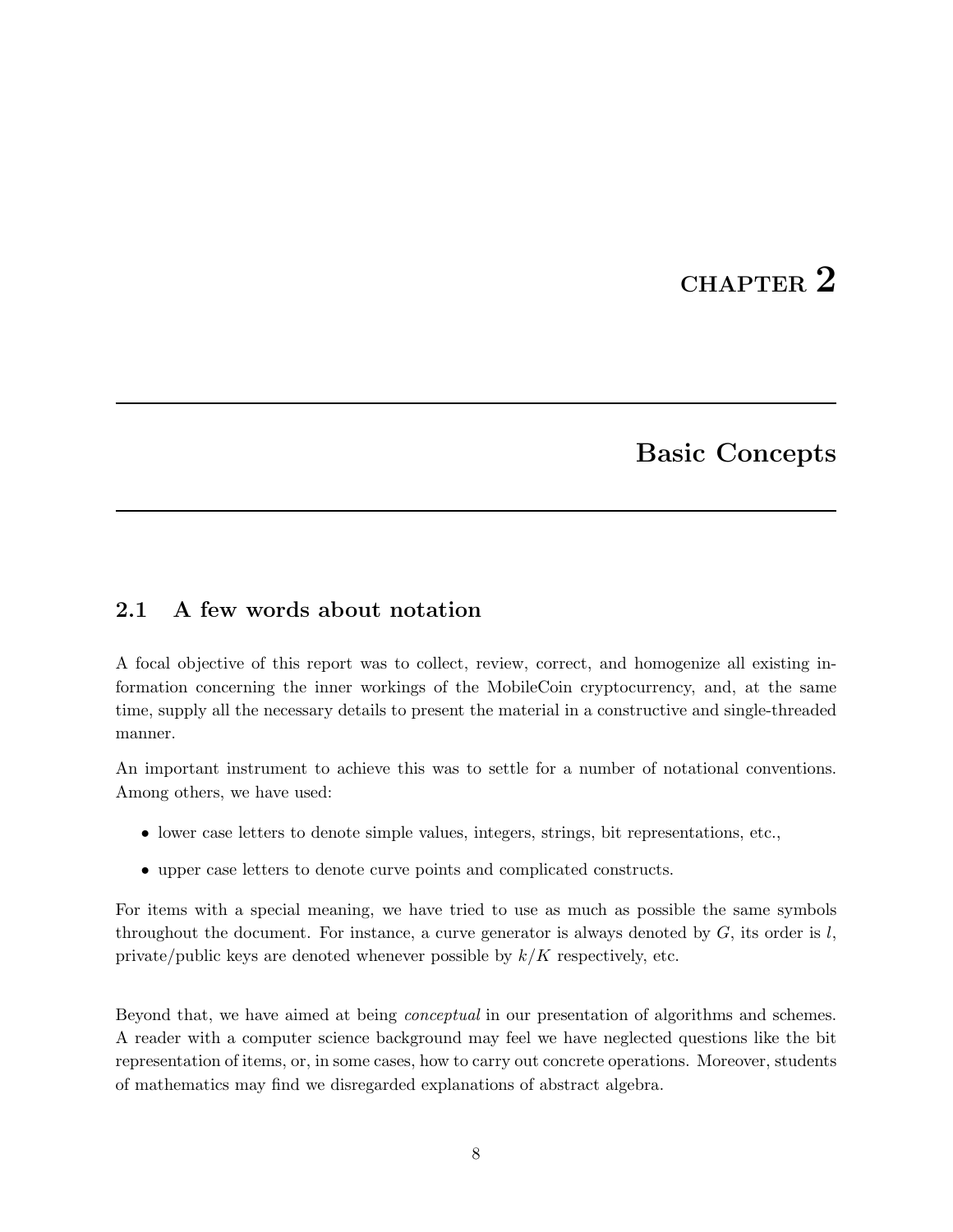<span id="page-15-3"></span>However, we don't see this as a loss. A simple object such as an integer or a string can always be represented by a bit string. So-called 'endianness' is rarely relevant, and is mostly a matter of convention for our algorithms.<sup>[1](#page-15-1)</sup>

Elliptic curve points are normally denoted by pairs  $(x, y)$ , and can therefore be represented with two integers. However, in the world of cryptography it is common to apply point compression techniques that allow a point to be represented using only the space of one coordinate. For our conceptual approach it is often accessory whether point compression is used or not, but most of the time it is implicitly assumed.

<span id="page-15-4"></span>We have also used cryptographic hash functions freely without specifying any concrete algorithms. [blake2]  $\text{src}/$ blake2b.rs In the case of MobileCoin it will typically be  $BLAKE2b<sup>2</sup>$  $BLAKE2b<sup>2</sup>$  $BLAKE2b<sup>2</sup>$ , but if not explicitly mentioned then it is not important to the theory.

A cryptographic hash function (henceforth simply 'hash function', or 'hash') takes in some message  $m$  of arbitrary length and returns a hash h (or 'message digest') of fixed length, with each possible output equiprobable for a given input. Cryptographic hash functions are difficult to reverse (called preimage resistance), have an interesting feature known as the large avalanche effect that can cause very similar messages to produce very dissimilar hashes, and it is hard to find two messages with the same message digest.

Hash functions will be applied to integers, strings, curve points, or combinations of these objects. These occurrences should be interpreted as hashes of bit representations, or the concatenation of such representations. Depending on context, the result of a hash will be numeric, a bit string, or even a curve point. Further details in this respect will be given as needed.

### <span id="page-15-0"></span>2.2 Modular arithmetic

Most modern cryptography begins with modular arithmetic, which in turn begins with the modulus operation (denoted 'mod'). We only care about the positive modulus, which always returns a positive integer.

The positive modulus is similar to the 'remainder' after dividing two numbers, e.g. c the 'remainder' of  $a/n$ . Let's imagine a number line. To calculate  $c = a \pmod{n}$ , we stand at point a, then walk

<span id="page-15-1"></span><sup>&</sup>lt;sup>[1](#page-15-3)</sup> In computer memory, each byte is stored in its own address (an address is akin to a numbered slot, which a byte can be stored in). A given 'word' or variable is referenced by the lowest address of its bytes. If variable  $x$ has 4 bytes, stored in addresses 10-13, address 10 is used to find  $x$ . The way bytes of  $x$  are organized in its set of addresses depends on endianness, although each individual byte is always and everywhere stored the same way within its address. Basically, which end of  $x$  is stored in the reference address? It could be the big end or little end. Given  $x = 0x12345678$  (hexadecimal; 2 hexadecimal digits occupy 1 byte e.g. 8 binary digits a.k.a. bits), and an array of addresses  $\{10, 11, 12, 13\}$ , the big endian encoding of x is  $\{12, 34, 56, 78\}$  and the little endian encoding is {78, 56, 34, 12}. [\[88\]](#page-125-1)

<span id="page-15-2"></span><sup>&</sup>lt;sup>[2](#page-15-4)</sup> The BLAKE2 hashing algorithm is a successor to the NIST standard  $SHA-3$  [\[13\]](#page-121-1) finalist BLAKE. The BLAKE2b variant is optimized for 64-bit platforms. [\[19\]](#page-122-8)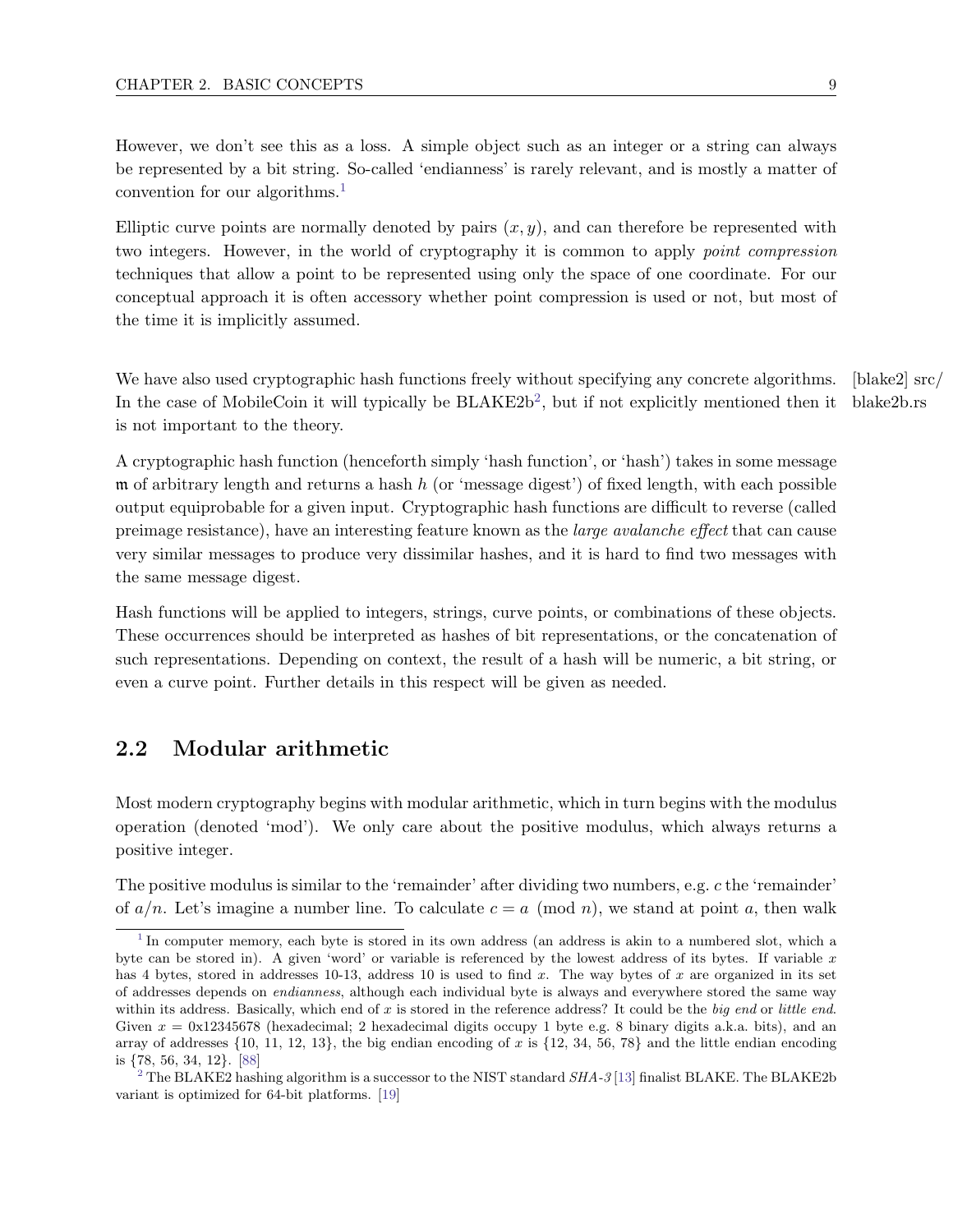toward zero with each step = n until we reach an integer  $\geq 0$  and  $\lt n$ . That is c. For example, 4  $(modulo 3) = 1, -5 (mod 4) = 3, and so on.$ 

Formally, the positive modulus is here defined for  $c = a \pmod{n}$  as  $a = nx + c$ , where  $0 \leq c < n$ and  $x$  is a signed integer that gets discarded ( $n$  is a positive non-zero integer).

<span id="page-16-0"></span>Note that, if  $a \leq n$ ,  $-a \pmod{n}$  is the same as  $n - a$ .

#### 2.2.1 Modular addition and multiplication

In computer science it is important to avoid large numbers when doing modular arithmetic. For example, if we have  $29 + 87 \pmod{99}$  and we aren't allowed variables with three or more digits (such as  $116 = 29 + 87$ ), then we can't compute 116 (mod 99) = 17 directly.

To perform  $c = a + b \pmod{n}$ , where a and b are each less than the modulus n, we can do this:

• Compute  $x = n - a$ . If  $x > b$  then  $c = a + b$ , otherwise  $c = b - x$ .

We can use modular addition to achieve modular multiplication  $(a * b \pmod{n} = c)$  with an algorithm called 'double-and-add'. Let us demonstrate by example. Say we want to do 7 ∗ 8  $\pmod{9} = 2$ . It is the same as

$$
7 * 8 = 8 + 8 + 8 + 8 + 8 + 8 + 8
$$
 (mod 9)

Now break this into groups of two:

$$
(8+8) + (8+8) + (8+8) + 8
$$

And again, by groups of two:

<span id="page-16-3"></span>
$$
[(8+8) + (8+8)] + (8+8) + 8
$$

The total number of + point operations falls from 6 to 4 because we only need to find  $(8+8)$  once.<sup>[3](#page-16-1)</sup>

Double-and-add is implemented by converting the first number (the 'multiplicand'  $a$ ) to binary (in our example,  $7 \rightarrow [0111]$ ), then going through the binary array and doubling and adding. Essentially, we are converting  $7 * 8 \pmod{9}$  into

<span id="page-16-4"></span>
$$
1 * 20 * 8 + 1 * 21 * 8 + 1 * 22 * 8 + 0 * 23 * 8
$$
  
= 8 + 16 + 32 + 0 \* 64

Let's make an array  $A = [0111]$  and index it 3,2,1,0.<sup>[4](#page-16-2)</sup> A[0] = 1 is the first element of A and is the least significant bit. We set a result variable to be initially  $r = 0$ , and set a sum variable to be initially  $s = 8$  (more generally, we start with  $s = b$ ). We follow this algorithm:

<span id="page-16-1"></span>1. Iterate through:  $i = (0, ..., A_{size} - 1)$ 

<sup>&</sup>lt;sup>[3](#page-16-3)</sup>The effect of double-and-add becomes apparent with large numbers. For example, with  $2^{15} * 2^{30}$  straight addition would require about  $2^{15}$  + operations, while double-and-add only requires 15!

<span id="page-16-2"></span>[<sup>4</sup>](#page-16-4) This is known as 'LSB 0' numbering, since the least significant bit has index 0. We will use 'LSB 0' for the rest of this chapter. The point here is clarity, not accurate conventions.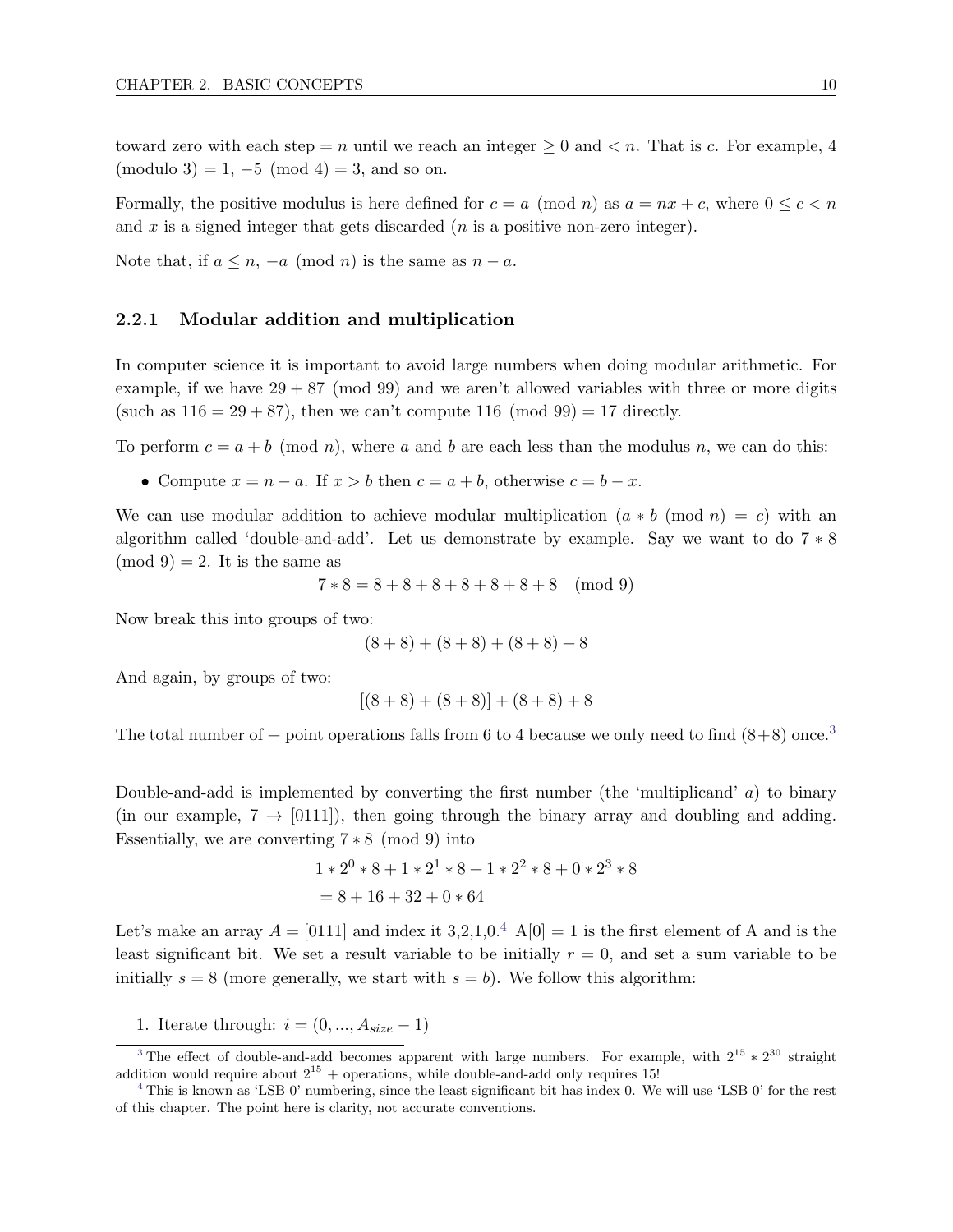- (a) If  $A[i] \stackrel{?}{=} 1$ , then  $r = r + s \pmod{n}$ .
- (b) Compute  $s = s + s \pmod{n}$ .
- 2. Use the final  $r: c = r$ .

In our example 7 ∗ 8 (mod 9), this sequence appears:

1.  $i = 0$ (a)  $A[0] = 1$ , so  $r = 0 + 8 \pmod{9} = 8$ (b)  $s = 8 + 8 \pmod{9} = 7$ 2.  $i = 1$ (a)  $A[1] = 1$ , so  $r = 8 + 7 \pmod{9} = 6$ (b)  $s = 7 + 7 \pmod{9} = 5$ 3.  $i = 2$ (a)  $A[2] = 1$ , so  $r = 6 + 5 \pmod{9} = 2$ (b)  $s = 5 + 5 \pmod{9} = 1$ 4.  $i = 3$ 

(a)  $A[3] = 0$ , so r stays the same

(b) 
$$
s = 1 + 1 \pmod{9} = 2
$$

5.  $r = 2$  is the result.

#### <span id="page-17-0"></span>2.2.2 Modular exponentiation

Clearly  $8^7 \pmod{9} = 8 * 8 * 8 * 8 * 8 * 8 * 8 \pmod{9}$ . Just like double-and-add, we can do 'square-and-multiply'. For  $a^e \pmod{n}$ :

- 1. Define  $e_{scalar} \rightarrow e_{binary}$ ;  $A = [e_{binary}]$ ;  $r = 1$ ;  $m = a$
- 2. Iterate through:  $i = (0, ..., A_{size} 1)$ 
	- (a) If  $A[i] \stackrel{?}{=} 1$ , then  $r = r * m \pmod{n}$ .
	- (b) Compute  $m = m * m \pmod{n}$ .
- <span id="page-17-1"></span>3. Use the final  $r$  as result.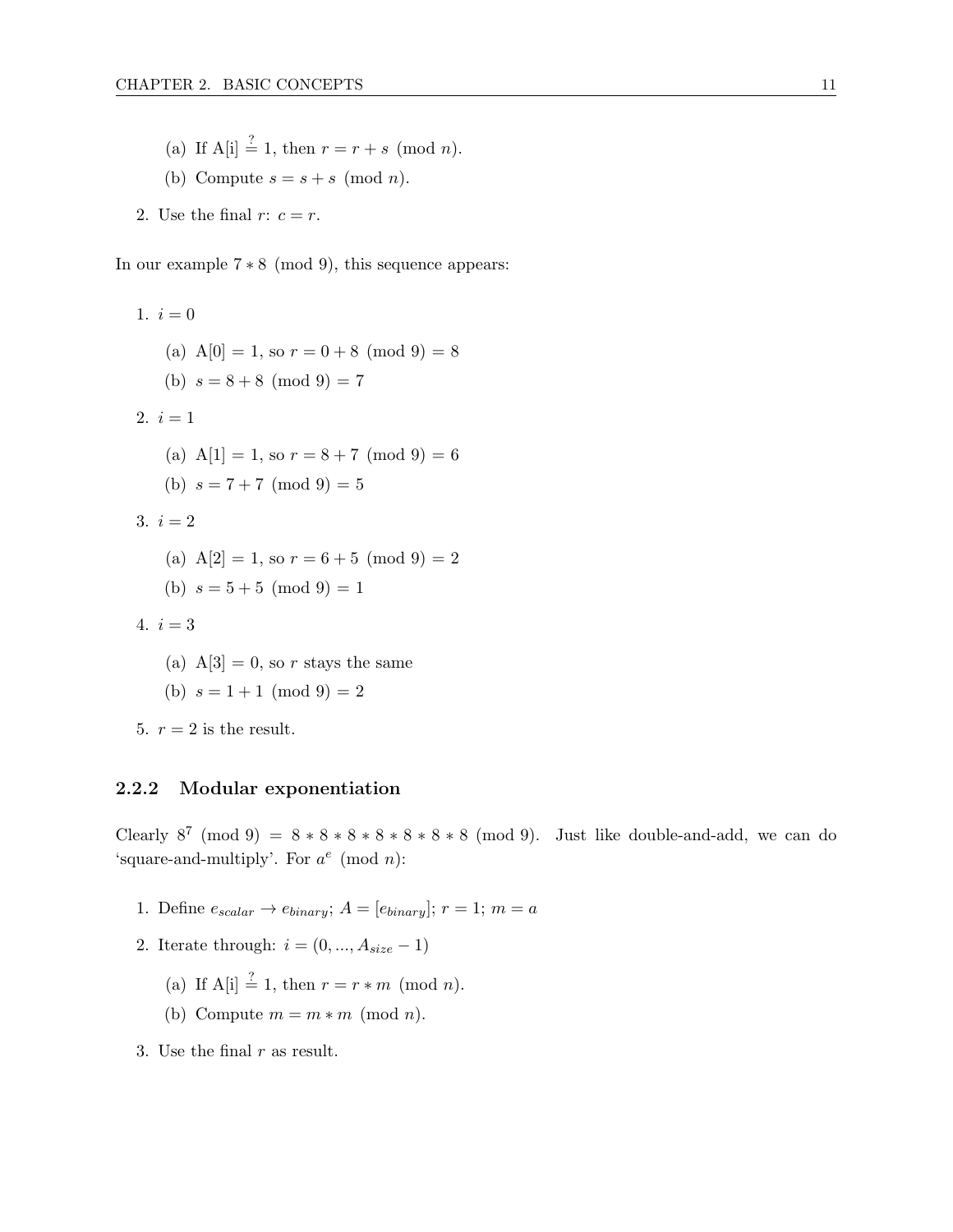#### 2.2.3 Modular multiplicative inverse

Sometimes we need  $1/a \pmod{n}$ , or in other words  $a^{-1} \pmod{n}$ . The inverse of something times itself is by definition one (identity). Imagine  $0.25 = 1/4$ , and then  $0.25 * 4 = 1$ .

In modular arithmetic, for  $c = a^{-1} \pmod{n}$ ,  $ac \equiv 1 \pmod{n}$  for  $0 \le c < n$  and for a and n relatively prime  $[139]$ <sup>[5](#page-18-2)</sup> Relatively prime means they don't share any divisors except 1 (the fraction  $a/n$  can't be reduced/simplified).

We can use square-and-multiply to compute the modular multiplicative inverse when  $n$  is a prime number because of *Fermat's little theorem* [\[4\]](#page-121-2):

<span id="page-18-4"></span>
$$
a^{n-1} \equiv 1 \pmod{n}
$$

$$
a * a^{n-2} \equiv 1 \pmod{n}
$$

$$
c \equiv a^{n-2} \equiv a^{-1} \pmod{n}
$$

<span id="page-18-0"></span>More generally (and more rapidly), the so-called 'extended Euclidean algorithm' [\[3\]](#page-121-3) can also find modular inverses.

#### 2.2.4 Modular equations

Suppose we have an equation  $c = 3 * 4 * 5 \pmod{9}$ . Computing this is straightforward. Given some operation  $\circ$  (for example,  $\circ = \ast$ ) between two expressions A and B:

$$
(A \circ B) \pmod{n} = [A \pmod{n}] \circ [B \pmod{n}] \pmod{n}
$$

In our example, we set  $A = 3 * 4$ ,  $B = 5$ , and  $n = 9$ :

$$
(3 * 4 * 5)
$$
 (mod 9) =  $[3 * 4 \pmod{9}] * [5 \pmod{9}] \pmod{9}$   
 =  $[3] * [5]$  (mod 9)  
 $c = 6$ 

Now we have a way to do modular subtraction (which, as we will see, is not a standalone operation defined for finite fields).

<span id="page-18-5"></span>
$$
A - B \pmod{n} \to A + (-B) \pmod{n}
$$
  
 
$$
\to [A \pmod{n}] + [-B \pmod{n}] \pmod{n}
$$

<span id="page-18-1"></span>The same principle would apply to something like  $x = (a - b * c * d)^{-1} (e * f + g^h) \pmod{n}$ .<sup>[6](#page-18-3)</sup>

<span id="page-18-3"></span><span id="page-18-2"></span><sup>[5](#page-18-4)</sup> In the equation  $a \equiv b \pmod{n}$ , a is congruent to b (mod n), which just means a (mod n) = b (mod n).

- 1. Define  $A \rightarrow [a_{decimal}]; r = 0$
- 2. For  $i = A_{size} 1, ..., 0$ 
	- (a)  $r = (r * 10 + A[i]) \pmod{n}$
- 3. Use the final  $r$  as result.

<sup>&</sup>lt;sup>[6](#page-18-5)</sup> The modulus of large numbers can exploit modular equations. It turns out 254 (mod 13)  $\equiv 2*10*10+5*10+4 \equiv$  $(((2) * 10 + 5) * 10 + 4)$  (mod 13). An algorithm for a (mod n) when  $a > n$  is: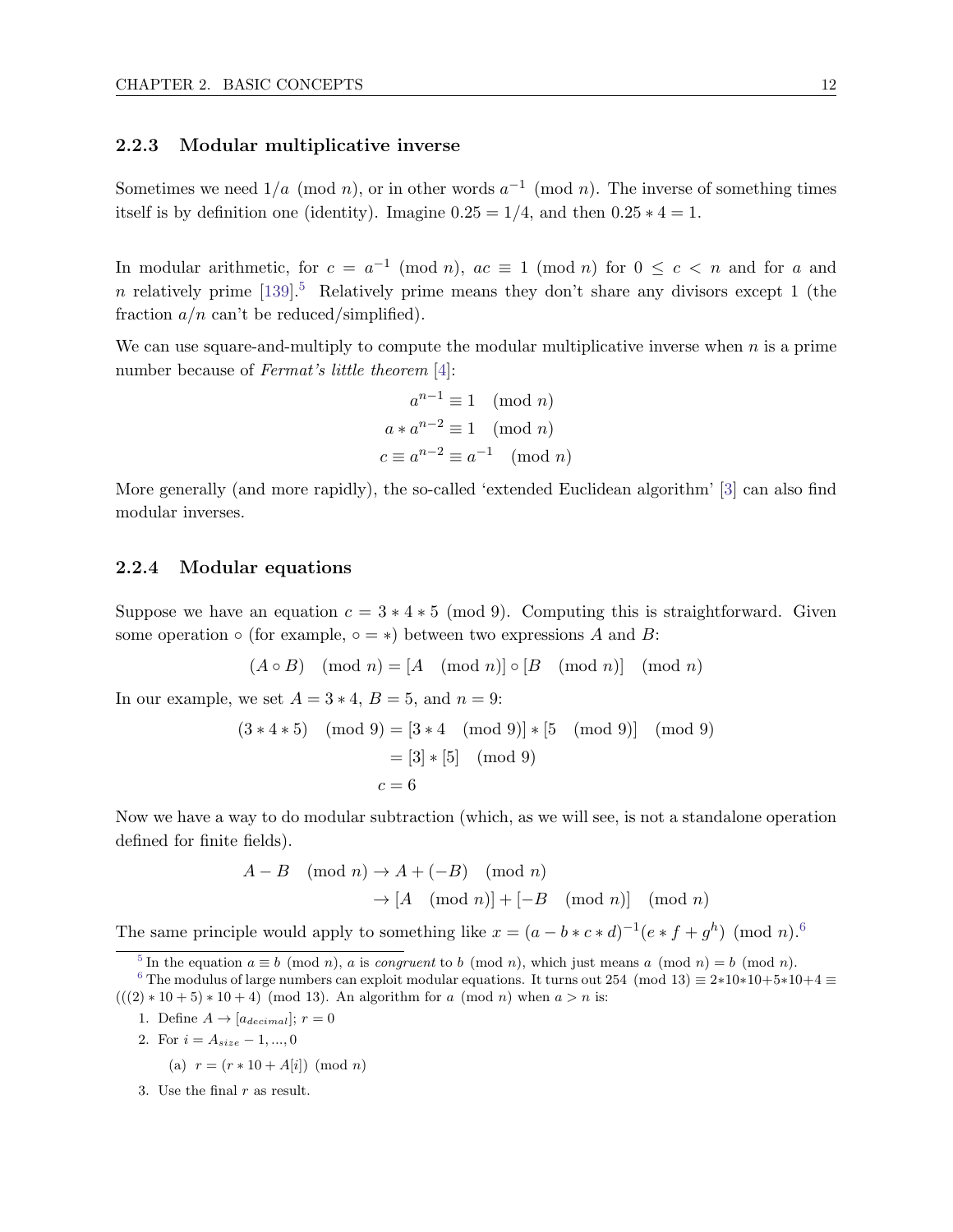# 2.3 Elliptic curve cryptography

#### <span id="page-19-0"></span>2.3.1 What are elliptic curves?

A finite field  $\mathbb{F}_q$ , where q is a prime number greater than 3, is the field formed by the set [dalek25519]  $\{0, 1, 2, ..., q - 1\}$ . Addition and multiplication  $(+, \cdot)$  and negation  $(-)$  are calculated (mod q).

"Calculated (mod q)" means (mod q) is performed on any instance of an arithmetic operation between two field elements, or negation of a single field element. For example, given a prime field  $\mathbb{F}_p$  with  $p = 29, 17 + 20 = 8$  because 37 (mod 29) = 8. Also,  $-13 = -13$  (mod 29) = 16.

Typically, an elliptic curve is defined as the set of all points with coordinates  $(x, y)$  satisfying a *Weierstraß* equation [\[74\]](#page-125-2) (for a given  $(a, b)$  pair):<sup>[7](#page-19-2)</sup>

<span id="page-19-4"></span>
$$
y^2 = x^3 + ax + b \quad \text{where} \quad a, b, x, y \in \mathbb{F}_q
$$

The cryptocurrency MobileCoin uses a special curve belonging to the category of so-called twisted Edwards curves [\[24\]](#page-122-9), which are commonly expressed as (for a given  $(a, d)$  pair):

$$
ax^2 + y^2 = 1 + dx^2y^2 \quad \text{where} \quad a, d, x, y \in \mathbb{F}_q
$$

In what follows we will prefer this second form. The advantage it offers over the previously mentioned Weierstraß form is that basic cryptographic primitives require fewer arithmetic operations, resulting in faster cryptographic algorithms (see Bernstein et al. in [\[26\]](#page-122-10) for details).

Let  $P_1 = (x_1, y_1)$  and  $P_2 = (x_2, y_2)$  be two points belonging to a twisted Edwards elliptic curve (henceforth known simply as an EC). We define addition on points by defining  $P_1+P_2=(x_1, y_1)+P_2$  $(x_2, y_2)$  as the point  $P_3 = (x_3, y_3)$  where<sup>[8](#page-19-3)</sup>

<span id="page-19-5"></span>
$$
x_3 = \frac{x_1y_2 + y_1x_2}{1 + dx_1x_2y_1y_2} \pmod{q}
$$
  

$$
y_3 = \frac{y_1y_2 - ax_1x_2}{1 - dx_1x_2y_1y_2} \pmod{q}
$$

These formulas for addition also apply to point doubling; that is, when  $P_1 = P_2$ . To subtract a point, invert its coordinates over the y-axis,  $(x, y) \rightarrow (-x, y)$  [\[24\]](#page-122-9), and use normal point addition. Recall that 'negative' elements  $-x$  of  $\mathbb{F}_q$  are really  $-x \pmod{q}$ .

Whenever two curve points are added together,  $P_3$  is a point on the 'original' elliptic curve, or in other words all  $x_3, y_3 \in \mathbb{F}_q$  and satisfy the EC equation.

src/backend/serial/ [u32|u64]/ field.rs

<span id="page-19-3"></span><span id="page-19-2"></span><span id="page-19-1"></span>Notation: The phrase  $a \in \mathbb{F}$  means a is some element in the field  $\mathbb{F}$ .

[<sup>8</sup>](#page-19-5) Typically elliptic curve points are converted into projective coordinates (or a similar representation, e.g. extended twisted Edwards coordinates [\[75\]](#page-125-3)) prior to curve operations like point addition, in order to avoid performing field inversions for efficiency. [\[153\]](#page-129-1)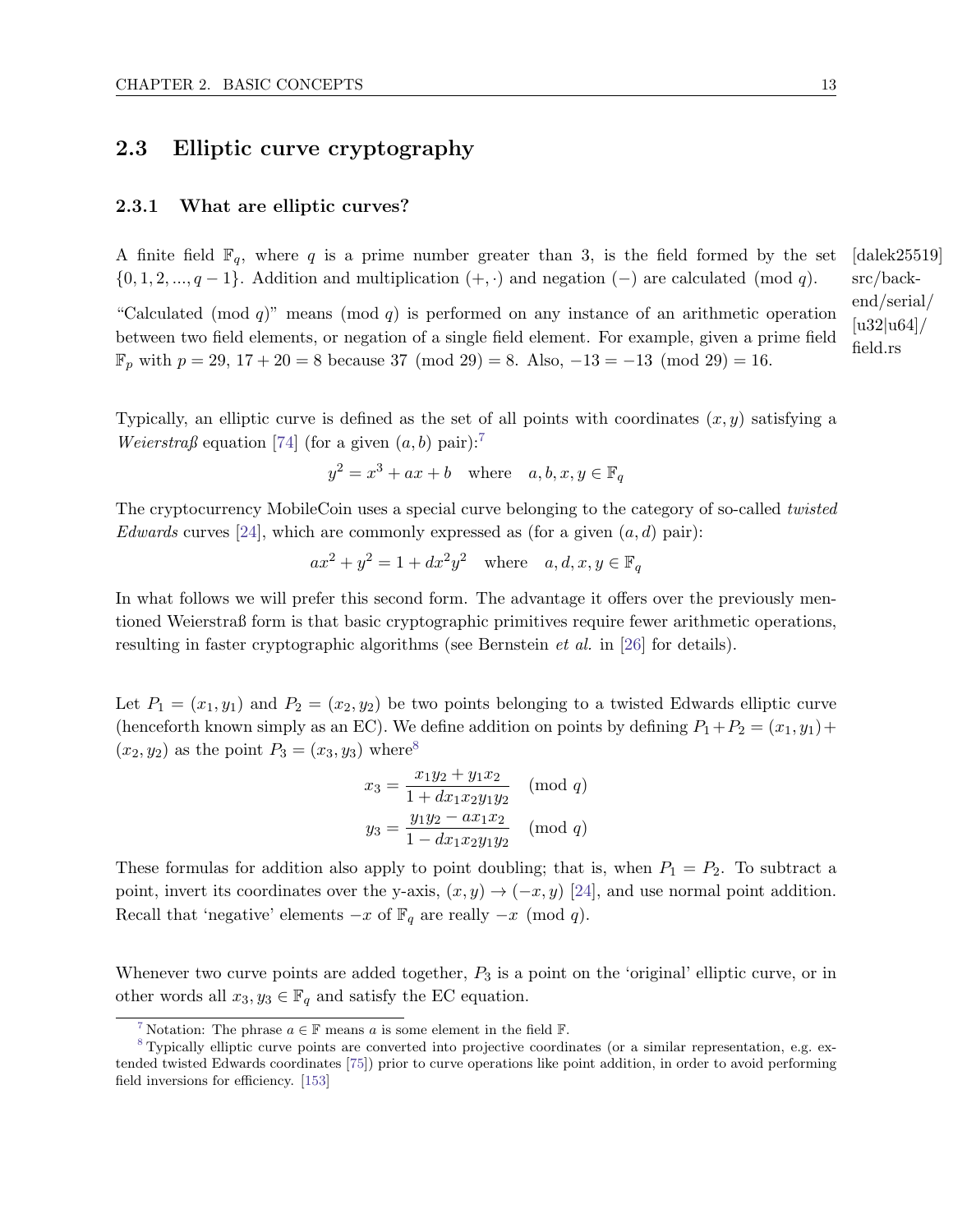#### 2.3.2 Group theory

Importantly, elliptic curves have what is known as an abelian group structure [\[1\]](#page-121-4). Every curve has a so-called 'point-at-infinity' I, which is like a 'zero position' on the curve (its coordinates are  $(0, 1)$ , and a finite number of points N that can be computed. Any point P added with itself N times will produce the point-at-infinity I, and  $I + P = P$ .

#### Group theory: Intro

For now, let's step back from elliptic curves and imagine a clock-like ring with *order*  $N$ .<sup>[9](#page-20-0)</sup> The zeroth position 0 (or I) is at the top, followed by 1 and preceded by  $N-1$ . Clearly, we can walk around the ring with step-size 1, and reach the top again after N steps.

While it's useful to think of ourselves as walking around the circle, it's much more accurate to think about each position on the circle as being a 'point', and taking steps is like 'adding points together'. If we stand at point  $P_2$  on a circle with  $N = 6$ , then with each 'step' we are adding  $P_2$ to the point we are currently standing on.

<span id="page-20-1"></span>
$$
I + P_2 = P_2
$$

$$
P_2 + P_2 = P_4
$$

$$
P_4 + P_2 = P_6 = I
$$

Note how we landed back on our starting position after three steps. The point  $P_2$  has generated a cyclic subgroup with order 3 out of multiples of itself. It's cyclic because after a while you always get back to where you started. It's a subgroup since it doesn't (necessarily) contain all the points on the circle.

The order of any point is equal to the number of points in the subgroup it can generate. If a point's order is prime, then all the other (non-point-at-infinity) points it generates will generate the same subgroup. In our previous example, where the subgroup's order was 3, the point  $P_4$  also generates the same subgroup.

$$
I + P_4 = P_4
$$
  

$$
P_4 + P_4 = P_2
$$
  

$$
P_2 + P_4 = P_6 = I
$$

However,  $P_1$  has order 6 which is not prime, so not all of the points it generates have order 6 (only  $P_5$  will generate the same subgroup).

#### Group theory: Useful concepts

We always land somewhere on the ring no matter how many multiples of a point we add together. This lets us simplify scalar multiplication from  $nP$  to  $[n \pmod{u}]P$ , where u is the order of the

<span id="page-20-0"></span>[<sup>9</sup>](#page-20-1) The basics of group theory are very important to grasp for the rest of this document. Visual learners may find it helpful to draw pictures and work out what is happening by hand.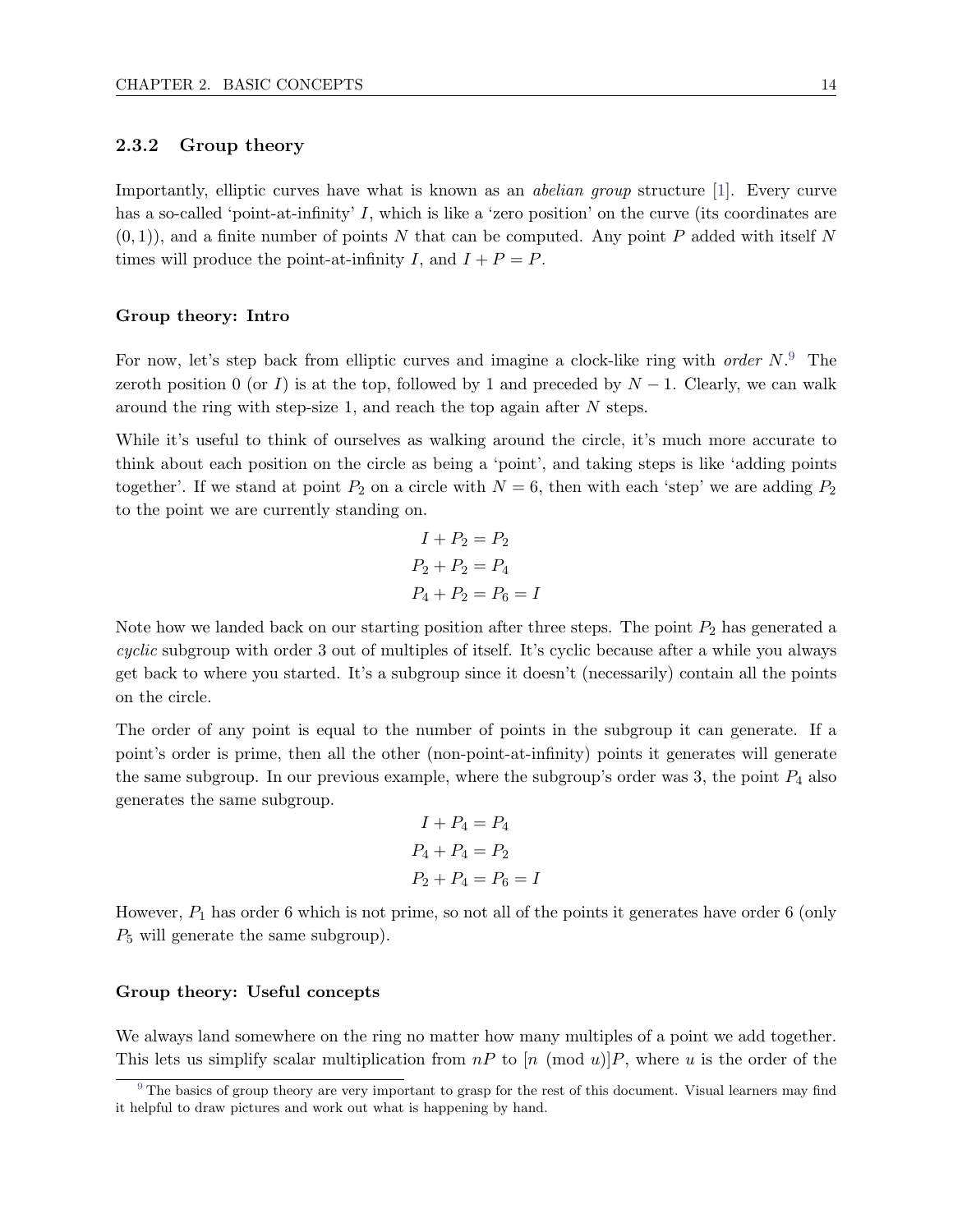point P. A point can't actually be multiplied by 0, so if n (mod u)  $\frac{?}{=}$  0 just multiply by u or return the  $0^{th}$  position directly (I). The orders of all possible subgroups are divisors of N (by Lagrange's theorem [\[96\]](#page-126-4)).

To find the order,  $u$ , of any given point  $P$ 's subgroup:

- 1. Find N (e.g. use *Schoof's algorithm* [\[142\]](#page-128-5)).
- 2. Find all the divisors of N.
- 3. For every divisor *n* of *N*, compute  $nP$ .
- 4. The smallest n such that  $nP \stackrel{?}{=} I$  is the order u of the subgroup.

Suppose we are given two points  $P_a$ ,  $P_b$  and are told they both have order u. Do they necessarily belong to the same subgroup, or might there be more than one subgroup with order  $u$ ?

We can think of the two points in terms of  $P_1$  which has order N, such that  $P_a = n_a * P_1$  and  $P_b = n_b * P_1$ . We know that  $N * P_1 = I$ , and that  $u * P_a = u * P_b = I$ . Therefore  $u * n_a$  and  $u * n_b$ must be multiples of N.

Since u is a divisor of N (recalling Lagrange's theorem), for  $u * n_a$  and  $u * n_b$  to be multiples of N, scalars  $n_a, n_b$  must have a common denominator that is another divisor of N, namely  $e = N/u$ . Therefore  $P_a = (n_a/e) * e * P_1$  and  $P_b = (n_b/e) * e * P_1$ , or in other words  $P_a$  and  $P_b$  are multiples of the same point  $e * P_1$  and must both be members of that point's subgroup.

Put simply, any two points  $P_a$  and  $P_b$  with order u are in the same subgroup, which is composed of multiples of  $(N/u)*P_1$ . Furthermore, for any random point  $P' = n' * P_1$ , the expression  $(N/u)*P'$ will either be a point in the u subgroup (since  $n' * (N/u) * P_1$  is a multiple of  $(N/u) * P_1$ ), or I (in which case n' must be a multiple of u, so P' is a member of the  $e = (N/u)$  subgroup).

#### Group theory: Back to elliptic curves

Elliptic curve points have no concept of 'proximity', so for our clock-like example with  $N = 6, P_3$ is no 'closer' or 'farther' from I than  $P_1$ . However, to connect the analogy we can 'map' curve points onto the ring. Take any point  $P_w$  with order N and put it at position 1, then construct the ring out of multiples of  $P_w$ . All of the observations we have made so far still hold, and will hold even if the mapping is redone with a different point  $P_z$  that also has order N.

ECs selected for cryptography typically have  $N = hl$ , where l is some sufficiently large (such as [dalek25519] 160 bits) prime number and h is the so-called *cofactor* which could be as small as 1 or  $2^{10}$  $2^{10}$  $2^{10}$  One point in the subgroup of size  $l$  is usually selected to be the generator  $G$  as a convention. For every other point P in that subgroup there exists an integer  $0 < n \leq l$  satisfying  $P = nG$ .

<span id="page-21-1"></span>src/backend/serial/ curve models/ mod.rs

Based on our understanding from the previous section, we can use the following algorithm to find (non-point-at-infinity) points in the subgroup of order  $l$ :

<span id="page-21-0"></span> $10$  EC with small cofactors allow relatively faster point addition, etc. [\[24\]](#page-122-9).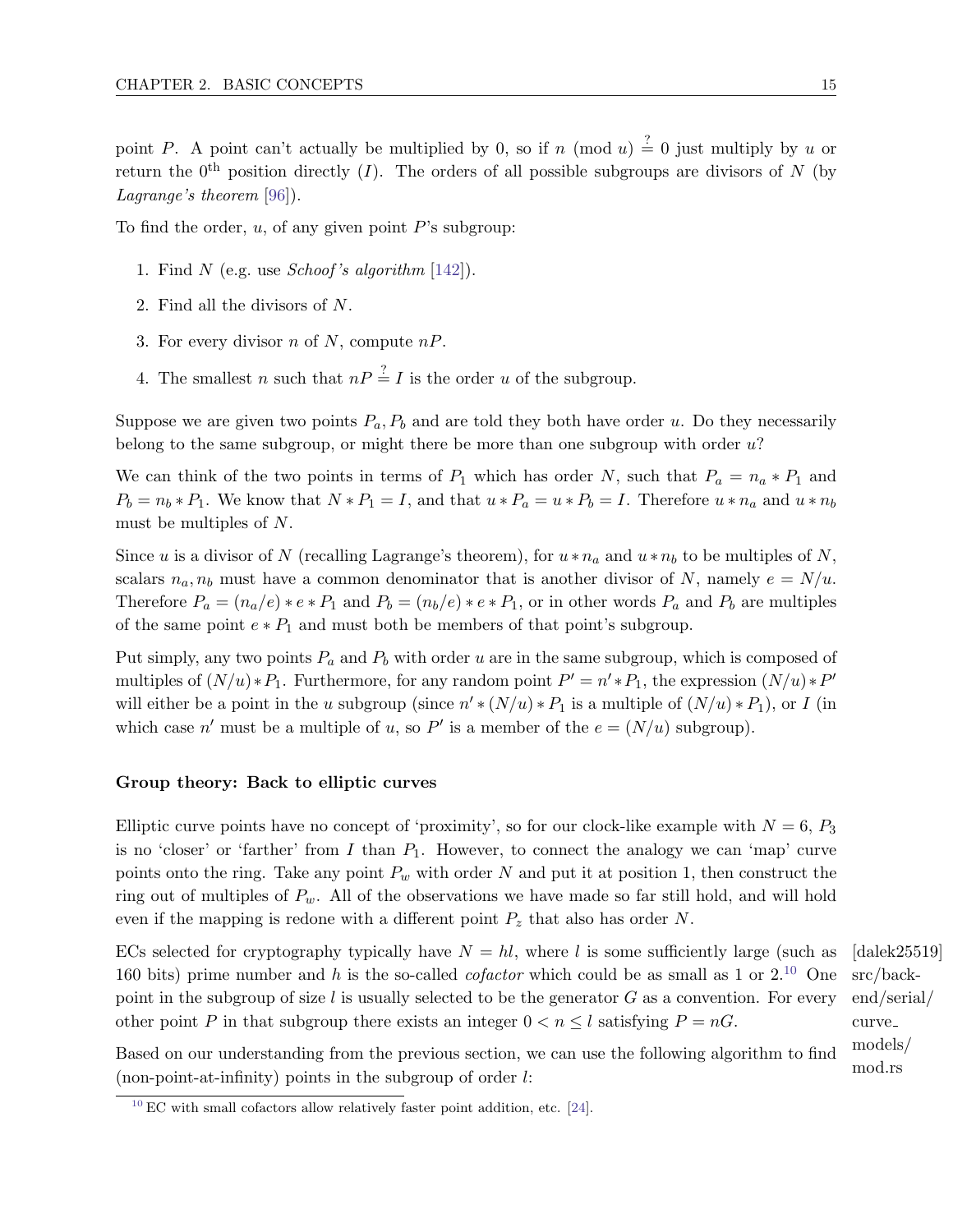- 1. Find N of the elliptic curve EC, choose subgroup order l, compute  $h = N/l$ .
- 2. Choose a random point  $P'$  in EC.
- 3. Compute  $P = hP'$ .
- 4. If  $P \stackrel{?}{=} I$  return to step 2; otherwise, P is in the subgroup of order l.

Calculating the scalar product between any integer n and any point  $P$ ,  $nP$ , is not difficult, whereas [dalek25519] src/backend/serial/  $[u32|u64]$ finding n such that  $P_1 = nP_2$  is thought to be computationally hard. By analogy to modular arithmetic, this is often called the *discrete logarithm problem* (DLP).<sup>[11](#page-22-2)</sup> Scalar multiplication can be seen as a *one-way function*, which paves the way for using elliptic curves for cryptography.<sup>[12](#page-22-3)</sup>

The scalar product  $nP$  is equivalent to  $((P + P) + (P + P))...$ . Though not always the most efficient approach, we can use double-and-add like in Section [2.2.1.](#page-16-0) To get the sum  $R = nP$ , remember we use the + point operation discussed in Section [2.3.1.](#page-19-0)

- 1. Define  $n_{scalar} \rightarrow n_{binary}$ ;  $A = [n_{binary}]$ ;  $R = I$ , the point-at-infinity;  $S = P$
- 2. Iterate through:  $i = (0, ..., A_{size} 1)$ 
	- (a) If  $A[i] \stackrel{?}{=} 1$ , then  $R \stackrel{.}{=} S$ .
	- (b) Compute  $S \stackrel{\text{def}}{=} S$ .
- 3. Use the final R as result.

<span id="page-22-0"></span>Note that EC scalars for points in the subgroup of size  $l$  (which we will be using henceforth) are members of the finite field  $\mathbb{F}_l$ . This means arithmetic operations between scalars are mod l.

#### 2.3.3 Public key cryptography with elliptic curves

Public key cryptography algorithms can be devised in a way analogous to modular arithmetic.

Let k be a randomly selected number satisfying  $0 < k < l$ , and call it a *private key*.<sup>[13](#page-22-4)</sup> Calculate the corresponding *public key K* (an EC point) with the scalar product  $kG = K$ .

Due to the *discrete logarithm problem* (DLP), we cannot easily deduce k from K alone. This property allows us to use the values  $(k, K)$  in standard public key cryptography algorithms.

<span id="page-22-7"></span><span id="page-22-6"></span><span id="page-22-5"></span>scalar.rs

<span id="page-22-2"></span><span id="page-22-1"></span><sup>&</sup>lt;sup>[11](#page-22-5)</sup> In modular arithmetic, finding the discrete log of h with respect to g, x, such that  $g^x = h$ , is thought to be difficult for some group orders. [\[55\]](#page-123-7)

<span id="page-22-3"></span><sup>&</sup>lt;sup>[12](#page-22-6)</sup> No known equation or algorithm can efficiently (based on available technology) solve for n in  $P_1 = nP_2$ , meaning it would take many, many years to unravel just one scalar product.

<span id="page-22-4"></span><sup>&</sup>lt;sup>[13](#page-22-7)</sup> The private key is sometimes known as a *secret key*. This lets us abbreviate:  $pk = public key$ ,  $sk = secret key$ .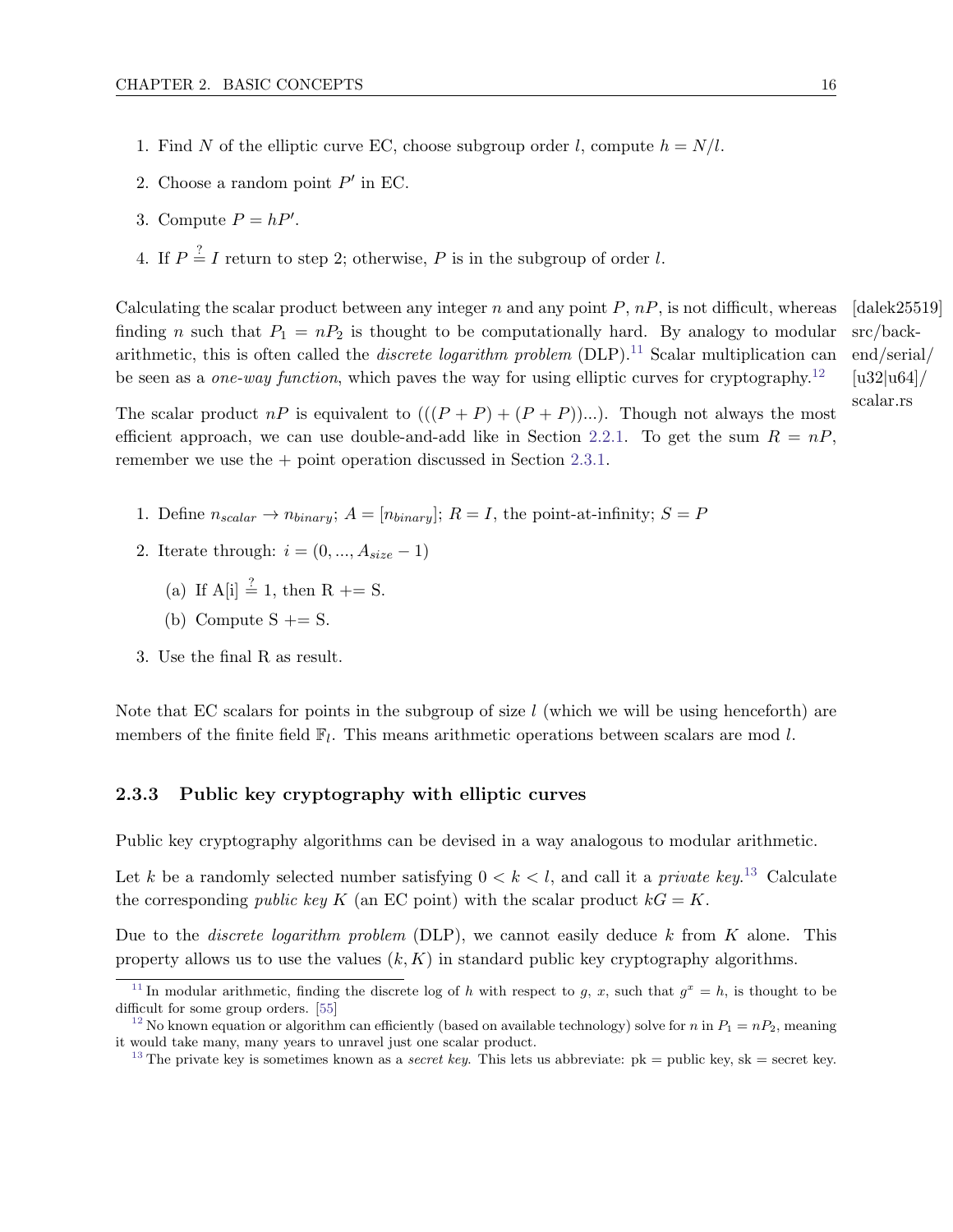#### 2.3.4 Diffie-Hellman key exchange with elliptic curves

A basic Diffie-Hellman [\[54\]](#page-123-2) exchange of a shared secret between Alice and Bob could take place in the following manner:

- 1. Alice and Bob generate their own private/public keys  $(k_A, K_A)$  and  $(k_B, K_B)$ . Both publish or exchange their public keys, and keep the private keys for themselves.
- 2. Clearly, it holds that

<span id="page-23-3"></span>
$$
S = k_A K_B = k_A k_B G = k_B k_A G = k_B K_A
$$

Alice could privately calculate  $S = k_A K_B$ , and Bob  $S = k_B K_A$ , allowing them to use this single value as a shared secret.

For example, if Alice has a message m to send Bob, she could hash the shared secret  $h =$  $\mathcal{H}(S)$ , compute  $x = m + h$ , and send x to Bob. Bob computes  $h' = \mathcal{H}(S)$ , calculates  $m = x - h'$ , and learns m.

An external observer would not be able to easily calculate the shared secret due to the 'Diffie-Hellman Problem' (DHP), which says finding S from  $K_A$  and  $K_B$  is very difficult. Also, the DLP prevents them from finding  $k_A$  or  $k_B$ .<sup>[14](#page-23-1)</sup>

#### <span id="page-23-0"></span>2.3.5 Schnorr signatures and the Fiat-Shamir transform

In 1989 Claus-Peter Schnorr published a now-famous interactive authentication protocol [\[135\]](#page-128-6), generalized by Maurer in 2009 [\[98\]](#page-126-5), that allows someone to prove they know the private key k of a given public key K without revealing any information about it [\[100\]](#page-126-6). It goes something like this:

- <span id="page-23-4"></span>1. The prover generates a random integer  $\alpha \in_R \mathbb{Z}_l$ ,  $^{15}$  $^{15}$  $^{15}$  computes  $\alpha G$ , and sends  $\alpha G$  to the verifier.
- 2. The verifier generates a random *challenge*  $c \in_R \mathbb{Z}_l$  and sends c to the prover.
- 3. The prover computes the response  $r = \alpha + c * k$  and sends r to the verifier.
- 4. The verifier computes  $R = rG$  and  $R' = \alpha G + c * K$ , and checks  $R = R'$ .

The verifier can compute  $R' = \alpha G + c * K$  before the prover, so providing c is like saying, "I challenge you to respond with the discrete logarithm of  $R'$ ." A challenge the prover can only overcome by knowing  $k$  (except with negligible probability).

src/scalar.rs Scalar::random()

<span id="page-23-2"></span><span id="page-23-1"></span> $14$  The DHP is thought to be of at least similar difficulty to the DLP, although it has not been proven. [\[68\]](#page-124-3)

<sup>&</sup>lt;sup>[15](#page-23-4)</sup> Notation: The R in  $\alpha \in_R \mathbb{Z}_l$  means  $\alpha$  is randomly selected from  $\{1, 2, 3, ..., l-1\}$ . In other words,  $\mathbb{Z}_l$  is all [dalek25519] integers (mod  $l$ ). We exclude 'l' since the point-at-infinity is not useful here.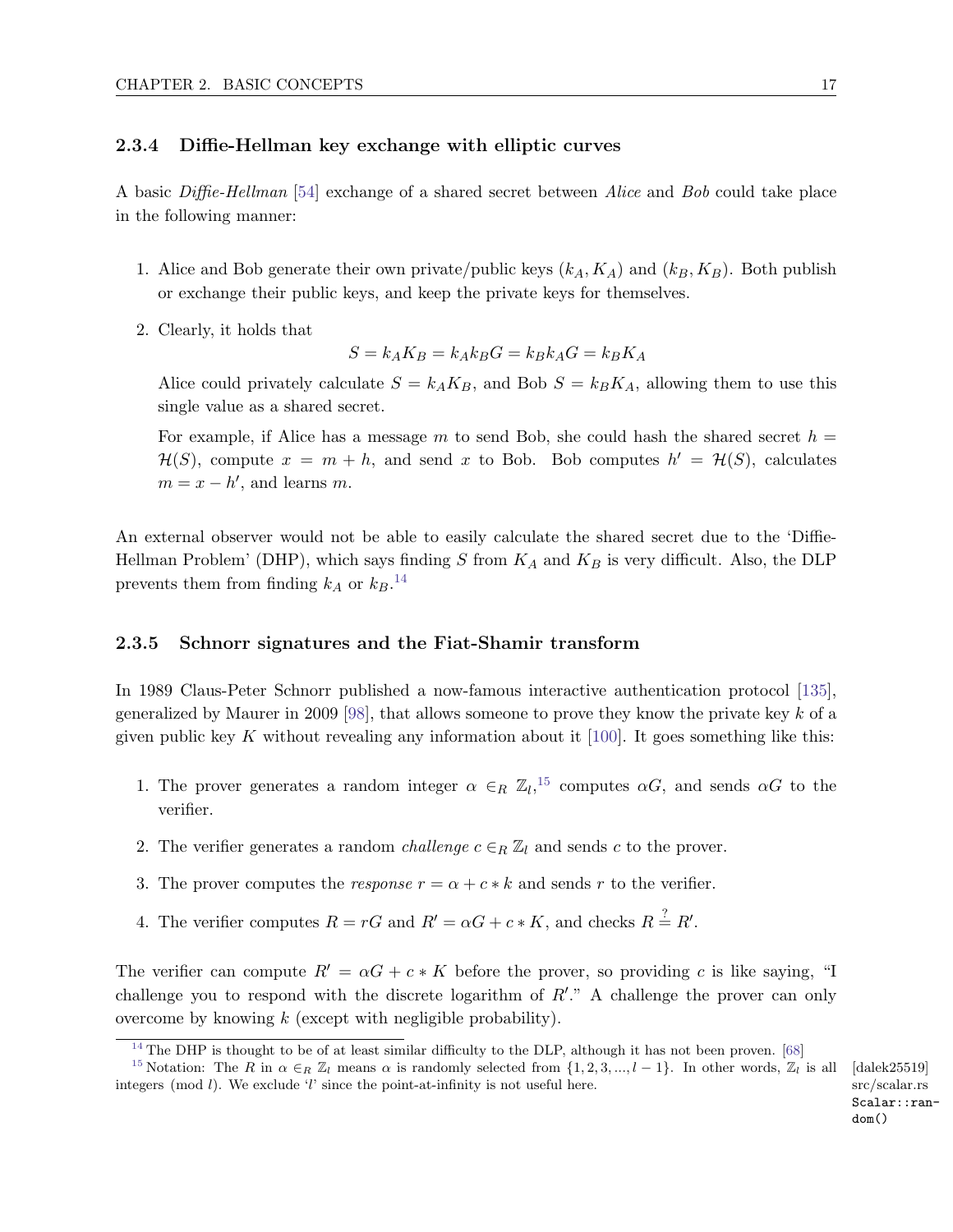If  $\alpha$  was chosen randomly by the prover, then r is randomly distributed [\[136\]](#page-128-7) and k is informationtheoretically secure within r (it can still be found by solving the DLP for K or  $\alpha G$ ).<sup>[16](#page-24-0)</sup> However, if the prover reuses  $\alpha$  to prove his knowledge of k, anyone who knows both challenges in  $r = \alpha + c * k$ and  $r' = \alpha + c' * k$  can compute k (two equations, two unknowns).<sup>[17](#page-24-1)</sup>

<span id="page-24-11"></span><span id="page-24-10"></span><span id="page-24-9"></span><span id="page-24-8"></span><span id="page-24-7"></span><span id="page-24-6"></span>
$$
k = \frac{r - r'}{c - c'}
$$

If the prover knew c from the beginning (e.g. if the verifier secretly gave it to her), she could generate a random response r and compute  $\alpha G = rG - cK$ . When she later sends r to the verifier, she 'proves' knowledge of  $k$  without ever having to know it. Someone observing the transcript of events between prover and verifier would be none the wiser. The scheme is not publicly verifiable. [\[100\]](#page-126-6)

In his role as challenger, the verifier spits out a random number after receiving  $\alpha G$ , making him equivalent to a random function. Random functions, such as hash functions, are known as random oracles because computing one is like requesting a random number from someone  $[100]$ .<sup>[18](#page-24-2)</sup>

Using a hash function, instead of the verifier, to generate challenges is known as a Fiat-Shamir transform [\[59\]](#page-124-4), because it makes an interactive proof non-interactive and publicly verifiable [\[100\]](#page-126-6).<sup>[19,](#page-24-3)[20](#page-24-4)</sup>

#### Non-interactive proof

- 1. Generate random number  $\alpha \in_R \mathbb{Z}_l$ , and compute  $\alpha G$ .
- 2. Calculate the challenge using a cryptographically secure hash function,  $c = \mathcal{H}(T_p, [\alpha G])^{21}$  $c = \mathcal{H}(T_p, [\alpha G])^{21}$  $c = \mathcal{H}(T_p, [\alpha G])^{21}$
- 3. Define the response  $r = \alpha + c * k$ .
- <span id="page-24-0"></span>4. Publish the proof pair  $(\alpha G, r)$ .

 $16$  A cryptosystem with information-theoretic security is one where even an adversary with infinite computing power could not break it, because they simply wouldn't have enough information.

<span id="page-24-1"></span><sup>&</sup>lt;sup>[17](#page-24-7)</sup> If the prover is a computer, you could imagine someone 'cloning'/copying the computer after it generates  $\alpha$ , then presenting each copy with a different challenge.

<span id="page-24-2"></span><sup>&</sup>lt;sup>[18](#page-24-8)</sup> More generally, "[i]n cryptography... an oracle is any system which can give some extra information on a system, which otherwise would not be available." [\[2\]](#page-121-5)

<span id="page-24-3"></span><sup>&</sup>lt;sup>[19](#page-24-9)</sup> The output of a cryptographic hash function  $\mathcal H$  is uniformly distributed across the range of possible outputs. That is to say, for some input  $A, H(A) \in_R^D \mathbb{S}_H$  where  $\mathbb{S}_H$  is the set of possible outputs from H. We use  $\in_R^D$  to indicate the function is deterministically random.  $H(A)$  produces the same thing every time, but its output is equivalent to a random number.

<span id="page-24-4"></span><sup>&</sup>lt;sup>[20](#page-24-10)</sup> Note that non-interactive Schnorr-like proofs (and signatures) require either use of a fixed generator  $G$ , or inclusion of the generator in the challenge hash. Including it that way is known as key prefixing, which we discuss more later (Section [3.4\)](#page-38-0).

<span id="page-24-5"></span><sup>&</sup>lt;sup>[21](#page-24-11)</sup> MobileCoin has a policy of 'domain separating' [\[146\]](#page-128-8) different uses of hash functions. This in practice means [MC-tx] prefixing each 'use case' of a hash function with a unique bit-string. We model it here with the tag  $T_p$ , which might be the text string "simple Schnorr proof". Domain separated hash functions have different outputs even with the same inputs. For the remainder of this document we leave out domain separation tags for succinctness, but unless otherwise stated all uses of hash function have their own tag.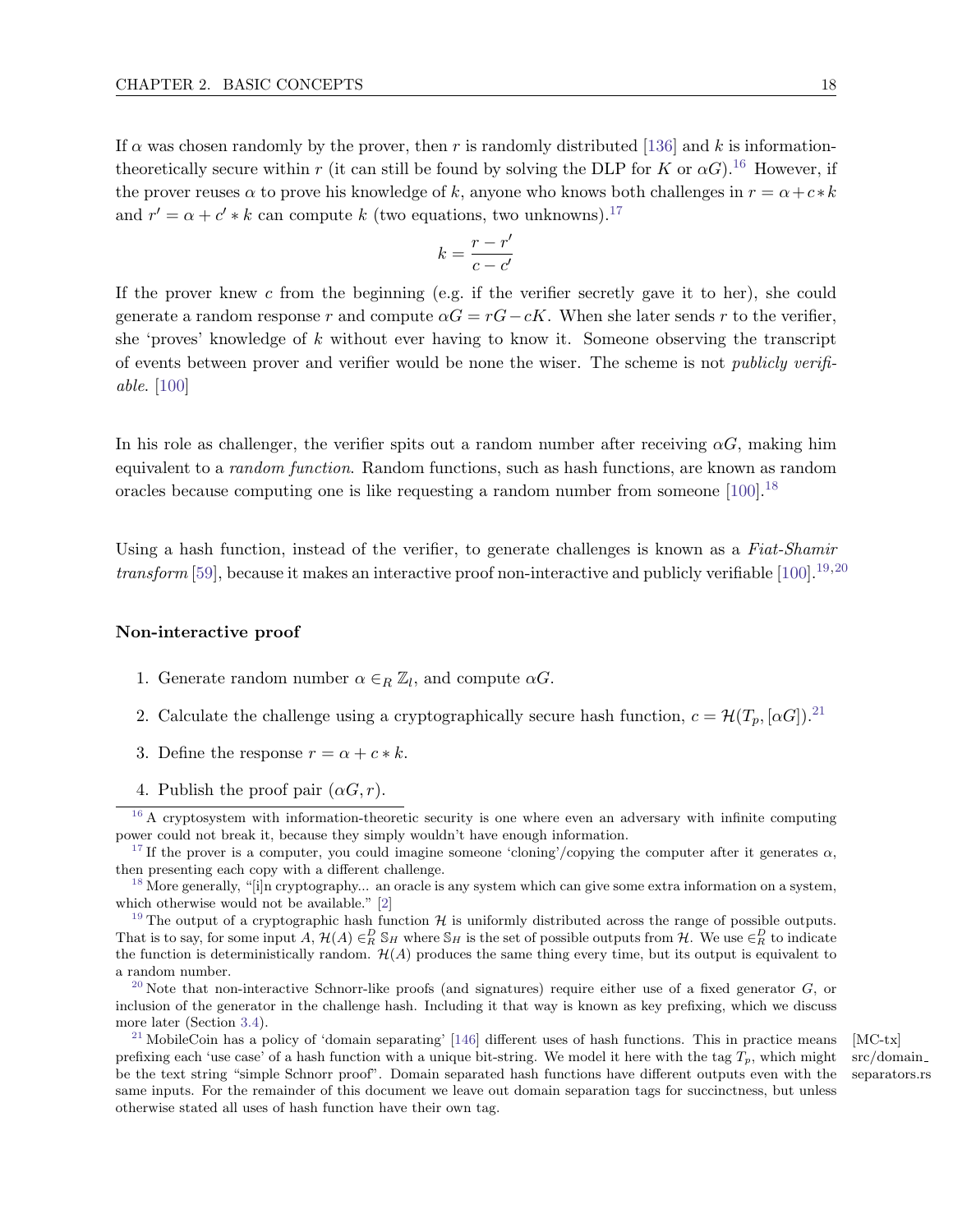#### Verification

- 1. Calculate the challenge:  $c' = \mathcal{H}(T_p, [\alpha G]).$
- 2. Compute  $R = rG$  and  $R' = \alpha G + c' * K$ .
- 3. If  $R = R'$  then the prover must know k (except with negligible probability).

Why it works

$$
rG = (\alpha + c * k)G
$$

$$
= (\alpha G) + (c * kG)
$$

$$
= \alpha G + c * K
$$

$$
R = R'
$$

An important part of any proof/signature scheme is the resources required to verify them. This includes space to store proofs and time spent verifying. In this scheme we store one EC point and one integer, and need to know the public key — another EC point. Since hash functions are comparatively fast to compute, keep in mind that verification time is mostly a function of elliptic curve operations. [dalek25519]

src/edwards.rs

#### <span id="page-25-0"></span>2.3.6 Signing messages

Typically, a cryptographic signature is performed on a cryptographic hash of a message rather than the message itself, which facilitates signing messages of varying size. However, in this report we will loosely use the term 'message', and its symbol  $m$ , to refer to the message properly speaking and/or its hash value, unless specified.

Signing messages is a staple of Internet security that lets a message's recipient be confident its content is as intended by the signer. One common signature scheme is called ECDSA. See [\[82\]](#page-125-4), ANSI X9.62, and [\[74\]](#page-125-2) for more on this topic.

The signature scheme we present here is an alternative formulation of the transformed Schnorr proof from before. Thinking of signatures in this way prepares us for exploring ring signatures in the next chapter.

#### Signature

Assume Alice has the private/public key pair  $(k_A, K_A)$ . To unequivocally sign an arbitrary message m, she could execute the following steps:

1. Generate random number  $\alpha \in_R \mathbb{Z}_l$ , and compute  $\alpha G$ .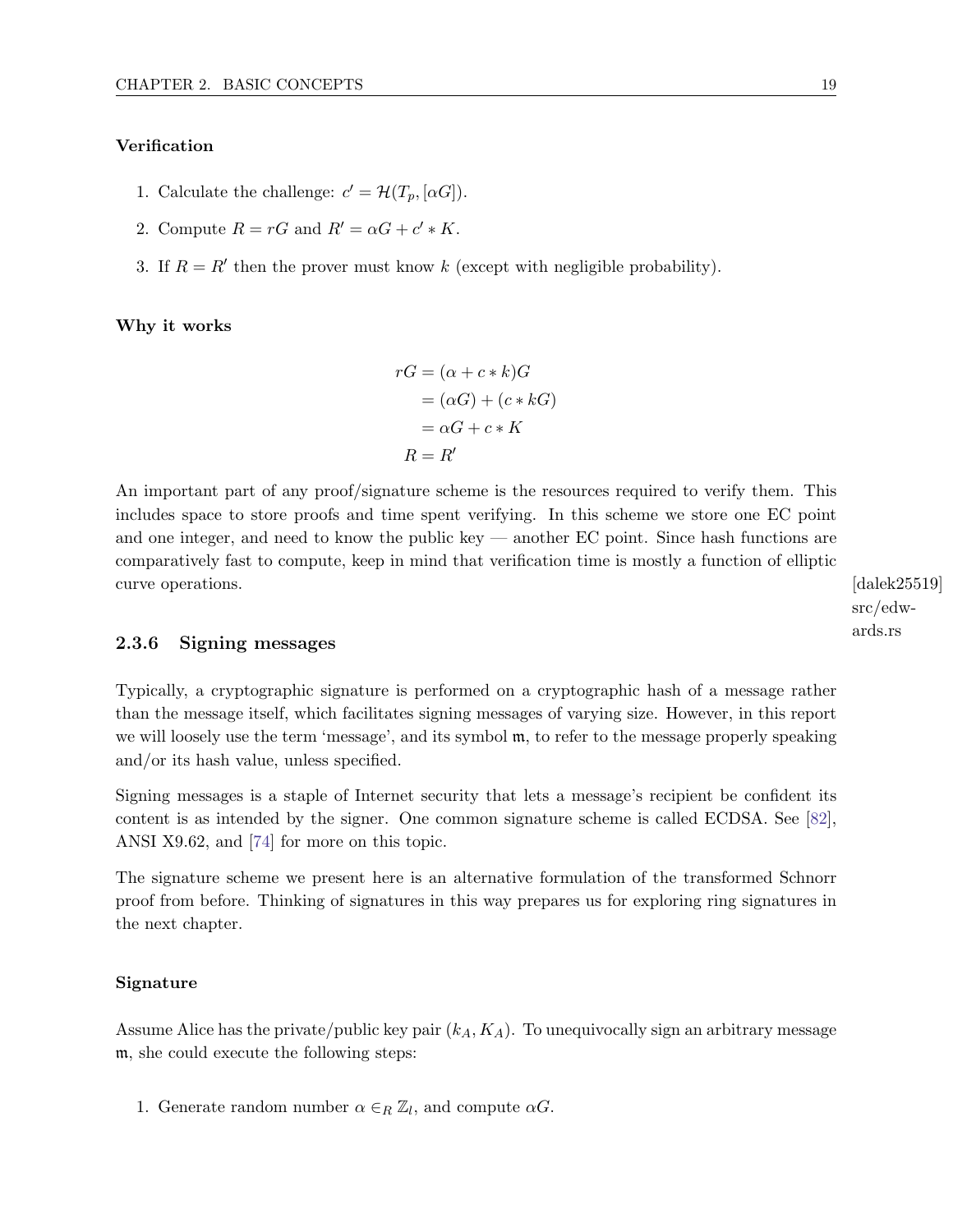- 2. Calculate the challenge using a cryptographically secure hash function,  $c = \mathcal{H}(\mathfrak{m}, \alpha G)$ .
- 3. Define the response r such that  $\alpha = r + c * k_A$ . In other words,  $r = \alpha c * k_A$ .
- 4. Publish the signature  $(c, r)$ .

#### Verification

Any third party who knows the EC domain parameters (specifying which elliptic curve was used), the signature  $(c, r)$ , the signing method, m, the hash function, and  $K_A$  can verify the signature:

- 1. Calculate the challenge:  $c' = \mathcal{H}(\mathfrak{m}, [rG + c * K_A]).$
- 2. If  $c = c'$  then the signature passes.

In this signature scheme we store two scalars, and need to know one public EC key.

#### Why it works

This stems from the fact that

$$
rG = (\alpha - c * k_A)G
$$

$$
= \alpha G - c * K_A
$$

$$
\alpha G = rG + c * K_A
$$

$$
\mathcal{H}_n(\mathfrak{m}, [\alpha G]) = \mathcal{H}_n(\mathfrak{m}, [rG + c * K_A])
$$

$$
c = c'
$$

Therefore the owner of  $k_A$  (Alice) created  $(c, r)$  for m: she signed the message. The probability someone else, a forger without  $k_A$ , could have made  $(c, r)$  is negligible, so a verifier can be confident the message was not tampered with.

### <span id="page-26-0"></span>2.4 Curve Ed25519 and Ristretto

<span id="page-26-2"></span>MobileCoin uses a particular twisted Edwards elliptic curve for cryptographic operations,  $Ed25519$ , the birational equivalent<sup>[22](#page-26-1)</sup> of the Montgomery curve Curve25519. It actually uses Ed25519 indirectly via the Ristretto encoding abstraction, which we will discuss. Both Curve25519 and Ed25519 were released by Bernstein et al. [\[24,](#page-122-9) [25,](#page-122-0) [26\]](#page-122-10).

<span id="page-26-1"></span><sup>&</sup>lt;sup>[22](#page-26-2)</sup> Without giving further details, birational equivalence can be thought of as an isomorphism expressible using rational terms.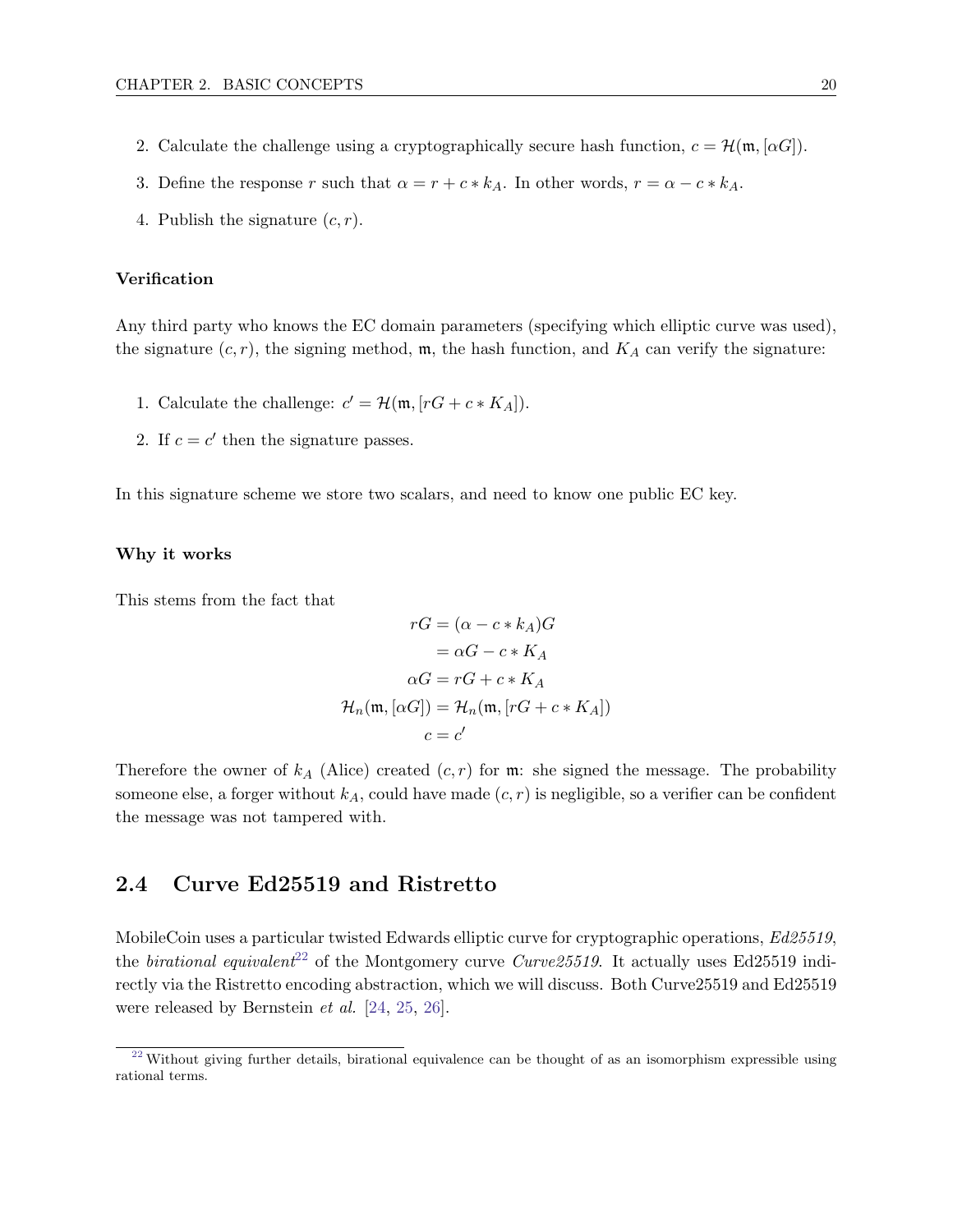The curve is defined over the prime field  $\mathbb{F}_{2^{255}-19}$  (i.e.  $q=2^{255}-19$ ) by means of the following [dalek25519] src/constequation:

$$
-x^2 + y^2 = 1 - \frac{121665}{121666}x^2y^2
$$

$$
-x^2 + y^2 = 1 - \frac{121000}{121666}x^2y^2
$$

<span id="page-27-6"></span>This curve addresses many concerns raised by the cryptography community.[23](#page-27-1) It is well known that  $NIST^{24}$  $NIST^{24}$  $NIST^{24}$  standard algorithms have issues. For example, it has recently become clear the NIST standard random number generation algorithm PNRG (the version based on elliptic curves) is flawed and contains a potential backdoor [\[72\]](#page-124-5). Seen from a broader perspective, standardization authorities like NIST lead to a cryptographic monoculture, introducing a point of centralization. A great example of this was illustrated when the NSA used its influence over NIST to weaken an international cryptographic standard [\[9\]](#page-121-6).

Curve Ed25519 is not subject to any patents (see [\[89\]](#page-125-5) for a discussion on this subject), and the team behind it has developed and adapted basic cryptographic algorithms with efficiency in mind [\[26\]](#page-122-10). [dalek25519]

Twisted Edwards curves have order expressible as  $N = 2^{c_l}$ , where l is a prime number and c is a positive integer. In the case of curve Ed[25](#page-27-3)519, its order is a 76-digit number (l is 253 bits):<sup>25</sup>

<span id="page-27-0"></span>2 3 · 7237005577332262213973186563042994240857116359379907606001950938285454250989 [dalek25519]

#### 2.4.1 Problem with cofactors

As mentioned in Section [2.3.2,](#page-19-1) only points in the large prime-order subgroup of a given elliptic curve are used in cryptographic algorithms. It is therefore sometimes important to make sure a given curve point belongs to that subgroup [\[73\]](#page-124-6).

For example, it is possible to have multiple curve points that, when multiplied by the same scalar  $n$ , create the same resultant point. This can occur when n is a multiple of  $h$  and the points are created as sums between a prime-order point and different cofactor-order points. Multiplying by  $n$  causes the cofactor-order component to 'disappear'.<sup>[26](#page-27-4)</sup>

To be clear, given some point K in the subgroup of order l, any point  $K<sup>h</sup>$  with order h, and an integer  $n$  divisible by  $h$ :

<span id="page-27-8"></span>
$$
n * (K + Kh) = nK + nKh
$$

$$
= nK + 0
$$

src/constants.rs BASEPOINT ORDER

<span id="page-27-7"></span>src/edwards.rs

<span id="page-27-5"></span>test\_d\_vs\_ ratio()

<span id="page-27-1"></span> $^{23}$  $^{23}$  $^{23}$  Even if a curve appears to have no cryptographic security problems, it's possible the person/organization that created it knows a secret issue which only crops up in very rare curves. Such a person may have to randomly generate many curves in order to find one with a hidden weakness and no known weaknesses. If reasonable explanations are required for curve parameters, then it becomes even more difficult to find weak curves that will be accepted by the cryptographic community. Curve Ed25519 is known as a 'fully rigid' curve, which means its generation process was fully explained. [\[131\]](#page-127-5)

<span id="page-27-2"></span>[<sup>24</sup>](#page-27-6) National Institute of Standards and Technology, <https://www.nist.gov/>.

<span id="page-27-4"></span><span id="page-27-3"></span> $^{\rm 25}$  $^{\rm 25}$  $^{\rm 25}$  This means private EC keys in Ed25519 are 253 bits.

<sup>&</sup>lt;sup>[26](#page-27-8)</sup> Cryptocurrencies that inherited the CryptoNote code base had an infamous vulnerability related to adding cofactor-subgroup points to normal-subgroup points. It was solved by checking that key images (discussed in Chapter [3\)](#page-33-0) are in the correct subgroup with the test  $l\tilde{K} \stackrel{?}{=} 0$  [\[63\]](#page-124-7).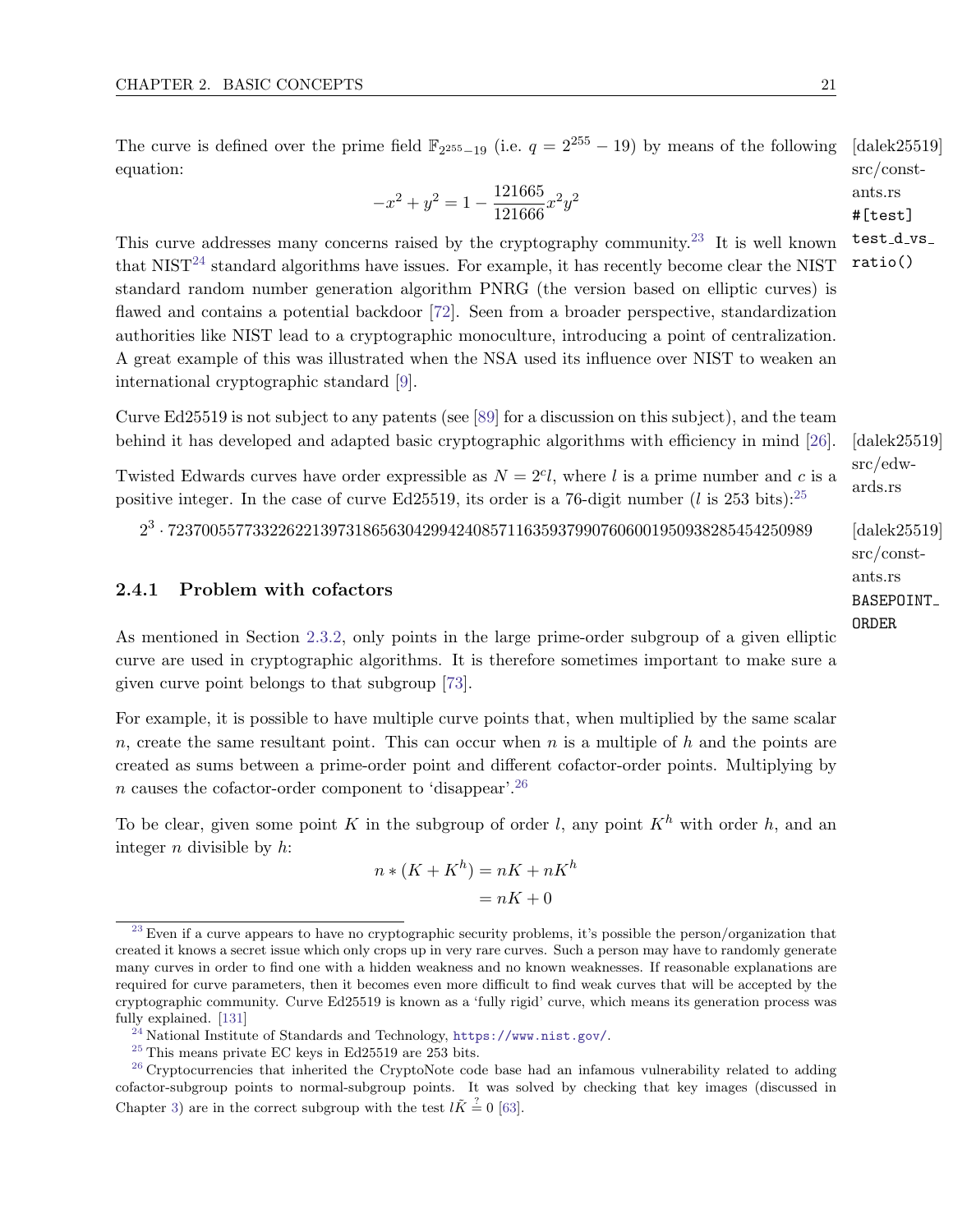The importance of using prime-order-subgroup points was the motivation behind Ristretto, which is an encoding abstraction that can be applied to some elliptic curves (e.g. Ed25519). Ristretto efficiently constructs a prime-order group out of an underlying non-prime group. [\[47\]](#page-123-8)

#### <span id="page-28-0"></span>2.4.2 Ristretto

<span id="page-28-3"></span>Ristretto can be thought of as a 'binning' procedure for points in the underlying curve. The number of bins is equal to the prime-order subgroup of the relevant curve  $(l)$ , and each bin has  $h$  elements.<sup>[27](#page-28-2)</sup> Curve operations 'on' or 'between' bins behave just like curve operations on the prime-order subgroup, except in this model rather than a specific point the result is a specific bin.

This implies the members of a bin must be variants of a prime-order subgroup point (in other words, a prime-order point plus all the members of the cofactor-order subgroup, including the point-at-infinity). Given two bins, adding any of their members together will land you in the same third bin. In this way curve operations on 'Ristretto points', which are simple containers that can hold a bin member from any bin, behave just like operations on prime-order subgroup points.

For example, given Ristretto points

$$
P_1 = P_1^{prime} + P_1^{cofactor}
$$

$$
P_2 = P_2^{prime} + P_2^{cofactor}
$$

their sum  $P_1 + P_2 = P_3$  will be

$$
P_3^{prime}=P_1^{prime}+P_2^{prime}
$$
  

$$
P_3^{cofactor}=P_1^{cofactor}+P_2^{cofactor}
$$

Here  $P_3^{prime}$  $a_3^{prime}$  defines which bin you landed in, and  $P_3^{cofactor}$  $\frac{1}{3}$ <sup>corresponds</sup> to the specific member that was created.

Two members of the same bin are considered 'equal'. There is a relatively cheap way to test equality, which we describe in Section [2.4.4.](#page-29-0)

In each bin the point from the prime-order subgroup is the bin's 'representative canonical member'. Moreover, that point can be easily found by 'compressing' any of the bin members and then 'decompressing' the result. This way curve points can be communicated in compressed form, and recipients can be assured they are handling effectively prime-order points and don't have to be concerned about cofactor-related problems.

As a bit of callback, given some point K in the prime-order subgroup and two points  $K_a^h, K_b^h$  in the cofactor-order subgroup, both  $K + K_a^h$  and  $K + K_b^h$  will compress and then decompress into the same point K.

Since all bin members get compressed to the same bit string, there is no 'gotcha' (as there is with standard Ed25519) where presenting different compressed members of a bin to a byte-aware context (e.g. a hash function or byte-wise comparison) will have different results.

<span id="page-28-2"></span><span id="page-28-1"></span> $27$  In group theory, what we call bins are more correctly known as 'cosets' [\[154\]](#page-129-2).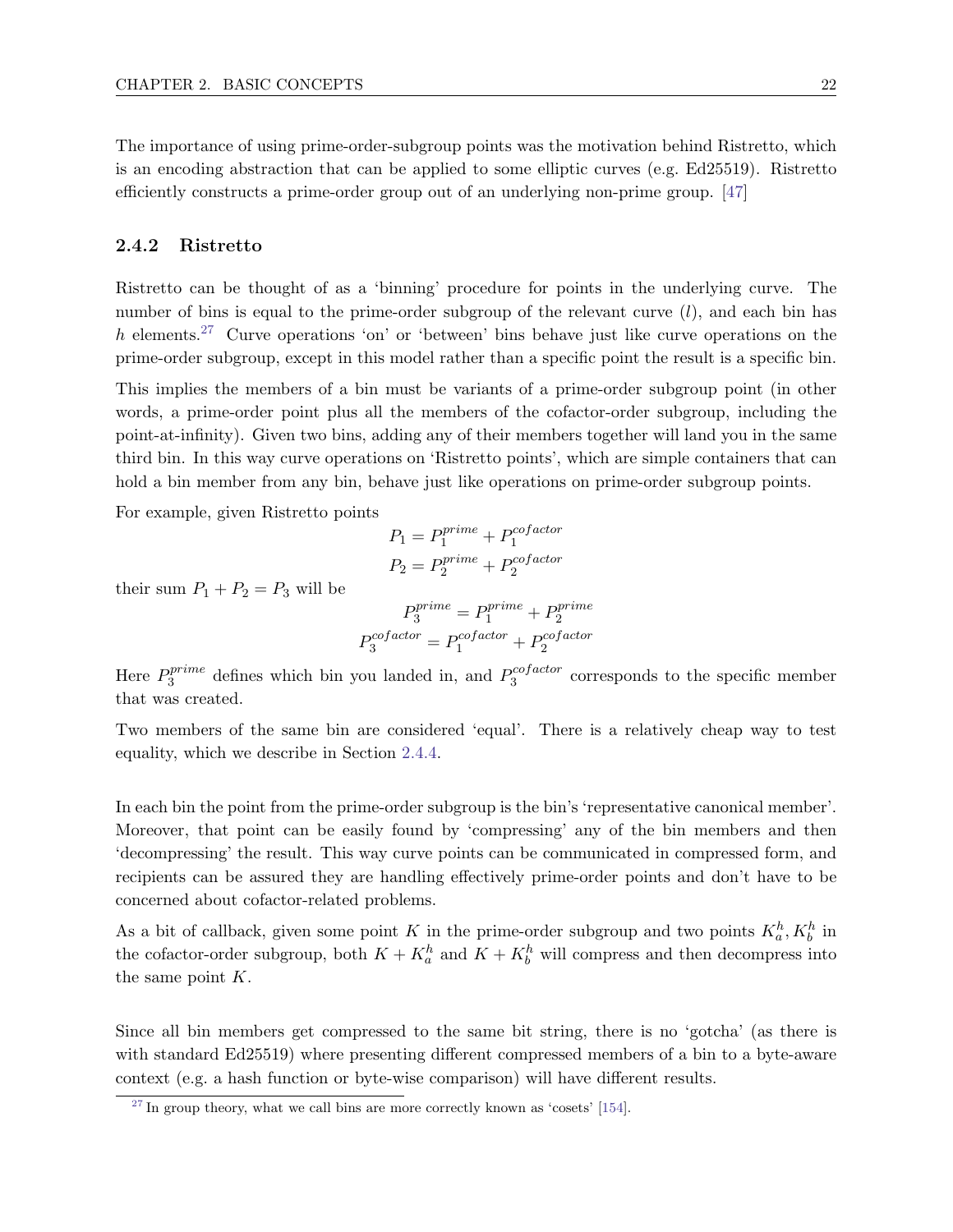#### 2.4.3 Binary representation

Elements of  $\mathbb{F}_{2^{255}-19}$  are encoded as 256-bit integers, so they can be represented using 32 bytes. Since each element only requires 255 bits, the most significant bit is always zero.

Consequently, any point in Ed25519 could be expressed using 64 bytes. By applying the Ristretto point compression technique, described below, however, it is possible to reduce this amount by half, to 32 bytes.

#### <span id="page-29-0"></span>2.4.4 Point compression

The Ed25519 curve has the property that its points can be easily compressed, so that representing a point will consume only the space of one coordinate. We will not delve into the mathematics necessary to justify this [\[44\]](#page-123-1), but we can give a brief insight into how it works. Normal point compression for the Ed25519 curve was standardized in [\[86\]](#page-125-6), first described in [\[25\]](#page-122-0), and the concept was introduced in [\[109\]](#page-126-7).

As background, it's helpful to know the normal point compression scheme follows from a transformation of the twisted Edwards curve equation (wherein  $a = -1$ ):  $x^2 = (y^2 - 1)/(dy^2 + 1)^{28}$  $x^2 = (y^2 - 1)/(dy^2 + 1)^{28}$  $x^2 = (y^2 - 1)/(dy^2 + 1)^{28}$  which indicates there are two possible x values (+ or  $-$ ) for each y. Field elements x and y are calculated (mod q), so there are no actual negative values. However, taking (mod q) of  $-x$  will change the value between odd and even since q is odd. For example: 3 (mod 5) = 3, -3 (mod 5) = 2. In other words, the field elements x and  $-x$  have different odd/even assignments.

If we have a curve point and know its x is even, but given its y value the transformed curve equation outputs an odd number, then we know negating that number will give us the right  $x$ . One bit can convey this information, and conveniently the  $y$  coordinate has an extra bit.

Ristretto has a different approach to compressing points, where the sign of the x coordinate is not encoded.

Assume we want to compress a point  $(x, y)$ . First we transform it into *extended twisted Edwards* coordinates [\[75\]](#page-125-3)  $(X:Y:Z:T)$ , where  $XY = ZT$  and  $aX^2 + Y^2 = Z^2 + dT^2$ .

> <span id="page-29-4"></span><span id="page-29-3"></span> $X = x$  $Y = y$  $Z=1$  $T = xy \pmod{q}$

#### Square Root: Sqrt(u, v)

1. Create an algorithm for computing  $\sqrt{u/v}$  (mod q).<sup>[29](#page-29-2)</sup> [dalek25519]

```
src/field.rs
Field-
Element::
sqrt_ra-
tio_i()
```
<span id="page-29-2"></span><span id="page-29-1"></span><sup>[28](#page-29-3)</sup> Here  $d = -\frac{121665}{121666}$ .

<sup>&</sup>lt;sup>[29](#page-29-4)</sup> These algorithms are merely shown for a sense of completeness. It's best to consult the **dalek** library's implementation [\[39\]](#page-123-3), the Ristretto Group's notes [\[44\]](#page-123-1), and the Ristretto/Decaf IETF draft [\[49\]](#page-123-9) for any production-level applications.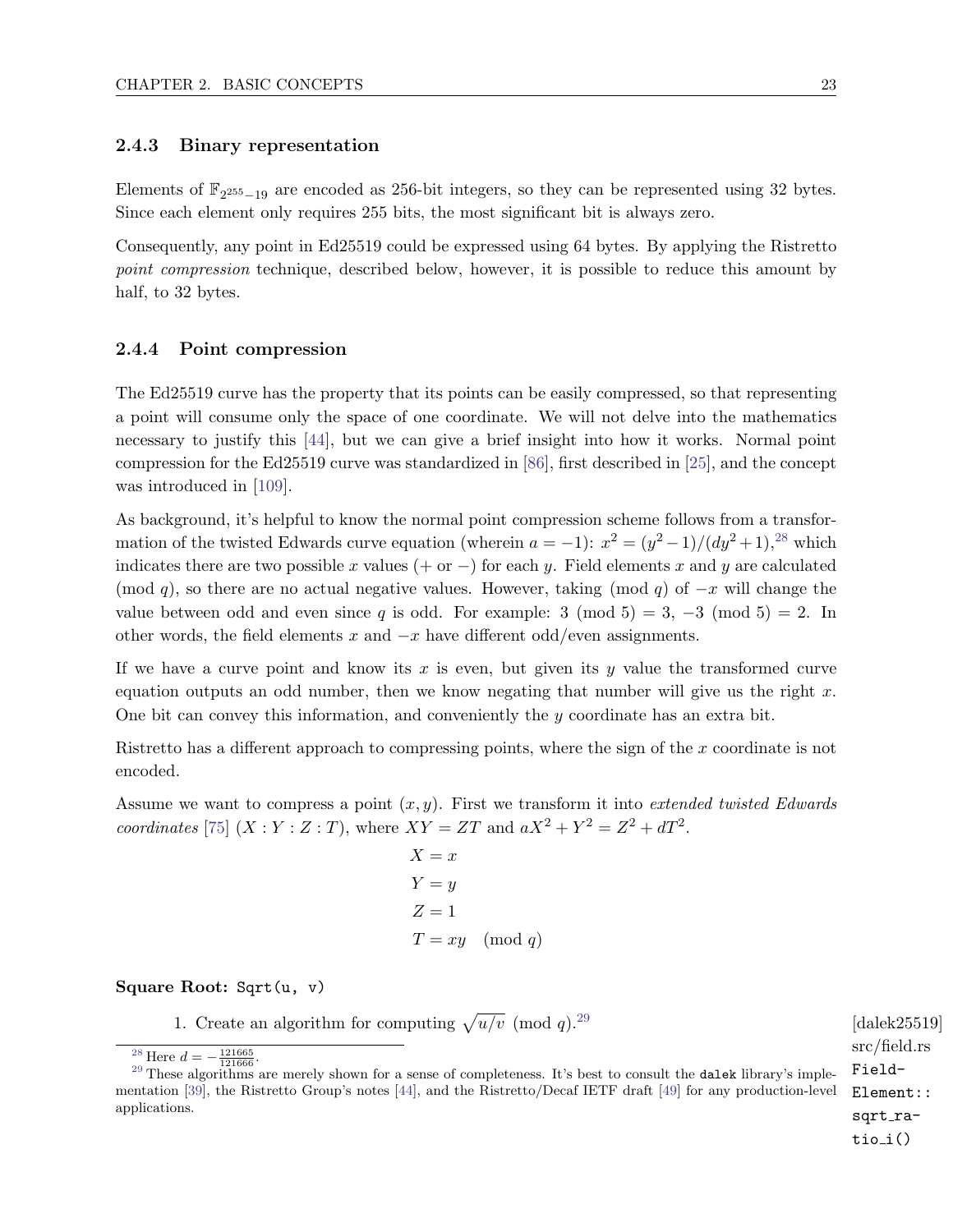- <span id="page-30-2"></span>2. Compute<sup>[30](#page-30-0)</sup>  $z = uv^3(uv^7)^{(q-5)/8} \pmod{q}$ . (a) If  $vz^2 \stackrel{?}{=} u \pmod{q}$ , set  $r = z$ . (b) If  $vz^2 = -u \pmod{q}$ , calculate  $r = z * 2^{(q-1)/4} \pmod{q}$ .
- <span id="page-30-3"></span>3. If the least significant bit of r is 1 (i.e. it is odd), return  $-r$ , otherwise return r.<sup>[31](#page-30-1)</sup>

#### Encoding

- 1. Define  $\begin{bmatrix} \text{dalek} 25519 \end{bmatrix}$ src/ristretto.rs Ristretto-Point:: compress() (a)  $u_1 = (Z + Y) * (Z - Y) \pmod{q}$ (b)  $u_2 = XY \pmod{q}$ 2. Let inv =  $Sqrt(1, u_1u_2^2) \pmod{q}$ . 3. Define (a)  $i_1 = u_1 * inv \pmod{q}$ (b)  $i_2 = u_2 * inv \pmod{q}$ (c)  $z_{inv} = i_1 i_2 T \pmod{q}$ 4. Let b equal the least significant bit of  $z_{inv} * T \pmod{q}$ (a) If  $b = 1$ , define i.  $X' = Y * 2^{(q-1)/4} \pmod{q}$ ii.  $Y' = X * 2^{(q-1)/4} \pmod{q}$ iii.  $D' = i_1 * \text{Sqrt}(1, a - d) \pmod{q}$ (b) Otherwise if  $b = 0$ , define i.  $X' = X$ ii.  $Y' = Y$ iii.  $D' = i_2$ 5. If  $z_{inv} * X' \pmod{q}$  is odd, set  $Y' = -Y' \pmod{q}$ . 6. Compute  $s = D' * (Z - Y') \pmod{q}$ . If s is odd, set  $s = -s \pmod{q}$ . 7. Return s. Decoding
	- 1. Given a supposed compressed curve point s, check if it is a valid field element with a  $\left[$ dalek25519 $\right]$ src/ristretto.rs byte-wise comparison s (mod q)  $\stackrel{?}{=}$  s. Reject s if it is odd or invalid.

<span id="page-30-1"></span><span id="page-30-0"></span><sup>&</sup>lt;sup>[30](#page-30-2)</sup> Since  $q = 2^{255} - 19 \equiv 5 \pmod{8}$ ,  $(q - 5)/8$  and  $(q - 1)/4$  are straightforward integers.

CompressedRistretto:: decompress()  $31$  According to the comments in [dalek] src/field.rs FieldElement::sqrt\_ratio\_i(), only the 'positive' square root should be returned, which is defined by convention in [\[25\]](#page-122-0) and [\[49\]](#page-123-9) as field elements with the least significant bit not set (i.e. 'even' field elements). In normal Ed25519 point decompression [\[25\]](#page-122-0) we would compute  $Sqrt(y^2 - 1, dy^2 + 1)$ , then decide whether to use the 'positive'/'negative' result variant depending on if we want the even/odd x coordinate. Basically, a compressed point is the y coordinate, with the most significant bit equal to 0 or 1 to indicate if the point's x coordinate is even/odd.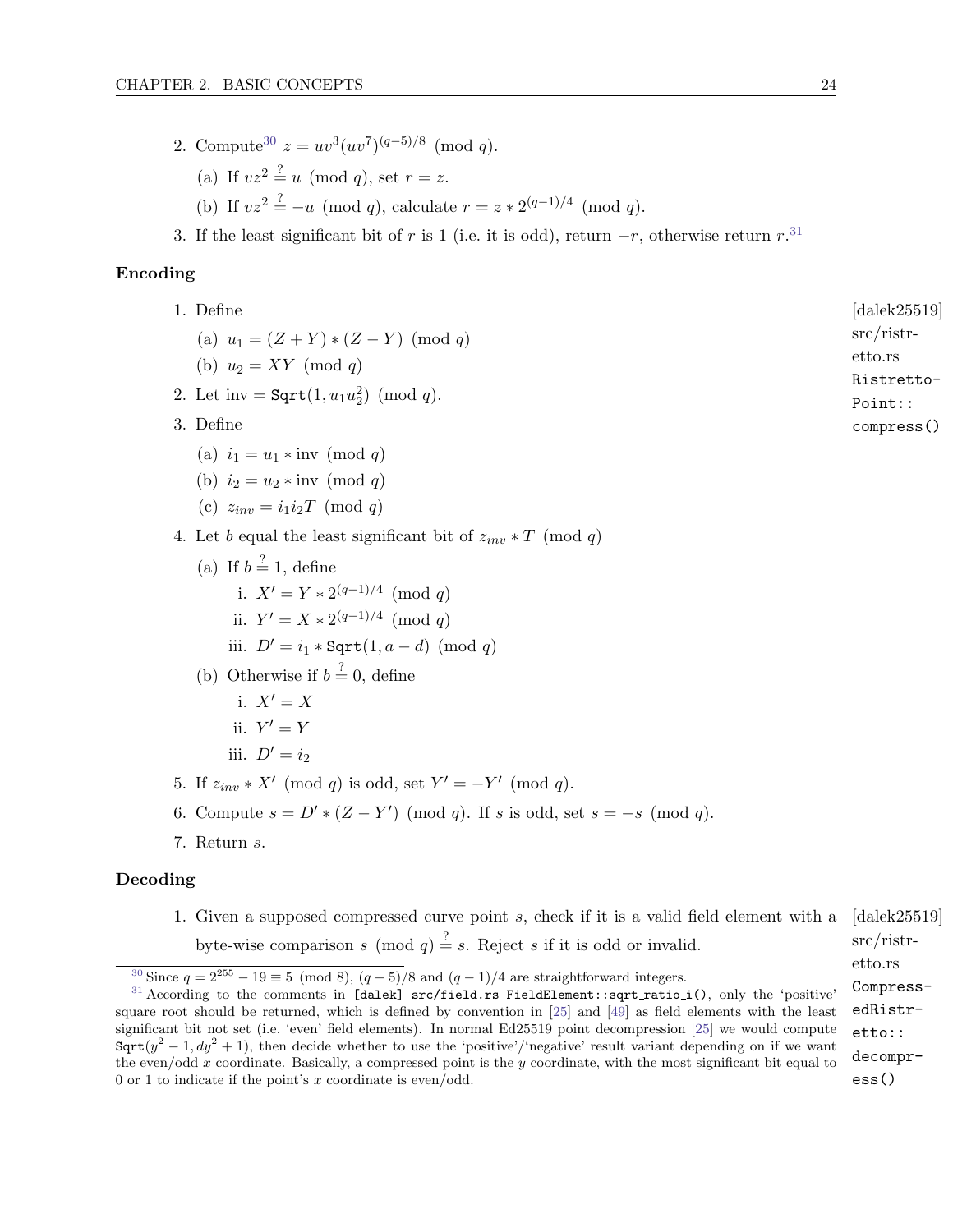2. Compute

$$
y = \frac{1 + as^2}{1 - as^2} \pmod{q}
$$

3. Compute  $(x \text{ should be 'even' after this step})$ 

$$
x = \text{Sqrt}(4s^2, ad(1+as^2)^2 - (1-as^2)^2) \pmod{q}
$$

4. Convert to extended coordinates if desired.

<span id="page-31-4"></span><span id="page-31-3"></span>
$$
X = x
$$
  
\n
$$
Y = y
$$
  
\n
$$
Z = 1
$$
  
\n
$$
T = xy \pmod{q}
$$

We can use extended coordinates to test if two points belong to the same Ristretto bin. If ei- [dalek25519] etto.rs ther  $X_1Y_2 \stackrel{?}{=} Y_1X_2$  or  $Y_1Y_2 \stackrel{?}{=} -aX_1X_2$  holds, then the points  $P_1 = (X_1 : Y_1 : Z_1 : T_1)$  and  $P_2 = (X_2 : Y_2 : Z_2 : T_2)$  are 'equal' for our purposes [\[45\]](#page-123-10).<sup>[32,](#page-31-1)[33](#page-31-2)</sup>

Implementations of Ed25519 typically use the generator  $G = (x, 4/5)$  [\[25\]](#page-122-0), where x is the 'even' variant based on normal point decompression (footnote [31](#page-30-1) from earlier in this section describes how it works) of  $y = 4/5 \pmod{q}$ . The Ristretto generator is straightforwardly the bin that contains  $G$ , and the point selected to represent it is  $G$  itself.  $\qquad \qquad$  [dalek25519]

### <span id="page-31-0"></span>2.5 Binary operator XOR

The binary operator XOR is a useful tool that will appear in Section [5.3.](#page-49-1) It takes two arguments and returns true if one, but not both, of them is true [\[10\]](#page-121-7). Here is its truth table:

| А | B | A XOR B |
|---|---|---------|
| Т | T | F       |
| Т | F | T       |
| F | Т | T       |
| F | F | F       |

In the context of computer science, XOR is equivalent to bit addition modulo 2. For example, the XOR of two bit pairs:

> $XOR({1, 1}, {1, 0}) = {1 + 1, 1 + 0} \pmod{2}$  $= \{0, 1\}$

src/ristr-Ristretto-Point::  $ct_eq()$ 

src/constants.rs RISTRETTO BASEPOINT POINT

<span id="page-31-2"></span><span id="page-31-1"></span><sup>&</sup>lt;sup>[32](#page-31-3)</sup> Since  $a = -1$ , the second test simplifies to  $Y_1 Y_2 \stackrel{?}{=} X_1 X_2$ .

 $33$  Multiple extended coordinates can represent a given curve point [\[46\]](#page-123-11), so X may not always equal x, and the same for Y and y. This equality test works for all extended coordinate representations.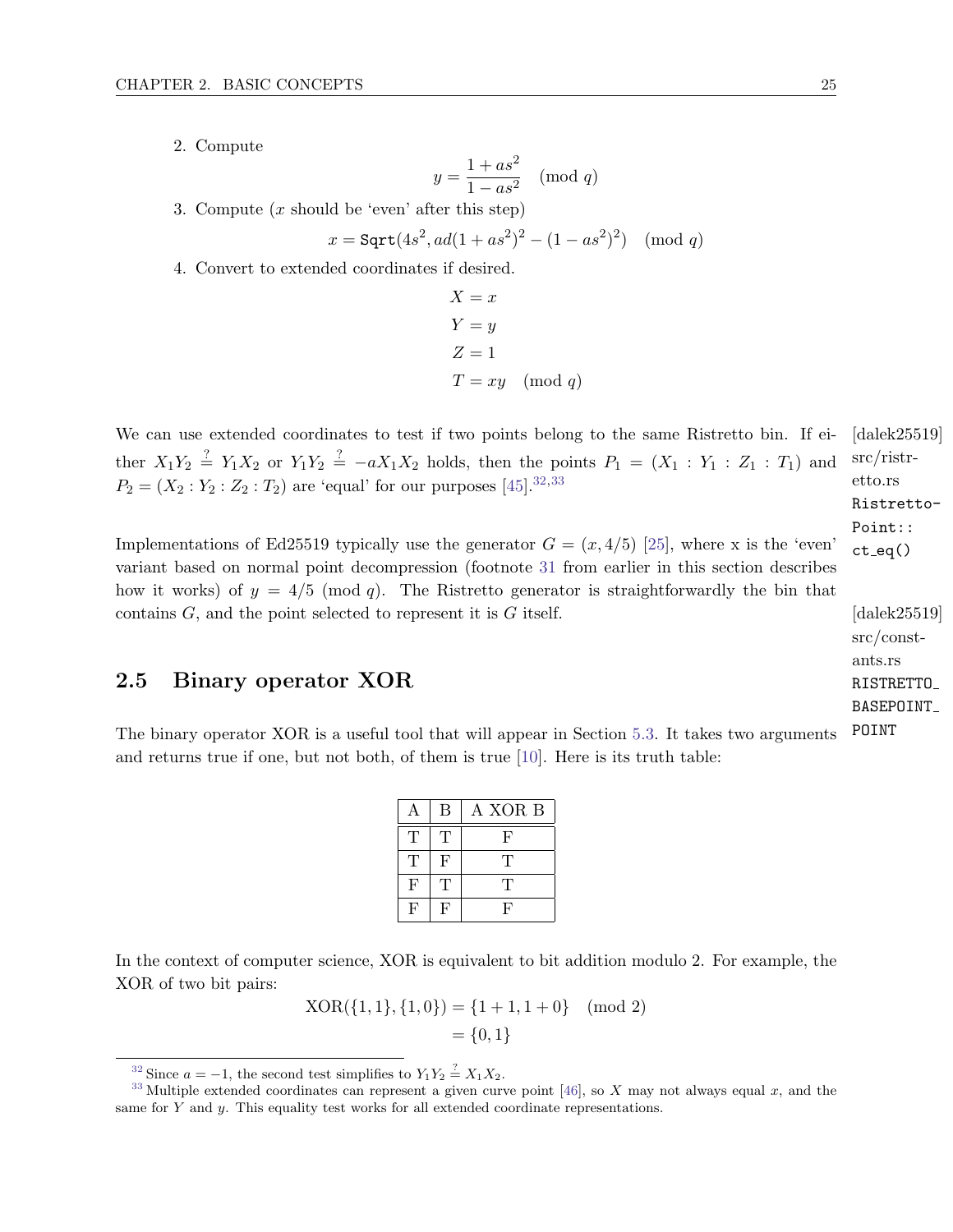Each of these also produce  $\{0, 1\}$ :  $XOR(\{1, 0\}, \{1, 1\})$ ,  $XOR(\{0, 0\}, \{0, 1\})$ , and  $XOR(\{0, 1\}, \{0, 0\})$ . For XOR inputs with b bits, there are  $2^b$  total combinations of inputs that would make the same output. This means if  $C = XOR(A, B)$  and input  $A \in_R \{0, ..., 2^b - 1\}$ , an observer who learns C would gain no information about  $B$  (its real value could be any of  $2<sup>b</sup>$  possibilities).

<span id="page-32-1"></span>At the same time, anyone who knows two of the elements in  $\{A, B, C\}$ , where  $C = XOR(A, B)$ , can calculate the third element, such as  $A = XOR(B, C)$ . XOR indicates if two elements are different or the same, so knowing  $C$  and  $B$  is enough to expose  $A$ . A careful examination of the truth table reveals this vital feature.  $34$ 

<span id="page-32-0"></span><sup>&</sup>lt;sup>[34](#page-32-1)</sup> One interesting application of XOR (unrelated to MobileCoin) is swapping two bit registers without a third register. We use the symbol  $\oplus$  to indicate an XOR operation.  $A \oplus A = 0$ , so after three XOR operations between the registers:  $\{A, B\} \rightarrow \{[A \oplus B], B\} \rightarrow \{[A \oplus B], B \oplus [A \oplus B]\} = \{[A \oplus B], A \oplus 0\} = \{[A \oplus B], A\} \rightarrow \{[A \oplus B] \oplus A, A\} =$  ${B, A}.$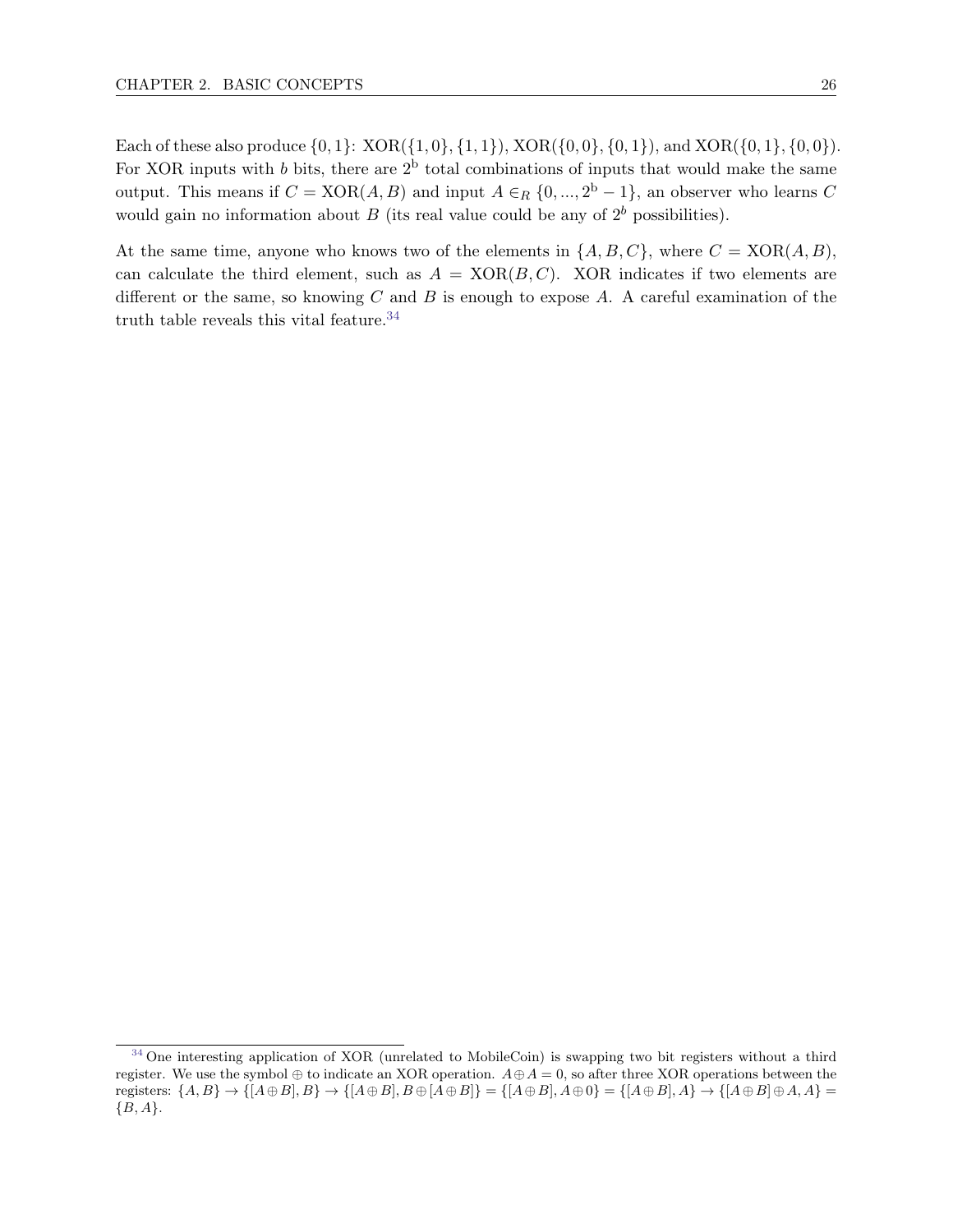# CHAPTER 3

# <span id="page-33-0"></span>Advanced Schnorr-like Signatures

A basic Schnorr signature has one signing key. However, we can apply its core concepts to create a variety of progressively more complex signature schemes. One of those schemes, MLSAG, will be of central importance in MobileCoin's transaction protocol.

## <span id="page-33-1"></span>3.1 Prove knowledge of a discrete logarithm across multiple bases

It is often useful to prove the same private key was used to construct public keys on different 'base' keys. For example, we could have a normal public key  $kG$ , and a Diffie-Hellman shared secret  $kR$ with some other person's public key (recall Section [2.3.4\)](#page-22-1), where the base keys are G and R. As we will soon see, we can prove knowledge of the discrete log k in  $kG$ , prove knowledge of k in  $kR$ , and prove that k is the same in both cases (all without revealing  $k$ ).

#### Non-interactive proof

Suppose we have a private key k, and d base keys  $\mathcal{J} = \{J_1, ..., J_d\}$ . The corresponding public keys are  $\mathcal{K} = \{K_1, ..., K_d\}$  $\mathcal{K} = \{K_1, ..., K_d\}$  $\mathcal{K} = \{K_1, ..., K_d\}$ . We make a Schnorr-like proof (recall Section [2.3.5\)](#page-23-0) across all bases.<sup>1</sup> Assume the existence of a hash function  $\mathcal{H}_n$  mapping to integers from 0 to  $l-1$ .<sup>[2](#page-33-3)</sup>

<span id="page-33-5"></span><span id="page-33-4"></span>src/scalar.rs from hash<D>()

<span id="page-33-2"></span><sup>&</sup>lt;sup>[1](#page-33-4)</sup> We could turn this proof into a signature by including a message  $m$  in the challenge hash. The terminology proof/signature is loosely interchangeable in this context.

<span id="page-33-3"></span><sup>&</sup>lt;sup>[2](#page-33-5)</sup> MobileCoin uses the dalek library's hash-to-scalar function  $\mathcal{H}_n(x) = \texttt{from}$  hash<Blake2b>(x). The input x [dalek25519] is hashed by the BLAKE2b hashing algorithm [\[19\]](#page-122-8) into a 64-byte bit string, which is passed to from bytes mod order wide() where it is reduced modulo l. The final result is in the range 0 to  $l - 1$  (although it should really be 1 to  $l - 1$ ).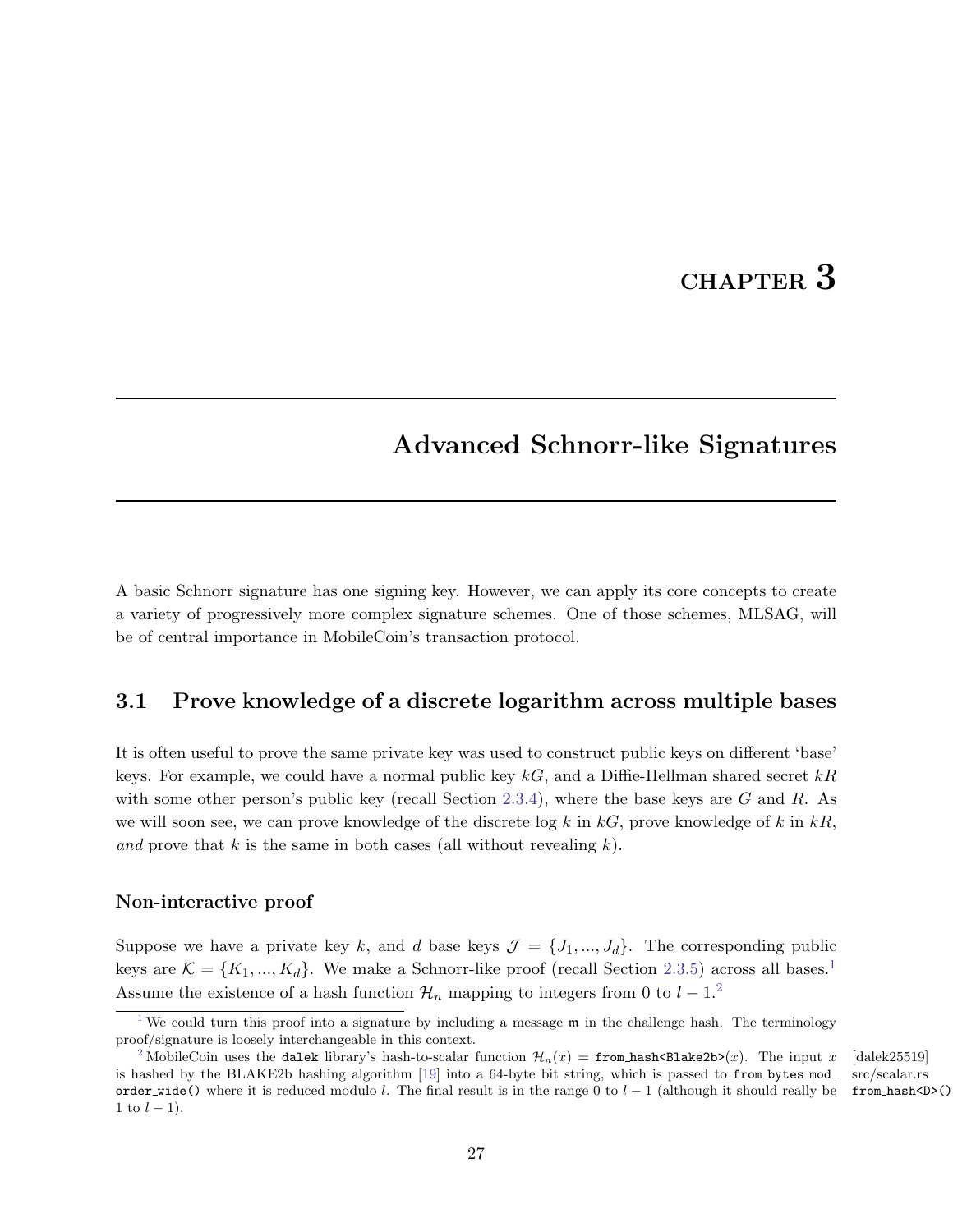- 1. Generate random number  $\alpha \in_R \mathbb{Z}_l$ , then compute, for all  $i \in (1, ..., d)$ ,  $\alpha J_i$ .
- 2. Calculate the challenge:

$$
c = \mathcal{H}_n(\mathcal{J}, \mathcal{K}, [\alpha J_1], [\alpha J_2], ..., [\alpha J_d])
$$

- 3. Define the response  $r = \alpha c * k$ .
- 4. Publish the signature  $(c, r)$ .

#### Verification

Assuming the verifier knows  $\mathcal J$  and  $\mathcal K$ , he does the following.

1. Calculate the challenge:

$$
c' = \mathcal{H}(\mathcal{J}, \mathcal{K}, [rJ_1 + c * K_1], [rJ_2 + c * K_2], ..., [rJ_d + c * K_d])
$$

2. If  $c = c'$  then the signer must know the discrete logarithm across all bases, and it's the same discrete logarithm in each case (as always, except with negligible probability).

#### Why it works

If instead of  $d$  base keys there was just one, this proof would clearly be the same as our original Schnorr proof (Section [2.3.5\)](#page-23-0). We can imagine each base key in isolation to see that the multi-base proof is just a bunch of Schnorr proofs connected together. Moreover, by using only one challenge and response for all of those proofs, they must have the same discrete logarithm  $k$ . To use multiple private keys but only return one response, you would need to compute an appropriate  $\alpha_j$  for each one based on the challenge, but c is a function of  $\alpha$ !

### <span id="page-34-0"></span>3.2 Multiple private keys in one proof

Much like a multi-base proof, we can combine many Schnorr proofs that use different private keys. Doing so proves we know all the private keys for a set of public keys, and reduces storage requirements by making just one challenge for all proofs.

#### Non-interactive proof

<span id="page-34-2"></span>Suppose we have d private keys  $k_1, ..., k_d$ , and base keys  $\mathcal{J} = \{J_1, ..., J_d\}$ .<sup>[3](#page-34-1)</sup> The corresponding public keys are  $\mathcal{K} = \{K_1, ..., K_d\}$ . We make a Schnorr-like proof for all keys simultaneously.

<span id="page-34-1"></span><sup>&</sup>lt;sup>[3](#page-34-2)</sup> There is no reason  $\mathcal J$  can't contain duplicate base keys here, or for all base keys to be the same (e.g. G). Duplicates would be redundant for multi-base proofs, but now we are dealing with different private keys.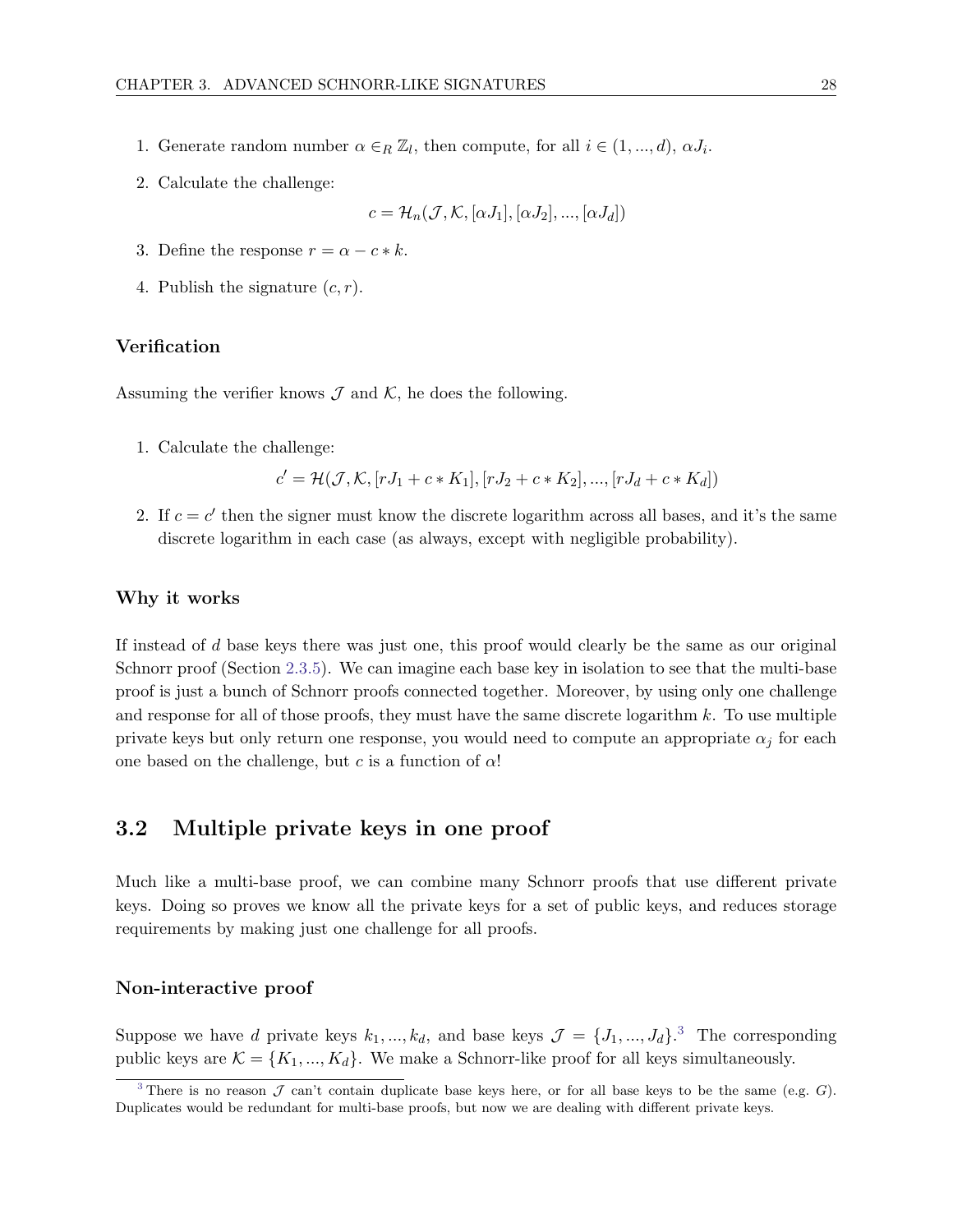- 1. Generate random numbers  $\alpha_i \in_R \mathbb{Z}_l$  for all  $i \in (1, ..., d)$ , and compute all  $\alpha_i J_i$ .
- 2. Calculate the challenge:

$$
c = \mathcal{H}_n(\mathcal{J}, \mathcal{K}, [\alpha_1 J_1], [\alpha_2 J_2], ..., [\alpha_d J_d])
$$

- 3. Define each response  $r_i = \alpha_i c * k_i$ .
- 4. Publish the signature  $(c, r_1, ..., r_d)$ .

#### Verification

Assuming the verifier knows  $\mathcal J$  and  $\mathcal K$ , he does the following.

1. Calculate the challenge:

$$
c' = \mathcal{H}(\mathcal{J}, \mathcal{K}, [r_1 J_1 + c * K_1], [r_2 J_2 + c * K_2], ..., [r_d J_d + c * K_d])
$$

2. If  $c = c'$  then the signer must know the private keys for all public keys in K (except with negligible probability).

## <span id="page-35-0"></span>3.3 Spontaneous Anonymous Group (SAG) signatures

Group signatures are a way of proving a signer belongs to a group, without necessarily identifying him. Originally (Chaum in [\[35\]](#page-122-11)), group signature schemes required the system be set up, and in some cases managed, by a trusted person in order to prevent illegitimate signatures, and, in a few schemes, adjudicate disputes. These relied on a group secret which is not desirable since it creates a disclosure risk that could undermine anonymity. Moreover, requiring coordination between group members (i.e. for setup and management) is not scalable beyond small groups or inside companies.

<span id="page-35-2"></span>Liu *et al.* presented a more interesting scheme in [\[94\]](#page-126-8) building on the work of Rivest *et al.* in [\[130\]](#page-127-6). The authors detailed a group signature algorithm called LSAG characterized by three properties: anonymity, linkability, and spontaneity.<sup>[4](#page-35-1)</sup> Here we discuss SAG, the non-linkable version of LSAG, for conceptual clarity. We reserve the idea of linkability for later sections.

Schemes with anonymity and spontaneity are typically referred to as 'ring signatures'. In the context of MobileCoin they will ultimately allow for unforgeable, signer-ambiguous transactions that leave currency flows largely untraceable even in the case of secure enclave failures.

<span id="page-35-1"></span><sup>&</sup>lt;sup>[4](#page-35-2)</sup> A spontaneous signature is one that can be constructed without the cooperation of any non-signer (e.g. any third party). [\[94\]](#page-126-8)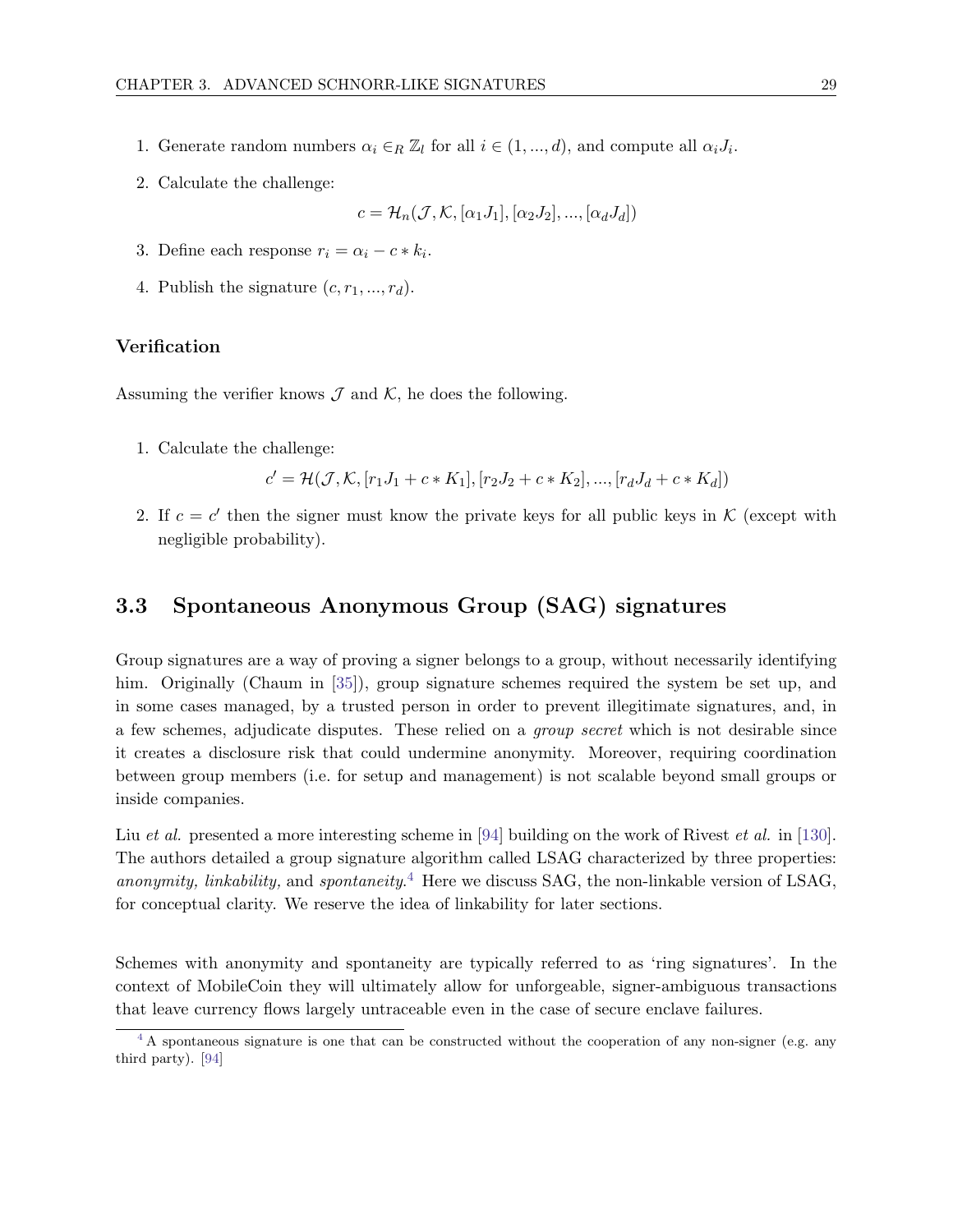#### Ring signatures primer

The feasibility of ring signatures follows from one simple observation. As long as the challenge used to define a Schnorr signature's response both depends on  $\alpha G$  and is uniformly distributed, we have a lot of freedom when defining it. A simple example would be hashing the challenge a second time (compared to normal), as in the following made-up signature scheme.

- 1. Generate random number  $\alpha \in_R \mathbb{Z}_l$ , and compute  $\alpha G$ .
- 2. Calculate the intermediate challenge,  $c_i = \mathcal{H}(\mathfrak{m}, [\alpha G])$ .
- 3. Calculate the real challenge,  $c_r = \mathcal{H}([c_i G]).$
- 4. Define the response,  $r = \alpha c_r * k$ .
- 5. Publish the signature  $(c_r, r)$ .

A verifier would then compute:

- 1. Calculate the intermediate challenge:  $c_i' = \mathcal{H}(\mathfrak{m}, [rG + c_r * K]).$
- 2. Calculate the real challenge:  $c'_r = \mathcal{H}([c'_i G])$ .
- 3. If  $c_r = c'_r$  then the signature passes.

If, however, the real challenge computation is indistinguishable from the intermediate challenge computation, then it becomes possible to hide which one corresponds to the true signer (given a real signer  $K_r$  and fake signer  $K_f$ ). Here is an example signature scheme.

- 1. Generate random number  $\alpha \in_R \mathbb{Z}_l$ , and compute  $\alpha G$ .
- 2. Calculate the intermediate challenge,  $c_i = \mathcal{H}(\mathfrak{m}, [\alpha G]).$
- 3. Generate an intermediate response  $r_i \in_R \mathbb{Z}_l$ . Calculate the real challenge based on fake signer  $K_f$ ,

$$
c_r = \mathcal{H}(\mathfrak{m}, [r_i G + c_i * K_f])
$$

- 4. Define the real response,  $r_r = \alpha c_r * k_r$ .
- 5. Randomize the order of tuples  $\{c_i, r_i, K_f\}$ ,  $\{c_r, r_r, K_r\}$  and assign them numbers 1 or 2. Publish the signature  $(c_1, r_1, r_2, K_1, K_2)$ .

The verifier computes:

- 1. Calculate the second challenge:  $c'_2 = \mathcal{H}(\mathfrak{m}, [r_1G + c_1 * K_1]).$
- 2. Calculate the first challenge:  $c'_1 = \mathcal{H}(\mathfrak{m}, [r_2G + c'_2 * K_2]).$
- 3. If  $c_1 = c'_1$  then the signature passes, and the verifier can't tell if  $K_1$  or  $K_2$  was the signer.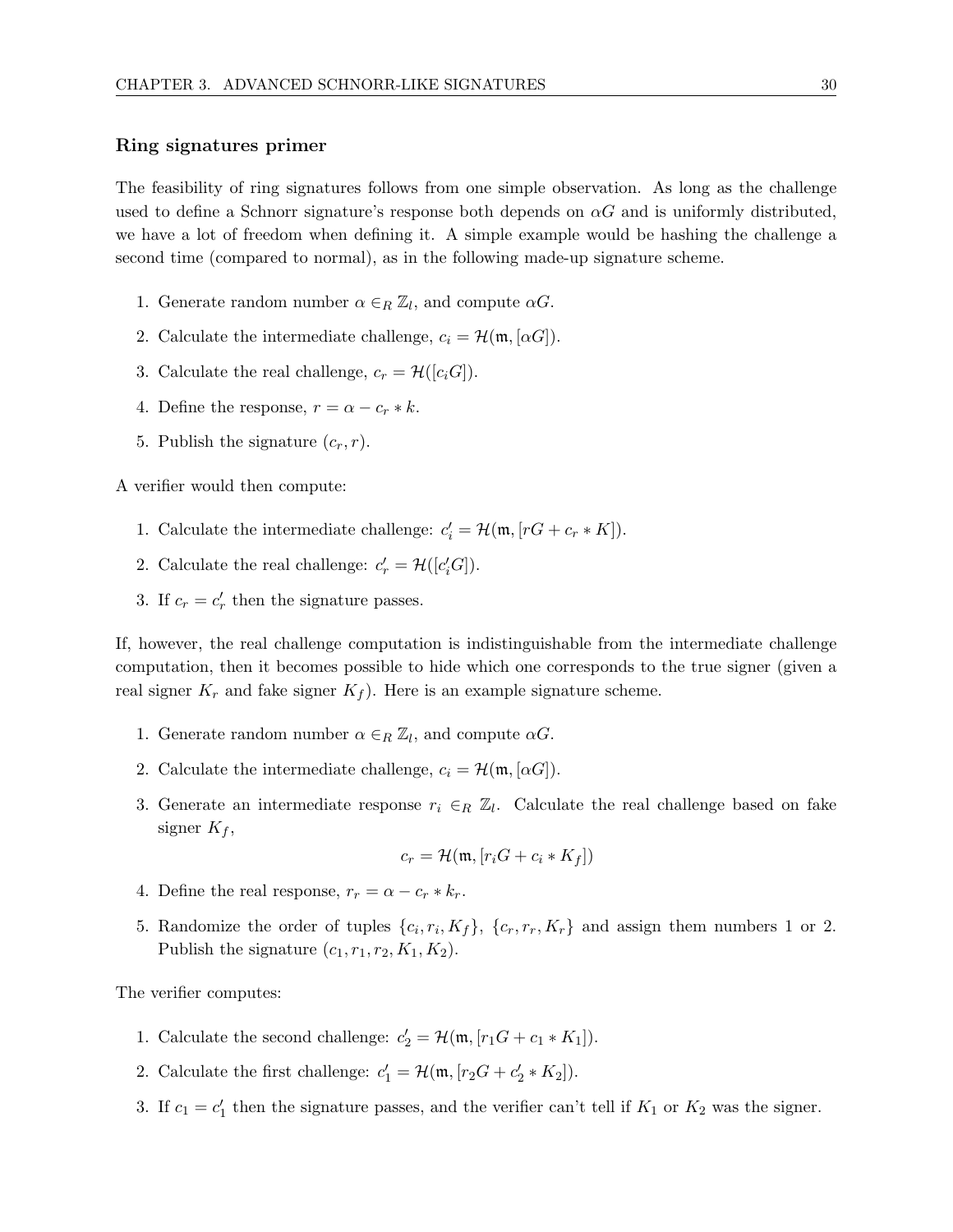#### Signature

Ring signatures are composed of a ring and a signature. Each ring is a set of public keys, one of which belongs to the signer and the rest of which are unrelated. The *signature* is generated with that ring of keys, and anyone who verified it would not be able to tell which ring member was the actual signer.

Our Schnorr-like signature scheme in Section [2.3.6](#page-25-0) can be considered a one-key ring signature. As discussed in the primer, we get to two keys by, instead of defining  $r$  right away, generating a decoy  $r'$  and creating a new challenge to define r with.

Let **m** be the message to sign,  $\mathcal{R} = \{K_1, K_2, ..., K_n\}$  a set of distinct public keys (a group/ring), and  $k_{\pi}$  the signer's private key corresponding to his public key  $K_{\pi} \in \mathcal{R}$ , where  $\pi$  is a secret index.

- 1. Generate random number  $\alpha \in_R \mathbb{Z}_l$  and fake responses  $r_i \in_R \mathbb{Z}_l$  for  $i \in \{1, 2, ..., n\}$  but excluding  $i = \pi$ .
- 2. Calculate

$$
c_{\pi+1} = \mathcal{H}_n(\mathcal{R}, \mathfrak{m}, [\alpha G])
$$

3. For  $i = \pi + 1, \pi + 2, ..., n, 1, 2, ..., \pi - 1$  calculate, replacing  $n + 1 \rightarrow 1$ ,

$$
c_{i+1} = \mathcal{H}_n(\mathcal{R}, \mathfrak{m}, [r_i G + c_i K_i])
$$

4. Define the real response  $r_{\pi}$  such that  $\alpha = r_{\pi} + c_{\pi} k_{\pi} \pmod{l}$ .

The ring signature contains the signature  $\sigma(\mathfrak{m}) = (c_1, r_1, ..., r_n)$  and the ring R.

#### Verification

Verification means proving  $\sigma(\mathfrak{m})$  is a valid signature created by a private key corresponding to a public key in  $\mathcal R$  (without necessarily knowing which one), and is done in the following manner:

1. For  $i = 1, 2, ..., n$  iteratively compute, replacing  $n + 1 \rightarrow 1$ ,

$$
c_{i+1}' = \mathcal{H}_n(\mathcal{R}, \mathfrak{m}, [r_iG + c_iK_i])
$$

2. If  $c_1 = c'_1$  then the signature is valid. Note that  $c'_1$  is the last term calculated.

In this scheme we store  $(1+n)$  integers and use n public keys.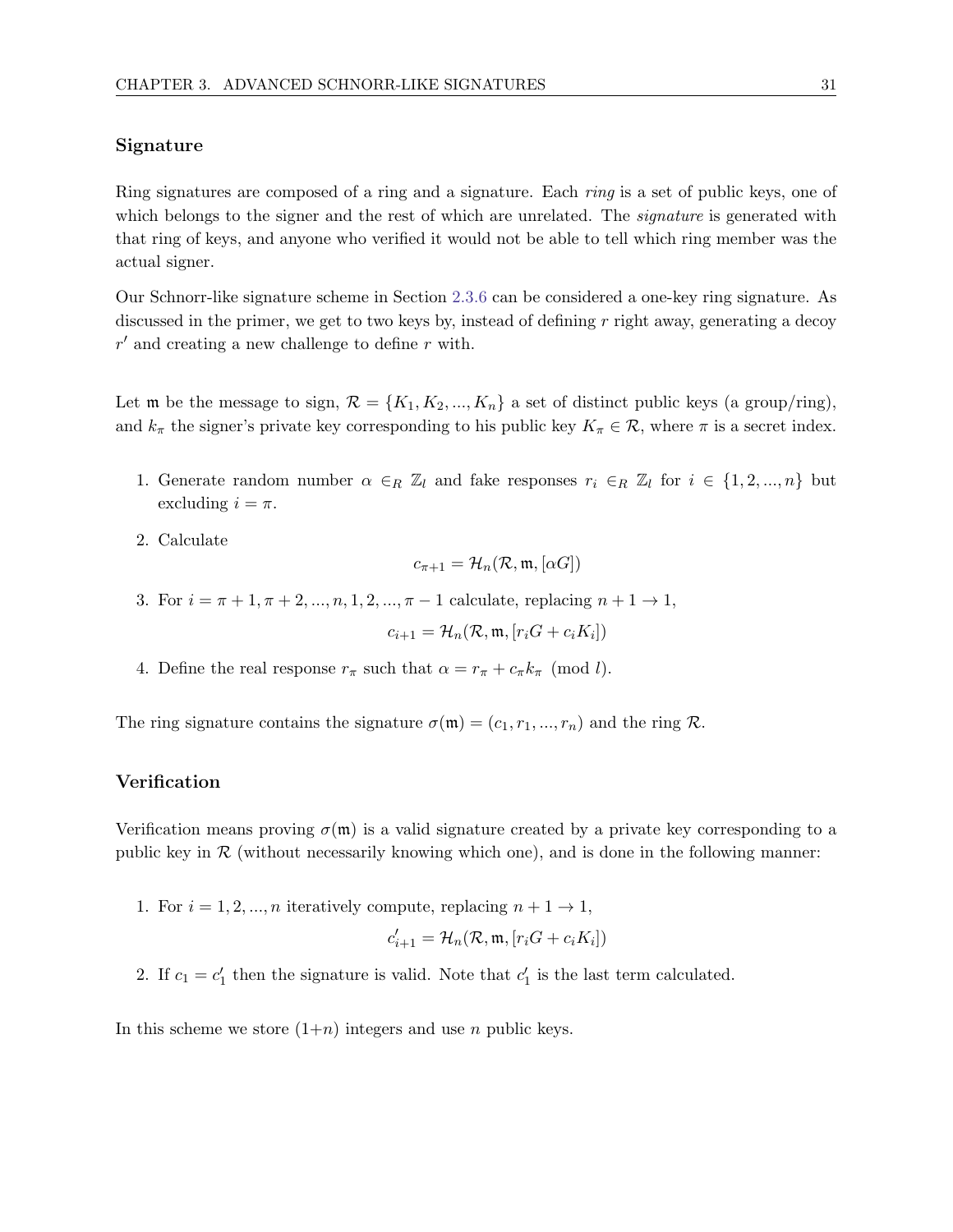#### Why it works

We can informally convince ourselves the algorithm works by going through an example. Consider ring  $R = \{K_1, K_2, K_3\}$  with  $k_{\pi} = k_2$ . First the signature:

- 1. Generate random numbers:  $\alpha$ ,  $r_1$ ,  $r_3$
- 2. Seed the signature loop:

$$
c_3 = \mathcal{H}_n(\mathcal{R}, \mathfrak{m}, [\alpha G])
$$

3. Iterate:

$$
c_1 = \mathcal{H}_n(\mathcal{R}, \mathfrak{m}, [r_3G + c_3K_3])
$$
  

$$
c_2 = \mathcal{H}_n(\mathcal{R}, \mathfrak{m}, [r_1G + c_1K_1])
$$

4. Close the loop by responding:  $r_2 = \alpha - c_2 k_2 \pmod{l}$ 

We can substitute  $\alpha$  into  $c_3$  to see where the word 'ring' comes from:

$$
c_3 = \mathcal{H}_n(\mathcal{R}, \mathfrak{m}, [(r_2 + c_2k_2)G])
$$
  

$$
c_3 = \mathcal{H}_n(\mathcal{R}, \mathfrak{m}, [r_2G + c_2K_2])
$$

Then verify it with  $\mathcal R$  and  $\sigma(\mathfrak m) = (c_1, r_1, r_2, r_3)$ :

1. We use  $r_1$  and  $c_1$  to compute

$$
c_2' = \mathcal{H}_n(\mathcal{R}, \mathfrak{m}, [r_1G + c_1K_1])
$$

2. Looking back to the signature, we see  $c'_2 = c_2$ . With  $r_2$  and  $c'_2$  we compute

$$
c_3' = \mathcal{H}_n(\mathcal{R}, \mathfrak{m}, [r_2G + c_2'K_2])
$$

3. We can easily see that  $c'_3 = c_3$  by substituting  $c_2$  for  $c'_2$ . Using  $r_3$  and  $c'_3$  we get

<span id="page-38-1"></span>
$$
c'_1 = \mathcal{H}_n(\mathcal{R}, \mathfrak{m}, [r_3G + c'_3K_3])
$$

No surprises here:  $c'_1 = c_1$  if we substitute  $c_3$  for  $c'_3$ .

# 3.4 Back's Linkable Spontaneous Anonymous Group (bLSAG) signatures

The remaining ring signature schemes discussed in this chapter display several properties that will be useful for producing confidential transactions.<sup>[5](#page-38-0)</sup> Note that both 'signer ambiguity' and 'unforgeability' also apply to SAG signatures.

<span id="page-38-0"></span>[<sup>5</sup>](#page-38-1) Keep in mind that all robust signature schemes have security models which contain various properties. The properties mentioned here are perhaps most relevant to understanding the purpose of MobileCoin's ring signatures, but are not a comprehensive overview of linkable ring signature properties.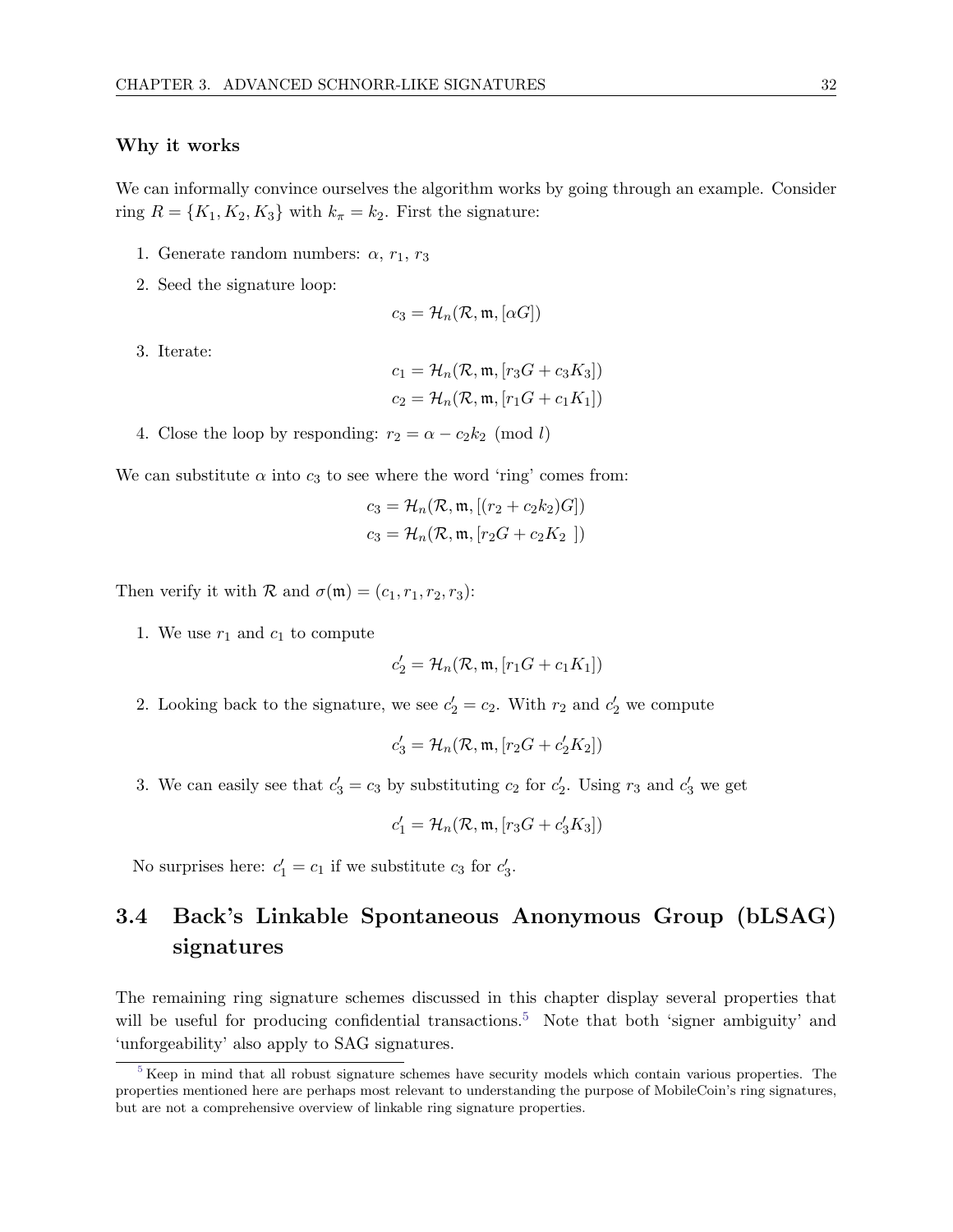- <span id="page-39-6"></span>Signer Ambiguity An observer should be able to determine the signer must be a member of the ring (except with negligible probability), but not which member.<sup>[6](#page-39-0)</sup> MobileCoin uses this to obfuscate the origin of funds in each transaction.
- <span id="page-39-7"></span>Linkability If a private key is used to sign two different messages then the messages will be-come linked.<sup>[7](#page-39-1)</sup> As we will show, this property is used to prevent double-spending attacks in MobileCoin (except with negligible probability).
- <span id="page-39-8"></span>Unforgeability No attacker can forge a signature except with negligible probability.<sup>[8](#page-39-2)</sup> This is used to prevent theft of MobileCoin funds by those not in possession of the appropriate private keys.

<span id="page-39-9"></span>In the LSAG signature scheme [\[94\]](#page-126-0), the owner of a private key could produce one anonymous unlinked signature per ring.<sup>[9](#page-39-3)</sup> In this section we present an enhanced version of the LSAG algorithm where linkability is independent of the ring's decoy members.

The modification was formalized in [\[121\]](#page-127-0) based on a publication by Adam Back [\[21\]](#page-122-0) regarding the CryptoNote [\[151\]](#page-128-0) ring signature algorithm (previously used in various CryptoNote derivatives, and now mostly/entirely deprecated), which was in turn inspired by Fujisaki and Suzuki's work in [\[67\]](#page-124-0).

#### Signature

As with SAG, let m be the message to sign,  $\mathcal{R} = \{K_1, K_2, ..., K_n\}$  a set of distinct public keys, and  $k_{\pi}$  the signer's private key corresponding to his public key  $K_{\pi} \in \mathcal{R}$ , where  $\pi$  is a secret index. Assume the existence of a hash function  $\mathcal{H}_p$  that maps to curve points in EC.<sup>[10,](#page-39-4)[11](#page-39-5)</sup>

<span id="page-39-11"></span><span id="page-39-10"></span>src/ristretto.rs from hash<Blake2b>()

<span id="page-39-0"></span> $6$  Anonymity for an action is usually in terms of an 'anonymity set', which is 'all the people who could have possibly taken that action'. The largest anonymity set is 'humanity', and for MobileCoin it is the ring size. Expanding anonymity sets makes it progressively harder to track down real actors. As we will see in Chapter [7,](#page-59-0) MobileCoin users potentially belong to much larger anonymity sets, even on the order of 'all MobileCoin users'.

<span id="page-39-1"></span>[<sup>7</sup>](#page-39-7) The linkability property does not apply to non-signing public keys. That is, a ring member whose public key has been used in different ring signatures will not cause linkage.

<span id="page-39-2"></span>[<sup>8</sup>](#page-39-8) Certain ring signature schemes, including the one in MobileCoin, are strong against adaptive chosen-message and adaptive chosen-public-key attacks. An attacker who can obtain legitimate signatures for chosen messages and corresponding to specific public keys in rings of his choice cannot discover how to forge the signature of even one message. This is called existential unforgeability; see [\[121\]](#page-127-0) and [\[94\]](#page-126-0).

<span id="page-39-3"></span><sup>&</sup>lt;sup>[9](#page-39-9)</sup> In the LSAG scheme linkability only applies to signatures using rings with the same members and in the same order, the 'exact same ring'. It is really "one anonymous signature per ring member per ring." Signatures can be linked even if made for different messages.

<span id="page-39-4"></span><sup>&</sup>lt;sup>[10](#page-39-10)</sup> It doesn't matter if points from  $\mathcal{H}_p$  are compressed or not. They can always be decompressed. In our case, the function outputs a point in extended coordinates.

<span id="page-39-5"></span><sup>&</sup>lt;sup>[11](#page-39-11)</sup> MobileCoin uses a hash function that returns curve points directly, rather than computing some integer that [dalek25519] is then multiplied by G.  $\mathcal{H}_p$  would be broken if someone discovered a way to find  $n_x$  such that  $n_xG = \mathcal{H}_p(x)$ . See a description of the Ristretto-flavored hash-to-point algorithm Elligator in [\[43\]](#page-123-0), which is used by MobileCoin, and note that the input is hashed to 64 bytes with BLAKE2b before being passed to Elligator.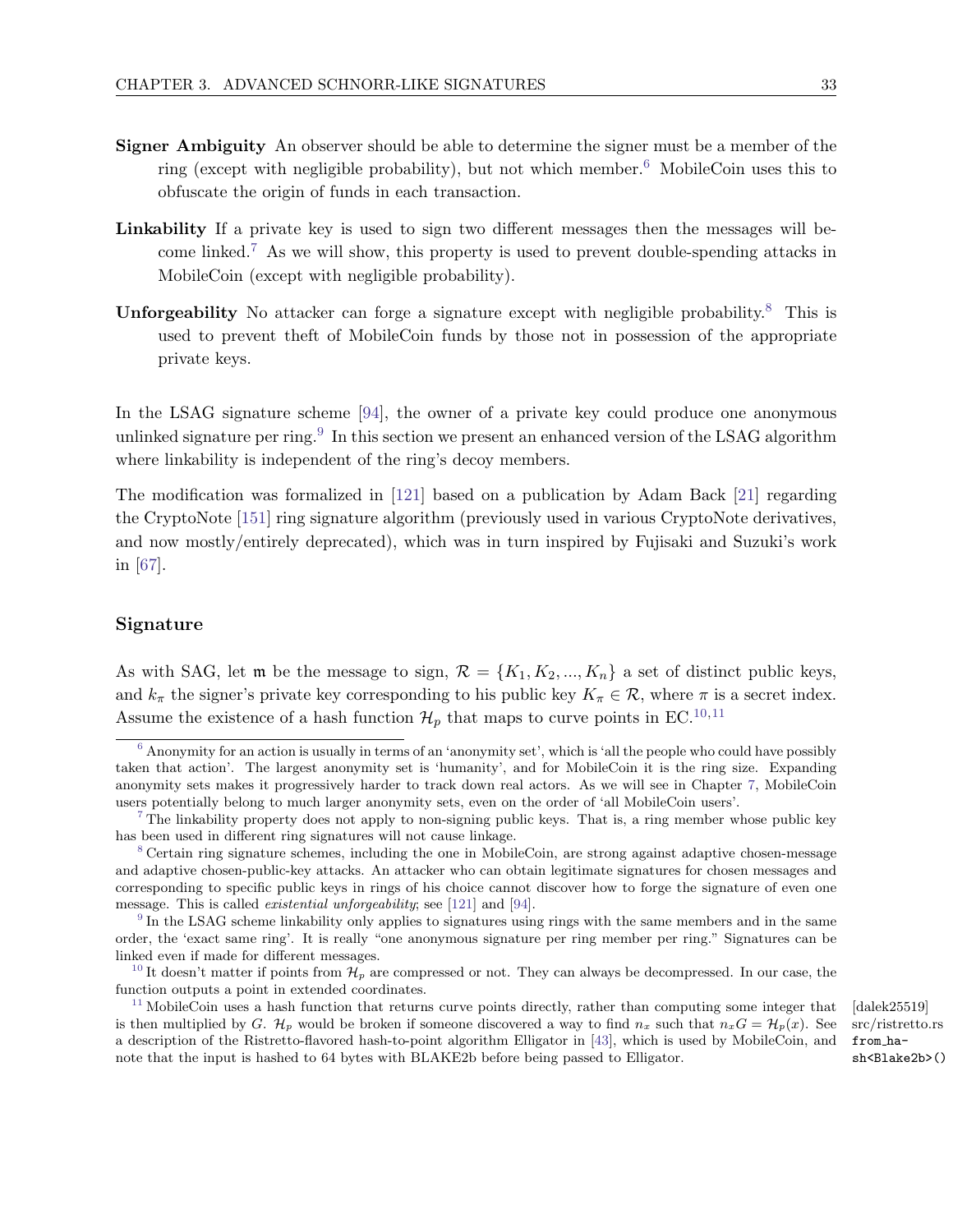- 1. Calculate key image  $\tilde{K} = k_{\pi} \mathcal{H}_p(K_{\pi}).^{12}$  $\tilde{K} = k_{\pi} \mathcal{H}_p(K_{\pi}).^{12}$  $\tilde{K} = k_{\pi} \mathcal{H}_p(K_{\pi}).^{12}$
- 2. Generate random number  $\alpha \in_R \mathbb{Z}_l$  and random numbers  $r_i \in_R \mathbb{Z}_l$  for  $i \in \{1, 2, ..., n\}$  but excluding  $i = \pi$ .
- 3. Compute

<span id="page-40-2"></span>
$$
c_{\pi+1} = \mathcal{H}_n(\mathfrak{m}, [\alpha G], [\alpha \mathcal{H}_p(K_{\pi})])
$$

4. For  $i = \pi + 1, \pi + 2, ..., n, 1, 2, ..., \pi - 1$  calculate, replacing  $n + 1 \rightarrow 1$ ,

$$
c_{i+1} = \mathcal{H}_n(\mathfrak{m}, [r_i G + c_i K_i], [r_i \mathcal{H}_p(K_i) + c_i \tilde{K}])
$$

5. Define  $r_{\pi} = \alpha - c_{\pi} k_{\pi} \pmod{l}$ .

The signature will be  $\sigma(\mathfrak{m}) = (c_1, r_1, ..., r_n)$ , with key image  $\tilde{K}$  and ring  $\mathcal{R}$ .

#### Verification

Verification means proving  $\sigma(\mathfrak{m})$  is a valid signature created by a private key corresponding to a public key in  $\mathcal{R}$ , and is done in the following manner:<sup>[13](#page-40-1)</sup>

1. For  $i = 1, 2, ..., n$  iteratively compute, replacing  $n + 1 \rightarrow 1$ ,

<span id="page-40-3"></span>
$$
c_{i+1}' = \mathcal{H}_n(\mathfrak{m}, [r_iG + c_iK_i], [r_i\mathcal{H}_p(K_i) + c_i\tilde{K}])
$$

2. If  $c_1 = c'_1$  then the signature is valid.

In this scheme we store  $(1+n)$  integers, have one EC key image, and use n public keys.

We could demonstrate correctness (i.e. 'how it works') in a similar way to the more simple SAG signature scheme.

Our description attempts to be faithful to the original explanation of bLSAG, which does not include  $R$  in the hash that calculates  $c_i$ . Including keys in the hash is known as 'key prefixing'. Recent research [\[87\]](#page-125-0) suggests it may not be necessary, although adding the prefix is standard practice for similar signature schemes (LSAG uses key prefixing).

<span id="page-40-0"></span> $12 \text{ In MobileCoin it is important to use the hash to point function for key images instead of another base point.}$  $12 \text{ In MobileCoin it is important to use the hash to point function for key images instead of another base point.}$ so linearity doesn't lead to linking signatures created by the same address (even if for different one-time addresses). See [\[151\]](#page-128-0) page 18.

<span id="page-40-1"></span>[<sup>13</sup>](#page-40-3) As discussed in Section [2.4.1,](#page-27-0) with normal Ed25519 adding cofactor-order points to a big-prime-order point can create multiple 'equivalent' points when multiplied by a multiple of  $h$ . It is important here since if we add a cofactor-order point to K and all  $c_i$  are multiples of h (which we could achieve with automated trial and error using different  $\alpha$  and  $r_i$  values), we could make h unlinked valid signatures using the same ring and signing key [\[63\]](#page-124-1). However, using the Ristretto abstraction to manage EC keys solves this problem by forcing signature creators to communicate key images in compressed form, which always decompress to the same bin member no matter what cofactor-order point was added pre-compression (recall Section [2.4.2\)](#page-28-0).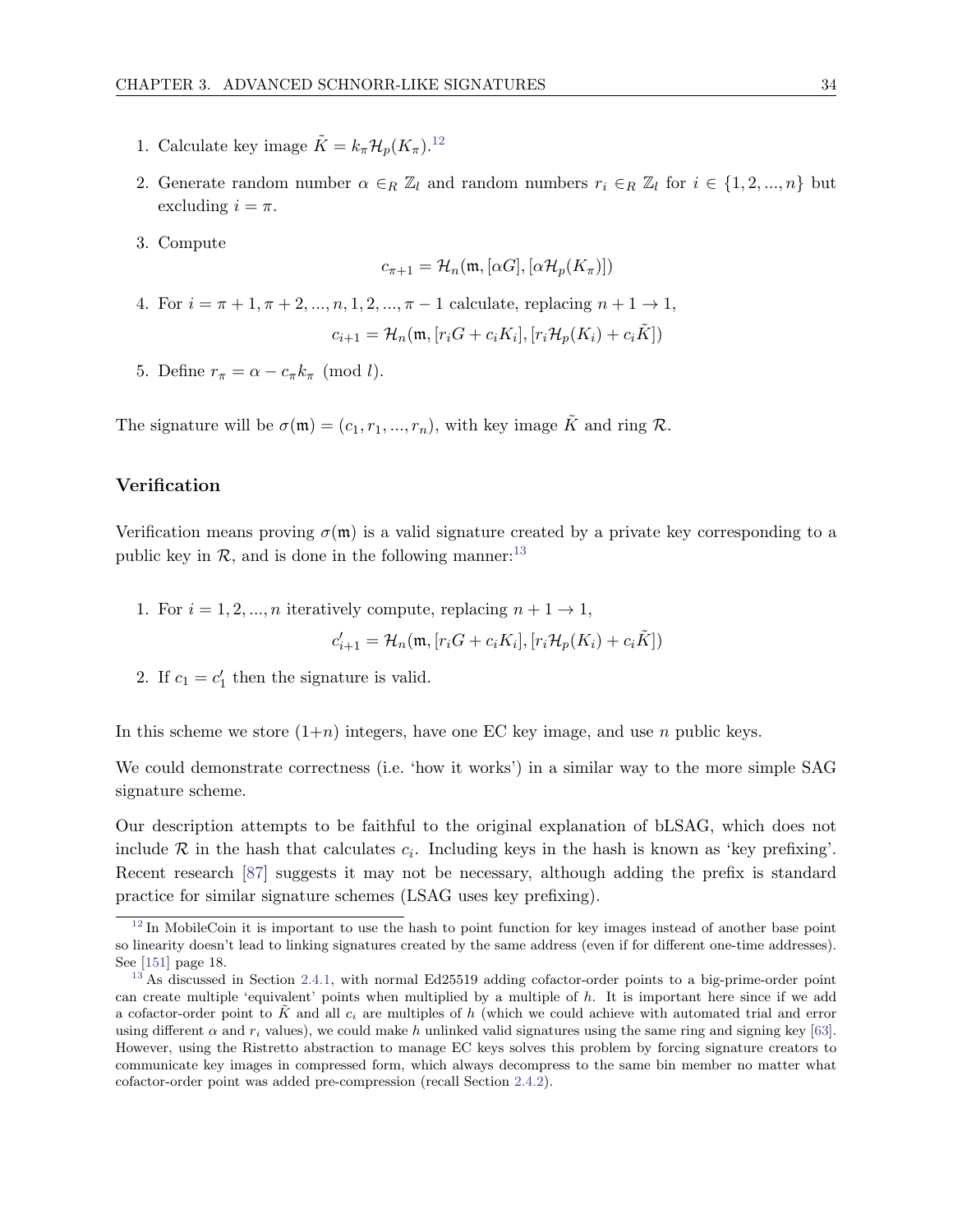#### Linkability

Given two valid signatures that are different in some way (e.g. different fake responses, different messages, different overall ring members),

$$
\sigma(\mathfrak{m}) = (c_1, r_1, ..., r_n) \text{ with } \tilde{K}, \text{ and}
$$

$$
\sigma'(\mathfrak{m}') = (c_1' \cdot r_1' \cdot r_2') \text{ with } \tilde{K}'
$$

<span id="page-41-2"></span>
$$
\sigma'(\mathfrak{m}') = (c'_1, r'_1, ..., r'_{n'}) \text{ with } \tilde{K}',
$$

if  $\tilde{K} = \tilde{K}'$  then clearly both signatures come from the same private key.

While an observer could link  $\sigma$  and  $\sigma'$ , he wouldn't necessarily know which  $K_i$  in  $\mathcal R$  or  $\mathcal R'$  was the culprit unless there was only one common key between them. If there was more than one common ring member, his only recourse would be solving the DLP or auditing the rings in some way (such as learning all  $k_i$  with  $i \neq \pi$ , or learning  $k_\pi$ ).<sup>[14](#page-41-0)</sup>

# <span id="page-41-4"></span>3.5 Multilayer Linkable Spontaneous Anonymous Group (ML-SAG) signatures

In order to sign transactions, one has to sign with multiple private keys. In [\[121\]](#page-127-0), Shen Noether et al. describe a multi-layered generalization of the bLSAG signature scheme applicable when we have a set of  $n \cdot m$  keys; that is, the set

$$
\mathcal{R} = \{K_{i,j}\}\
$$
 for  $i \in \{1, 2, ..., n\}\$  and  $j \in \{1, 2, ..., m\}$ 

where we know the m private keys  $\{k_{\pi,j}\}$  corresponding to the subset  $\{K_{\pi,j}\}$  for some index  $i = \pi$ . MLSAG has a generalized notion of linkability.

**Linkability** If any private key  $k_{\pi,j}$  is used in 2 different signatures, then those signatures will be automatically linked.

#### Signature

- 1. Calculate key images  $\tilde{K}_j = k_{\pi,j} \mathcal{H}_p(K_{\pi,j})$  for all  $j \in \{1, 2, ..., m\}$ .
- 2. Generate random numbers  $\alpha_j \in_R \mathbb{Z}_l$ , and  $r_{i,j} \in_R \mathbb{Z}_l$  for  $i \in \{1, 2, ..., n\}$  (except  $i = \pi$ ) and  $j \in \{1, 2, ..., m\}.$
- 3. Compute $15$

<span id="page-41-3"></span>
$$
c_{\pi+1} = \mathcal{H}_n(\mathfrak{m}, [\alpha_1 G], [\alpha_1 \mathcal{H}_p(K_{\pi,1})], ..., [\alpha_m G], [\alpha_m \mathcal{H}_p(K_{\pi,m})])
$$

$$
c_{\pi+1} = \mathcal{H}_n(\mathfrak{m}, \tilde{K}_{\pi,1}, [\alpha_1 G], [\alpha_1 \mathcal{H}_p(K_{\pi,1})], \ldots)
$$

src/ring signature/ mlsag.rs RingMLSAG:: sign()

<span id="page-41-0"></span> $14$  LSAG, which is quite similar to bLSAG, is unforgeable, meaning no attacker could make a valid ring signature without knowing a private key. Liu et al. prove forgeries that manage to pass verification are extremely improbable [\[94\]](#page-126-0).

<span id="page-41-1"></span><sup>&</sup>lt;sup>[15](#page-41-3)</sup> In MobileCoin MLSAGs key prefixing is done by baking the ring members directly into the message added to [MC-tx] each challenge. We go into more detail in Section [7.2.2.](#page-61-0) One idiosyncrasy to keep in mind, however, is that the key image is explicitly prefixed in the challenge hash, and isn't included in the message. As we will explain in Section [7.2.2,](#page-61-0) MobileCoin only needs one key image per signature.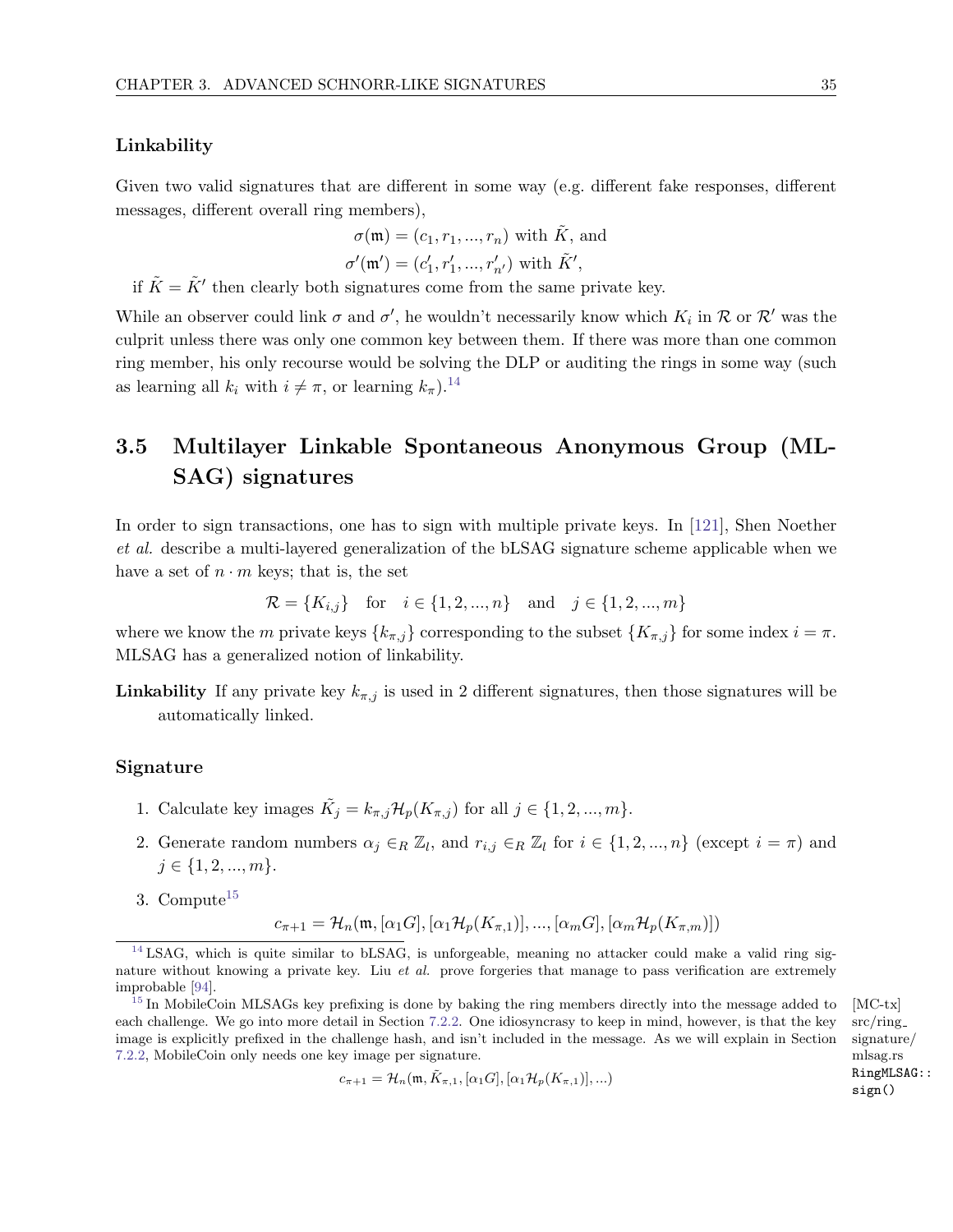4. For 
$$
i = \pi + 1, \pi + 2, ..., n, 1, 2, ..., \pi - 1
$$
 calculate, replacing  $n + 1 \to 1$ ,  
\n
$$
c_{i+1} = \mathcal{H}_n(\mathfrak{m}, [r_{i,1}G + c_i K_{i,1}], [r_{i,1} \mathcal{H}_p(K_{i,1}) + c_i \tilde{K}_1], ..., [r_{i,m} G + c_i K_{i,m}], [r_{i,m} \mathcal{H}_p(K_{i,m}) + c_i \tilde{K}_m])
$$

5. Define all  $r_{\pi,j} = \alpha_j - c_{\pi} k_{\pi,j} \pmod{l}$ .

The signature will be  $\sigma(\mathfrak{m}) = (c_1, r_{1,1}, ..., r_{1,m}, ..., r_{n,1}, ..., r_{n,m})$ , with key images  $(\tilde{K}_1, ..., \tilde{K}_m)$ .

#### Verification

Verification of a signature is done in the following manner:

- 1. For  $i = 1, ..., n$  compute, replacing  $n + 1 \rightarrow 1$ ,  $c_{i+1}' = \mathcal{H}_n (\mathfrak{m} , [r_{i,1} G + c_i K_{i,1}], [r_{i,1} \mathcal{H}_p (K_{i,1}) + c_i \tilde{K}_1], ..., [r_{i,m} G + c_i K_{i,m}], [r_{i,m} \mathcal{H}_p (K_{i,m}) + c_i \tilde{K}_m])$
- 2. If  $c_1 = c'_1$  then the signature is valid.

#### Why it works

Just as with the SAG algorithm, we can readily observe that

- If  $i \neq \pi$ , then clearly the values  $c'_{i+1}$  are calculated as described in the signature algorithm.
- If  $i = \pi$  then, since  $r_{\pi,j} = \alpha_j c_{\pi} k_{\pi,j}$  closes the loop,

<span id="page-42-1"></span>
$$
r_{\pi,j}G + c_{\pi}K_{\pi,j} = (\alpha_j - c_{\pi}k_{\pi,j})G + c_{\pi}K_{\pi,j} = \alpha_jG
$$

and

$$
r_{\pi,j} \mathcal{H}_p(K_{\pi,j}) + c_{\pi} \tilde{K}_j = (\alpha_j - c_{\pi} k_{\pi,j}) \mathcal{H}_p(K_{\pi,j}) + c_{\pi} \tilde{K}_j = \alpha_j \mathcal{H}_p(K_{\pi,j})
$$

In other words, it holds also that  $c'_{\pi+1} = c_{\pi+1}$ .

#### Linkability

If a private key  $k_{\pi,j}$  is re-used to make any signature, the corresponding key image  $\tilde{K}_j$  supplied in the signature will reveal it. This observation matches our generalized definition of linkability.<sup>[16](#page-42-0)</sup>

#### Space requirements

In this scheme we store  $(1+m*n)$  integers, have m EC key images, and use  $m*n$  public keys.

<span id="page-42-0"></span><sup>&</sup>lt;sup>[16](#page-42-1)</sup> As with bLSAG, linked MLSAG signatures do not indicate which public key was used to sign it. However, if the linking key image's sub-loops' rings have only one key in common, the culprit is obvious. If the culprit is identified, all other signing members of both signatures are revealed since they share the culprit's indices.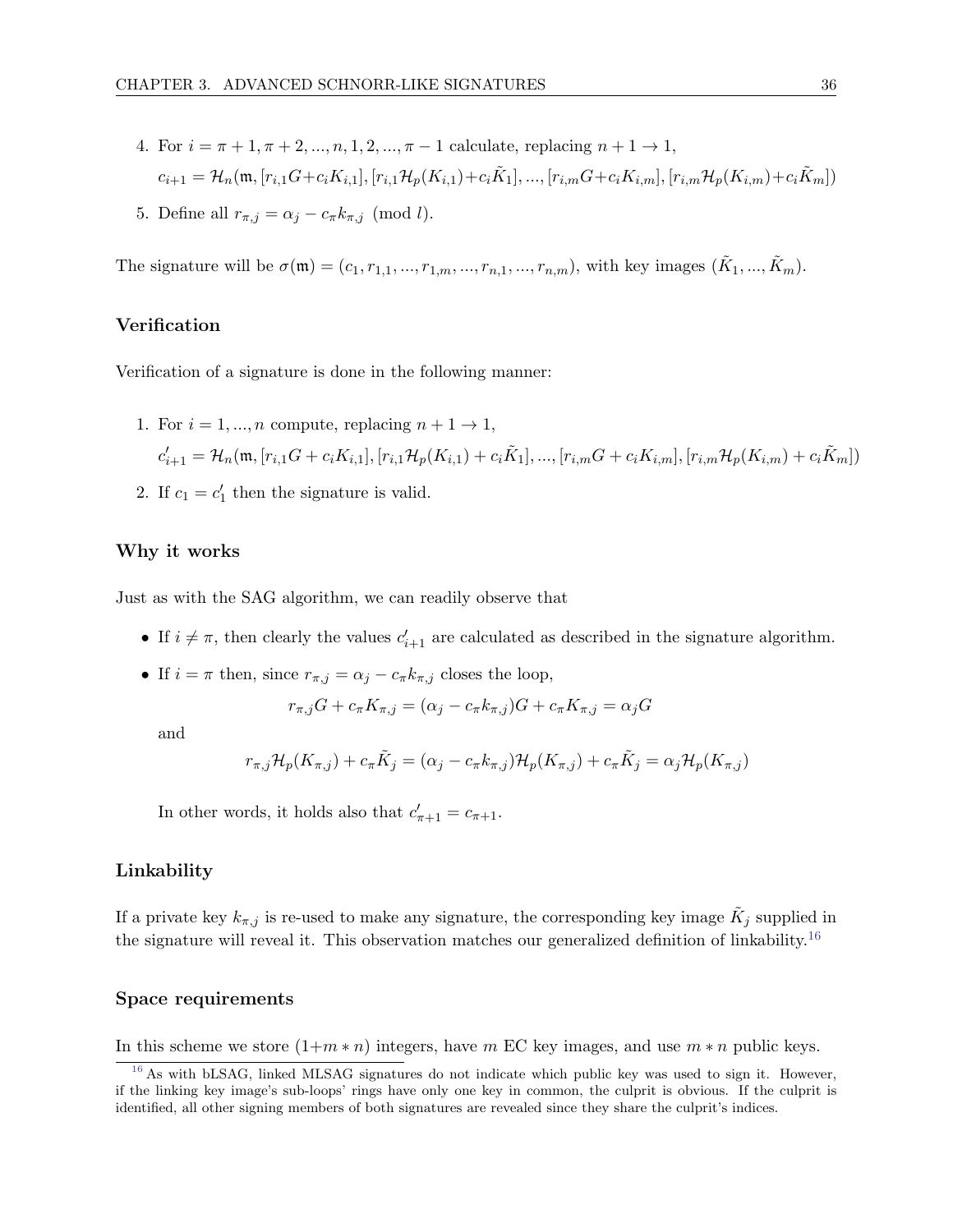# CHAPTER 4

# <span id="page-43-3"></span><span id="page-43-2"></span>Addresses

<span id="page-43-4"></span>The ownership of digital currency stored in a blockchain is controlled by so-called 'addresses'. Addresses are sent money that only the address-holders can spend.<sup>[1](#page-43-0)</sup>

More specifically, an address owns the 'outputs' from some transactions, which are like notes giving the address-holder spending rights to an 'amount' of money. Such a note might say "Address C now owns 5.3 MOB".

To spend an owned output, the address-holder references it as the input to a new transaction. This new transaction has outputs owned by other addresses (or by the sender's address, if the sender wants). A transaction's total input amount equals its total output amount, and once spent an owned output can't be respent. Carol, who has Address C, could reference that old output in a new transaction (e.g. "In this transaction I'd like to spend that old output.") and add a note saying "Address B now owns 5.3 MOB".

An address's balance is the sum of amounts contained in its unspent outputs.<sup>[2](#page-43-1)</sup>

We discuss hiding the amount from observers in Chapter [5,](#page-48-0) the structure of transactions in Chapter [7](#page-59-0) (which includes how to prove you are spending an owned and previously unspent output, without even revealing which output is being spent), and the money creation process and role of observers in Chapter ??.

<span id="page-43-1"></span><span id="page-43-0"></span> $1$  Except with negligible probability.

 $2$  Computer applications known as 'wallets' are used to find and organize the outputs owned by an address, to maintain custody of its private keys for authoring new transactions, and to submit those transactions to the network for verification and inclusion in the blockchain.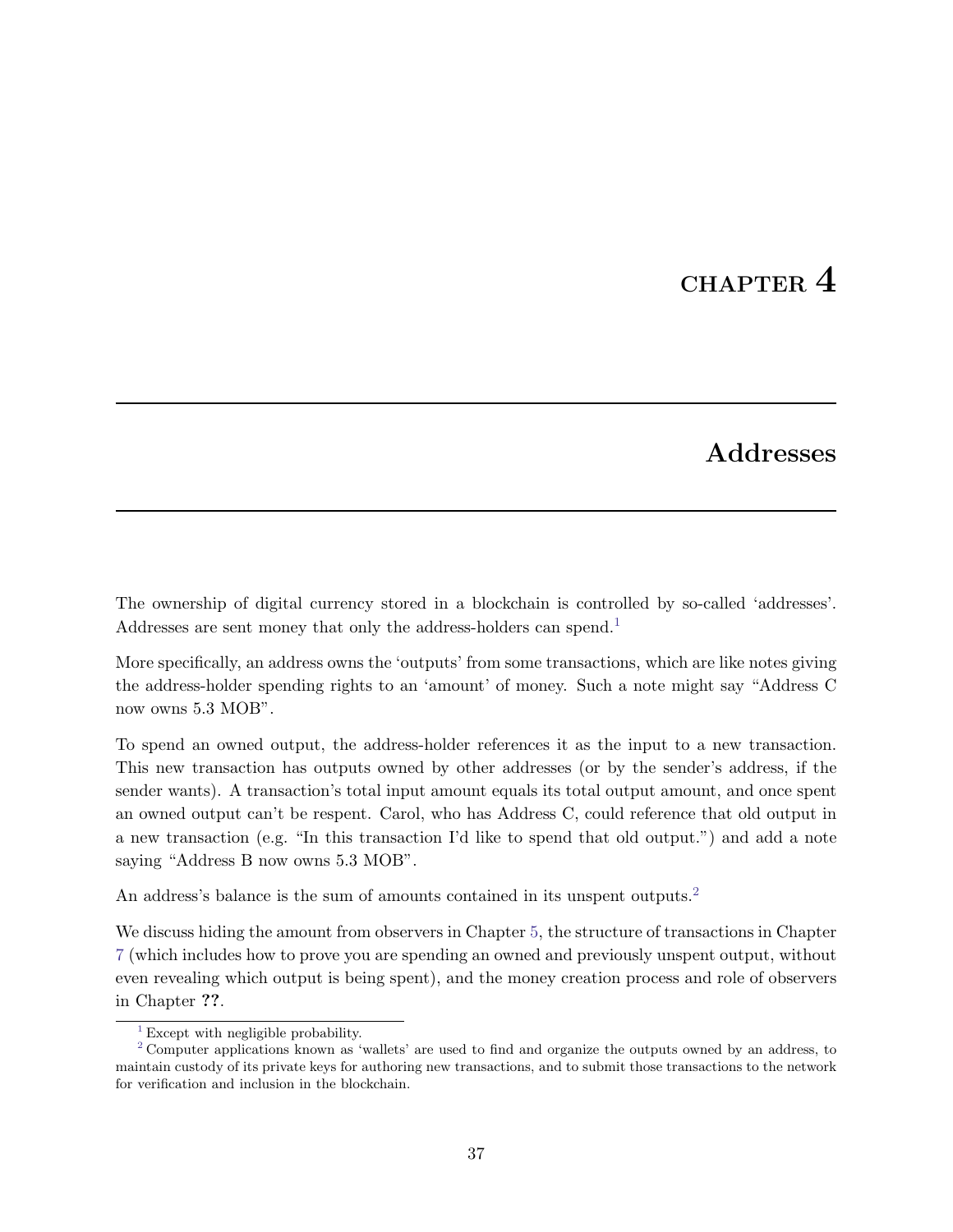## 4.1 User keys

Unlike Bitcoin, MobileCoin users have two sets of private/public keys,  $(k^v, K^v)$  and  $(k^s, K^s)$ , generated as described in Section [2.3.3.](#page-22-0)

<span id="page-44-6"></span><span id="page-44-5"></span>The *address* of a user is the pair of public keys  $(K^v, K^s)$ . Her private keys will be the correspond- account-keing pair  $(k^v, k^s)$ .<sup>[3](#page-44-0)[,4](#page-44-1)</sup>

Using two sets of keys allows function segregation. The rationale will become clear later in this chapter, but for the moment let us call private key  $k^v$  the *view key*, and  $k^s$  the *spend key*. A person can use their view key to determine if their address owns an output, and their spend key will allow them to spend that output in a transaction (and retroactively figure out it has been spent).<sup>[5](#page-44-2)</sup>

# <span id="page-44-10"></span>4.2 One-time addresses

To receive money, a MobileCoin user may distribute their address to other users, who can then send it money via transaction outputs.

<span id="page-44-8"></span>The address is never used directly.<sup>[6](#page-44-3)</sup> Instead, a Diffie-Hellman-like exchange is applied between the address and a so-called txout public key. The result is a unique one-time address for each transaction output to be paid to the user. This means even external observers who know all users' addresses cannot use them to identify which user owns any given transaction output.[7](#page-44-4)

Let's start with a very simple mock transaction, containing exactly one output — a payment of '0' amount from Alice to Bob.

<span id="page-44-2"></span><sup>[5](#page-44-7)</sup> In the core MobileCoin implementation, the view and spend private keys for a given 'account' are derived from account-keys/ a BIP-39-compliant 'mnemonic' [\[28\]](#page-122-1), which is a set of 24 words selected randomly from a pre-defined list. The mnemonic (converted from a word-list to a 'seed' [\[97\]](#page-126-1) as defined by BIP-39) is the first element of a BIP-32 'path' [\[27\]](#page-122-2) with components 'mnemonic-seed/44/866/account index', where '44' signifies this path is BIP-44-compliant [\[29\]](#page-122-3), '866' is the MobileCoin 'coin-type' registered with SLIP-0044 [\[132\]](#page-127-1), and 'account index' is the account number associated with this mnemonic (you can derive multiple accounts from the same mnemonic). The path is passed to a derive\_slip-SLIP-0010-compliant [\[133\]](#page-128-1) key-derivation function (that employs HMAC-SHA512 [\[91\]](#page-125-1)) [\[57\]](#page-123-2), which basically hashes the path in a sequence of hash-steps and spits out a Slip10Key. This Slip10Key is hashed with HKDF-SHA512 [\[60,](#page-124-2) [92\]](#page-125-2), using two different domain-separation strings ("mobilecoin-ristretto255-view" and "mobilecoin-ristretto255 spend") to create the account's private view and spend keys. A person only needs to save their mnemonic and account index in order to access (view and spend) all of the outputs they own (spent and unspent).

<span id="page-44-3"></span><sup>[6](#page-44-8)</sup> The method described here is not enforced by the protocol, just by wallet implementation standards. This means an alternate wallet could follow the style of Bitcoin where recipients' addresses are included directly in transaction data. Such a non-compliant wallet would produce transaction outputs unusable by other wallets, and each Bitcoin-esque address could only be used once due to key image uniqueness.

<span id="page-44-4"></span>[7](#page-44-9) Except with negligible probability.

<span id="page-44-9"></span>src/service.rs get public address impl()

slip10/src/ lib.rs Slip10Key:: into()  $10$  key $()$ 

<span id="page-44-7"></span>ys/src/account keys.rs struct PublicAddress

<span id="page-44-0"></span><sup>&</sup>lt;sup>[3](#page-44-5)</sup> To communicate an address to other users, it is common to encode it in base58, a binary-to-text encoding scheme first created for Bitcoin [\[14\]](#page-121-0). In brief, addresses are set in a 'protobuf' format [52], which is just a method mobilecoind/ of writing messages so they are easy to understand by recipients, a 4-byte checksum is prepended to the protubuf'd address (allowing users of the address to check if the message they receive is malformed), then the resulting byte sequence is converted to base58.

<span id="page-44-1"></span> $4$  Alongside the view and spend keys, standard MobileCoin addresses include information related to the Fog service (see Section [10.1\)](#page-111-0).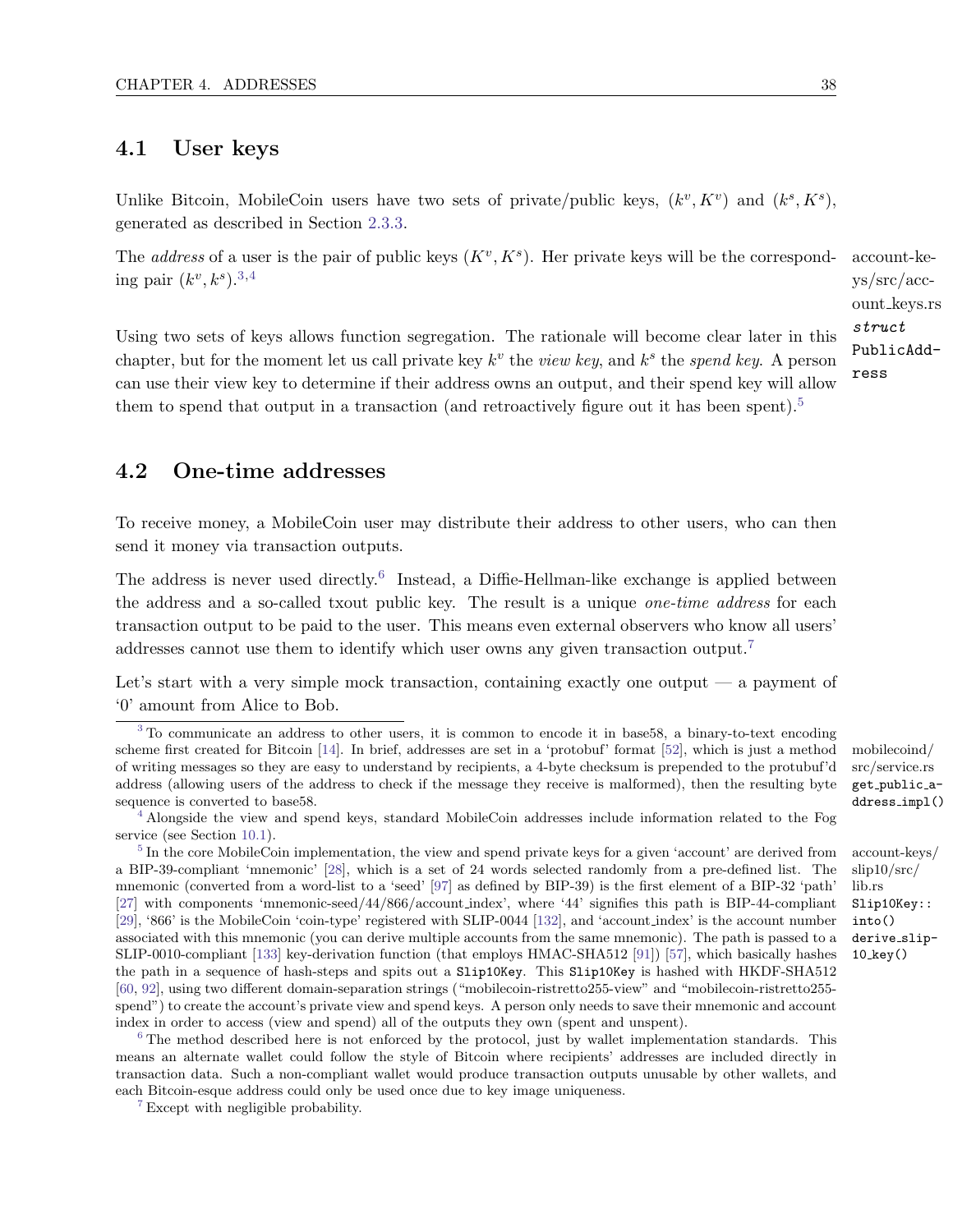Bob has private/public keys  $(k_B^v, k_B^s)$  and  $(K_B^v, K_B^s)$ , and Alice knows his public keys (his address). The mock transaction could proceed as follows [\[151\]](#page-128-0):

1. Alice generates a random number  $r \in_R \mathbb{Z}_l$ , and calculates the one-time address<sup>[8](#page-45-0)</sup> [MC-tx]

<span id="page-45-5"></span>
$$
K^o = \mathcal{H}_n(rK_B^v)G + K_B^s
$$

- $lic$  $key()$ 2. Alice sets  $K^o$  as the addressee of the payment, adds the output amount '0' and the so-called transaction output public key  $rG$  (henceforth abbreviated as the txout public key) to the transaction data, and submits it to the network.<sup>[9](#page-45-1)</sup>
- 3. Bob receives the data and sees the values rG and  $K^o$ . He can calculate  $k_B^v r G = r K_B^v$ . He [MC-tx] can then calculate  $K_B^s = K^o - \mathcal{H}_n(rK_B^v)G$ . When he sees that  $K_B^s \stackrel{?}{=} K_B^s$ , he knows the output is addressed to him.

The private key  $k_B^v$  is called the 'view key' because anyone who has it (and Bob's public spend key  $K_B^s$ ) can calculate  $K_B'^s$  for every transaction output in the blockchain (record of transactions), and 'view' which ones belong to Bob.

4. The one-time keys for the output are:

$$
K^{o} = \mathcal{H}_{n}(rK_{B}^{v})G + K_{B}^{s} = (\mathcal{H}_{n}(rK_{B}^{v}) + k_{B}^{s})G
$$
  
\n
$$
k^{o} = \mathcal{H}_{n}(rK_{B}^{v}) + k_{B}^{s}
$$
 [MC-tx]  
\nsrc/onetime

To spend his '0' amount output in a new transaction, all Bob needs to do is prove ownership by signing a message with the one-time key  $K^o$ . The private key  $k_B^s$  is the 'spend key' since it is required for proving output ownership.

key() As will become clear in Chapter [7,](#page-59-0) without  $k^o$  Alice can't compute the output's key image, so she can never know for sure if Bob spends the output she sent him.<sup>[10,](#page-45-2)[11](#page-45-3)</sup>

service/src/ validators.rs is valid()

<span id="page-45-4"></span>src/onetime keys.rs create onetime\_pub-

src/onetime keys.rs view\_key\_ matches output()

<span id="page-45-7"></span><span id="page-45-6"></span>keys.rs recover onetime private

<span id="page-45-0"></span><sup>&</sup>lt;sup>[8](#page-45-4)</sup> In MobileCoin whenever an EC key is hashed, it is the Ristretto compressed form of that key (unless otherwise stated). Aside from being a simple convention, this ensures there are no cofactor-order-point related problems.

<span id="page-45-1"></span><sup>&</sup>lt;sup>[9](#page-45-5)</sup> In CryptoNote the key  $rG$  is termed the 'transaction public key' [\[151\]](#page-128-0), while MobileCoin re-brands it to 'transaction output public key' to better express its role.

<span id="page-45-2"></span><sup>&</sup>lt;sup>[10](#page-45-6)</sup> Imagine Alice produces two transactions, each containing the same one-time output address  $K^o$  that Bob can spend. Since  $K^o$  only depends on r and  $K_B^v$ , there is no reason she can't do it. Bob can only spend one of those outputs because each one-time address only has one key image, so if he isn't careful Alice might trick him. She could make transaction 1 with a lot of money for Bob, and later transaction 2 with a small amount for Bob. If he spends the money in 2, he can never spend the money in 1. In fact, no one could spend the money in 1, effectively 'burning' it. MobileCoin avoids this problem by enforcing unique txout public keys on the blockchain. Even if \*consensus/ duplicate one-time keys exist, only one of them can be paired with the txout public key that helped create it, so Bob won't ever find the other one and needn't worry about it.

<span id="page-45-3"></span><sup>&</sup>lt;sup>[11](#page-45-7)</sup> Bob may give a third party his view key. Such a third party could be a trusted custodian, an auditor, a tax authority, etc., somebody who could be allowed partial read access to the user's transaction history, without any further rights. However, the private view key can't be used to recreate key images (see Section [7.2.3\)](#page-62-0), so it can't reveal when outputs have been spent. This third party would also be able to decrypt the output's amount (see Section [5.3\)](#page-49-0).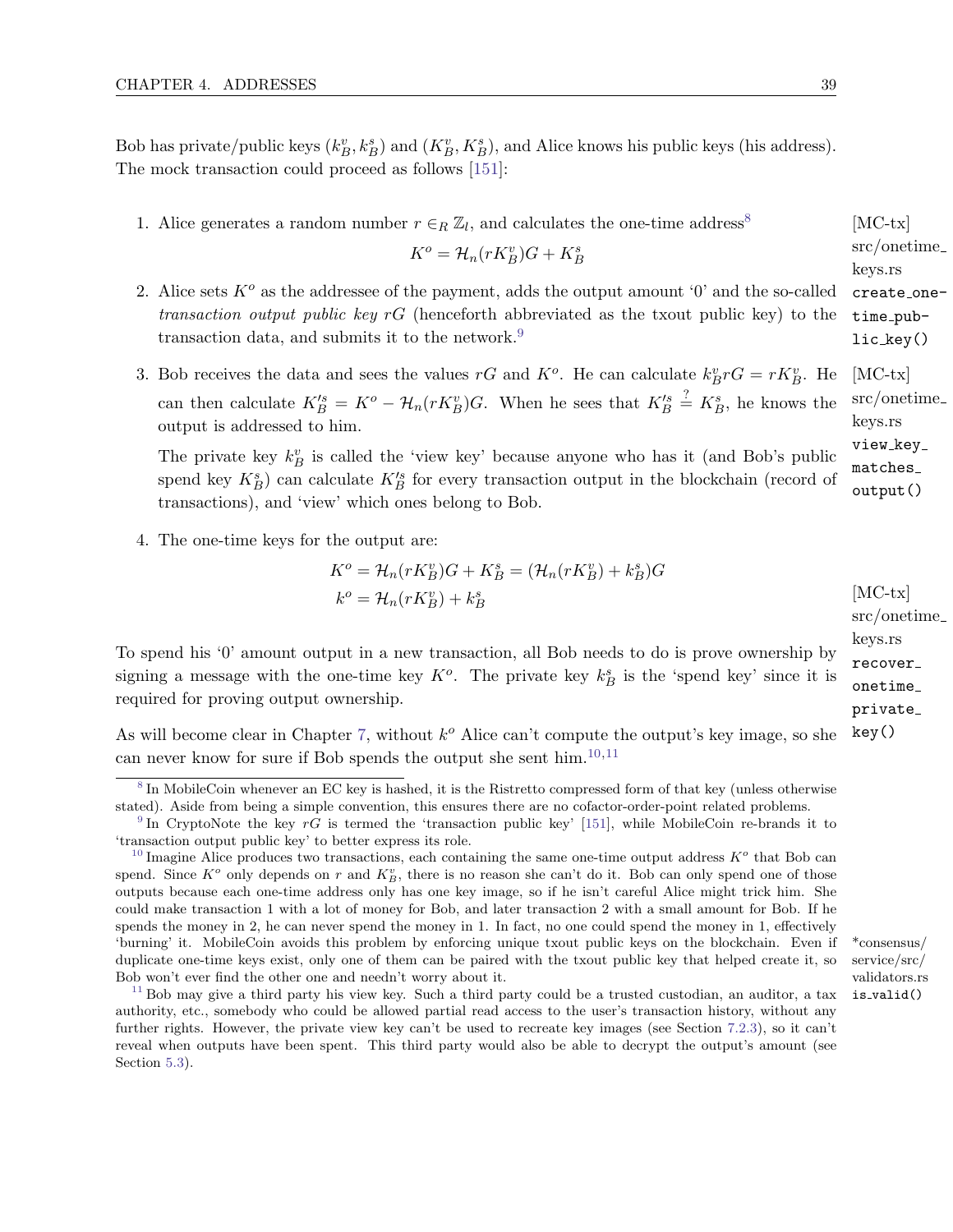# 4.3 Subaddresses

MobileCoin users can generate subaddresses from each address [\[120\]](#page-127-2). Funds sent to a subaddress can be viewed and spent using its main address's view and spend keys. By analogy: an online bank account may have multiple balances corresponding to credit cards and deposits, yet they are all accessible and spendable from the same point of view — the account holder.

Subaddresses are convenient for receiving funds to the same place when a user doesn't want to link his activities together by publishing/using the same address. As we will see, most observers would have to solve the DLP to determine a given subaddress is derived from any particular address [\[120\]](#page-127-2).[12](#page-46-0)

<span id="page-46-2"></span>They are also useful for differentiating between received outputs. For example, if Alice wants to buy an apple from Bob on a Tuesday, Bob could write a receipt describing the purchase and make a subaddress for that receipt, then ask Alice to use that subaddress when she sends him the money. This way Bob can associate the money he receives with the apple he sold.

|     | Bob generates his i <sup>th</sup> subaddress (i = 1, 2, ) from his address as a pair of public keys $(K^{v,i}, K^{s,i})$ : account-ke- |                                                |
|-----|----------------------------------------------------------------------------------------------------------------------------------------|------------------------------------------------|
| So, | $K^{s,i} = K^s + \mathcal{H}_n(k^v,i)G$                                                                                                | ys/sec/acc<br>ount_keys.r<br>subadd-<br>ress() |
|     | $K^{v,i} = k^v K^{s,i}$                                                                                                                |                                                |
|     | $K^{v,i} = k^v(k^s + \mathcal{H}_n(k^v, i))G$                                                                                          |                                                |
|     | $K^{s,i} = (k^s + \mathcal{H}_n(k^v, i))G$                                                                                             |                                                |

#### 4.3.1 Sending to a subaddress

Let's say Alice is going to send Bob '0' amount again, this time via his subaddress  $(K_R^{v,1})$  $_{B}^{v,1}, K_{B}^{s,1}).$ 

1. Alice generates a random number  $r \in_R \mathbb{Z}_l$ , and calculates the one-time address

<span id="page-46-3"></span>
$$
K^o = \mathcal{H}_n(rK_B^{v,1})G + K_B^{s,1}
$$

- 2. Alice sets  $K^{\circ}$  as the addressee of the payment, adds the output amount '0' and the txout public key  $rK_B^{s,1}$  to the transaction data, and submits it to the network.
- 3. Bob receives the data and sees the values  $rK_B^{s,1}$  and  $K^o$ . He can calculate  $k_B^v rK_B^{s,1} = rK_B^{v,1}$ . He can then calculate  $K_B^s = K^o - \mathcal{H}_n(rK_B^{v,1})G$ . When he sees that  $K_B^s \stackrel{?}{=} K_B^{s,1}$  $B^{s,1}$ , he knows the transaction is addressed to  $\text{him.}^{13}$  $\text{him.}^{13}$  $\text{him.}^{13}$

ys/src/account keys.rs

<span id="page-46-0"></span> $12$  The alternative to subaddresses would be generating many normal addresses. To view each address's balance, you would need to do a separate scan of the blockchain record (very inefficient). With subaddresses, users can maintain a look-up table of spend keys, so one scan of the blockchain takes the same amount of time for 1 subaddress, mobilecoind/ or 10,000 subaddresses.

<span id="page-46-1"></span> $13$  An advanced attacker may be able to link subaddresses [\[56\]](#page-123-3) (a.k.a. the Janus attack). With subaddresses (one of which can be a normal address)  $K_B^1$  &  $K_B^2$  the attacker thinks may be related, he makes a transaction output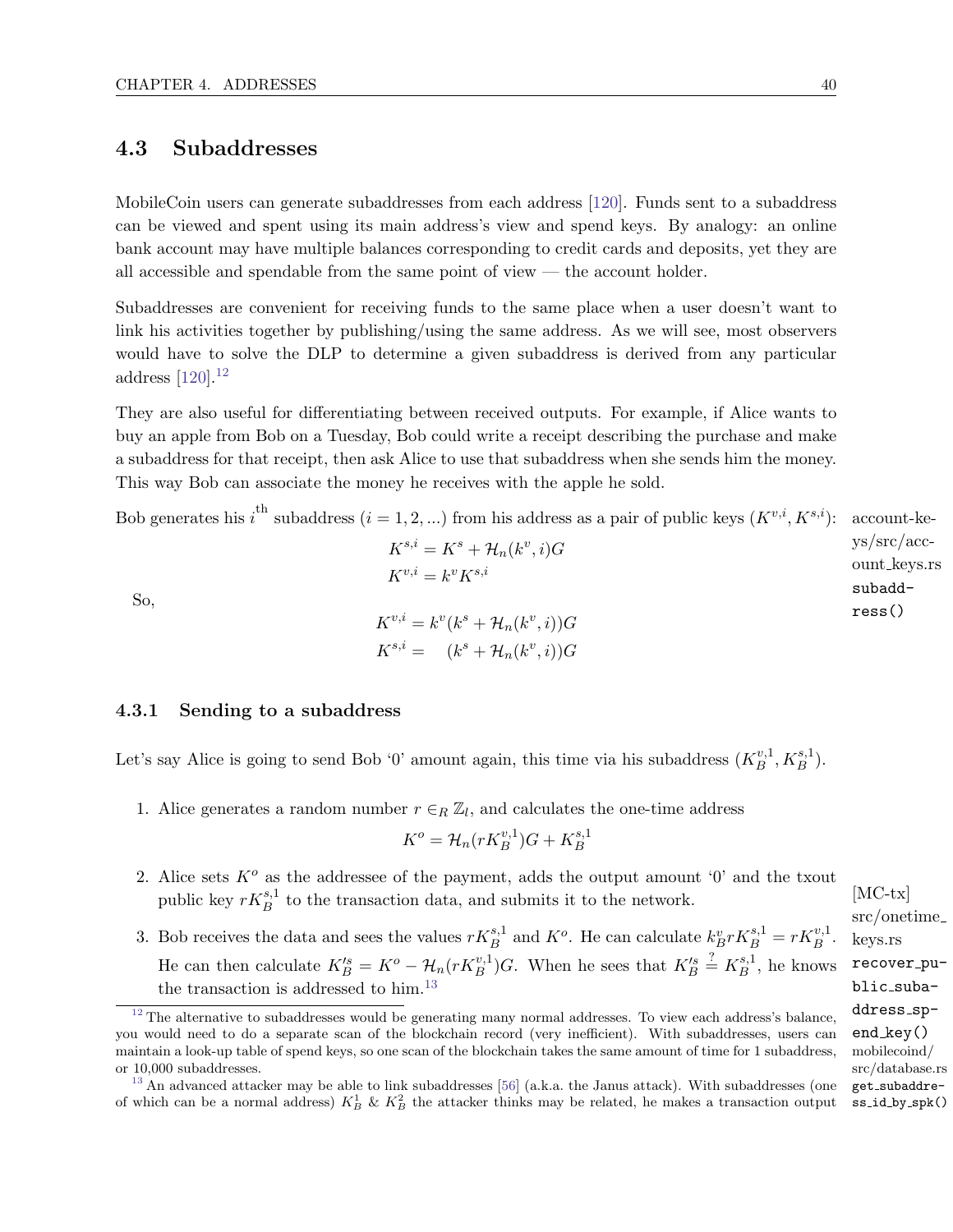Bob only needs his private view key  $k_B^v$  and subaddress public spend key  $K_B^{s,1}$  $B^{s,1}$  to find transaction outputs sent to his subaddress.

4. The one-time keys for the output are:

$$
K^{o} = \mathcal{H}_{n}(rK_{B}^{v,1})G + K_{B}^{s,1} = (\mathcal{H}_{n}(rK_{B}^{v,1}) + k_{B}^{s,1})G
$$

$$
k^{o} = \mathcal{H}_{n}(rK_{B}^{v,1}) + k_{B}^{s,1}
$$

### <span id="page-47-4"></span>4.4 Multi-output transactions

Most transactions will contain more than one output, if nothing else, to transfer 'change' back to the sender (see Section  $5.4$ ).<sup>[14](#page-47-0)</sup>

To ensure that all one-time addresses in a transaction with  $p$  outputs are different even in cases where the same addressee is used twice, MobileCoin uses a unique txout private key  $r_t$  for each output  $t \in 1, ..., p$ . The key  $r_t G$  is published as part of its corresponding output in the blockchain.

<span id="page-47-2"></span>
$$
K_t^o = \mathcal{H}_n(r_t K_t^v) G + K_t^s = (\mathcal{H}_n(r_t K_t^v) + k_t^s) G
$$
  

$$
k_t^o = \mathcal{H}_n(r_t K_t^v) + k_t^s
$$

Moreover, to promote uniformity the core MobileCoin implementation never passes users' normal addresses out for receiving funds. Instead, only subaddresses are made available.<sup>[15](#page-47-1)</sup> Since crosswallet compatibility is a guiding principle in wallet design, it is unlikely that any new wallet will break that pattern. This means, unlike other CryptoNote variants [\[151\]](#page-128-0), the txout public key will likely never appear in the form  $r_t G$  in the blockchain, but will instead always be  $r_t K_t^{s,i}$  $\frac{s, i}{t}$  .

### 4.5 Multisignature addresses

Sometimes it is useful to share ownership of funds between different people/addresses. MobileCoin does not currently support any form of multisignatures, although they could theoretically be implemented by a third party. Future editions of 'Mechanics of MobileCoin' may discuss the topic, but for now we defer to the treatment in Chapters 9 and 10 of [\[90\]](#page-125-3).

src/constants.rs MAX\_OUTPUTS

coind/src/ payments.rs build\_tx\_ proposal() [MC-tx]

mobile-

$$
std/src/\ntransaction_builder.rs
$$

<span id="page-47-3"></span>create\_output()

with  $K^o = \mathcal{H}_n(rK_B^{v,2})G + K_B^{s,1}$  and includes txout public key  $rK_B^{s,2}$ . Bob calculates  $rK_B^{v,2}$  to find  $K_B'^{s,1}$ , but has no way of knowing it was his *other* (sub)address's view key used! If he tells the attacker that he received funds to  $K_B^1$ , the attacker will know  $K_B^2$  is a related subaddress (or normal address). Based on an extensive analysis [\[148\]](#page-128-2), the most efficient known mitigation is encrypting the txout private key  $r$  and adding it to transaction data. See [\[119\]](#page-127-3) for background on this topic. We are not aware of any wallets that have implemented a mitigation for this attack. See Chapter [10](#page-111-1) footnote [15](#page-114-0) for a different mitigation that could be added to MobileCoin in the future.

<span id="page-47-1"></span><span id="page-47-0"></span><sup>&</sup>lt;sup>[14](#page-47-2)</sup> Each transaction is limited to no more than 16 outputs.  $[MC-tx]$ 

 $15$  The txout public key is constructed differently for subaddresses vs. normal addresses, so if normal address are permitted then to properly construct transactions senders must know what kind of address they are dealing with.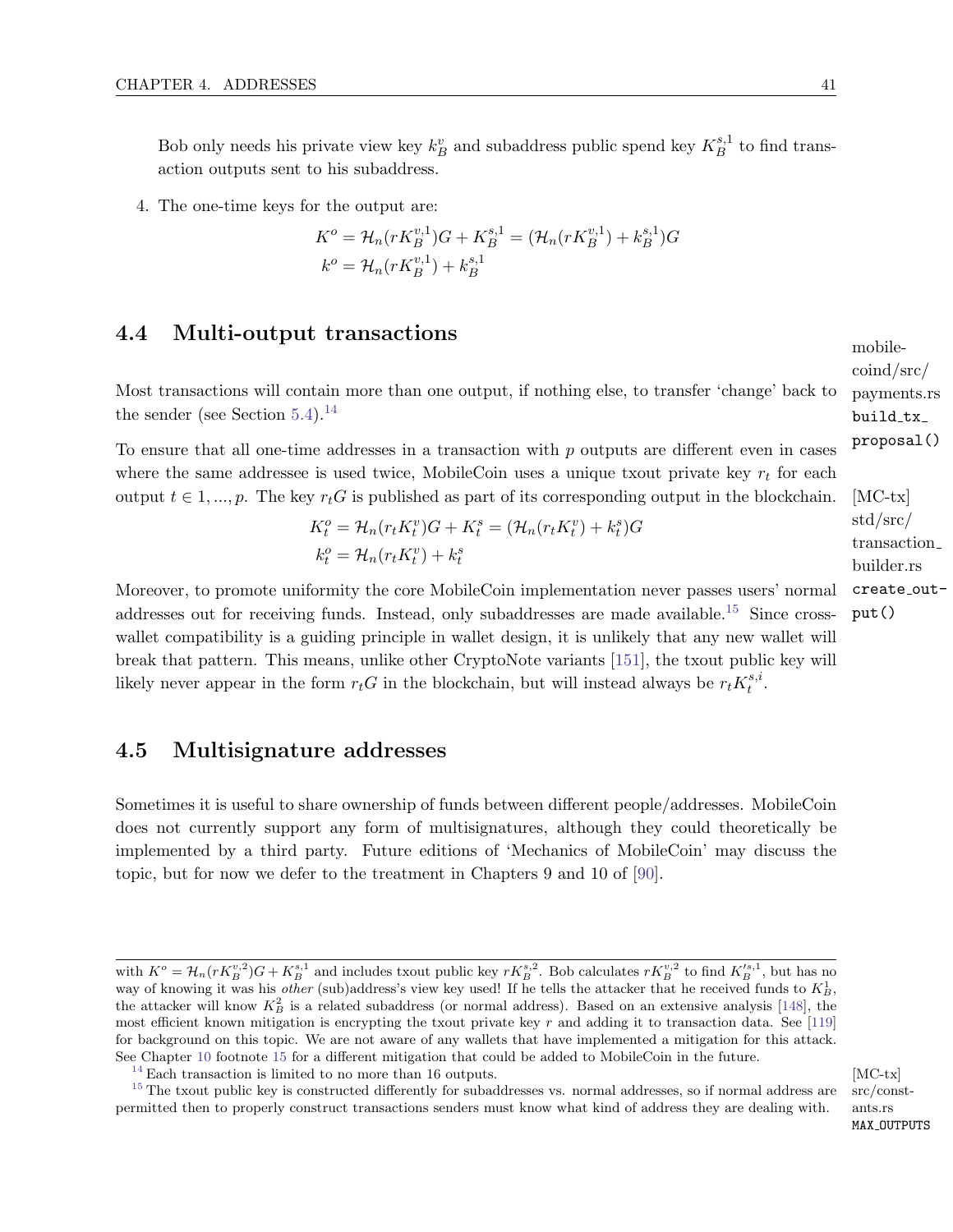# CHAPTER 5

# Amount Hiding

<span id="page-48-0"></span>In most cryptocurrencies like Bitcoin, transaction output notes, which give spending rights to 'amounts' of money, communicate those amounts in clear text. This allows observers to easily verify the amount spent equals the amount sent.

In MobileCoin we use *commitments* to hide output amounts from everyone except senders and receivers, while still giving observers confidence that a transaction sends no more or less than what is spent. As we will see, amount commitments must also have corresponding 'range proofs' that prove the hidden amount is within a legitimate range.

### 5.1 Commitments

Generally speaking, a cryptographic *commitment scheme* is a way of committing to a value without revealing the value itself. After committing to something, you are stuck with it.

For example, in a coin-flipping game Alice could privately commit to one outcome (i.e. 'call it') by hashing her committed value alongside secret data and publishing the hash. After Bob flips the coin, Alice declares which value she committed to and proves it by revealing the secret data. Bob could then verify her claim.

In other words, assume Alice has a secret string "My secret" and the value she wants to commit to is heads. She hashes  $h = H("My secret", heads)$  and gives h to Bob. Bob flips a coin, then Alice tells Bob the secret string "My secret" and that she committed to *heads*. Bob calculates  $h' = H("My secret", heads).$  If  $h' = h$ , then he knows Alice called *heads* before the coin flip.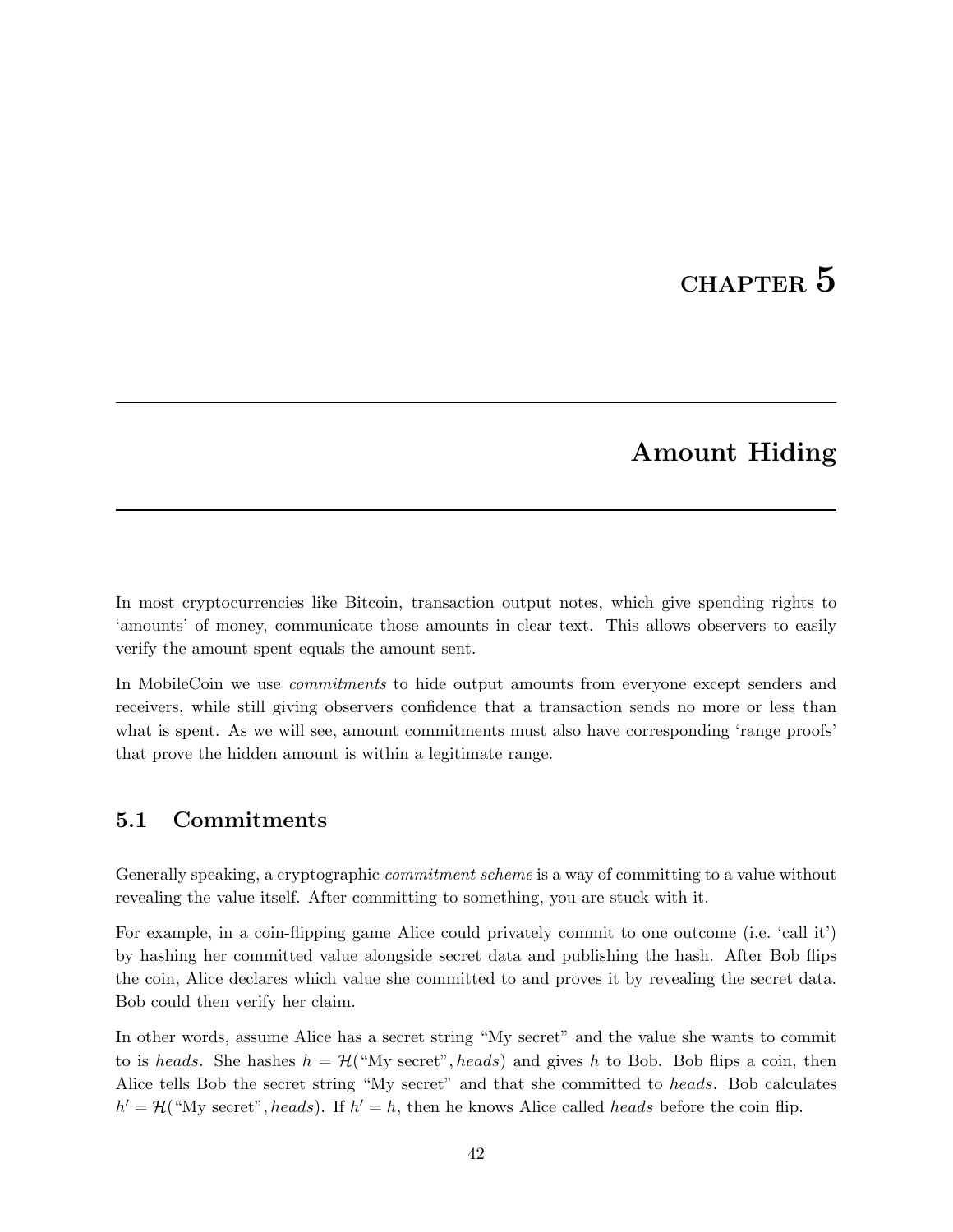Alice uses the so-called 'salt', "My secret", so Bob can't just guess  $\mathcal{H}(heads)$  and  $\mathcal{H}(tails)$  before his coin flip, and figure out she committed to  $heads.^1$  $heads.^1$ 

### 5.2 Pedersen commitments

A Pedersen commitment [\[125\]](#page-127-4) is a commitment that has the property of being additively ho*momorphic.* If  $C(a)$  and  $C(b)$  denote the commitments for values a and b respectively, then  $C(a + b) = C(a) + C(b)^2$  $C(a + b) = C(a) + C(b)^2$ . This property will be useful when committing transaction amounts, as one can prove, for instance, that inputs equal outputs, without revealing the amounts at hand.

Fortunately, Pedersen commitments are easy to implement with elliptic curve cryptography, as the following holds trivially

<span id="page-49-6"></span><span id="page-49-5"></span>
$$
aG + bG = (a+b)G
$$

Clearly, by defining a commitment as simply  $C(a) = aG$ , we could easily create cheat tables of commitments to help us recognize common values of a.

To attain information-theoretic privacy, one needs to add a secret blinding factor and another generator H, such that it is unknown for which value of  $\gamma$  the following holds:  $H = \gamma G$ . The hardness of the discrete logarithm problem ensures calculating  $\gamma$  from  $H$  is infeasible.<sup>[3](#page-49-3)</sup>

We can then define the commitment to a value a as  $C(x, a) = xG + aH$ , where x is the blinding factor (a.k.a. 'mask') that prevents observers from guessing a.

Commitment  $C(x, a)$  is information-theoretically private because there are many possible combinations of x and a that would output the same  $C^4$  $C^4$ . If x is truly random, an attacker would have literally no way to figure out a [\[99,](#page-126-2) [136\]](#page-128-3).

### <span id="page-49-0"></span>5.3 Amount commitments

In MobileCoin, output amounts are stored in transactions as Pedersen commitments. We define a commitment to an output's amount b as:

<span id="page-49-8"></span>
$$
C(y, b) = yG + bH
$$
 [dalekBP]

<span id="page-49-7"></span>src/generators.rs Pedersen-Gens::commit()  $src/ring\_sig$ nature/mod.rs GENERATORS

<span id="page-49-1"></span> $<sup>1</sup>$  $<sup>1</sup>$  $<sup>1</sup>$  If the committed value is very difficult to guess and check, e.g. if it's an apparently random elliptic curve point,</sup> then salting the commitment isn't necessary.

<span id="page-49-2"></span><sup>&</sup>lt;sup>[2](#page-49-6)</sup> Additively homomorphic in this context means addition is preserved when you transform scalars into EC points by applying, for scalar  $x, x \to xG$ . In other words, after transforming a scalar into a curve point, addition operations between points proceed in 'parallel' to scalar additions. The transformation of scalar  $a + b$  always equals  $aG + bG$ based on the individual transformations of scalars a and b.

<span id="page-49-4"></span><span id="page-49-3"></span><sup>&</sup>lt;sup>[3](#page-49-7)</sup> In the case of MobileCoin,  $H = H_p(G)$ . [MC-tx]

<sup>&</sup>lt;sup>[4](#page-49-8)</sup> Basically, there are many x' and a' such that  $x' + a' \gamma = x + a \gamma$ . A committer knows one combination, but an attacker has no way to know which one. This property is also known as 'perfect hiding' [\[152\]](#page-128-4). Even the committer can't find another combination without solving the DLP for  $\gamma$ , a property called 'computational binding' [\[152\]](#page-128-4).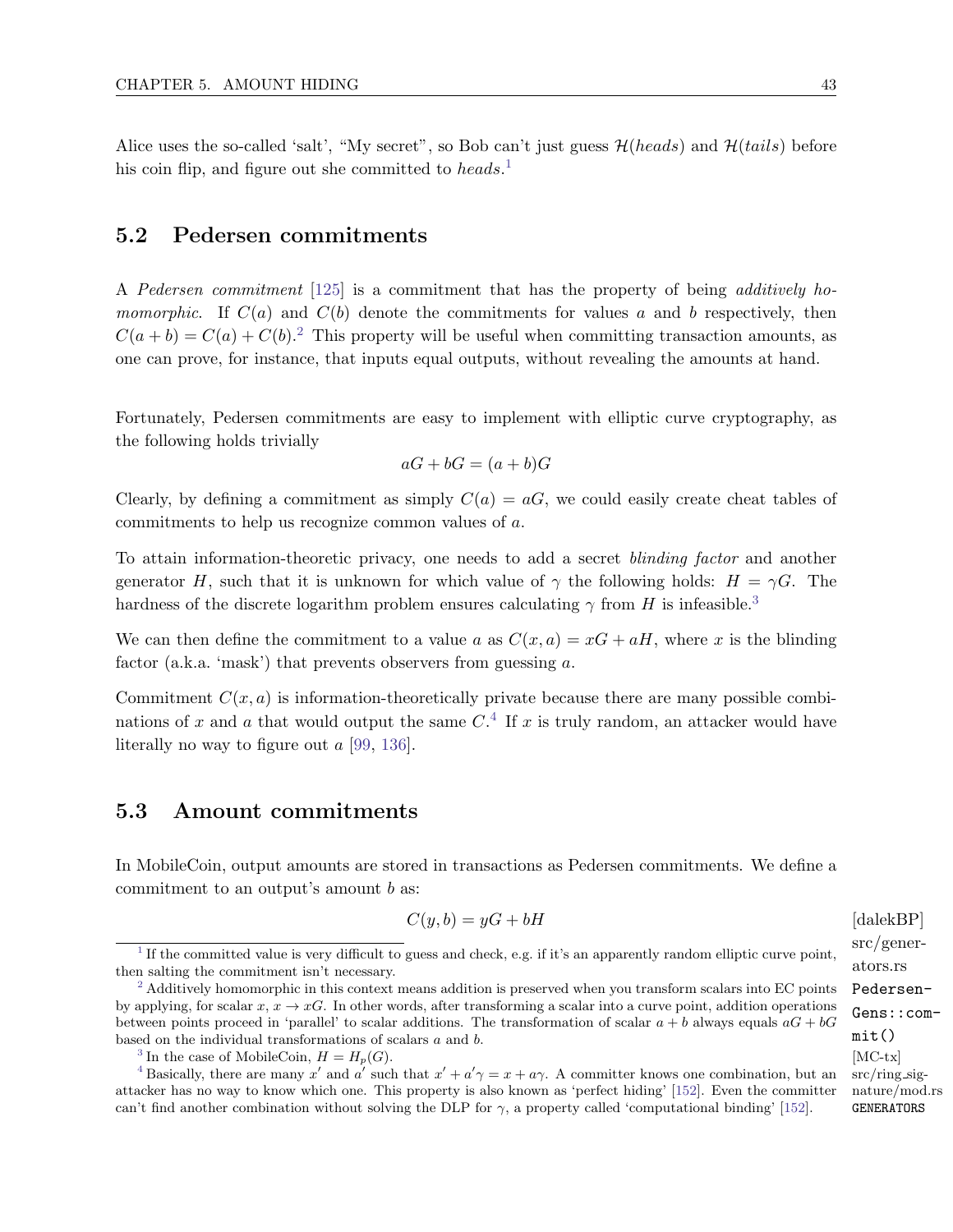Recipients should be able to know how much money is in each output they own, as well as reconstruct the amount commitments, so they can be used as the inputs to new transactions. This means the blinding factor  $y$  and amount b must be communicated to the receiver.

The solution adopted is a Diffie-Hellman shared secret  $r_t K_B^{v,t}$  $B_B^{v,t}$  using the 'transaction output public key' (recall Section [4.4\)](#page-47-4). Every output in the blockchain has a mask  $y_t$  that senders and receivers can privately compute, and a *masked\_value<sub>t</sub>* stored in the transaction's data. While  $y_t$  is an elliptic curve scalar and occupies 32 bytes,  $b_t$  will be restricted to 8 bytes by the range proof so only an 8-byte value needs to be stored.<sup>[5,](#page-50-1)[6](#page-50-2)</sup>

<span id="page-50-5"></span><span id="page-50-4"></span>
$$
y_t = \mathcal{H}_n("mc\text{-}amount\text{-}blinding", [r_t K_B^{v,i}])
$$
 [MC-tx]  
masked\text{-}value<sub>t</sub> = b<sub>t</sub> ⊕<sub>8</sub>  $\mathcal{H}_n("mc\text{-}amount\text{-}value", [r_t K_B^{v,i}])$  src/amount

Here,  $\oplus_8$  means to perform an XOR operation (Section [2.5\)](#page-31-0) between the first 8 bytes of each operand ( $b_t$  which is already 8 bytes, and  $\mathcal{H}_n(...)$  which is 32 bytes). Recipients can perform the same XOR operation on  $masked\_value_t$  to reveal  $b_t$ .

The receiver Bob will be able to calculate the blinding factor  $y_t$  and the amount  $b_t$  using the txout [MC-tx] public key  $r_t K^{s,i}$  and his view key  $k_B^v$ . He can also check that the commitment  $C(y_t, b_t)$  provided in the output data, henceforth denoted  $C_t^b$ , corresponds to the amount at hand.

<span id="page-50-0"></span>More generally, any third party with access to Bob's view key could decrypt his output amounts, and also make sure they agree with their associated commitments.

### 5.4 RingCT introduction

A transaction will contain copies of other transactions' outputs (telling validators which old outputs are to be spent), and its own outputs. The content of an output includes a one-time address (assigning ownership of the output), a txout public key (for accessing the output via Diffie-Hellman exchange), an output commitment hiding the amount, the encoded output amount from Section [5.3,](#page-49-0) and a so-called 'encrypted fog hint' (an 84-byte field we discuss in Section [10.2.3\)](#page-114-1).

While a transaction's verifiers don't know how much money is contained in each input and output, they still need to be sure the sum of input amounts equals the sum of output amounts. MobileCoin uses a technique called RingCT [\[121\]](#page-127-0) to accomplish this.

If we have a transaction with m inputs containing amounts  $a_1, ..., a_m$ , and p outputs with amounts  $b_1, ..., b_p$ , then an observer would justifiably expect that:<sup>[7](#page-50-3)</sup>

<span id="page-50-6"></span>enclave/impl/ src/lib.rs form block()

ıt / mod.rs Amount:: new()

src/amount/ mod.rs Amount:: get\_value()

<span id="page-50-2"></span><span id="page-50-1"></span>[<sup>5</sup>](#page-50-4) Domain separation tags are written explicitly here to emphasize the hash results are not the same.

 $6$  We include the index t (from within the transaction that created a given output) for clarity, but this information is lost when an output is published in a block, since outputs are sorted by txout public key within each block to \*consensus/ ensure all validator nodes create the same block.

<span id="page-50-3"></span>[<sup>7</sup>](#page-50-6) If the intended total output amount doesn't precisely equal any combination of owned outputs, then transaction authors can add a 'change' output sending extra money back to themselves. By analogy to cash, with a 20\$ bill and 15\$ expense you will receive 5\$ back from the cashier.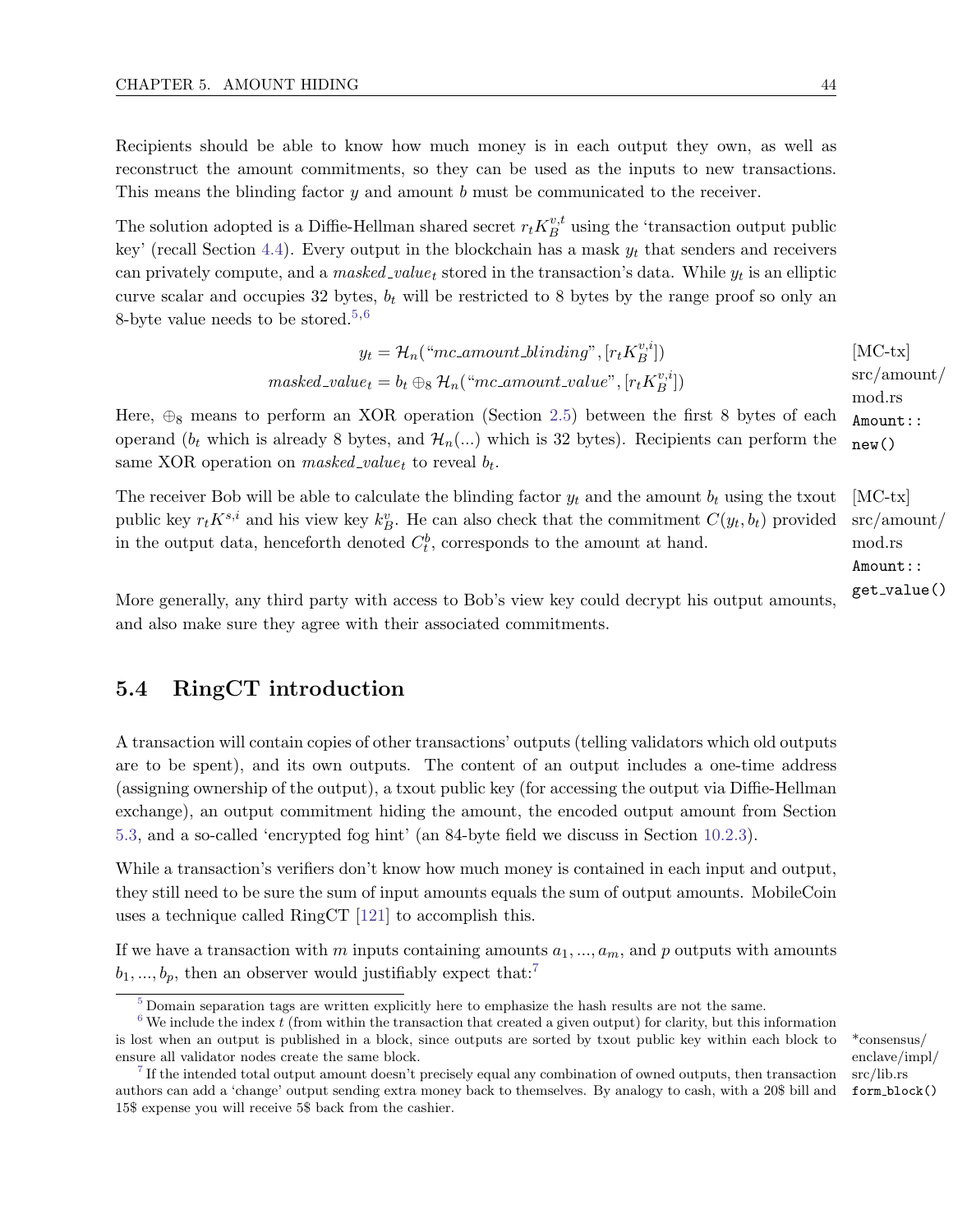<span id="page-51-1"></span>
$$
\sum_j a_j - \sum_t b_t = 0
$$

Since commitments are additive and we don't know  $\gamma$ , we could easily prove our inputs equal outputs to observers by making the sum of commitments to input and output amounts equal zero (i.e. by setting the sum of output blinding factors equal to the sum of old input blinding factors):<sup>[8](#page-51-0)</sup>

$$
\sum_{j} C_{j,in} - \sum_{t} C_{t,out} = 0
$$

To avoid sender identifiability we use a slightly different approach. The amounts being spent correspond to the outputs of previous transactions, which had commitments

$$
C_j^a = x_j G + a_j H
$$

The sender can create new commitments to the same amounts but using different blinding factors; that is,

$$
C_j^{\prime a} = x_j^\prime G + a_j H
$$

Clearly, she would know the private key of the difference between the two commitments:

$$
C_j^a - C_j^{\prime a} = (x_j - x_j^{\prime})G
$$

Hence, she would be able to use this value as a *commitment to zero*, since she can make a signature with the private key  $(x_j - x'_j) = z_j$  and prove there is no H component to the sum (assuming  $\gamma$  is unknown). In other words prove that  $C_j^a - C_j'^a = z_j G + 0H$ , which we will actually do in Chapter [7](#page-59-0) when we discuss the structure of RingCT transactions.

Let us call  $C_j^{\prime a}$  a *pseudo output commitment*. Pseudo output commitments are included in transaction data, and there is one for each input.

Before committing the outputs in a transaction to the blockchain, the network will want to verify that amounts balance. Blinding factors for pseudo and output commitments are selected such that

$$
\sum_j x'_j - \sum_t y_t = 0
$$

This allows us to prove input amounts equal output amounts: [MC-tx]

$$
\left(\sum_{j} C_j^{\prime a} - \sum_{t} C_t^b\right) = 0
$$

Fortunately, choosing such blinding factors is easy. In the current version of Mobilecoin, all blinding factors are random except for the  $m<sup>th</sup>$  pseudo out commitment, where  $x'_m$  is simply

$$
x'_{m} = \sum_{t} y_{t} - \sum_{j=1}^{m-1} x'_{j}
$$
sign\_with balance\_

 $c/ring$  $\frac{1}{2}$ sharah rct bulletproofs.rs verify() ice\_

<span id="page-51-0"></span><sup>&</sup>lt;sup>[8](#page-51-1)</sup> Recall from Section [2.3.1](#page-19-0) we can subtract a point by inverting its coordinates then adding it. If  $P = (x, y)$ , check()  $-P = (-x, y)$ . Recall also that negations of field elements are calculated (mod q), so  $(-x \pmod{q})$ .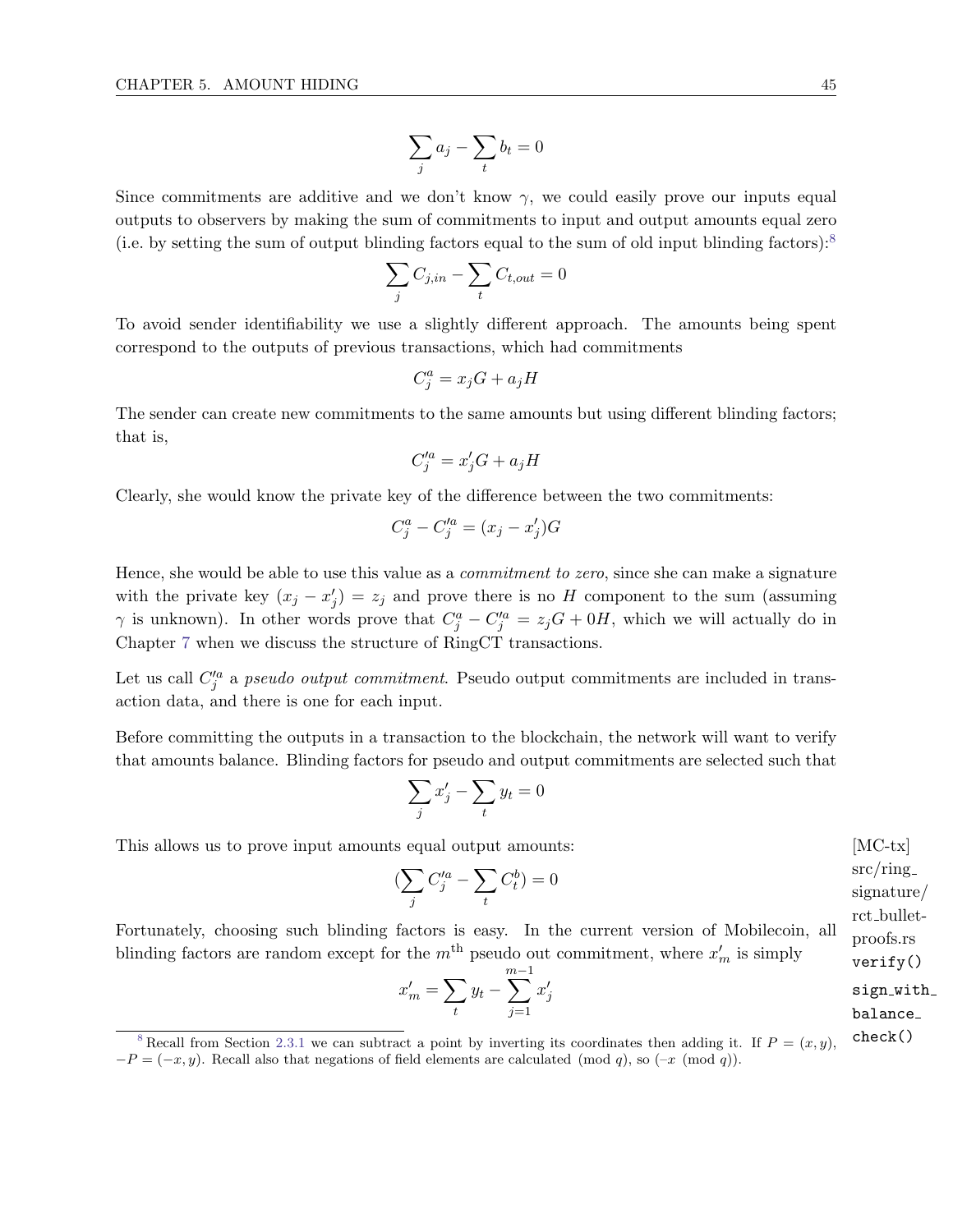## 5.5 Range proofs

One problem with additive commitments is that, if we have commitments  $C(a_1), C(a_2), C(b_1)$ , and  $C(b_2)$  and we intend to use them to prove that  $(a_1 + a_2) - (b_1 + b_2) = 0$ , then those commitments would still apply if one value in the equation were 'negative'.

For instance, we could have  $a_1 = 6$ ,  $a_2 = 5$ ,  $b_1 = 21$ , and  $b_2 = -10$ .

<span id="page-52-5"></span>
$$
(6+5) - (21 + -10) = 0
$$

where

$$
21G + -10G = 21G + (l - 10)G = (l + 11)G = 11G
$$

Since  $-10 = l - 10$ , we have effectively created l more MOB (over 7.2x10<sup>74</sup>!) than we put in.

The solution addressing this issue in MobileCoin is to prove each output amount is in a certain range (from 0 to  $2^{64}-1$ ) using the Bulletproofs proving scheme first described by Benedikt Bünz et al. in [\[33\]](#page-122-4) (and also explored in [\[152,](#page-128-4) [38\]](#page-123-4)).<sup>[9](#page-52-0)</sup> Given the involved and intricate nature of Bulletproofs, the scheme is not elucidated in this document. Moreover we feel the cited materials adequately present its concepts.

The Bullet proving algorithm takes as input output amounts  $b_t$  and commitment masks  $y_t$ , [dalekBP] and outputs all  $C_t^b$  and an *n*-tuple aggregate proof<sup>[10](#page-52-1)[,11](#page-52-2)</sup>

<span id="page-52-7"></span><span id="page-52-6"></span>
$$
\Pi_{BP} = (A, S, T_1, T_2, t_x, t_x^{binding}, e^{binding}, \mathbb{L}, \mathbb{R}, a, b)
$$

That single proof is used to prove all output amounts are in range at the same time, as aggregating them greatly reduces space requirements (although it does increase the time to verify).<sup>[12](#page-52-3)</sup> The verification algorithm takes as input all  $C_t^b$ , and  $\Pi_{BP}$ , and outputs  $\tt true$  if all committed amounts are in the range 0 to  $2^{64} - 1$ .

The *n*-tuple  $\Pi_{BP}$  occupies  $(2 \cdot \lceil \log_2(64 \cdot (m+p)) \rceil + 9) \cdot 32$  bytes of storage.<sup>[13](#page-52-4)</sup>

<span id="page-52-4"></span><sup>[13](#page-52-9)</sup> In the initial version of MobileCoin pseudo output commitments are also range proofed in the same way as output commitments, which is why there is an 'm' in  $(64 \cdot (m+p))$ . Apparently the MobileCoin development team plans to stop range proofing pseudo output commitments in the next version of the protocol [\[106\]](#page-126-3), which seems to us like a good idea since range proofing them serves no purpose.

<span id="page-52-9"></span><span id="page-52-8"></span>src/range proof/mod.rs prove multiple with rng()

src/ring signature/ rct bulletproofs.rs verify()

<span id="page-52-0"></span><sup>&</sup>lt;sup>[9](#page-52-5)</sup> It's conceivable that with several outputs in a legitimate range, the sum of their amounts could roll over and cause a similar problem. However, when the maximum output amount is much smaller than l it takes a huge number of outputs for that to happen. For example, if the range is 0-5 and  $l = 99$ , then to counterfeit money using an input of 2, we would need  $5 + 5 + \ldots + 5 + 1 = 101 \equiv 2 \pmod{99}$ , for 21 total outputs. In Ed25519 l is about 2^189 times bigger than the available range, which means a ridiculous 2ˆ189 outputs to counterfeit money.

<span id="page-52-1"></span><sup>&</sup>lt;sup>[10](#page-52-6)</sup> Vectors L and R contain  $\lceil \log_2(64 \cdot p) \rceil$  elements each.  $\lceil \cdot \rceil$  means the log function is rounded up. Due to their construction, some Bulletproofs use 'dummy outputs' as padding to ensure p plus the number of dummy outputs is a power of 2. Those dummy outputs can be generated during verification, and are not stored with the proof data. [MC-tx]

<span id="page-52-2"></span> $11$  The variables in a Bulletproof are unrelated to other variables in this document. Symbol overlap is merely coincidental. Note that in MobileCoin transactions Bulletproofs are represented by a byte blob that gets passed to the dalek-cryptography bulletproofs library [\[40\]](#page-123-5) for verification.

<span id="page-52-3"></span> $12$  It turns out multiple separate Bulletproofs can be 'batched' together, which means they are verified simultaneously. Doing so improves how long it takes to verify them, and there is no theoretical limit to how many can be batched together. Currently in MobileCoin each transaction is only allowed one Bulletproof, which is validated by itself without batching. As we will discuss more in the coming chapters, MobileCoin nodes discard Bulletproofs [MC-tx] after validating them, so batching would only be beneficial if transaction volume is significant.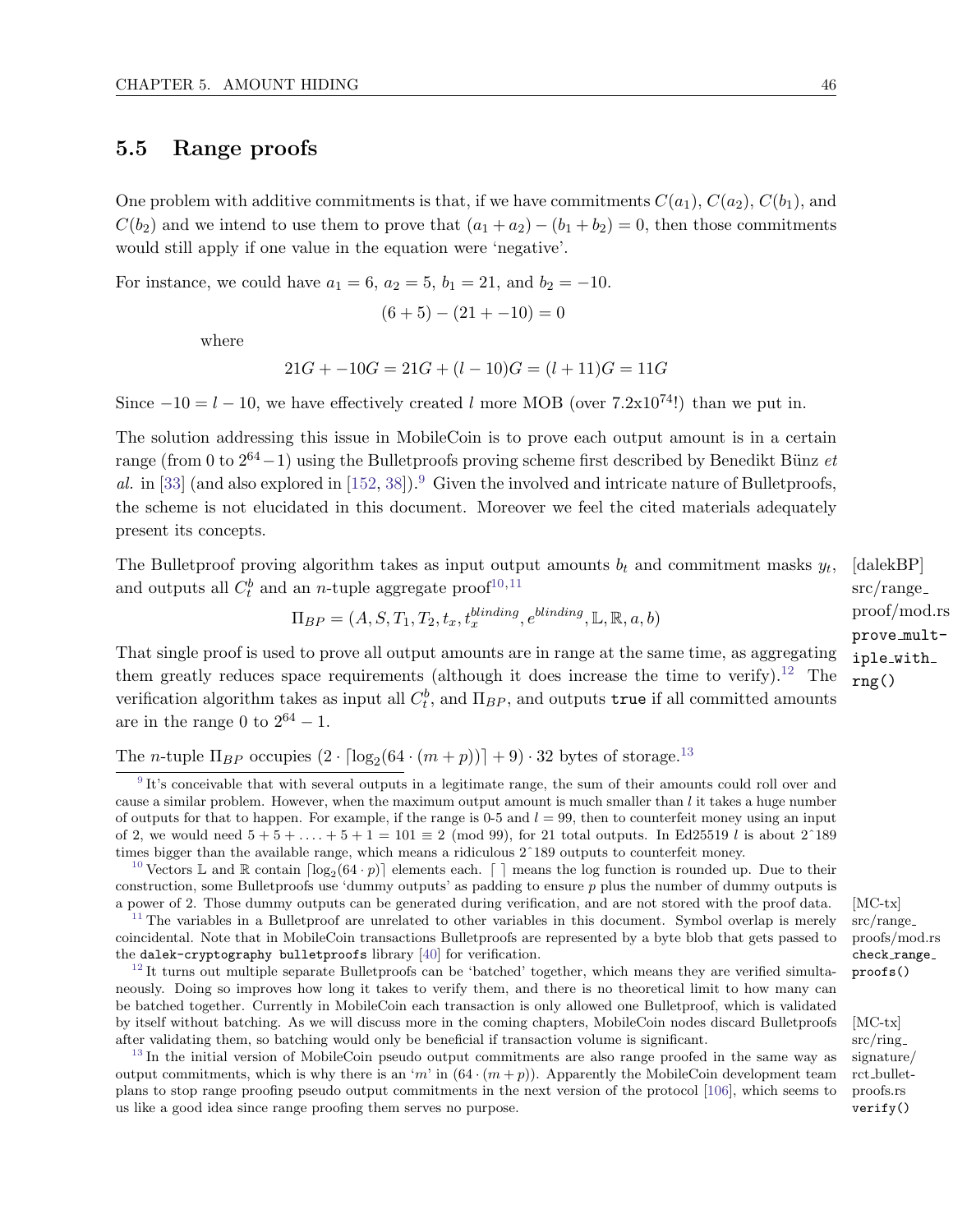# CHAPTER 6

# Membership Proofs

A transaction input is just an old output, so verifiers have to check that transaction inputs actually exist in the blockchain. In MobileCoin, transactions are validated inside so-called *secure enclaves* (see Chapter [8\)](#page-67-0), which are intended to be opaque boxes not open to observers. Doing so makes it possible to hide which inputs were present in a transaction from everyone except the transaction author herself. $<sup>1</sup>$  $<sup>1</sup>$  $<sup>1</sup>$ </sup>

<span id="page-53-1"></span>Enclaves are far too small to contain copies of the entire blockchain, which must be stored in more 'visible' parts of a node's machine. If an enclave has to reach out to the local chain to check if a transaction's inputs are legitimate, then it would be easy for the machine's owner to figure out what they are.

We resolve this dilemma by, instead of referencing where old outputs can be found, making copies of them and constructing membership proofs that show they belong to the blockchain. A membership proof is just a Merkle proof [\[104\]](#page-126-4).

## 6.1 Merkle trees

Merkle trees [\[104\]](#page-126-4) are a simple and effective way of taking a large data set and representing it with a much smaller identifier [\[147\]](#page-128-5). They are well-known and see widespread use among blockchainbased technologies [\[127\]](#page-127-5).

<span id="page-53-0"></span> $1$  As will be discussed more over the next few chapters, after a transaction has been validated most of its content gets discarded. A transaction that goes into an enclave leaves truncated.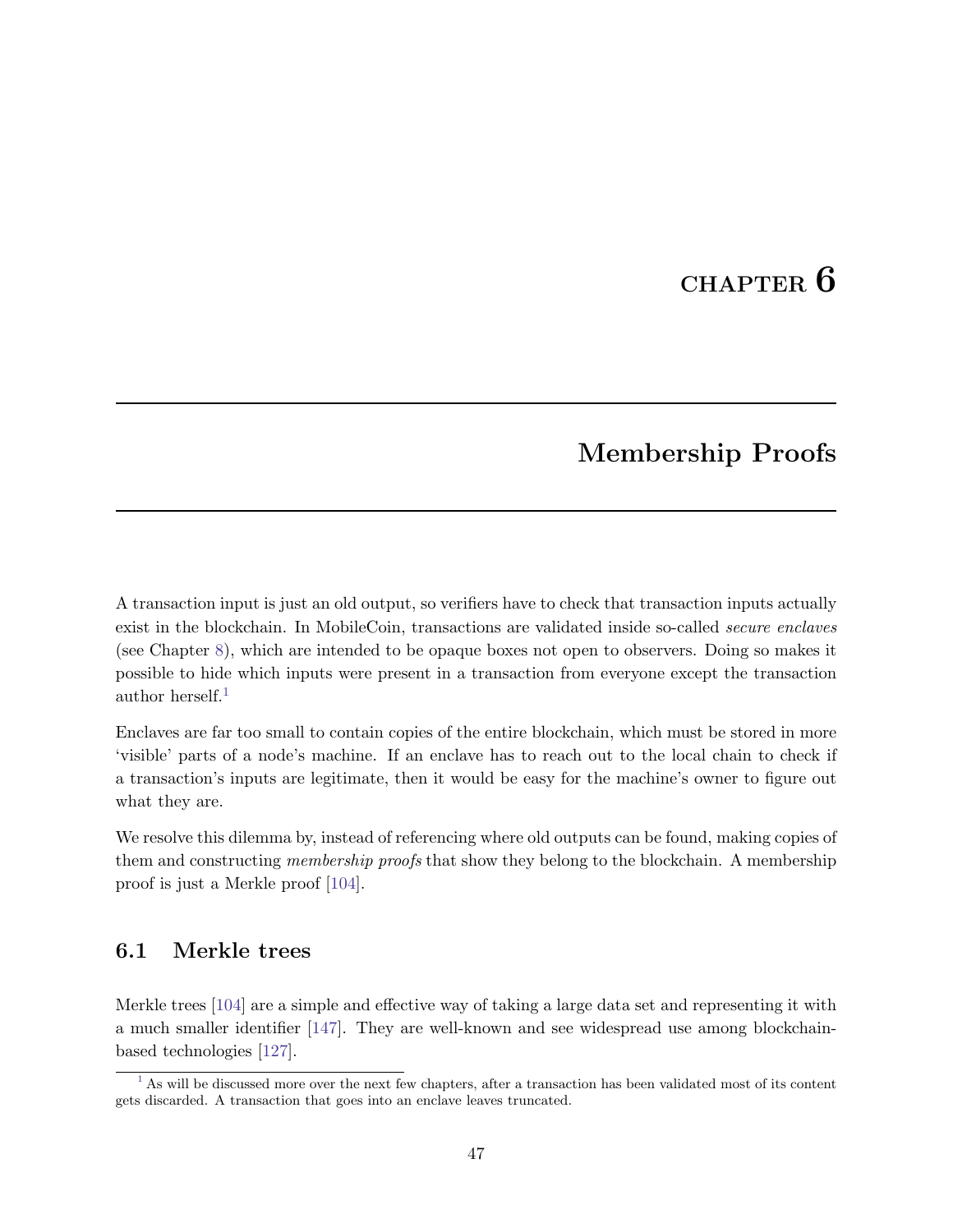#### 6.1.1 Simple Merkle trees

A Merkle tree is a binary hash tree. With a data set containing (for example) items {A, B, C, D, E, F, G}, the tree is constructed by hashing each pair consecutively. When no more hashes are possible, you have reached the root hash which represents the entire data set. In the following diagram a black arrow indicates a hash of inputs.



We append a 'filler', or 'nil', value called  $x$  to the end so the tree is a complete binary structure. Fillers aren't a mandatory part of Merkle trees, but will be useful in MobileCoin membership proofs.

<span id="page-54-2"></span>Usually items are hashed individually before being hashed into a pair [\[127,](#page-127-5) [147\]](#page-128-5). It isn't that important for our discussion here whether items {A, B, C, ...} represent data objects or their hashes.[2](#page-54-0) The original inputs to a Merkle tree are called 'leaf nodes', middle hashes are 'intermediate nodes', filler nodes that don't represent any data elements (at any level of the tree) are 'nil nodes', and the final hash is a 'root node'.[3](#page-54-1)

#### <span id="page-54-3"></span>6.1.2 Simple inclusion proofs

To prove that element C belongs to the data set, only nodes  $\{C, D, Hash\ AB, Hash\ EFGx\}$  are required. A verifier may reconstruct the prover's Merkle root from those nodes, and compare it with the expected value.

[MC-tx] src/membership proofs/ mod.rs

<span id="page-54-1"></span><span id="page-54-0"></span> $2 \text{ In the case of MobileCoin, leaf nodes are always hashes of the data objects they represent.}$  $2 \text{ In the case of MobileCoin, leaf nodes are always hashes of the data objects they represent.}$ 

[<sup>3</sup>](#page-54-3) For MobileCoin Merkle proofs, the hashes to create leaf nodes, intermediate nodes, and nil nodes are each domain separated (the root hash is treated as an intermediate node). Doing so provides 'defense-in-depth' [\[64,](#page-124-3) [76\]](#page-125-4) against second preimage attacks [\[62\]](#page-124-4) alongside the de facto defense of implementation robustness.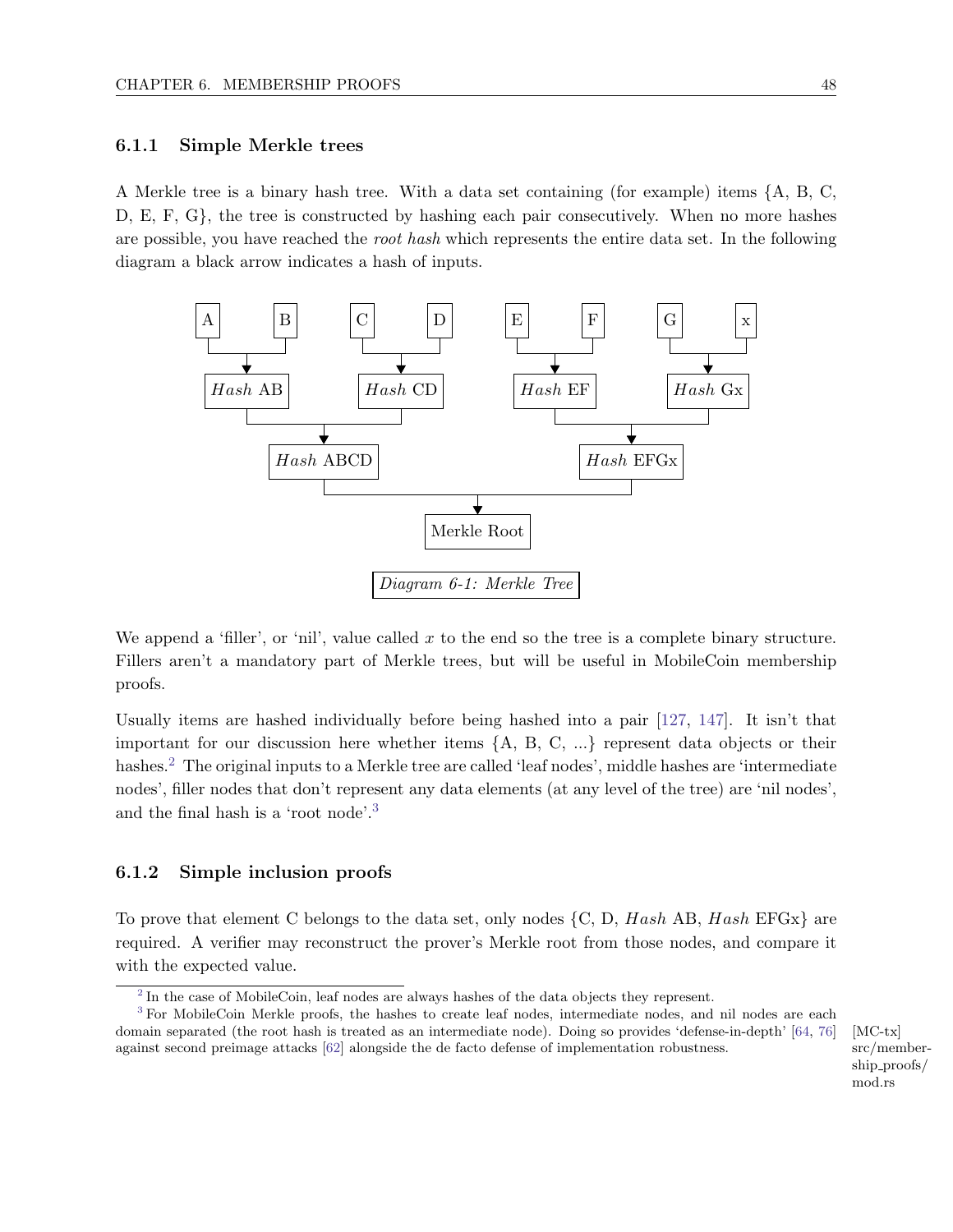

In our example, the input elements are three layers deep. A Merkle proof for any node  $m$  layers deep requires  $m+1$  nodes (including itself) to verify. In other words, if there are  $2^{n-1} < N < 2^n$ total items in the data set, it will take  $n + 1$  nodes to construct a given leaf node's proof. Since we use fillers, the leaf node layer will always have  $2<sup>n</sup>$  entries.

# 6.2 Membership proofs

To prove elements B and G belong to the same data set we only need two Merkle proofs that create the same root hash. This offers a method for secure enclaves to verify a given output belongs to the blockchain without leaking to its local machine which output it is verifying.

In broad strokes, the enclave receives a transaction containing an output with a Merkle proof [MC-tx] of membership. It requests a Merkle proof from the local machine corresponding to some other output. Finally, it compares the resulting root hashes of the two proofs. If they match, then the transaction's output must belong to the local machine's data set.

#### 6.2.1 Highest index element proofs

When new elements are appended to a data set, root hashes for new Merkle proofs will not match root hashes for older proofs. This means, given an old proof, we can't verify it by simply obtaining a new proof for any random element. Instead we must get a proof as if created at the same time as our old proof.

One approach is to pretend all the new elements added since our old proof was made don't exist, and use that truncated data set to construct a proof for a random element. However, if the data set contains 4.3 billion elements  $(2^{32})$ , then a single proof from scratch will cost almost 8.6 billion hashes (one per leaf node, plus all the intermediate nodes)!

src/validation.rs validate membership proofs()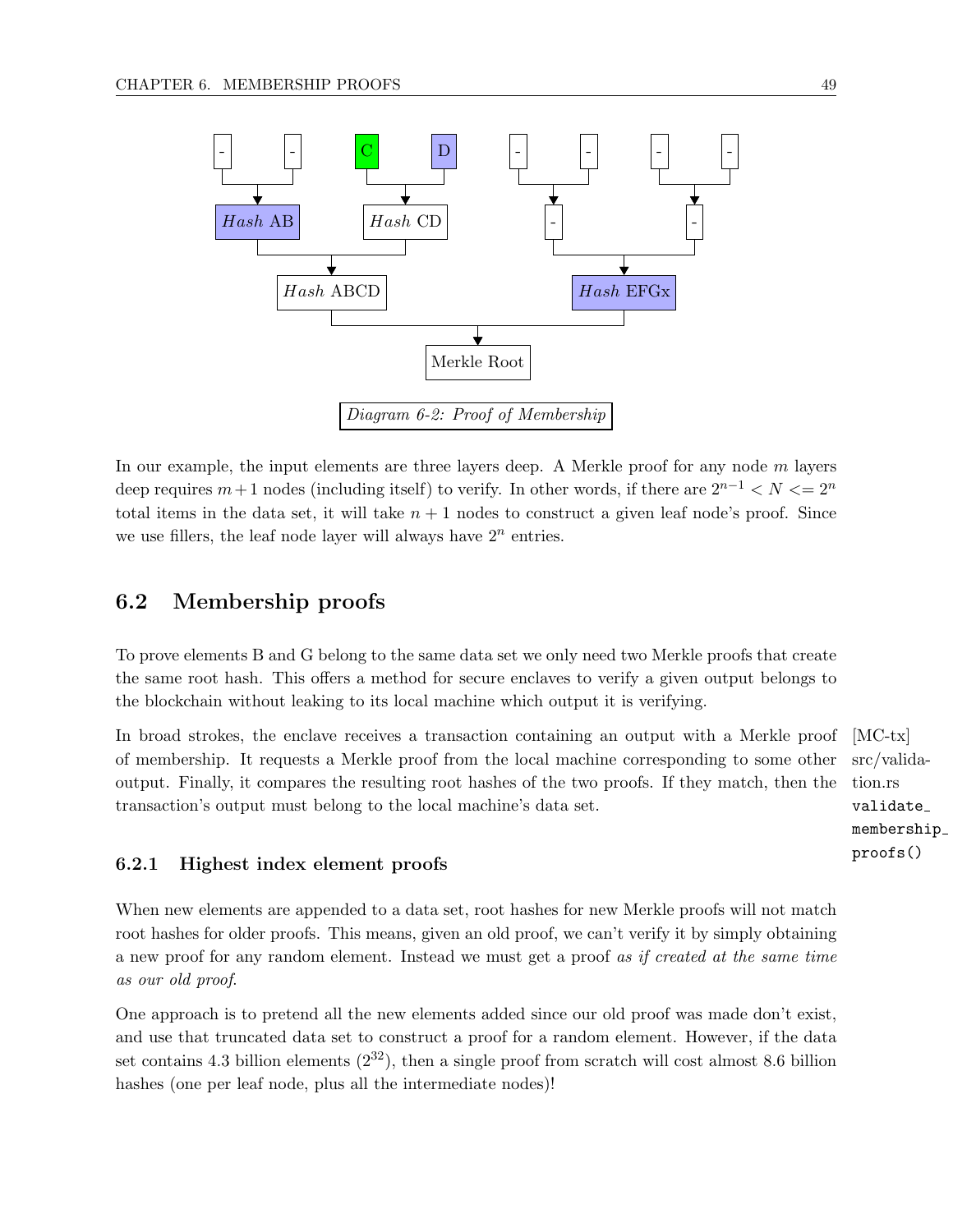Instead, we precompute all the nodes in the data set's Merkle tree, continuously updating the  $\frac{\text{ledger}}{\text{db}}$ push() nodes that change whenever a new element is added. To validate an old membership proof, we get a new proof for the element that was at the very end of the data set (e.g. blockchain) when our to-be-validated proof was made.

Within any data set the last element is unique. Its proof does not contain any 'partial' nil nodes. All proof nodes are either 'complete' (representing a full set of elements), or 'empty' (representing filler elements).<sup>[4](#page-56-0)</sup> Take the following tree for example (Diagram 6-3), with highest element E's proof nodes highlighted.

<span id="page-56-2"></span>

<span id="page-56-3"></span>Diagram 6-3: Highest Element Membership Proof

The absence of partial nil nodes is significant because it lets us easily 'simulate' any state of the  $[MC-tx]$ src/memberdata set. Using a normal, up-to-date proof for the element that was at the highest index of that old data set, treat all 'right-hand' nodes (i.e. nodes 'above' the proof element) in the proof as nil nodes. The root hash of that simulated proof equals the old data set's root hash.

Current proofs that are convertible to simulated proofs have an additional property. Suppose you have multiple old proofs each made at a different state of the data set. The current proofs used to verify them will be on different elements (corresponding to different old highest indices). However, the non-simulated versions of those proofs all have the same root hash (representing the current data set). This is useful in MobileCoin because current proofs are obtained from outside secure enclaves. By comparing the proofs' root hashes, validator enclaves can be sure all old proofs are verified with respect to the same data set.<sup>[5](#page-56-1)</sup>

One final note. The size of the binary tree for a proof is based on the size of its data set. In other words, how many entries the leaf node layer has is the next power of two above (or equal to, if

ship proofs/ mod.rs derive proof at index() \*consensus/ enclave/ impl/src/ lib.rs tx is well formed() src/membership proofs/

\*consensus/ enclave/impl/src/lib.rs form block()

mod.rs hash nil()

<span id="page-56-0"></span><sup>&</sup>lt;sup>[4](#page-56-2)</sup> In MobileCoin all pure nil nodes are identical, no matter what level of the tree they are found in. Partial nil [MC-tx] nodes are constructed like normal as a hash of inputs (e.g. a hash of normal node and pure nil node).

<span id="page-56-1"></span><sup>&</sup>lt;sup>[5](#page-56-3)</sup> Comparing current proof root hashes occurs in two places in MobileCoin. When a transaction is validated, current proofs obtained by the validating enclave from the local machine must have the same root hash. Then when a block is being assembled, the current proofs stored with all transactions' inputs in that block must have the same root hash. These requirements make it more difficult for validator node operators to trick their enclaves or observers of the blockchain (see Section ??).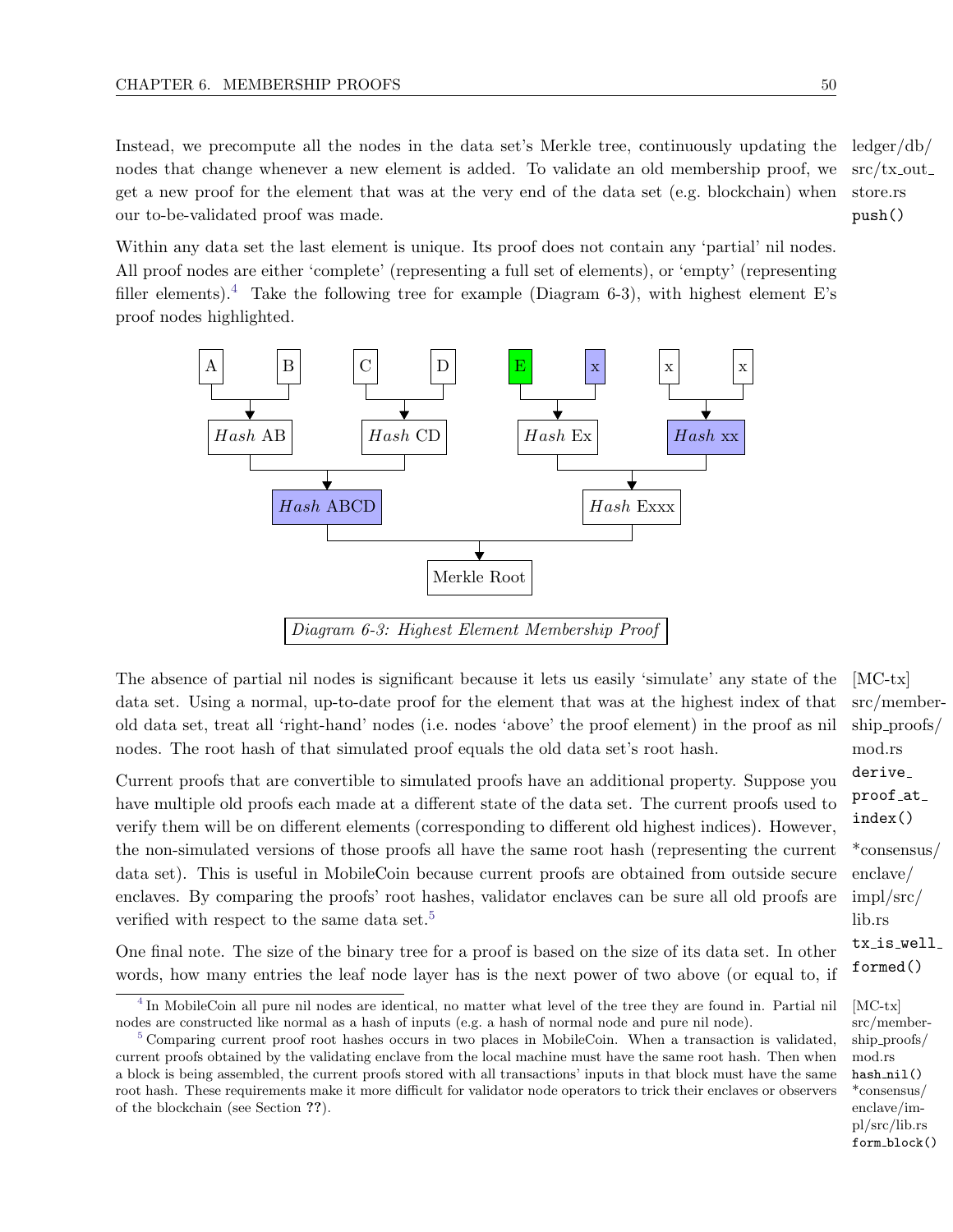<span id="page-57-8"></span>your indexing starts at 1) the highest element's index. This is true for simulated proofs as well, so the number of elements in the 'current' data set is irrelevant for verifying old proofs.

#### 6.2.2 MobileCoin membership proofs

The MobileCoin blockchain consists mainly of transaction outputs, which are added sequentially as new transactions are submitted and verified (see Chapter ??). However, as mentioned, transaction verifiers (secure enclaves, see Chapter [8\)](#page-67-0) are unable to read the blockchain directly. As such, old outputs spent by transactions must have corresponding membership proofs that show they exist in the blockchain record.

Membership proofs include the highest output index at the time they were produced. To verify consensus/ service/src/ tx manager/ a membership proof, the verifying secure enclave obtains a current proof from the insecure local machine for the output at that old proof's 'highest index', simulates the old data set, and compares the old and simulated proofs' root hashes. Since the current proof reveals almost nothing about the membership proof being verified (only approximately how old it is), the outputs being spent in a transaction are safely hidden from node operators.<sup>[6](#page-57-0)</sup>

A MobileCoin transaction input's membership proof has the following content. [MC-tx]

- 1. index: The on-chain index  $i^{element}$  of the output being proven a member of the blockchain.
- 2. highest\_index: The index  $i^{highest}$  of the last output in the blockchain at the time this proof was created. It is used to make a comparison proof for validating this membership proof. \*consensus/
- <span id="page-57-5"></span>3. Proof elements: one per node in the proof.[7](#page-57-1)
	- (a) range: The range of elements this node represents. It is a pair of indices  $[i^{low}, i^{high}]$ . A node ranging  $[0, 3]$  represents elements  $\{0, 1, 2, 3\}$ . The range is used to determine if a node is on the 'left' or 'right' when creating its parent node. For example, with two [MC-tx] nodes X and Y ranging [0, 3] and [4, 7], they are composed into  $XY = \mathcal{H}(X, Y)$ , with the lower range on the left.<sup>[8,](#page-57-2)[9](#page-57-3)</sup>

<span id="page-57-1"></span>In MobileCoin transactions a copy of the input (a.k.a. the old output) is stored separately from its membership proof. Representing a mild case of duplication, the output's leaf node hash is included among the proof elements.  $[MC-tx]$ 

<span id="page-57-4"></span>mod.rs is\_well\_ formed() src/tx.rs service/src/ validator.rs well\_formed check()

src/membership proofs/ mod.rs compose adjacent membership elements()

src/membership proofs/ mod.rs is membership proof valid()

<span id="page-57-7"></span><span id="page-57-6"></span><span id="page-57-0"></span> $6$  Membership proofs for different old outputs will have different contents. If, given two membership proofs with the same number of nodes, the time it takes to compute their root hashes is different, observers may be able to use those timing differences as the basis for an analysis of their contents (a so-called 'side-channel' attack [\[118\]](#page-127-6)). For that reason membership proof validation is designed to be 'constant-time' with respect to node values and ranges. See Section [10.3.1](#page-115-0) for another example of an algorithm that must be constant-time.

<span id="page-57-2"></span><sup>&</sup>lt;sup>[8](#page-57-6)</sup> The hash function for making nodes is  $\mathcal{H}_{Blacke2b256}$ ), which is a wrapper around Blake2b that creates 32-byte outputs instead of 64-bytes. The hash wrapper is used by the RustCrypto library KDFs [\[60,](#page-124-2) [92\]](#page-125-2) to hash the inputs. Leaf nodes are  $\mathcal{H}_{Blacke2b256}(\mathcal{H}_{32}(Tx\text{Out})),$  using the hash function  $\mathcal{H}_{32}$ () to condense transaction outputs.  $\mathcal{H}_{32}$ () is a hash function that outputs a 32-byte digest. Internally it uses the Keccak hashing algorithm, albeit via the 'Merlin transcript' interface [\[48\]](#page-123-6) provided by the dalek-cryptography merlin library [\[42\]](#page-123-7).

<span id="page-57-3"></span>[<sup>9</sup>](#page-57-7) Technically element ranges could be inferred from each node's position in the element list, along with the highest index. Perhaps future versions of the MobileCoin protocol will simplify membership proofs by making ranges implicit.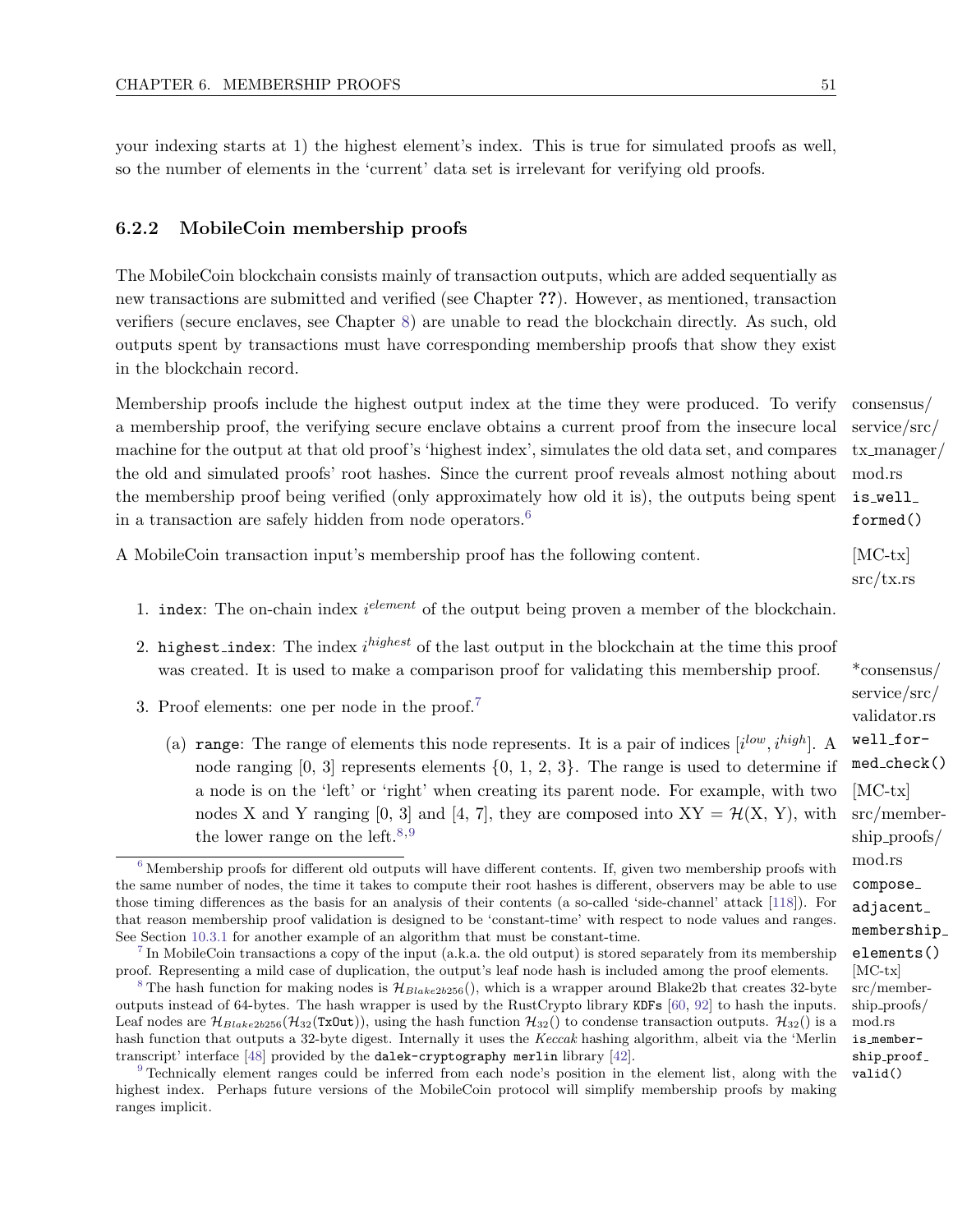(b) hash: The node hash  $h^{node}$ , used in combination with other node hashes to reconstruct the proof's root hash.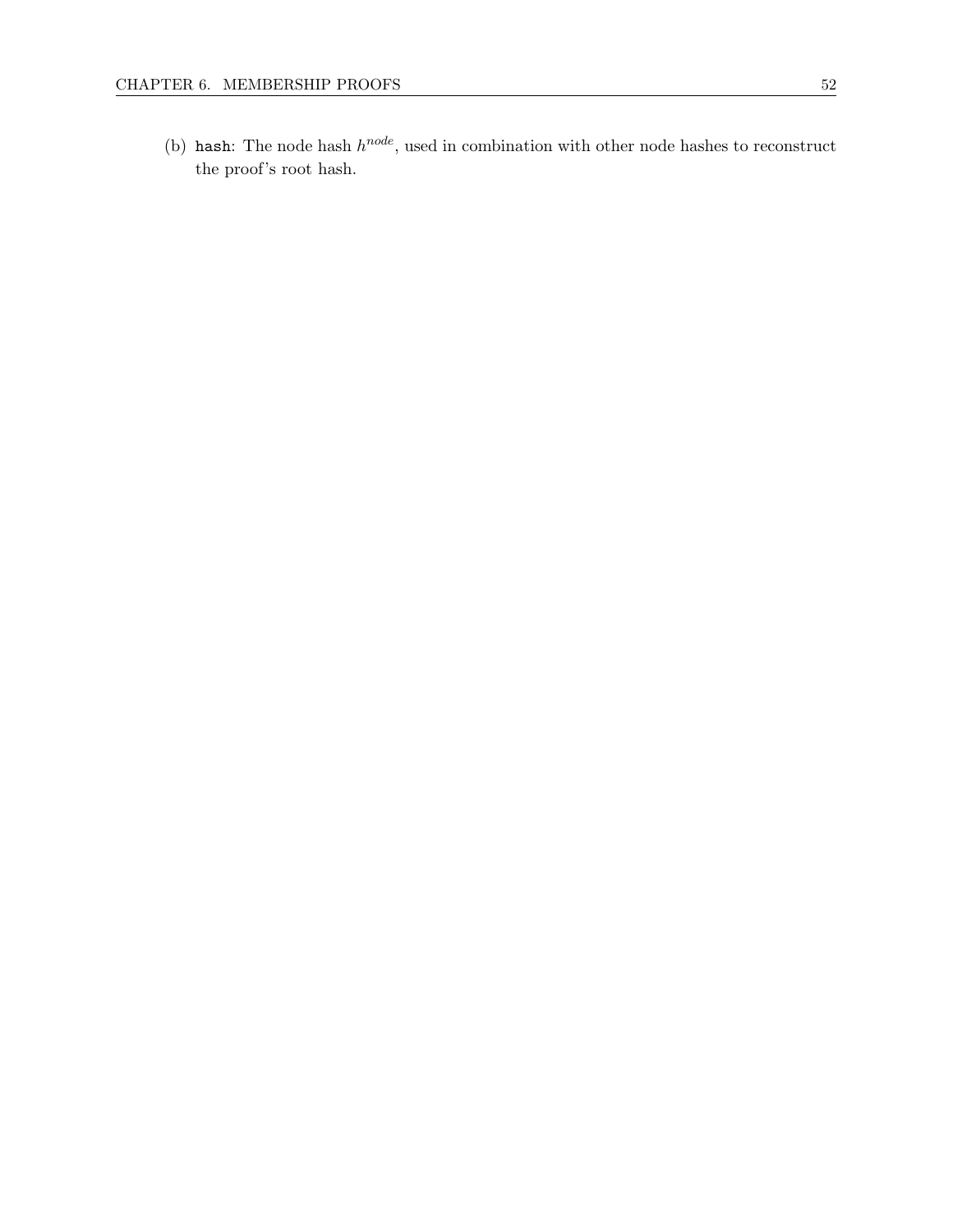# CHAPTER 7

# <span id="page-59-0"></span>Ring Confidential Transactions (RingCT)

Throughout Chapters [4](#page-43-4) and [5](#page-48-0) we built up several aspects of MobileCoin transactions. At this point a simple one-input, one-output transaction from some unknown author to some unknown recipient sounds like:

"I will spend old output X (note that it has a hidden amount  $A_X$ , committed to in  $C_X$ ). I will give it a pseudo output commitment  $C_X'$ . I will make one output Y, which has txout public key  $r_t K^{s,i}$  and may be spent by the one-time address  $K_Y^o$ . It has a hidden amount  $A_Y$  committed to in  $C_Y$ , encrypted for the recipient, and proven in range with a Bullet proofs-style range proof. Please note that  $C'_X - C_Y = 0$ ."

Some questions remain. Did the author actually own  $X$ ? Does the pseudo output commitment  $C'_X$  actually correspond to  $C_X$ , such that  $A_X = A'_X = A_Y$ ? Has someone tampered with the transaction, and perhaps directed the output at a recipient unintended by the original author?

As mentioned in Section [4.2,](#page-44-10) we can prove ownership of an output by signing a message with its one-time address (whoever has the address's key owns the output). We can also prove it has the same amount as a pseudo output commitment by proving knowledge of the commitment to zero's private key  $(C_X - C'_X = z_X G)$ . Moreover, if the message signed is all the transaction data (except the signature itself), then verifiers can be assured everything is as the author intended (the signature only works with the original message). MLSAG signatures allow us to do all of this while also obscuring the actual spent output amongst other outputs from the blockchain, so observers can't be sure which one is being spent.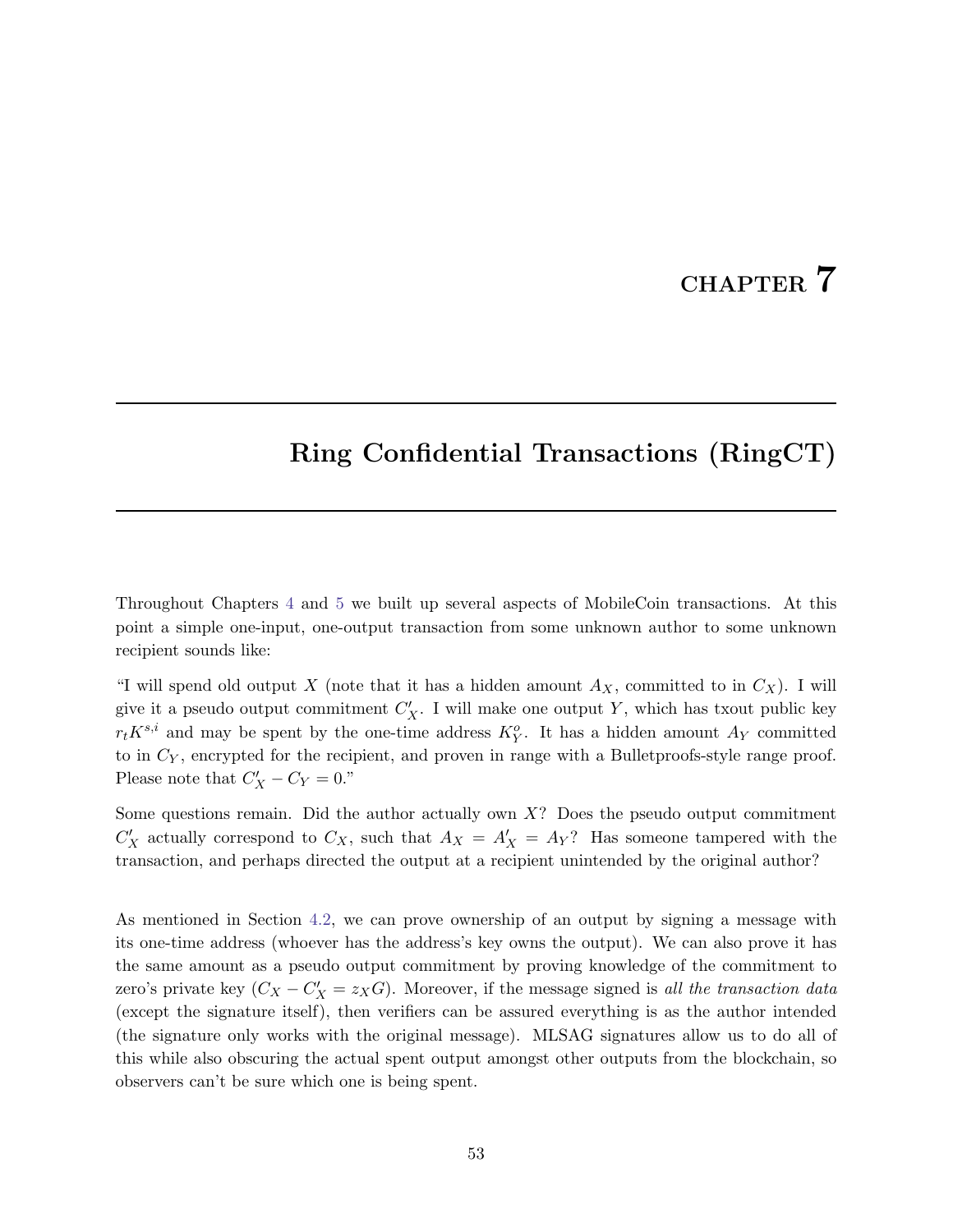# 7.1 Transaction types

MobileCoin is a cryptocurrency under steady development. Transaction structures, protocols, and cryptographic schemes are always prone to evolving as new innovations, objectives, or threats are identified.

In this report we have focused our attention on Ring Confidential Transactions, a.k.a. RingCT, as they are implemented in the current version of MobileCoin. The flavor of RingCT we have transaction/ discussed so far, and which will be further elaborated in this chapter, is based on Monero's transaction type RCTTypeBulletproof2 [\[90\]](#page-125-3). Its name is TXTYPE RCT 1 to represent that it's the first variant of RingCT implemented in MobileCoin.

We present a conceptual summary of transactions in Section [7.5.](#page-65-0)

# 7.2 Ring Confidential Transactions of type TXTYPE RCT 1

Currently (protocol v1) all new transactions must use this transaction type, in which each input is signed separately. An actual example of a TXTYPE RCT 1 transaction, with all its components, can be inspected in Appendix [A.](#page-131-0)

#### 7.2.1 Amount commitments and transaction fees

Assume a transaction sender has previously received various outputs with amounts  $a_1, ..., a_m$ addressed to one-time addresses  $K^o_{\pi,1}, ..., K^o_{\pi,m}$  and with amount commitments  $C^a_{\pi,1}, ..., C^a_{\pi,m}$ .

This sender knows the private keys  $k_{\pi,1}^o, ..., k_{\pi,m}^o$  corresponding to those one-time addresses (Section [4.2\)](#page-44-10). The sender also knows the blinding factors  $x_j$  used in commitments  $C_{\pi,j}^a$  (Section [5.3\)](#page-49-0).

Typically transaction output amounts are lower in total than transaction inputs, in order to make it costly for attackers to flood the network and blockchain with transactions. Transaction fee amounts f are stored in clear text in the transaction data transmitted to the network. Block validators will create an additional output consuming the fee (see Section ?? for more on fees).

A transaction consists of inputs  $a_1, ..., a_m$  and outputs  $b_1, ..., b_p$  such that  $\sum^m$  $j=1$  $a_j - \sum$ p  $t=1$  $b_t - f = 0.$ 

The sender calculates pseudo output commitments for the input amounts,  $C'^a_{\pi,1},..., C'^a_{\pi,m}$ , and creates commitments for intended output amounts  $b_1, ..., b_p$ . Let these new commitments be  $C_1^b, ..., C_p^b$ .

He knows the private keys  $z_1, ..., z_m$  to the commitments to zero  $(C_{\pi,1}^a - C_{\pi,1}^{\prime a}), ..., (C_{\pi,m}^a - C_{\pi,m}^{\prime a}).$ 

For verifiers to confirm transaction amounts sum to zero, the fee amount must be converted into a commitment. The solution is to calculate the commitment of the fee  $f$  without the masking effect of any blinding factor. That is,  $C(f) = fH$ .

std/src/ transaction builder.rs build()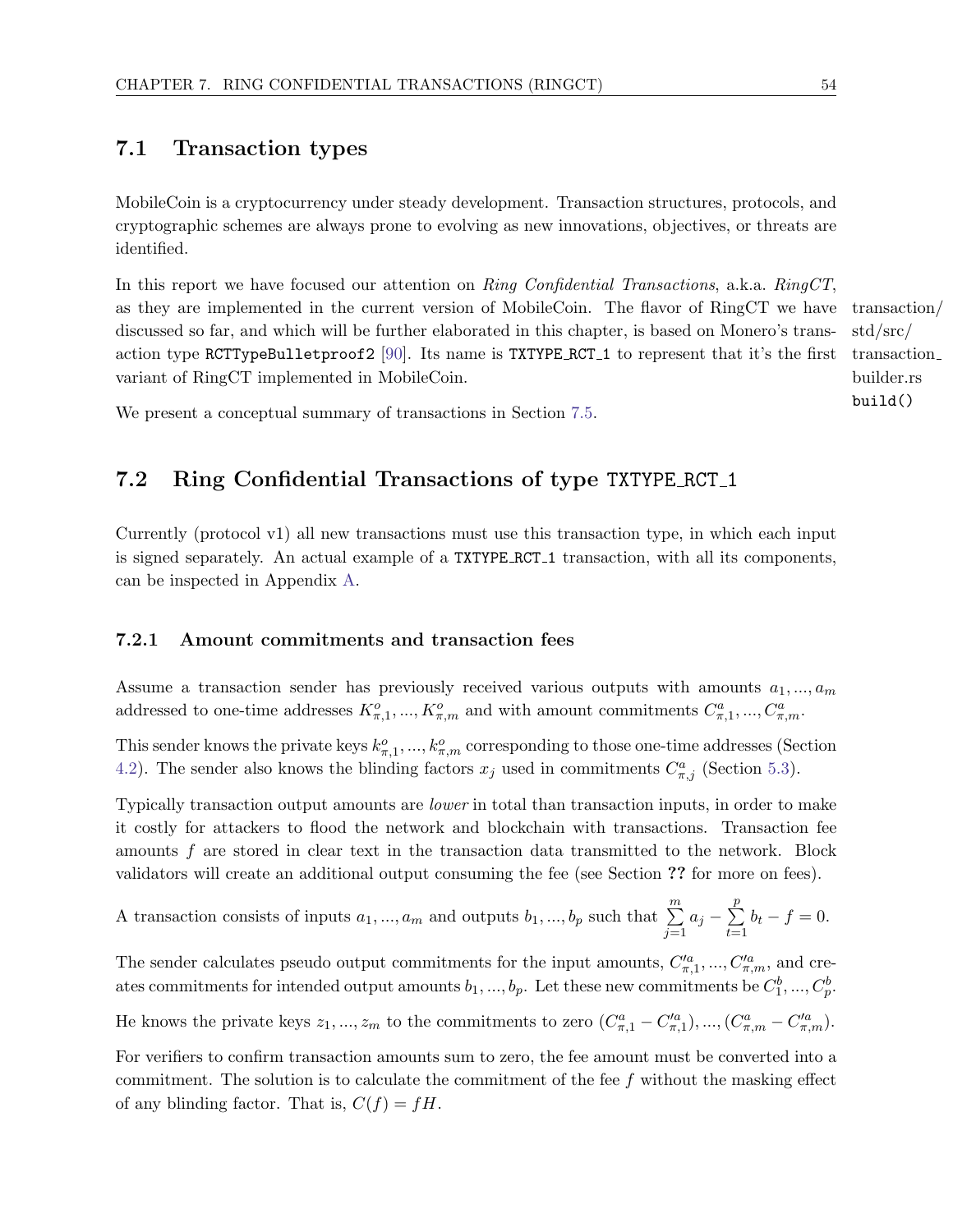Now we can prove input amounts equal output amounts:  $[MC-tx]$ 

$$
(\sum_j C_j'^a - \sum_t C_t^b) - fH = 0
$$

#### <span id="page-61-0"></span>7.2.2 Signature

The sender selects m sets of size  $v$  of additional unrelated one-time addresses and their commit-ments from the blockchain, corresponding to apparently unspent outputs.<sup>[1](#page-61-1)[,2](#page-61-2)</sup> To sign input *i*, she combines a set of size v with her own  $j<sup>th</sup>$  unspent one-time address (placed at unique index  $\pi$ ) into a ring, along with false commitments to zero, as follows:

$$
\mathcal{R}_{j} = \{ \{ K_{1,j}^{o}, (C_{1,j} - C_{\pi,j}^{'a}) \},
$$
  
...  

$$
\{ K_{\pi,j}^{o}, (C_{\pi,j}^{a} - C_{\pi,j}^{'a}) \},
$$
  
...  

$$
\{ K_{v+1,j}^{o}, (C_{v+1,j} - C_{\pi,j}^{'a}) \} \}
$$

Alice uses an MLSAG-inspired signature (Section [3.5\)](#page-41-4) to sign this ring, where she knows the  $[MC-tx]$ private keys  $k_{\pi,j}^o$  for  $K_{\pi,j}^o$ , and  $z_j$  for the commitment to zero  $(C_{\pi,j}^a \cdot C_{\pi,j}'^a)$ . Since no key image is needed for the commitments to zero, there is consequently no corresponding key image component in the signature's construction. Input j's signature's 'round hash' looks like this: $3$ 

$$
c_{i+1} = \mathcal{H}_n(\mathfrak{m}, \tilde{K}_j, [r_{i,1}G + c_i K_{i,j}^o], [r_{i,1} \mathcal{H}_p(K_{i,j}^o) + c_i \tilde{K}_j], [r_{i,2}G + c_i(C_{i,j} - C_{\pi,j}^{'a})])
$$

Each input in a transaction is signed individually using rings like  $\mathcal{R}_i$  as defined above, thereby obscuring the real outputs being spent,  $(K^o_{\pi,1},...,K^o_{\pi,m})$ , amongst other unspent outputs.<sup>[4](#page-61-4)</sup> Since

<span id="page-61-7"></span> $src/ring$ signature/ mlsag.rs sign with balance check()

<span id="page-61-8"></span>coind/src/ payments.rs get\_rings()

<span id="page-61-6"></span><span id="page-61-5"></span> $src/ring$ signature/ rct bulletproofs.rs verify()

<span id="page-61-1"></span> $<sup>1</sup>$  $<sup>1</sup>$  $<sup>1</sup>$  In the initial version of MobileCoin it is standard for the sets of 'additional unrelated addresses' to be selected mobile-</sup> at random from the set of outputs existing in the chain. This method permits the 'guess-newest' heuristic, which says the most 'recent' output in a ring is likely to be the true signer about 80% of the time [\[108\]](#page-126-5). Since MobileCoin transactions are validated in secure enclaves, an analyst of the MobileCoin blockchain can only use that heuristic if they break into a secure enclave participating in the MobileCoin network. Future versions of MobileCoin will hopefully improve the ring member selection algorithm, for example by selecting randomly from 'nearby' the real output being spent. By nearby we just mean outputs added to the blockchain around the same time, so they have similar indices. This method is essentially a binning procedure where the entire ring is a bin. First select a random offset in the range  $[-x, x]$  and add it to the real output's on-chain index. That offsetted index is the center of the bin, which ranges  $[-x, x]$  around its center. Randomly select indices from within the bin for use as decoy ring members. Another option is selecting from a gamma distribution over the set of on-chain outputs [\[108\]](#page-126-5) (used in Monero [\[90\]](#page-125-3)).

<span id="page-61-2"></span> $2 \text{ In Nakamoto-based cryptographic}$  $2 \text{ In Nakamoto-based cryptographic}$  it is typically necessary to wait for several blocks after obtaining an output before it can be spent. For example, Monero enforces a default spendable age of 10 blocks at the protocol level [\[90\]](#page-125-3) (equating to 20 minutes of delay). Since MobileCoin uses the Stellar Consensus Protocol, which has a different threat model than Nakamoto consensus, it is considered safe to spend outputs as soon as they are acquired (which in practice can result in delays on the order of 5-10 seconds between receipt and spend of an output).

<span id="page-61-3"></span>[<sup>3</sup>](#page-61-7) As mentioned in footnote [15](#page-41-1) of Chapter [3,](#page-33-0) key images aren't part of the message signed, but instead each input's key image is added to its MLSAG's challenge hashes explicitly.

<span id="page-61-4"></span>[<sup>4</sup>](#page-61-8) The advantage of signing inputs individually is that the set of real inputs and commitments to zero need not be placed at the same index  $\pi$ , as they would be in the aggregated case (i.e. one giant MLSAG-like signature containing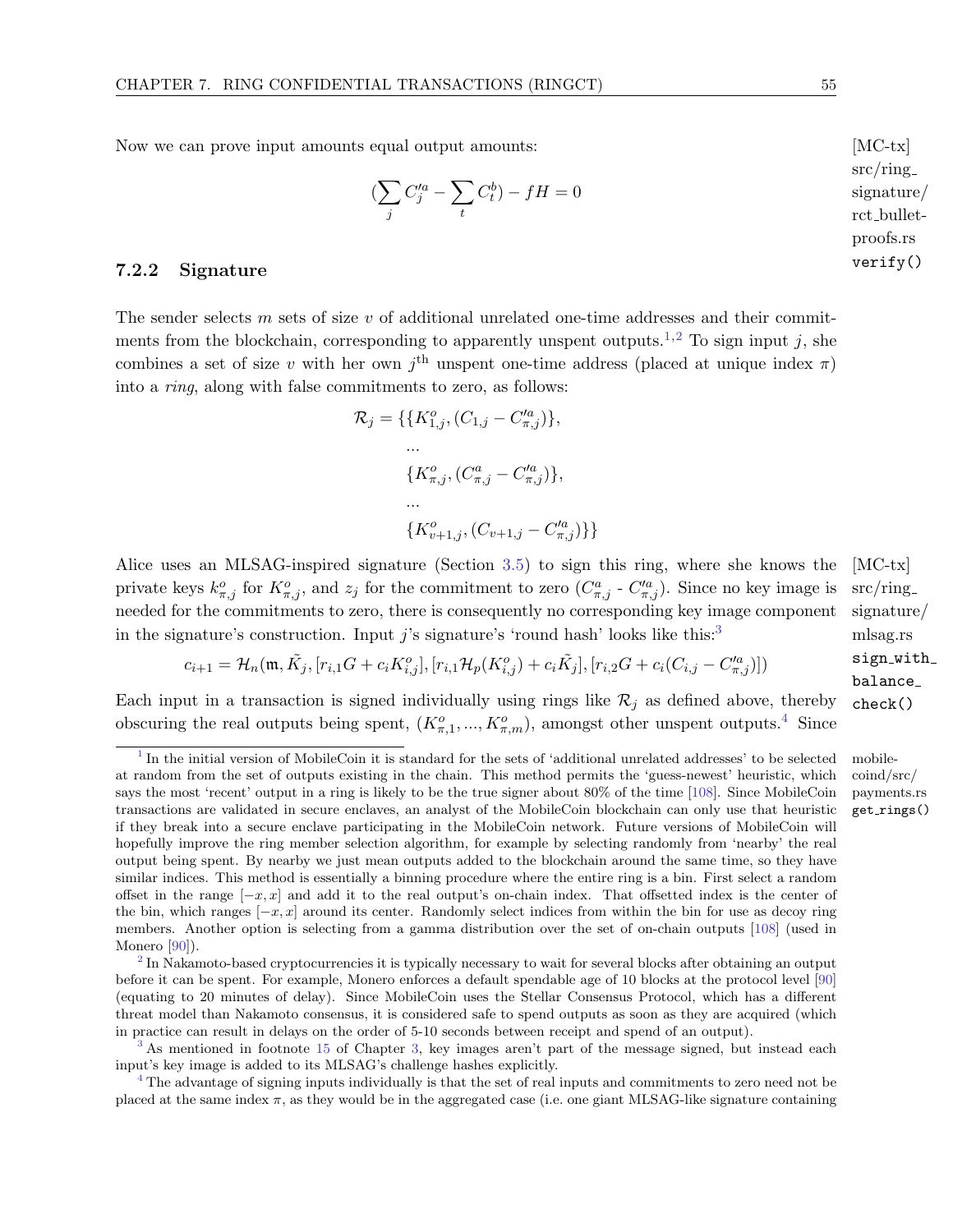part of each ring includes a commitment to zero, the pseudo output commitment used must contain an amount equal to the real input being spent. This ties input amounts to the proof that amounts balance, without compromising which ring member is the real input.

The message  $m$  signed by each input is essentially a hash of all transaction data *except* for the MLSAG signatures (and key images, since those are key prefixed explicitly).<sup>[5](#page-62-1)</sup> This ensures transactions are tamper-proof from the perspective of both transaction authors and verifiers. Only one message is produced, and each input MLSAG signs it.

One-time private key  $k_j^o$  is the core of MobileCoin's transaction model. Signing m with  $k_j^o$  proves you are the owner of the amount committed to in  $C_j^a$ . Verifiers can be confident that transaction authors are spending their own funds without knowing which funds are being spent, how much is being spent, or what other funds they might own!

#### <span id="page-62-0"></span>7.2.3 Avoiding double-spending

An MLSAG signature (Section [3.5\)](#page-41-4) contains images  $\tilde{K}_j$  of private keys  $k_{\pi,j}$ . An important property for any cryptographic signature scheme is that it should be unforgeable with non-negligible probability. Therefore, to all practical effects, we can assume a valid MLSAG signature's key images must have been deterministically produced from legitimate private keys.

The network only needs to verify that key images included with MLSAG signatures (corresponding consensus/ to inputs and calculated as  $\tilde{K}^o_j = k^o_{\pi,j} \mathcal{H}_p(K^o_{\pi,j})$  have not appeared before in other transactions. If service/src/ they have, then we can be sure we are witnessing an attempt to re-spend an output  $(C_{\pi,j}^a, K_{\pi,j}^o)$ .

<span id="page-62-2"></span>validators.rs is valid()

### 7.3 Space requirements

MobileCoin does not use the common Nakamoto consensus mechanism for consensuating transactions employed by cryptocurrencies like Bitcoin [\[115\]](#page-127-7) and Monero [\[151\]](#page-128-0). In those blockchains it is important for the network to retain complete copies of all transactions so new participants can validate the chain independently. However, in MobileCoin once a transaction has been validated most of its data is discarded, and never gets stored in the blockchain (see Chapters ?? and [9\)](#page-87-0).

src/ring signature/ rct bulletproofs.rs extend message()

all rings in parallel). This means even if one input's origin becomes identifiable, the other inputs' origins will not be.

<span id="page-62-1"></span><sup>&</sup>lt;sup>[5](#page-62-2)</sup> The actual message is  $\mathfrak{m} = \{ \mathcal{H}_{32}(\texttt{TxPrefix}), \texttt{pseudo\_output\_committments}, \texttt{range\_proof\_bytes} \}$  where:  $[\texttt{MC-tx}]$  $\mathcal{H}_{32}$ () is a transcript-based hash function mentioned in a footnote of Section [6.2.2](#page-57-8)

TxPrefix = {vector of TxIn for inputs, vector of TxOut for outputs, fee, tombstone block}

 $TxIn = \{ copies of each ring member's TxOut, TxOutMembershipProofs for each ring member\}$ 

 $TxOut = \{Amount (amount commitment and encrypted output amount), target_key (one time address),$ public key (txout pub key), e fog hint}

See Appendix [A](#page-131-0) regarding this terminology.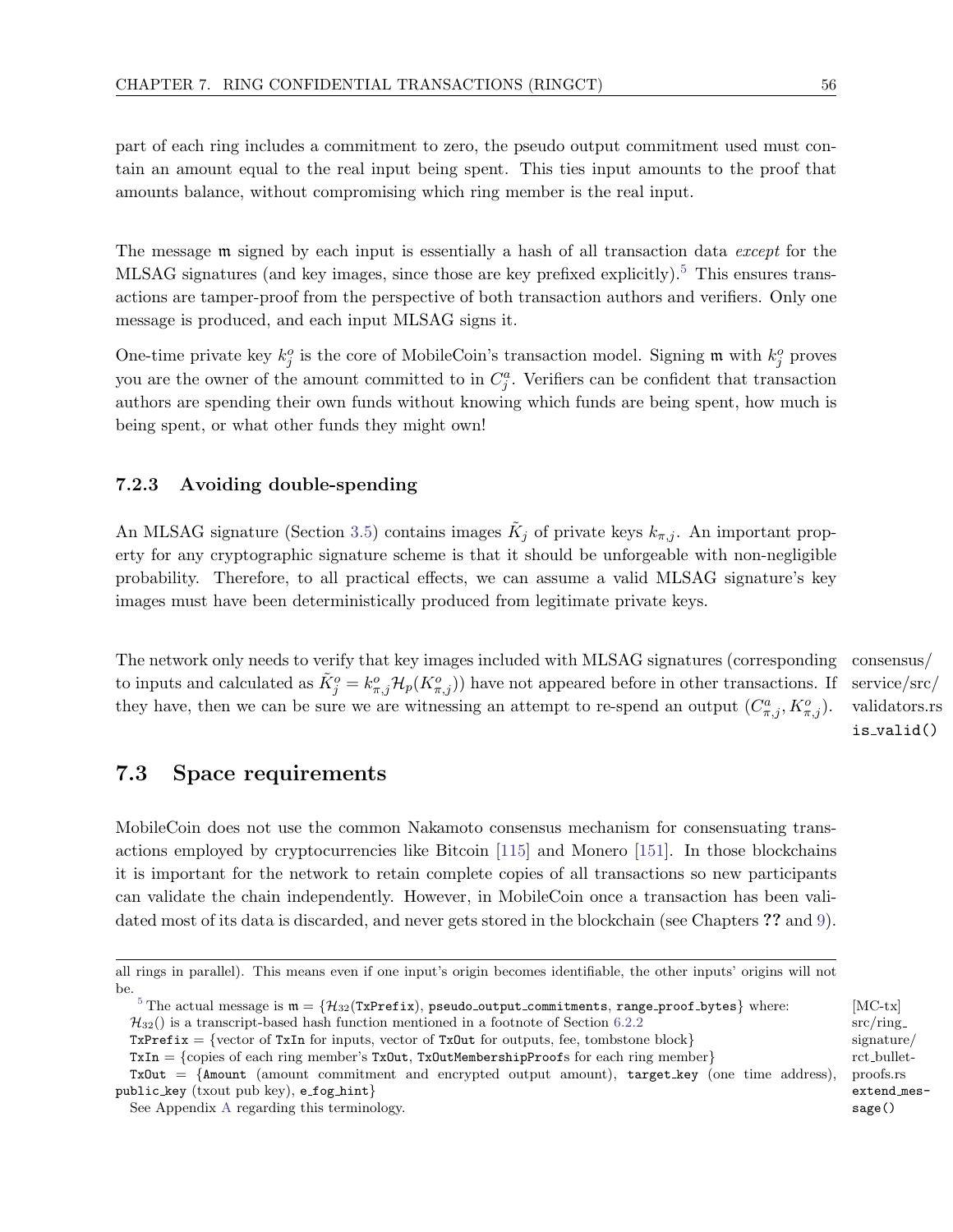While transaction data may be discarded after validation, exactly how large a transaction is has implications for the network burden of passing it around.

#### MLSAG signature

From Section [3.5](#page-41-4) we recall that an MLSAG signature in this context would be expressed as

$$
\sigma_j(\mathfrak{m}) = (c_1, r_{1,1}, r_{1,2}, ..., r_{v+1,1}, r_{v+1,2})
$$
 with  $\tilde{K}_j^o$ 

With this in mind and assuming point compression (Section [2.4.4\)](#page-29-0), an input signature  $\sigma_i$  will require  $(2(v+1)+1) * 32$  bytes. On top of this, the key image  $\tilde{K}^o_{\pi,j}$  and the pseudo output commitment  $C_{\pi,j}^{\prime a}$  leave a total of  $(2(v+1)+3)*32$  bytes per input.

Note that verifying all of a TXTYPE RCT 1 transaction's MLSAGs includes the computation of  $(C_{i,j} - C'^a_{\pi,j})$  for each ring member, and the final balance check  $(\sum_j C'^a_j \stackrel{?}{=} \sum_t C^b_t + fH)$ .

#### Range proofs

An aggregate Bulletproof range proof will require  $(2 \cdot \lceil \log_2(64 \cdot (m+p)) \rceil + 9) \cdot 32$  bytes. [MC-tx]

#### **Outputs**

An output consists of an output commitment and 8-byte encrypted amount, a one-time address and txout public key, and an 82-byte encrypted fog hint (see Section 10.2.3). This comes out to  $[MC-tx]$  $p*(3*32+8+82)=p*186$  bytes for all the outputs in a transaction.

#### Inputs

Transaction verifiers (secure enclaves) are not expected to have free access to the blockchain, so they must get copies of input ring members from the transaction author. A transaction input contains copies of the old outputs used as ring members (including the real output being spent), and membership proofs for each of them.

Recalling Section [6.2.2,](#page-57-8) a membership proof contains two 8-byte indices and a set of 'membership elements'. A membership element has a 'range' which is two 8-byte indices, and a 32-byte hash. Membership elements correspond to nodes in the Merkle proof, and if the Merkle tree is 31 nodes deep (which would be possible if the blockchain had on the order of 2 billion outputs, not an unreasonable number in the long run) then you would require 32 elements for the entire proof. Therefore, for a Merkle tree n nodes deep, one proof is  $(16 + n * (16 + 32))$  bytes.

Each ring member has a membership proof and 186-byte output copy, so a transaction input is  $(v + 1) * (202 + 48 * n)$  bytes.

 $src/range_pr$ oofs/mod.rs check\_range proofs()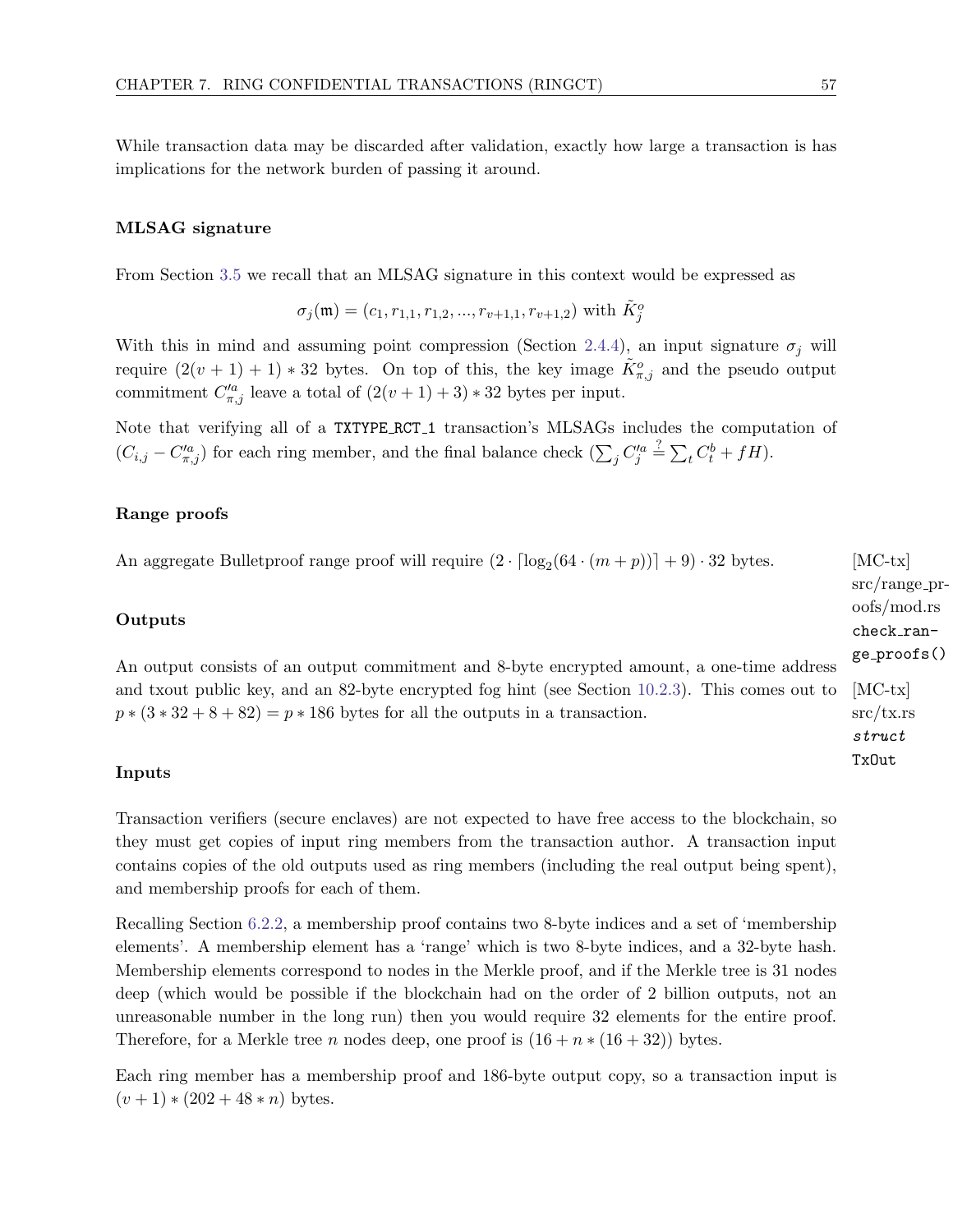#### On-chain storage

<span id="page-64-3"></span>Only the information necessary to make new transactions is saved in the blockchain. Specifically, only key images and outputs are saved, so only  $m * 32 + p * 186$  bytes per transaction are stored ledger/db/ in the blockchain.[6](#page-64-0)

## 7.4 Miscellaneous semantic rules in MobileCoin

Even with robust cryptographic mechanisms for preserving the privacy of users, seemingly harmless implementation details can give away a lot of information about what they are up to [\[129,](#page-127-8) [148\]](#page-128-2).

To promote transaction uniformity regardless of who makes them, MobileCoin has a number of purely semantic rules governing how one may be constructed.<sup>[7](#page-64-1)</sup> [MC-tx]

- 1. A transaction is limited to a maximum of 16 inputs and 16 outputs.
- 2. Rings for input MLSAGs must have exactly 11 members.
- 3. Each ring member must be unique in a transaction (no duplicates within or between rings).
- 4. Ring members within a ring are sorted based on their txout public keys (a ring member is just an old output from the chain). This sorting also applies to the real signer.
- 5. Inputs are sorted based on the txout public key of their first ring member.
- 6. Key images and the outputs' txout public keys must be unique within a transaction.[8](#page-64-2)

std/src/ transaction builder.rs build() enclave/impl/ src/lib.rs form block()

src/lib.rs struct LedgerDB

<span id="page-64-4"></span>src/validat-

<span id="page-64-5"></span>validate.rs

ion/

<span id="page-64-0"></span> $6$  With a ring size of 11, Merkle tree depth of 31, and 16 inputs and outputs, one full transaction will be 322,976 bytes. After discarding non-essential information, it reduces to 3,488 bytes.

<span id="page-64-1"></span><sup>&</sup>lt;sup>[7](#page-64-4)</sup> In the launch version of MobileCoin transaction outputs are not required to be sorted (although they are sorted by default when constructing a transaction). Hopefully future versions of the protocol will add that requirement transaction/ (see [\[105\]](#page-126-6)).

<span id="page-64-2"></span>[<sup>8</sup>](#page-64-5) Checking for key image and txout public key uniqueness within a transaction may appear superfluous, as duplicates aren't permitted at the blockchain level. However, since a transaction is added to the chain 'all at once', checking for duplicates between the chain and transaction won't catch duplicates within the transaction itself. A similar check is performed at the block level (no duplicates within the block) for the same reason. consensus/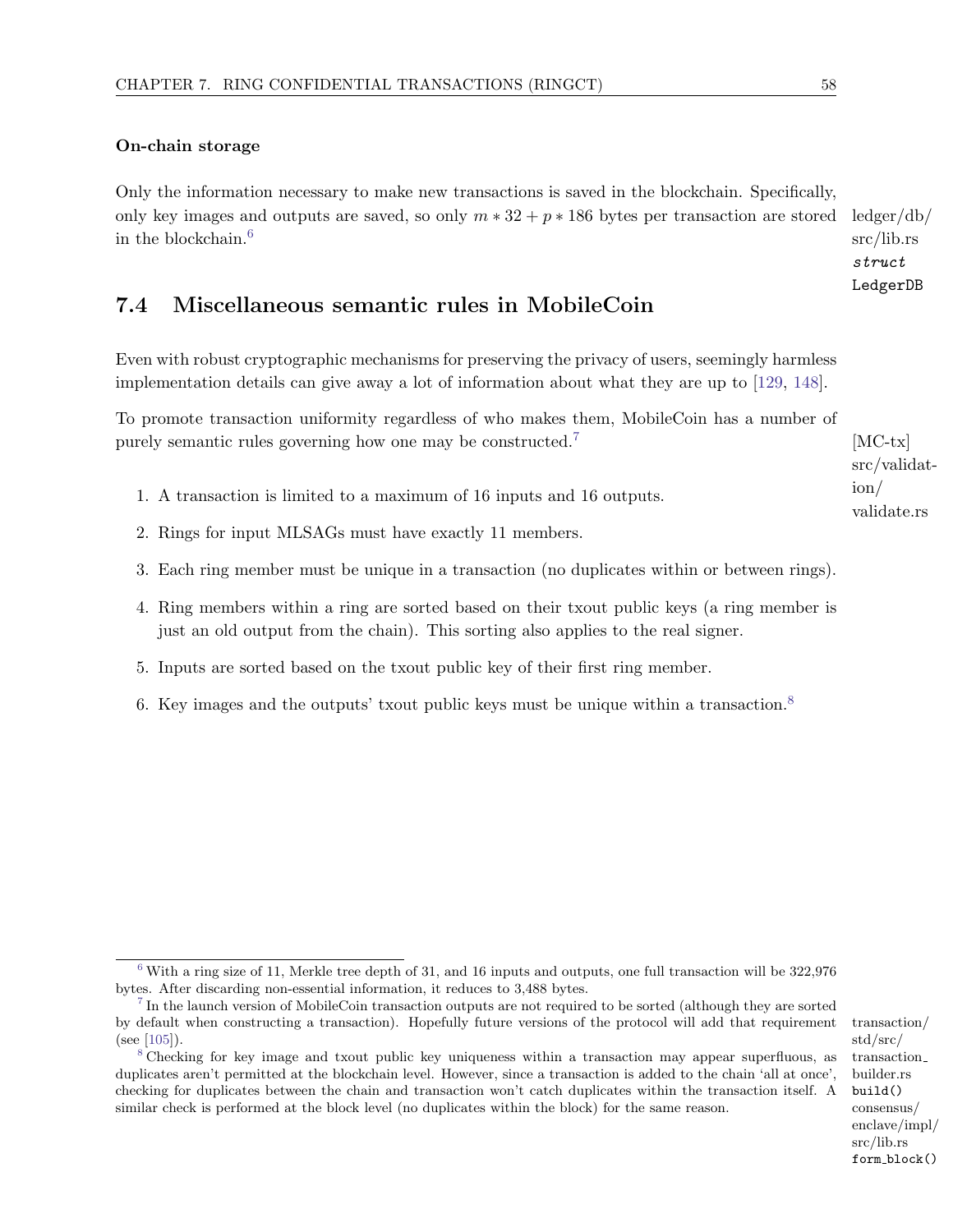# <span id="page-65-0"></span>7.5 Concept summary: MobileCoin transactions

To close out this chapter, we present the main content of a transaction, organized for conceptual clarity. A real example can be found in Appendix [A.](#page-131-0)

- Type: TXTYPE\_RCT\_1
- Inputs [TxIn]: for each input  $j \in \{1, ..., m\}$  spent by the transaction author
	- Ring member output copies: an output TxOut<sub>i</sub> for  $i \in \{1, ..., v + 1\}$
	- Ring member membership proofs: proving the output copies can be found in the blockchain, there is a proof for each  $i \in \{1, ..., v + 1\}$ 
		- $*$  *index*:  $i_i^{element}$
		- $*$  highest index:  $i_i^{highest}$ i
		- ∗ elements: for a Merkle tree n nodes deep,  $n+1$  proof elements  $(i^{low}, i^{high}, h^{node})$
- Outputs [TxOut]: for each output  $t \in \{1, ..., p\}$  to subaddress  $(K_t^{v,i})$  $t^{v,i}, K_t^{s,i})$ 
	- One-time address:  $K_t^{o,b}$  $t_t^{o,o}$  for output  $t$
	- Txout public key:  $r_t K_t^{s,i}$  $t^{s,i}$  for output  $t$
	- Output commitment:  $C_t^b$  for output  $t$
	- **Encoded amount:** so output owners can compute  $b_t$  for output t
		- ∗ Masked value:  $b_t \oplus_8 \mathcal{H}_n$ ("mc\_amount\_value", [ $r_t K_t^{v,i}$  $\binom{v, v}{t}$
	- Encrypted fog hint: e\_fog\_hint $_t$  to help third-parties collect and store output  $t^9$  $t^9$
- Transaction proofs [SignatureRctBulletproofs]
	- Inputs are owned and unspent: for each input  $j \in \{1, ..., m\}$ 
		- ∗ MLSAG Signature: σ<sup>j</sup> terms c1, and ri,<sup>1</sup> & ri,<sup>2</sup> for i ∈ {1, ..., v + 1}
		- ∗ Key image: the key image  $\tilde{K}^{o,a}_j$  for input j
		- ∗ Pseudo output commitment:  $C_j^{\prime a}$  for input j
	- Output amounts are in a legitimate range: an aggregate Bulletproof for all output commitments with amounts  $b_t$  and pseudo output commitments with amounts  $a'_j$ 
		- \* Range proof:  $\Pi_{BP} = (A, S, T_1, T_2, t_x, t_x^{blinding}, e^{blinding}, \mathbb{L}, \mathbb{R}, a, b)$
- Transaction fee: A value communicated in clear text multiplied by  $10^{12}$  (i.e. in 'picoMOB' atomic units, see Section ??), so a fee of 1.0 would be recorded as 1000000000000.
- Tombstone block: A future block's index selected by the transaction author. If the transaction has not been added to the blockchain by the time its tombstone block has been created, then the transaction 'dies' and is no longer eligible for adding to the chain.<sup>[10,](#page-65-2)[11](#page-65-3)</sup>

<span id="page-65-6"></span><span id="page-65-5"></span><span id="page-65-4"></span>src/validation/validate.rs validate tombstone()

<span id="page-65-2"></span><span id="page-65-1"></span><sup>&</sup>lt;sup>[9](#page-65-4)</sup> The fog hint is not verified, so it can technically be used for any purpose.

<sup>&</sup>lt;sup>[10](#page-65-5)</sup> In the initial version of MobileCoin, a transaction must be submitted within 100 blocks of its tombstone [MC-tx] block, otherwise it will be considered invalid. This requirement will likely inhibit applications of multisignaures [\[90\]](#page-125-3) where transactions take a while to construct and it isn't possible to accurately/reliably estimate when they will be submitted to the network. Hopefully future versions of the MobileCoin protocol will change or remove this behavior.

<span id="page-65-3"></span><sup>&</sup>lt;sup>[11](#page-65-6)</sup> See Section [10.2.1](#page-112-0) for a use-case for tombstone blocks.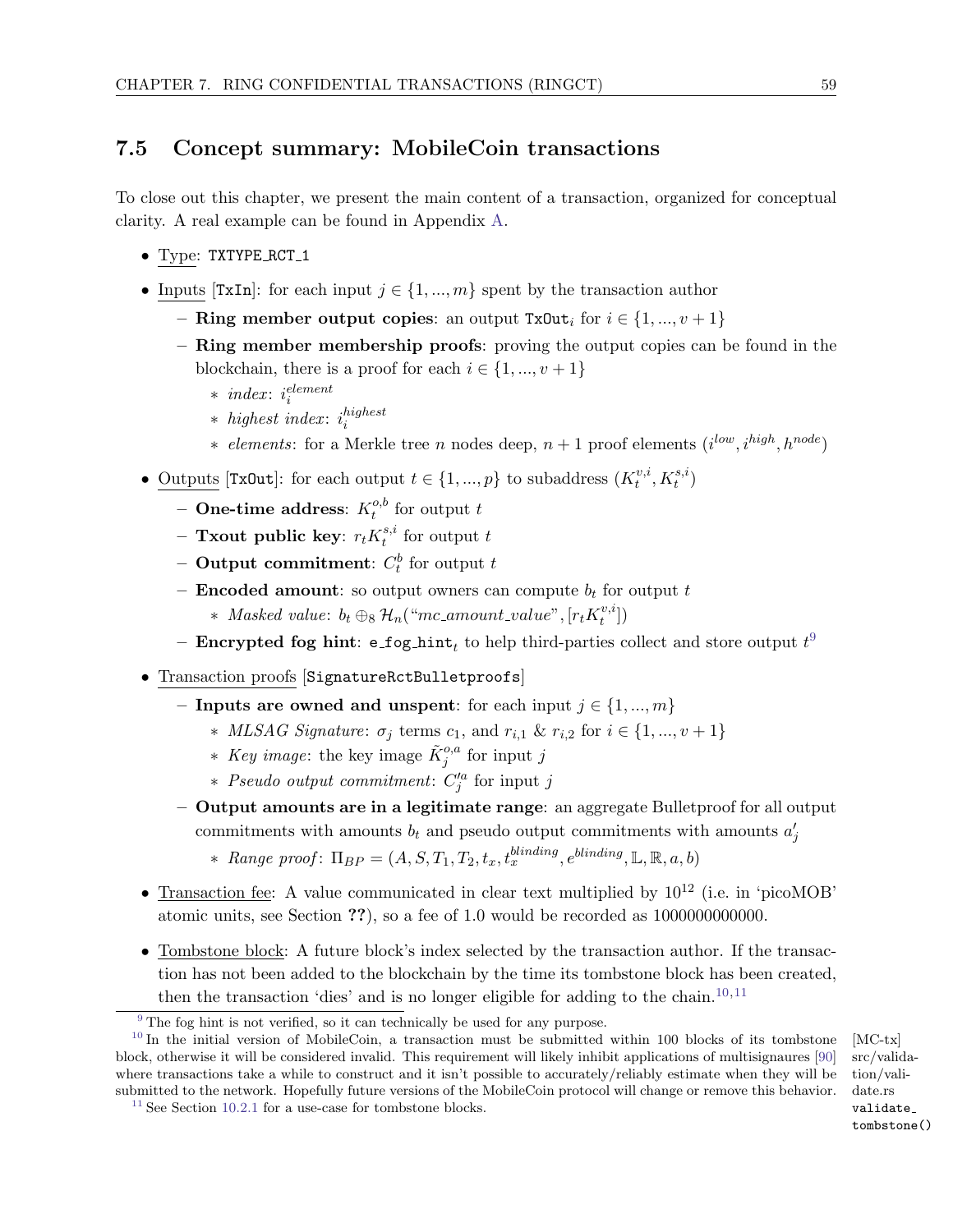# 7.6 Transaction receipts

When sending an output to someone it is useful to prove that you sent it. For that purpose MobileCoin has so-called 'Receipts'. Transaction authors can make a Receipt for each of the  $\,$  api/proto/  $\,$ outputs they create.[12](#page-66-0) The contents of a Receipt are fairly self-explanatory.

- <span id="page-66-1"></span>• txout public key: The txout public key of the output sent.
- confirmation number: Hash of the sender-receiver shared secret,  $\mathcal{H}(r_t K_t^{s,i})$  $t^{s,i}$ ). By recomputing the confirmation number, recipients can gain confidence that whoever sent them the [MC-tx] Receipt was the output creator (assuming the output actually exists).
- tombstone block: Nominal tombstone block of the transaction that contains the output. This isn't verifiable, but helps the recipient know whether the transaction succeeded or failed. If the output they supposedly own doesn't show up on-chain before the tombstone block, then the transaction probably failed.
- amount: Nominal amount contained in the output. This can only be verified by looking at the real transaction output. It is included for informational purposes.

external.proto Receipt

src/tx.rs TxOutConfirmationNumber validate()

<span id="page-66-0"></span> $12$  Colloquially you get a 'receipt' back after you send money to someone, rather than getting a receipt alongside money received. MobileCoin's Receipt would have been more aptly named PaymentNotice.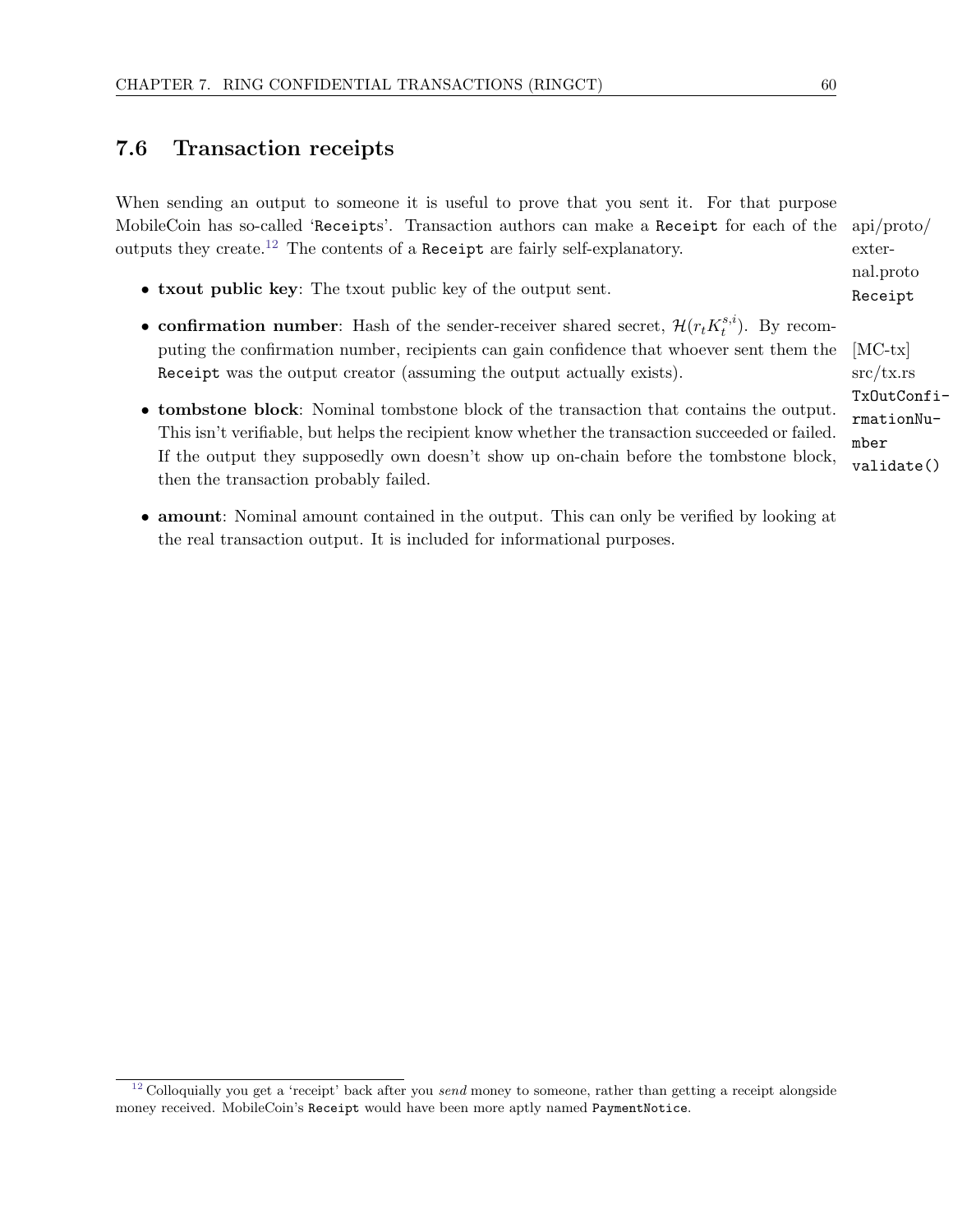# CHAPTER<sub>8</sub>

# SGX Secure Enclaves

<span id="page-67-0"></span>As mentioned in previous chapters, all MobileCoin transactions are validated in *secure enclaves*. We claimed these enclaves are opaque boxes that can't be examined by even those who own them, making it possible to safely discard identifying information like ring signatures before appending transactions to the blockchain.

On the face of it, secure enclaves may seem preposterous. How can we be sure they validate transactions properly? If information must be passed into an enclave, can't we just read it before passing it in? How can a transaction author send their transaction to the network, and be sure only secure enclaves can read it? How could the entire blockchain be created from the output of these secure enclaves?

Perhaps some readers have heard about secure enclaves before, and realize they are not as robust as elliptic curve cryptography or hash functions. In the case of an enclave breach, will MobileCoin collapse under the weight of a mistaken security assumption?

This chapter aims to shed light on how secure enclaves work (specifically Intel's Software Guard Extensions [SGX] technology [\[20,](#page-122-5) [36\]](#page-123-8)), while Chapter ?? discusses how enclaves fit into the broader picture of consensuating transactions and growing the MobileCoin blockchain.

# 8.1 An outline

Suppose you want to send data to a remote server and get back the results of some computations on it. Clearly without any special techniques the server's operator will be able to read the input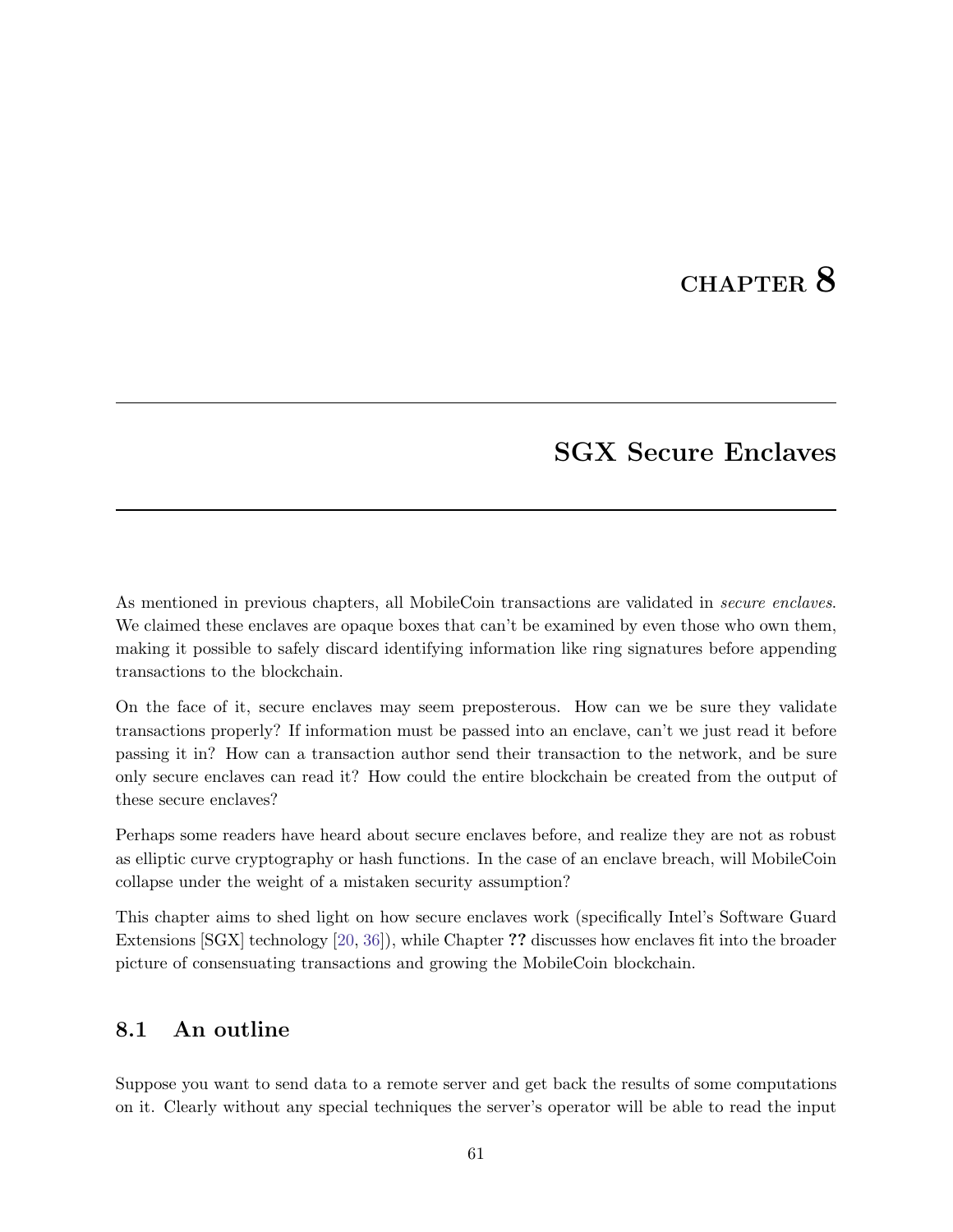data, and can return anything they want back to the user. Secure enclaves enable remote users to send data that can't be examined by the enclave operator, and be sure the results they get back actually came from the intended algorithm [\[36\]](#page-123-8).

#### 8.1.1 Secure enclaves

A secure enclave is a sectioned-off part of a computer not visible to, or modifiable by, anyone after it has been set up [\[20\]](#page-122-5). Whatever an enclave does with data passed in is determined by the software it is initialized with.

To pass data into an enclave, the data owner encrypts it using a public key associated with that enclave. Once inside the enclave, the encrypted packets are decrypted and consumed by the enclave's software. Depending how that software was designed, its outputs may be encrypted for transmission to the original data owner or another secure enclave, or sent in plaintext outside the enclave for use by the local machine.

An enclave may also encrypt some data for local 'sealed' storage, which it can access and decrypt again at a later time.

At this point the data owner is still faced with two problems.

#### 8.1.2 Chain of trust

<span id="page-68-1"></span>First, how can a data owner be sure the public key they encrypt their data with is specifically a secure enclave's public key? Public key cryptography is free to use for everyone.<sup>[1](#page-68-0)</sup>

It turns out secure enclaves can't exist without specially designed hardware. Aside from the various details that go into making secure enclaves secure at the machine level, such hardware is manufactured with two secret values 'baked in' (e.g. 128-bit integers). Each piece of hardware gets its own pair of secrets, one of which is known to the manufacturer and the other of which is not. These secret values are used to create all the cryptographic keys essential to securely setting up and running enclaves. As we will see, there is no way to extract the hardware secrets, since they are never directly exposed to enclave software. [\[36\]](#page-123-8)

Through a process we discuss in Section [8.2.5](#page-81-0) involving the hardware secrets, the manufacturer (e.g. Intel) cooperates with enclave-enabled machines to create 'Attestation keys' that can be used by enclaves on those machines to prove a piece of data was produced by a secure enclave. For instance, a public key that can encrypt messages only readable by an enclave.

<span id="page-68-0"></span>[<sup>1</sup>](#page-68-1) Note that message/data encryption can be done by creating a Diffie-Hellman shared secret, breaking the message into chunks, and then XORing each chunk with a value (e.g. hash) computed based on the shared secret. The recipient learns your public key and encrypted message, and decrypts it by recomputing the mask values and XORing them with the encrypted chunks. MobileCoin's secure enclaves use a more sophisticated technique called AES [\[11\]](#page-121-1) to process the message chunks, and key exchange for creating the AES 'cipher key' uses the Noise Protocol Framework [\[126\]](#page-127-9) (which involves several Diffie-Hellman exchanges). A communication channel where both parties have the same private key (e.g. shared secret) is called *symmetric encryption* [\[36\]](#page-123-8).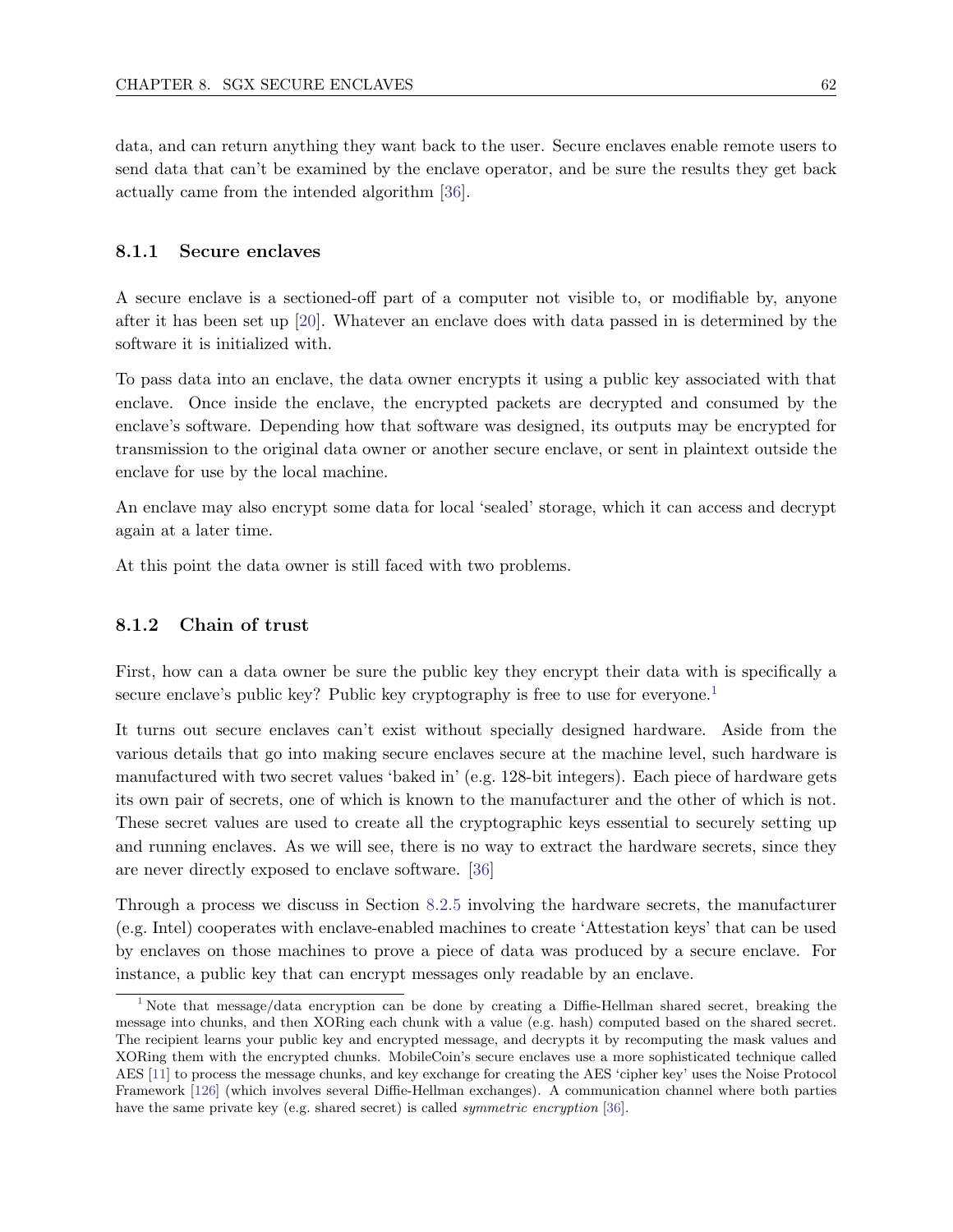#### 8.1.3 Remote attestation

The second problem faced by data owners is secure enclaves may not be running the software they expect. If they send data to an enclave that just sends it right back out for the local operator to read, there would hardly be a point to using enclaves in the first place.

When a secure enclave is being 'initialized' (see Section [8.2.4\)](#page-76-0), the software it is supposed to run is passed in (i.e. its compiled binary form). Part of the initialization procedure is to progressively hash that software, with the final output known as a 'measurement hash'. [\[36\]](#page-123-8)

Once an enclave has been initialized, the software it runs can't be modified, so the measurement hash is a reliable representation of the enclave's software. The measurement hash is constructed automatically by secure CPU instructions, and is stored alongside that enclave in a data structure only accessible by other secure CPU instructions.

When an enclave-enabled machine uses its Attestation key to prove a message was produced by an enclave, it includes that enclave's measurement hash with the proof. Anyone who validates the proof can be confident the message was produced by an enclave running the implied software, assuming they trust the enclave technology is not completely flawed and the enclave provider (Intel in our case) implemented each step of the process correctly and honestly.

Any person who wishes to interact with an enclave is responsible for verifying the measurement hash is correct, and the software it represents is well made. There are two general ways to do this.

- 1. Obtain the measurement hash from a trusted source, who is assumed to have already validated the software. For example, the software developer who made it.
- <span id="page-69-1"></span>2. Manually validate the software source code, and recreate the measurement hash. This only works if the software is deterministically reproducible [\[51\]](#page-123-9), which means the binary executable created by compiling the source code can be reproduced byte-for-byte when recompiling it (on the same or a different machine). The measurement hash can be recreated by anyone with the binary, so it is relatively easy to verify (no need for special hardware).<sup>[2](#page-69-0)</sup>

## 8.2 Filling in the gaps

So far we have sketched how secure enclaves work in principle. The rest of this chapter attempts to flesh out that sketch with theoretical and practical details pertinent to Intel's SGX secure enclave technology [\[78,](#page-125-5) [80\]](#page-125-6). Unfortunately enclaves are quite complicated, involve a lot of hardware-related implementation details, and have incomplete documentation [\[20\]](#page-122-5), so it is not feasible for us to explore everything that could be explored (e.g. threading, interrupts/exceptions, page eviction, and

<span id="page-69-0"></span> $2$  See for example sdk/sign\_tool/SignTool/sign\_tool.cpp measure\_enclave() from Intel's linux-sgx library [\[79\]](#page-125-7).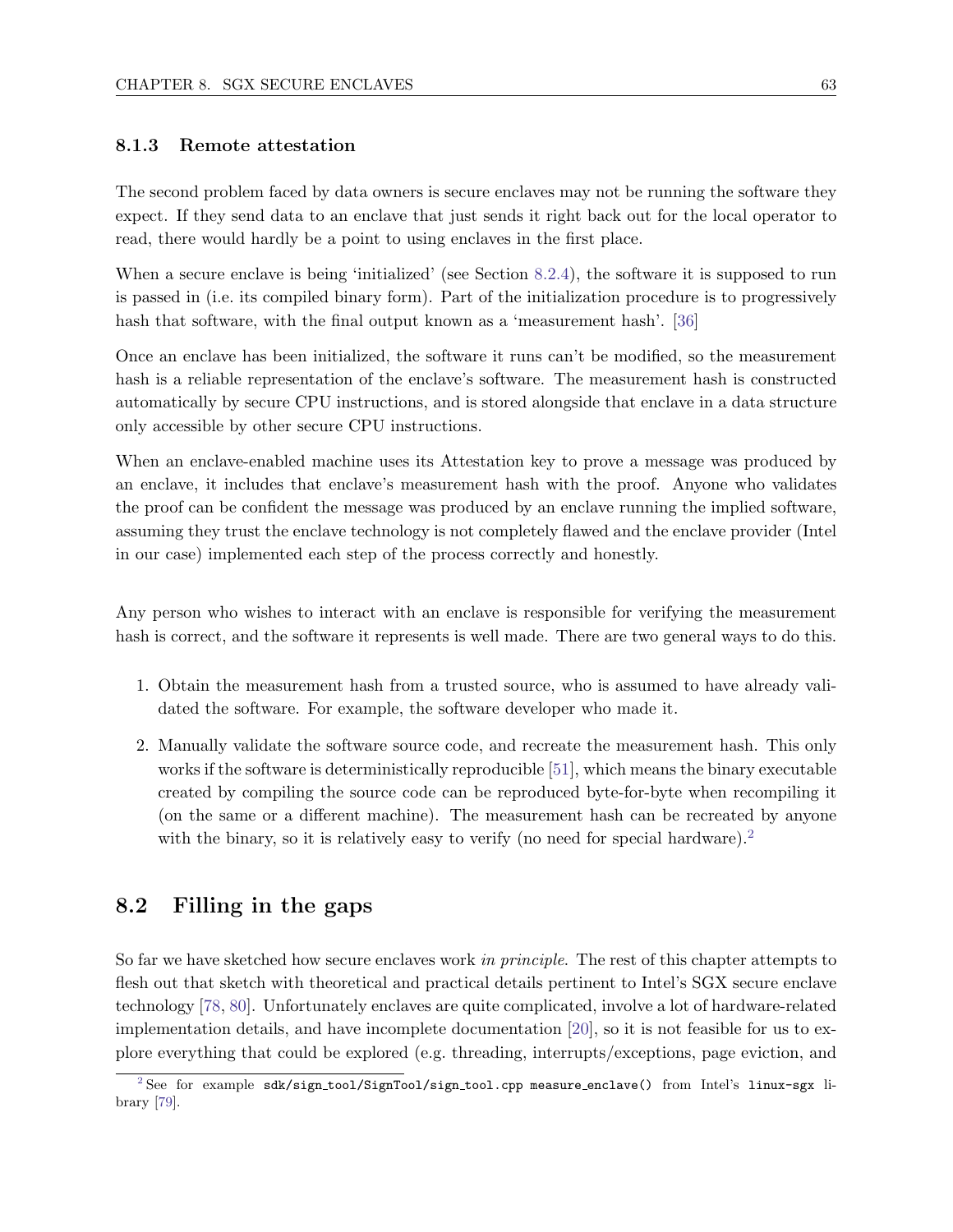ECALLs/OCALLs for transitioning execution between an enclave and its host process are not addressed). See [\[36\]](#page-123-8) (especially chapter 5), [\[140\]](#page-128-6), and [\[80\]](#page-125-6) for advanced treatments of the subject, and any unanswered questions.

At this point enclaves may still sound arcane and imprecise. In reality they are quite similar to normal processes (e.g. applications, server code, etc.) that are ubiquitous on modern computers/servers. An enclave can be thought of as a 'dynamically loaded library' ([\[36\]](#page-123-8) section 5.2) which is started up and then managed by a non-enclave host process throughout its lifetime.

Starting an enclave is analagous to starting any other process. A range of virtual memory ([\[36\]](#page-123-8) section 2.5.1) is assigned to the process (called the ELRANGE for enclaves), and the process's intended executable code is loaded into that memory ([\[36\]](#page-123-8) section 5.3.2). The main differences between enclaves and normal processes are how memory is initialized, memory access rights, and the existence of secure CPU instructions only usable in the context of an enclave.

#### 8.2.1 SGX implementation

The implementation of SGX has four essential aspects: a so-called *Memory Encryption Engine*, hardware secrets, secure CPU instructions, and memory checks that enforce what memory software can access.

The presence of a Memory Encryption Engine (MEE) [\[71\]](#page-124-5) in SGX-enabled hardware constitues the main deviation from normal Intel CPU design. It is a standalone module in the CPU's uncore, and exists to prevent physical attacks on memory (DRAM) allocated to secure enclaves ([\[36\]](#page-123-8) section 6.1.2). Aside from hardware secrets, all other parts of the SGX technology are implemented in microcode ([\[36\]](#page-123-8) section 6.1).<sup>[3,](#page-70-0)[4](#page-70-1)</sup>

#### <span id="page-70-5"></span><span id="page-70-4"></span>SGX hardware secrets

<span id="page-70-6"></span>SGX-enabled hardware include two random hardware secrets added during the manufacturing process.[5](#page-70-2) One of them, the provisioning secret, is generated in a secure facility, and a copy is stored permanently by Intel. The second, so-called seal secret, is created in-place within the CPU during production, and is discarded during the manufacturing process so it is only known to the device.<sup>[6](#page-70-3)</sup> ([\[83\]](#page-125-8) section 2.2)

<span id="page-70-7"></span><span id="page-70-0"></span>[<sup>3</sup>](#page-70-4) Microcode is essentially processor firmware [\[50\]](#page-123-10), meaning it is permanent or semi-permanent executable code embedded in the processor [\[5\]](#page-121-2). Its purpose is translating higher level CPU instructions into hardware-level CPU operations [\[145\]](#page-128-7).

<span id="page-70-1"></span><sup>&</sup>lt;sup>[4](#page-70-5)</sup> By implementing most of SGX in microcode, it is easier for Intel (relative to a hardware-heavy implementation) to both design and update it ([\[36\]](#page-123-8) section 6.1). Since SGX is so complex, it is prone to vulnerabilities [\[7\]](#page-121-3) that can only be addressed with security updates.

<span id="page-70-2"></span> $5$  Specifically, the secrets are burned into e-fuses. It is likely the secrets are encrypted with a 'global wrapping logic key', another hardware secret that may be shared between different chips in the same production line, to make the e-fuse secrets harder to extract via physical analysis. The exact details are unknown or proprietary. ([\[36\]](#page-123-8) section 6.6.2 and [\[37\]](#page-123-11) section 2.6)

<span id="page-70-3"></span>[<sup>6</sup>](#page-70-7) Intel documentation [\[83\]](#page-125-8) labels what [\[36\]](#page-123-8) calls the provisioning and seal secrets, 'Root Provisioning Keys' (RPK) and 'Root Seal Keys' (RSK) respectively. We go along with the unofficial convention for legibility.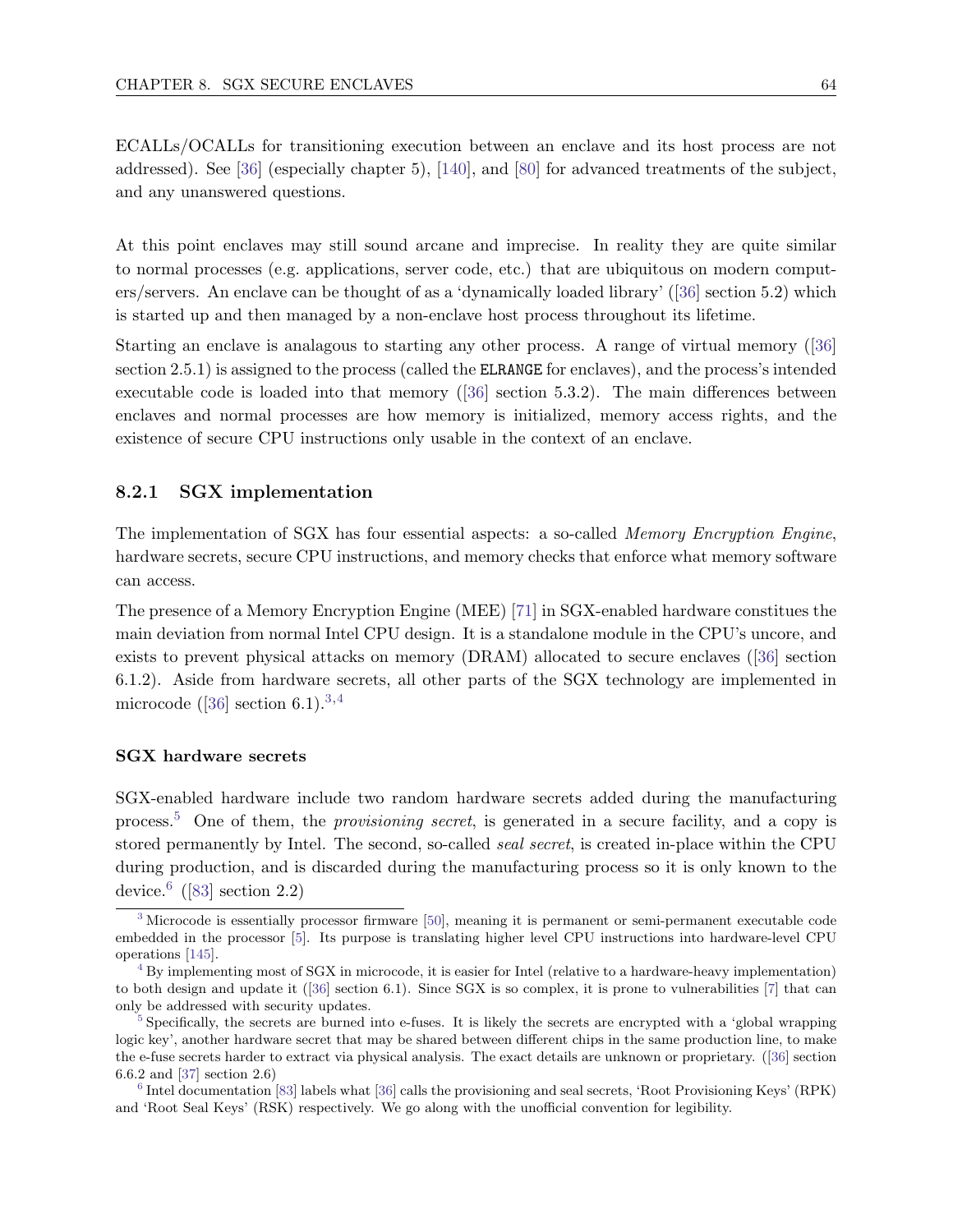#### SGX CPU instructions

Most of the SGX implementation is represented by a set of novel CPU instructions. These instructions are responsible for setting up enclaves, enabling entry to and exit from the enclave during code execution, and accessing hardware secrets for various parts of the remote attestation process. We will explore a number of instructions throughout the remainder of this chapter. Keep in mind only SGX CPU instructions can access the hardware secrets.

#### SGX memory checks

Based on its name, it would seem like the Memory Encryption Engine should be able to protect memory allocated to secure enclaves from being accessed and read by other processes. However, as it is designed to guard against physical attacks, the MEE is not well suited to addressing softwarerelated problems. Instead, memory access checks are added to the 'Page Miss Handler' so only the software running in an enclave can access the memory allocated to it. Enclave software can also freely access unprotected memory (i.e. memory not allocated to any enclave). Note that even an enclave's host application/process does not have access rights to the enclave's memory. ([\[36\]](#page-123-8) section 6.2)

<span id="page-71-2"></span>Aside from the ELRANGE memory which stores an enclave's code and data, there is also a separate  $(36)$  section 5.3.2) SGX Enclave Control Structure (SECS) containing metadata about the enclave. The SECS can only be read from or written to by the SGX CPU instructions. ([\[36\]](#page-123-8) section 5.1.3)

#### 8.2.2 SGX keys

<span id="page-71-3"></span>The hardware secrets are exclusively used as inputs to a key derivation process involving various information about an enclave. There are five SGX key variants that can be created, with different preconditions and input sets.[8](#page-71-1) These keys are essential components of SGX, which must be understood before looking deeper at how SGX works.

#### Key derivation

Each key variant has a pre-defined set of inputs that are selected out of a larger input list. The inputs are collected together and treated as 'key derivation material' for an AES key derivation

<span id="page-71-0"></span> $7 \text{ An envelope's }$  $7 \text{ An envelope's }$ SECS is the first thing to be allocated when initializing an enclave, and the last to be destroyed when its life ends ([\[36\]](#page-123-8) section 5.1.3). Its content includes the enclave's measurements (MRENCLAVE and MRSIGNER, Section [8.2.3\)](#page-75-0), its attributes (bit flags that include the enclave's initialization state, whether debugging mode is on/off, and which architectural extensions were enabled when compiling the enclave executable code [[\[36\]](#page-123-8) section 5.2.2]), the enclave's size (a power of 2) and base virtual address (the SECS is used by the SGX CPU instructions to locate the ELRANGE), its product ID (ISVPRODID), security version (ISVSVN), and a few more obscure items. See [\[80\]](#page-125-6) section 37.7 for a complete coverage of SECS content.

<span id="page-71-1"></span><sup>&</sup>lt;sup>[8](#page-71-3)</sup> It is worth emphasizing again that only a few of the SGX CPU instructions can access the hardware secrets. In other words, SGX keys can only be created by those few instructions (there is one exception).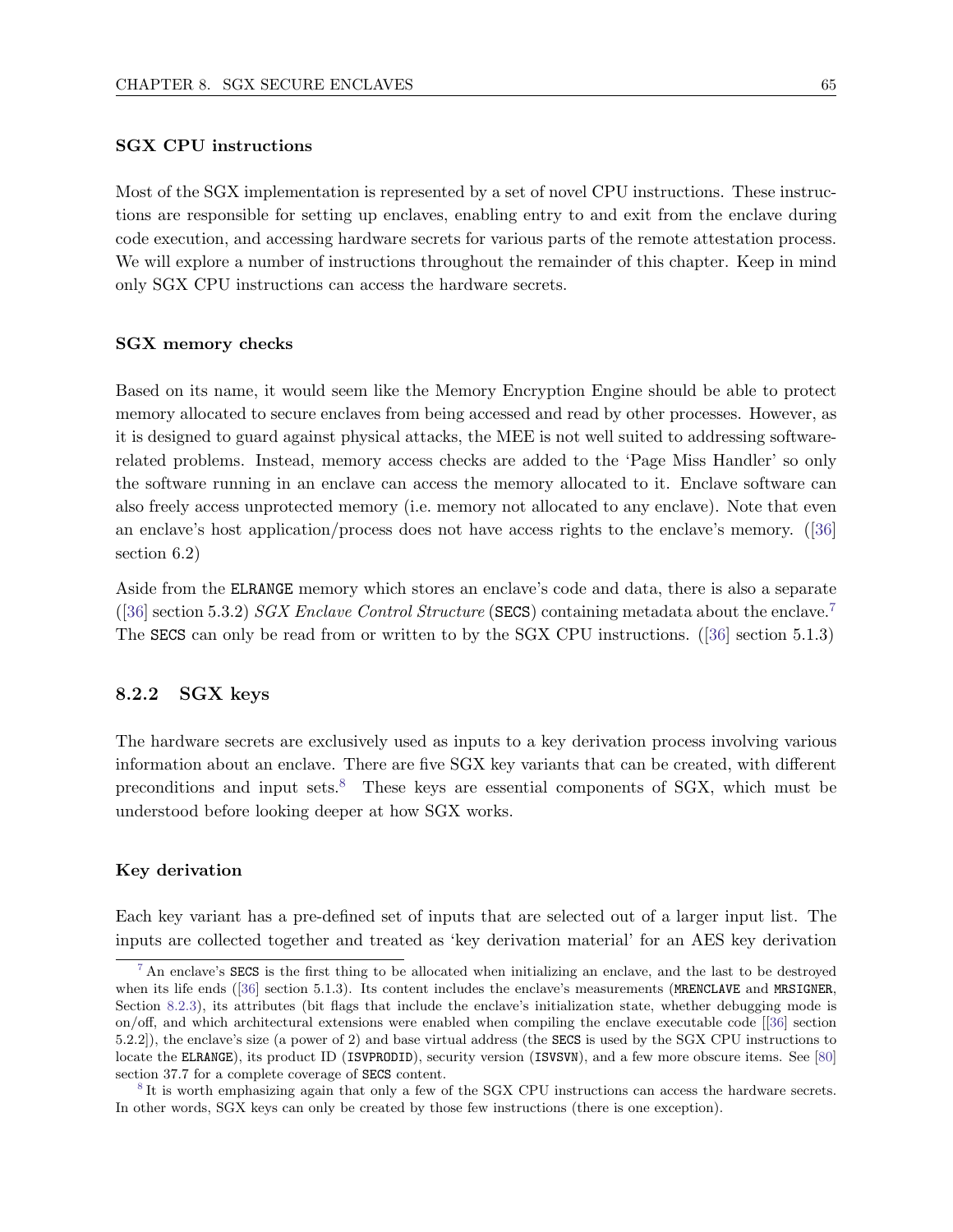algorithm ([\[36\]](#page-123-0) section 5.7.5). The algorithm's cipher key is based on the Master Derivation Key, which is a function of the provisioning secret and current SGX implementation's security version  $([83] \text{ section } 2.1).$  $([83] \text{ section } 2.1).$  $([83] \text{ section } 2.1).$ <sup>[9](#page-72-0)</sup>

> <span id="page-72-2"></span>Master Derivation  $Key = f(provisioning secret, CPUsVM)$  $SGX_{\text{key}_{variant\_type}} = AES[ \text{ Master Derivation Key } | (\text{derivation material})$

Table [8-1](#page-72-1) summarizes the possible key derivation material ([\[36\]](#page-123-0) section 5.7.5). Unless noted with a section reference, we will not discuss any of the table entries in-depth, since they are mostly implementation minutiae covered extensively by [\[36\]](#page-123-0) and [\[80\]](#page-125-1).

<span id="page-72-1"></span>

| Input Type        | Description                                                                           |
|-------------------|---------------------------------------------------------------------------------------|
| KEYNAME           | A two-byte representation of the key variant name.                                    |
| <b>SEAL_FUSES</b> | The hardware seal secret.                                                             |
| KEYID             | A 32-byte random integer, ensuring new keys are always unique.                        |
| MRENCLAVE         | An enclave measurement (Section 8.2.3).                                               |
| MRSIGNER          | A hash of the public key used to sign an enclave (Section 8.2.3).                     |
| OWNEREPOCH        | A 16-byte random integer that can be reset whenever ownership of the                  |
|                   | hardware changes. $10$                                                                |
| MASKEDATTRIBUTES  | A set of bit flags corresponding to attributes present in the enclave the key         |
|                   | variant was created for. It is only a subset of that enclave's attributes. $^{11,12}$ |
| <b>CPUSVN</b>     | Security version number (SVN) of the SGX implementation. $^{13,14}$                   |
| <b>ISVSVN</b>     | Security version number of an enclave's software, as designated by the                |
|                   | enclave's author. <sup>15</sup>                                                       |
| ISVPRODID         | Product ID of an enclave's software, as designated by the enclave's au-               |
|                   | thor. $16$                                                                            |

Table 8-1: Key Derivation Material

<span id="page-72-0"></span><sup>&</sup>lt;sup>[9](#page-72-2)</sup> The Master Derivation Key for SGX implementations with old security versions can be recreated by implementations with newer security versions. This makes it easy to transfer data encrypted with old SGX keys to new versions, while the reverse transfer from new to old is prohibited by version control in the implementation. ([\[83\]](#page-125-0) section 2.1)

<sup>&</sup>lt;sup>[10](#page-72-2)</sup> Including the owner epoch in key derivation material means new owners of the hardware can't decrypt the old owners' secrets, and the relevant SGX key variants can't be used to track hardware between owners. ([\[36\]](#page-123-0) section 5.7.5)

<sup>&</sup>lt;sup>[11](#page-72-2)</sup> SGX keys can only be created if the INIT flag is set and the DEBUG flag is not. ([\[36\]](#page-123-0) section 5.7.5)

 $12$  Only requiring a subset of enclave attributes in key derivation material allows secret migration between enclaves with different combinations of optional attributes. ([\[36\]](#page-123-0) section 5.7.5)

<sup>&</sup>lt;sup>[13](#page-72-2)</sup> The CPUSVN is supposedly a concatenation of security versions corresponding to different components of the SGX implementation. ([\[36\]](#page-123-0) section 5.7.3)

<sup>&</sup>lt;sup>[14](#page-72-2)</sup> Although not stated explicitliy, [\[83\]](#page-125-0) sections 2.1-2.2 imply the CPUSVN is responsible for controlling the Master Derivation Key transformation function.

<sup>&</sup>lt;sup>[15](#page-72-2)</sup> Enclave secrets can be migrated to an enclave with the same or higher ISVSVN, but not lower. ([\[36\]](#page-123-0) section 5.7.2)

 $16$  Since SGX keys depend on the enclave product ID, secrets may not pass between enclaves with different IDs even if all other aspects of their identity are the same (measurements and security version) ([\[36\]](#page-123-0) section 5.7.5). This makes it possible to isolate enclaves with different IDs, although the utility of that is unclear.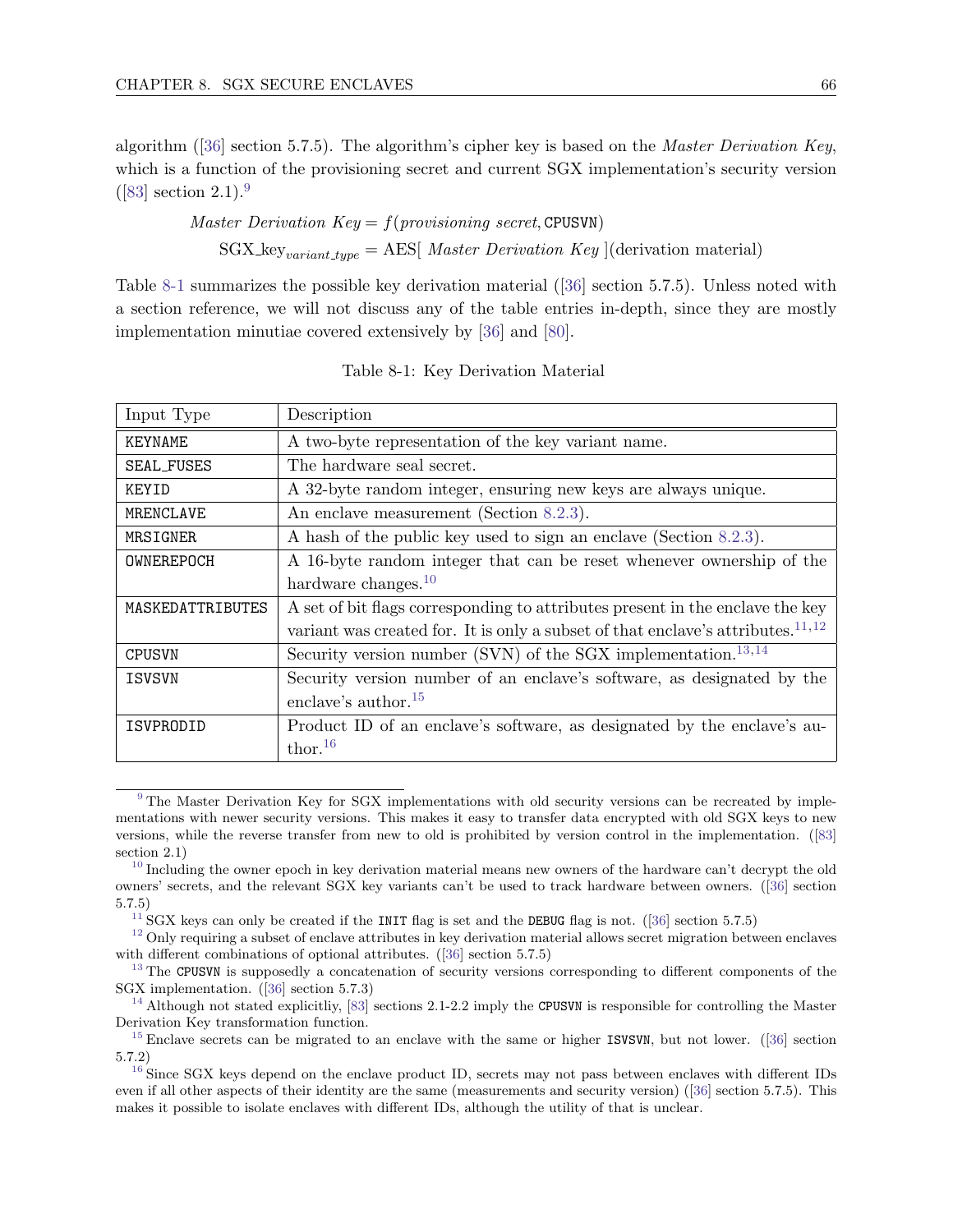#### Key variants

There are three SGX instructions that can create SGX keys. Instruction EGETKEY can create all five variants, with a few restrictions on the enclaves allowed to call it ([\[80\]](#page-125-1) pg. 40-111). Instructions EINIT and EREPORT compute the 'Launch key' and 'Report key' respectively. Note that EGETKEY and EREPORT are only callable from within an enclave's executable code ([\[36\]](#page-123-0) sections 5.7.5 and 5.8.1), while EINIT is only called during the process of initializing an enclave (see Section [8.2.4\)](#page-76-0).

<span id="page-73-0"></span>

| Key Variant Name      | Description                                    | <b>EGETKEY Restrictions</b>      |
|-----------------------|------------------------------------------------|----------------------------------|
| Seal key              | Intended for migrating secrets be-             | None                             |
|                       | tween different versions of an en-             |                                  |
|                       | clave with the same author $(36)$              |                                  |
|                       | section $5.7.5$ ), or long-term stor-          |                                  |
|                       | age of secrets $([83] \text{ section } 2.3)$ . |                                  |
| Report key            | Used when an enclave makes a                   | None                             |
|                       | Report to prove to another local               |                                  |
|                       | enclave they had access to a piece             |                                  |
|                       | of data (see Section 8.2.6).                   |                                  |
| Provisioning key      | Allows a Provisioning enclave cre-             | The calling enclave's PROVISION- |
|                       | ated by Intel to prove to an Intel             | KEY attribute must be set.       |
|                       | provisioning service it is running             |                                  |
|                       | securely on SGX-enabled hard-                  |                                  |
|                       | ware (see Section 8.2.5).                      |                                  |
| Provisioning Seal key | Similar to the Seal key, it is mainly          | The calling enclave's PROVISION- |
|                       | used to transfer the Attestation               | KEY attribute must be set.       |
|                       | key between the Provisioning and               |                                  |
|                       | Quoting enclaves created by Intel              |                                  |
|                       | (see Section 8.2.5).                           |                                  |
| Launch key            | Used to make an EINIT Token                    | The calling enclave's EINITTOKEN |
|                       | that indicates to the EINIT in-                | attribute must be set, and its   |
|                       | struction that an enclave being ini-           | SECS.MRSIGNER field must equal   |
|                       | tialized was approved by a valid               | the key hash IA32_SGXLEPUBKEY-   |
|                       | Launch enclave (see Section 8.2.4).            | HASH embedded in the SGX imple-  |
|                       |                                                | mentation (see Section 8.2.4).   |

We will point out the significance of the EGETKEY restrictions in future sections that also discuss how and when each key variant is used. The Seal key won't be explored further, since it's just a normal key used to encrypt secrets. Generally it is best to avoid storing secrets long-term due to the risk of enclave security breaches, although as we will see in Section [10.3.3](#page-117-0) sealing secrets is useful in case a device is power-cycled (or an enclave's host process crashes).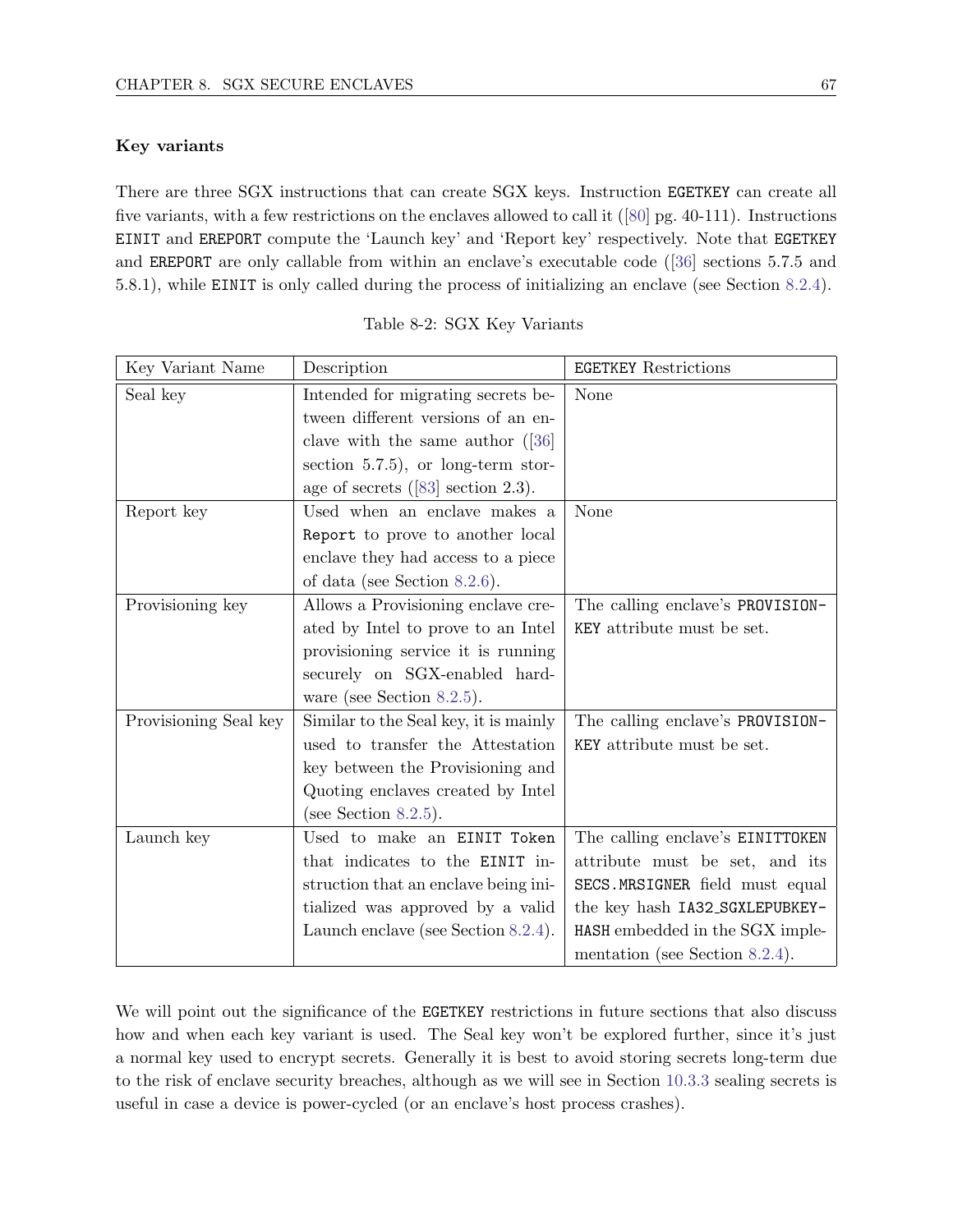#### Creating a key

Table [8-3](#page-74-0) (based on table 3 of [\[83\]](#page-125-0) and table 40-64 of [\[80\]](#page-125-1)) details the key derivation material of each key variant when created by EGETKEY (except items that are present in all variants, such as the key name).[17](#page-74-1) Table value 'Direct' corresponds with items that EGETKEY pulls directly from the enclave (e.g. hardware secrets, SGX implementation security version, stuff from the SECS structure), while 'Input' signifies items pulled from a 'key request' passed as input to EGETKEY.

<span id="page-74-0"></span>

| Key Variant Name         | <b>FUSES</b><br>SEAL | $\frac{\text{KEYID}}{\text{3}}$ | MRENCLAVE                | MRSIGNER | <b>OWNEREPOCH</b>        | MASKED ATTR IBUTES | $C_{20}^{PUSVM}$ | $I_2$ VSVM | ISVPRODID |
|--------------------------|----------------------|---------------------------------|--------------------------|----------|--------------------------|--------------------|------------------|------------|-----------|
| Seal $key^{22}$          | Direct               | Input                           | Direct                   | Direct   | Direct                   | Input              | Input            | Input      | Direct    |
| Report $\text{key}^{23}$ | Direct               | Input                           | Direct                   |          | Direct                   | Direct             | Direct           |            |           |
| Provisioning key         |                      |                                 | $\overline{\phantom{a}}$ | Direct   | $\overline{\phantom{a}}$ | Input              | Input            | Input      | Direct    |
| Provisioning Seal key    | Direct               |                                 | Ξ.                       | Direct   | $\qquad \qquad -$        | Input              | Input            | Input      | Direct    |
| Launch $\text{key}^{24}$ | Direct               | Input                           | $\qquad \qquad -$        |          | Direct                   | Input              | Input            | Input      | Direct    |

<span id="page-74-2"></span>

| Table 8-3: EGETKEY Key Derivation Material Per Key Variant |  |  |  |  |  |  |  |  |  |
|------------------------------------------------------------|--|--|--|--|--|--|--|--|--|
|------------------------------------------------------------|--|--|--|--|--|--|--|--|--|

<span id="page-74-1"></span> $17$  EINIT and EREPORT obtain their key derivation material with different methods, as noted.

<sup>[18](#page-74-2)</sup> Intel documentation (table 3 of [\[83\]](#page-125-0) and table 40-64 of [\[80\]](#page-125-1)) implies EGETKEY generates KEYID for the Provisioning and Provisioning Seal keys (by stating the value is obtained directly). However, in ([\[36\]](#page-123-0) section 5.8.2) the KEYID is left blank for Provisioning keys. Our interpretation is the Provisioning-type keys use a 'default' value for the KEYID, which could be a hard-coded value or simply 32 zero bytes. This idea is reinforced by how the Provisioning key is used during attestation (see [\[79\]](#page-125-2) and Section [8.2.5\)](#page-81-0), where the KEYID isn't transmitted to a third-party who needs to recompute Provisioning keys (they must know the value to use in advance, hence a default of some kind).

 $19$  For MASKEDATTRIBUTES, 'Input' means the field is set by bitwise AND between the enclave's ATTRIBUTES and an input ATTRIBUTEMASK, while 'Direct' means the field is set equal to the enclave's ATTRIBUTES.

 $20$  If the CPUSVN is a key request input, then it must be less than or equal to the current SGX implementation's security version.  $([36]$  $([36]$  section 5.7.5)

 $21$  The ISVSVN is always input to EGETKEY (et al.) explicitly. Wherever used, it must be less than or equal to the security version of the enclave that calls EGETKEY. Incidentally, this implies Provisioning Seal keys can usually only encrypt secrets for enclaves that share an ISVSVN (the MRENCLAVE is left out, so the key can potentially be recreated by a different enclave). They are mainly or even exclusively used to pass Attestation keys [Section [8.2.5\]](#page-81-0) from the Provisioning enclave to the Quoting enclave, which are paired together by design, so this limitation makes sense.

 $^{22}$  $^{22}$  $^{22}$  EGETKEY has an input called the KEYPOLICY, which lets the user decide if the MRENCLAVE, MRSIGNER, or ISVPRODID should be left out of the Seal key (i.e. set to zero). This input is also used by other keys for some different, more obscure details. See [\[80\]](#page-125-1) pg. 40-111 thru 40-118 and section 37.18.2.

 $^{23}$  $^{23}$  $^{23}$  If a Report key is created by EREPORT for a target enclave, then the target enclave's MRENVLAVE and ATTRIBUTES are taken as inputs, and the KEYID is populated from a CR REPORT KEYID field randomly generated each time the SGX-enabled hardware is restarted ([\[80\]](#page-125-1) pg. 40-123). The target enclave's ATTRIBUTES are used directly, not a subset of them. This design works because the key is being created for a specific enclave that currently exists on the same machine, rather than generically for an enclave that *might* exist on the current machine.

 $^{24}$  $^{24}$  $^{24}$  The EINIT instruction also computes the Launch key, to validate EINIT tokens. It takes as input all parts of the Launch key's derivation material except the seal secret and owner epoch. This may seem strange, since it implies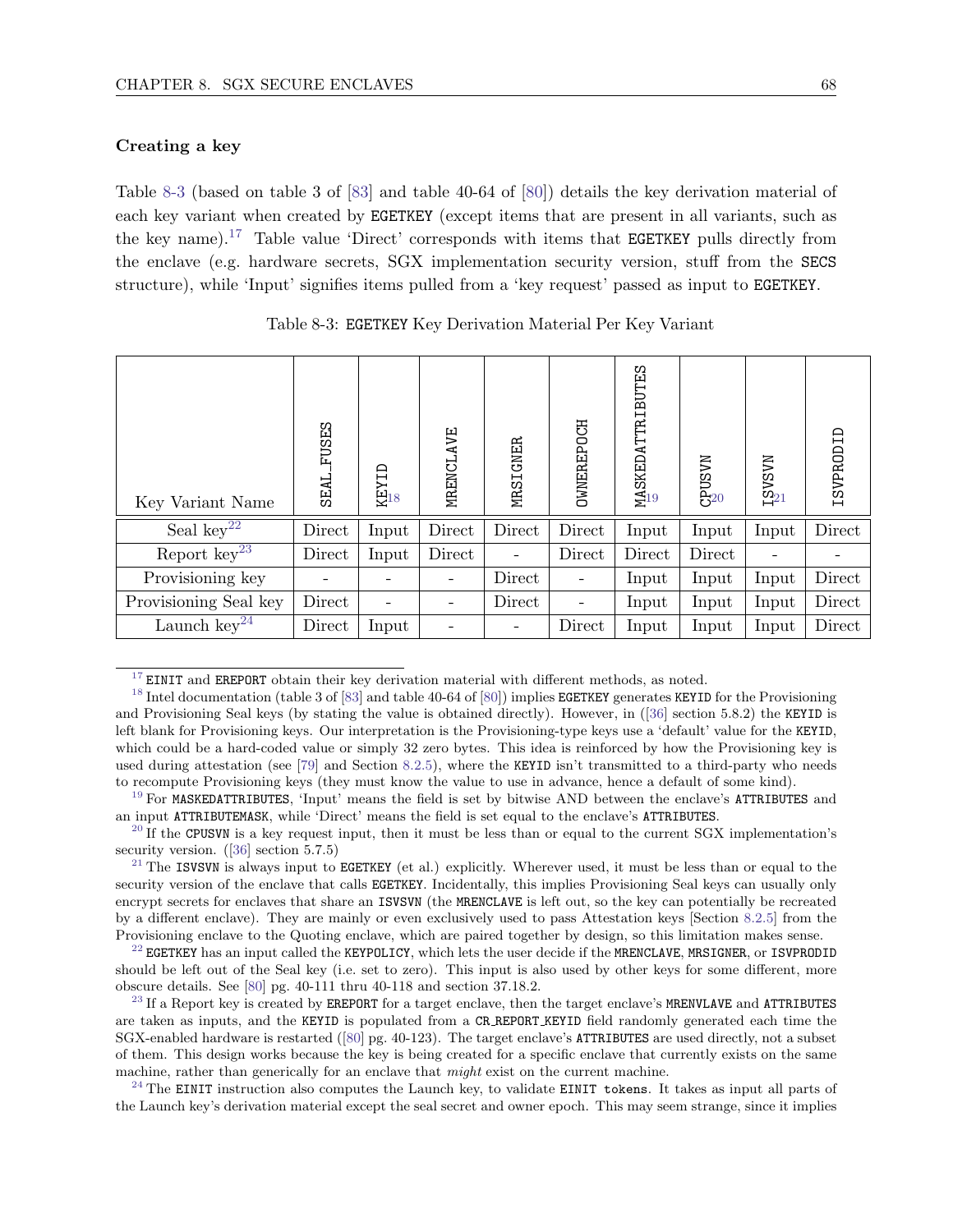Keys can only be reconstructed if all their key derivation material is available, so typically information that is passed as an input to EGETKEY is stored alongside the key produced. See [\[36\]](#page-123-0) chapter 5 for all the minor details, especially for the Report and Launch keys produced by EREPORT and EINIT.

We will not justify the different sets of key derivation material, in the interest of space. For an example of why a piece of information may be neglected from the key derivation, take the Provisioning key. It is the only key that does not use the seal secret, because the key is designed to be reproducible by Intel's provisioning service (Section [8.2.5\)](#page-81-0), which does not know that value. All other keys do have the seal secret because they are supposed to be reproducible by only SGX CPU instructions.

## <span id="page-75-0"></span>8.2.3 SGX measurements

Before diving into the meaty parts of SGX (Sections [8.2.4,](#page-76-0) [8.2.5,](#page-81-0) & [8.2.6\)](#page-83-0), we should also briefly introduce the two measurements MRENCLAVE and MRSIGNER that were mentioned earlier in this chapter.

#### Measurement MRENCLAVE

The MRENCLAVE is a measurement of an enclave's content. Specifically, the binary code it is always initialized with (plus a few details about how the enclave will be organized when set up). It is constructed with the 256-bit SHA-2 hash function (a.k.a. SHA-256) ([\[80\]](#page-125-1) section 38.4.1.1).

SHA hash functions are known as block hash functions, which first 'initialize' their internal state with initial values, then consume message chunks/blocks to 'extend' the hashed message, and at the end 'finalize' the hash by translating their internal state into a hash output. The hash function SHA-256 breaks the message-to-be-hashed into 64-byte blocks, has a 32-byte internal state, and outputs a 32-byte digest. ([\[36\]](#page-123-0) section 3.1.3)

Since the measurement hash just depends on an enclave's initial content and SHA-256 (see Section [8.2.4\)](#page-76-0), it can be easily computed without relying on any SGX CPU instructions (recall footnote [2\)](#page-69-0).

#### Measurement MRSIGNER

<span id="page-75-3"></span>Enclave authors provide a so-called SIGSTRUCT to potential users of an enclave. It contains the enclave's MRENCLAVE, miscellaneous metadata (like attributes the enclave is allowed to have and its security version), and the author's signature on that information (using the RFC 3447 [\[85\]](#page-125-3) RSA signature scheme [[\[36\]](#page-123-0) section 5.7.1]).<sup>[25](#page-75-1)</sup> Users must pass that SIGSTRUCT (laid out in Table [8-4](#page-75-2) [[\[36\]](#page-123-0) section 5.9.1]) as an input when initializing the corresponding enclave.

<span id="page-75-2"></span>any enclave could make an EINIT token that would be considered valid by EINIT. As we will see (Section [8.2.4\)](#page-76-0), since EGETKEY restricts which enclaves can make Launch keys, construction of EINIT tokens is also restricted. By extension, this enables the EINIT instruction to filter out 'improperly' launched enclaves.

<span id="page-75-1"></span><sup>&</sup>lt;sup>[25](#page-75-3)</sup> This kind of message/signature combination is known as a 'certificate' (see [\[36\]](#page-123-0) section 3.2).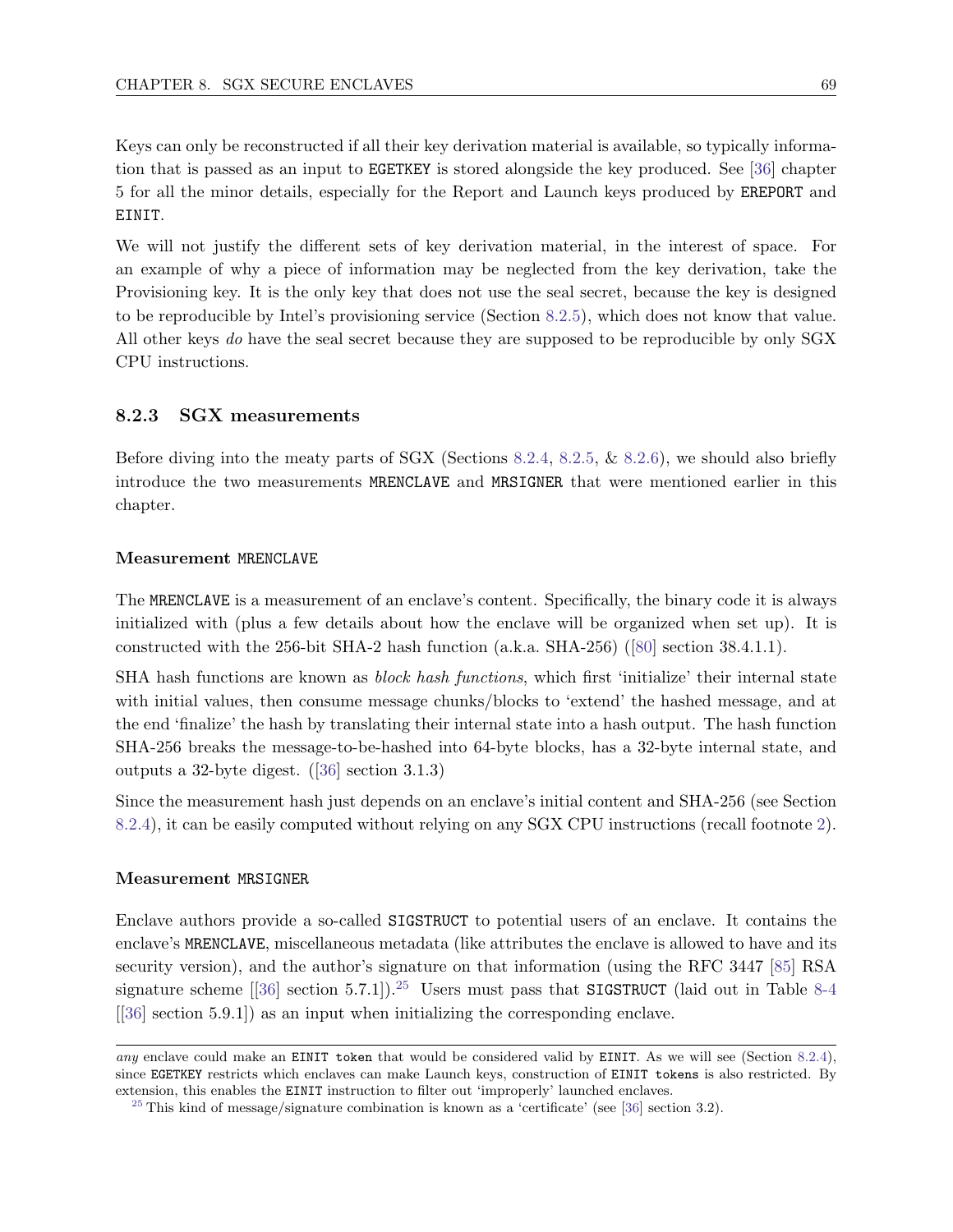| Struct Field      | Description                                                                                       |
|-------------------|---------------------------------------------------------------------------------------------------|
| <b>ATTRIBUTES</b> | Attributes the enclave must have when instantiated.                                               |
| ATTRIBUTEMASK     | The SIGSTRUCT's attributes must equal the bitwise AND between instantiated                        |
|                   | enclaves' real attributes and the attribute mask. <sup>26</sup>                                   |
| <b>VENDOR</b>     | Indicates if the enclave was produced by Intel. Typically '0' if not. It's not                    |
|                   | clear if this offers any utility.                                                                 |
| DATE              | Defined by the enclave author (e.g. the struct's signer). Possibly allows users                   |
|                   | to identify how old an enclave is.                                                                |
| ENCLAVEHASH       | Expected MRENCLAVE measurement of the enclave.                                                    |
| ISVPRODID         | Enclave product ID defined by enclave author. Used to populate the corre-                         |
|                   | sponding SECS field $([36] \text{ section } 5.7.4)$ .                                             |
| ISVSVN            | Enclave security version defined by enclave author. Used to populate the                          |
|                   | corresponding SECS field.                                                                         |
| RSA Signature     | An RSA signature on the rest of the SIGSTRUCT, containing {exponent, mod-                         |
|                   | ulus, signature, $Q_1$ , $Q_2$ . <sup>27</sup> The signature's 'modulus' constitutes the signer's |
|                   | public key, and its SHA-256 hash is the MRSIGNER value.                                           |

Table 8-4: SIGSTRUCT Contents

During enclave initialization (Section [8.2.4\)](#page-76-0) the SIGSTRUCT's signature is verified, and the MRSIGNER field in the SECS structure is set to the SHA-256 hash of the signature's public key. Since the SECS structure (mentioned in Section [8.2.1\)](#page-70-0) can only be accessed by SGX CPU instructions, the MRSIGNER is sufficient proof post-initialization of who authored an enclave.

The MRSIGNER is required for identity-based privileged attribute checks in EINIT and the Launch enclave (Section [8.2.4\)](#page-76-0). More generally, it allows an enclave author to safely migrate secrets between versions of their enclaves, since MRSIGNER can be part of the key derivation material for Seal keys ([\[80\]](#page-125-1) section 38.4.1.2). If there was no MRSIGNER then anyone could create a 'new' version of a given enclave and trivially expose any secrets the original enclave had sealed.[28](#page-76-1)

<span id="page-76-2"></span><span id="page-76-0"></span> $^{26}$  $^{26}$  $^{26}$  In more detail, the SIGSTRUCT's attributes and attribute mask work together to prevent instantiated enclaves from having disallowed attributes, while leaving room for optional and required attributes. There are three useful attribute/mask bit combinations. If both are true then the attribute is required. If just the attribute bit is false then the attribute is disallowed (real attribute & mask bit must equal zero, only possible if real attribute isn't present). If both are false then the attribute is optional (whether or not the real attribute is set, will have no affect on the attribute test). If just the mask is false, then it is impossible for the test to work, and the enclave will always be rejected (hence it's not a useful combination).

<sup>&</sup>lt;sup>[27](#page-75-3)</sup> The terms Q1 and Q2 in the SIGSTRUCT RSA signature are temporary values that make verifying it easier, likewise with the exponent which is the integer '3'. ([\[36\]](#page-123-0) section 6.5)

<span id="page-76-1"></span> $^{28}$  $^{28}$  $^{28}$  Even adding the MRSIGNER restriction to Seal keys, allowing secret migration between enclave versions is still dangerous. The enclave author's private keys could become compromised, or the author himself may be malicious. MobileCoin does not allow any enclave secrets to persist between enclave versions, in part due to these dangers.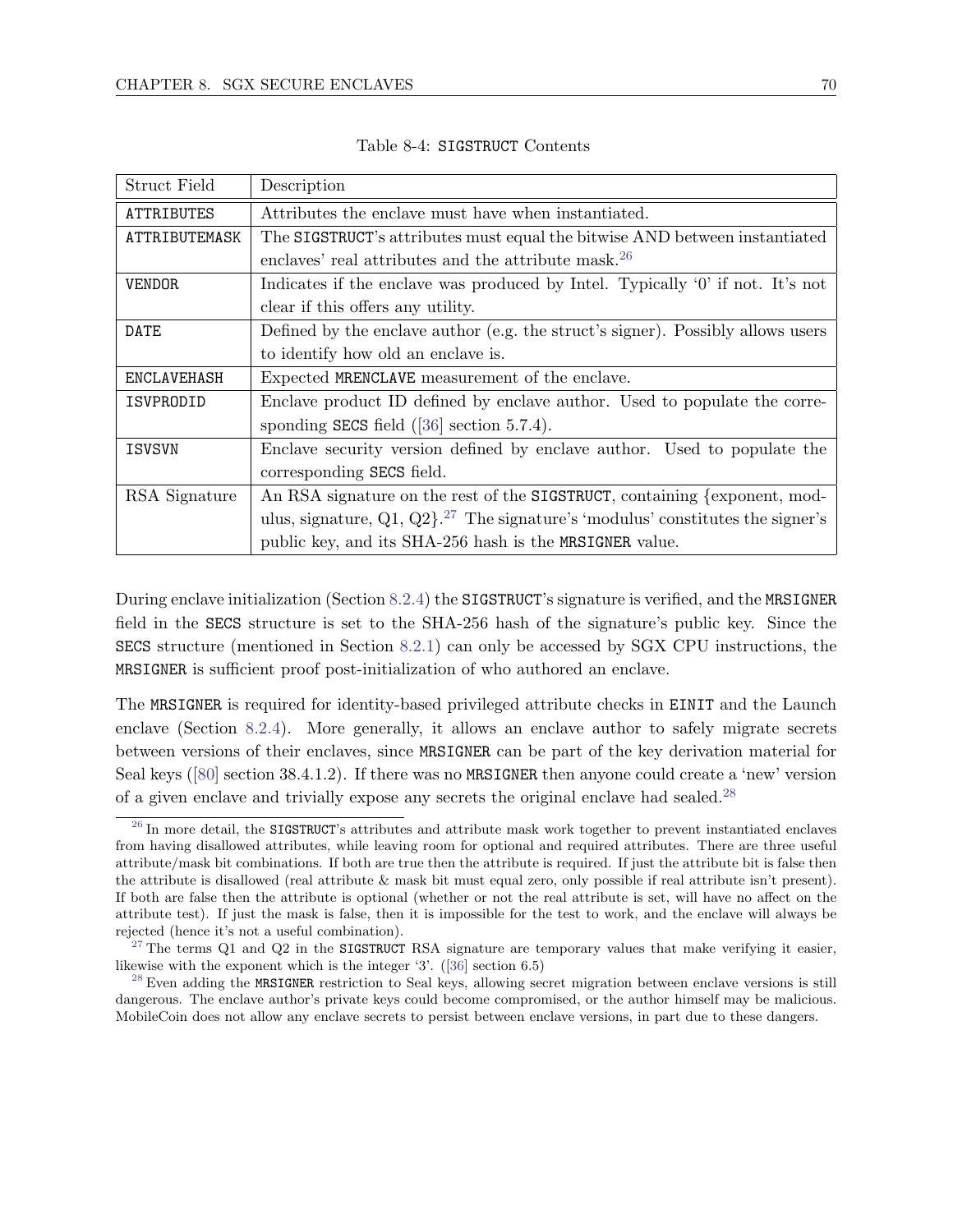# 8.2.4 SGX enclave initializing

Initializing an SGX enclave takes four basic steps. After it is initialized, the enclave's executable binary is static, and only that binary is able to read and edit the enclave's internal malleable state.

Enclaves are loaded in 4 KB units, called 'Enclave Page Cache (EPC) pages', to harmonize with the 4 KB page size of the address translation feature in Intel's CPU architecture ([\[36\]](#page-123-0) section 5.1.1). To ensure all enclaves are set up the same, enclave authors must specify the enclave 'memory layout'. In other words, what initial content should be loaded into which pages within the ELRANGE, and what access restrictions those pages should have (i.e. a page with executable code, or a page readable/writable by enclave code [[\[36\]](#page-123-0) section 5.2.3]).

#### Step 1: Assigning virtual memory

An enclave's life starts with the ECREATE SGX CPU instruction.

• ECREATE: A free EPC page is commandeered to be the enclave's SECS, and initialized. In the SECS is an ATTRIBUTES field containing all the enclave's attributes. One such attribute is the INIT flag, which starts out false. Only when INIT is false can data be added to the initial enclave state. Presumably the ELRANGE is also set up by this instruction. ([\[36\]](#page-123-0) section 5.3.1)

To reiterate, the ELRANGE is a range of virtual memory (composed of EPC pages) which once assigned can only be modified by SGX CPU instructions. The enclave's SECS is an EPC page containing metadata about the enclave exclusively accessible and modifiable by SGX CPU instructions throughout its lifetime, which does not reside within the ELRANGE.

<span id="page-77-1"></span>An enclave's measurement begins here as well. The SHA-256 algorithm is initialized and extended with the first 64-byte block. That block is composed of: {"ECREATE" (i.e. the string in byte form), SSA frame size ('State Save Area' for saving state when an exception is encountered that forces the processor to leave the enclave  $[36]$  section 5.2.5]), ELRANGE size (number of EPC pages allocated to the enclave), padding $\}^{29}$  $\}^{29}$  $\}^{29}$  ([\[36\]](#page-123-0) section 5.6.1)

## Step 2: Loading the enclave

Next, the enclave executable code and initial data are loaded into the ELRANGE by SGX instructions EADD and EEXTEND, which also extend the enclave measurement hash based on the bytes loaded in. These instructions only work if the INIT flag is false.

<span id="page-77-0"></span> $29$  Enclave attributes are not included anywhere in the measurement hash, in case the enclave author wants a single measurement to be valid for multiple attribute permutations. An enclave's attributes include the enclave extensions it is allowed to use, but multiple combinations of extensions may be considered valid. Instead, attribute information is included with the attestation signature, so remote users can verify if the attributes are within a legitimate range of possibilities ([\[36\]](#page-123-0) section 5.6.2).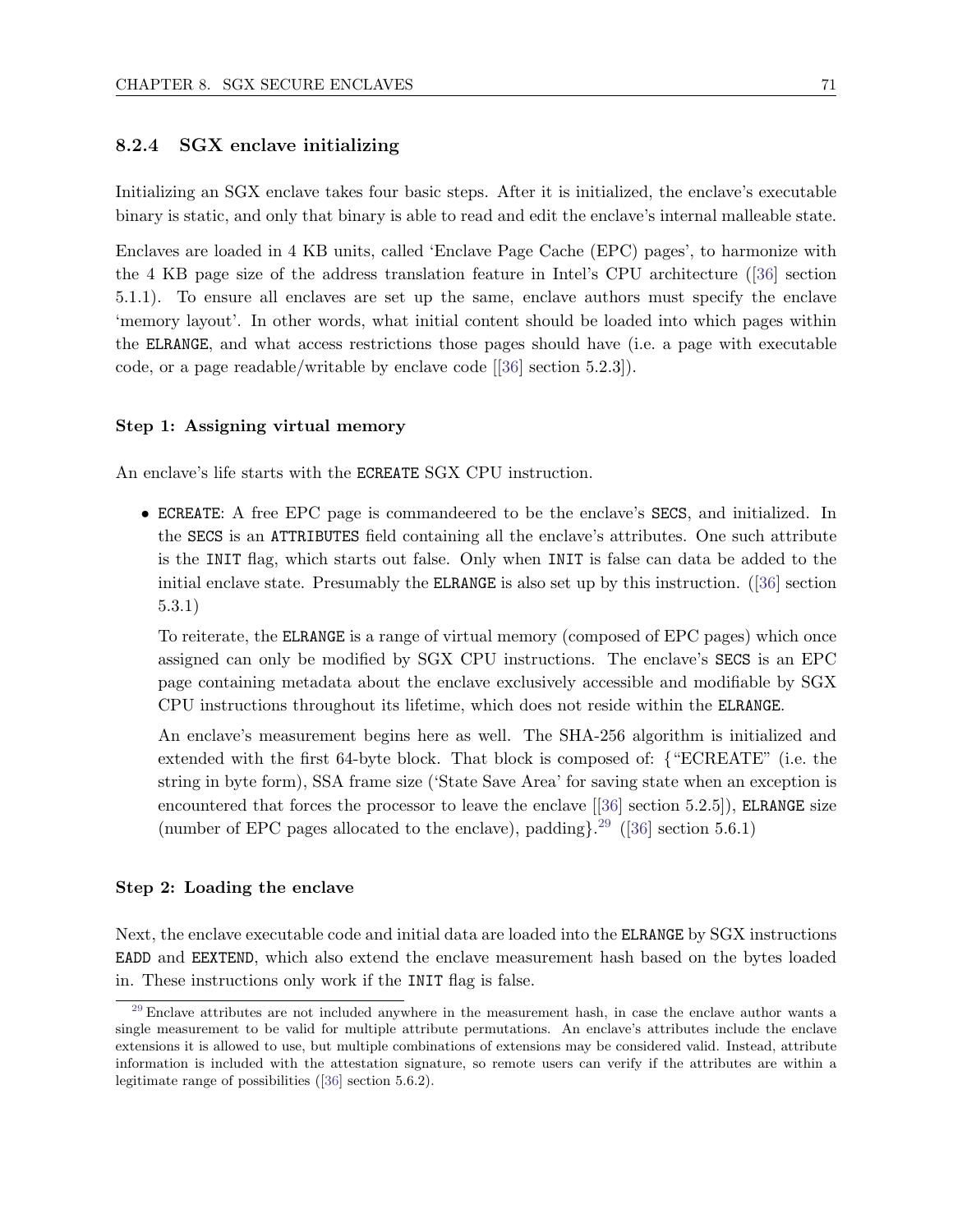• EADD: To load a new non-enclave page into the ELRANGE, its location in memory is connected with the intended EPC page virtual address in a PAGEINFO structure by EADD. That structure also references the enclave's SECS and the new page's access restrictions (readable/writable/executable). It can be thought of as a metadata 'header' for preparing a new page to be loaded. ([\[36\]](#page-123-0) section 5.3.2)

Once a new page is prepared, it is copied from non-enclave memory into the appropriate EPC page by EADD. ([\[80\]](#page-125-1) section 38.1.2)

<span id="page-78-2"></span>Each EADD instruction extends the measurement hash with a 64-byte block composed of {"EADD", expected virtual address of EPC page to be added, PAGEINFO containing {enclave page type (it can be a regular code/data page, or a special 'Thread Control Structure' for dealing with multithreaded enclaves), access permissions  $\}$ .<sup>[30](#page-78-0)</sup> ([\[36\]](#page-123-0) section 5.6.3)

• EEXTEND: After an EPC page has been initialized by EADD, its contents are divided into 256-byte chunks for updating the measurement hash. This implies it takes 16 EEXTEND instructions to fully measure a 4 KB page. ([\[80\]](#page-125-1) section 38.1.2)

<span id="page-78-3"></span>Each EEXTEND instruction extends the measurement hash with five 64-byte blocks. The first block contains {"EEXTEND", enclave offset (i.e. relative location of the 256-byte chunk within the ELRANGE [[\[80\]](#page-125-1) pg. 40-45]<sup>[31](#page-78-1)</sup>), padding, and the remaining four blocks divide up the 256-byte chunk.  $([36] \text{ section } 5.6.4)$  $([36] \text{ section } 5.6.4)$  $([36] \text{ section } 5.6.4)$ 

## Step 3: EINIT token (and the Launch enclave)

In Table [8-2](#page-73-0) we indicated Provisioning and Provisioning Seal keys can only be produced by EGETKEY when the enclave that calls it has the PROVISIONKEY attribute set. Without further restrictions that attribute check would be fairly pointless, as any enclave author could set the flag arbitrarily.

The point of restricting which enclaves can make these keys is they don't include the OWNEREPOCH in their key derivation material (recall Table [8-3\)](#page-74-0). To recap, the owner epoch is a random value stored in an Intel machine that can be reset whenever ownership of that machine changes (Table [8-](#page-72-1) [1\)](#page-72-1). Keys derived without the owner epoch allow a malicious enclave to 'track' a piece of hardware across ownership changes, and let new owners decrypt secrets previously encrypted with those keys. ([\[36\]](#page-123-0) section 5.7.5)

Therefore, it is beneficial to owners of SGX-enabled hardware to limit which enclaves may have the PROVISIONKEY attribute. As [\[36\]](#page-123-0) points out in section 5.9.3, it is technically possible to implement a launch control policy for enclaves in system software. Such a policy would prevent an enclave with the PROVISIONKEY attribute set from being initialized/launched if its contents (MRENCLAVE) or author (MRSIGNER) are not in a pre-approved list. Unfortunately, Intel does not allow owners

<span id="page-78-0"></span><sup>&</sup>lt;sup>[30](#page-78-2)</sup> Forcing the measurement hash to be dependent on the memory layout and access permissions of each page ensures the main part of each enclave is fully deterministic when initialized by different enclave operators.

<span id="page-78-1"></span><sup>&</sup>lt;sup>[31](#page-78-3)</sup> The precise nature of the enclave offset is not clearly stated in Intel's documentation, however sample code on page 40-45 of [\[80\]](#page-125-1) implies it is the relative location of the 256-byte chunk within the ELRANGE, rather than the relative location of the page itself as described by [\[36\]](#page-123-0) sections 5.3.2 and 5.6.4.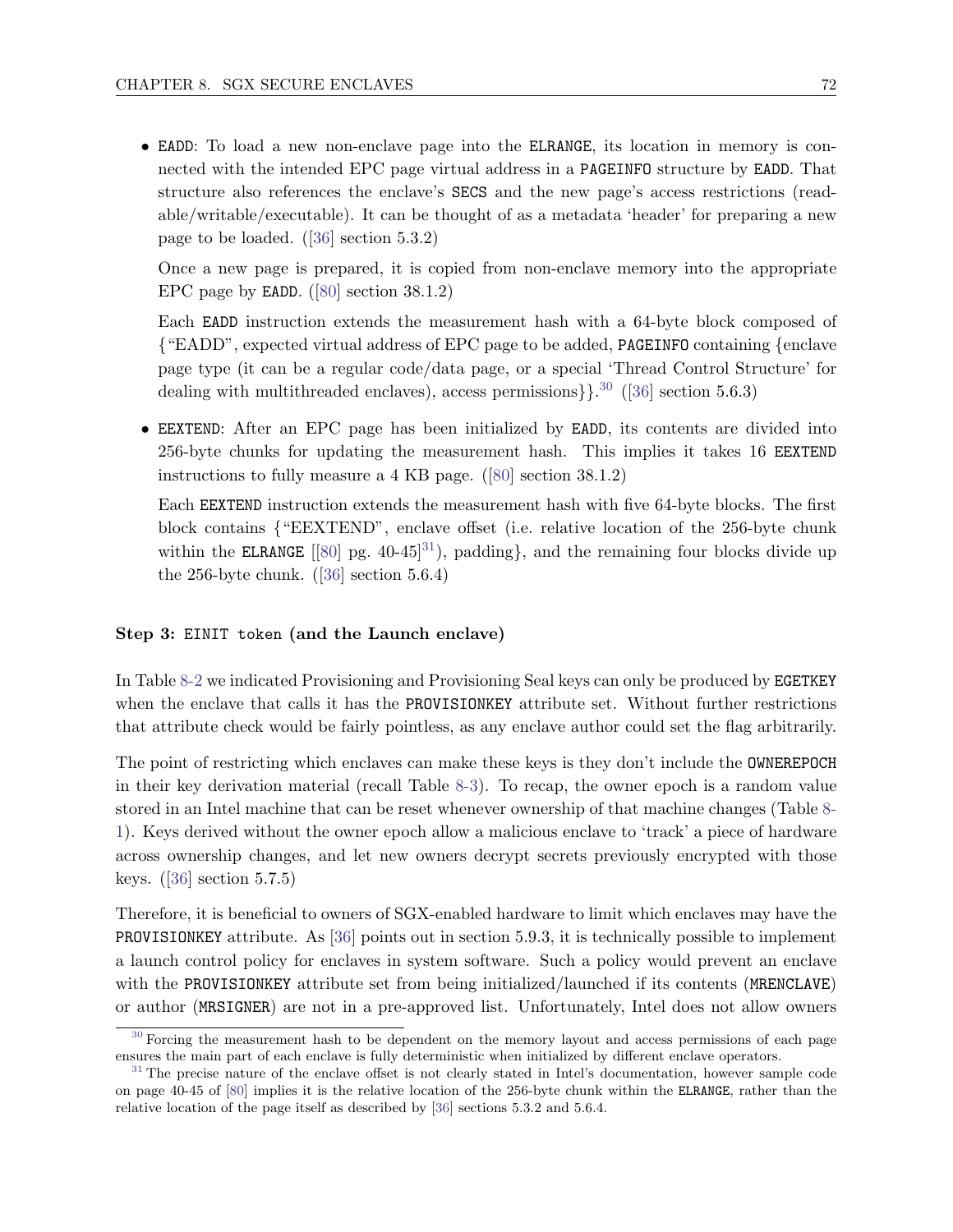of SGX-enabled hardware to implement a launch control policy purely ad hoc. Instead, the policy must be implemented in a so-called 'Launch enclave', which is required for enclave initialization.

A launch enclave takes as input an enclave-being-launched's SIGSTRUCT and its intended attributes. It outputs an EINIT token signifying it approves of the enclave being launched. This token is a required input to the EINIT CPU instruction (step 4, discussed next), and is constructed based on a Launch key made by EGETKEY. Furthermore, as we will see, only a Launch enclave provided (i.e. signed) by Intel is allowed to make Launch keys via EGETKEY. The net effect of this is enclaves can only be initialized based on the approval of a Launch enclave obtained from Intel.<sup>[32](#page-79-0)</sup> Table [8-5](#page-79-1) details the content of an EINIT token.

<span id="page-79-1"></span>

| Token Field        | Description                                                                 |
|--------------------|-----------------------------------------------------------------------------|
| MAC                | Basically a hash of the next four token fields (ATTRIBUTES thru             |
|                    | MRSIGNER) and a Launch key (recall Section $8.2.2$ ) created by calling     |
|                    | EGETKEY from the Launch enclave. $33$                                       |
| ATTRIBUTES         | The enclave-being-launched's intended attributes (an input to the           |
|                    | Launch enclave).                                                            |
| VALID              | A true/false flag indicating if the Launch enclave considers the enclave-   |
|                    | being-launched valid or invalid (i.e. the launch control policy's verdict). |
| MRENCLAVE          | Measurement of the enclave-being-launched (from its SIGSTRUCT).             |
| MRSIGNER           | SHA-256 hash of the public key used to sign the enclave-being-launched      |
|                    | (from its SIGSTRUCT).                                                       |
| <b>ISVSVNLE</b>    | The Launch enclave's security version. For recreating the Launch key.       |
| KEYID              | A random number used to make the Launch key unique. For recreating          |
|                    | the Launch key.                                                             |
| <b>CPUSVNLE</b>    | The SGX implementation's security version, as used to make the              |
|                    | Launch key. For recreating the Launch key.                                  |
| ISVPRODIDLE        | The Launch enclave's product ID. For recreating the Launch key.             |
| MASKEDATTRIBUTESLE | A subset of the Launch enclave's attributes. For recreating the Launch      |
|                    | key.                                                                        |

<span id="page-79-3"></span>Table 8-5: EINIT token Contents

<span id="page-79-4"></span>Only if the SIGSTRUCT is signed with an Intel public key will the Launch enclave allow the PROVISIONKEY attribute to be set in the enclave-being-launched's intended attributes ([\[6\]](#page-121-0), [\[36\]](#page-123-0) section  $5.9.1$ ).<sup>[34](#page-79-2)</sup> That is the entirety of the launch control policy as far as the documentation

<span id="page-79-0"></span>[<sup>32</sup>](#page-79-3) On a subset of SGX-enabled hardware it is possible to set up 'Flexible Launch Control' [\[84\]](#page-125-4) and implement a custom Launch enclave [\[6\]](#page-121-0). Based on [\[6\]](#page-121-0) it seems FLC-type Launch enclaves do not require approval from Intel. We may investigate FLC and related techniques [\[134\]](#page-128-0) for reducing Intel's role in using SGX enclaves in future editions of this report.

<span id="page-79-2"></span>[<sup>33</sup>](#page-79-3) The EINIT token's MAC is produced by the AES-CMAC algorithm. ([\[36\]](#page-123-0) section 5.9.1)

 $34$  It is not made clear in [\[36\]](#page-123-0) or [\[80\]](#page-125-1) if the Launch enclave contains a hard-coded Intel key (or set of keys), or if it somehow uses the IA32 SGXLEPUBKEYHASH value embedded in the SGX implementation to check SIGSTRUCT signer keys. It is also not clear if the launch control policy is applied to the SIGSTRUCT attributes (which are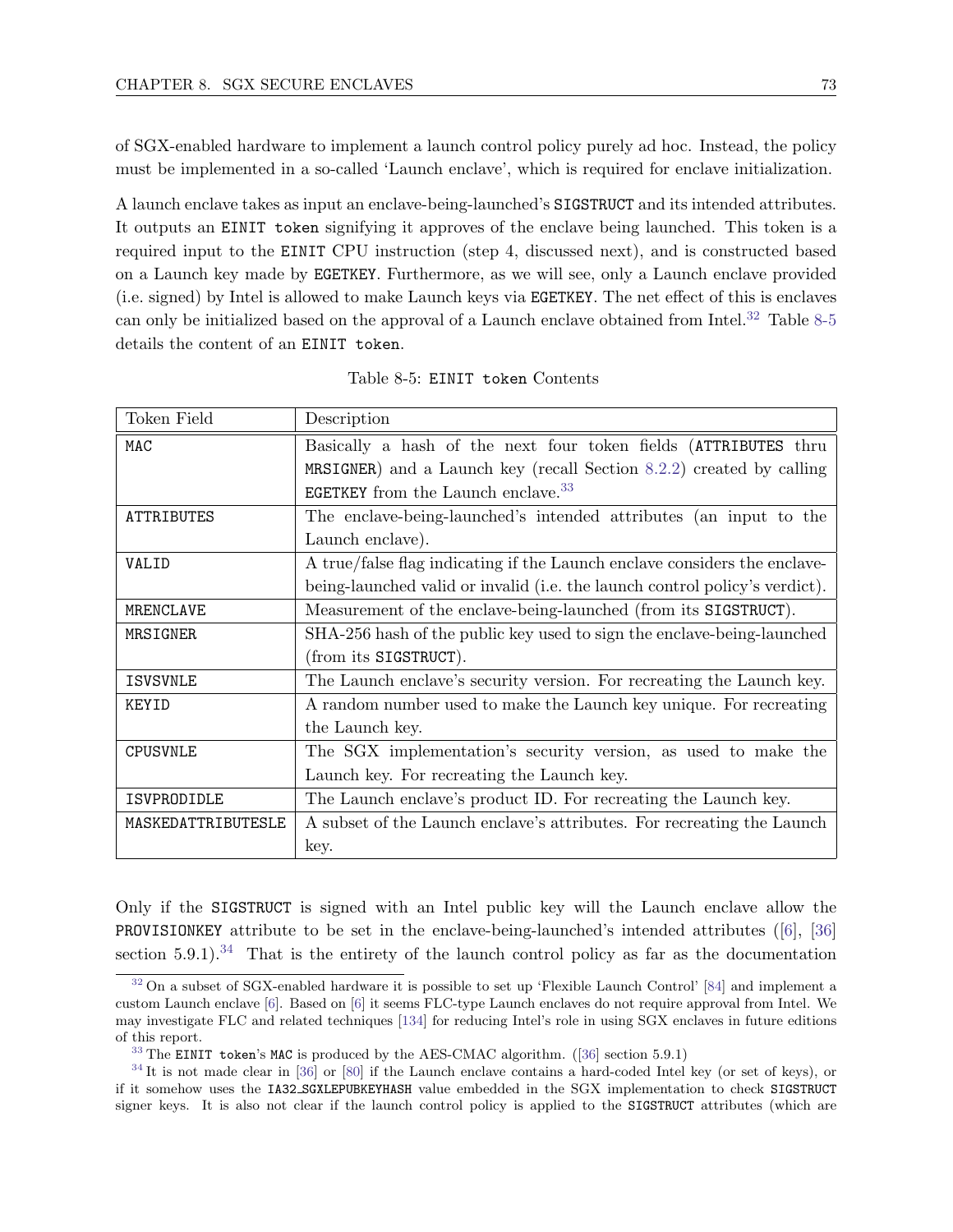reveals. In practice, only Intel's Provisioning enclave (Section [8.2.5\)](#page-81-0) and Quoting enclave (Section [8.2.6\)](#page-83-0) are allowed to have the PROVISIONKEY attribute.

#### Step 4: EINIT

Finally, the EINIT token and SIGSTRUCT are passed to the EINIT instruction, which finalizes the measurement hash, verifies the EINIT token and SIGSTRUCT signature, ensures the enclave doesn't have any attributes not permitted by the SIGSTRUCT, sets several values in the SECS structure based on the SIGSTRUCT, and marks the enclave as initialized to prevent any further modifications. It is instructive to directly enumerate the steps taken, as described by Intel's SGX developer manual ([\[80\]](#page-125-1) pg. 40-47 to 40-52; the exact order of steps may not fully match the SGX implementation, and some trivial or obscure steps are left out).

- <span id="page-80-1"></span>1. Complete the enclave's measurement by finalizing the SHA-256 algorithm (translating the algorithm's internal state into a hash output). The final value is stored in the enclave's SECS.MRENCLAVE field.[35](#page-80-0)
- 2. SIGSTRUCT checks:
	- (a) Verify the SIGSTRUCT's signature.
	- (b) Check the SIGSTRUCT's ENCLAVEHASH matches the final MRENCLAVE value.
	- (c) Check the enclave's real attributes are permitted by its author. Bitwise AND between SECS.ATTRIBUTES and SIGSTRUCT.MASKEDATTRIBUTES must equal SIGSTRUCT.ATTRIBUTES.
- 3. Set the SECS fields SECS.MRSIGNER, SECS.ISVPRODID, and SECS.ISVSVN by copying the corresponding values from the SIGSTRUCT (recall the MRSIGNER is computed as a SHA-256 hash of the enclave author's public key, as found in the SIGSTRUCT).
- 4. Check the LAUNCHKEY attribute is not set in SECS.ATTRIBUTES unless the enclave's MRSIGNER equals a value known as IA32 SGXLEPUBKEYHASH (a.k.a. 'SGX Launch enclave public key hash'), which is embedded in the SGX implementation.
- 5. EINIT token checks:
	- (a) If the token is marked invalid, make sure the SECS.MRSIGNER value equals IA32 SGXLE-PUBKEYHASH, then skip the other token checks.

constraints on what the real attributes may be) or the intended attributes. The FLC-type reference Launch enclave implementation at [\[79\]](#page-125-2) /psw/ae/ref le/ref le.cpp ref le get launch token() implies it is the intended attributes that are controlled. Moreover, the EINIT token MAC uses the intended attributes directly, implying they have a central role in the launch control policy. These are implementation details and ultimately don't affect the observable behavior of the Launch enclave, especially since the EINIT instruction is quite rigorous about checking for attribute inconsistencies.

<span id="page-80-0"></span> $35$  In fact, during initialization the intermediate measurement hash values are also stored in the SECS.MRENCLAVE field for convenience and to isolate them from unauthorized modification (only the SGX CPU instructions can read from, and write to, the SECS structure). ([\[36\]](#page-123-0) section 5.6)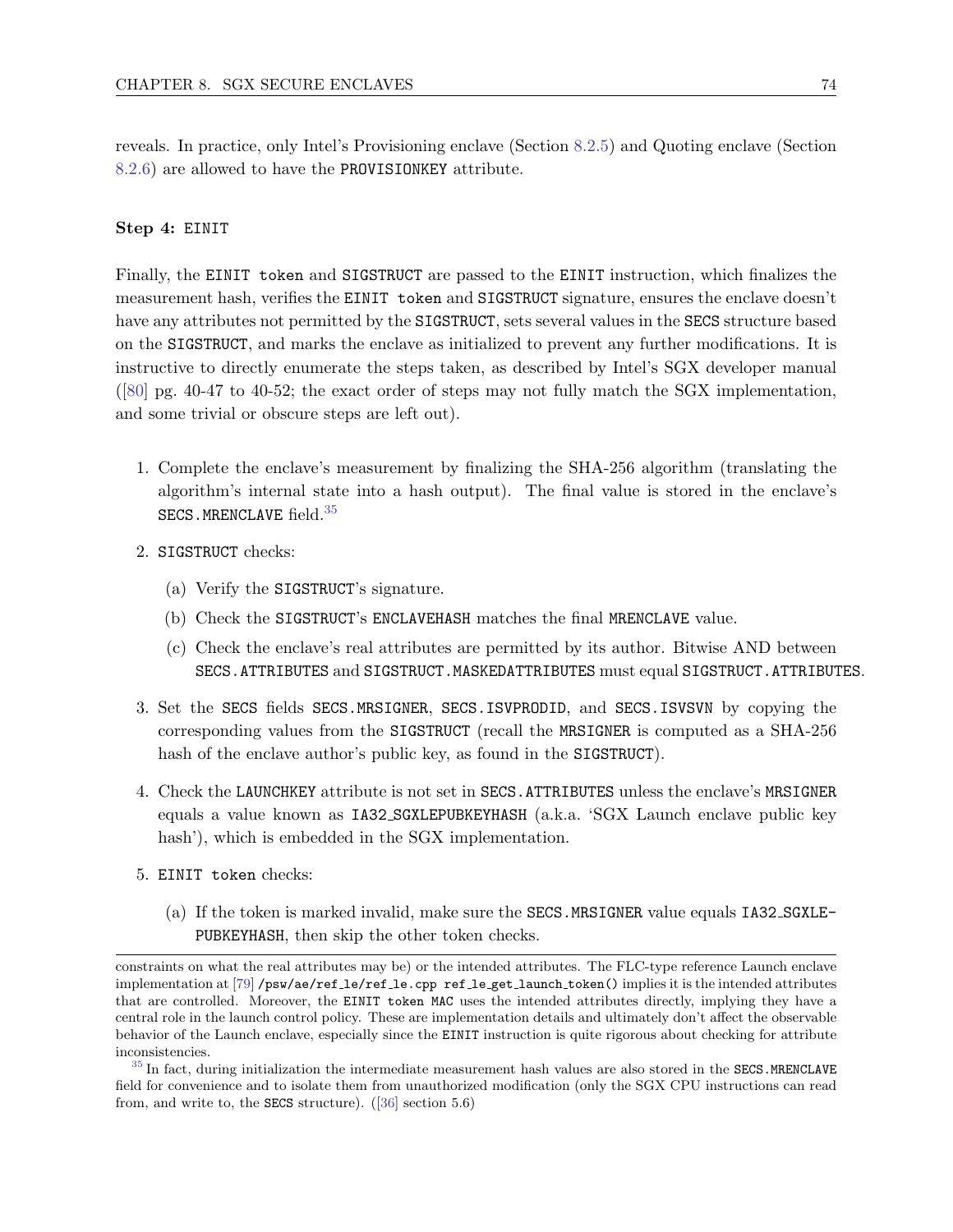- (b) Use the token contents to compute the Launch key and verify the token's MAC. This computation is integrated directly into EINIT, and is a sort of duplicate implementation of EGETKEY:LAUNCHKEY.
- (c) Verify the token's MRSIGNER value matches the SECS.MRSIGNER value. Also check the corresponding MRENCLAVE values.
- (d) Check if the token's 'intended attributes' field matches the enclave's real attributes (SECS.ATTRIBUTES).
- 6. If all checks pass, mark the enclave as initialized by setting the SECS.INIT flag.

The reader may have noticed we snuck a crucial design detail into the list. Enclaves signed by Intel's public key, which is hard coded into Intel's SGX implementation, can get past EINIT without a valid EINIT token. This provides a path to 'bootstrap' enclave launching. First launch Intel's Launch enclave, then use it to make EINIT tokens for launching all other enclaves.

# <span id="page-81-0"></span>8.2.5 SGX provisioning

To achieve untrusted remote computation, secure enclave owners must prove they are running enclaves with software expected by remote parties. It isn't enough that the *owners* know they are running secure enclaves. Since secure enclaves are ultimately a processor technology, remote computation proofs must be connected to the relevant processor manufacturer (e.g. Intel).

In short, the enclave-enabled hardware proves knowledge of the provisioning secret to its manufacturer (who also knows that secret), the manufacturer provisions an 'Attestation key' to the hardware signifying it trusts the hardware, enclaves on that machine use the Attestation key to sign their messages, the manufacturer verifies those signatures and filters out compromised signers (a capability of the EPID signing protocol [\[32\]](#page-122-0)) before re-signing it, and final recipients of messages check the manufacturer's signatures against a trusted public key. We discuss provisioning in this section, and attestation in the next.

#### Provisioning enclave

<span id="page-81-2"></span>Provisioning is orchestrated by a 'Provisioning enclave' signed by Intel.<sup>[36](#page-81-1)</sup> This is one of the enclaves allowed by the Launch enclave to have the PROVISIONKEY attribute (Section [8.2.4,](#page-76-0) step 3). We recommend [\[81\]](#page-125-5) section 2.4.5.1, [\[143\]](#page-128-1), and especially [\[79\]](#page-125-2) for a more complete picture of the provisioning process than is laid out here.

<span id="page-81-1"></span>[<sup>36</sup>](#page-81-2) According to [\[81\]](#page-125-5) and [\[143\]](#page-128-1), provisioning is designed by Intel to use two enclaves (the 'Provisioning enclave' and 'Provisioning Certification enclave'), however [\[15\]](#page-121-1) claims (without direct citation) these are implemented in practice as one combined enclave. It seems at least Intel's Linux implementation uses separate enclaves [\[79\]](#page-125-2). For simplicity we assume there is only one enclave. The main purpose of splitting out the certification enclave appears to be encapsulating a check on the PROVISIONKEY attribute, such that the certification enclave will only produce the PPID for authorized enclaves, and also to provide a rigorous process for 'certifying' that an enclave is so authorized [\[79\]](#page-125-2).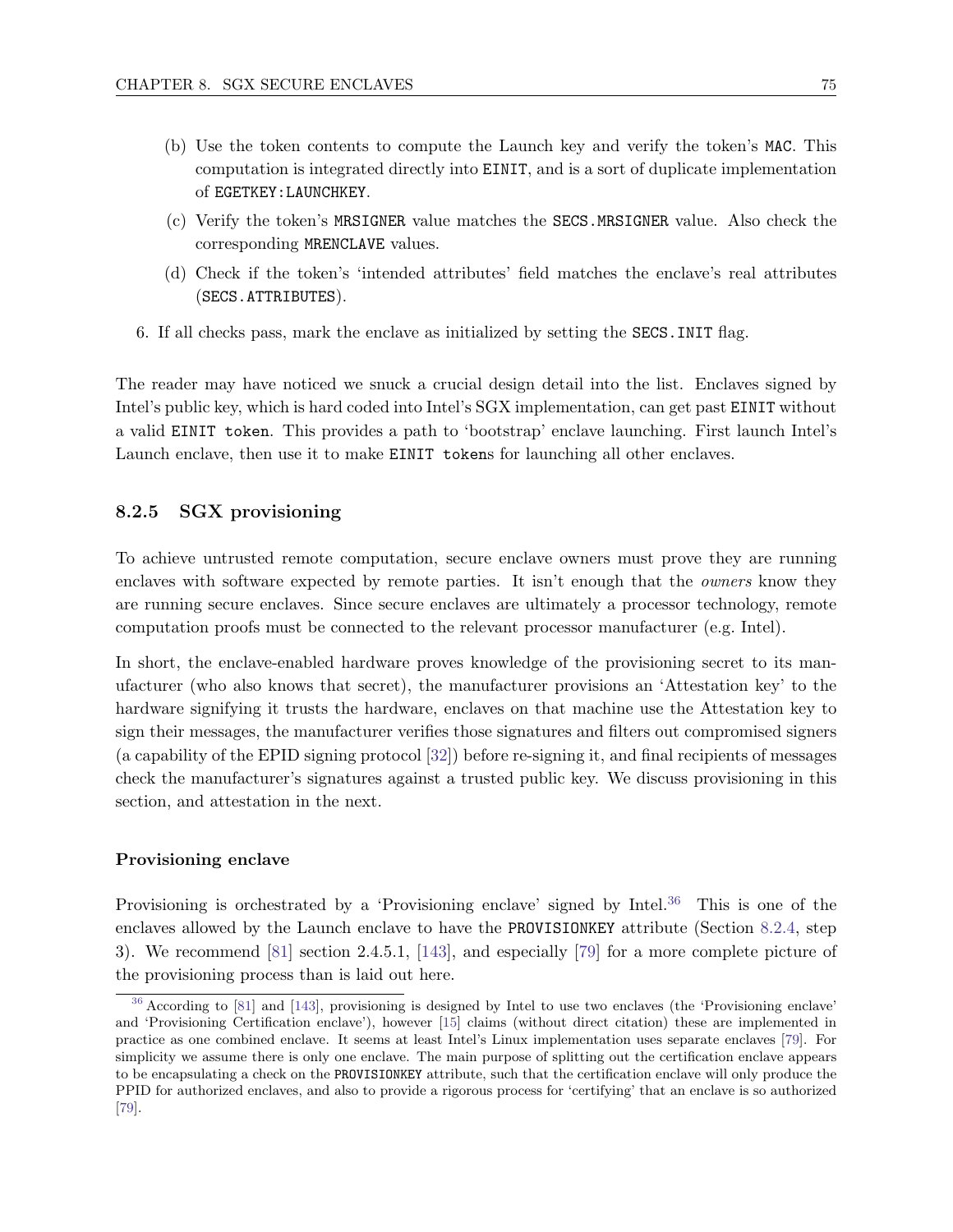Intel obtains a copy of a hardware's provisioning secret during the manufacturing process. Moreover, that hardware can only use the provisioning secret to create SGX keys, of which only the Provisioning key can be made by Intel (all other keys use the seal secret). Therefore, for a piece of hardware to prove it is SGX-enabled, it must create a Provisioning key that Intel can verify was created by a provisioning secret stored in their database.

However, how can Intel know which provisioning secret to use, to recreate a given Provisioning key it is presented with? It is unreasonable to test all secrets in its database, so Intel must use an identifier of some kind to locate the relevant provisioning secret.

Intel's solution has two steps:

- 1. The Provisioning enclave uses EGETKEY to produce a Provisioning key, with the CPUSVN and ISUSVN values explicitly set to zero. A hash of that key, called the Provisioning ID (PPID), is sent to Intel (in encrypted form, as is standard for network communications). Intel can precompute the PPID for all stored provisioning secrets, making it easy to connect provisioning requests with secrets created during manufacturing.<sup>[37](#page-82-0)</sup>
- <span id="page-82-2"></span>2. The Provisioning enclave produces a second Provisioning key, this time with the real CPUSVN and ISUSVN values, and sends it to Intel. Intel can reproduce this new key using the provisioning secret associated with the previous step's PPID, along with the security versions that are also transmitted in this step. Intel can block provisioning requests from machines with insecure SGX or Provisioning enclave implementations.

In practice [\[143\]](#page-128-1) the second step could be merged with the first, or woven into the EPID Join protocol which is discussed next.

#### EPID Join protocol

Rather than give an Attestation key directly to the SGX-enabled hardware, Intel's provisioning service collaborates with the Provisioning enclave on an 'EPID Join protocol' ([\[32\]](#page-122-0), [\[81\]](#page-125-5) section 2.4.5.1, [\[143\]](#page-128-1)). At the end of this protocol the Provisioning enclave will have a private Attestation key unknown to Intel, which can be used in the remote attestation process (see Section [8.2.6\)](#page-83-0).

Whenever an SGX-enabled hardware goes through provisioning, Intel stores a copy of the PPID used and an encrypted version of the Attestation key created. It is encrypted with the Provisioning Seal by the hardware (which only the hardware can decrypt), allowing secure key recovery at a later date ([\[81\]](#page-125-5) section 2.4.5.1).[38](#page-82-1)

<span id="page-82-3"></span><span id="page-82-0"></span> $37$  The SGX implementation and enclave security versions are left out of the PPID to ensure it is a value that will remain constant forever. Note that, per Table [8-3,](#page-74-0) the MRSIGNER and ISVPRODID are still a part of the PPID, so in practice only Provisioning enclaves signed by Intel can create useful PPIDs.

<span id="page-82-1"></span><sup>&</sup>lt;sup>[38](#page-82-3)</sup> During secure key recovery, or re-provisioning a new Attestation key (e.g. following an SGX implementation update), the hardware must sign a message with the old Attestation key (e.g. after obtaining and decrypting the encrypted version) and pass it to Intel ([\[81\]](#page-125-5) section 2.4.5.1). This requirement allows Intel to check if the old key was revoked, and prevent re-provisioning requests to hardware that may be compromised [\[83\]](#page-125-0).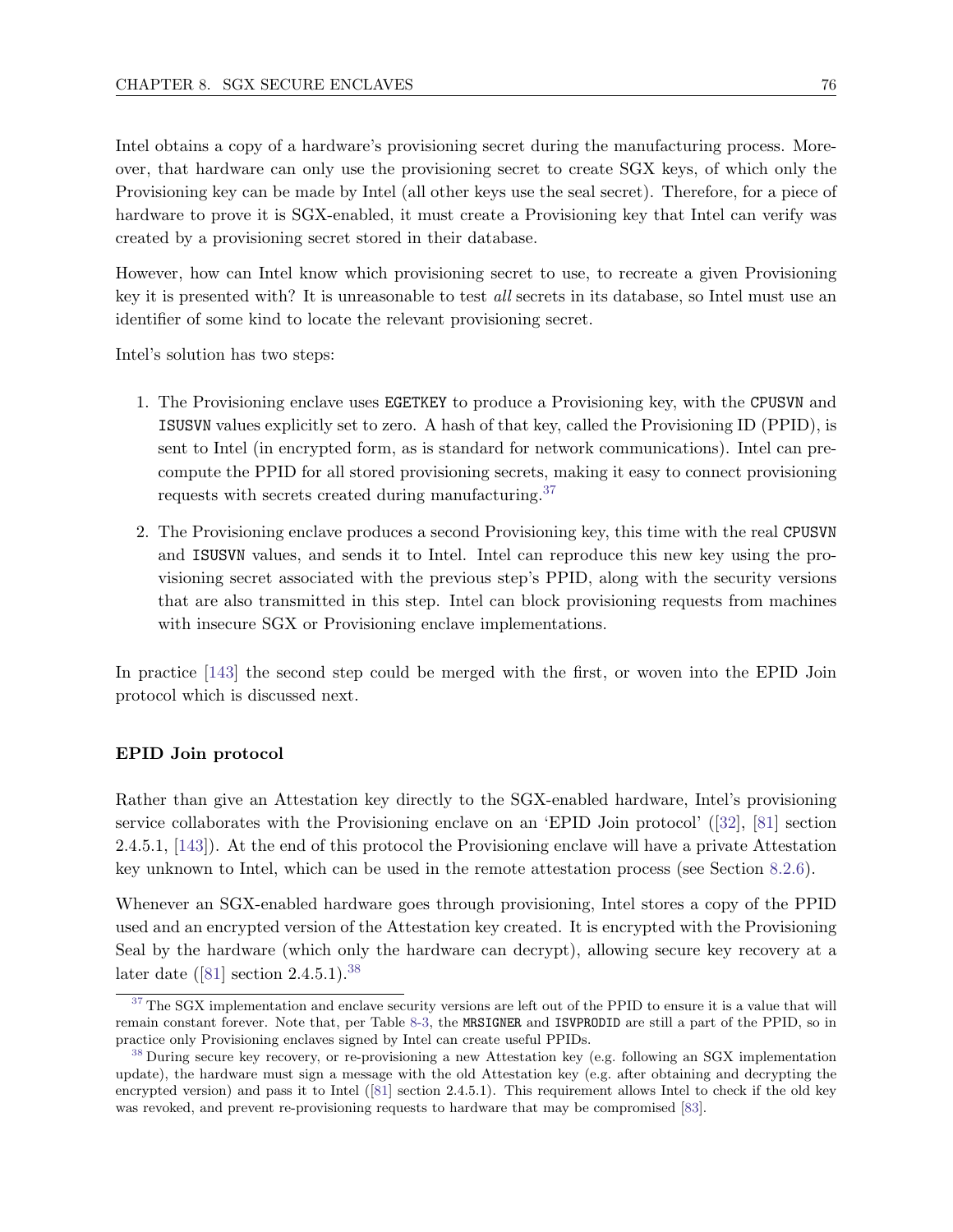Attestation keys become 'members' of a group public key for the EPID (Enhanced Privacy ID) signature scheme [\[32\]](#page-122-0) after 'joining' the group. The EPID Join protocol [32] requires passing three messages between the group key 'issuer' (Intel) and the 'platform' (SGX-enabled hardware).[39](#page-83-1)

- <span id="page-83-7"></span><span id="page-83-6"></span>1. The issuer sends their EPID group key material to the platform.  $40$
- 2. The platform generates part of their EPID private key, uses it to manipulate the group key material, and sends that manipulated material back to the issuer as a 'challenge'.
- 3. The issuer 'responds' with further manipulation of that material, which the platform uses to complete their EPID private key. Note that the group key material modifications are only temporary, and don't persist beyond the Join protocol.

<span id="page-83-8"></span>The Attestation key (EPID private key) can be used to make signatures, which Intel can validate with the relevant EPID group key. Interestingly, an Attestation key's signatures are detached (as far as Intel knows) from the hardware that provisioned it. This provides increased privacy protections for operators of SGX enclaves  $(36)$  section 5.8.2).<sup>[41](#page-83-3)</sup> EPID permits the issuer (Intel) to reject attestation signatures produced by compromised group members  $[32, 83]$  $[32, 83]$  $[32, 83]$ .<sup>[42](#page-83-4)</sup>

#### <span id="page-83-9"></span>Pass Attestation key to Quoting enclave

Since the Attestation key is the linchpin of remote attestation, it should only be accessible by carefully designed enclaves. In fact, only one enclave is intended to use it, namely the Intelprovided Quoting enclave. This enclave is in charge of the remote attestation process (discussed next), and is the second enclave authorized by the Launch enclave to have the PROVISIONKEY attribute (Section [8.2.4\)](#page-76-0). To transmit the Attestation key from the Provisioning to the Quoting enclave, it is encrypted with a Provisioning Seal key and stored by the system software for later decryption and use by the Quoting enclave  $(36)$  section 5.8.2).<sup>[43](#page-83-5)</sup>

<span id="page-83-10"></span><span id="page-83-1"></span><span id="page-83-0"></span><sup>&</sup>lt;sup>[39](#page-83-6)</sup> If Intel already has a copy of the provided PPID then it will skip the EPID Join protocol and just send back the relevant encrypted Attestation key stored in anticipation of key recovery requests ([\[81\]](#page-125-5) section 2.4.5.1). Of course, if the hardware operator intends to re-provision a new key then the Join protocol will be enacted.

<span id="page-83-2"></span> $^{40}$  $^{40}$  $^{40}$  Unlike Ed25519 curve points, which can be represented with a single value (once compressed), EPID keys (both public and private) are composed of multiple distinct values [\[32\]](#page-122-0).

<span id="page-83-3"></span> $^{41}$  $^{41}$  $^{41}$  EPID signatures can be linkable or unlinkable (i.e. one signature linkable to another signature), depending on the hardware operator's preference [\[83,](#page-125-0) [20\]](#page-122-1). MobileCoin nodes and Fog service operators currently use the  $sgx/epid$ linkable variant by default [\[113\]](#page-127-0), which makes it easier to identify and revoke compromised Attestation keys [\[83\]](#page-125-0). EPID linkability may become mandatory in future versions of MobileCoin, according to private correspondence with MobileCoin developers.

<span id="page-83-5"></span><span id="page-83-4"></span> $42$  We leave the intricacies of EPID and its revocation mechanism to the paper [\[32\]](#page-122-0) where it was first introduced.

<sup>&</sup>lt;sup>[43](#page-83-10)</sup> It may seem like Attestation keys can only be safely encrypted with the Provisioning Seal key thanks to the PROVISIONKEY limitation. However, it is actually the MRSIGNER input to Provisioning Seal keys that secures Attestation keys. Only a Quoting enclave produced by the same enclave author as the corresponding Provisioning enclave may decrypt Attestation keys, and only a Provisioning enclave approved by the manufacturer may obtain useful Attestation keys. In this way the manufacturer can ensure Attestation keys are safely managed throughout their lifetimes.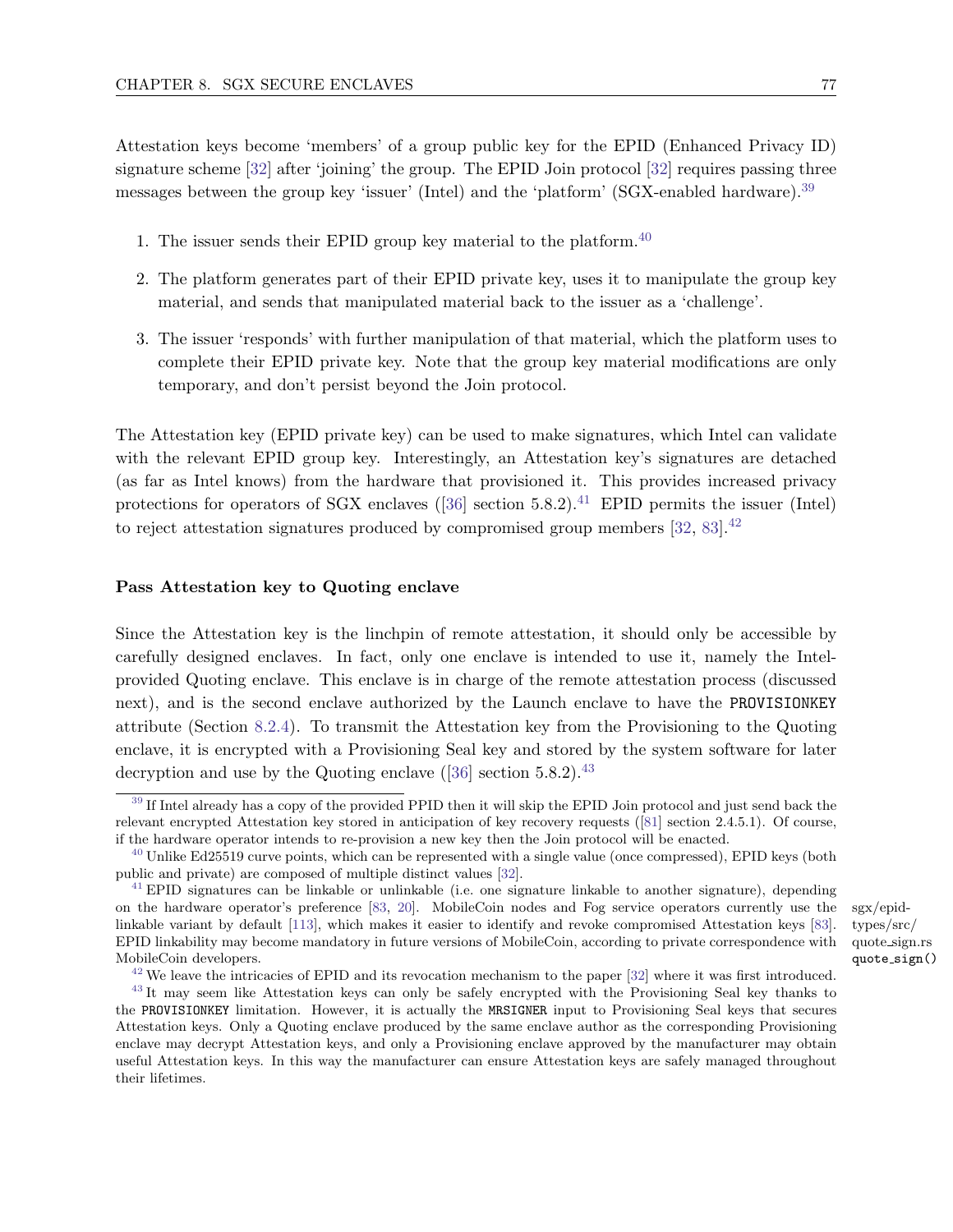# 8.2.6 SGX attestation

<span id="page-84-1"></span>To interact remotely with an enclave, usually the first step is to open a secure communication channel with it. Of course, a channel should only open successfully if the remote enclave is really an enclave. To that end, the key exchange process between remote enclave and would-be user (e.g. as part of the TLS [\[8\]](#page-121-2) or Noise [\[126\]](#page-127-1) communication protocols]<sup>[44](#page-84-0)</sup> should include a proof that the enclave is, in fact, an enclave.

However, the enclave that is setting up a communication channel isn't equipped to create that 'attestation' proof by itself. As we have discussed, only the Quoting enclave is able to produce signatures with the Attestation key. Instead, the enclave creates a local Report proving to the Quoting enclave it is a secure enclave on the same machine. The Report attests to a specific message (i.e. a Report says "this message was produced by a legitimate SGX secure enclave").

The Quoting enclave verifies the Report, then signs its included message with the Attestation key, producing a so-called Quote. This Quote can be transmitted to Intel, which uses the relevant EPID group key to verify the attestation signature (or reject it if produced by a revoked signer), then resigns the message with an Intel RSA key. The Intel-signed message is known as an Attestation Verification Report, and gets sent back to the enclave operator, who can forward it to the original communication partner. That partner verifies the Intel signature and uses the message contents to complete the communication channel set-up.

Once a channel is established, there is no need for further attestation. Moreover, enclaves only need one public key to set up a communication channel with arbitrary numbers of users. An enclave can produce a single Attestation Verification Report containing that public key, and store it indefinitely in anticipation of requests from users who want to communicate with the enclave.

## SGX local attestation

Attestation between enclaves on the same machine relies on the EREPORT SGX CPU instruction ([\[36\]](#page-123-0) section 5.8.1). This instruction takes as input a message to report on (REPORTDATA), and the MRENCLAVE and attributes of the target enclave (the enclave being reported to). It outputs a Report. If used in the context of remote attestation, the target will be the Quoting enclave.

Internally, EREPORT makes a Report key on behalf of the target enclave (using its measurement and attributes instead of the calling enclave's values; recall Section [8.2.2\)](#page-71-0). The Report key is used as the cipher key to an AES-CMAC algorithm, which basically outputs a hash (called a MAC) of inputs that is dependent on the cipher key (similar to how the EINIT token is constructed).

The AES-CMAC inputs are identifying details about the reporting enclave (obtained directly from its SECS), and the Report's message. When a target enclave receives a Report, it can use EGETKEY to recreate the Report key, then recompute the MAC to verify the Report's stored value. If the

<span id="page-84-0"></span>[<sup>44</sup>](#page-84-1) MobileCoin nodes are designed to use the Noise protocol, as implemented in the mc-crypto-noise Rust crate.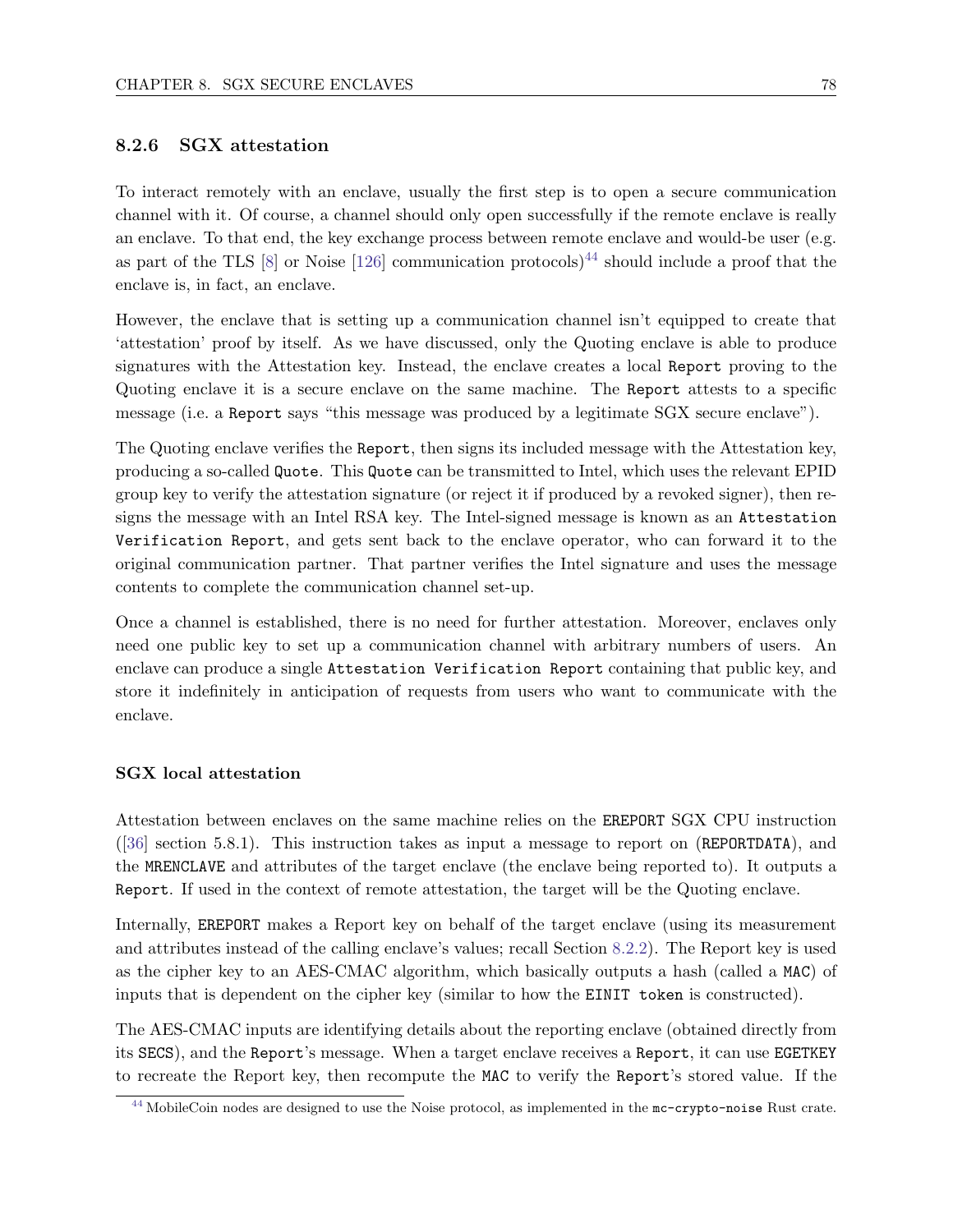MACs match, then the Report's message must have been produced by an enclave (specifically, the enclave represented by the hashed information) on the same machine as the target enclave.<sup>[45](#page-85-0)</sup>

<span id="page-85-1"></span>Table [8-6](#page-85-1) itemizes the content of a Report (see [\[36\]](#page-123-0) section 5.8.1, or [\[77\]](#page-125-6) section 4.3.1).

#### <span id="page-85-3"></span>Table 8-6: Report Contents

| Fields        | Description                                                                         |
|---------------|-------------------------------------------------------------------------------------|
| MAC           | The output of an AES-CMAC algorithm (more-or-less a hash of inputs), with the       |
|               | Report key as cipher key. All other fields in the Report (aside from the KEYID)     |
|               | are inputs to the algorithm.                                                        |
| ATTRIBUTES    | Attributes of the enclave that called <b>EREPORT</b> .                              |
| MRENCLAVE     | Measurement of the enclave that called <b>EREPORT</b> (Section 8.2.3).              |
| MRSIGNER      | Hash of the public key used to sign the enclave that called <b>EREPORT</b> (Section |
|               | $8.2.3$ ).                                                                          |
| ISVPRODID     | Product ID of the enclave that called EREPORT.                                      |
| ISVSVN        | Security version number of the enclave that called <b>EREPORT</b> .                 |
| <b>CPUSVN</b> | Current security version number (SVN) of the SGX implementation. $46$               |
| REPORTDATA    | Message provided as an input to <b>EREPORT</b> .                                    |
| KEYID         | A random number used to make the Report key unique. Allows the Report key           |
|               | to be recreated, but does not otherwise contribute to making the MAC.               |

#### SGX remote attestation

After the Quoting enclave receives a Report containing a message intended for remote attestation (and validates it), there is not much left to say [\[77\]](#page-125-6).

- 1. The Quoting enclave replaces the Report's MAC with an EPID signature using the Attestation key ([\[36\]](#page-123-0) section 5.8.2), transforming it into a Quote.
- <span id="page-85-4"></span>2. The Quote is sent to Intel's Attestation Service (IAS), which verifies the EPID signature and checks if the signer was revoked.<sup>[47](#page-85-2)</sup> Intel re-signs the Quote with an Intel RSA key, transforming it into an Attestation Verification Report (AVR) [\[77\]](#page-125-6).

<span id="page-85-0"></span><sup>&</sup>lt;sup>[45](#page-85-3)</sup> Only the EREPORT SGX CPU instruction is able to make Report keys on behalf of another enclave. This means the target enclave can be sure a valid Report was definitely made by a secure enclave, as only secure enclaves may invoke EREPORT.

 $^{46}$  $^{46}$  $^{46}$  Unlike other SGX key variants which take the CPUSVN as an input (Table [8-1\)](#page-72-1), Report keys are generated (by both EREPORT and EGETKEY) using the current SGX implementation's security version. Doing so ensures outstanding Reports become worthless after every SGX implementation security update ([\[36\]](#page-123-0) section 5.8.1).

<span id="page-85-2"></span><sup>&</sup>lt;sup>[47](#page-85-4)</sup> Intel can periodically revoke entire EPID groups in parallel with an SGX security update (inferred from the 'isvEnclaveQuoteStatus::GROUP REVOKED' status that can be returned in AVR requests [\[77\]](#page-125-6)). This forces all members of that group to re-provision new Attestation keys if they want to obtain new AVRs. Forced re-provisioning prevents Attestation keys that were exposed to potentially insecure SGX implementations from being used to sign Quotes with new CPUSVNs. This incidentally provides a convenient mechanism for enforcing SGX security updates in MobileCoin. If Intel issues an SGX update that triggers re-provisioning on new attestation requests,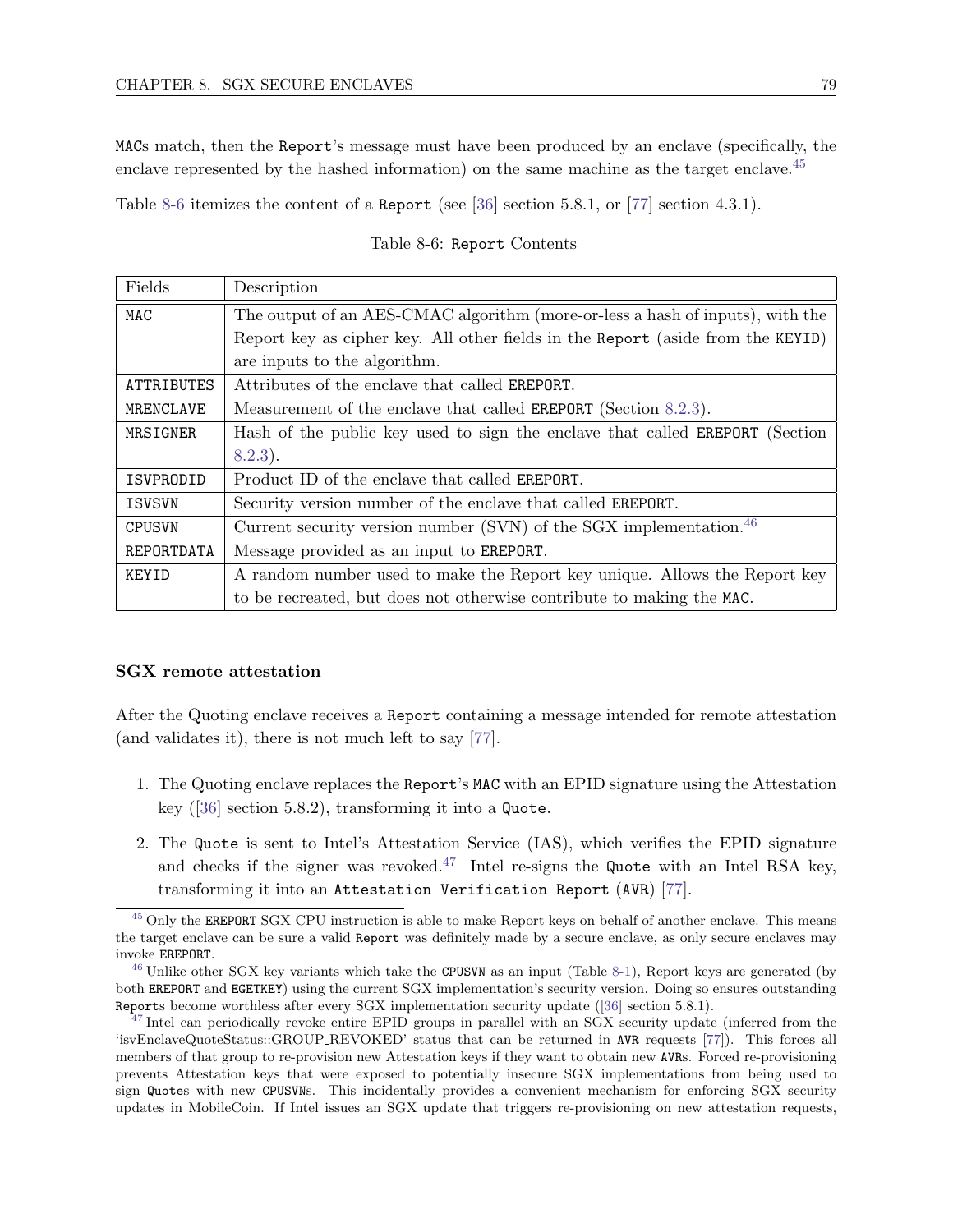- 3. The AVR is sent back to the enclave operator, who may forward it to a desired enclave user.
- 4. The user verifies the AVR signature and checks that the signing public key belongs to Intel.<sup>[48](#page-86-0)</sup> attest/core/ src/ias/ verify.rs If the AVR's contents (measurements, attributes, etc.) meet the user's expectations, they can continue communicating with the enclave.

<span id="page-86-1"></span>VerificationReport ::verify()

<span id="page-86-0"></span> $^{48}$  $^{48}$  $^{48}$  In reality, Attestation Verification Reports include a certificate signing chain, which extends from the attest/core/ signing key to a root 'Attestation Report Signing CA Certificate' that should be trusted by the user. [\[77\]](#page-125-6)

src/ias/ verify.rs VerificationReport ::verify signature()

then MobileCoin can hard fork (author a new validator enclave with new MRENCLAVE) to force nodes to update their SGX implementations. Nodes contain enclaves that securely send encrypted transactions to each other, but the enclaves can only peer with enclaves that have the same MRENCLAVE value (based on the AVRs they receive from  $*$ crypto/ake/ those nodes). Since these AVRs can only be made after the new enclave is released, if the enclave is released after a re-provisioning-inducing update, the AVRs must contain CPUSVN values that are considered secure by Intel. Without hard forking in this way, nodes can store old AVRs made for old SGX implementations and continue using them to establish communication channels with other enclaves and users even when Intel would force a re-provisioning if the nodes were to obtain new AVRs.

enclave/src/ lib.rs get\_verifier()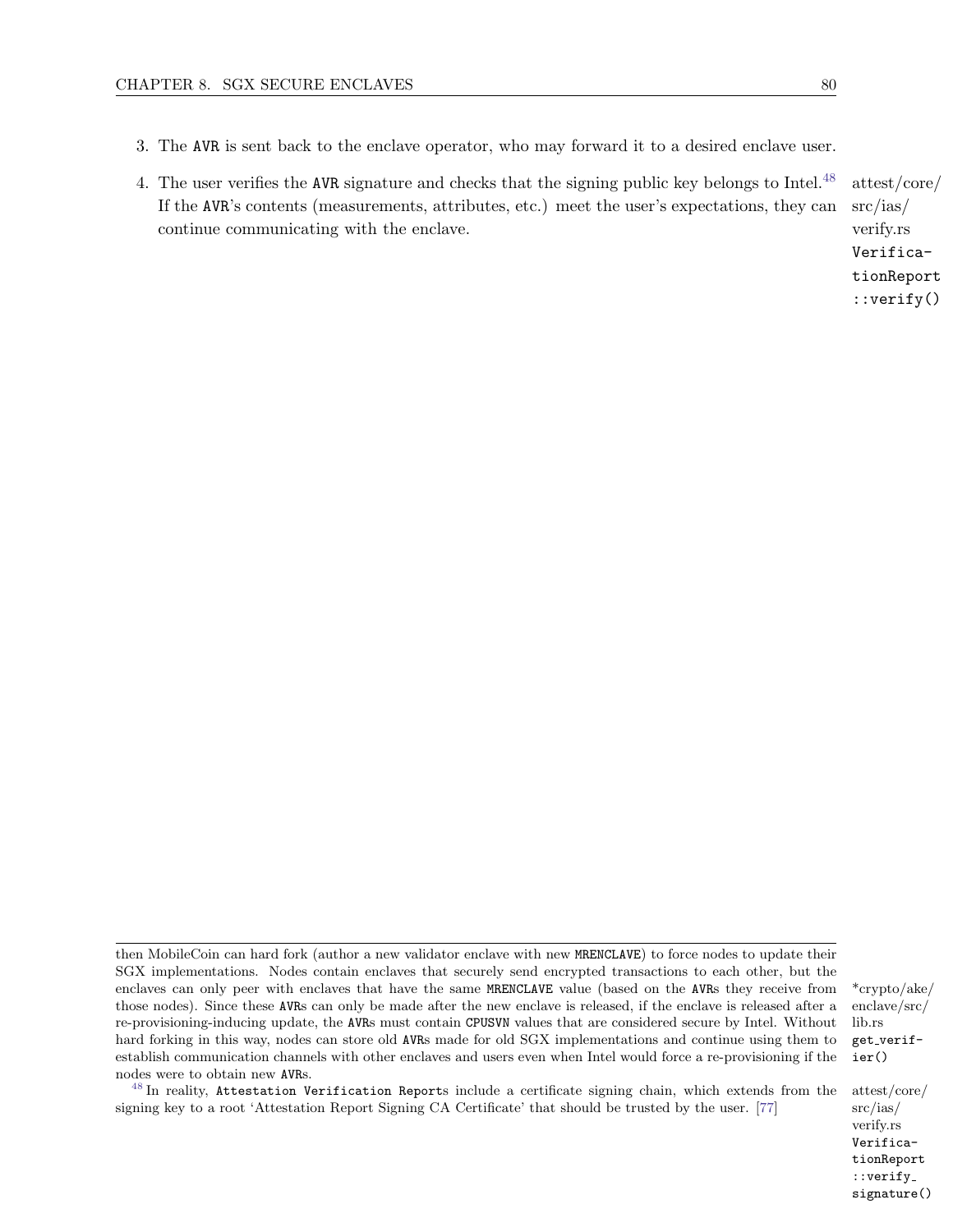# CHAPTER 9

# MobileCoin Consensus Protocol

Federated Byzantine agreement (FBA) is a model for reaching consensus in a network composed of nodes. It's most essential feature is the quorum slice, from which quorums and the federated voting procedure are derived. A consensus protocol is said to employ the FBA model if it relies on quorum slices and federated voting. The Stellar Consensus Protocol (SCP) is one example, wherein nodes reach consensus on abstract 'statements'. MobileCoin's consensus protocol is a concrete implementation of SCP where the statements consensuated are blocks to be added to the blockchain.

The material in this chapter was primarily sourced from Mazières' original SCP whitepaper [\[101\]](#page-126-0) and MobileCoin's source code [\[66\]](#page-124-0), with many of the supporting arguments based on original research. Additional useful resources include [\[103\]](#page-126-1), [\[69\]](#page-124-1), [\[95\]](#page-126-2), [\[102\]](#page-126-3), and [\[22\]](#page-122-2).

# 9.1 Quorum slices and quorums

Let's consider the perspective of a single node in a distributed network of many nodes. This node participates in the network to learn about (and help create) arbitrary 'statements' that other nodes agree to accept as permanent facts. For example, the node may want to validate and maintain a useful local copy of a cryptocurrency blockchain. A 'useful' blockchain is one that accurately records all transactions users of the cryptocurrency are likely to submit future transactions with respect to. $<sup>1</sup>$  $<sup>1</sup>$  $<sup>1</sup>$ </sup>

<span id="page-87-1"></span><span id="page-87-0"></span><sup>&</sup>lt;sup>[1](#page-87-1)</sup> In the case of MobileCoin, a useful blockchain records all transaction *outputs* (and key images) that future transactions will be submitted with respect to.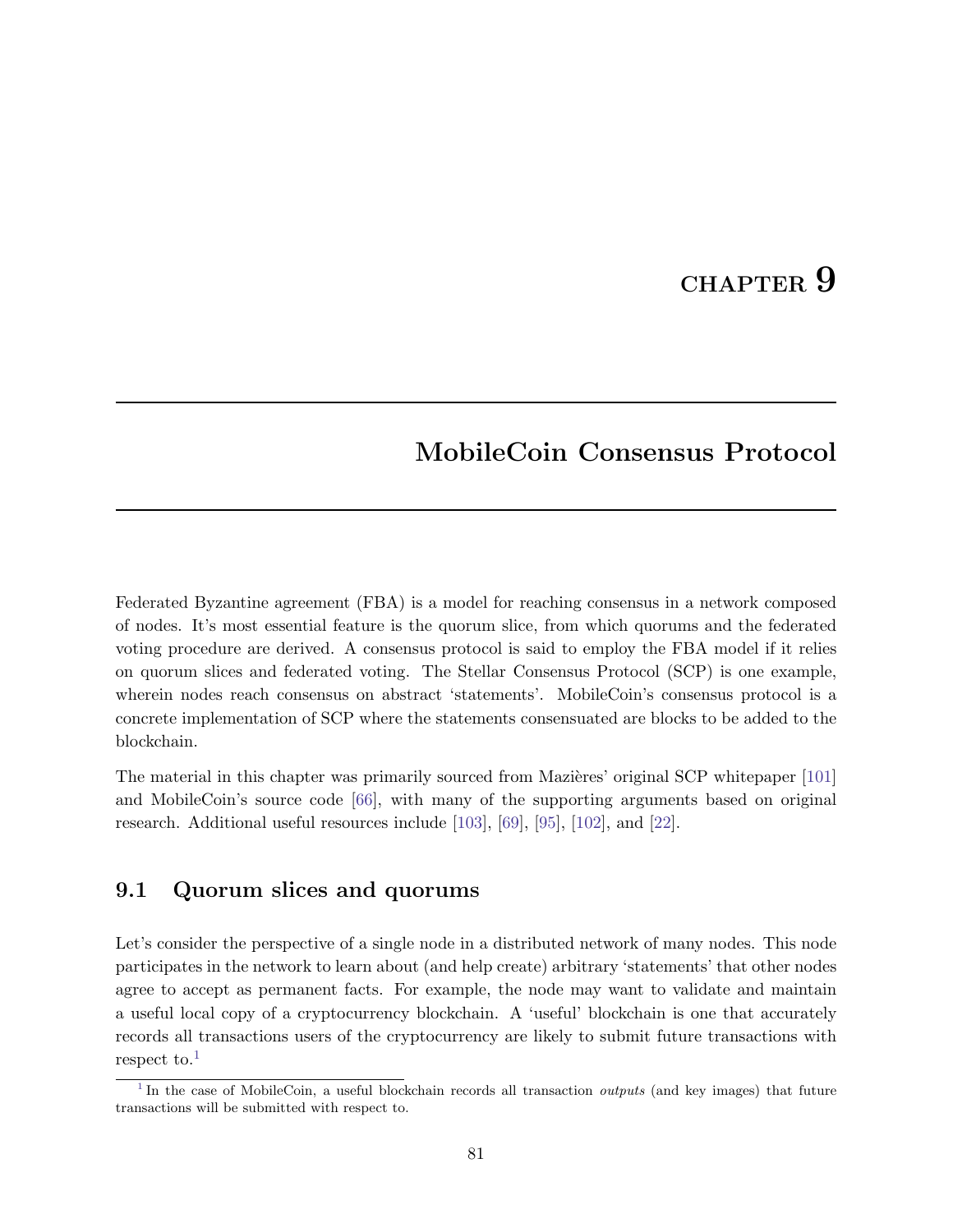However, it is not obvious which other visible nodes in the network are maintaining a useful blockchain. Any node could be malicious or inaccessible to users.<sup>[2](#page-88-0)</sup> As a consequence, our node must choose to trust some group of nodes. Practically speaking, if a trusted group of nodes all agree with our node on what block should be added to the blockchain next, then our node should be willing to accept that result.<sup>[3](#page-88-1)</sup> We call trusted groups *quorum slices*.

<span id="page-88-6"></span>It makes sense for all nodes in the network to operate using the same rules. If a node only accepts results that its quorum slice agrees on, but the nodes in that slice also require agreement from their own slices, then a result can only appear when agreement is reached between all the unique nodes found by tracing slices. The final group of nodes (the 'transitive closure' of quorum slices) consensus/ is called a *quorum*.<sup>[4](#page-88-2)</sup> Keep in mind that a quorum always includes the node that defined it.

<span id="page-88-7"></span>Quorums are defined from the point of view of a single node's quorum slice, so it is likely that different nodes will see different quorums. However, if two nodes' quorums overlap then it isn't possible for the two nodes to finalize different results (e.g. decide to add different blocks to the blockchain), because it isn't possible for the overlapping nodes in their quorums to accept more than one final result. It is this property of intersecting quorums that allows networks to reach broad consensus on results.

## 9.1.1 Multiple quorum slices

To complicate matters a bit, nodes are free to define multiple quorum slices. However, each node only contributes one quorum slice to each quorum it is a member of. This means if nodes in the network each have many quorum slices, then each node will see a large number of quorums corresponding to the various combinations of slices it can trace out.

Defining more than one slice is useful in case a node in one slice gets compromised by an attacker or is unresponsive. Such misbehaving nodes could block the slice's owner from seeing agreement for a full quorum, or convince the owner it should accept a result inconsistent with a different part of the network.<sup>[5,](#page-88-3)[6](#page-88-4)</sup>

<span id="page-88-5"></span>scp/src/quorum set.rs findQuorum-Helper()

<span id="page-88-9"></span><span id="page-88-8"></span><span id="page-88-0"></span><sup>&</sup>lt;sup>[2](#page-88-5)</sup> In a blockchain-based technology using proof-of-work, nodes can find the most useful blockchain by hunting for the chain with the highest cumulative difficulty [\[115\]](#page-127-2). Cumulative difficulty reflects energy expenditure, so it can't be counterfeited without breaking the proof-of-work hash algorithm. This makes it a reliable signal for identifying consensus.

<span id="page-88-1"></span><sup>&</sup>lt;sup>[3](#page-88-6)</sup> This dynamic where nodes willfully trust other nodes is similar to the relationship between cryptocurrency users and nodes. Users have no choice but to trust the nodes they communicate with.

<span id="page-88-2"></span><sup>&</sup>lt;sup>[4](#page-88-7)</sup> A 'quorum' is generally considered the minimum number of participants in a deliberative system that must agree in order for the system to make a decision on the content of deliberation.

<span id="page-88-3"></span>[<sup>5</sup>](#page-88-8) Misbehaving nodes are said to represent 'Byzantine failures', after the famous Byzantine generals problem [\[93\]](#page-126-4). FBA includes the word 'Byzantine' because it is designed to allow network agreement even in the presence of (some) Byzantine failures.

<span id="page-88-4"></span><sup>&</sup>lt;sup>[6](#page-88-9)</sup> There is a trade-off to consider when defining quorum slices. Small slices lead to small sets of overlapping nodes between intersecting quorums, which means if there are enough misbehaving overlapping nodes they could break quorum intersections by telling different nodes they want to finalize different statements. The end result could be network divergence, where parts of the network accept different results. Large sets reduce that risk by increasing the number of nodes in quorum intersections, so more nodes must be compromised to convince a quorum to accept a divergent result. On the other hand, a misbehaving node could be unresponsive, blocking any quorum it participates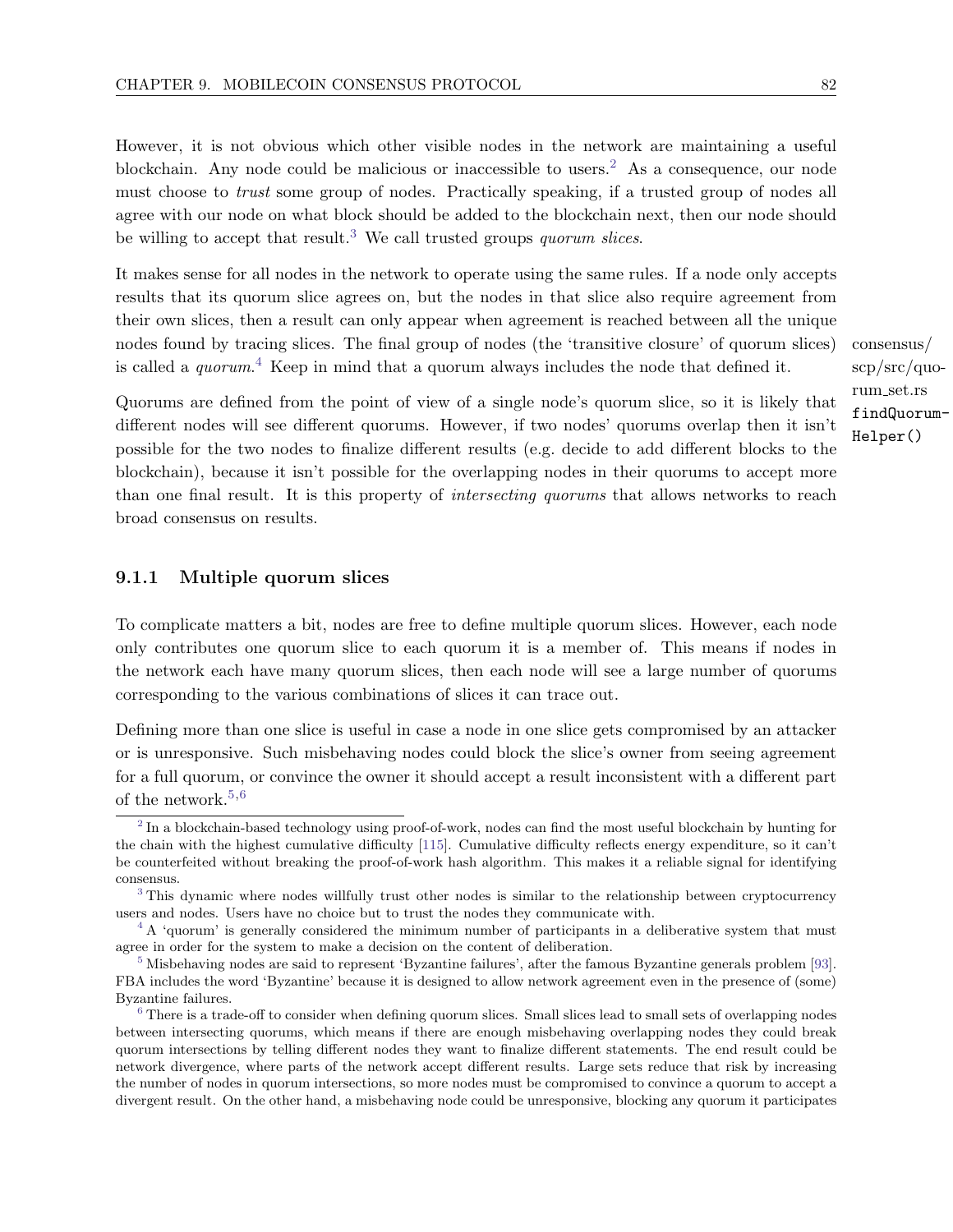Even with many quorum slices, if enough slice nodes are misbehaving then a well-behaved node can still get blocked or poisoned into accepting results inconsistent with other parts of the network (which are healthy). Such a node is called befouled, while healthy nodes are intact. Ultimately a befouled node has trusted the wrong nodes, and must take responsibility for those bad decisions. A consensus protocol based on quorum slices can only guarantee broad consensus on results for intact nodes.

# <span id="page-89-2"></span>9.1.2 Quorum sets

<span id="page-89-1"></span>Exactly how node operators define their quorum slices is an implementation detail which we would normally neglect, however the approach used by default in MobileCoin will be important to understand for Section [9.3.1.](#page-93-0) [7](#page-89-0)

It may be the case that a node operator trusts some nodes more than others. Well-trusted nodes can be members of relatively more quorum slices, because they are less likely to misbehave (according to the node operator's estimation). To that end, quorum slices are generated automatically from a tree-like *quorum set* structure.  $\cos\theta$ 

The node's quorum set starts with a 'parent set'. This parent set is composed of nodes and child sets, which are both called *members*. Each child set is in turn composed of nodes and grandchild sets, and so on. Every set has a threshold defined by the node operator, which is the number of members that set can contribute to a given quorum slice.

To define an arbitrary quorum slice, take random members from the parent set until its threshold is met. If any of those members is a child set, take members from that child set until its threshold is met, and so on.

When a set's threshold is close to the total number of members in the set, each of those members will participate in a relatively higher share of the quorum slices of which the set is a member, compared to if the ratio was lower. Moreover, members close to the parent set (or in the parent set) will participate in relatively more quorum slices than members farther away. Node operators can use those two variables to place well-trusted nodes in more quorum slices than less-trusted nodes.

# <span id="page-89-3"></span>9.2 Federated voting

Suppose nodes in the network wish to reach agreement on an arbitrary question. In the end, they could agree on multiple answers to the question, or just one answer. We call a potential answer

scp/src/quorum set.rs struct QuorumSet

in from finalizing any result, so the more quorums it is a member of the more it can block. It is considered better for agreement to fail than for the network to diverge, because pursuit of agreement can be iteratively attempted, while healing divergences is a risky endeavor since finalized results may have irreversible effects on the network's users. For this reason large quorum slices are preferable.

<span id="page-89-0"></span><sup>&</sup>lt;sup>[7](#page-89-1)</sup> While implementation details are mostly out-of-scope for this document, they are not unimportant. As discussed in [\[95\]](#page-126-2), it is imperative that nodes configure their quorum slices based on robust guidelines, lest the network be prone to diverging (disconnected quorums) or halting (no full quorums are available due to outages).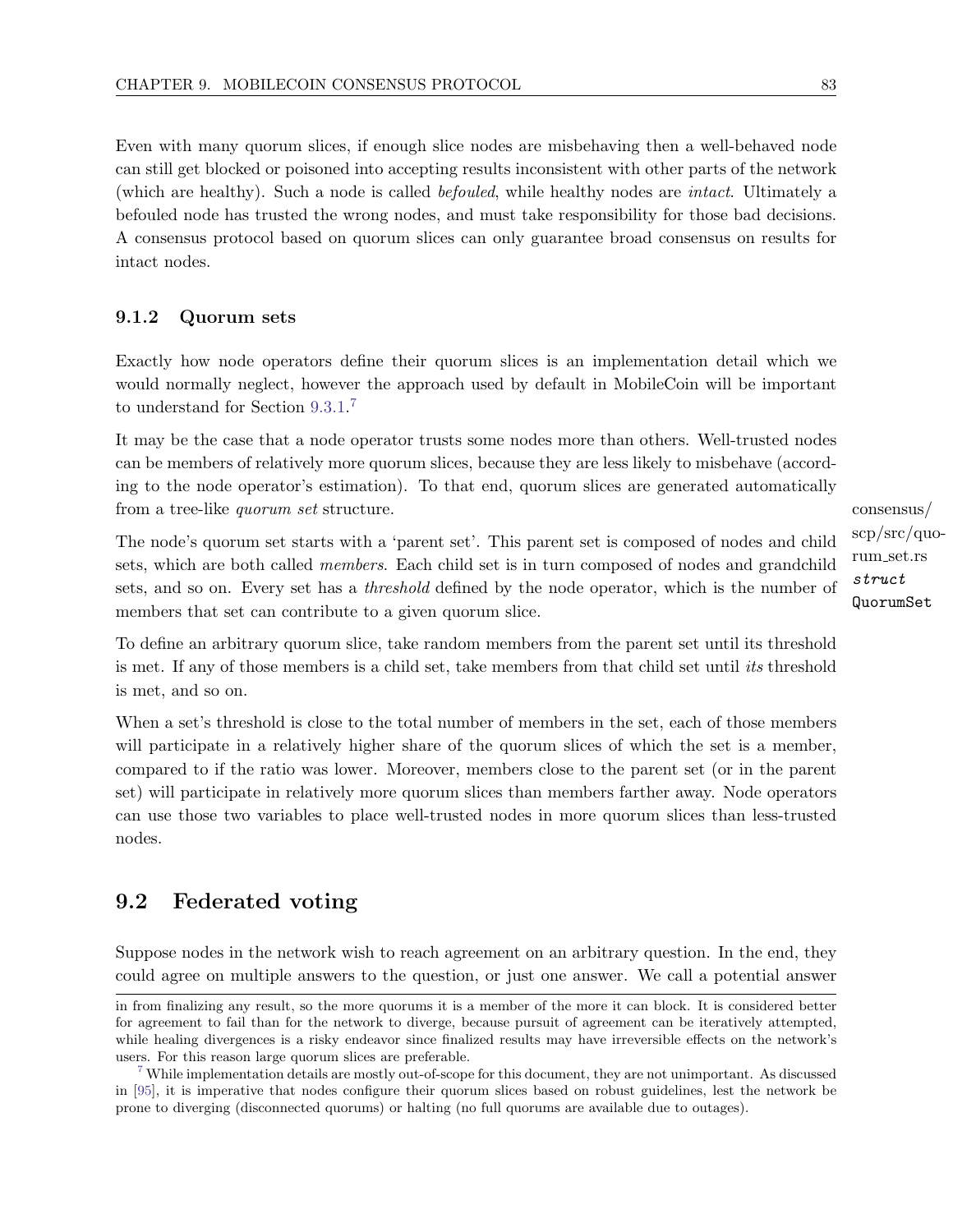a statement. Statements can 'contradict' each other, which means they are not allowed to coexist in the final set of answers. Whether statement S is contradicted by statement S', or whether S or S' even qualify as valid answers, are rules defined by whoever wrote the question and enforced by each node individually.

# 9.2.1 Level 1: voting

Any node can offer a statement S to the network by issuing a level 1 declaration (a.k.a. a vote) for S, which it transmits to other nodes. Those nodes can then issue their own votes for S, so long as S is valid and they have not already issued a vote for a statement that contradicts S (or accepted one).

There are two basic classes of statements. So-called *irrefutable* statements can't be contradicted by any other statement, according to whoever defined the question being answered. Once a node sees a full quorum of votes for an irrefutable statement S (including itself), then S has full agreement and can be finalized immediately. It is only a matter of time before other nodes in the network learn about S, see a full quorum, and finalize it.

Naturally, the second class is statements that can be contradicted. Unfortunately it isn't enough to see a full quorum of votes for a statement S that is contradictable. What about nodes outside that quorum? Any of them could have voted for a statement contradicting S, or could do so in the future. All quorums must intersect with each other for a healthy network, so if a full quorum has voted for S then no quorum can vote for S-contradicting statement S'. Without agreement between intersecting quorums, the network is likely to have many broken nodes unable to finalize any statements.

# <span id="page-90-2"></span>9.2.2 Level 2: accepting

Instead of finalizing a contradictable statement S voted for by a quorum, a node instead accepts that S has what it takes to be a final answer. If a node  $v$  accepts S, it will issue a level 2 declaration to other nodes informing them it accepts S. A level 2 declaration also implies a level 1 declaration (vote) for the same statement.

Whenever a quorum seen by  $v$  has voted for S (or accepted it), then so long as all other nodes in the quorum are well-behaved, those nodes will also eventually accept S. This is because all those nodes also have a quorum of agreement on S, even if their quorums are only subsets of v's quorum.[8](#page-90-0)

<span id="page-90-1"></span>Meanwhile, once a solid quorum of votes exists, nodes in quorums that intersect with the solid quorum will be unable to accept any statements that contradict S, because the overlapping nodes will have already voted for S. Of course, there could be quorums that don't intersect with the

<span id="page-90-0"></span> $8$  If node v2 sees a quorum Q2, and v2 is a member of v's quorum slice QS, then all the nodes in Q2 will be members of quorum Q made from QS (assuming all nodes only have one quorum slice each, for simplicity).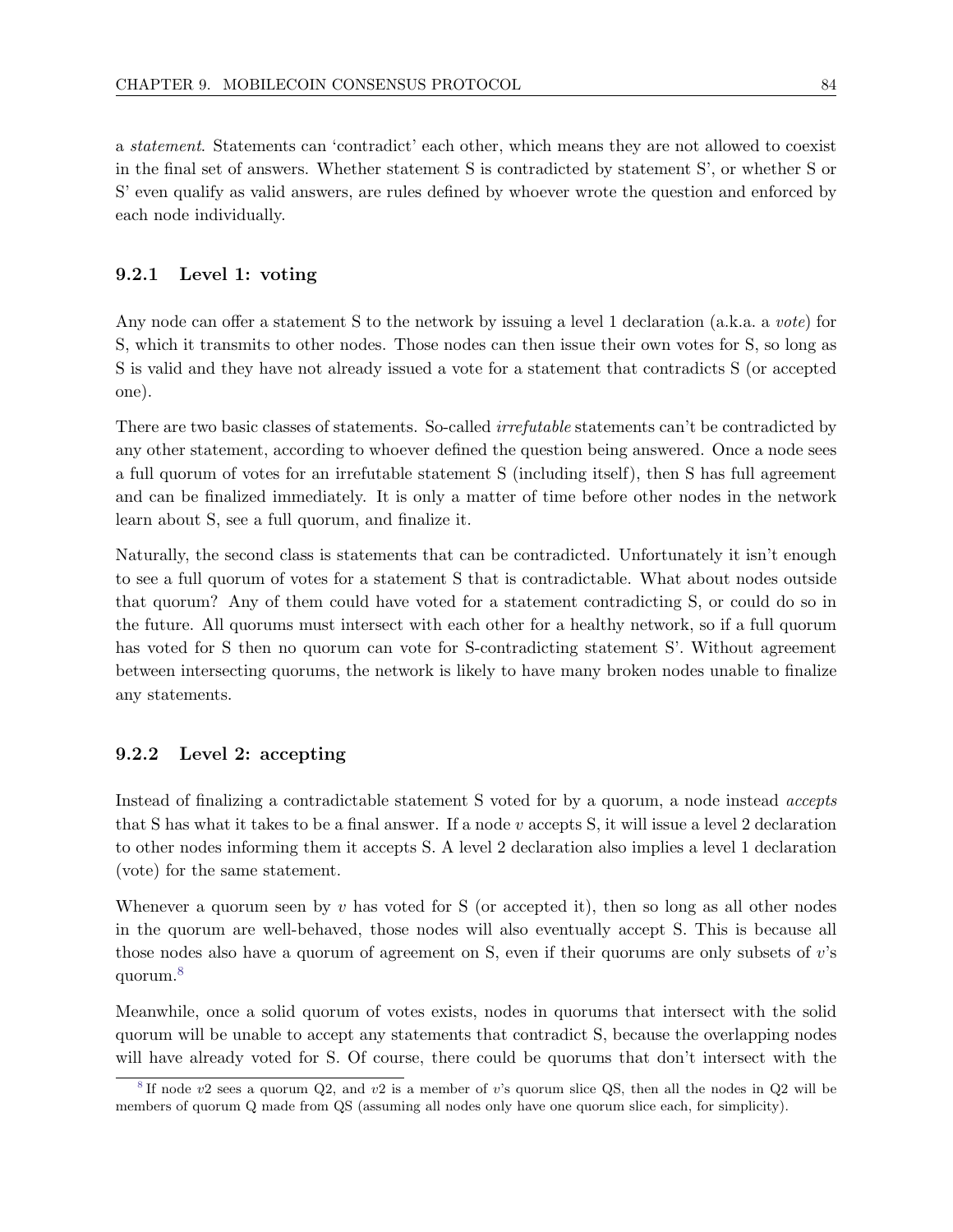solid quorum, which could have their own solid vote for a contradictory statement. However, disconnected quorums should not exist in a healthy network and are the responsibility of node operators to prevent by selecting good quorum slices.

When a node  $x$  has accepted statement S, they are ready to finalize it but are waiting for other nodes to get on board (more on that in a bit). If a different node  $v$  has only voted for statement S' (which contradicts S), but hasn't accepted it, then it is reasonable to think  $v$  could be convinced to change his mind.

<span id="page-91-8"></span><span id="page-91-7"></span><span id="page-91-6"></span>Suppose at least one node in each of v's quorum slices has accepted S, and is waiting to finalize it. Clearly there is no way  $v$  will ever see a full quorum of votes for S', as all his possible quorums are blocked by at least one level 2 declaration for S. We call those nodes a v-blocking set, because they block v's prior vote.<sup>[9,](#page-91-0)[10](#page-91-1)</sup> Since v's vote for S' is hopeless, it is safe for him to abandon that vote and accept S, which has a higher chance of succeeding.<sup>[11](#page-91-2)</sup> More generally, whenever a node sees a v-blocking set for statement S and it hasn't already accepted a statement contradicting S, it will automatically accept S, and abandon any votes for contradictory statements.<sup>[12](#page-91-3)</sup>

It's worth emphasizing that a v-blocking set is composed of one node from each of v's quorum slices, rather than at least one node from each of v's quorums.<sup>[13](#page-91-4)</sup> Intuitively, this is because v only trusts his quorum slices, and shouldn't be willing to abandon a vote based on the claims of nodes he doesn't directly trust.<sup>[14](#page-91-5)</sup>

<span id="page-91-11"></span>To reiterate, once a statement has been accepted (in a well-connected, well-behaved network), no other statement can be accepted by any node. Imagine a quorum Q that has voted for statement S, allowing a member of the quorum  $v$  to accept it. For a node  $n$  outside of  $Q$  to accept a statement S' that contradicts S, it either must see a full quorum voting for S', or see a  $v$ -blocking set accepting S'. Since a v-blocking set can only appear when at least one quorum has accepted S', the problem reduces to creating a quorum that votes for S'. However, a quorum has already voted for S, so

<span id="page-91-10"></span><span id="page-91-9"></span>scp/src/quorum set.rs findBlocking-SetHelper()

<span id="page-91-0"></span><sup>&</sup>lt;sup>[9](#page-91-6)</sup> If there is a v-blocking set of befouled nodes (misbehaving nodes or nodes blocked/confused by misbehaving nodes), then  $v$  is blocked from seeing a full quorum of agreement of honest nodes. In that case,  $v$  would also be considered befouled. [\[101\]](#page-126-0)

<span id="page-91-1"></span><sup>&</sup>lt;sup>[10](#page-91-7)</sup> Since quorum slices are defined in terms of quorum sets (Section [9.1.2\)](#page-89-2), a v-blocking set exists if, in the parent set, there aren't enough non-blocking members to meet the parent set threshold (i.e. there aren't enough consensus/ to compose a quorum slice, hence why it's called a 'threshold' — the minimum number of members for a node to not be blocked). This requirement extends to members of the parent set. Any child set that doesn't have enough non-blocking members to meet its threshold qualifies as a blocking member of the parent set.

<span id="page-91-2"></span><sup>&</sup>lt;sup>[11](#page-91-8)</sup> Keep in mind that nodes are agnostic about which statements get finalized. Their only goal is to remain consistent with at least one of their quorum slices, by either reaching final agreement on some valid statements, or not finalizing any statements if necessary.

<span id="page-91-3"></span><sup>&</sup>lt;sup>[12](#page-91-9)</sup> One reason v-blocking sets are based on level 2 declarations instead of votes is a node v2 in a v-blocking set based on votes could see a v2-blocking set that causes it to change its vote from S to S" after convincing v to change its own vote from S' to S! The network would be unstable, and malicious nodes could trap it in cycles of vote flipping.

<span id="page-91-4"></span> $13$  If a single node is present in multiple quorum slices, then it can 'block' all of those slices. In other words, a v-blocking set doesn't have to be composed of only unique nodes from each slice.

<span id="page-91-5"></span><sup>&</sup>lt;sup>[14](#page-91-11)</sup> More technically, if v were blocked by a node in each of his quorums, then if those blocking nodes weren't in his slices, his slices would be transitively blocked since the blocking nodes would be sourced from his slice's slices. Checking for v-blocking sets among local quorum slices is a safe simplification, because given enough time a v-blocking set based on quorums will reduce to a v-blocking set in the local quorum slices as those slice nodes realize they are blocked.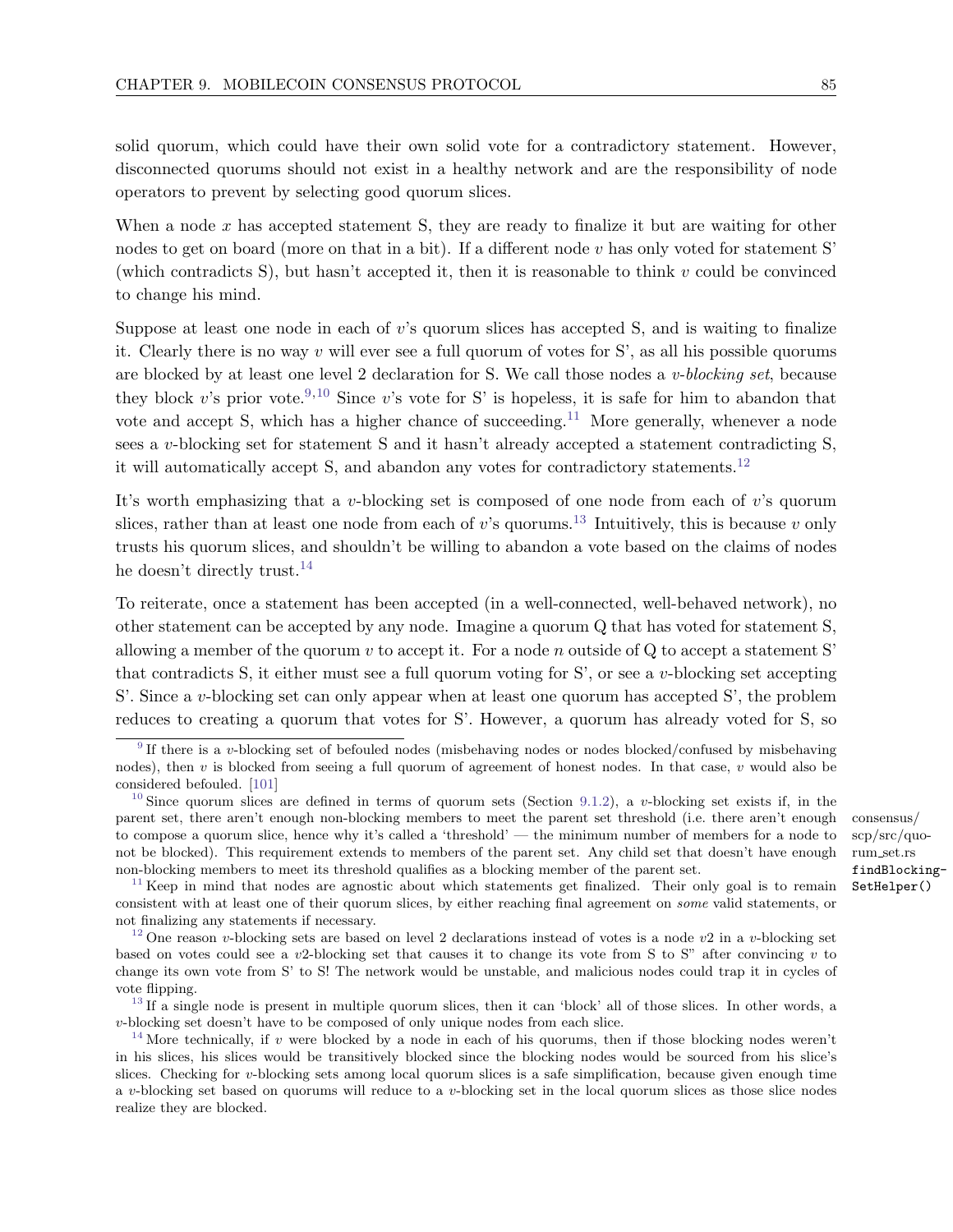since all quorums intersect, there are no full quorums available to vote for S'. Therefore S' cannot get accepted.

## 9.2.3 Level 3: confirming

Now imagine a quorum Q whose nodes have all accepted statement S. Even though no other statement has a hope of being accepted, suppose anyway that all nodes N' outside of Q have voted for S'. Are they doomed to remain in disagreement with  $Q$ ? Oddly, we claim at least one node v in N' has a v-blocking set whose nodes are all in Q.

To justify that claim, first recall that quorums are created by tracing out quorum slices, so if nodes have many slices there can be many different quorums. Imagine every node in N' has at least one quorum slice that doesn't have a node in Q. In that case, it is guaranteed there is at least one quorum Q', seen by at least one node, created by tracing some of those slices, which does not intersect with Q. However we said the network is well-connected, so Q' is not allowed, since otherwise the nodes in Q' could finalize a result different from the nodes in Q!

On the other hand, if there are nodes V in N' which each have a v-blocking set in  $Q$  (even if V just contains one node), then so long as all the other paths that can be traced by quorum slices from nodes in N' end up hitting a node in V or Q, all quorums made by nodes in N' will intersect with Q. Note that it isn't necessary for any of the nodes in  $N' - V$  to have quorum slices with nodes in Q if they are able to access Q by linking to a node in V.

The essential consequence of this  $v$ -blocking set idea is once quorum  $Q$  has fully accepted statement S, there will always be nodes V (in a well-connected network) which it can persuade to also accept S. Moreover, we can extend the previous analysis to the nodes in  $Q + V$ . If there are no nodes in N' - V with a v-blocking set in  $Q + V$ , then there must be a least one node in N' - V that sees a quorum that doesn't intersect with Q, which is not allowed. Therefore in a well-connected and behaved network, once a quorum Q has fully accepted a statement S, all other well-connected and behaved nodes will eventually also accept S, as v-blocking sets gradually eat away at  $N'$  (there is a 'cascade' effect).

Since a full quorum Q accepting S means the entire network will eventually accept S, we have found an adequate and robust condition for finalizing statements. Once a node sees a full quorum of nodes accepting statement S (including itself), it will confirm S, and record S for permanent use. Eventually the entire network will also confirm S.

It's possible for many statements to be voted on and ultimately confirmed in parallel, so long as they don't contradict each other. Likewise, it's possible the network will never get to the point of confirming any statement, if too many nodes vote for contradictory statements. The Stellar Consensus Protocol discussed in Section [9.3](#page-93-1) is designed to address that problem by defining a set of rules and heuristics that enable 'eventual' consensus despite any contradictions.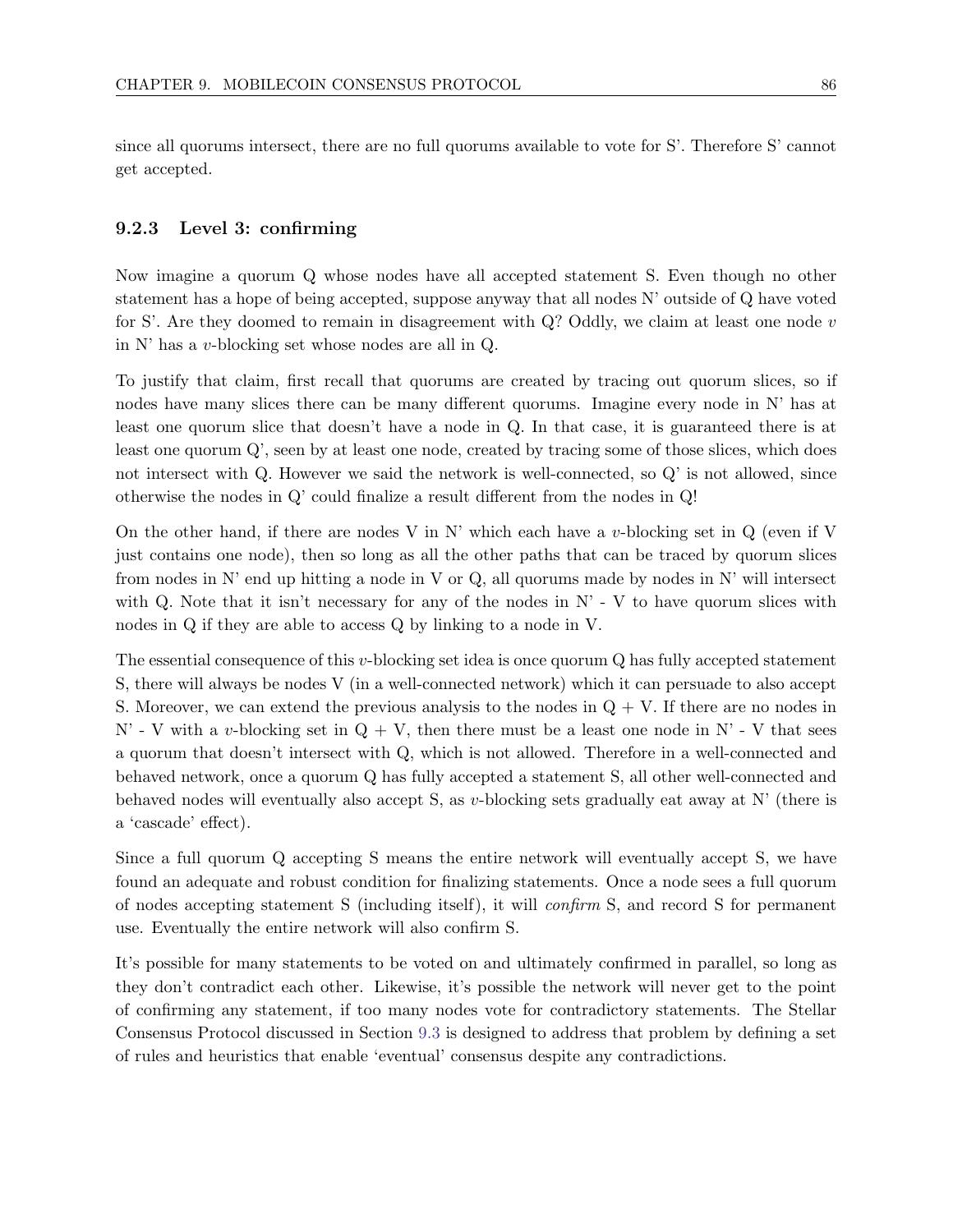## 9.2.4 Revisiting befouled nodes

So far we have focused on well-connected and behaved networks. We showed that nodes in such networks only finalize statements that will also be finalized by all other well-connected and behaved nodes. At what point can misbehaving nodes prevent honest nodes from having that finalization guarantee?

<span id="page-93-4"></span>Clearly each misbehaving node can poison any quorum of which it is a member, preventing it from reaching agreement on any statement. In other words, there must be at least one fully well-behaved quorum for the network to finalize any statement.[15](#page-93-2)

Any node  $v$  with a  $v$ -blocking set of misbehaving nodes is at risk of never seeing a full quorum of agreement on any statement. Moreover, the  $v$ -blocking set could convince  $v$  to accept a statement S' which contradicts other statements accepted by nodes in the network, causing  $v$  to appear like it is misbehaving to other nodes. As we have noted before, 'befouled' nodes are those that are both inherently misbehaving, and those that have been poisoned by other befouled nodes.

If a befouled node provides quorum intersection to other nodes, it can disconnect those nodes from parts of the network. It is helpful to think about network health in terms of the set of wellbehaved nodes that remains when all befouled nodes have been removed (i.e. ignored). If that set is well-connected then there is no risk of quorums finalizing different statements. Of course, that guarantee does not exist for befouled nodes (even if they are honest), who may fail to finalize a statement finalized by the rest of the network, or even finalize a contradictory statement.<sup>[16](#page-93-3)</sup>

# <span id="page-93-5"></span><span id="page-93-1"></span>9.3 Stellar Consensus Protocol

The Stellar Consensus Protocol (SCP) is an abstract implementation of the federated Byzantine agreement (FBA) model discussed in the previous sections. The protocol is concerned with answering one high-level question, by asking a series of intermediate questions subject to federated voting (with various additional rules). The answer to that high-level question is a *slot*, which can be externalized for permanent use by nodes (slots are the outputs from the protocol).

Rather than specify what high-level question must be answered, SCP leaves it open ended. MobileCoin's consensus protocol is a concrete implementation of SCP, where the question is "what should go in the next block of the blockchain?". Its answer is the set of transactions that will go in that block, while the block is considered a slot.

This section is mainly concerned with elucidating the Stellar Consensus Protocol. Occasional notes about MobileCoin-specific implementation details are added where appropriate.

<span id="page-93-2"></span><span id="page-93-0"></span><sup>&</sup>lt;sup>[15](#page-93-4)</sup> If enough misbehaving/befouled nodes agree with each other, then they could form a quorum that finalizes different statements from the rest of the network. However, misbehaving nodes can do whatever they want, including finalizing any random statement at any time, so a misbehaving divergent quorum is not considered a problem any protocol can address.

<span id="page-93-3"></span><sup>&</sup>lt;sup>[16](#page-93-5)</sup> See <https://stellarbeat.io/> for an example of how an SCP-based network's health can be evaluated and monitored, in terms of quorum intersections, and section 6 of [\[95\]](#page-126-2) for a discussion about how to evaluate network health efficiently.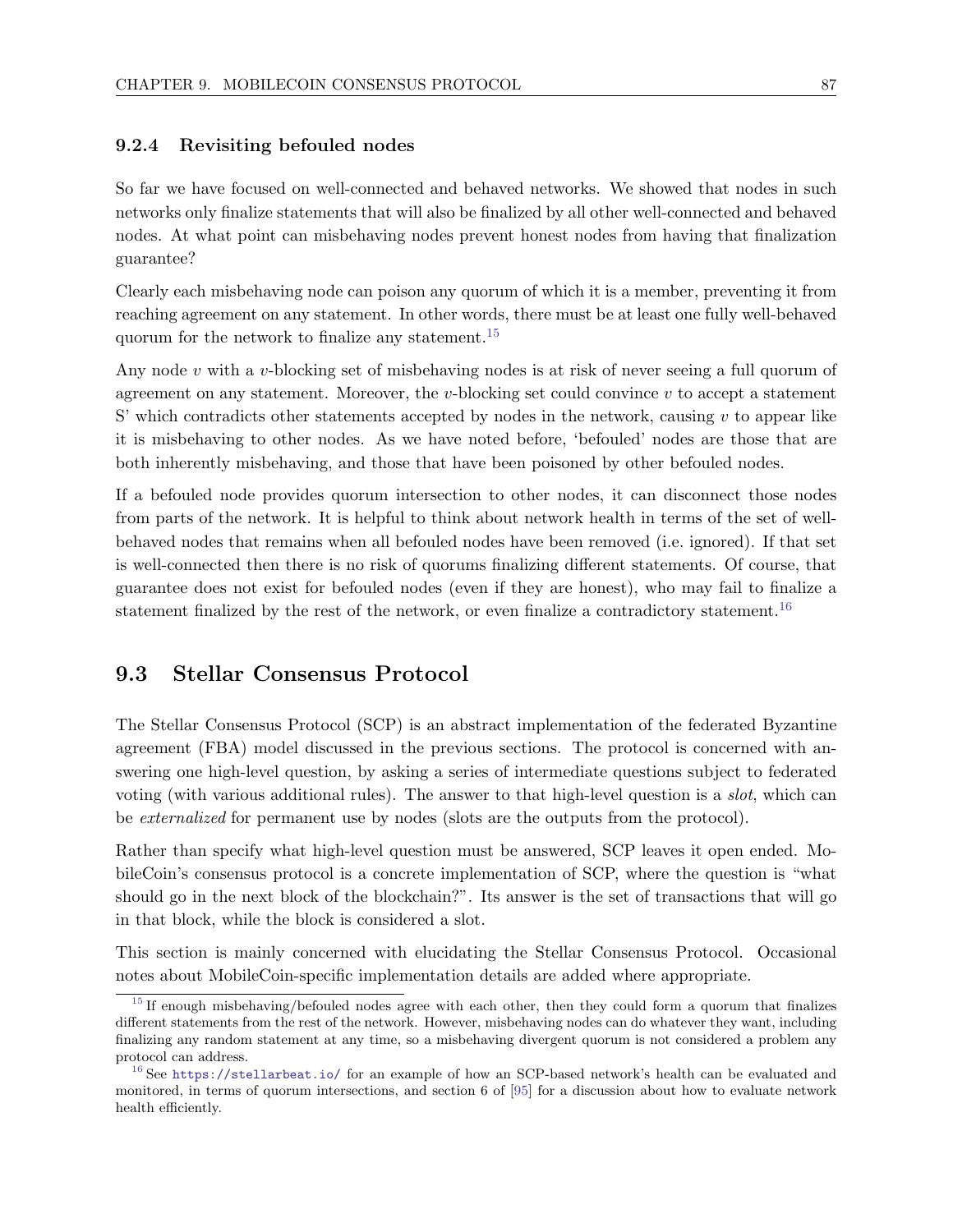# 9.3.1 Nomination

After spending so much of Section [9.2](#page-89-3) discussing contradictable statements, it may seem like we intend to make the statements "Add Tx1 to Block X" and "Add Tx2 to Block X" contradictory if Tx1 and Tx2 try to spend the same outputs (have overlapping key images). The problem with this is it allows Tx1 and Tx2 to become stuck if no complete quorum votes on just one of them, which may prevent the network from finalizing Block X (e.g. if Tx1 and Tx2 are the only transactions available). A more efficient approach, which is also observed in Nakamoto consensus, is to finalize one of them and discard the other.

<span id="page-94-1"></span>In the first phase of SCP, called *nomination*, nodes may nominate apparently contradictory values consensus/ for the next slot. For example, it is valid for a node to vote for both of the statements "I nominate Tx1 for Block X" and "I nominate Tx2 for Block  $X$ ".<sup>[17](#page-94-0)</sup> The network performs federated voting on these nominate statements.

If nodes can vote for new nominations without limit, then the nomination stage could last indefinitely, with new statements constantly being passed through. However, the goal of SCP is to reach consensus on a set of nominations and finalize a slot before moving to the next slot. It is fine for statements that don't make it into one slot to go in the next one.

To that end, once a node confirms any nomination, it will no longer vote for new nominations. In other words, confirmed statements always contradict statements that 'could be voted on', preventing votes from being cast. However, v-blocking sets can always convince a node to accept a given nomination. This loophole is necessary because any node that has accepted a statement is likely to confirm it at some point (see a full quorum of acceptance), and we want the network to reach consensus on confirmed nominations. Ultimately, all statements that have progressed a fair distance into the nomination stage will be confirmed (typically any statement that gets a full quorum of votes), while others will get stuck and may be re-nominated in future slots. Importantly, at least one nomination will always be confirmed by the entire network.

While clear that if enough time passes the network will converge on a set of confirmed nominations, it isn't possible for nodes to directly know when that happens. However, convergence can be discerned indirectly by performing iterative federated voting on nomination sets. If a quorum reaches agreement on some nomination set, then the network has converged and that set can be finalized for the SCP slot under deliberation. We go into more detail on this balloting procedure in Section [9.3.2,](#page-96-0) but for now must take two small detours.

#### Combining nominations

Nominations containing values that are apparently contradictory can be confirmed together. Naturally, those values can't coexist in the final slot. As such, implementers of SCP must define a

consensus/ service/src/ validators.rs combine() src/tx.rs tx hash()

<span id="page-94-0"></span> $17$  In MobileCoin, transactions are only visible to the code executed by secure enclaves, while SCP is implemented outside of enclaves. Practically speaking, a nominated transaction is really a nominated transaction ID (a hash of  $[MC-tx]$ the transaction), and SCP nodes just pass those IDs around. Connecting transaction IDs with actual transactions, and validating those transactions, is implemented as supporting functionality alongside the main SCP protocol.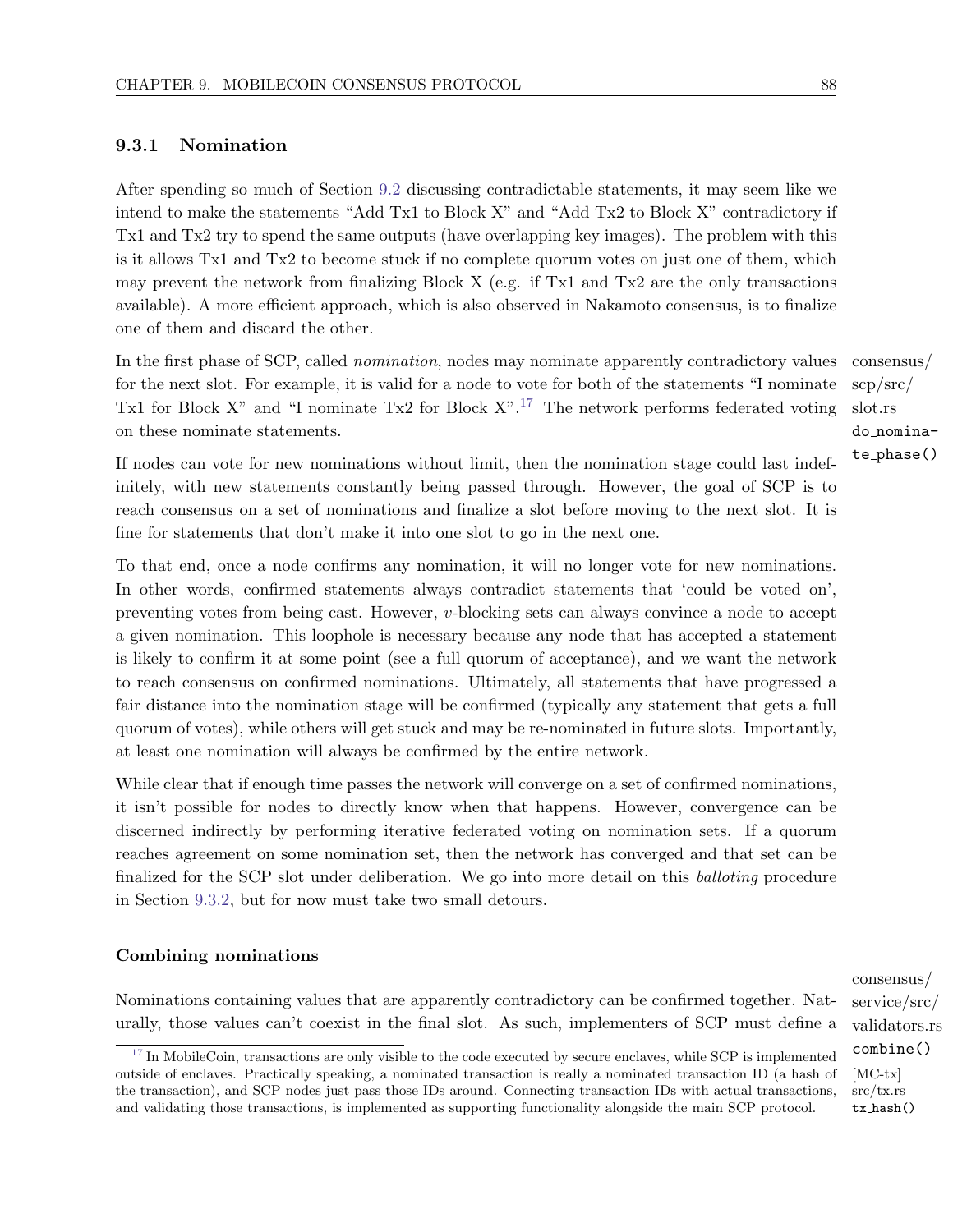method for combining nominations into a composite value. Each composite value is a candidate for the final slot value, and only one composite value can win in the end.

<span id="page-95-4"></span>In MobileCoin, nominated transactions are combined by sorting the nomination set then removing transactions with at least one key image or txout public key that already exists in the list (i.e. in a transaction with lower index).<sup>[18](#page-95-0)</sup> Transactions are sorted by fee (highest fees first), then by consensus/ enclave/ transaction ID in lexicographic order ('smaller' IDs first).<sup>[19,](#page-95-1)[20](#page-95-2)</sup> A composite value in MobileCoin is therefore a list of transactions that can be directly used to form a block.<sup>[21](#page-95-3)</sup>

<span id="page-95-7"></span><span id="page-95-6"></span><span id="page-95-5"></span>api/src/ lib.rs cmp()

### Federated leader selection for voting

In SCP, nodes do not freely vote for every nomination they see from other nodes. Instead, they select 'leader' nodes and only vote for the nominations voted for by those leaders. Supposedly this reduces the total amount of data passed between nodes in the network by limiting who will cast votes and when [\[101\]](#page-126-0). However, we are not aware of any research backing this up, and are not convinced it has any practical effect on total data passed between nodes compared to free voting. Free voting would seem to require relatively fewer communication rounds between nodes, lessening the data transmitted in that approach. In any case, since leader selection is actively used in MobileCoin, we will describe it here.

The nomination phase of SCP is implemented as a series of 'rounds'. Each node executes the same series of steps in a given round before starting a new one (different nodes in the network don't have consensus/ to be synchronized, rounds are only a 'local' concept). During a round a node collects messages from other nodes which it will use in the next round. Each round, the node adds a new leader to its list of leader nodes. After adding a new leader, it checks if any messages received from any of those leader nodes contain nomination votes or level 2 declarations (acceptances) which it hasn't

scp/src/ slot.rs do nominate phase()

src/tx.rs tx hash()

lib.rs struct WellFormed-TxContext

clave/api/src/

<span id="page-95-0"></span> $18$  A transaction removed from a nomination set is not immediately considered invalid by the node. It will either be re-nominated for the next block if not invalidated by the current block (i.e. if the final version doesn't contain a key image or txout public key in the removed transaction), or could even be finalized for the current block if a different node retains it in their own composite value and that value wins out in the balloting procedure discussed in Section [9.3.2.](#page-96-0)

<span id="page-95-2"></span><span id="page-95-1"></span><sup>&</sup>lt;sup>[19](#page-95-5)</sup> A transaction's ID is a hash of all its contents.  $[MC-tx]$ 

 $20$  Combining nominated transactions is implemented outside of validator enclaves, because all of the combination rules use transaction information that is known to validator node operators. When we say 'transactions' are combined, in practice it is truncated versions of the full transactions that are combined. The full versions are referenced consensus/enby transaction IDs.

<span id="page-95-3"></span> $21$  In the version of SCP that has been implemented up to the time of writing this, nodes are assumed to have a black-and-white view of statements that could be nominated. Either a statement is valid, in which case it will always be voted for by all nodes, or it is invalid and no node will vote for it. However, the nomination phase is effectively a procedure for the network to hold referenda on potential statements. This means it is possible (and safe) for nodes to express opinions about those statements. If a node thinks a statement is valid but undesirable, then they are free to not vote for it. If an undesirable statement gets approved by enough nodes, then nodes that did not vote for it will have to accept it due to v-blocking sets (we call this 'tipping-point' voting). One trivial application of discretionary voting is implementation of an ad hoc fee policy at the network level. Only if enough nodes believe a transaction's fee is 'high enough' will it gather enough votes to be accepted nominated, and eventually confirmed nominated. Another more advanced application would be referenda on system-wide parameter changes like version numbers [\[150\]](#page-128-2). Note that a malicious set of nodes large enough to v-block at least one quorum can convince the network to confirm any valid statement, so deliberative voting is only useful if there are sufficient honest nodes.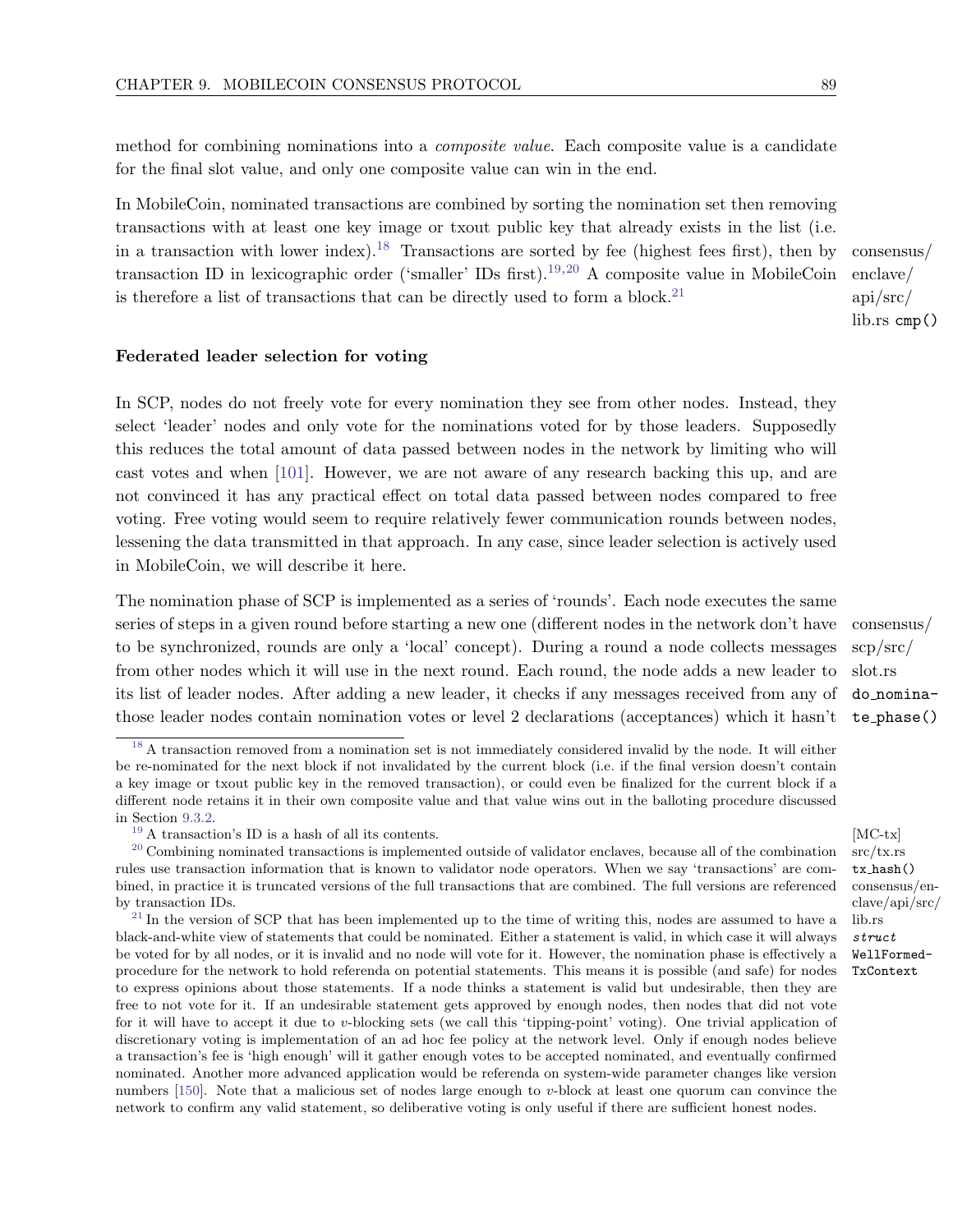voted for before (or accepted). Assuming the node hasn't confirmed any nomination yet, it issues new votes for those not-voted-for nominations.

A node selects leaders from among its quorum slices. Only when a node selects itself to be a leader will it issue brand new votes for statements it wants to nominate. Leaders are selected with the following algorithm.

1. Node v computes a weight for each node in its quorum set, based on the fraction of quorum consensus/ scp/src/quoslices it participates in. A member of the parent set participates in

$$
(\frac{parent\_threshold}{num\_parent\_members})
$$

quorum slices. If that member is a child set, then its own members participate in

$$
(\frac{child\_threshold}{num\_child\_members}) * (\frac{parent\_threshold}{num\_parent\_members})
$$

slices, and so on.

Only the first appearance of a node in  $v$ 's quorum set is used to compute its fraction (even though it may be a member of multiple child sets), to reduce the algorithm's complexity. Since  $v$  participates in all of its own quorums, its fraction is automatically 1.

A node's weight is its fraction times the maximum number that can be stored in a 32-byte variable (i.e.  $2^{256} - 1$ ).

2. Decide which nodes in the quorum set are eligible to be leaders this round by computing consensus/ slot.rs a 32-byte hash for each node and comparing it to the node's weight. Only if the weight is higher than the hash output is the node eligible. The hash contents are: slot index (i.e. block index), 1 (an integer for differentiating the hash result from the priority computation in the next step), round number, node ID (a public key associated with the node).

 $hash = H_{32}(slot\_index, 1, round\_num, node\_id)$ 

Less trusted nodes will be eligible to be leaders less often than more trusted nodes (recall Section [9.1.2\)](#page-89-2), since their weights will be lower.

3. Compute a *priority* for all the eligible nodes. consensus/

 $priority = H_{32}(slot_index, 2, round_number, node_id)$ 

find max priority 4. Add the node with the highest priority to the list of leader nodes. If the highest priority node is already in the list, use the next highest priority node, and so on.

If enough nomination rounds pass then all nodes in  $v$ 's quorum set will be considered leaders, so federated leader selection does not affect how SCP works at a fundamental level.[22](#page-96-1)

vice/src/consensus service.rs create\_scp\_ client\_value\_  $sender_fn()$ 

rum set.rs weight()

scp/src/ neighbors()

scp/src/ slot.rs

<span id="page-96-2"></span>peer()

<span id="page-96-1"></span><span id="page-96-0"></span> $^{22}$  $^{22}$  $^{22}$  It might seem that federated leader selection for voting would make propagating transactions throughout the network slow and inefficient. However, transactions are transmitted between nodes (i.e. node enclaves) independent of SCP, which only deals with transaction IDs. Nodes transmit transactions to each other with a simple 'flood' protocol, in which newly encountered transactions are sent aggressively to all known nodes. Unfortunately flooding consensus/sertransactions allows network observers to estimate which node a given transaction was originally submitted to. A more sophisticated technique called Dandelion++ involves first sending new transactions through a line (or 'stem') of nodes, before flooding ('fluffing') the transaction to the network [\[58\]](#page-124-2).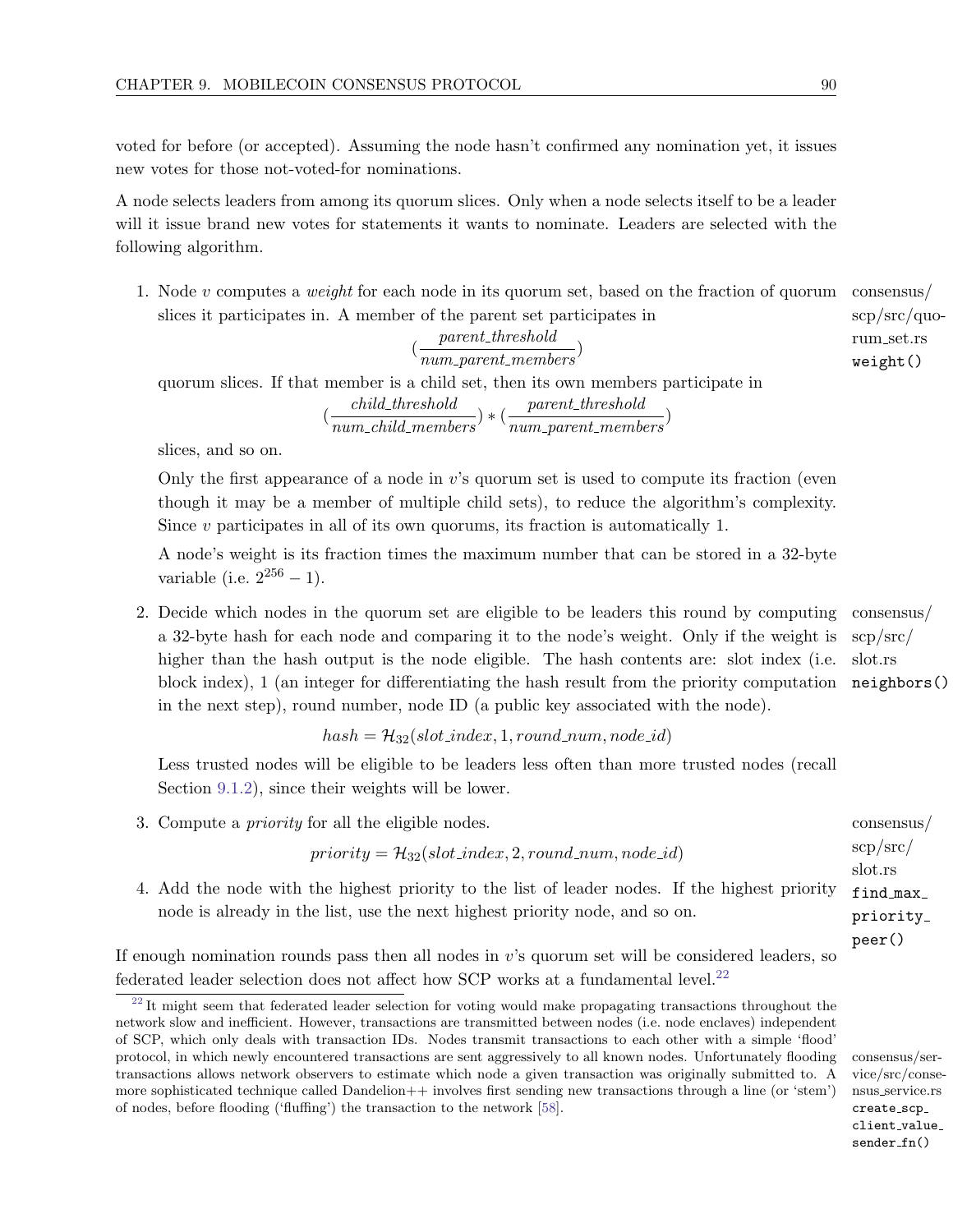# 9.3.2 Balloting

Once a node has a composite value created by the nomination stage, it is faced with two conflicting motivations. On the one hand, it wants to find a quorum of nodes with the same composite value so the value can get accepted, confirmed, and ultimately used as a permanent output of the protocol. On the other hand, if there are no quorums available for the current composite value, it wants to keep updating that value until a quorum does appear (one should appear eventually because nomination is designed to converge). But, if nodes are allowed to continually update their composite values, then a quorum that appears at one moment could disappear in the next.

The balloting procedure used to solve that dilemma contains a large number of details, including both rules and heuristics, but at its core is surprisingly simple. First we will discuss the fundamental structure of balloting, then build up those details by progressively pointing out problems and their solutions.

#### Essentials of convergence

Intuitively, the first goal of a node that has obtained a composite value from nomination is to find a quorum that also has that composite value. Finding that quorum is called preparing a value. In other words, a composite value is prepared when it has passed through a round of federated voting and become confirmed. Any number of intermediate composites may come out of nomination before a quorum agrees on one, so to prevent nodes from getting stuck, we say a vote to prepare a composite value doesn't contradict any other vote to prepare a composite value. This means numerous composites can become confirmed prepared.

Once a composite is confirmed prepared, the node wants to externalize it, which means finalizing it for use as an output of the SCP slot. However, since there are many possible composite values but only one may succeed in the end, we must commit one of the confirmed prepared values by performing federated voting on them. In fact, statements of the form 'commit the confirmed prepared composite value X' are voted for alongside statements 'prepare the composite value Y' (the same federated voting round). However, we define two critical rules.

- 1. Since only one composite can be finalized by the protocol, we define an ordering of composites. For now, imagine the ordering is based on an implementation-defined assessment of which composites are 'better' than others. For example, in MobileCoin composites could be ordered by transaction fee totals, ensuring new composite values are always ordered higher than old ones. This ordering scheme is a heuristic that encourages better composites to be finalized (in our naive pre-balloting model).
- <span id="page-97-1"></span><span id="page-97-0"></span>2. Statements to prepare a value X contradict statements to commit a value Y if  $X > Y^{23}$  $X > Y^{23}$  $X > Y^{23}$

<sup>&</sup>lt;sup>[23](#page-97-1)</sup> The SCP whitepaper  $[101]$  says that preparing a value X 'aborts' all lower-ordered composites, however we believe the 'contradiction' terminology is a lot easier to understand, since it directly ties into our discussion of federated voting.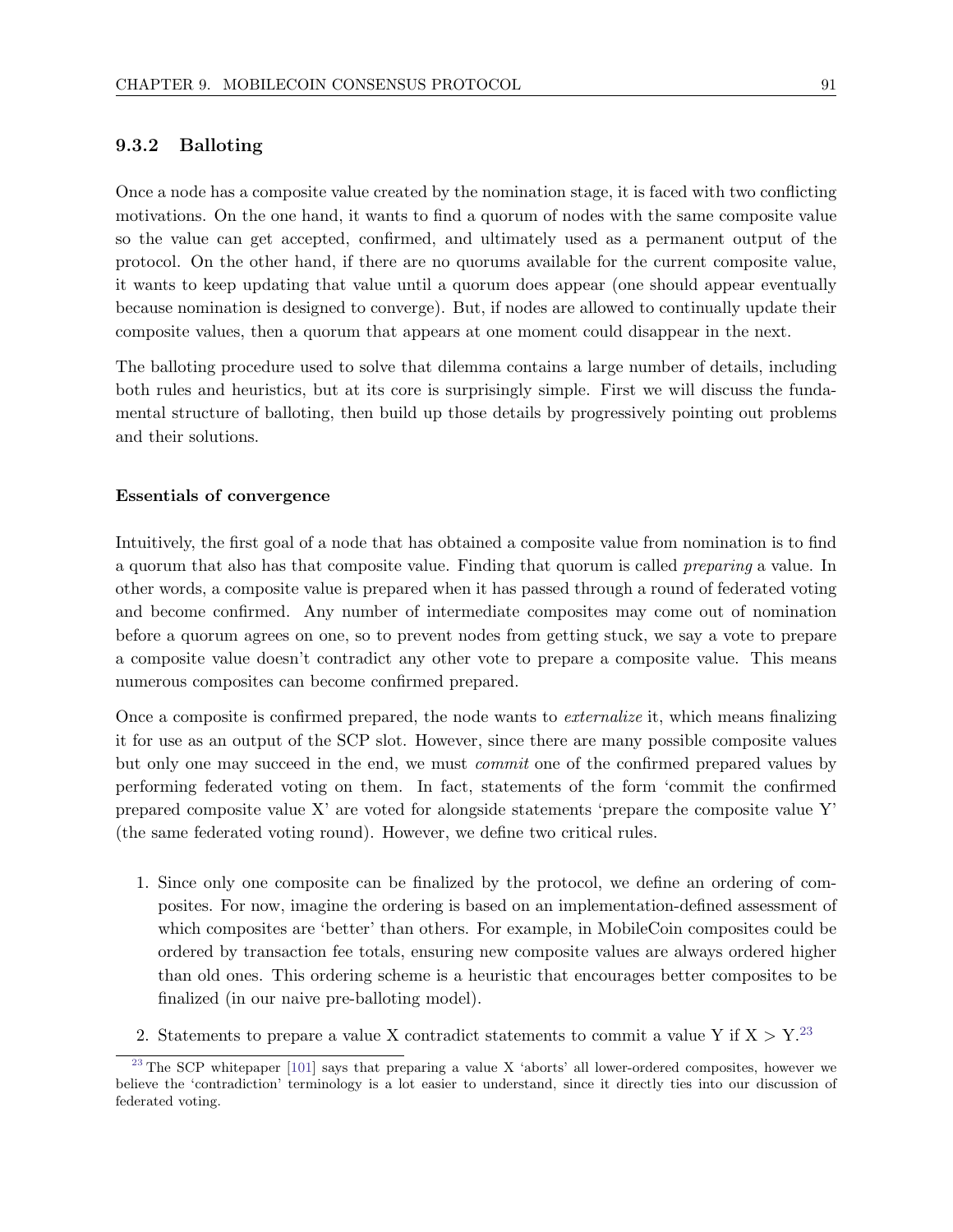Importantly, we know from Section [9.2.2](#page-90-2) that once a node has accepted a statement S, no other node in the network will accept a contradictory statement S'. In the context of balloting, once a node has accepted the statement 'commit Y', no other node will ever accept 'prepare X' if  $X > Y$ . Therefore Y is the highest value that can become prepared and is safe to externalize once it gets confirmed committed.[24](#page-98-0)

<span id="page-98-1"></span>It may seem like what we have described is adequate to guarantee convergence. However, the network can still get stuck if some nodes have voted to commit Y but other nodes voted to prepare X, leaving no full quorums able to use v-blocking sets to convince nodes on either side to change their minds. This can happen when some nodes see a full quorum accepting prepare $(Y)$ , so they confirm it and cast a vote for commit(Y), but part of that quorum voted for prepare(X) before they saw that  $prepare(Y)$  can be confirmed.

#### Resolving the stuck state

Even though the network might be stuck due to conflicts between prepare and commit votes, we do know that in this stuck state there is at least one value that get confirmed prepared, and hence the network has reached a point of convergence. Since it is plausible for a confirmed prepared value to be externalize-able, we can define two additional rules.

1. Instead of preparing and committing composite values directly, we define a ballot as a pair consensus/ between a ballot counter and a composite value (called a ballot 'value' for short). New composite values obtained from nomination start at ballot counter 1 (for now). For example, a ballot value Y with counter 1 will be denoted Y:1.

A ballot with a higher counter is always ordered higher than a ballot with lower counter, and if two ballots' counters are the same then ordering is defined by a comparison of their values. Moreover, two ballots with the same value never contradict each other, regardless of their counters.

2. Whenever a node sees any ballot Y:n that is confirmed prepared, if that ballot is the highest confirmed prepared ballot, then the node will issue a vote to prepare  $Y:(n + 1)$ .

These new rules lead to a number of observations.

1. Trivially, the two new rules do not violate the old rules. To exercise our understanding, considered these events that may occur.

scp/src/ core types.rs struct Ballot

<span id="page-98-0"></span> $24$  We can also point out that each node will only vote to commit one composite value at a time. To vote to commit a value, the node must confirm it is prepared, which entails accepting it is prepared. Therefore, if a node has voted to commit a value, then in order to confirm it was prepared it must have dropped any lower-ordered votes to commit. Likewise, to vote to commit a higher value it must accept it is prepared, which means dropping the current vote to commit.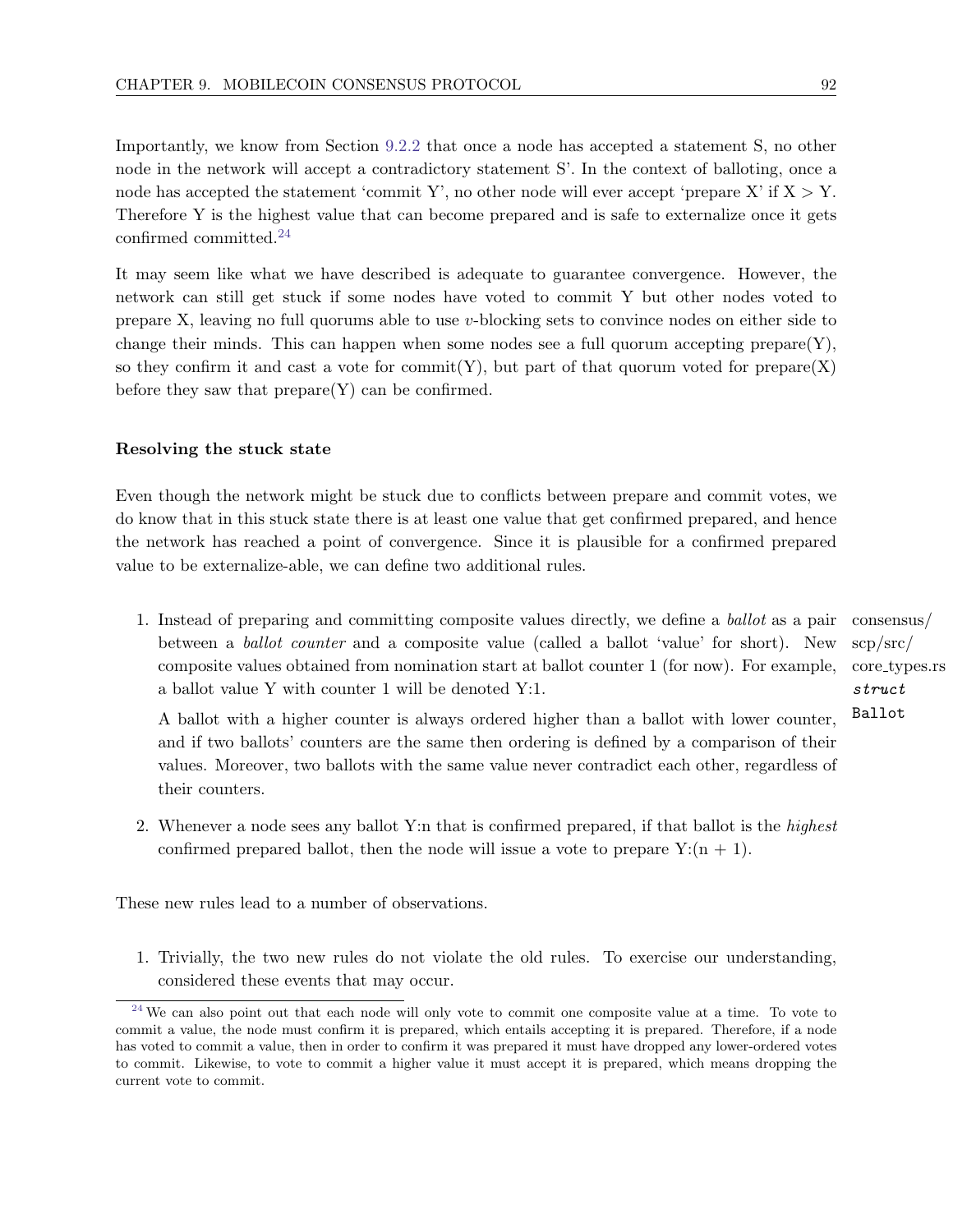- (a) If you have a vote for commit(Y:1), then you will also issue a vote for prepare(Y:2), because  $prepare(Y:1)$  must be confirmed.
- (b) If you confirmed prepare(Y:1), but have a vote for prepare(X:1) with  $X > Y$ , then you can't have voted commit  $(Y:1)$ . Or perhaps you did vote commit  $(Y:1)$  but a v-blocking set accepting  $prepare(X;1)$  made you discard your vote commit $(Y:1)$  and instead accept prepare $(X:1)$  (which also qualifies as a vote for prepare $(X:1)$ ).
- (c) If you confirmed prepare $(Y:1)$  and voted prepare $(Y:2)$ , then later confirmed prepare $(X:1)$ and voted prepare $(X:2)$ , this implies prepare $(Y:2)$  wasn't previously confirmed, because otherwise you would vote to commit  $(Y:2)$  which would contradict a vote for  $prepare(X:2)$  (setting aside the possibility of the commit vote being blocked by a prepare(N:n) with  $N:n > Y:2$ ).
- 2. If commit  $(X:1)$  gets accepted by at least one node, but some nodes have voted to prepare(X:2), they won't get stuck because X:1 and X:2 don't contradict each other. If at a later point commit $(X:2)$  gets accepted or even confirmed, it will not affect the value externalized (both ballots have value X).
- 3. Casting a vote to prepare(Y:2) for the highest confirmed prepared ballot Y:1, instead of all confirmed prepared ballots, is necessary in some cases because often nodes that confirmed prepare(Y:1) have also voted to commit(Y:1). Even if  $prepare(Z:1)$  was also confirmed, with  $Y > Z$ , since prepare(Z:2) contradicts commit(Y:1) those nodes can't vote for it. On the other hand, it might seem superfluous to add that sub-rule (that only the highest confirmed ballot should be bumped up with a new vote), since contradictory ballots were already defined and the relevant nodes will automatically only vote to  $prepare(Y:2)$ .

However, the sub-rule is more expansive because it also applies to nodes that have confirmed at least one ballot is prepared, but not voted to commit any ballots. This can happen if they voted to prepare a ballot ordered higher than any confirmed prepared ballots, preventing the nodes from voting to commit any of them.

Suppose a node has voted to prepare $(X:1)$ , and confirmed both prepare $(Y:1)$  and prepare(Z:1), with  $X > Y > Z$ . Now suppose it votes to prepare(Y:2) and prepare(Z:2). We know that prepare $(Y:1)$  already was confirmed, so if enough time passes all other nodes that confirmed it should also vote to  $prepare(Y:2)$ , and then eventually confirm it (see an exception in the next observation). Since  $Y > Z$ , it is unlikely that a vote to commit(Z:n) will ever appear, since votes to prepare $(Y:n)$  will in most cases be around to contradict it. Of course, that is only in most cases — if Z is lucky, it could win in the end. Therefore the sub-rule under scrutiny is a *heuristic* that simplifies the protocol.

4. If  $prepare(Y:1)$  was confirmed, then eventually all nodes in the network will also confirm it. Moreover, if enough time passes then they will also vote to  $prepare(Y:2)$ . However, that is only true if they do not instead decide to vote to  $prepare(X:2)$ . Importantly, if any node votes to prepare $(X:2)$  it means prepare $(X:1)$  has been confirmed. And, since  $X > Y$ , all nodes who confirmed both prepare $(X:1)$  and prepare $(Y:1)$  will vote for prepare $(X:2)$  even if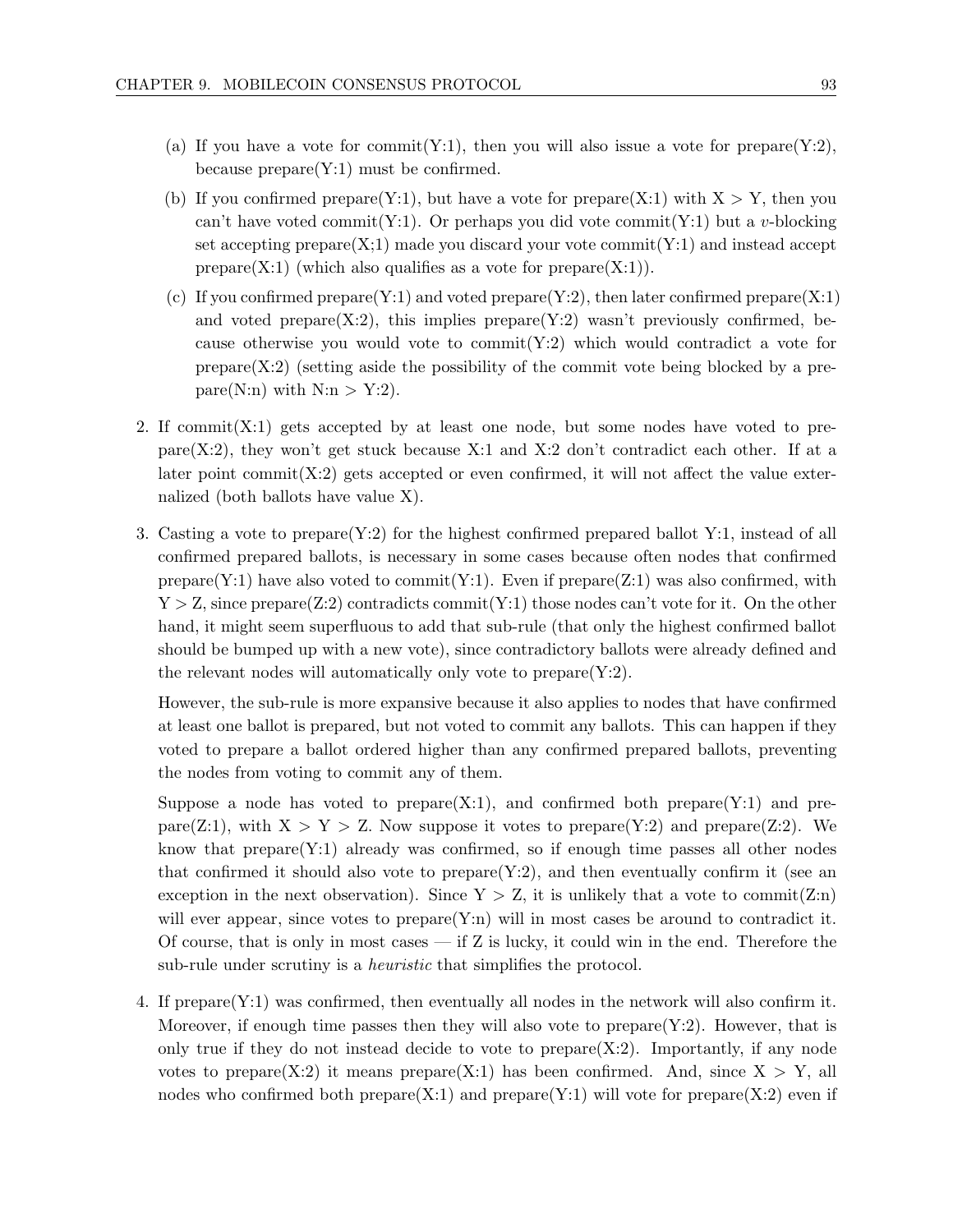they previously voted to prepare(Y:2). In other words, since X:1 is superior to Y:1, X:2 is able to overwhelm Y:2 given enough time.

5. The previous observation gives us a hint about how these rules solve our previous problem of nodes getting stuck. Recall that nodes get stuck if they vote to  $prepare(X:1)$  before confirming prepare(Y:1), but other nodes confirmed prepare(Y:1) and voted to commit(Y:1) leaving them unable to vote for  $prepare(X:1)$ , preventing  $prepare(X:1)$  from gaining enough votes to get accepted.

With the new rules, eventually all nodes will vote to  $prepare(Y:2)$ , thereby escaping the state of being stuck due to votes to prepare $(X:1)$ .

6. While increasing ballot counters can allow nodes to move past stuck states, it is still possible for ballot counters above 1 to get stuck in the same way. Suppose we have two ballots X:1 and Y:1 with  $X > Y$ . To get to the next ballot counter, imagine prepare(Y:1) is accepted by all nodes but before any realize it is confirmed they also vote to  $prepare(X:1)$ . First all the nodes realize prepare $(Y:1)$  is confirmed and vote prepare $(Y:2)$ , and then a subset of nodes confirm  $prepare(X:1)$  and vote to  $prepare(X:2)$ .

Before the remaining nodes realize they can vote to  $prepare(X:2)$ , they confirm  $prepare(Y:2)$ and vote to commit  $(Y:2)$ . This is the same problem we had before, except now the counter is 2. To get past it, nodes have to vote to prepare $(Y:3)$  after all of them confirm prepare $(Y:2)$ .

All those observations are great, and the reader may believe we have figured everything out by now. However, it is theoretically possible for the ballot counter to rise indefinitely with the stated rules, preventing the network from ever externalizing a ballot value.

Let us imagine two ballot values A and B, where  $A > B$ . These ballot values can 'ping-pong', neither able to overcome the other.

- 1. To start, suppose prepare $(A:1)$  is voted for by a quorum, and then prepare $(B:1)$  gets confirmed. The nodes that confirm prepare $(B:1)$  will vote to prepare $(B:2)$ .
- 2. While prepare $(B:2)$  is being voted for, prepare $(A:1)$  gets confirmed. If any nodes had voted for commit( $B:1$ ), those votes will be discarded once v-blocking sets of nodes accepting pre $pare(A:1)$  cascade throughout the network.
- 3. Let there be a full quorum that votes for prepare(B:2) before realizing prepare(A:1) can be confirmed. None of those nodes may vote for  $commit(A:1)$  (although nodes outside that quorum may do so). On the other hand, they can still vote to prepare $(A:2)$ .
- 4. By the time prepare(B:2) gets confirmed, a full quorum has voted for prepare(A:2). As expected, prepare(B:3) gets voted for.
- 5. Now we see the pattern repeating. As  $prepare(B:3)$  gains votes,  $prepare(A:2)$  gets confirmed and  $prepare(A:3)$  votes appear.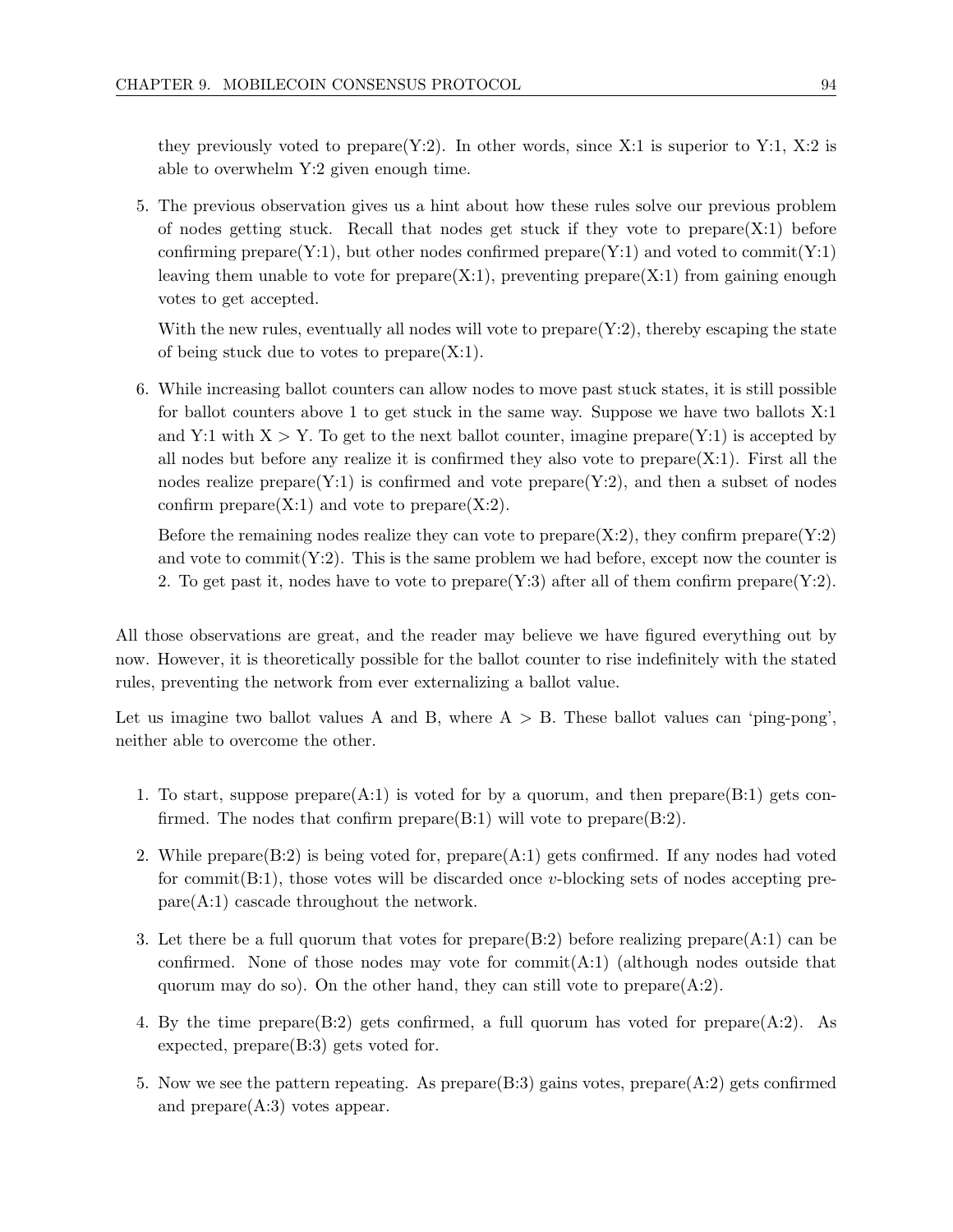6. While the pattern could go on forever, we will demonstrate how it can be broken. Let the votes for prepare $(A:3)$  and prepare $(B:3)$  accumulate. This time, votes for prepare $(A:3)$  accumulate much faster than for prepare(B:3). Prepare(A:3) gets confirmed before prepare(B:3), and when the dust settles we see a full quorum voting for prepare $(A:4)$  but no quorum for prepare $(B:4)$  (perhaps some nodes voted prepare $(B:4)$ , but not enough for a quorum). This means prepare $(A:4)$  is guaranteed to be confirmed, commit $(A:4)$  will be accepted and confirmed, and A will be externalized.

<span id="page-101-2"></span>It turns out the ping-pong problem can't be completely solved due to the asynchronous nature of SCP. Instead, we rely on heuristics to prevent it from impacting any real-world implementation of SCP.[25](#page-101-0)

#### Synchronization heuristics

Fundamentally, ping-pong occurs when nodes issue votes for ballots with high counters even though the network is still working on lower-numbered ballots. The basic solution is for nodes to wait a while before issuing votes for ballots with higher counters. We define the following heuristics.

- 1. If the highest ballot that a node has voted to prepare has counter N, then if the node sees a quorum whose highest ballots voted to prepare have counters  $\geq N$ , the node will start a timer.
- 2. At the end of that timer, the node may issue a vote to prepare a ballot with counter  $N + 1$ , process but not before (there is an exception, which we will point out later).
- <span id="page-101-3"></span>3. The timer duration rises as a function of N.

It is impossible for nodes to know if the network is stuck at any given ballot counter N, but also impossible to know if the network is ping-ponging. Relying on a steadily-increasing timer means if the network gets stuck it will always 'try again' on a higher ballot counter, while if the network is ping-ponging then it will approach a timer delay where ping-pong can be resolved automatically (since the appropriate delay is unknown a priori).<sup>[26](#page-101-1)</sup> Moreover, always waiting for a full quorum before starting the timer helps keep nodes in line with each other, working on the same ballots at the same time.

consensus/ scp/src/ slot.rs maybe\_set\_ ballot timer() timeouts()

<span id="page-101-0"></span> $25$  The reader may be disappointed to see we encountered an unsolvable problem after all the effort invested so far. However, it is a lot better to have a problem that can be addressed with heuristics than a problem with absolutely no solution like the network being at risk of getting stuck.

<span id="page-101-1"></span> $26$  If there are enough malicious nodes to block all quorums, those nodes could force ping-pong to persist indefinitely by timing their messages carefully. This is referred to as 'preemption' in the SCP paper [\[101\]](#page-126-0). Since a blocking set of malicious nodes has many ways to mess with a network using SCP (most of which we leave to the reader's imagination), we do not believe preemption represents an especially outstanding threat.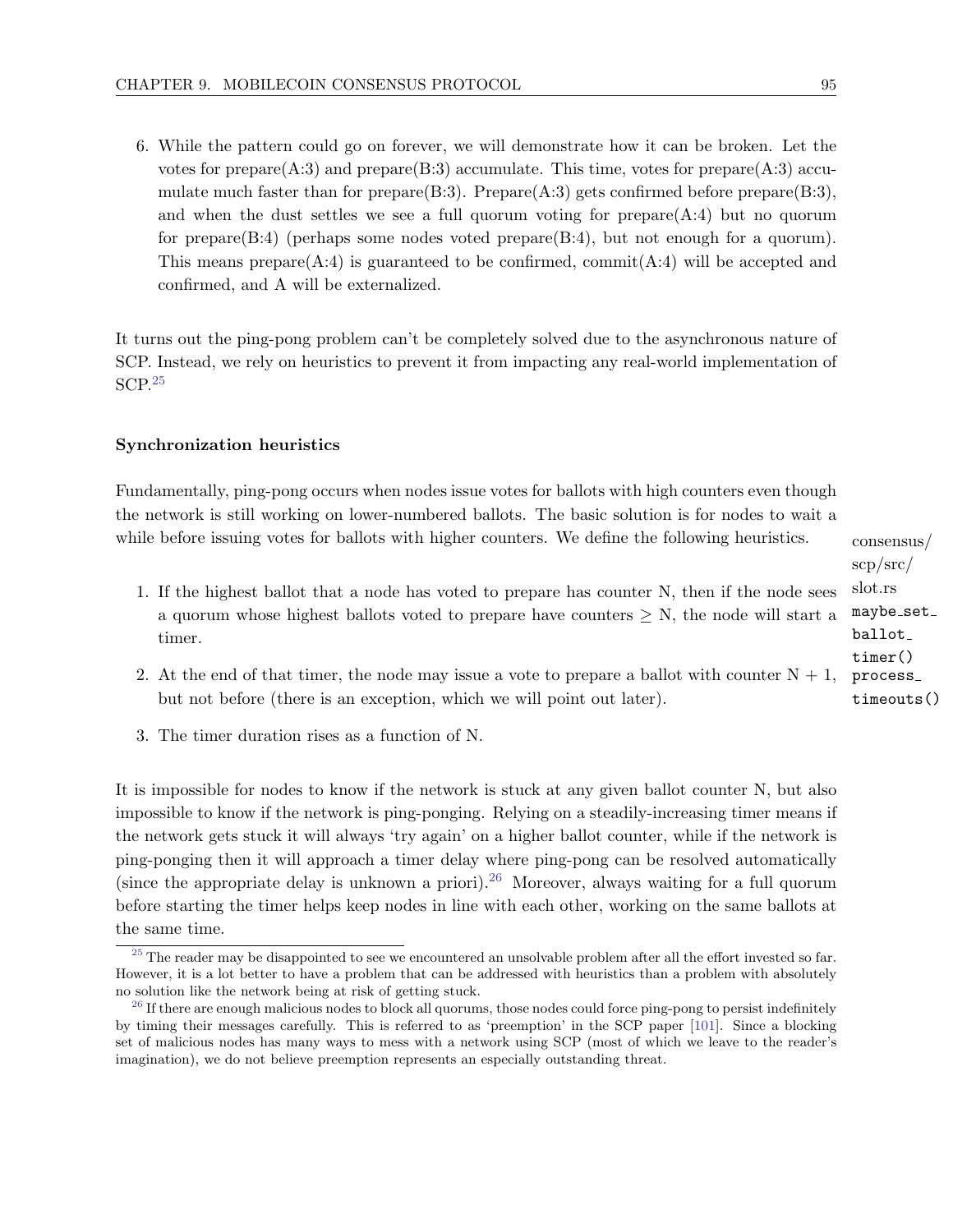#### Miscellaneous optimizations

At this point we have covered the conceptual foundation of SCP balloting. In addition to the prior rules and heuristics, a litany of non-essential optimizations were defined in [\[101\]](#page-126-0) and [\[22\]](#page-122-2).

1. Once a node has confirmed a ballot is prepared (but not necessarily voted to commit it), it will no longer actively participate in nomination. In other words, the node will stop voting for, accepting, and confirming nomination statements, and won't update its nominationderived composite value again.

This is an optimization because it reduces the amount of composite values that can compete with each other during balloting. By itself, it is a trivially safe rule, because after a ballot is confirmed prepared the network always has a path to externalizing something.

2. So far we have required that 'better' composite values be ordered higher than 'worse' composite values according to implementation-defined criteria. Perhaps it is more efficient not to have so strict a requirement for implementers of SCP. Frankly it is not clear if the following rule is an optimization or just a complication.

After the ballot timer expires, nodes always issue a vote to prepare a ballot with a higher counter. Nodes effectively store a 'global' ballot counter, which increments at the end of each timer period. The value for the new ballot gets selected according to the following priority consensus/ list (highest priority first).

- (a) the highest confirmed prepared ballot's value
- (b) the current composite value from nomination
- (c) the highest accepted prepared ballot's value
- (d) the highest voted prepared ballot's value

This 'optimization' complicates our conceptual model because instead of all ballots with counters > 1 representing ballot values confirmed prepared at the next lower counter, now the ballot stack can be polluted with apparently random ballots. It does, however, permit composite value ordering to be arbitrary, as ballots with new values obtained from nomination will always be ordered higher than old ballots (on a per-node basis).

3. Since in general the network moves to new ballot counters when lower counters are possibly stuck or not working, it is useful to define a catch-up mechanism for nodes who are at ballot counters lower than the network.

If a node sees a v-blocking set with higher global counter values, then the node will update its local counter to the lowest value such that it is no longer blocked, and issue a new vote to prepare a ballot using that counter (with the value selected based on the prior optimization's priority list).

4. To reduce the size of messages sent between nodes, a declaration to vote for or accept the preparation of a ballot is also a declaration to do so for all ballots with the same value and lower counters.

scp/src/ slot.rs get next ballot values()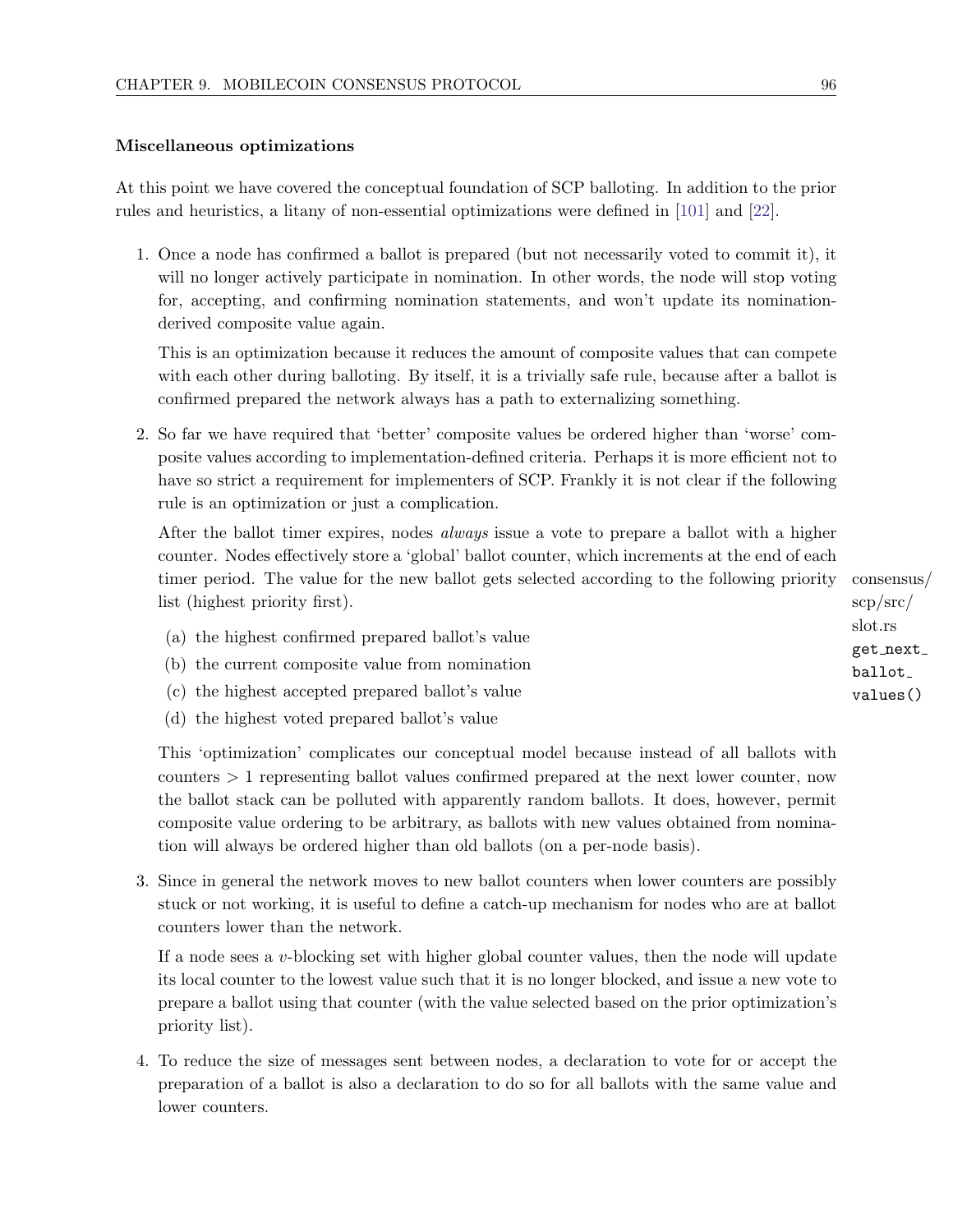5. If a node sees a ballot it can vote to commit, it may be able to vote to commit a range of ballots, since when a ballot is accepted prepared all lower ballots with the same value are also accepted prepared. We will be discarding votes to prepare ballots in the next optimization, so there is a risk of casting a vote to commit that is contradicted by a discarded vote to prepare a higher ballot with different value. As such, when issuing a new range of votes to commit a ballot, the bottom of that range must be ≥ the highest vote to prepare a ballot that has been cast up to that point in time.

If votes were not discarded then we could loosen that constraint by issuing all possible votes to commit that aren't contradicted by prior actual prepare-ballot votes or acceptances.

6. So far we have assumed nodes keep track of all ballots they have voted for, accepted, or confirmed (either to prepare or commit). We have also assumed each node has a complete picture of all that information for each other node (excluding votes to commit a ballot that are discarded due to v-blocking sets preparing a higher ballot with different value, or votes to prepare a ballot discarded due to v-blocking sets committing a higher ballot).

Unfortunately, processing all that information over and over again entails a computational burden on nodes. Likewise, transmitting each node's full state (ballots voted for, accepted, and confirmed both to prepare and commit) to all other nodes each time it gets updated entails a high bandwidth cost that grows as the network gains nodes. It is beneficial, therefore, to minimize the amount of information necessary to execute SCP securely. However, discarding information runs the serious risk of introducing failure points if it allows the network to reach a state where nodes have forgotten too much and can't make progress.

Surprisingly, it is only necessary for nodes to keep track of up to four pieces of information. Nodes store, and transmit to each other, the following.

- (a) B: The highest vote to prepare a ballot.
- (b) P: The highest ballot accepted prepared.
- (c) PP: The second-highest ballot accepted prepared (with a different value than P).
- (d)  $\mathbf{C}, \mathbf{H}$ : If the node has voted to commit a ballot, then **H** is the highest ballot voted to commit and C is the lowest ballot voted to commit (i.e. they represent a range of ballots with the same value).

If the node does not have a vote to commit (either it has not yet voted to commit, or all prior commit votes were discarded), then H is the highest ballot confirmed prepared and  $C$  is a null ballot. Note that if  $H$  is not a vote to commit then it is ignored by other nodes and only has significance to the local node.

If the node has accepted a ballot committed, then  $[C, H]$  is the range of ballots accepted committed. Similarly, if the node has confirmed a ballot committed, then  $[C, H]$  is the range of ballots confirmed committed.

There are a few preliminary observations we can make.

(a) When C is first set, it must be  $\geq$  B according to the prior optimization. It is also easy to see that once set C must be set to null before it can change to a different ballot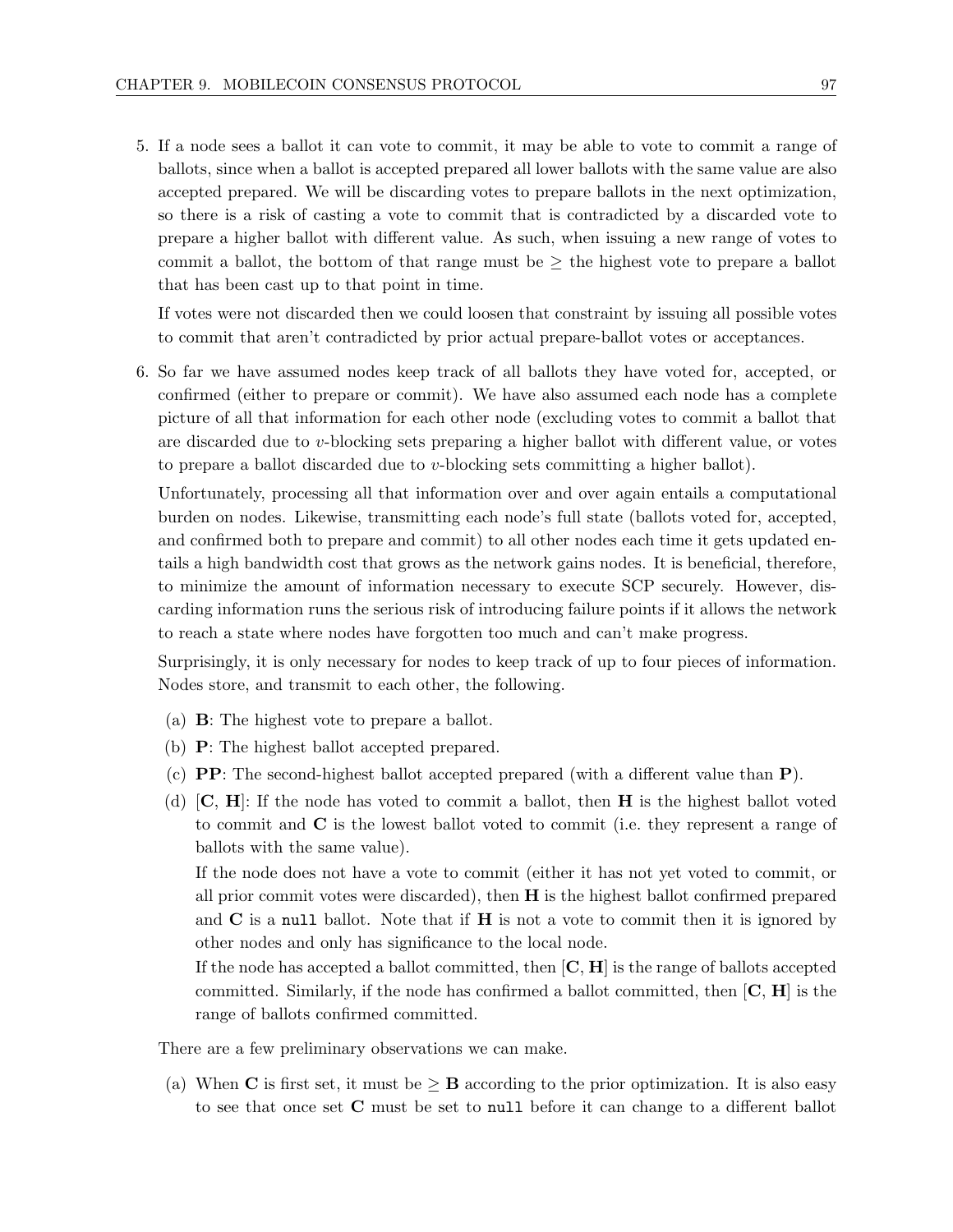(with different value or counter), because it only needs to change when contradicted by a higher ballot accepted prepared with different value.

- (b) If C is set, meaning there is a vote to commit a ballot, then P will have the same value and PP will be less than C. This is because a vote to commit only appears when a ballot is confirmed prepared and there are no contradictory higher ballots that have been accepted prepared (or voted to prepare). PP exists so it is possible to know the lowest ballot counter C may have.
- (c) There is an important detail to emphasize. After a node confirms a ballot is prepared and sets  $H$ , each time  $B$  is updated it will contain the same value as  $H$ . This aligns with the original rules we introduced for resolving stuck states.

We now briefly argue that the network cannot get stuck due to nodes forgetting too much information.

The network could plausibly get stuck if most of the network has stopped updating their nomination-phase composite value, but the available information contained in nodes' messages prevents progress. Nodes end nomination when they have confirmed a ballot is prepared. There are two cases to consider.

First, a node may confirm a ballot is prepared but later on there are no longer any quorums that accept the ballot is prepared. Nodes drop their accepted prepared ballots when they accept a higher ballot prepared. Therefore if a confirmed prepared ballot is lost, there must be a higher ballot the network is working on.

Second, suppose all nodes in the network except one quorum have stopped making progress because they confirmed a ballot prepared that was dropped. Is it possible for this final quorum to reach a state where it can't make progress, dooming the entire network to stagnation?[27](#page-104-0)

<span id="page-104-1"></span>For this quorum to get stuck, part of it must end the nomination phase. Otherwise, the quorum could keep approaching convergence via nomination composites. Therefore we can assume some nodes will confirm a ballot prepared. There are two scenarios.

- (a) The nodes could confirm a ballot prepared in conjunction with nodes outside the quorum under scrutiny. This would allow those nodes to get unstuck, unwinding the problem to a network state where more than one full quorum is not stuck.
- (b) The nodes could confirm a ballot prepared within the quorum under scrutiny. For the quorum to get stuck, only some nodes can confirm the ballot prepared. Therefore the remaining nodes must drop their statements accepting the ballot prepared by accepting other higher ballots prepared.
	- i. If they accept higher ballots prepared based on the cooperation of outside nodes, this implies those outside nodes will get unstuck, allowing the network to progress.

<span id="page-104-0"></span> $27$  If the 'final quorum' has misbehaving nodes then it is plausible for the network to get stuck. In that case it is the responsibility of node operators to re-configure their quorum slices to remove bad nodes so the network can get unstuck.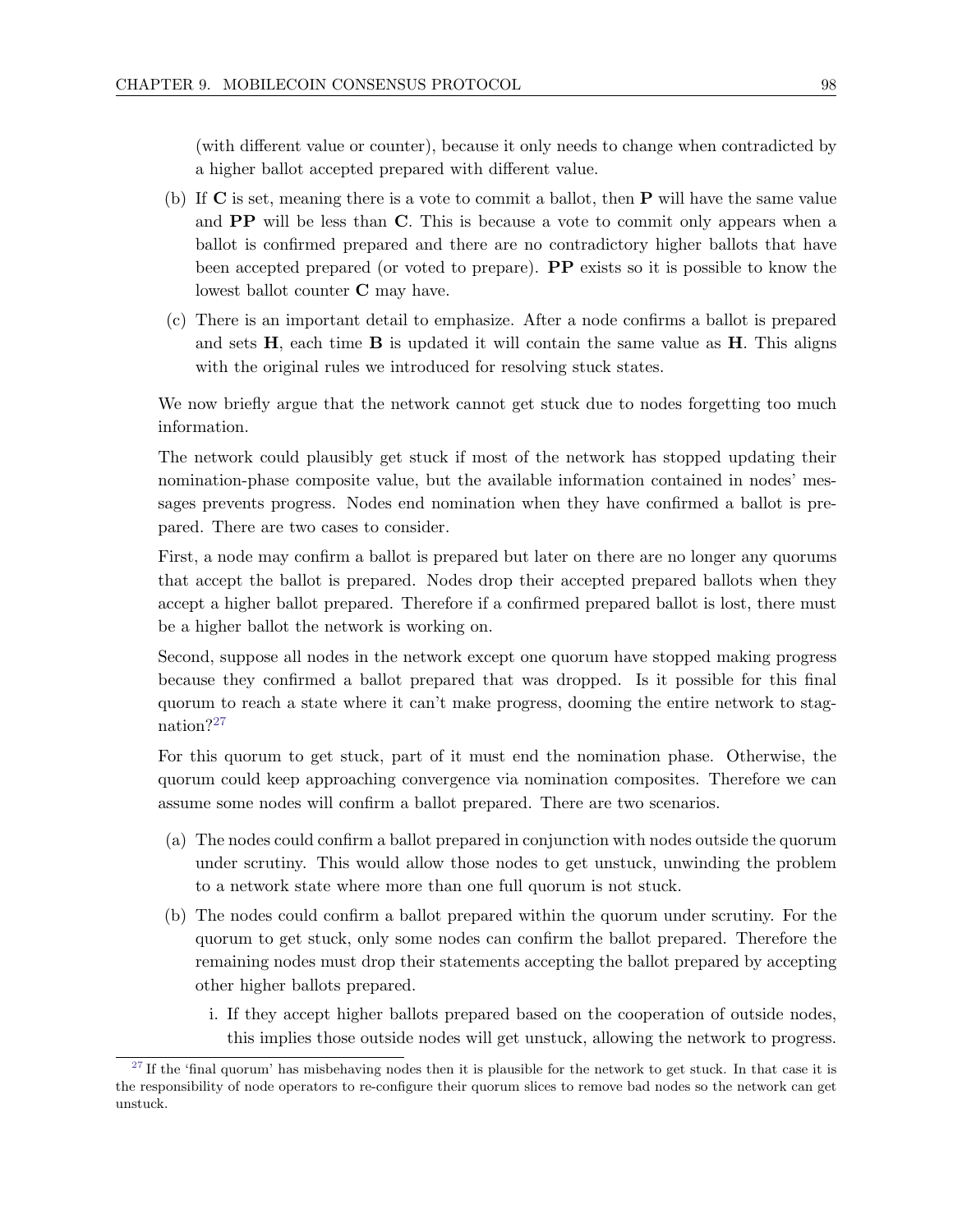- ii. If they are able to accept higher ballots prepared based on votes cast by the quorum under scrutiny, then those votes *must also* be accompanied by statements accepting the ballot that was confirmed prepared by some nodes in the quorum. By the time the new higher ballot gets accepted prepared by a node, it will confirm the other ballot is prepared! Moreover, once a ballot is confirmed prepared new votes to prepare a ballot always have the same value as the confirmed prepared ballot. Therefore a full quorum will issue votes to prepare the ballot confirmed prepared at a higher ballot counter, and the final quorum won't get stuck.
- 7. We saved the most dubious optimization for last. Given all the rules discussed so far, it is feasible for a node to accept a ballot is prepared that is higher than the ballot you wish to vote to prepare. There are two nuances here.
	- (a) New votes to prepare a ballot B always have a higher counter than old votes to prepare a ballot B. This means if a ballot is accepted prepared based on a quorum of votes to prepare it, then any future votes to prepare a ballot will be higher than the ballot accepted prepared. Therefore a ballot accepted prepared will only be higher than B if it was accepted due to a v-blocking set.
	- (b) Since ballots 'catch up' to other nodes whenever there is a v-blocking set at a higher ballot counter, any ballot accepted prepared will only be higher than B if its value is ordered higher than B's value.

Apparently it is considered more efficient for  $\bf{B}$  to always be higher than any ballots accepted prepared, because SCP includes a 'clamp' on P and PP. When putting together an SCP message to send to other nodes, a node will reduce the counters of **P** and **PP** so that  $B \geq \text{consensus}/B$  $P > PP$ . This effectively means the node will 'decline to notify' other nodes when it has accepted ballots prepared that are higher than **B**. Whether doing so is actually an efficiency gain or just meaningless is not at all clear.

scp/src/ slot.rs  $out_msg()$ 

#### Balloting procedure outline

SCP contains a large number of rules, heuristics, and optimizations. Translating those into an implementation is not necessarily a trivial task. As such, the original paper [\[101\]](#page-126-0) outlined an algorithm for balloting, which was elaborated on in an IETF draft [\[22\]](#page-122-2) that discussed how it should be implemented. To close out this section we will reproduce the algorithm outline, with minor changes introduced by the IETF draft. For more specific implementation details the reader should consult the cited materials and MobileCoin's source code [\[66\]](#page-124-0) (or the Stellar network's source code  $[141]$ .<sup>[28](#page-105-0)</sup>

<span id="page-105-1"></span><span id="page-105-0"></span><sup>&</sup>lt;sup>[28](#page-105-1)</sup> The only large topic not covered in this chapter is quorum slice reconfiguration that occurs while a slot is being consensuated, since MobileCoin does not currently support it. Readers may consult [\[101\]](#page-126-0) for a treatment of that subject. To summarize, active reconfiguration is only safe if quorum intersections are preserved in all permutations of quorum sets reported by nodes (assuming all befouled nodes are removed first). In other words, only if no combination of historical quorum sets from the network can be used to make quorums that don't intersect, is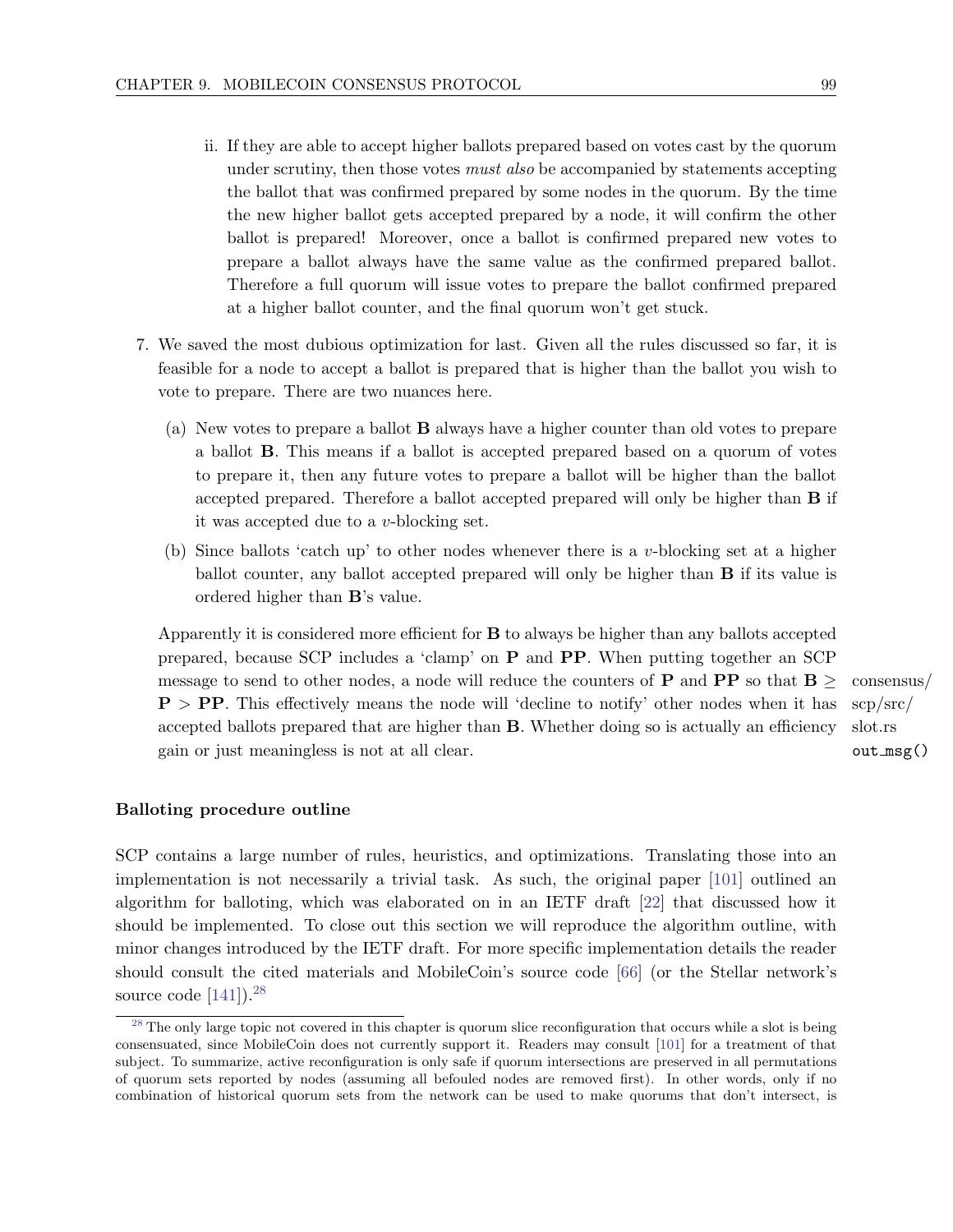To organize the algorithm's content, four phases are defined: NOMINATE, PREPARE, COMMIT, and EXTERNALIZE. These phases are implemented as 'rounds', i.e. functions containing sequences of steps to take. NOMINATE and PREPARE may take place concurrently, although NOMINATE never lasts longer than PREPARE (it ends once a ballot has been confirmed prepared, as we have discussed).

First is the PREPARE phase. The NOMINATE phase was discussed in Section [9.3.1.](#page-93-0) Note that the PREPARE and COMMIT phase rounds can be executed ad hoc (usually when receiving fresh messages from other nodes), and are not directly tied to ballot timers. Ballot timers only determine when the node should increment B's counter.

- 1. Use the most recent messages from nodes in the network to see all the ballots that can be accepted prepared. If it is possible to increase  $P$ , do so. If  $PP$  can change, then change it (even if it decreases). If either  $P$  or  $PP$  contradict  $C$ , then set  $C$  to null.
- 2. Use network messages to see if any ballots can be confirmed prepared. If the highest such ballot is greater than  $H$ , then update  $H$ . The first time  $H$  is set, disable the NOMINATE phase.
- 3. If  $\bf{C}$  is null and  $\bf{H}$  is both higher than  $\bf{B}$  and not contradicted by  $\bf{P}$  or  $\bf{PP}$ , then set  $\bf{C}$  as low as possible. Doing so effectively means casting a vote to commit the range  $[C, H]$ .
- 4. If the node can accept any ballot is committed, then set  $[\mathbf{C}, \mathbf{H}]$  to the lowest range of ballots that can be accepted committed. Set the value of B to match the ballot accepted committed. Also make sure **B**'s counter is  $\geq$  **H**'s counter. If **B**'s value changed, then **B**'s counter should be higher than the prior B's counter. Finally, set the phase to COMMIT and end the current PREPARE phase round.
- 5. Otherwise if H has been set (a ballot was at one point confirmed prepared), make sure B's value matches H's value, and B's counter is  $\geq$  H's counter. If B's value changes due to this step, then its new counter should be greater than its old counter.

Note that in this and the previous steps **B**'s counter can be incremented due to a change in value regardless of the ballot timer, a deviation from the heuristic we earlier defined. Furthermore, this step implements an important idea we discussed earlier. Namely, voting to prepare the highest confirmed prepared ballot.

6. If there is at least one v-blocking set reporting Bs with higher counters than the local node's B, then update B's counter to the lowest number such that the node is no longer blocked. Either turn off the timer or reset it if appropriate (i.e. if there is a quorum at the new ballot counter), then redo the PREPARE phase round immediately to refresh the node's state.

Next is the COMMIT phase, which occurs after a ballot is accepted committed. In this phase consensus/ the values of  $B$ ,  $C$ , and  $H$  do not change, and  $[C, H]$  represents the range of ballots accepted

consensus/ scp/src/ slot.rs do prepare phase() process timeouts()

scp/src/ slot.rs do commit phase()

reconfiguration permissible. Lack of support for active reconfiguration may reduce nodes' ability to recover if they are befouled by unresponsive nodes or nodes sending illegal/dishonest messages. However, in practice it may be difficult to implement reconfiguration safely or efficiently due to the complexity of correctness. In MobileCoin node operators must restart their nodes with a new quorum set to reconfigure.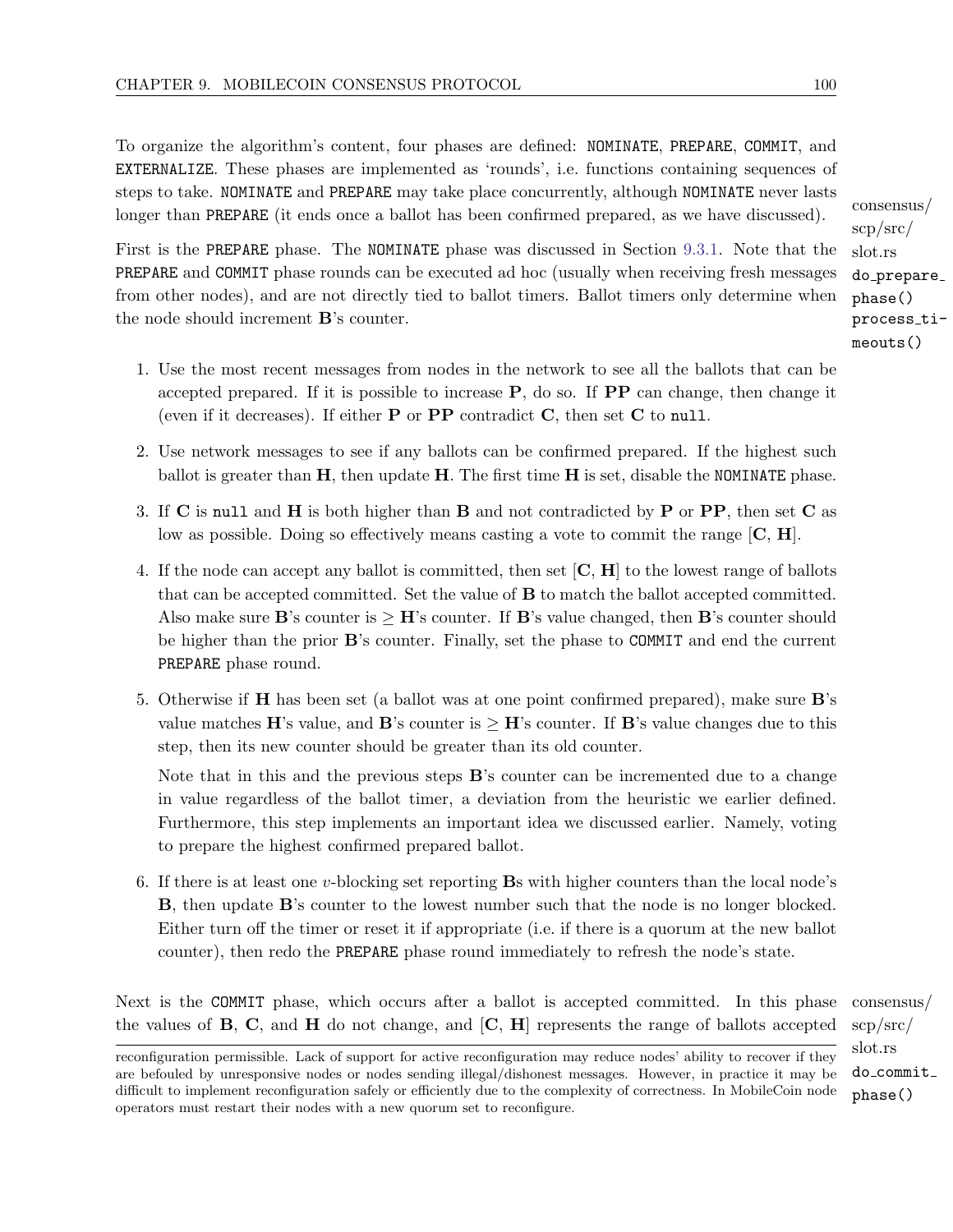committed. P should be the highest ballot accepted prepared with the same value as H, and PP should be set to null.

- 1. Using the latest messages from the network, update P's counter if higher ballots with the same value are accepted prepared.
- 2. Use the latest messages from the network to update the counters in  $[C, H]$ .
- 3. If a range of ballots with the same value as  $H$  can be confirmed committed, set  $[C, H]$  to that range of ballots, set the phase to EXTERNALIZE, and exit the current COMMIT phase round.
- 4. Otherwise update **B**'s counter so it is  $>$  **H**'s counter.
- 5. If there is at least one v-blocking set reporting Bs with higher counters than the local node's B, then update B's counter to the lowest number such that the node is no longer blocked. Redo the COMMIT phase round immediately to refresh the node's state.

Last is the **EXTERNALIZE** phase. Once a ballot has been externalized, it can be used as the final consensus/ output of the current slot. Note that ballot timers are not set during the EXTERNALIZE phase.

1. Using the most recent messages from the network, see what ballots can be confirmed committed. Increase  $\mathbf{H}$ 's counter if possible. Doing so presumably keeps the node in alignment with the rest of the network if other nodes are still working on the slot.

# 9.4 Synchronizing nodes

So far we have discussed a network consensuating statements as if all nodes are more-or-less on the same page. Perhaps some nodes are still finalizing one slot when other nodes are working on the next one, but overall the nodes are collaborating actively. However, what if one node disconnects from the network for a period of time, and when it comes back some nodes are several slots ahead of it? Or, what if a node is actively making slots but discovers part of the network is externalizing contradictory slots (nodes in that part of the network have diverged from you)?

# 9.4.1 Catching up to the network

If a node is behind the network, naturally it will want to catch up. How can a node know when the network is actually ahead, as opposed to only some nodes claiming the network is ahead? As part of their normal operation, SCP nodes can use the following procedure to check if they are behind the network (on a lower slot index), and then catch up if necessary.

1. Node  $v$  checks if it is behind the network by identifying all other nodes working on a higher slot. If those nodes contain a v-blocking set, and (in combination with  $v$ ) can form a full quorum, then the node probably needs to catch up.

scp/src/ slot.rs do externalize phase()

consensus/ service/src/ byzantine ledger/ worker.rs tick() ledger/sync/ src/network state/scp network state.rs is behind()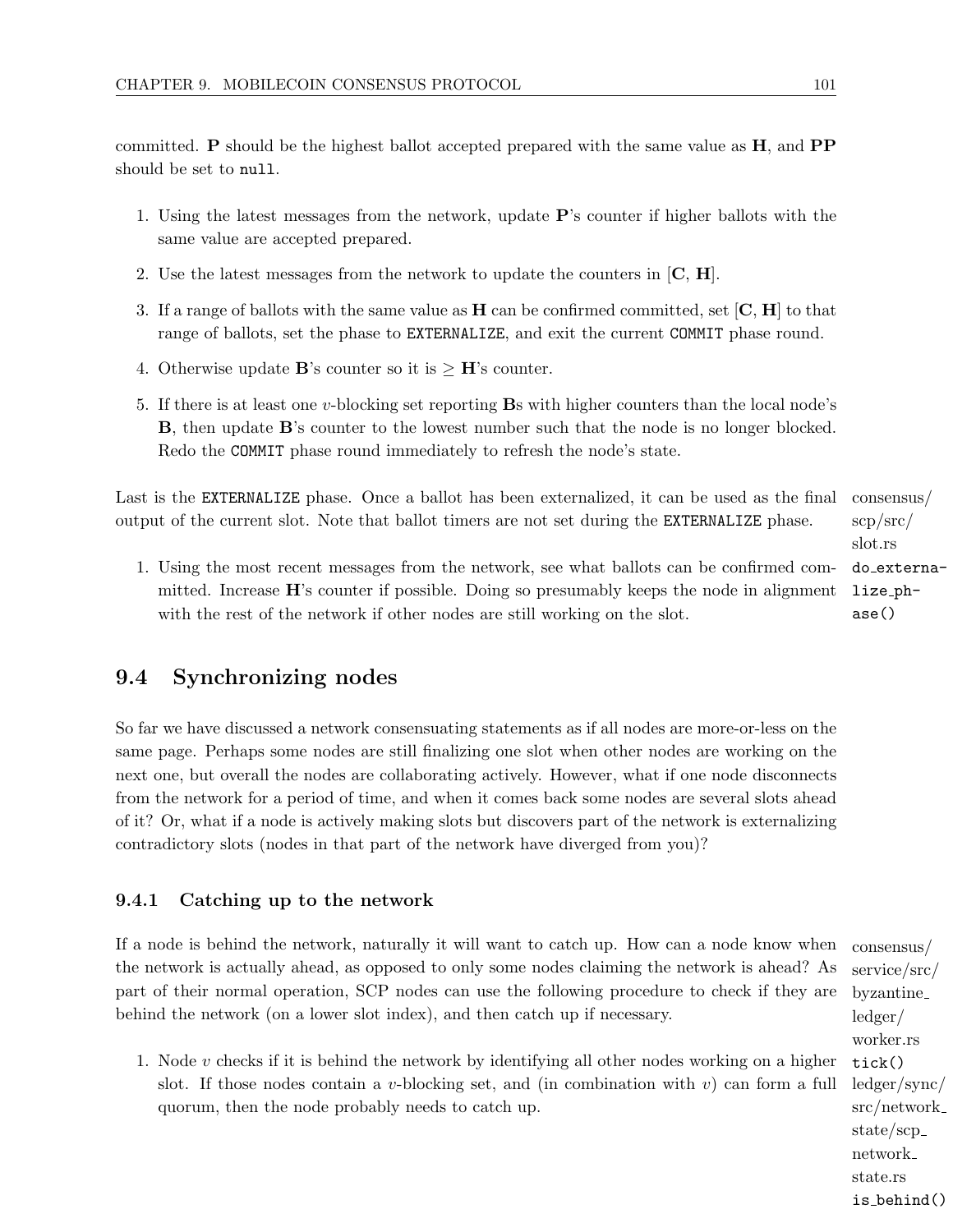2. Using those higher-slot nodes, find the highest slot agreed on by a v-blocking set (i.e. externalized by that set), and also by a full quorum. The v-blocking set convinces  $v$  to accept the slot, while the quorum convinces  $v$  to confirm it (confirmation requires a quorum of acceptance that includes yourself).

Finding the highest slot with a blocking set and quorum is an efficiency technique that assumes if multiple nodes externalize the same slot, all the lower slots they externalized must be the same. In other words, we assume there will also be a blocking set and quorum for all slots below the new highest slot. In MobileCoin, where slot contents (blocks) depend on previous slots (each block ID is a function of all earlier block IDs), this is an easy assumption to make.

3. Request all slots up to the new highest slot from the nodes that are ahead. Externalize each slot if it appears valid. For MobileCoin this means checking that each block's parent ID connects to the previous (all the way back to our local blockchain), that no key image duplicates appear, and that block root elements are as expected (reflecting the output set that existed after the previous block was published).<sup>[29](#page-108-0)[,30](#page-108-1)</sup>

#### 9.4.2 Healing divergences

Nodes only finalize statements in SCP when they are confident the network will also finalize those statements. This confidence is founded in three rules set by the federated Byzantine agreement model.

- 1. First, a node's basic goal is to reach agreement on statements with one of its quorum slices. As discussed early in this chapter, a quorum slice is a group of nodes in the network that the node trusts are well-behaved, and which the node would be satisfied to be in agreement with.
- 2. Second, all nodes seek agreement with their own quorum slices, so it is natural that agreement can only reliably appear when a full quorum of nodes reaches agreement.
- 3. Third, if nodes only finalized statements based on the first quorum of agreement they see, then the network would be unstable as nodes on the periphery of different quorums constantly get stuck. Instead, nodes are only willing to finalize statements when the rest of the network is also destined to finalize the same statements (via cascading  $v$ -blocking sets).

However, those three rules leave no room for the question: what about network divergence that does occur? In other words, when a node externalizes some slots, they are externalized because the

ledger/sync/ src/ledger sync/ledger sync service.rs attempt ledger\_sync()

<span id="page-108-3"></span><span id="page-108-2"></span>ledger/sync/ src/ledger sync/ledger sync service.rs identify safe blocks()

<span id="page-108-1"></span><span id="page-108-0"></span> $29$  In ledger synchronization, MobileCoin does not currently validate blocks' root elements.

<sup>&</sup>lt;sup>[30](#page-108-3)</sup> Recall that in MobileCoin each node signs blocks it participates in validating (Section ??). Any block a node doesn't validate is not signed, which includes any blocks obtained when catching up to the network or resolving a fork.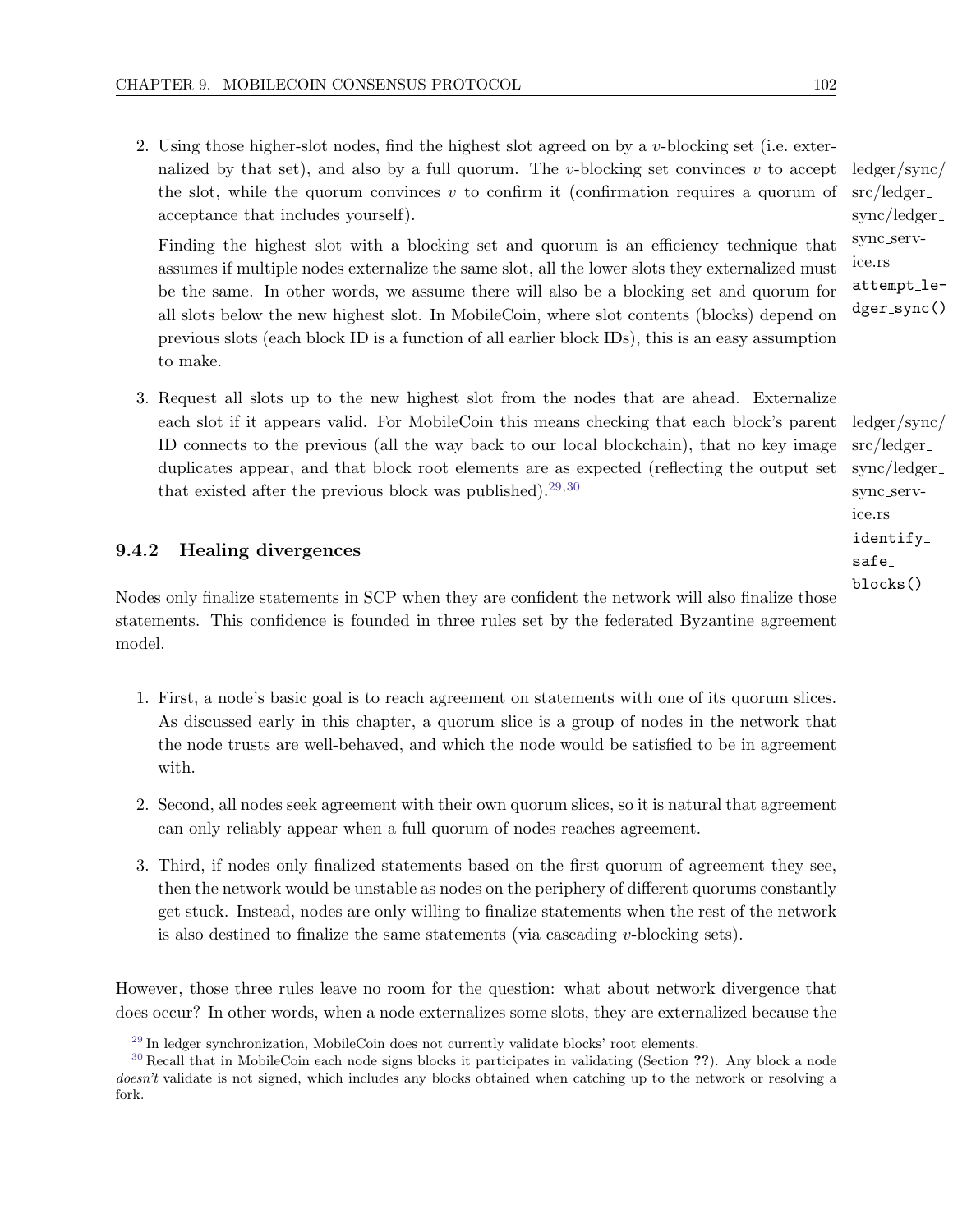node is confident the network will also externalize them, and confident no nodes will externalize contradictory slots (e.g. fork a blockchain by adding different blocks at the same block height).

Nodes on opposite sides of an SCP network divergence have no automatic way to identify which side is 'canonical'. Each node is fully confident in the results it finalizes. The only way to resolve the problem is manual intervention by node operators.

Network divergence can only happen when non-intersecting quorums externalize different slots. This is the result of either quorum slice misconfiguration, or misbehaving nodes breaking nominal quorum intersections. Therefore node operators must decide if their quorum slices need to be improved. They must also decide if they are on the side of the network destined to survive the healing process. If not, they must discard unwanted slots and replace them with slots from the divergent network.<sup>[31](#page-109-0)</sup>

<span id="page-109-1"></span>In the case of MobileCoin, node operators can resolve unwanted forks by reconfiguring their quorum slices, rolling back their local copy of the blockchain to the block that appeared right before the fork (if their local copy needs to be discarded), and allowing the node software to resynchronize (Section [9.4.1\)](#page-107-0) with the network using the reconfigured quorum slices.

<span id="page-109-0"></span><sup>&</sup>lt;sup>[31](#page-109-1)</sup> In Nakamoto-based blockchains, network forks are resolved automatically by each node selecting the chain fork with the highest cumulative difficulty (a variable related to the proof-of-work model).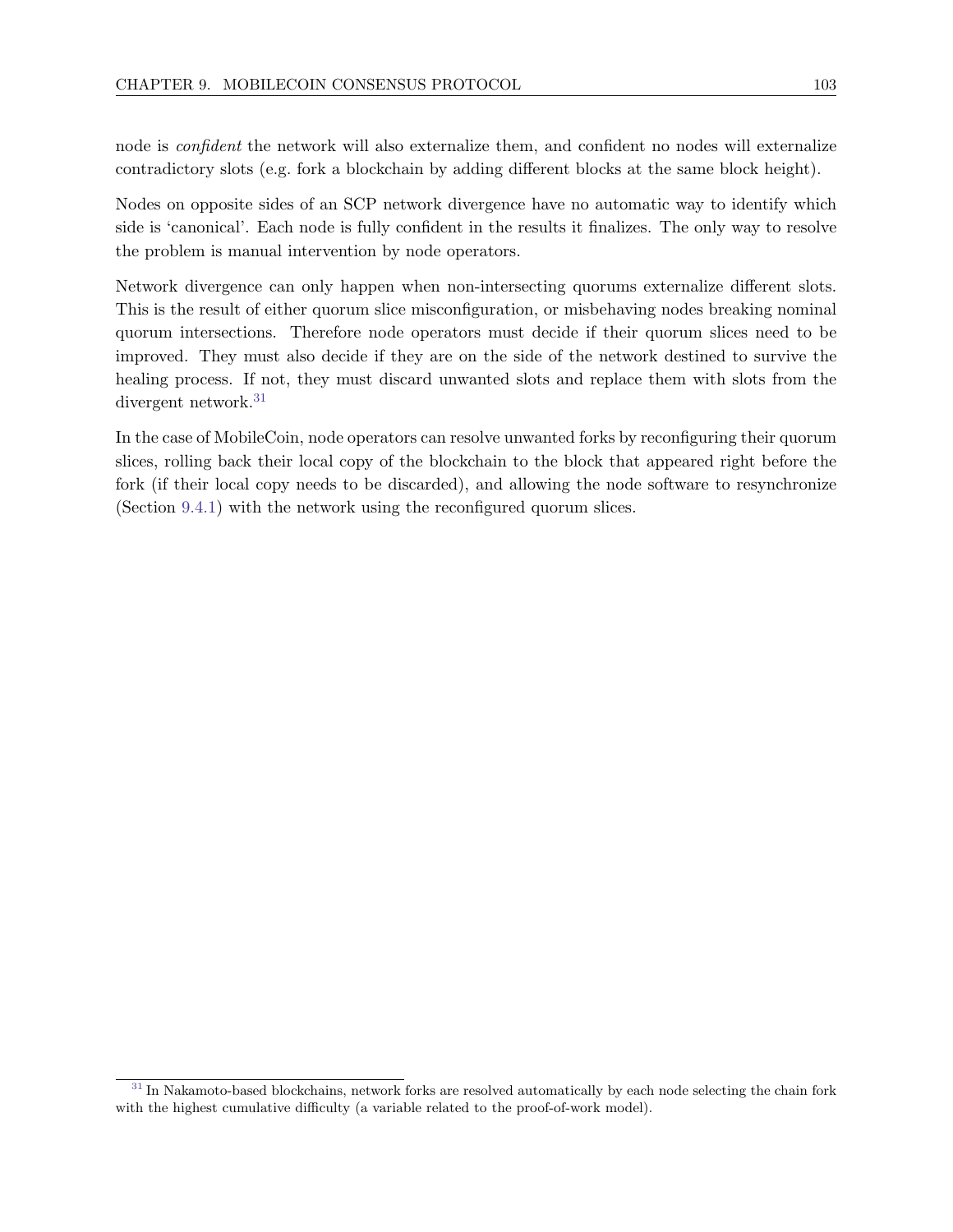## Part II

# Extensions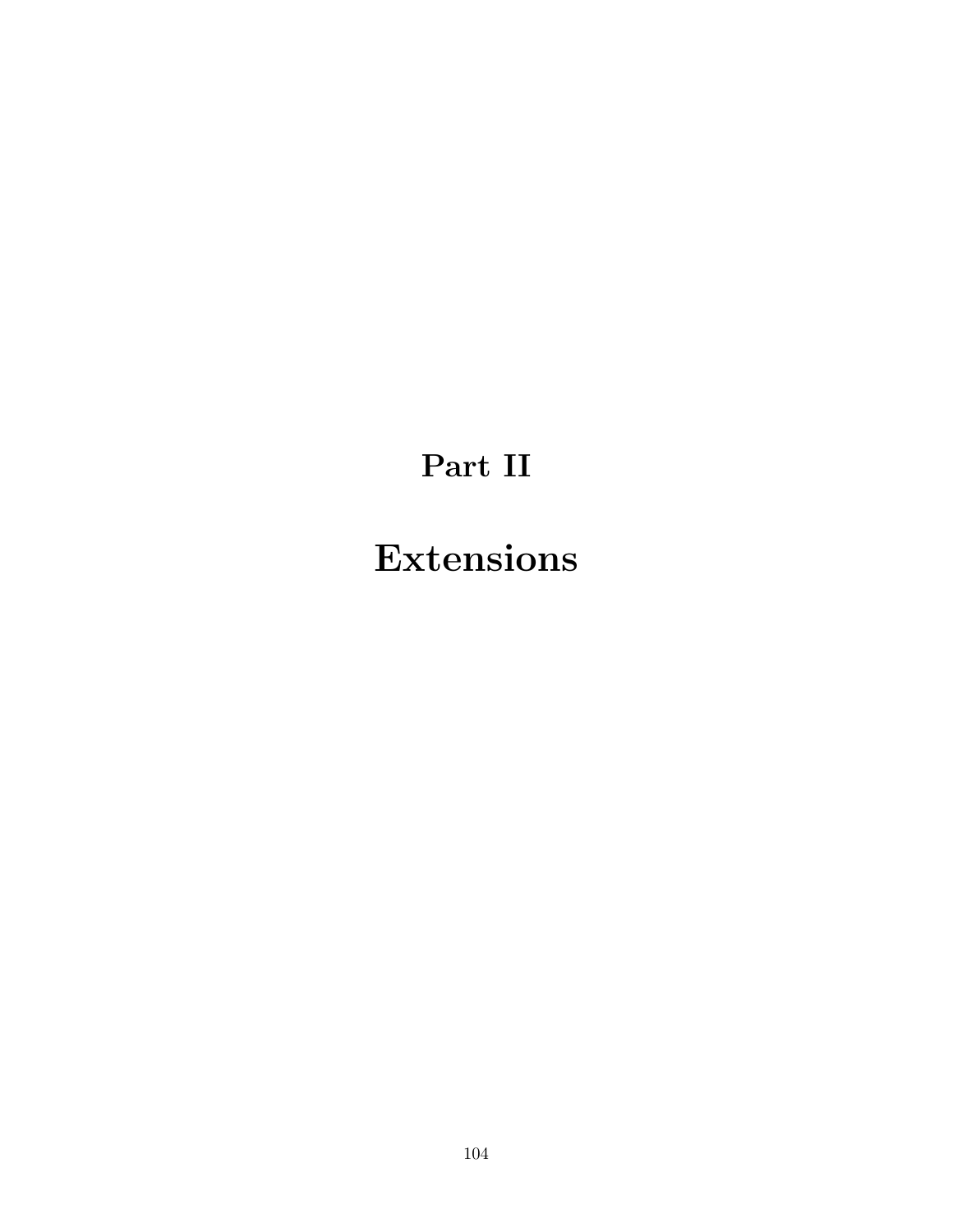## CHAPTER 10

### <span id="page-111-1"></span>Fog Service

As discussed in Section [4.3.1,](#page-46-0) for Bob to identify outputs he owns on the blockchain, he must perform (at least [\[149\]](#page-128-0)) a Diffie-Hellman exchange on every txout public key that exists (compute  $k_B^v * r_t K_t^{s,i}$  $t^{s,i}$ ). Moreover, this implies obtaining (e.g. downloading) a copy of every transaction output. In terms of bandwidth and computational effort, using this method to identify owned outputs is prohibitively expensive for weak devices with bandwidth constraints (e.g. mobile devices or hardware wallets) [\[70\]](#page-124-0).

'Fog' is a service designed to address those problems by offloading the cost of scanning the blockchain to external servers, so users of the service can learn about their owned outputs efficiently. A naive approach would be for users to give copies of their private view keys to the service operator, however that would allow the operator to learn extensive information about the users' financial activities.

Instead, a Fog service is able to identify outputs owned by its users, and pass them along to those users, without the operator learning much more than the approximate number of outputs involved. To accomplish that, Fog employs a combination of SGX enclaves and an ORAM (oblivious memory) data structure called an OMAP (oblivious map; see the implementation in  $[123]$ ).<sup>[1](#page-111-0)</sup>

<span id="page-111-2"></span><span id="page-111-0"></span> $1$ <sup>1</sup> The content in this chapter was sourced from [\[23\]](#page-122-0), [\[114\]](#page-127-1), and the MobileCoin team's implementation of Fog (actively in development and not released into open source at the time of writing this). Note that Fog could be abstracted away from MobileCoin and implemented in a generic way. We limit our exploration to the only existing implementation, which is MobileCoin-centric.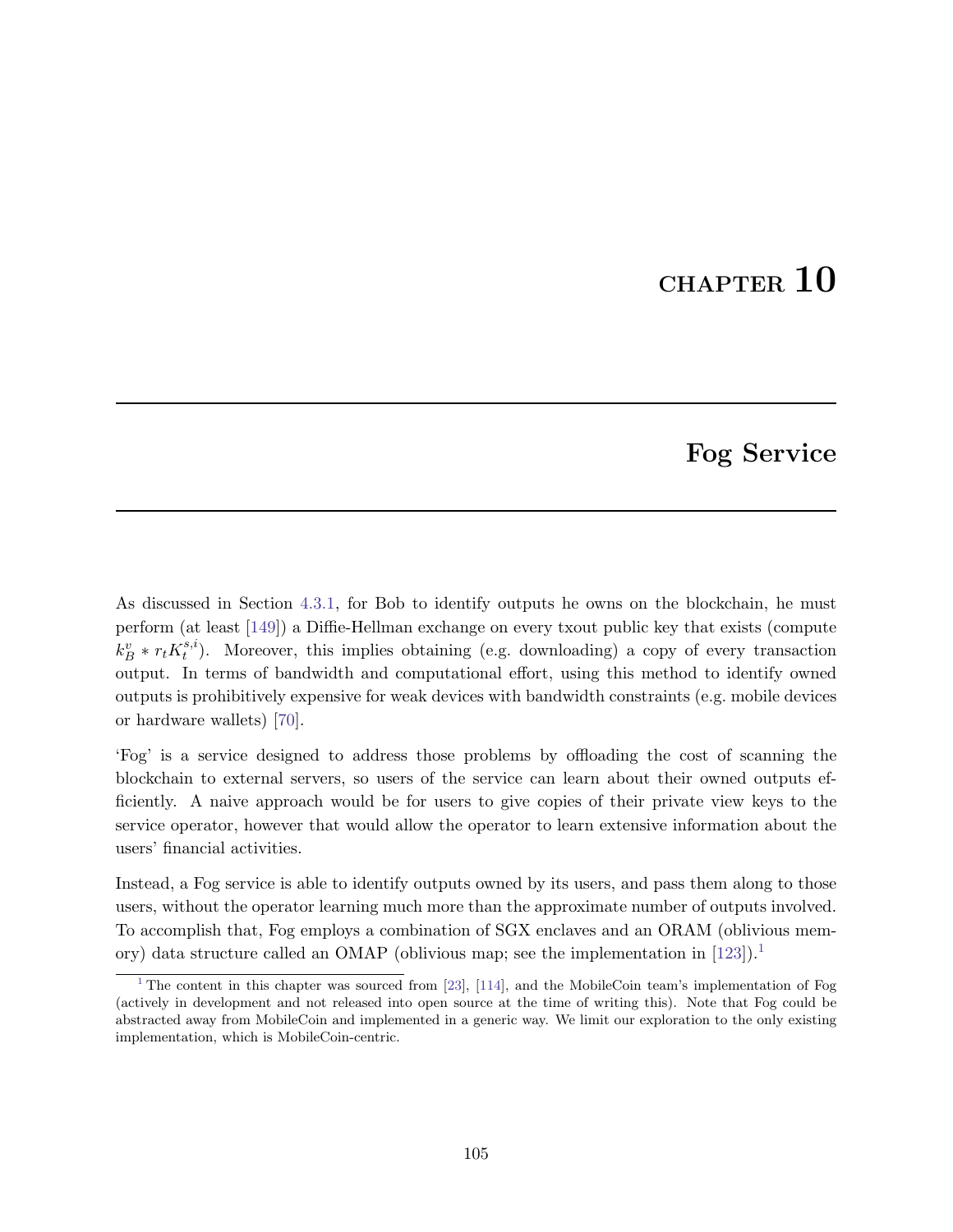#### 10.1 Fog-enabled addresses

At its core, the Fog system has two steps. First, a Fog provider identifies outputs owned by its users (Section [10.3\)](#page-114-0). Second, its users obtain copies of those outputs (Section [10.4\)](#page-118-0).

Fog providers identify outputs by looking at an encrypted fog hint stored in each output. A fog hint is simply the output recipient's public view key encrypted with a Fog 'ingress key' (Section [10.2\)](#page-112-0). Ingress keys can change from time to time, so if Alice wants to send an output to Bob, she must contact his desired Fog provider to obtain an active/current key.

To that end, a standard address in MobileCoin includes identifying information about the addressholder's desired Fog provider. Such an address is formatted like this: account-

<span id="page-112-5"></span>[public view key][public spend key][fog url][fog report id][fog signature]

The Fog-related fields are as follows.

- fog url: An identifier for locating and contacting the Fog service, along with the method for locating it (e.g. the http/https protocols). It has the format 'method://identifier'.<sup>[2](#page-112-1)</sup>
- fog report id: If an address-holder's Fog provider is operating multiple distinct fog-ingest enclaves, this identifier indicates which enclave's ingest key to use when constructing an output for the address-holder.[3](#page-112-2)
- fog signature: A 'root' key belonging to the Fog provider is signed with the address-holder's public view key. As we will see, this helps ensure encrypted fog hints are only readable by Bob's chosen provider even in the case of a secure enclave breach.

<span id="page-112-0"></span>How Bob chooses his Fog provider and obtains the Fog components of his address are implementation details not pertinent to this discussion.

#### 10.2 Sending outputs from Alice to Bob

For Alice to send an output to Bob via Fog she must add an encrypted fog hint to the output. That hint is Bob's public view key encrypted with a Fog ingress key. Clearly if his Fog provider knows the private ingress key they can trivially learn which outputs are owned by Bob.

Rather, the private ingress key lives in a fog-ingest SGX secure enclave. To give transaction authors confidence they are only creating encrypted fog hints readable by a secure enclave, fog ingress keys sent to authors must have corresponding Attestation Verification Reports (AVRs, recall Section [8.2.6\)](#page-83-0).[4](#page-112-3)

<span id="page-112-4"></span>keys/src/ account keys.rs struct PublicAddress

<span id="page-112-6"></span><span id="page-112-1"></span><sup>&</sup>lt;sup>[2](#page-112-4)</sup> A URL (Uniform Resource Locator) is a *locator* that tells you how to locate a resource. URLs are a subset of so-called URIs (Uniform Resource Identifiers). [\[107\]](#page-126-0)

<span id="page-112-2"></span><sup>&</sup>lt;sup>[3](#page-112-5)</sup> As we will see, there isn't much point for a Fog provider to have multiple fog-ingest enclaves, so in practice most Fog providers are likely to only use one 'fog report id'. However, the id may allow some providers to offer 'early access' to Fog service upgrades. Early access users could test new Fog features or infrastructure before they are rolled out to the main user-base.

<span id="page-112-3"></span><sup>&</sup>lt;sup>[4](#page-112-6)</sup> Alice could conspire with Bob's Fog provider to use a non-enclave key for the encrypted fog hint. However,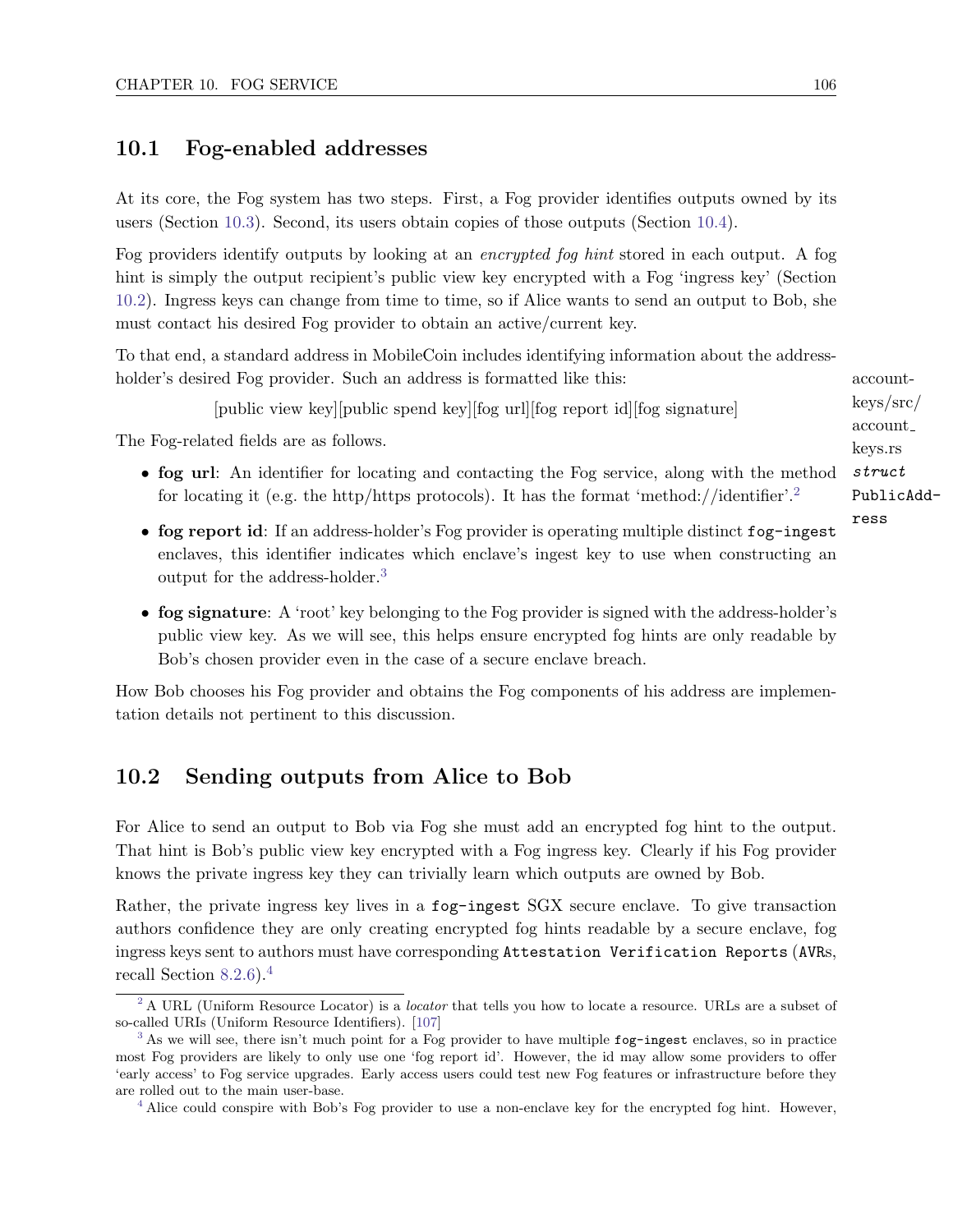#### 10.2.1 Ingress keys

<span id="page-113-5"></span>Ingress keys, denoted  $K_{ingress} = k_{ingress}G$ , are Ristretto points generated when a fog-ingest enclave is initialized. The private ingress keys are encrypted and stored locally for re-use when an enclave is restarted.<sup>[5](#page-113-0)</sup> They can also be transmitted to 'back-up' enclaves, which are 'peer' enclaves with the same MRENCLAVE value that can be activated in case the primary enclave has a problem.

The fog-ingest sub-service (i.e. the host process that owns the enclave) cooperates with its enclave to produce an AVR using  $K_{ingress}$  as the report content. It is realistic to assume SGX sgx/reportsecure enclaves can and will be breached (even if infrequently, with problems repaired quickly), so ingress AVRs are signed with a key belonging to the Fog service operator. This Fog key is in turn signed with another Fog key, and so on in a 'certificate chain' up to a so-called 'certificate root key'. The 'fog signature' in Bob's address is a signature on that root key.<sup>[6](#page-113-1)</sup>

<span id="page-113-7"></span>Since enclaves are periodically updated, ingress keys and their AVRs become invalid as time passes. As such, 'pubkey expiry' values are attached to ingress AVRs (but not part of the report con-tent).<sup>[7](#page-113-2)</sup> A pubkey expiry is the anticipated block height where the ingress key will expire. Practically speaking, this means each transaction's tombstone block should be less than the lowest pubkey\_expiry of its Fog-using recipients' ingress keys. transaction/

The ingress key AVR, AVR Fog signature, certificate chain, and pubkey expiry are stored in anticipation of requests from transaction authors.

#### 10.2.2 Acquiring an ingress key

Alice can use the 'fog url' in Bob's address to contact his Fog provider.<sup>[8](#page-113-3)</sup> She receives a set of ingress key AVRs (with associated material) for all the  $f$ og-ingest enclaves being run by the provider.<sup>[9](#page-113-4)</sup> It turns out those AVRs also have a 'fog report id' attached (matching of AVR to 'fog report id' is up to the Fog provider's discretion). Alice chooses the AVR corresponding to the 'fog report id' in

\*[MC-fog] fog/ingest/ enclave/ impl/src/ lib.rs enclave init() cache/untrusted/src/ lib.rs start\_rep $ort\_cache()$ 

<span id="page-113-6"></span>std/src/ transaction builder.rs impose\_tombstone block limit()

<span id="page-113-9"></span><span id="page-113-8"></span>fog/report/ validation/ src/lib.rs get\_fog\_ pubkey() src/lib.rs seal data()

coind/src/ payments.rs build\_tx\_ proposal()

Alice has plenty of other ways to reveal Bob as a recipient of her transaction, so conspiring in that way is not a specific threat Bob should worry about. The bigger danger is Alice's wallet software leaking information to the Fog provider or another party, unbeknownst to Alice or Bob.

<span id="page-113-0"></span><sup>&</sup>lt;sup>[5](#page-113-5)</sup> Specifically, private ingress keys are encrypted with an SGX Seal key using KEYPOLICY.MRENCLAVE set to true \*sgx/service/ (recall Table [8-3](#page-74-0) footnote [22\)](#page-74-1), so only enclaves on the same machine with the same measurement can decrypt it.

<span id="page-113-1"></span><sup>&</sup>lt;sup>[6](#page-113-6)</sup> A certificate chain is used instead of a single Fog service key for easier key management. The root key can be stored in a very secure location, while intermediate keys and final signing keys can be managed in more convenient ways, and discarded easily without invalidating users' fog signatures (which should have an indefinite shelf-life).

<span id="page-113-2"></span><sup>&</sup>lt;sup>[7](#page-113-7)</sup> Ingress key pubkey\_expirys are defined by the Fog operator and can be altered at any time, although they should only ever be *increased*, as decreasing them may cause tombstone blocks set before the decrease to be so high that a transaction is added to the blockchain after an ingress key has expired and been discarded.

<span id="page-113-3"></span><sup>&</sup>lt;sup>[8](#page-113-8)</sup> 'Self-spends', or outputs that are addressed to oneself, are treated, in terms of Fog, the same as outputs mobileaddressed to others. In other words, if Alice sends an output to herself (e.g. a change output), she will contact her own Fog provider with the same procedure used to contact Bob's provider, and encrypted fog hint construction proceeds in the same way as well.

<span id="page-113-4"></span>[<sup>9</sup>](#page-113-9) Within the Fog service is a so-called fog-report sub-service which keeps track of AVRs and passes them along to requesters.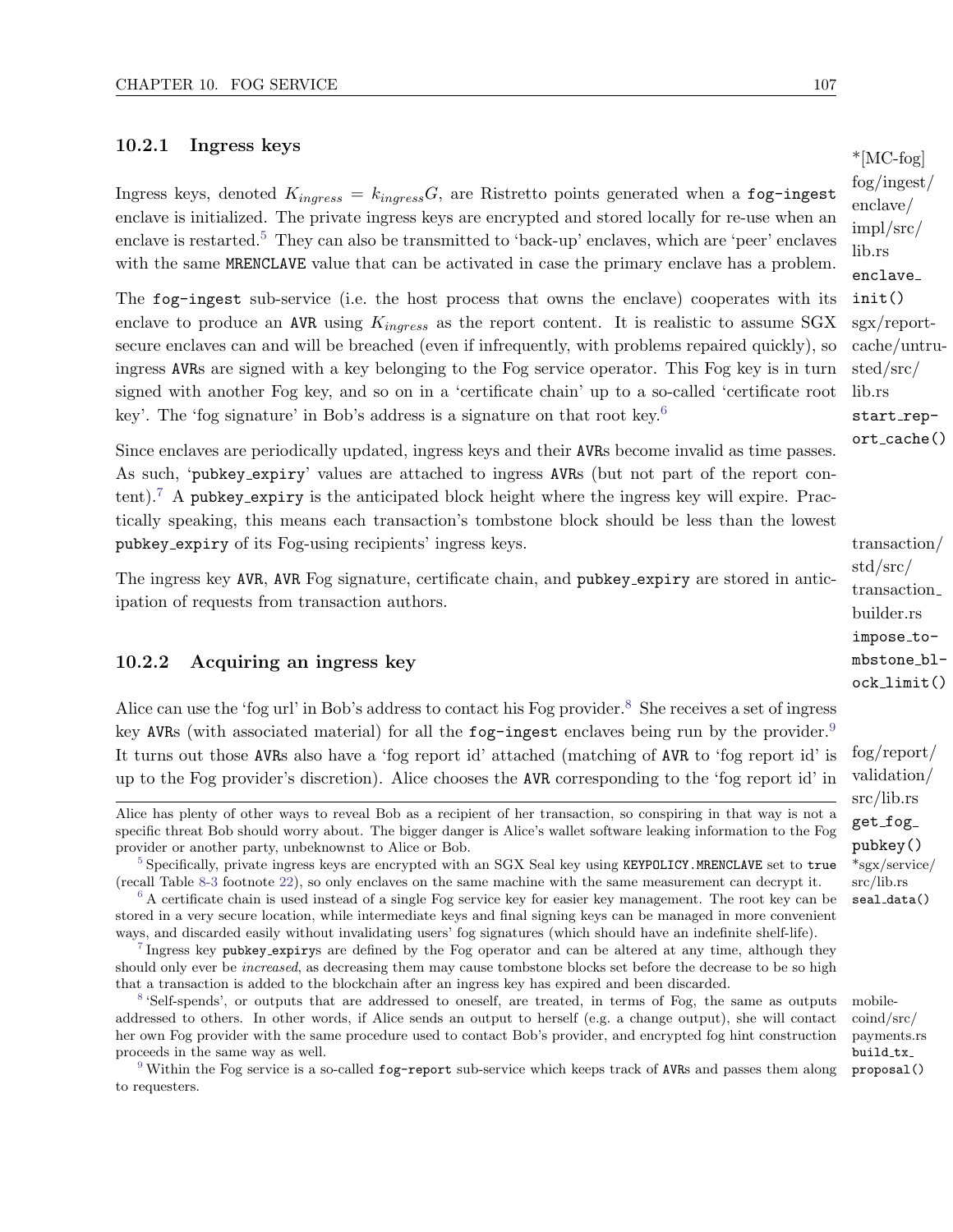<span id="page-114-8"></span><span id="page-114-7"></span>Bob's address.<sup>[10,](#page-114-1)[11](#page-114-2)</sup>

By verifying the AVR, the AVR Fog signature, the certificate chain, and Bob's address's fog signature, Alice can be sure the AVR's ingress key was either produced by a secure enclave or at the very least belongs to Bob's chosen Fog provider (who he presumably trusts to some extent).

#### <span id="page-114-13"></span>10.2.3 Encrypted fog hints

Once Alice has a Fog ingress key  $K_{ingress}$ , creating the encrypted fog hint is straightforward. [MC-tx]

- 1. Generate a random scalar  $r \in_R \mathbb{Z}_l$ .
- 2. Compute

 $r * G$ 

<span id="page-114-9"></span> $r * K_{in \, \text{arcsec}}$ 

3. Encrypt Bob's view key  $K_B^v$  with  $rK_{ingress}^{12}$  $rK_{ingress}^{12}$  $rK_{ingress}^{12}$ 

<span id="page-114-10"></span> $\mathsf{enc}[rK_{ingress}](K_B^v)$ 

4. Assemble the full encrypted fog hint<sup>[13](#page-114-4)</sup>

 $\{ {rG, \mathsf{enc}[rK_{ingress}](K_B^v), 2}$  bytes padding}

If Alice wants to send an output to Carol, but Carol doesn't have a Fog-enabled address, then Alice can make a fake encrypted hint so Carol's output appears the same as all other outputs. One approach is to generate a random fake ingress key and encrypt an empty byte-field.<sup>[14](#page-114-5)[,15](#page-114-6)</sup> [MC-tx]

<span id="page-114-12"></span><span id="page-114-11"></span>src/encrypted fog hint.rs fake onetime hint()

src/fog hint.rs encrypt()

<span id="page-114-1"></span><span id="page-114-0"></span><sup>&</sup>lt;sup>[10](#page-114-7)</sup> It would seem like the 'fog url' could be used to communicate which AVR the Fog service should send Alice. However this would leak to the Fog provider some information about Alice's intended recipient.

<span id="page-114-2"></span> $11$  The Fog provider may be able to maliciously provide Bob with a unique fog report id and somehow leverage it to learn information about the outputs he owns. One way to detect this would be creating a bunch of new Fog addresses and seeing if they are all assigned the same (small) set of fog report ids.

<span id="page-114-3"></span><sup>&</sup>lt;sup>[12](#page-114-9)</sup> Encrypted fog hints rely in practice on a custom encryption scheme, described in [\[112\]](#page-127-2), that is similar to ECIES [\[116\]](#page-127-3) but implemented for the Ristretto abstraction. Basically the scheme takes a message m and public crypto/box/ key K as inputs, generates a temporary key r, produces a shared secret rK, uses the shared secret to encrypt the message, creates a hash (known as a 'MAC') of the message and shared secret (which can be used to check if message decryption succeeded), and outputs  $rG$ , the MAC, and the encrypted message.

<span id="page-114-4"></span><sup>&</sup>lt;sup>[13](#page-114-10)</sup> An encrypted fog hint is 82 bytes, which includes the 32 byte key  $rG$ , 48 bytes for the encrypted view key (16) bytes for the MAC, 32 bytes for the encrypted text), and 2 bytes of padding that aren't used in the initial version of Fog.

<span id="page-114-5"></span> $14$  As noted in footnote [6](#page-44-0) of Chapter [4,](#page-43-0) there is no absolute requirement for wallet implementations to conform with transaction-construction standards like one-time addresses or encrypted fog hints. In the case of one-time addresses, non-conforming wallets are likely to create outputs completely unusable by other wallets. However, it may be possible to design wallets that eschew support for Fog, since the blockchain can always be scanned in the normal fashion. Such wallets should reject attempts to send funds to Fog-enabled addresses, to ensure they only create outputs for recipients that don't use/rely on Fog.

<span id="page-114-6"></span> $15$  The encrypted fog hint provides a convenient way to mitigate the Janus attack (recall Chapter [4](#page-43-0) footnote [13\)](#page-46-1). If instead of randomly generating the txout private key  $r_t$  it was set equal to the encrypted hint's r value, then MobileCoin users could compute  $k^v(k^s + \mathcal{H}_n(k^v, i)) * rG \stackrel{?}{=} r_t K_t^{s,i}$  to check if the txout public key provided in a given output they receive was produced by the same subaddress spend key that was used to create the output's one-time address  $K_t^o$ . This approach has not been implemented in any form at the time of writing this.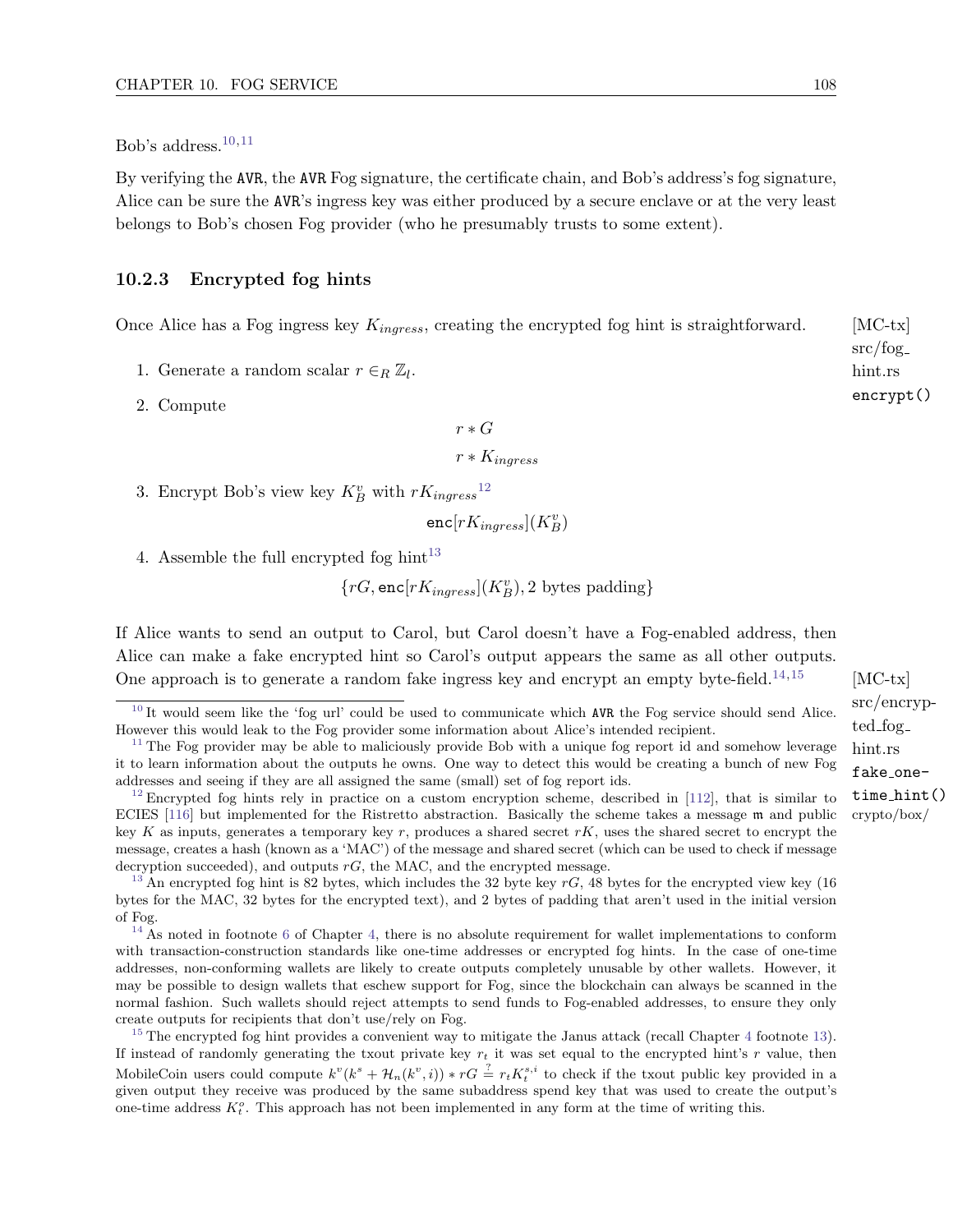#### 10.3 Processing the blockchain

A Fog provider identifies its users' outputs by passing all transaction outputs from the blockchain into a fog-ingest enclave, which attempts to decrypt the fog hints. That enclave produces records of each output that can be easily recovered by their owners.

#### 10.3.1 Decrypting fog hints

On the surface, identifying Fog users' outputs seems fairly trivial. Transaction outputs are passed into a fog-ingest enclave, which uses its private ingress key  $k_{ingress}$  to decrypt the outputs' encrypted fog hints. If decryption succeeds (i.e. the hint's MAC matches a value computed from the decrypted message) and the decrypted value is a valid Ristretto point, then that point must be the output recipient's public view key.<sup>[16](#page-115-0)</sup>

<span id="page-115-2"></span>However, decrypting hints takes place in a secure enclave owned by a perhaps-not-trustworthy Fog operator. That operator has full visibility on the material passed in and out of an enclave, and the timing of those events. If there is an observable difference in how outputs are treated (i.e. between outputs that are and aren't owned by Fog users), then the Fog operator can use that difference as the basis for analyzing his users' behavior  $[23]$ .<sup>[17](#page-115-1)</sup>

<span id="page-115-3"></span>To prevent the decryption of fog hints from leaking any timing information, they are decrypted in  $(E)$  [MC-tx] src/fog hint.rs 'constant time'. This means the time it takes the decryption algorithm to execute is not a function of the inputs passed in (i.e. it's a 'data oblivious' algorithm [\[111\]](#page-126-1)).

#### 10.3.2 Making outputs discoverable

It is not realistic to maintain ingress keys indefinitely. In the first place, as noted in Chapter [8](#page-67-0) footnote [28,](#page-76-0) enclave secrets can't be safely migrated between enclave versions, while the SGX enclave technology receives periodic updates. This means once the owner of an output has been identified, the output needs to be stored in a permanent form so it can be recovered at any time (or even multiple times if necessary).

The basic solution adopted is for each output to be encrypted using the decrypted fog hint key (usually the recipient's public view key by convention), and emitted from the fog-ingest enclave tagged with a 'fog search key' (based on an 'egress key') that the recipient can recompute privately later on (Section [10.4\)](#page-118-0).

ct decrypt()

<span id="page-115-0"></span> $16$  Technically any public key whose private key is known by the recipient can be used in fog hints, however using the public view key is a convention set by the initial implementation of Fog.

<span id="page-115-1"></span>[<sup>17</sup>](#page-115-3) Performing analyses based on evidence gained from indirect observation of a computer process is known as a 'side channel' attack [\[118\]](#page-127-4). If outputs can be categorized by Fog, then a Fog operator who learns the identity of a transaction's author (e.g. by tracing the IP address used to submit a transaction to the network) may gain insight into that author's recipients. Other insights may be possible as well, but by eliminating the side channel itself their pursuit is rendered futile.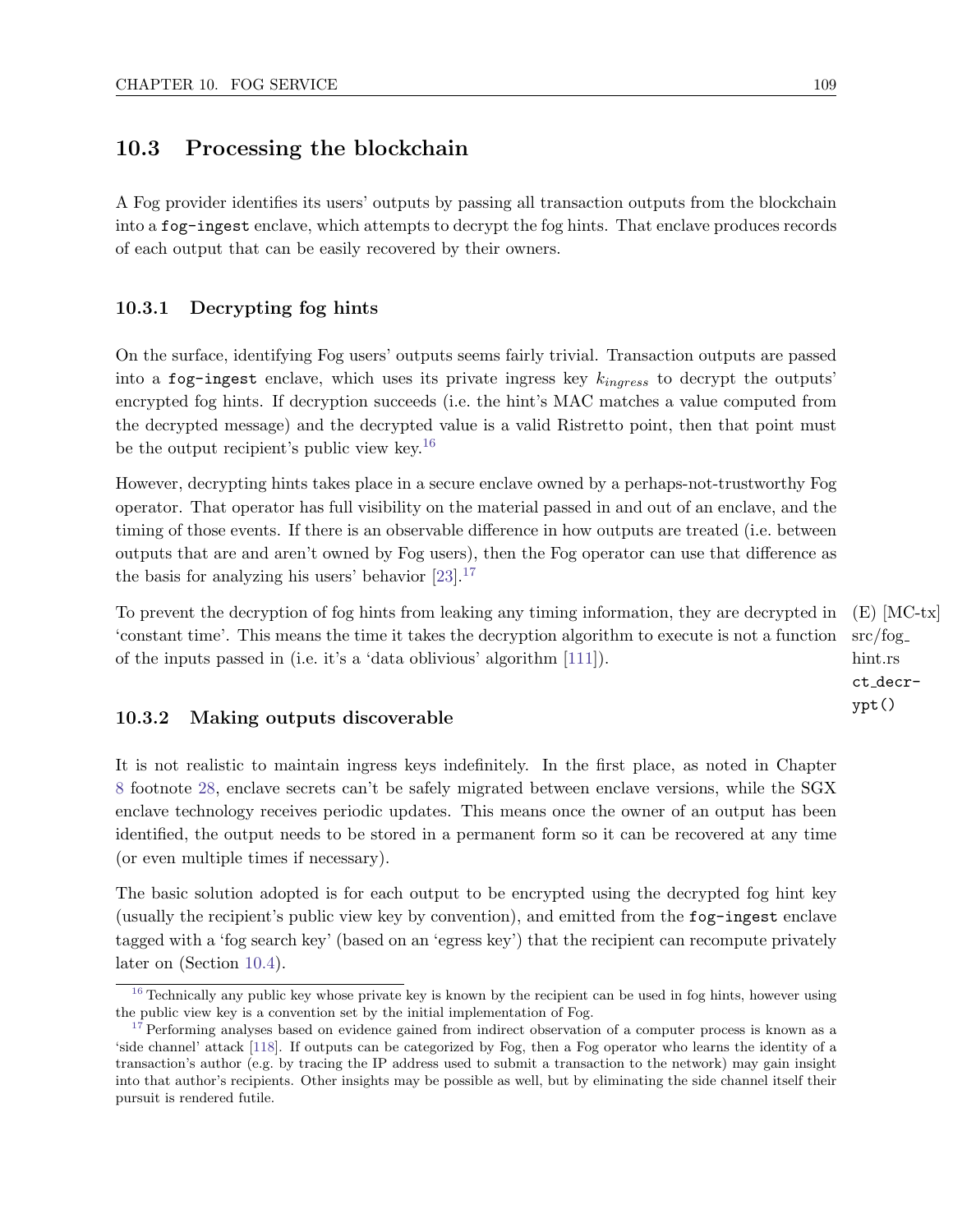#### Egress keys

<span id="page-116-8"></span><span id="page-116-7"></span><span id="page-116-6"></span>

Each time a fog-ingest enclave is started up it generates a unique 'egress key'  $k_{egress}$ , <sup>[18](#page-116-0)</sup> which is just an Ed25519 private key, and sends out a so-called RngRecord to its host process for permanent storage. The record contains  $k_{egress} * G$ , the first block processed by the enclave after that egress key was created, and the current 'rng algorithm' used to create fog search keys.

Egress keys live shorter lives than ingress keys. In particular, this is because they must be recreated each time an enclave is started up (that can't be saved or sent to peer enclaves).<sup>[19](#page-116-1)</sup> They are also occasionally recreated within a given enclave instance.

#### Fog search keys

After a fog hint has been decrypted, the  $f$ og-ingest enclave creates a shared secret between the  $*$ [MC-fog] decrypted key and the egress key. Since this must be constant time, if decryption fails the enclave will make a shared secret with a randomly generated key instead (it is generated before decrypting the fog hint so its creation can't be used for timing analysis). The final shared secret we denote  $k_{egress} * K_{hint}$ , where  $K_{hint}$  could be a real or fake fog hint key.

To accommodate users who may receive an arbitrary number of outputs to the same hint key, fog search keys depend on a counter that increments each time the fog-ingest enclave encounters a given successfully-decrypted hint key. These counters are maintained in an ORAM hash map (similar to a table) called an OMAP, which is owned by the fog-ingest enclave.

OMAPs are designed so accessing and modifying entries is constant time.<sup>[20](#page-116-2)</sup> Fog-ingest enclaves construct a new OMAP for counters each time a new egress key is created. The shared secret  $k_{egress} * K_{hint}$  is used to locate counters in the map, so even if a fog-ingest enclave operator manages to read the contents he won't necessarily learn much about output recipients.

<span id="page-116-11"></span><span id="page-116-10"></span><span id="page-116-9"></span>Using the counter value obtained from the map (it is a fake/arbitrary value if  $K_{hint}$  is fake), an output's fog search key  $FSK$  is simply:<sup>21,22,23</sup> [MC-fog]

<span id="page-116-0"></span><sup>&</sup>lt;sup>[18](#page-116-6)</sup> 'Ingress keys' process Fog inputs (outputs from the chain), while 'egress keys' help create the ETxOutRecords emitted from Fog.

<span id="page-116-1"></span> $19$  If an egress key could be reused by multiple enclave instances, then it could be used as part of a replay attack by the enclave operator. The operator could feed fake outputs addressed to Bob to a hidden enclave in order to see what fog search keys are produced, then watch the fog search keys emitted by a real fog-ingest enclave (using the same egress key) to figure out which real on-chain outputs are owned by Bob (the operator can correlate outputs sent into a fog-ingest enclave with ETxOutRecords sent out from the enclave).

<span id="page-116-2"></span> $^{20}$  $^{20}$  $^{20}$  We will not explore OMAPs in any depth. Suffice it to say for our purposes that an OMAP is a hash map that can be accessed and modified in constant time. Moreover, the structure that MobileCoin uses employs an encryption scheme so that OMAPs created by an enclave can use memory outside the ELRANGE, enabling arbitrarily large structures to be set up and used without leaking any information to the enclave owner. The implementation is open sourced at [\[123\]](#page-127-0).

<span id="page-116-3"></span> $21$  The fog search key hash includes the 'fog search algorithm' version. This may not be strictly necessary, however it forces wallet developers to keep track of changes to the Fog search key algorithm (which may in reality never change).

<span id="page-116-4"></span> $^{22}$  $^{22}$  $^{22}$  The hash algorithm used outputs 64 bytes, but only 16 bytes are considered necessary for fog search keys to be secure.

<span id="page-116-5"></span> $23$  Since fog search keys are based directly off the shared secret between an egress key and view key by convention,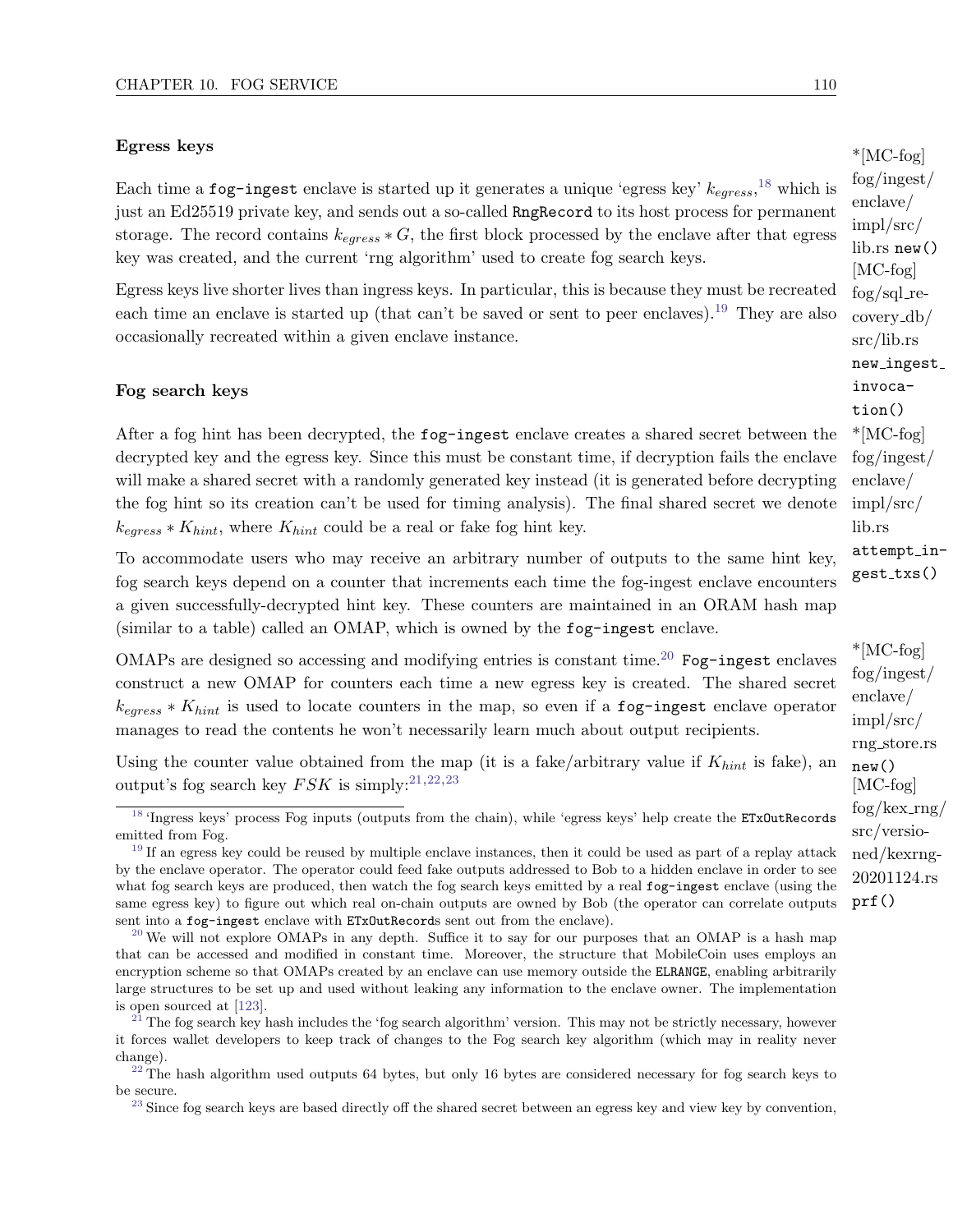$FSK = H(\text{algo version}, k_{earess} * K_{hint}, \text{counter}).$ first\_16\_bytes

The counter is incremented and put back in the table (only if  $K_{hint}$  is real), or a new OMAP entry is added if  $K_{hint}$  hasn't been encountered before (again, only if  $K_{hint}$  is real).<sup>[24,](#page-117-0)[25](#page-117-1)</sup> In this way all of a user's outputs' fog search keys created while an egress key is active can be recomputed from the user's private view key, the public egress key, and incrementing a counter from 0.

#### Encrypted output records

To prepare an output for easy use by its owner , a TxOutRecord structure is created. That structure contains the output (sans encrypted fog hint), its on-chain index (i.e. its index in all the TxOuts ever created), its block's index, and that block's timestamp (to indicate when the output was created). The TxOutRecord is encrypted with the same scheme used to encrypt fog hint keys (recall footnote [12\)](#page-114-3). This time the encryption key is  $K_{hint}$  so the recipient can decrypt it later (Section [10.4\)](#page-118-0).

The fog search key  $FSK$  is placed alongside that encrypted structure in an  $ETxOutRecord$ , which is emitted from the fog-ingest enclave for permanent storage. One ETxOutRecord is created for [MC-fog] every TxOut sent into the enclave, so the enclave operator cannot discern which ones belong to individuals using his service, and which ones do not.

#### 10.3.3 Missed blocks

Astute readers may have noticed a critical hole in the Fog system as described. An output can only be discoverable if (A) Alice submits it to the network with a fog hint encrypted by an active ingress key and (B) that fog hint is decrypted by the fog-ingest enclave using that ingress key. If requirement  $(A)$  or  $(B)$  isn't met, the fog-ingest enclave will output a junk ETxOutRecord.

It is ultimately Alice's responsibility to make sure outputs she creates can be found by her intended recipients, so requirement (A) is out of scope for the design of Fog (aside from facilitating ingress keys with reasonable pubkey expirys; also, see footnote [26\)](#page-118-1).

Normally, fog-ingest enclaves actively scan new outputs as they are added to the blockchain, [MC-fog] so if Alice submits a transaction soon after acquiring an ingress key, the fog-ingest enclave that processes it should use the appropriate private ingress key. However, this is only in the ideal scenario. If the enclave crashes, its machine dies, or there is a Fog service-wide outage,

<span id="page-117-3"></span><span id="page-117-2"></span>\*[MC-fog] fog/ingest/ enclave/ impl/src/ lib.rs attempt ingest\_txs()

 $fog/sql\_rec$ overy db/ src/lib.rs add\_block\_ data()

fog/ingest/ server/src/ controller.rs process next block()

it is not possible to create a  $FSK$  chain that includes outputs from multiple subaddresses (note that a non-standard implementation could use the same fog hint key for multiple subaddresses). In other words, Fog is a service that only collects outputs discoverable by individual addresses and subaddresses by default.

<span id="page-117-0"></span> $24$  Note that this means the counter OMAP can only contain entries corresponding to unique keys found while a given egress key is active.

<span id="page-117-1"></span><sup>&</sup>lt;sup>[25](#page-117-3)</sup> If the counter OMAP gets full then no more unique entries can be added. In that scenario the existing OMAP is deleted, a new one is set up, and the fog-ingest enclave creates a new egress key (and emits it in an RngRecord). This strategy is functionally equivalent to restarting the enclave.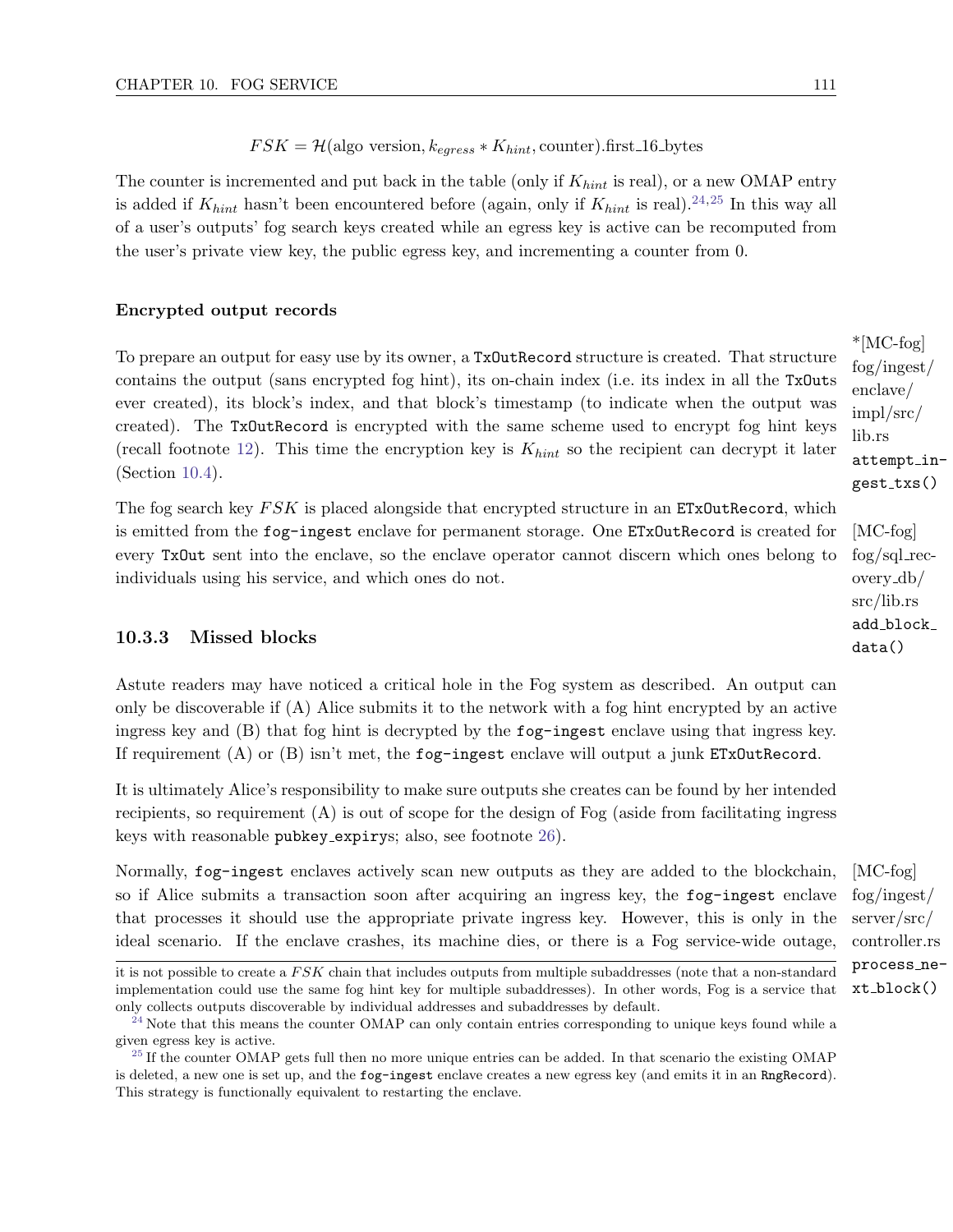then Alice's transaction may not be properly examined. These potentialities are handled with a defense-in-depth approach.<sup>[26](#page-118-1)</sup>

- <span id="page-118-4"></span>1. Basic lifetime: Ingress keys are generated when  $f$ og-ingest enclaves start up and are stored  $*$ [MC-fog] in temporary memory (the ELRANGE) until deprecated or the enclave is shut down.
- 2. Local storage: Fog-ingest enclaves encrypt ingress keys with an SGX Seal key when they are created, and save them on the local machine so they can be recovered if the enclave is restarted (only an enclave with the same MRENCLAVE value on the same SGX-enabled machine can recover it).
- 3. Peer enclaves: Ingress keys can be sent to 'peer' enclaves (enclaves with the same MRENCLAVE [MC-fog] value), which act as back-ups in case the main enclave's machine has a critical failure.
- 4. Last resort: In the worst case scenario where an ingress key is completely lost/unrecoverable, yet there exist blocks within that key's expected lifetime (i.e. younger than its creation and older than its expiration) whose outputs haven't been processed into ETxOutRecords by that key, those 'missed blocks' must be manually scanned by users for them to identify all owned outputs therein. The Fog system is designed so its operators can identify missed blocks and  $\text{[MC-fog]}$ send the outputs they contain to users.

#### <span id="page-118-0"></span>10.4 Obtaining owned outputs from Fog

Obtaining owned outputs from Fog is fairly straightforward.

- <span id="page-118-5"></span>1. Contact the fog-view sub-service (it's not an enclave, just a normal server) and receive [MC-fog] copies of all RngRecords containing public egress keys that were active over the range of blocks you wish to scan, along with any missed blocks in that range.<sup>[27](#page-118-2)</sup> The fog-view subservice will also provide an AVR for communicating with a fog-view enclave that it owns.
- <span id="page-118-6"></span>2. Using the public egress keys in those RngRecords , compute fog search keys with counters starting at 0. It is important to start by computing at least two fog search keys from each egress key (counter values '0' and '1').[28](#page-118-3)

<span id="page-118-1"></span> $26$  To transition between enclave versions, the following procedure is feasible: a) start a new-version fog-ingest enclave (it generates a new  $K_{ingress}$ ), b) stop making the old ingress key available to transaction authors (i.e. its AVR) and start making the new one available, c) once the old ingress key's highest pubkey expiry is reached (the Fog service provider might choose to periodically raise the expiry block of active ingress keys, so only the highest expiry should be used) shut down the old-version fog-ingest enclave. For wallets to properly verify new AVRs, they likely have to be updated with each update to Fog enclaves. A similar procedure can be used to rotate ingress keys (i.e. deprecate an old key and start using a new one). Rotation can be useful for reducing the cost of a given ingress key being compromised (i.e. reduce the number of outputs' fog hints a single ingress key can decrypt).

<span id="page-118-2"></span><sup>&</sup>lt;sup>[27](#page-118-5)</sup> If your Fog service provider uses multiple 'fog report ids' then you may receive a set of  $\texttt{Rangecords}$  corresponding to the report id in your public address (recall Section [10.1\)](#page-111-2). In other words, a different set than might be received by a user with a different report id.

<span id="page-118-3"></span><sup>&</sup>lt;sup>[28](#page-118-6)</sup> We must use the 'full' private view key  $k^{v,i}$  instead of base key  $k^v$ , because **RngRecords** use a shared secret between  $k_{ingress}G$  and  $K^{v,i}$ .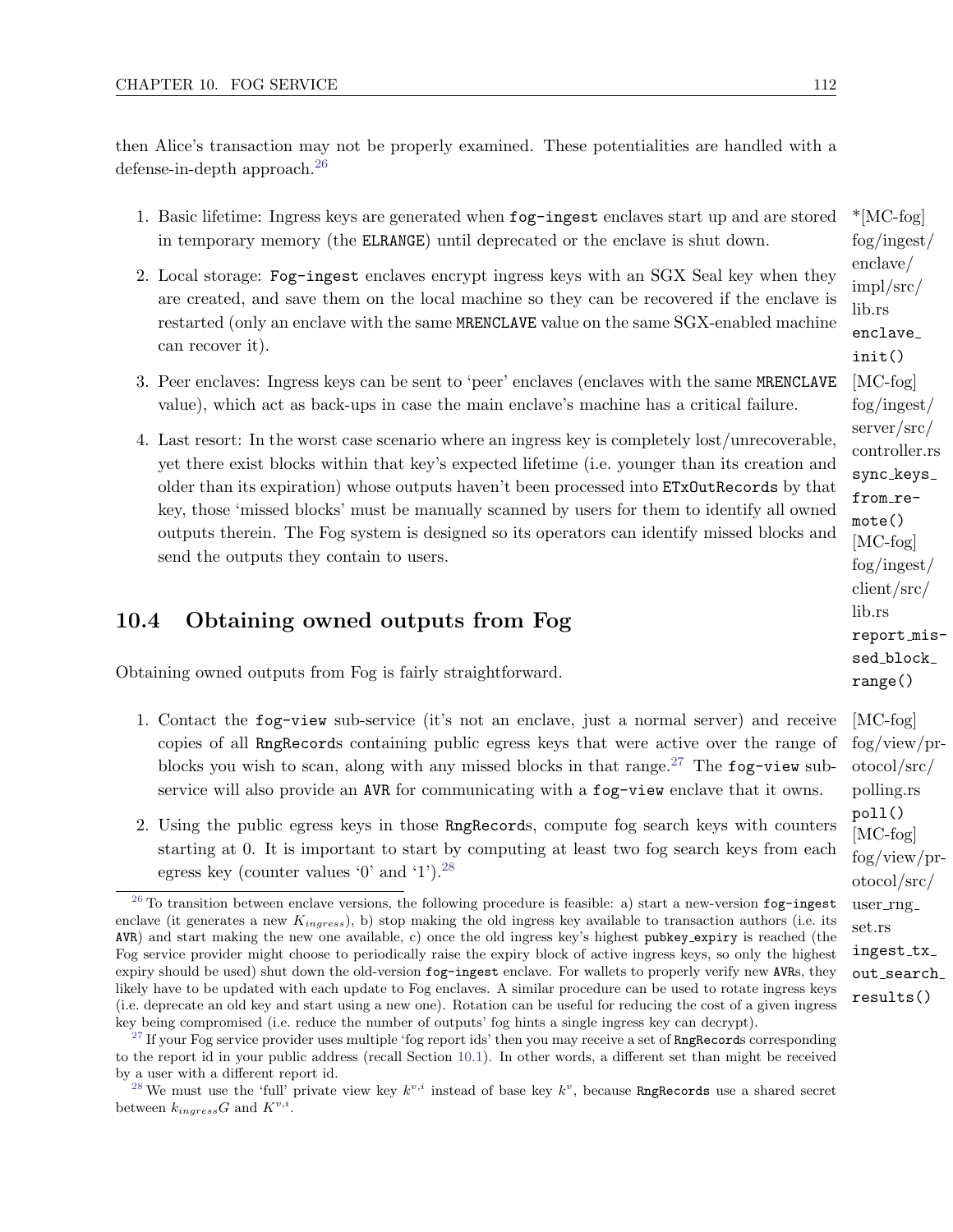#### $FSK = \mathcal{H}(\text{algo version}, k^{v,i} * k_{exress}G, \text{counter}).$ first\_16\_bytes

3. Send the fog search keys to the fog-view enclave. This enclave has an OMAP loaded with ETxOutRecords passed to it by the Fog operator, where fog search keys are used as the hash map lookup keys (hence the name 'fog search keys'). The enclave will look up any records  $*$ [MC-fog] corresponding to fog search keys sent by the user, and send them back.

To prevent the Fog operator from inferring exactly how many outputs the user actually owns, the fog-view enclave is designed to be constant-time and constant-bandwidth. In part, this means it will send back fake ETxOutRecords for any fog search keys that don't have entries in the OMAP. Note that the operator can still estimate the maximum number of outputs the user owns based on the overall volume of data transmitted between their  $f \circ g$ -view enclave and the user.

4. Alongside ETxOutRecords returned to the user are 'result codes' indicating if the records correspond with OMAP lookup matches or misses. If all returned records from a given fogsearch-key-chain are matches (regardless of if they can be decrypted or used in any way) then it's possible the OMAP contains matches for higher counter values (which may be usable). The user must continue making requests until the enclave returns a 'miss'.[29,](#page-119-0)[30](#page-119-1)

A user only stops making requests for a chain when not all records returned are matches. This is why the minimum chain-request size should be two. If the size was one it would be clear when a user doesn't own any outputs processed by a given egress key. By starting with two search keys, failure to make a second request means the user owns either one or zero outputs processed by the relevant egress key, which is ambiguous to the Fog operator.

5. The user can decrypt the ETxOutRecords he receives to reveal the outputs that he owns. Of [MC-fog] course, he should also perform the usual steps for examining outputs to make sure he really owns them (computing the sender-receiver shared secrets, checking the one-time addresses [Section [4.3.1\]](#page-46-0), and decrypting the amounts [Section [5.3\]](#page-49-0)).

<span id="page-119-5"></span>In the end, users obtain their owned outputs and Fog operators know few if any of the details (assuming either SGX secure enclaves are not breached, or Fog operators do not exploit any vulnerabilities that may be discovered).<sup>[31](#page-119-2)</sup>

fog/view/ enclave/ impl/src/ lib.rs query() \*[MC-fog] fog/view/ enclave/ impl/src/ e\_tx\_out\_ store.rs find\_record() [MC-fog] fog/view/protocol/src/ polling.rs poll()

<span id="page-119-4"></span><span id="page-119-3"></span>fog/view/protocol/src/ user\_rng\_ set.rs ingest\_tx\_ out\_search\_ results()

<span id="page-119-0"></span><sup>&</sup>lt;sup>[29](#page-119-3)</sup> If the fog-view enclave's ETxOutRecord OMAP is somehow corrupted, then it is conceivable for a 'match' to exist for a higher counter value than a 'miss'. However, there is no easy way for the user to detect this, so it is simplest to assume a 'miss' ends the chain.

<span id="page-119-1"></span> $30$  Since the user may not know how many ETxOutRecords they will ultimately receive, it may be useful to create progressively larger quantities of fog search keys with each request, to reduce the total number of requests made. In the MobileCoin implementation the request size is doubled with each iteration (starting at 2). [MC-fog]

<span id="page-119-2"></span> $31$  If an SGX enclave breach does occur, then the Fog operator may be able to learn the private ingress key created by any fog-ingest enclave with an exploitable SGX enclave version (ingress keys can be saved in anticipation of future breaches, and old enclave software (re)started at any time). A leaked private ingress key can decrypt all fog hints encrypted with that key, effectively revealing the true recipients of those hints' outputs. This risk can be avoided by manually scanning all on-chain outputs instead of using Fog, at the cost of time and downloading all those outputs.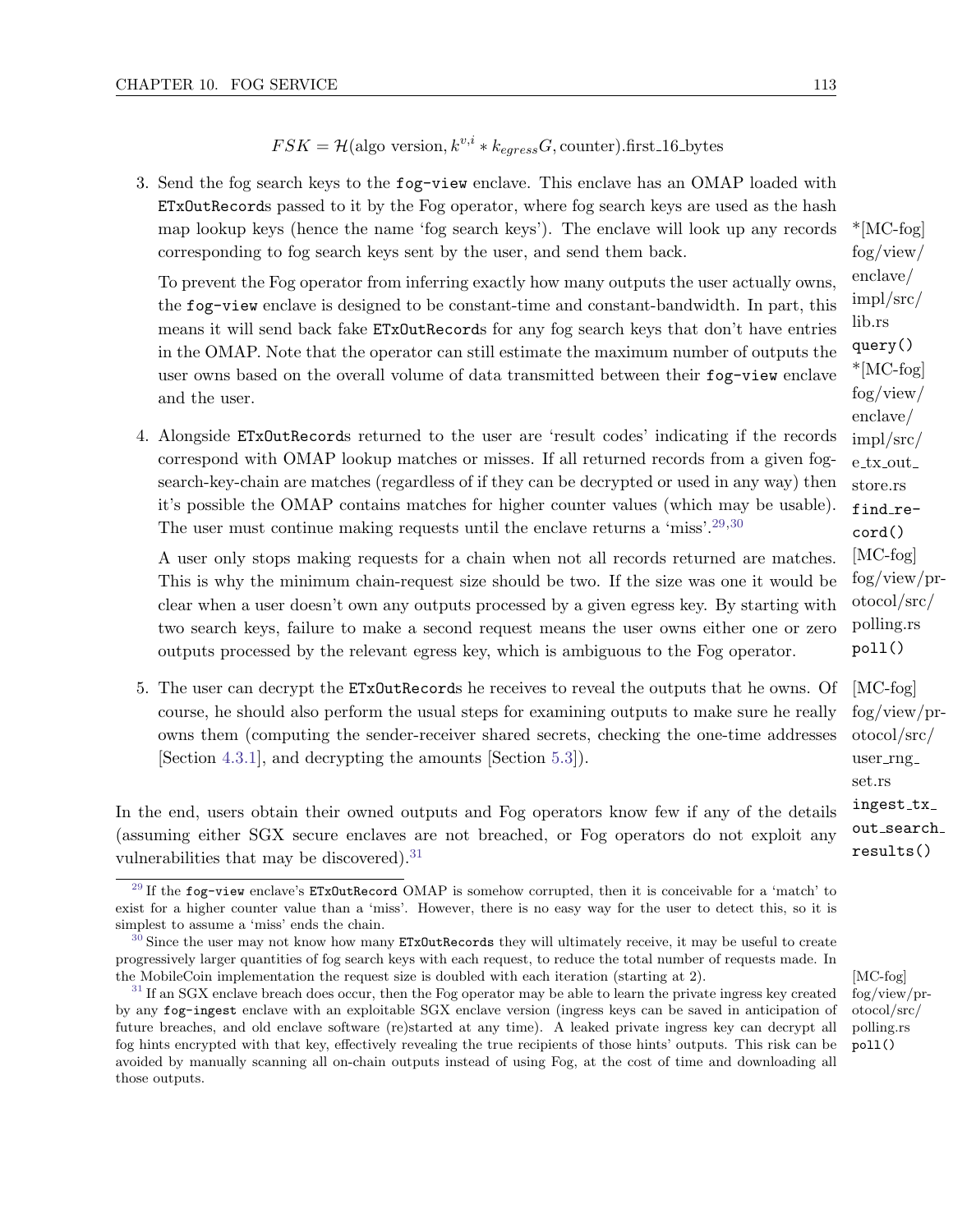#### 10.5 Accessing blockchain information

In other RingCT-based cryptocurrencies such as Monero, users are only able to access blockchain data by running their own node (which provides them with a full copy of the blockchain), or making requests to node operators. Running a node is not a requirement all users are willing to accept, downloading large subsets of blockchain data is expensive and tedious, and requesting specific information from node operators is a privacy risk.

<span id="page-120-1"></span>The Fog sub-service known as fog-ledger is designed to alleviate those problems. In short, a fog-ledger enclave can store OMAPs containing on-chain key images, a full and continuouslyupdated output Merkle tree for assembling membership proofs, and all on-chain outputs. Users can make direct requests to this enclave to privately learn information about the blockchain.<sup>[32](#page-120-0)</sup>

#### 10.5.1 Checking for spent outputs

The main Fog system is designed to connect users with their owned outputs, but has no way of knowing when those outputs are spent. Instead, output recipients must compute their outputs' key images, then check if those key images have appeared in the blockchain.

This is made simple by the fog-ledger sub-service. Bob can send any key image to the fog-ledger enclave, which will check if the key exists in its key image OMAP and inform Bob of the result.

#### 10.5.2 Acquiring membership proofs

To construct a new transaction, the transaction author must include membership proofs that show outputs spent by the transaction appear in the blockchain (recall Chapter [6\)](#page-53-0). These proofs can only be created from a full view of the blockchain.

MobileCoin has the ambitious design goal of making the on-chain transaction graph completely unknown to all observers. In keeping with that, obtaining membership proofs should not leak to Fog operators which ring members a user wishes to include in their transactions. To that end, the fog-ledger enclave can maintain an OMAP of the continually-updating output Merkle tree. Requests for membership proofs at specific on-chain output indices can be resolved obliviously using that OMAP.

#### 10.5.3 Getting copies of outputs

How much needs to be said? The fog-ledger enclave can store TxOuts in an OMAP and deliver them to users on request (i.e. given on-chain output indices).

<span id="page-120-0"></span> $32$  The fog-ledger service is still in development at the time of writing this, so exact implementation details may differ from what is described to some extent. Readers should note that the fog-ledger service prototype does not use OMAPs, so all queries are visible to the Fog operator.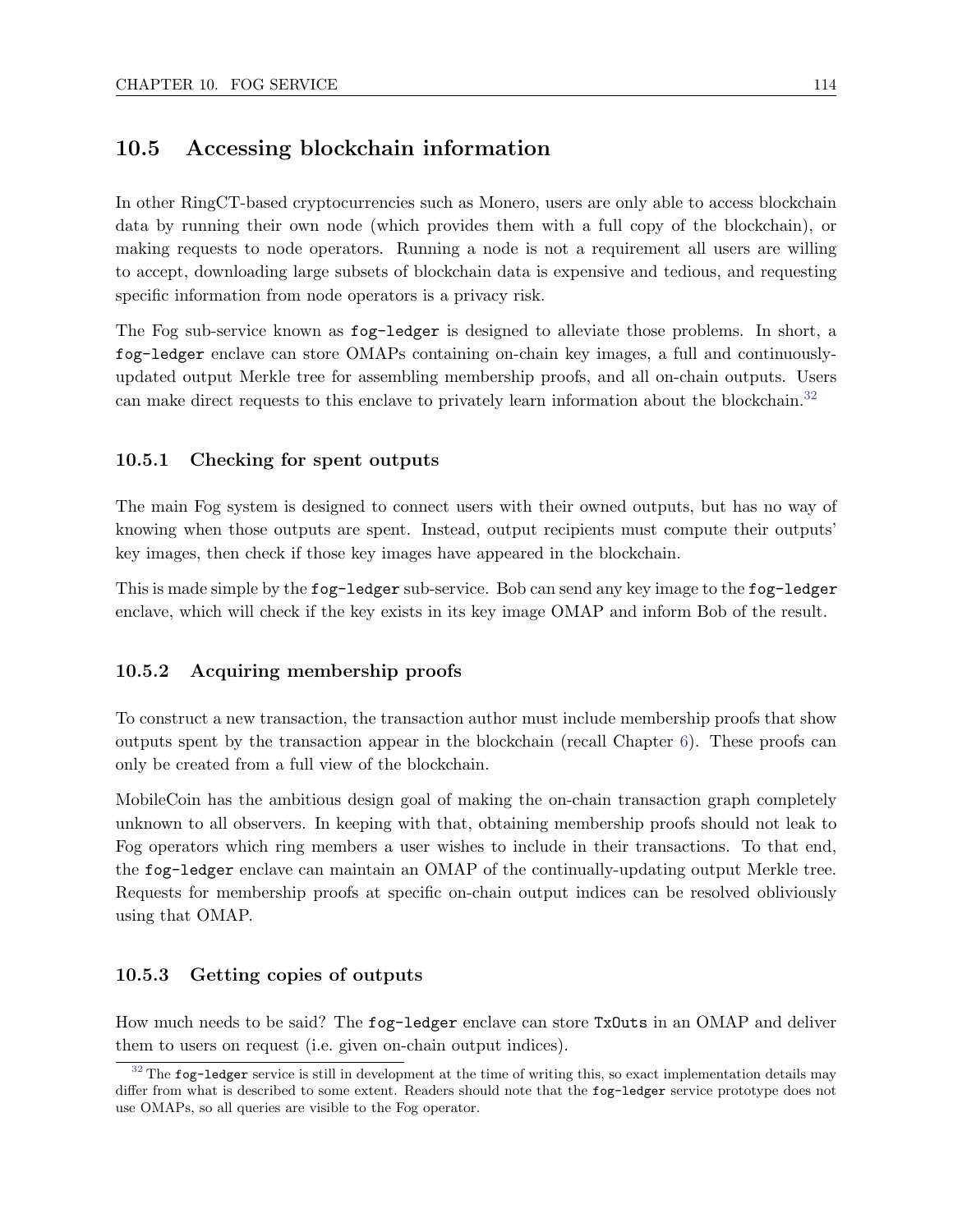### Bibliography

- [1] Abelian Group. Brilliant.org. <https://brilliant.org/wiki/abelian-group/> [Online; accessed 10/03/2020].
- [2] cryptography What is a cryptographic oracle? [https://security.stackexchange.com/questions/10617/](https://security.stackexchange.com/questions/10617/what-is-a-cryptographic-oracle) [what-is-a-cryptographic-oracle](https://security.stackexchange.com/questions/10617/what-is-a-cryptographic-oracle) [Online; accessed 04/22/2018].
- [3] Extended Euclidean Algorithm. Brilliant.org. [https://brilliant.org/wiki/extended-euclidean](https://brilliant.org/wiki/extended-euclidean-algorithm/)[algorithm/](https://brilliant.org/wiki/extended-euclidean-algorithm/) [Online; accessed 12/08/2020].
- [4] Fermat's Little Theorem. Brilliant.org. <https://brilliant.org/wiki/fermats-little-theorem/> [Online; accessed 12/02/2020].
- [5] Firmware. <https://simple.wikipedia.org/wiki/Firmware> [Online; accessed 11/10/2020].
- [6] Intel(R) SGX Reference Launch Enclave. [https://github.com/intel/linux-sgx/blob/master/psw/ae/ref\\_](https://github.com/intel/linux-sgx/blob/master/psw/ae/ref_le/ref_le.md) [le/ref\\_le.md](https://github.com/intel/linux-sgx/blob/master/psw/ae/ref_le/ref_le.md) [Online; accessed 12/01/2020].
- [7] Software Guard Extensions: Attacks. [https://en.wikipedia.org/wiki/Software\\_Guard\\_Extensions#](https://en.wikipedia.org/wiki/Software_Guard_Extensions#Attacks) [Attacks](https://en.wikipedia.org/wiki/Software_Guard_Extensions#Attacks) [Online; accessed 11/09/2020].
- [8] Transport Layer Security (TLS). IEEE. [https://site.ieee.org/ocs-cssig/?page\\_id=658](https://site.ieee.org/ocs-cssig/?page_id=658) [Online; accessed 12/01/2020].
- [9] Trust the math? An Update. <http://www.math.columbia.edu/~woit/wordpress/?p=6522> [Online; accessed 04/04/2018].
- [10] XOR from Wolfram Mathworld. <http://mathworld.wolfram.com/XOR.html> [Online; accessed 04/21/2018].
- [11] Federal Information Processing Standards Publication (FIPS 197). Advanced Encryption Standard (AES), 2001. <http://csrc.nist.gov/publications/fips/fips197/fips-197.pdf> [Online; access 03/04/2020].
- [12] Fungible, July 2014. <https://wiki.mises.org/wiki/Fungible> [Online; accessed 03/31/2020].
- [13] NIST Releases SHA-3 Cryptographic Hash Standard, August 2015. [https://www.nist.gov/news-events/](https://www.nist.gov/news-events/news/2015/08/nist-releases-sha-3-cryptographic-hash-standard) [news/2015/08/nist-releases-sha-3-cryptographic-hash-standard](https://www.nist.gov/news-events/news/2015/08/nist-releases-sha-3-cryptographic-hash-standard) [Online; accessed 06/02/2018].
- [14] Base58Check encoding, November 2017. [https://en.bitcoin.it/wiki/Base58Check\\_encoding](https://en.bitcoin.it/wiki/Base58Check_encoding) [Online; accessed 02/20/2020].
- [15] Alexandre Adamski. Overview of Intel SGX Part 2, SGX Externals, August 2018. [https://blog.quarkslab.](https://blog.quarkslab.com/overview-of-intel-sgx-part-2-sgx-externals.html) [com/overview-of-intel-sgx-part-2-sgx-externals.html](https://blog.quarkslab.com/overview-of-intel-sgx-part-2-sgx-externals.html) [Online; accessed 12/01/2020].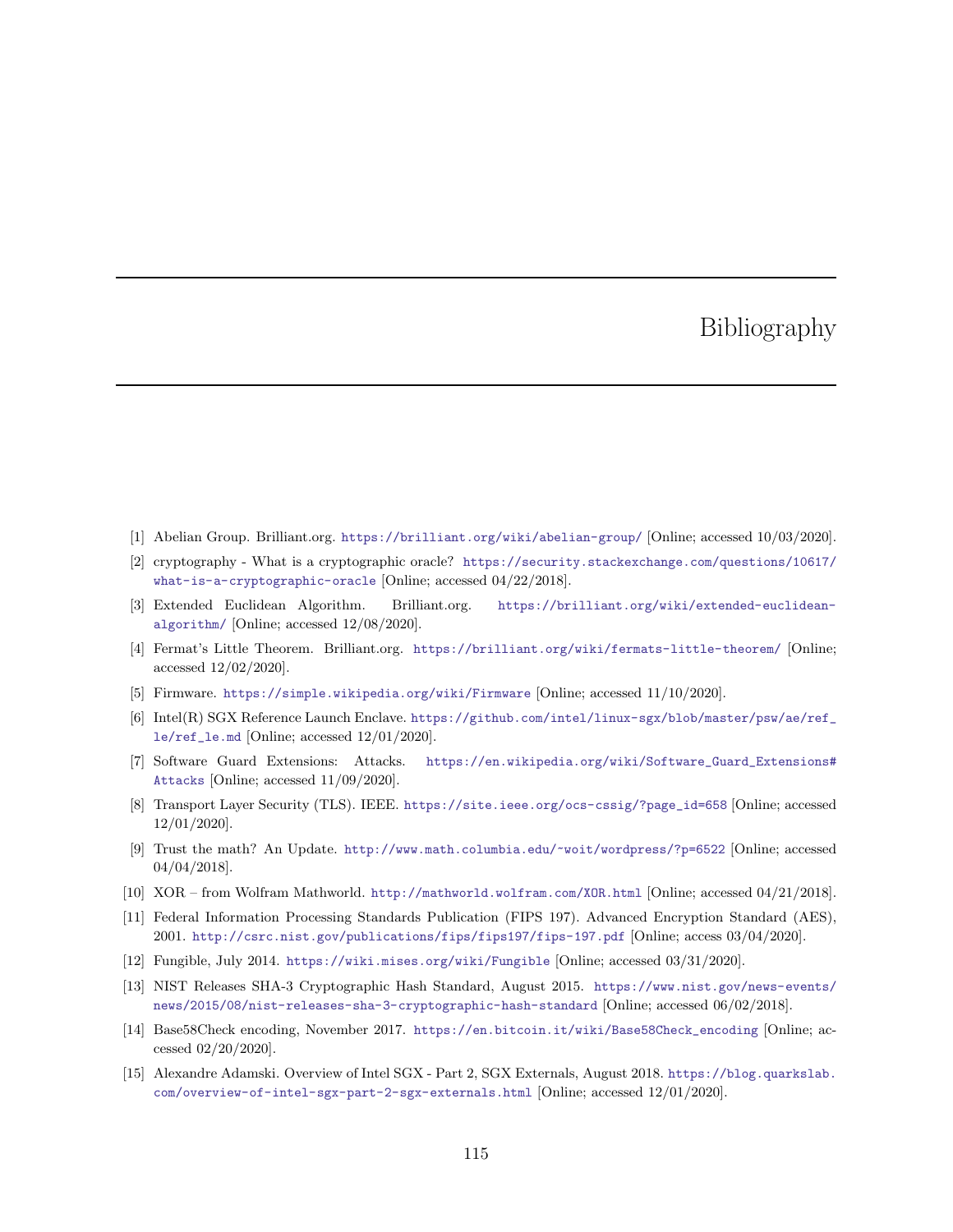- [16] Kurt M. Alonso and Jordi Herrera Joancomartí. Monero Privacy in the Blockchain. Cryptology ePrint Archive, Report 2018/535, 2018. <https://eprint.iacr.org/2018/535>.
- [17] Kurt M. Alonso and koe. Zero to Monero First Edition, June 2018. [https://web.getmonero.org/library/](https://web.getmonero.org/library/Zero-to-Monero-1-0-0.pdf) [Zero-to-Monero-1-0-0.pdf](https://web.getmonero.org/library/Zero-to-Monero-1-0-0.pdf) [Online; accessed 01/15/2020].
- [18] Jean-Philippe Aumasson, Willi Meier, Raphael Phan, and Luca Henzen. The Hash Function BLAKE. Springer Publishing Company, Incorporated, 2014.
- [19] Jean-Philippe Aumasson, Samuel Neves, Zooko Wilcox-O'Hearn, and Christian Winnerlein. BLAKE2: simpler, smaller, fast as MD5, January 2013. <https://blake2.net/blake2.pdf> [Online; accessed 10/06/2020].
- [20] JP Aumasson and Luis Merino. SGX Secure Enclaves in Practice: Security and Crypto Review, July 2016. [https://www.blackhat.com/docs/us-16/materials/us-16-Aumasson-SGX-Secure-Enclaves-](https://www.blackhat.com/docs/us-16/materials/us-16-Aumasson-SGX-Secure-Enclaves-In-Practice-Security-And-Crypto-Review-wp.pdf)[In-Practice-Security-And-Crypto-Review-wp.pdf](https://www.blackhat.com/docs/us-16/materials/us-16-Aumasson-SGX-Secure-Enclaves-In-Practice-Security-And-Crypto-Review-wp.pdf) [Online; accessed 10/27/2020].
- [21] Adam Back. Ring signature efficiency. BitcoinTalk, 2015. [https://bitcointalk.org/index.php?topic=](https://bitcointalk.org/index.php?topic=972541.msg10619684#msg10619684) [972541.msg10619684#msg10619684](https://bitcointalk.org/index.php?topic=972541.msg10619684#msg10619684) [Online; accessed 04/04/2018].
- [22] N. Barry, G. Losa, D. Mazières, J. McCaleb, and S. Polu. The Stellar Consensus Protocol (SCP) [IETF DRAFT], June 2018. <https://tools.ietf.org/pdf/draft-mazieres-dinrg-scp-04.pdf> [Online; accessed 03/04/2021].
- <span id="page-122-0"></span>[23] Chris Beck and koe. Privacy Properties of MobileCoin Fog, 2020. Unpublished manuscript draft.
- [24] Daniel J. Bernstein, Peter Birkner, Marc Joye, Tanja Lange, and Christiane Peters. Twisted Edwards Curves, pages 389–405. Springer Berlin Heidelberg, Berlin, Heidelberg, 2008. [https://eprint.iacr.org/2008/013.](https://eprint.iacr.org/2008/013.pdf) [pdf](https://eprint.iacr.org/2008/013.pdf) [Online; accessed 02/13/2020].
- [25] Daniel J. Bernstein, Niels Duif, Tanja Lange, Peter Schwabe, and Bo-Yin Yang. High-speed high-security signatures. Journal of Cryptographic Engineering, 2(2):77–89, Sep 2012. [https://ed25519.cr.yp.to/ed25519-](https://ed25519.cr.yp.to/ed25519-20110705.pdf) [20110705.pdf](https://ed25519.cr.yp.to/ed25519-20110705.pdf) [Online; accessed 03/04/2020].
- [26] Daniel J. Bernstein and Tanja Lange. Faster Addition and Doubling on Elliptic Curves, pages 29–50. Springer Berlin Heidelberg, Berlin, Heidelberg, 2007. <https://eprint.iacr.org/2007/286.pdf> [Online; accessed 03/04/2020].
- [27] bitcoin repository. Hierarchical Deterministic Wallets [BIP: 32]. [https://github.com/bitcoin/bips/blob/](https://github.com/bitcoin/bips/blob/master/bip-0032.mediawiki) [master/bip-0032.mediawiki](https://github.com/bitcoin/bips/blob/master/bip-0032.mediawiki) [Online; accessed 04/05/2021].
- [28] bitcoin repository. Mnemonic code for generating deterministic keys [BIP: 39]. [https://github.com/bitcoin/](https://github.com/bitcoin/bips/blob/master/bip-0039.mediawiki) [bips/blob/master/bip-0039.mediawiki](https://github.com/bitcoin/bips/blob/master/bip-0039.mediawiki) [Online; accessed 04/05/2021].
- [29] bitcoin repository. Multi-Account Hierarchy for Deterministic Wallets [BIP: 44]. [https://github.com/](https://github.com/bitcoin/bips/blob/master/bip-0044.mediawiki) [bitcoin/bips/blob/master/bip-0044.mediawiki](https://github.com/bitcoin/bips/blob/master/bip-0044.mediawiki) [Online; accessed 04/05/2021].
- [30] Karina Bjørnholdt. Dansk politi har knækket bitcoin-koden, May 2017. [http://www.dansk-politi.dk/](http://www.dansk-politi.dk/artikler/2017/maj/dansk-politi-har-knaekket-bitcoin-koden) [artikler/2017/maj/dansk-politi-har-knaekket-bitcoin-koden](http://www.dansk-politi.dk/artikler/2017/maj/dansk-politi-har-knaekket-bitcoin-koden) [Online; accessed 04/04/2018].
- [31] Dan Boneh and Victor Shoup. A Graduate Course in Applied Cryptography. [https://crypto.stanford.](https://crypto.stanford.edu/~dabo/cryptobook/) [edu/~dabo/cryptobook/](https://crypto.stanford.edu/~dabo/cryptobook/) [Online; accessed 12/30/2019].
- [32] Ernie Brickell and Jiangtao Li. Enhanced Privacy ID from Bilinear Pairing. Cryptology ePrint Archive, Report 2009/095, 2009. <https://eprint.iacr.org/2009/095> [Online; accessed 12/01/2020].
- [33] Benedikt Bünz, Jonathan Bootle, Dan Boneh, Andrew Poelstra, Pieter Wuille, and Greg Maxwell. Bulletproofs: Short Proofs for Confidential Transactions and More. <https://eprint.iacr.org/2017/1066.pdf> [Online; accessed 10/28/2018].
- [34] Chainalysis. THE 2020 STATE OF CRYPTO CRIME, January 2020. [https://go.chainalysis.com/rs/503-](https://go.chainalysis.com/rs/503-FAP-074/images/2020-Crypto-Crime-Report.pdf) [FAP-074/images/2020-Crypto-Crime-Report.pdf](https://go.chainalysis.com/rs/503-FAP-074/images/2020-Crypto-Crime-Report.pdf) [Online; accessed 02/11/2020].
- [35] David Chaum and Eugène Van Heyst. Group Signatures. In Proceedings of the 10th Annual International Conference on Theory and Application of Cryptographic Techniques, EUROCRYPT'91, pages 257–265, Berlin, Heidelberg, 1991. Springer-Verlag. [https://chaum.com/publications/Group\\_Signatures.pdf](https://chaum.com/publications/Group_Signatures.pdf) [Online; accessed 03/04/2020].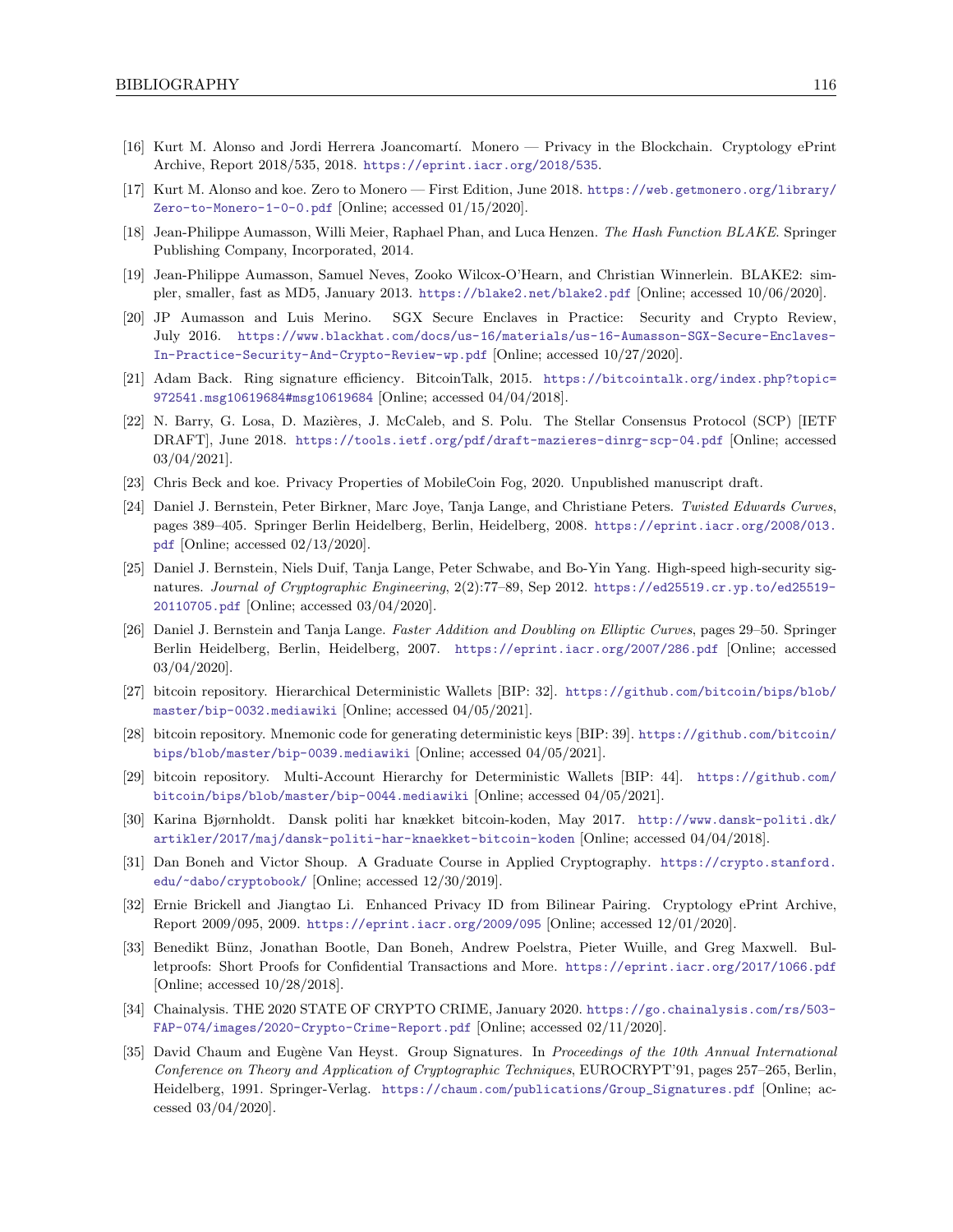- [36] Victor Costan and Srinivas Devadas. Intel SGX Explained. Cryptology ePrint Archive, Report 2016/086, 2016. <https://eprint.iacr.org/2016/086> [Online; accessed 10/27/2020].
- [37] Victor Costan, Ilia Lebedev, and Srinivas Devadas. Secure Processors Part II: Intel SGX Security Analysis and MIT Sanctum Architecture. Foundations and Trends in Electronic Design Automation, 2017. [https:](https://people.csail.mit.edu/devadas/pubs/part_2.pdf) [//people.csail.mit.edu/devadas/pubs/part\\_2.pdf](https://people.csail.mit.edu/devadas/pubs/part_2.pdf) [Online; accessed 12/01/2020].
- [38] dalek cryptography. Bulletproofs. <https://doc-internal.dalek.rs/bulletproofs/index.html> [Online; accessed 03/02/2020].
- [39] dalek cryptography. bulletproofs [library]. <https://github.com/dalek-cryptography/curve25519-dalek> [Online; accessed 10/06/2020].
- [40] dalek cryptography. bulletproofs [library]. <https://github.com/dalek-cryptography/bulletproofs> [Online; accessed 10/06/2020].
- [41] dalek cryptography. ed25519-dalek [library]. <https://github.com/dalek-cryptography/ed25519-dalek> [Online; accessed 01/06/2021].
- [42] dalek cryptography. merlin [library]. <https://github.com/dalek-cryptography/merlin> [Online; accessed 10/15/2020].
- [43] Henry de Valance, Isis Lovecruft, and Tony Arcieri. Hash-to-Group with Elligator. [https://ristretto.](https://ristretto.group/formulas/elligator.html) [group/formulas/elligator.html](https://ristretto.group/formulas/elligator.html) [Online; accessed 10/08/2020].
- [44] Henry de Valance, Isis Lovecruft, and Tony Arcieri. Ristretto. <https://ristretto.group/ristretto.html> [Online; accessed 10/05/2020].
- [45] Henry de Valance, Isis Lovecruft, and Tony Arcieri. Ristretto in Detail: Equality Testing. [https://ristretto.](https://ristretto.group/details/equality.html) [group/details/equality.html](https://ristretto.group/details/equality.html) [Online; accessed 10/06/2020].
- [46] Henry de Valance, Isis Lovecruft, and Tony Arcieri. What is Ristretto? [https://ristretto.group/what\\_is\\_](https://ristretto.group/what_is_ristretto.html) [ristretto.html](https://ristretto.group/what_is_ristretto.html) [Online; accessed 10/06/2020].
- [47] Henry de Valance, Isis Lovecruft, and Tony Arcieri. Why Ristretto? [https://ristretto.group/why\\_](https://ristretto.group/why_ristretto.html) [ristretto.html](https://ristretto.group/why_ristretto.html) [Online; accessed 10/03/2020].
- [48] Henry de Valence. Merlin Transcripts. <https://merlin.cool/index.html> [Online; accessed 10/15/2020].
- [49] Henry de Valence, Jack Grigg, George Tankersley, Filippo Valsorda, Isis Lovecruft, and Mike Hamburg. The ristretto255 and decaf448 Groups. Internet-Draft draft-irtf-cfrg-ristretto255-decaf448-00, Internet Engineering Task Force, October 2020. Work in Progress.
- [50] debian wiki. Microcode. <https://wiki.debian.org/Microcode> [Online; accessed 11/10/2020].
- [51] debian wiki. ReproducibleBuilds About. <https://wiki.debian.org/ReproducibleBuilds/About> [Online; accessed 10/29/2020].
- [52] Google Developers. Protocol Buffers Encoding. [https://developers.google.com/protocol-buffers/docs/](https://developers.google.com/protocol-buffers/docs/encoding) [encoding](https://developers.google.com/protocol-buffers/docs/encoding) [Online; accessed 01/07/2021].
- [53] RustCrypto Developers. RustCrypto: BLAKE2 [library]. <https://docs.rs/crate/blake2/0.9.0> [Online; accessed 10/06/2020].
- [54] W. Diffie and M. Hellman. New Directions in Cryptography. IEEE Trans. Inf. Theor., 22(6):644–654, September 2006. <https://ee.stanford.edu/~hellman/publications/24.pdf> [Online; accessed 03/04/2020].
- [55] Changyu Dong. Math in Network Security: A Crash Course; Discrete Logarithm Problem. [https://www.](https://www.doc.ic.ac.uk/~mrh/330tutor/ch06s02.html) [doc.ic.ac.uk/~mrh/330tutor/ch06s02.html](https://www.doc.ic.ac.uk/~mrh/330tutor/ch06s02.html) [Online; accessed 11/26/2020].
- [56] Justin Ehrenhofer and knacc. Advisory note for users making use of subaddresses, October 2019. [https:](https://web.getmonero.org/2019/10/18/subaddress-janus.html) [//web.getmonero.org/2019/10/18/subaddress-janus.html](https://web.getmonero.org/2019/10/18/subaddress-janus.html) [Online; accessed 01/02/2020].
- [57] Alan Evans. slip10-ed25519-rust-crate [library]. [https://gitlab.com/westonian/slip10-ed25519-rust](https://gitlab.com/westonian/slip10-ed25519-rust-crate/-/tree/master)[crate/-/tree/master](https://gitlab.com/westonian/slip10-ed25519-rust-crate/-/tree/master) [Online; accessed 04/05/2021].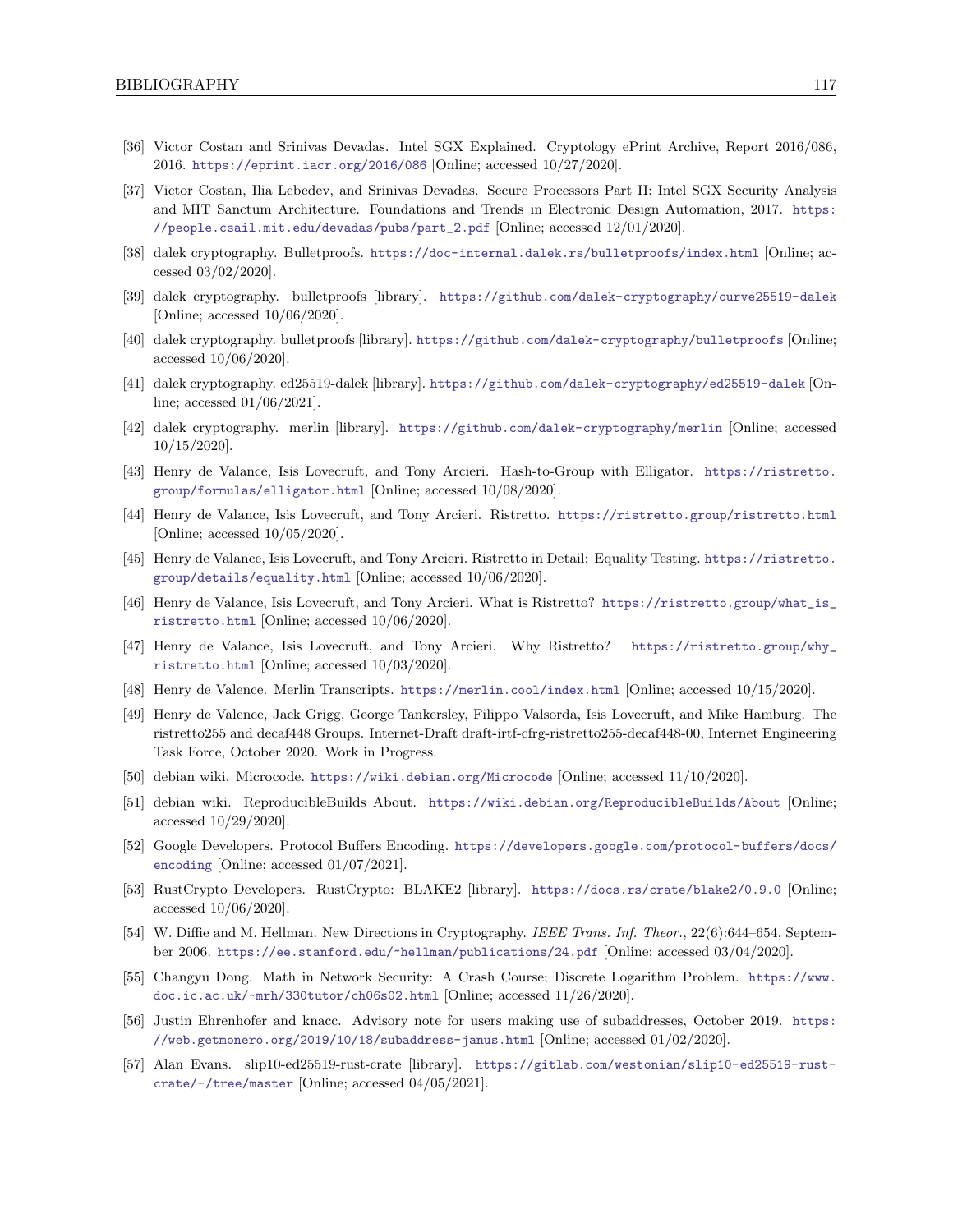- [58] Giulia C. Fanti, Shaileshh Bojja Venkatakrishnan, Surya Bakshi, Bradley Denby, Shruti Bhargava, Andrew Miller, and Pramod Viswanath. Dandelion++: Lightweight cryptocurrency networking with formal anonymity guarantees. CoRR, abs/1805.11060, 2018. <https://arxiv.org/pdf/1805.11060.pdf> [Online; accessed 01/22/2021].
- [59] Amos Fiat and Adi Shamir. How To Prove Yourself: Practical Solutions to Identification and Signature Problems. In Andrew M. Odlyzko, editor, Advances in Cryptology — CRYPTO' 86, pages 186–194, Berlin, Heidelberg, 1987. Springer Berlin Heidelberg. [https://link.springer.com/content/pdf/10.1007%2F3-540-](https://link.springer.com/content/pdf/10.1007%2F3-540-47721-7_12.pdf) [47721-7\\_12.pdf](https://link.springer.com/content/pdf/10.1007%2F3-540-47721-7_12.pdf) [Online; accessed 03/04/2020].
- [60] Vlad Filippov, Brian Warner, Artyom Pavlov, and RustCrypto Developers. HMAC-based Extract-and-Expand Key Derivation Function. <https://lib.rs/crates/hkdf> [Online; accessed 10/10/2020].
- [61] Ryo "fireice uk" Cryptocurrency. On-chain tracking of Monero and other Cryptonotes, April 2019. [https://](https://medium.com/@crypto_ryo/on-chain-tracking-of-monero-and-other-cryptonotes-e0afc6752527) [medium.com/@crypto\\_ryo/on-chain-tracking-of-monero-and-other-cryptonotes-e0afc6752527](https://medium.com/@crypto_ryo/on-chain-tracking-of-monero-and-other-cryptonotes-e0afc6752527) [Online; accessed 03/25/2020].
- [62] flawed.net.nz. Attacking Merkle Trees With a Second Preimage Attack, February 2018. [https:](https://flawed.net.nz/2018/02/21/attacking-merkle-trees-with-a-second-preimage-attack/) [//flawed.net.nz/2018/02/21/attacking-merkle-trees-with-a-second-preimage-attack/](https://flawed.net.nz/2018/02/21/attacking-merkle-trees-with-a-second-preimage-attack/) [Online; accessed 10/23/2020].
- [63] Riccardo "fluffypony" Spagni and luigi1111. Disclosure of a Major Bug in Cryptonote Based Currencies, May 2017. [https://getmonero.org/2017/05/17/disclosure-of-a-major-bug-in-cryptonote-based](https://getmonero.org/2017/05/17/disclosure-of-a-major-bug-in-cryptonote-based-currencies.html)[currencies.html](https://getmonero.org/2017/05/17/disclosure-of-a-major-bug-in-cryptonote-based-currencies.html) [Online; accessed 04/10/2018].
- [64] Forcepoint. What is Defense in Depth? <https://www.forcepoint.com/cyber-edu/defense-depth> [Online; accessed 10/23/2020].
- [65] MobileCoin Foundation. fog [library]. <https://github.com/mobilecoinfoundation/fog> [Online; accessed 03/11/2021].
- [66] MobileCoin Foundation. mobilecoin [library]. <https://github.com/mobilecoinfoundation/mobilecoin> [Online; accessed 01/10/2021].
- [67] Eiichiro Fujisaki and Koutarou Suzuki. Traceable Ring Signature, pages 181–200. Springer Berlin Heidelberg, Berlin, Heidelberg, 2007. [https://link.springer.com/content/pdf/10.1007%2F978-3-540-71677-8\\_13.](https://link.springer.com/content/pdf/10.1007%2F978-3-540-71677-8_13.pdf) [pdf](https://link.springer.com/content/pdf/10.1007%2F978-3-540-71677-8_13.pdf) [Online; accessed 03/04/2020].
- [68] Steven Galbraith. Mathematics of Public Key Cryptography [v2.0 Chapter 21 extended version], 2012. [https:](https://www.math.auckland.ac.nz/~sgal018/crypto-book/ch21.pdf) [//www.math.auckland.ac.nz/~sgal018/crypto-book/ch21.pdf](https://www.math.auckland.ac.nz/~sgal018/crypto-book/ch21.pdf) [Online; accessed 12/07/2020].
- [69] Bob Glickstein. Understanding the Stellar Consensus Protocol, May 2019. [https://medium.com/](https://medium.com/interstellar/understanding-the-stellar-consensus-protocol-423409aad32e) [interstellar/understanding-the-stellar-consensus-protocol-423409aad32e](https://medium.com/interstellar/understanding-the-stellar-consensus-protocol-423409aad32e) [Online; accessed 01/26/2021].
- <span id="page-124-0"></span>[70] Joshua Goldbard and Moxie Marlinspike. MobileCoin, November 2017. [https://static.coinpaprika.com/storage/cdn/whitepapers/4235403.pdf?\\_\\_](https://static.coinpaprika.com/storage/cdn/whitepapers/4235403.pdf?__cf_chl_jschl_tk__=4f3d03da0f296c2787897377ab0da28fdf6abece-1605734577-0-ARyN9UM60LpEfrsQ3ltzLLl__jZTGHp4slF4DQHrW68JD3cCb-4oYKgWr6bHduNKB5A_qhENHM0LZAXG4k9wWAB0XNIBdmwsdaW8CeOmTRQhE06BsL6FII7hTvaN4SrdrNjFmuTYGp43IqKtkg4LK5duDR59GpglMgTD5UObi3Frxp8AmcvFUCOV58h2oPwoHu-bGeCyuw_Ki16QOOlMkFM-oY4pydw3DfaHWNjmN4ts5SHXW38st0XVHCQi_M__wzr9PtEG3BnBzQsmFDmESrQRZIYQXc_NpDNzpTPihGzETUVL6okA0zTFuIjX6ztkhxnTT4au6BSTzEA2KZpR7s_ts1qlZ6aw1qp7vsqqxBUY9W-si68n0hNd7ro_wGQuVe7BaNXGwhCOIDfRvYRqKP2vitUCG-_Gs4hkpwC1bt6w) [cf\\_chl\\_jschl\\_tk\\_\\_=4f3d03da0f296c2787897377ab0da28fdf6abece-1605734577-](https://static.coinpaprika.com/storage/cdn/whitepapers/4235403.pdf?__cf_chl_jschl_tk__=4f3d03da0f296c2787897377ab0da28fdf6abece-1605734577-0-ARyN9UM60LpEfrsQ3ltzLLl__jZTGHp4slF4DQHrW68JD3cCb-4oYKgWr6bHduNKB5A_qhENHM0LZAXG4k9wWAB0XNIBdmwsdaW8CeOmTRQhE06BsL6FII7hTvaN4SrdrNjFmuTYGp43IqKtkg4LK5duDR59GpglMgTD5UObi3Frxp8AmcvFUCOV58h2oPwoHu-bGeCyuw_Ki16QOOlMkFM-oY4pydw3DfaHWNjmN4ts5SHXW38st0XVHCQi_M__wzr9PtEG3BnBzQsmFDmESrQRZIYQXc_NpDNzpTPihGzETUVL6okA0zTFuIjX6ztkhxnTT4au6BSTzEA2KZpR7s_ts1qlZ6aw1qp7vsqqxBUY9W-si68n0hNd7ro_wGQuVe7BaNXGwhCOIDfRvYRqKP2vitUCG-_Gs4hkpwC1bt6w) [0-ARyN9UM60LpEfrsQ3ltzLLl\\_\\_jZTGHp4slF4DQHrW68JD3cCb-4oYKgWr6bHduNKB5A\\_](https://static.coinpaprika.com/storage/cdn/whitepapers/4235403.pdf?__cf_chl_jschl_tk__=4f3d03da0f296c2787897377ab0da28fdf6abece-1605734577-0-ARyN9UM60LpEfrsQ3ltzLLl__jZTGHp4slF4DQHrW68JD3cCb-4oYKgWr6bHduNKB5A_qhENHM0LZAXG4k9wWAB0XNIBdmwsdaW8CeOmTRQhE06BsL6FII7hTvaN4SrdrNjFmuTYGp43IqKtkg4LK5duDR59GpglMgTD5UObi3Frxp8AmcvFUCOV58h2oPwoHu-bGeCyuw_Ki16QOOlMkFM-oY4pydw3DfaHWNjmN4ts5SHXW38st0XVHCQi_M__wzr9PtEG3BnBzQsmFDmESrQRZIYQXc_NpDNzpTPihGzETUVL6okA0zTFuIjX6ztkhxnTT4au6BSTzEA2KZpR7s_ts1qlZ6aw1qp7vsqqxBUY9W-si68n0hNd7ro_wGQuVe7BaNXGwhCOIDfRvYRqKP2vitUCG-_Gs4hkpwC1bt6w) qhENHMOLZAXG4k9wWABOXNIBdmwsdaW8CeOmTRQhE06BsL6FII7hTvaN4SrdrNjFmuTYGp43IqKtkg4LK5duDR59GpglMgTD5UObi3Frxp8Am [bGeCyuw\\_Ki16QOOlMkFM-oY4pydw3DfaHWNjmN4ts5SHXW38st0XVHCQi\\_M\\_\\_wzr9PtEG3BnBzQsmFDmESrQRZIYQXc\\_](https://static.coinpaprika.com/storage/cdn/whitepapers/4235403.pdf?__cf_chl_jschl_tk__=4f3d03da0f296c2787897377ab0da28fdf6abece-1605734577-0-ARyN9UM60LpEfrsQ3ltzLLl__jZTGHp4slF4DQHrW68JD3cCb-4oYKgWr6bHduNKB5A_qhENHM0LZAXG4k9wWAB0XNIBdmwsdaW8CeOmTRQhE06BsL6FII7hTvaN4SrdrNjFmuTYGp43IqKtkg4LK5duDR59GpglMgTD5UObi3Frxp8AmcvFUCOV58h2oPwoHu-bGeCyuw_Ki16QOOlMkFM-oY4pydw3DfaHWNjmN4ts5SHXW38st0XVHCQi_M__wzr9PtEG3BnBzQsmFDmESrQRZIYQXc_NpDNzpTPihGzETUVL6okA0zTFuIjX6ztkhxnTT4au6BSTzEA2KZpR7s_ts1qlZ6aw1qp7vsqqxBUY9W-si68n0hNd7ro_wGQuVe7BaNXGwhCOIDfRvYRqKP2vitUCG-_Gs4hkpwC1bt6w) [NpDNzpTPihGzETUVL6okA0zTFuIjX6ztkhxnTT4au6BSTzEA2KZpR7s\\_ts1qlZ6aw1qp7vsqqxBUY9W-si68n0hNd7ro\\_](https://static.coinpaprika.com/storage/cdn/whitepapers/4235403.pdf?__cf_chl_jschl_tk__=4f3d03da0f296c2787897377ab0da28fdf6abece-1605734577-0-ARyN9UM60LpEfrsQ3ltzLLl__jZTGHp4slF4DQHrW68JD3cCb-4oYKgWr6bHduNKB5A_qhENHM0LZAXG4k9wWAB0XNIBdmwsdaW8CeOmTRQhE06BsL6FII7hTvaN4SrdrNjFmuTYGp43IqKtkg4LK5duDR59GpglMgTD5UObi3Frxp8AmcvFUCOV58h2oPwoHu-bGeCyuw_Ki16QOOlMkFM-oY4pydw3DfaHWNjmN4ts5SHXW38st0XVHCQi_M__wzr9PtEG3BnBzQsmFDmESrQRZIYQXc_NpDNzpTPihGzETUVL6okA0zTFuIjX6ztkhxnTT4au6BSTzEA2KZpR7s_ts1qlZ6aw1qp7vsqqxBUY9W-si68n0hNd7ro_wGQuVe7BaNXGwhCOIDfRvYRqKP2vitUCG-_Gs4hkpwC1bt6w) [wGQuVe7BaNXGwhCOIDfRvYRqKP2vitUCG-\\_Gs4hkpwC1bt6w](https://static.coinpaprika.com/storage/cdn/whitepapers/4235403.pdf?__cf_chl_jschl_tk__=4f3d03da0f296c2787897377ab0da28fdf6abece-1605734577-0-ARyN9UM60LpEfrsQ3ltzLLl__jZTGHp4slF4DQHrW68JD3cCb-4oYKgWr6bHduNKB5A_qhENHM0LZAXG4k9wWAB0XNIBdmwsdaW8CeOmTRQhE06BsL6FII7hTvaN4SrdrNjFmuTYGp43IqKtkg4LK5duDR59GpglMgTD5UObi3Frxp8AmcvFUCOV58h2oPwoHu-bGeCyuw_Ki16QOOlMkFM-oY4pydw3DfaHWNjmN4ts5SHXW38st0XVHCQi_M__wzr9PtEG3BnBzQsmFDmESrQRZIYQXc_NpDNzpTPihGzETUVL6okA0zTFuIjX6ztkhxnTT4au6BSTzEA2KZpR7s_ts1qlZ6aw1qp7vsqqxBUY9W-si68n0hNd7ro_wGQuVe7BaNXGwhCOIDfRvYRqKP2vitUCG-_Gs4hkpwC1bt6w) [Online; accessed 12/02/2020].
- [71] Shay Gueron. A Memory Encryption Engine Suitable for General Purpose Processors. Cryptology ePrint Archive, Report 2016/204, 2016. <https://eprint.iacr.org/2016/204> [Online; accessed 12/01/2020].
- [72] Thomas C. Hales. The NSA back door to NIST. Notices of the AMS, 61(2):190–192. [https://www.ams.org/](https://www.ams.org/notices/201402/rnoti-p190.pdf) [notices/201402/rnoti-p190.pdf](https://www.ams.org/notices/201402/rnoti-p190.pdf) [Online; accessed 03/04/2020].
- [73] Mike Hamburg. Decaf: Eliminating cofactors through point compression, 2015. [https://www.shiftleft.](https://www.shiftleft.org/papers/decaf/decaf.pdf) [org/papers/decaf/decaf.pdf](https://www.shiftleft.org/papers/decaf/decaf.pdf) [Online; accessed 10/05/2020].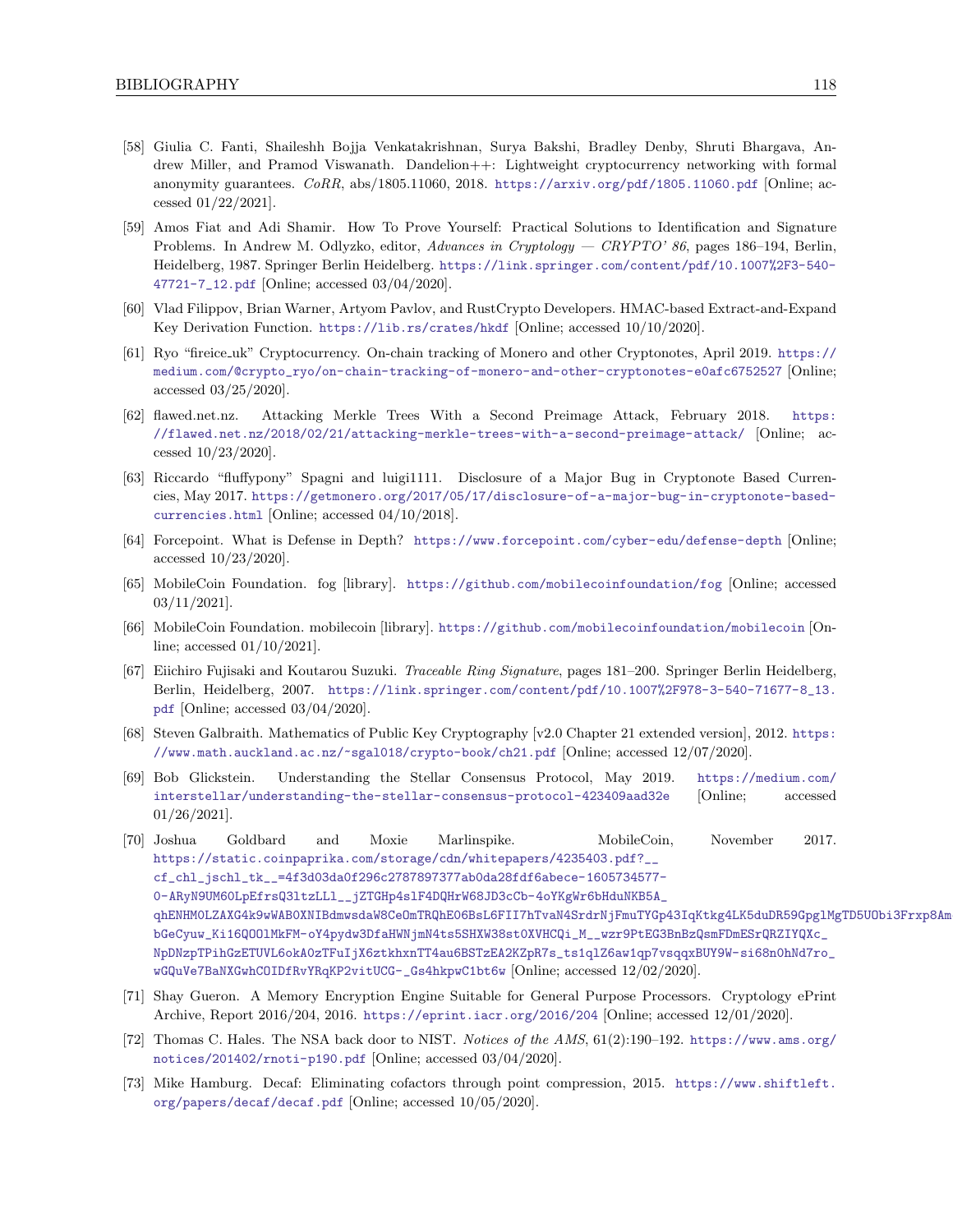- [74] Darrel Hankerson, Alfred J. Menezes, and Scott Vanstone. Guide to Elliptic Curve Cryptography. Springer-Verlag New York, Inc., Secaucus, NJ, USA, 2003.
- [75] Huseyin Hisil, Kenneth Koon-Ho Wong, Gary Carter, and Ed Dawson. Twisted Edwards Curves Revisited. Cryptology ePrint Archive, Report 2008/522, 2008. <https://eprint.iacr.org/2008/522> [Online; accessed 10/05/2020].
- [76] imperva. Defense-in-Depth. <https://www.imperva.com/learn/application-security/defense-in-depth/> [Online; accessed 10/23/2020].
- [77] Intel. Attestation Service for Intel Software Guard Extensions (Intel SGX): API Documentation [Revision: 6.0]. <https://api.trustedservices.intel.com/documents/sgx-attestation-api-spec.pdf> [Online; accessed 12/01/2020].
- [78] Intel. Intel Software Guard Extensions. [https://software.intel.com/content/www/us/en/develop/](https://software.intel.com/content/www/us/en/develop/topics/software-guard-extensions.html) [topics/software-guard-extensions.html](https://software.intel.com/content/www/us/en/develop/topics/software-guard-extensions.html) [Online; accessed 11/07/2020].
- [79] Intel. linux-sgx [library]. <https://github.com/intel/linux-sgx> [Online; accessed 10/29/2020].
- [80] Intel. Intel 64 and IA-32 Architectures Software Developer's Manual, May 2020. [https:](https://software.intel.com/content/dam/develop/public/us/en/documents/332831-sdm-vol-3d.pdf) [//software.intel.com/content/dam/develop/public/us/en/documents/332831-sdm-vol-3d.pdf](https://software.intel.com/content/dam/develop/public/us/en/documents/332831-sdm-vol-3d.pdf) [Online; accessed 11/07/2020].
- [81] Alon Jackson. Trust is in the Keys of the Beholder: Extending SGX Autonomy and Anonymity, May 2017. <https://www.idc.ac.il/en/schools/cs/research/documents/jackson-msc-thesis.pdf> [Online; accessed 12/01/2020].
- [82] Don Johnson and Alfred Menezes. The Elliptic Curve Digital Signature Algorithm (ECDSA). Technical Report CORR 99-34, Dept. of C&O, University of Waterloo, Canada, 1999. [http://citeseerx.ist.psu.](http://citeseerx.ist.psu.edu/viewdoc/download?doi=10.1.1.472.9475&rep=rep1&type=pdf) [edu/viewdoc/download?doi=10.1.1.472.9475&rep=rep1&type=pdf](http://citeseerx.ist.psu.edu/viewdoc/download?doi=10.1.1.472.9475&rep=rep1&type=pdf) [Online; accessed 04/04/2018].
- [83] Simon Johnson, Vinnie Scarlata, Carlos Rozas, Ernie Brickell, and Frank Mckeen. Intel Software Guard Extensions: EPID Provisioning and Attestation Services. [https://software.intel.com/content/dam/develop/](https://software.intel.com/content/dam/develop/public/us/en/documents/ww10-2016-sgx-provisioning-and-attestation-final.pdf) [public/us/en/documents/ww10-2016-sgx-provisioning-and-attestation-final.pdf](https://software.intel.com/content/dam/develop/public/us/en/documents/ww10-2016-sgx-provisioning-and-attestation-final.pdf) [Online; accessed 12/01/2020].
- [84] Simon Paul Johnson. An update on 3rd Party Attestation, December 2018. [https://software.](https://software.intel.com/content/www/us/en/develop/blogs/an-update-on-3rd-party-attestation.html) [intel.com/content/www/us/en/develop/blogs/an-update-on-3rd-party-attestation.html](https://software.intel.com/content/www/us/en/develop/blogs/an-update-on-3rd-party-attestation.html) [Online; accessed 12/01/2020].
- [85] J. Jonsson and B. Kaliski. Public-Key Cryptography Standards (PKCS) #1: RSA Cryptography Specifications Version 2.1, February 2003. <https://tools.ietf.org/html/rfc3447> [Online; accessed 11/13/2020].
- [86] S. Josefsson, SJD AB, and N. Moeller. EdDSA and Ed25519. Internet Research Task Force (IRTF), 2015. <https://tools.ietf.org/html/draft-josefsson-eddsa-ed25519-03> [Online; accessed 05/11/2018].
- [87] Eike Kiltz, Daniel Masny, and Jiaxin Pan. Optimal Security Proofs for Signatures from Identification Schemes. In Proceedings, Part II, of the 36th Annual International Cryptology Conference on Advances in Cryptology — CRYPTO 2016 - Volume 9815, pages 33–61, Berlin, Heidelberg, 2016. Springer-Verlag. [https://eprint.](https://eprint.iacr.org/2016/191.pdf) [iacr.org/2016/191.pdf](https://eprint.iacr.org/2016/191.pdf) [Online; accessed 03/04/2020].
- [88] Bradley Kjell. Big Endian and Little Endian. [https://chortle.ccsu.edu/AssemblyTutorial/Chapter-](https://chortle.ccsu.edu/AssemblyTutorial/Chapter-15/ass15_3.html)[15/ass15\\_3.html](https://chortle.ccsu.edu/AssemblyTutorial/Chapter-15/ass15_3.html) [Online; accessed 01/23/2020].
- [89] Alexander Klimov. ECC Patents?, October 2005. [http://article.gmane.org/gmane.comp.encryption.](http://article.gmane.org/gmane.comp.encryption.general/7522) [general/7522](http://article.gmane.org/gmane.comp.encryption.general/7522) [Online; accessed 04/04/2018].
- [90] koe, Kurt M. Alonso, and Sarang Noether. Zero to Monero Second Edition, April 2020. [https://web.](https://web.getmonero.org/library/Zero-to-Monero-2-0-0.pdf) [getmonero.org/library/Zero-to-Monero-2-0-0.pdf](https://web.getmonero.org/library/Zero-to-Monero-2-0-0.pdf) [Online; accessed 10/03/2020].
- [91] H. Krawczyk, IBM, M. Bellare, UCSD, and R. Canetti. HMAC: Keyed-Hashing for Message Authentication [RFC-2104], February 1997. <https://tools.ietf.org/html/rfc2104> [Online; accessed 04/05/2021].
- [92] H. Krawczyk, IBM Research, P. Eronen, and Nokia. HMAC-based Extract-and-Expand Key Derivation Function (HKDF) [RFC-5869], May 2010. <https://tools.ietf.org/html/rfc5869> [Online; accessed 04/05/2021].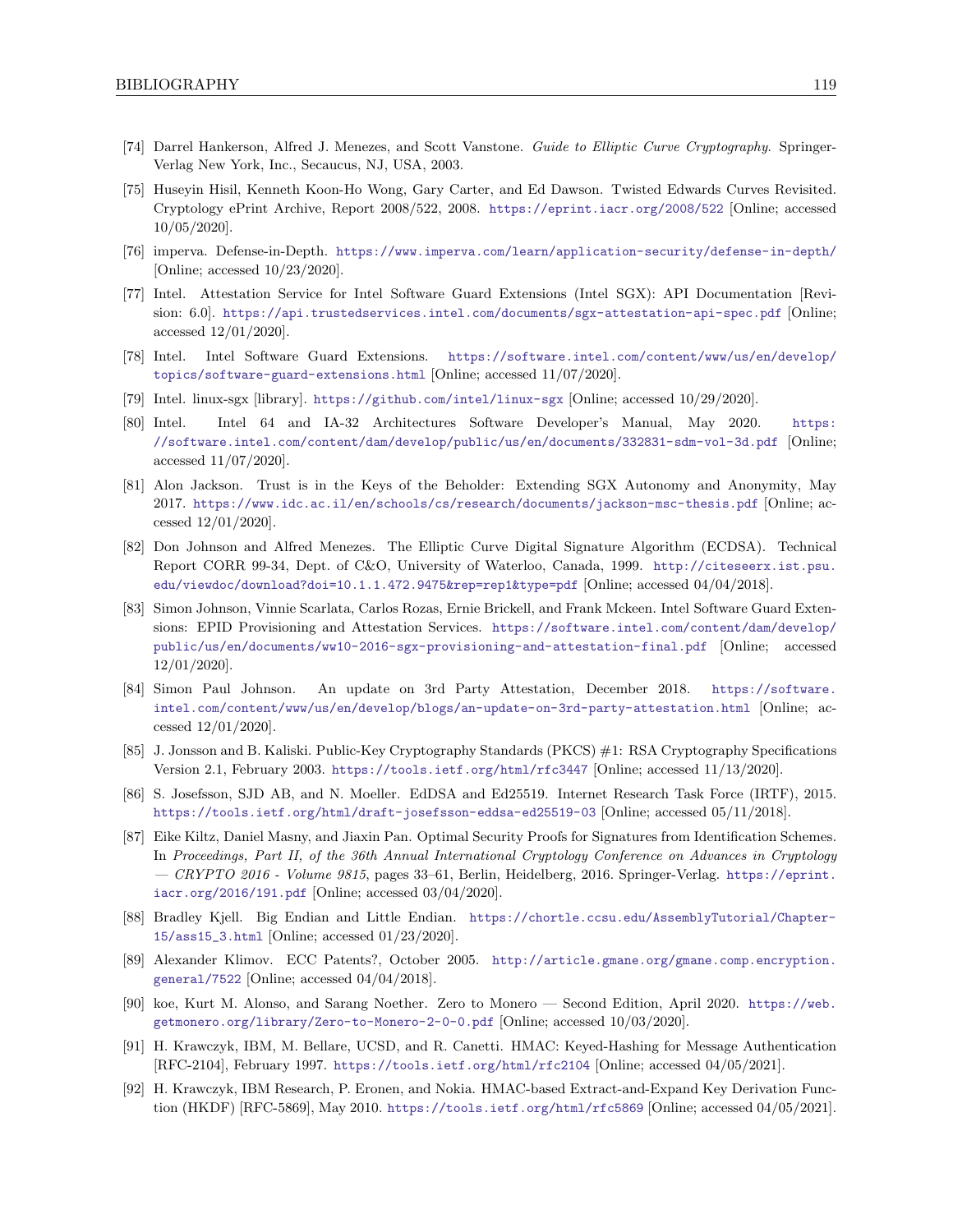- [93] Leslie Lamport, Robert Shostak, and Marshall Pease. The Byzantine Generals Problem, 1982. [https:](https://lamport.azurewebsites.net/pubs/byz.pdf) [//lamport.azurewebsites.net/pubs/byz.pdf](https://lamport.azurewebsites.net/pubs/byz.pdf) [Online; accessed 01/12/2021].
- [94] Joseph K. Liu, Victor K. Wei, and Duncan S. Wong. Linkable Spontaneous Anonymous Group Signature for Ad Hoc Groups, pages 325–335. Springer Berlin Heidelberg, Berlin, Heidelberg, 2004. [https://eprint.iacr.](https://eprint.iacr.org/2004/027.pdf) [org/2004/027.pdf](https://eprint.iacr.org/2004/027.pdf) [Online; accessed 03/04/2020].
- [95] Marta Lokhava, Giuliano Losa, David Mazières, Graydon Hoare, Nicolas Barry, Eli Gafni, Jonathan Jove, Rafa Malinowsky, and Jed McCaleb. Fast and Secure Global Payments with Stellar. In Proceedings of the 27th ACM Symposium on Operating Systems Principles, SOSP '19, page 80–96, New York, NY, USA, 2019. Association for Computing Machinery. [https://www.scs.stanford.edu/~dm/home/papers/lokhava:](https://www.scs.stanford.edu/~dm/home/papers/lokhava:stellar-core.pdf) [stellar-core.pdf](https://www.scs.stanford.edu/~dm/home/papers/lokhava:stellar-core.pdf) [Online; accessed 12/30/2020].
- [96] Ben Lynn. Lagrange's Theorem. <https://crypto.stanford.edu/pbc/notes/group/lagrange.html> [Online; accessed 12/02/2020].
- [97] maciejhirsz. tiny-bip39 [library]. <https://github.com/maciejhirsz/tiny-bip39> [Online; accessed 04/05/2021].
- [98] Ueli Maurer. Unifying Zero-Knowledge Proofs of Knowledge. In Bart Preneel, editor, Progress in Cryptology – AFRICACRYPT 2009, pages 272–286, Berlin, Heidelberg, 2009. Springer Berlin Heidelberg. [https://www.](https://www.crypto.ethz.ch/publications/files/Maurer09.pdf) [crypto.ethz.ch/publications/files/Maurer09.pdf](https://www.crypto.ethz.ch/publications/files/Maurer09.pdf) [Online; accessed 03/04/2020].
- [99] Gregory Maxwell. Confidential Transactions. [https://elementsproject.org/features/confidential](https://elementsproject.org/features/confidential-transactions/investigation)[transactions/investigation](https://elementsproject.org/features/confidential-transactions/investigation) [Online; accessed 11/23/2020].
- [100] Gregory Maxwell and Andrew Poelstra. Borromean Ring Signatures. 2015. [https://pdfs.semanticscholar.](https://pdfs.semanticscholar.org/4160/470c7f6cf05ffc81a98e8fd67fb0c84836ea.pdf) [org/4160/470c7f6cf05ffc81a98e8fd67fb0c84836ea.pdf](https://pdfs.semanticscholar.org/4160/470c7f6cf05ffc81a98e8fd67fb0c84836ea.pdf) [Online; accessed 04/04/2018].
- [101] David Mazières. The Stellar Consensus Protocol: A Federated Model for Internet-level Consensus, February 2016. <https://www.stellar.org/papers/stellar-consensus-protocol?locale=en> [Online; accessed 12/02/2020].
- [102] David Mazi`eres. Safety vs. Liveness in the Stellar Network, April 2019. [https://www.scs.stanford.edu/](https://www.scs.stanford.edu/~dm/blog/safety-vs-liveness.html) [~dm/blog/safety-vs-liveness.html](https://www.scs.stanford.edu/~dm/blog/safety-vs-liveness.html) [Online; accessed 03/08/2021].
- [103] David Mazières, Giuliano Losa, and Eli Gafni. Simplified SCP, March 2019. [http://www.scs.stanford.edu/](http://www.scs.stanford.edu/~dm/blog/simplified-scp.html) [~dm/blog/simplified-scp.html](http://www.scs.stanford.edu/~dm/blog/simplified-scp.html) [Online; accessed 01/27/2021].
- [104] R. C. Merkle. Protocols for Public Key Cryptosystems. In 1980 IEEE Symposium on Security and Privacy, pages 122–122, April 1980. <http://www.merkle.com/papers/Protocols.pdf> [Online; accessed 03/04/2020].
- [105] mfaulk. [MCC-1994] Adds validate outputs are sorted, Pull Request #561, September 2020. [https://github.](https://github.com/mobilecoinfoundation/mobilecoin/pull/561) [com/mobilecoinfoundation/mobilecoin/pull/561](https://github.com/mobilecoinfoundation/mobilecoin/pull/561) [Online; accessed 01/13/2021].
- [106] mfaulk. Revert "[MCC-1969] Removes pseudo outputs from range proof", Pull Request #565, November 2020. <https://github.com/mobilecoinfoundation/mobilecoin/pull/565> [Online; accessed 01/13/2021].
- <span id="page-126-0"></span>[107] Daniel Miessler. What's the Difference Between a URI and a URL?, August 2020. [https://danielmiessler.](https://danielmiessler.com/study/difference-between-uri-url/) [com/study/difference-between-uri-url/](https://danielmiessler.com/study/difference-between-uri-url/) [Online; accessed 12/28/2020].
- [108] Andrew Miller, Malte Möser, Kevin Lee, and Arvind Narayanan. An Empirical Analysis of Linkability in the Monero Blockchain. CoRR, abs/1704.04299, 2017. <https://arxiv.org/pdf/1704.04299.pdf> [Online; accessed 03/04/2020.
- [109] Victor S. Miller. Use of Elliptic Curves in Cryptography. In Lecture Notes in Computer Sciences; 218 on Advances in cryptology—CRYPTO 85, pages 417–426, Berlin, Heidelberg, 1986. Springer-Verlag. [https:](https://link.springer.com/content/pdf/10.1007/3-540-39799-X_31.pdf) [//link.springer.com/content/pdf/10.1007/3-540-39799-X\\_31.pdf](https://link.springer.com/content/pdf/10.1007/3-540-39799-X_31.pdf) [Online; accessed 03/04/2020].
- [110] Nicola Minichiello. The Bitcoin Big Bang: Tracking Tainted Bitcoins, June 2015. [https://bravenewcoin.](https://bravenewcoin.com/insights/the-bitcoin-big-bang-tracking-tainted-bitcoins) [com/insights/the-bitcoin-big-bang-tracking-tainted-bitcoins](https://bravenewcoin.com/insights/the-bitcoin-big-bang-tracking-tainted-bitcoins) [Online; accessed 03/31/2020].
- <span id="page-126-1"></span>[111] John C. Mitchell and Joe Zimmerman. Data-Oblivious Data Structures. 31st Symposium on Theoretical Aspects of Computer Science (STACS'14), 2014. <https://core.ac.uk/download/pdf/62918559.pdf> [Online; accessed 12/21/2020].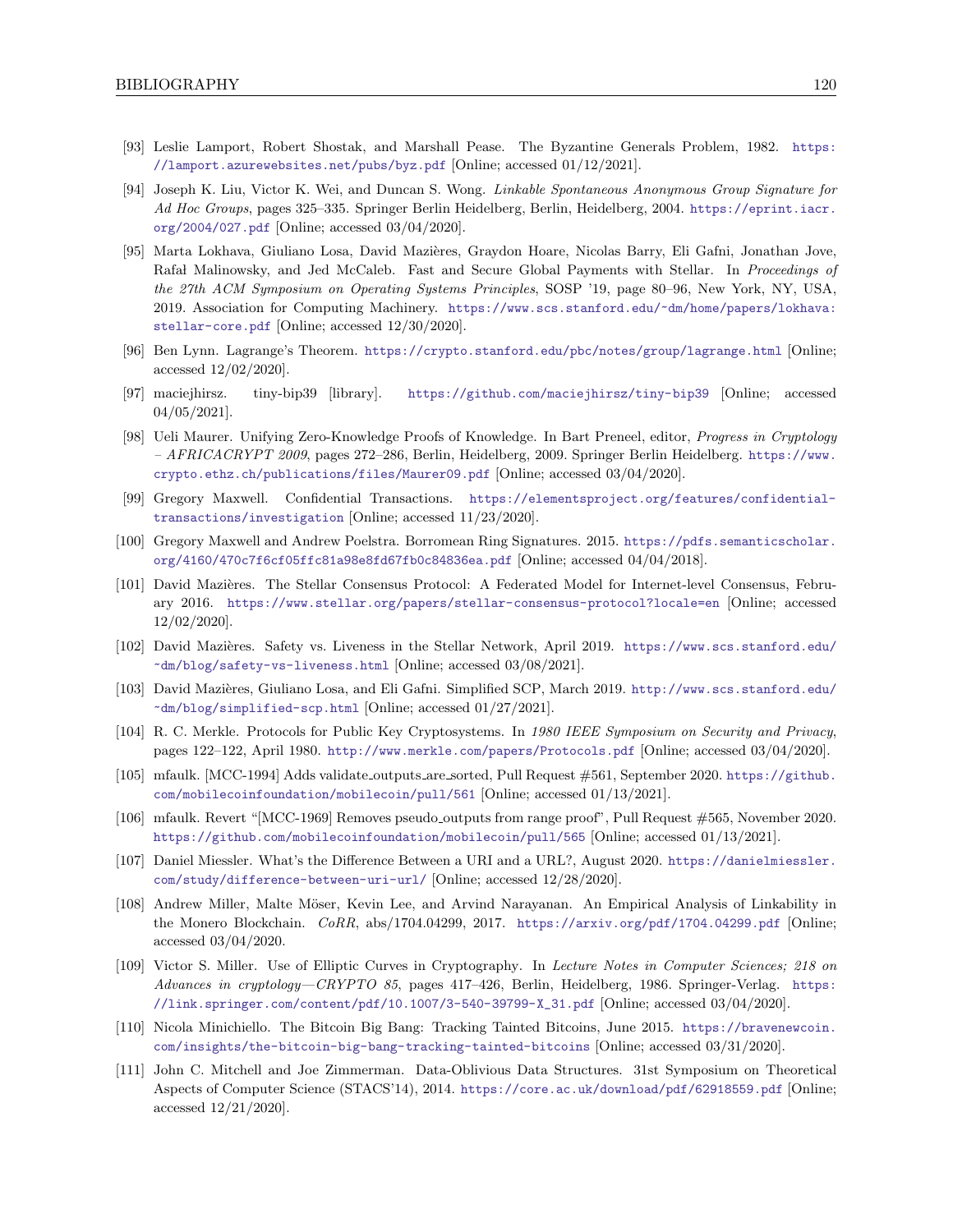- <span id="page-127-2"></span>[112] MobileCoin. McCryptoBox. [https://github.com/mobilecoinfoundation/mobilecoin/blob/master/](https://github.com/mobilecoinfoundation/mobilecoin/blob/master/crypto/box/README.md) [crypto/box/README.md](https://github.com/mobilecoinfoundation/mobilecoin/blob/master/crypto/box/README.md) [Online; accessed 12/21/2020].
- [113] MobileCoin. MobileCoin Consensus Service. [https://github.com/mobilecoinfoundation/mobilecoin/](https://github.com/mobilecoinfoundation/mobilecoin/blob/master/consensus/service/README.md) [blob/master/consensus/service/README.md](https://github.com/mobilecoinfoundation/mobilecoin/blob/master/consensus/service/README.md) [Online; accessed 02/01/2021].
- <span id="page-127-1"></span>[114] MobileCoin. RFC: Fog without a User Table, 2020. Unpublished manuscript.
- [115] Satoshi Nakamoto. Bitcoin: A Peer-to-Peer Electronic Cash System, 2008. <http://bitcoin.org/bitcoin.pdf> [Online; accessed 03/04/2020].
- <span id="page-127-3"></span>[116] Svetlin Nakov. ECIES Hybrid Encryption Scheme, November 2018. [https://cryptobook.nakov.com/](https://cryptobook.nakov.com/asymmetric-key-ciphers/ecies-public-key-encryption) [asymmetric-key-ciphers/ecies-public-key-encryption](https://cryptobook.nakov.com/asymmetric-key-ciphers/ecies-public-key-encryption) [Online; accessed 12/21/2020].
- [117] Arvind Narayanan and Malte Möser. Obfuscation in Bitcoin: Techniques and Politics.  $CORR$ , abs/1706.05432, 2017. <https://arxiv.org/ftp/arxiv/papers/1706/1706.05432.pdf> [Online; accessed 03/04/2020].
- <span id="page-127-4"></span>[118] NIST. Side-Channel Attack. [https://csrc.nist.gov/glossary/term/Side\\_Channel\\_Attack](https://csrc.nist.gov/glossary/term/Side_Channel_Attack) [Online; accessed 12/21/2020].
- [119] Sarang Noether. Janus mitigation, Issue #62, January 2020. [https://github.com/monero-project/](https://github.com/monero-project/research-lab/issues/62) [research-lab/issues/62](https://github.com/monero-project/research-lab/issues/62) [Online; accessed 02/17/2020].
- [120] Sarang Noether and Brandon Goodell. An efficient implementation of Monero subaddresses, MRL-0006, October 2017. <https://web.getmonero.org/resources/research-lab/pubs/MRL-0006.pdf> [Online; accessed 04/04/2018].
- [121] Shen Noether, Adam Mackenzie, and Monero Core Team. Ring Confidential Transactions, MRL-0005, February 2016. <https://web.getmonero.org/resources/research-lab/pubs/MRL-0005.pdf> [Online; accessed 06/15/2018].
- <span id="page-127-5"></span>[122] MobileCoin Official. full-service [library]. <https://github.com/mobilecoinofficial/full-service> [Online; accessed 03/10/2021].
- <span id="page-127-0"></span>[123] MobileCoin Official. mc-oblivious [library]. <https://github.com/mobilecoinofficial/mc-oblivious> [Online; accessed 03/09/2021].
- [124] Michael Padilla. Beating Bitcoin bad guys, August 2016. [http://www.sandia.gov/news/publications/](http://www.sandia.gov/news/publications/labnews/articles/2016/19-08/bitcoin.html) [labnews/articles/2016/19-08/bitcoin.html](http://www.sandia.gov/news/publications/labnews/articles/2016/19-08/bitcoin.html) [Online; accessed 04/04/2018].
- [125] Torben Pryds Pedersen. Non-Interactive and Information-Theoretic Secure Verifiable Secret Sharing, pages 129–140. Springer Berlin Heidelberg, Berlin, Heidelberg, 1992. [https://www.cs.cornell.edu/courses/](https://www.cs.cornell.edu/courses/cs754/2001fa/129.PDF) [cs754/2001fa/129.PDF](https://www.cs.cornell.edu/courses/cs754/2001fa/129.PDF) [Online; accessed 03/04/2020].
- [126] Trevor Perrin. The Noise Protocol Framework, July 2018. <https://noiseprotocol.org/noise.pdf> [Online; accessed 11/06/2020].
- [127] Shaan Ray. Merkle Trees, December 2017. <https://hackernoon.com/merkle-trees-181cb4bc30b4> [Online; accessed 10/20/2020].
- [128] Jamie Redman. Industry Execs Claim Freshly Minted 'Virgin Bitcoins' Fetch 20% Premium, March 2020. <https://news.bitcoin.com/industry-execs-freshly-minted-virgin-bitcoins/> [Online; accessed 03/31/2020].
- [129] Neptune Research and Isthmus. Monero tx extra statistics, September 2020. [https://github.com/](https://github.com/neptuneresearch/monero-tx-extra-statistics-report) [neptuneresearch/monero-tx-extra-statistics-report](https://github.com/neptuneresearch/monero-tx-extra-statistics-report) [Online; accessed 10/13/2020].
- [130] Ronald L. Rivest, Adi Shamir, and Yael Tauman. How to Leak a Secret. C. Boyd (Ed.): ASIACRYPT 2001, LNCS 2248, pp. 552-565, 2001. <https://people.csail.mit.edu/rivest/pubs/RST01.pdf> [Online; accessed 04/04/2018].
- [131] SafeCurves. SafeCurves: choosing safe curves for elliptic-curve cryptography, 2013. [https://safecurves.cr.](https://safecurves.cr.yp.to/rigid.html) [yp.to/rigid.html](https://safecurves.cr.yp.to/rigid.html) [Online; accessed 03/25/2020].
- [132] satoshilabs. Registered coin types for BIP-0044 [SLIP: 0044]. [https://github.com/satoshilabs/slips/](https://github.com/satoshilabs/slips/blob/master/slip-0044.md) [blob/master/slip-0044.md](https://github.com/satoshilabs/slips/blob/master/slip-0044.md) [Online; accessed 04/05/2021].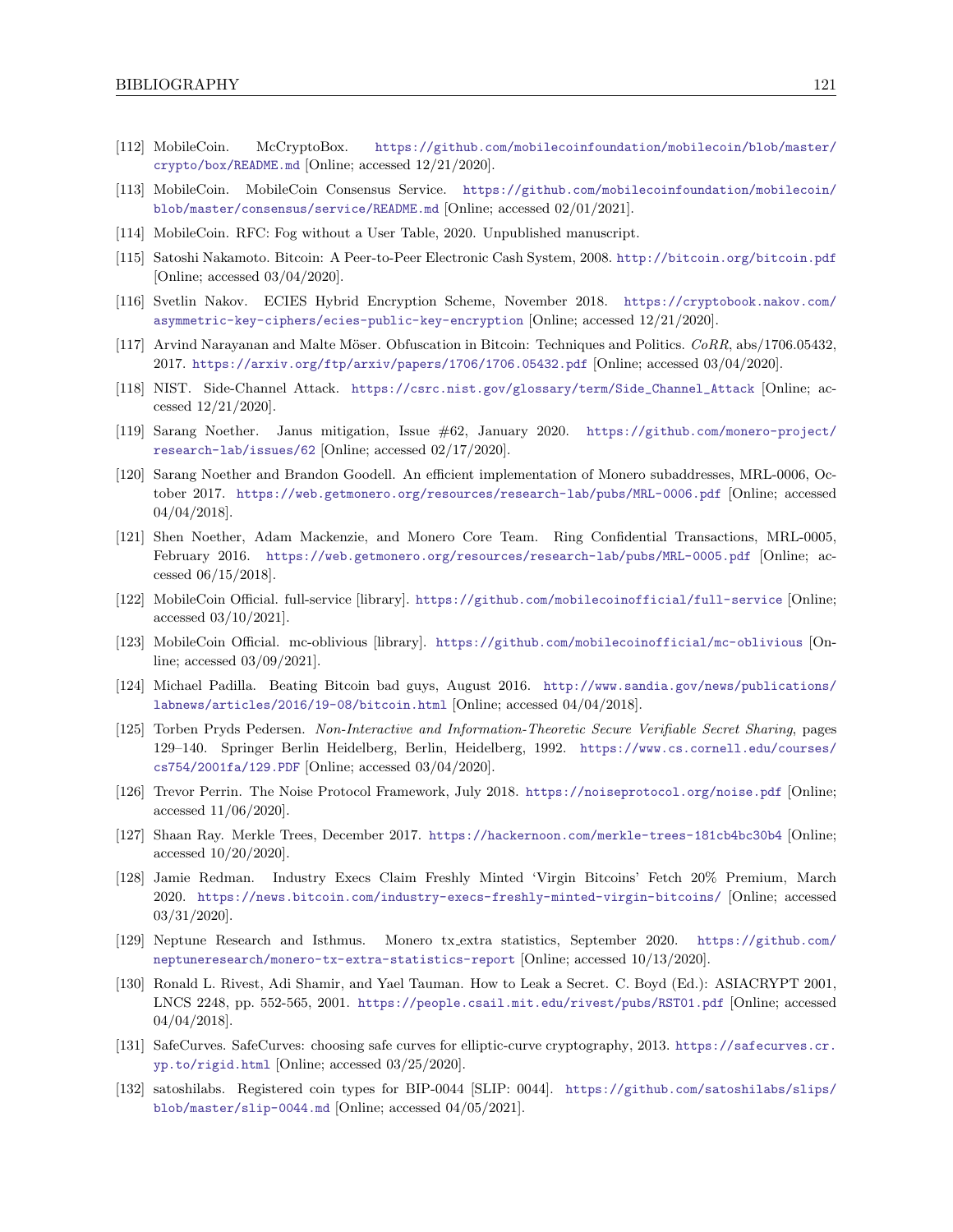- [133] satoshilabs. Universal private key derivation from master private key [SLIP: 0010]. [https://github.com/](https://github.com/satoshilabs/slips/blob/master/slip-0010.md) [satoshilabs/slips/blob/master/slip-0010.md](https://github.com/satoshilabs/slips/blob/master/slip-0010.md) [Online; accessed 04/05/2021].
- [134] Vinnie Scarlata, Simon Johnson, James Beaney, and Piotr Zmijewski. Supporting Third Party Attestation for Intel SGX with Intel Data Center Attestation Primitives. [https://software.intel.com/content/dam/](https://software.intel.com/content/dam/develop/external/us/en/documents/intel-sgx-support-for-third-party-attestation-801017.pdf) [develop/external/us/en/documents/intel-sgx-support-for-third-party-attestation-801017.pdf](https://software.intel.com/content/dam/develop/external/us/en/documents/intel-sgx-support-for-third-party-attestation-801017.pdf) [Online; accessed 12/01/2020].
- [135] C. P. Schnorr. Efficient Identification and Signatures for Smart Cards. In Gilles Brassard, editor, Advances in Cryptology — CRYPTO' 89 Proceedings, pages 239–252, New York, NY, 1990. Springer New York. [https:](https://link.springer.com/content/pdf/10.1007%2F0-387-34805-0_22.pdf) [//link.springer.com/content/pdf/10.1007%2F0-387-34805-0\\_22.pdf](https://link.springer.com/content/pdf/10.1007%2F0-387-34805-0_22.pdf) [Online; accessed 03/04/2020].
- [136] Paola Scozzafava. Uniform distribution and sum modulo m of independent random variables. Statistics & Probability Letters, 18(4):313 – 314, 1993. [https://sci-hub.tw/https://www.sciencedirect.com/science/](https://sci-hub.tw/https://www.sciencedirect.com/science/article/abs/pii/016771529390021A) [article/abs/pii/016771529390021A](https://sci-hub.tw/https://www.sciencedirect.com/science/article/abs/pii/016771529390021A) [Online; accessed 03/04/2020].
- [137] Bassam El Khoury Seguias. Monero Building Blocks, 2018. <https://delfr.com/category/monero/> [Online; accessed 10/28/2018].
- [138] QingChun ShenTu and Jianping Yu. Research on Anonymization and De-anonymization in the Bitcoin System. CoRR, abs/1510.07782, 2015. <https://arxiv.org/ftp/arxiv/papers/1510/1510.07782.pdf> [Online; accessed 03/04/2020].
- [139] Victor Shoup. A Computational Introduction to Number Theory and Algebra, pages 15–16. Cambridge University Press, 2005.
- [140] SSLab. SGX 101. <https://sgx101.gitbook.io/sgx101/> [Online; accessed 11/07/2020].
- [141] Stellar. stellar-core [library]. <https://github.com/stellar/stellar-core> [Online; accessed 03/04/2021].
- [142] Andrew V. Sutherland. Schoof's algorithm, March 2015. [https://math.mit.edu/classes/18.783/2015/](https://math.mit.edu/classes/18.783/2015/LectureNotes9.pdf) [LectureNotes9.pdf](https://math.mit.edu/classes/18.783/2015/LectureNotes9.pdf) [Online; accessed 12/02/2020].
- [143] Yogesh Swami. Intel SGX Remote Attestation is not sufficient, July 2017. [https://www.blackhat.com/](https://www.blackhat.com/docs/us-17/thursday/us-17-Swami-SGX-Remote-Attestation-Is-Not-Sufficient-wp.pdf) [docs/us-17/thursday/us-17-Swami-SGX-Remote-Attestation-Is-Not-Sufficient-wp.pdf](https://www.blackhat.com/docs/us-17/thursday/us-17-Swami-SGX-Remote-Attestation-Is-Not-Sufficient-wp.pdf) [Online; accessed 12/01/2020].
- [144] thankful for today. [ANN][BMR] Bitmonero a new coin based on CryptoNote technology LAUNCHED, April 2014. Monero's actual launch date was April 18th, 2014. [https://bitcointalk.org/index.php?topic=](https://bitcointalk.org/index.php?topic=563821.0) [563821.0](https://bitcointalk.org/index.php?topic=563821.0) [Online; accessed 05/24/2018].
- [145] thomasrutter. What exactly is microcode and how does it differ from firmware? [thomasrutter's response], January 2018. [https://superuser.com/questions/1283788/what-exactly-is-microcode-and-how-does](https://superuser.com/questions/1283788/what-exactly-is-microcode-and-how-does-it-differ-from-firmware)[it-differ-from-firmware](https://superuser.com/questions/1283788/what-exactly-is-microcode-and-how-does-it-differ-from-firmware) [Online; accessed 11/10/2020].
- [146] Martin Thomson, Daniel Gillmore, and Benjamin Kaduk. Using Context Labels for Domain Separation of Cryptographic Objects, May 2016. [http://www.watersprings.org/pub/id/draft-thomson-saag-context](http://www.watersprings.org/pub/id/draft-thomson-saag-context-labels-00.html)[labels-00.html](http://www.watersprings.org/pub/id/draft-thomson-saag-context-labels-00.html) [Online; accessed 10/08/2020].
- [147] Certificate Transparency. How Log Proofs Work. [http://www.certificate-transparency.org/log-proofs](http://www.certificate-transparency.org/log-proofs-work)[work](http://www.certificate-transparency.org/log-proofs-work) [Online; accessed 10/20/2020].
- [148] UkoeHB. Proposal/Request: Update Supplementary Transaction Content, Issue #6456, April 2020. [https:](https://github.com/monero-project/monero/issues/6456) [//github.com/monero-project/monero/issues/6456](https://github.com/monero-project/monero/issues/6456) [Online; accessed 10/11/2020].
- <span id="page-128-0"></span>[149] UkoeHB. Reduce scan times with 1-byte-per-output 'view tag', Issue #73, April 2020. [https://github.com/](https://github.com/monero-project/research-lab/issues/73) [monero-project/research-lab/issues/73](https://github.com/monero-project/research-lab/issues/73) [Online; accessed 11/23/2020].
- [150] UkoeHB. RFC MobileCoin Scheduled Hardforks with SCP and Dual Blocks, 2021. Unpublished manuscript.
- [151] Nicolas van Saberhagen. CryptoNote V2.0. <https://bytecoin.org/old/whitepaper.pdf> [Online; accessed 03/10/2021].
- [152] Adam "waxwing" Gibson. From Zero (Knowledge) To Bulletproofs, June 2020. [https://github.com/](https://github.com/AdamISZ/from0k2bp/blob/master/from0k2bp.pdf) [AdamISZ/from0k2bp/blob/master/from0k2bp.pdf](https://github.com/AdamISZ/from0k2bp/blob/master/from0k2bp.pdf) [Online; accessed 01/13/2021].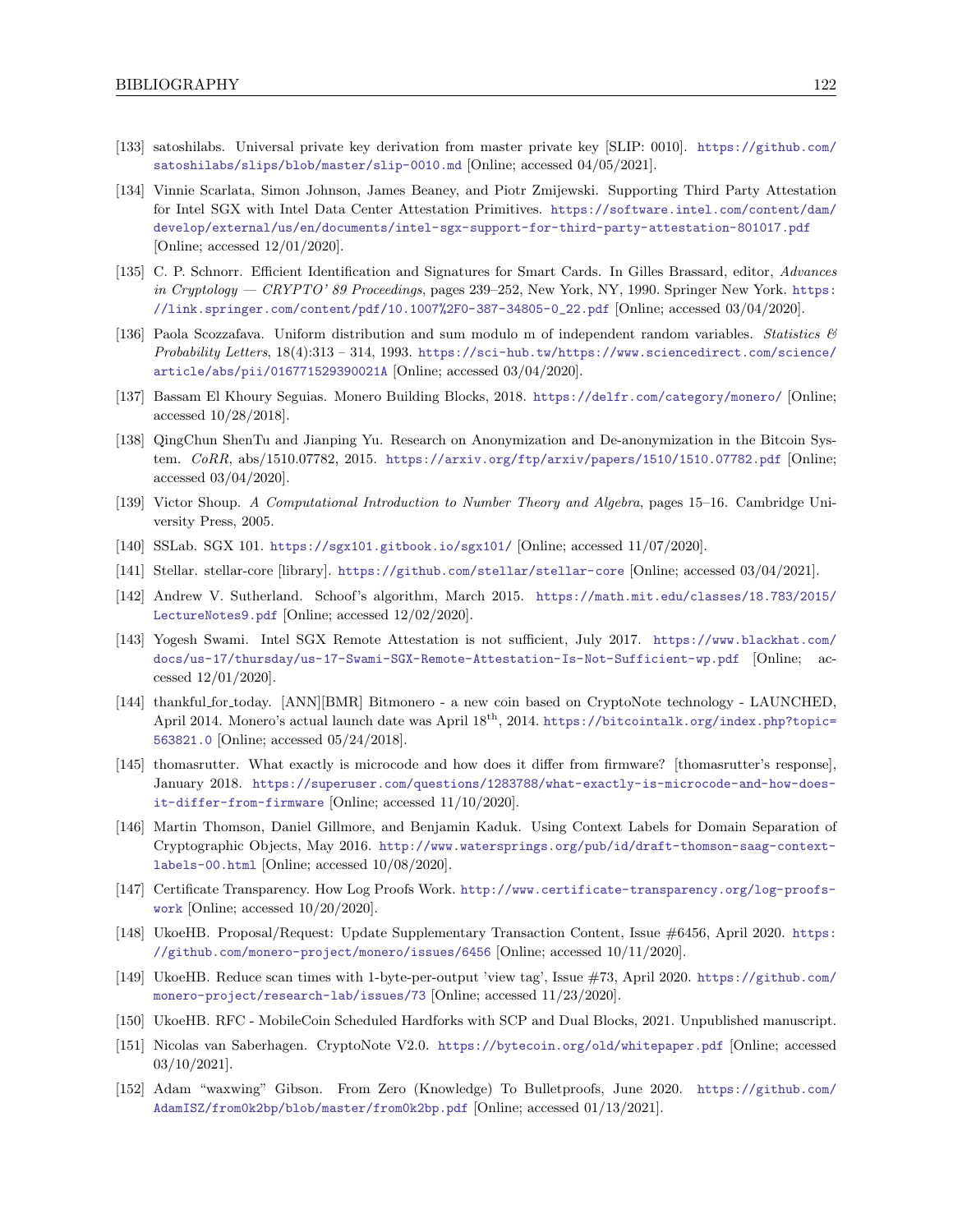- [153] Wikibooks. Cryptography/Prime Curve/Standard Projective Coordinates, March 2011. [https://](https://en.wikibooks.org/wiki/Cryptography/Prime_Curve/Standard_Projective_Coordinates) [en.wikibooks.org/wiki/Cryptography/Prime\\_Curve/Standard\\_Projective\\_Coordinates](https://en.wikibooks.org/wiki/Cryptography/Prime_Curve/Standard_Projective_Coordinates) [Online; accessed 03/03/2020].
- [154] Wikibooks. Undergraduate Mathematics/Coset, 2020. [https://en.wikibooks.org/wiki/Undergraduate\\_](https://en.wikibooks.org/wiki/Undergraduate_Mathematics/Coset) [Mathematics/Coset](https://en.wikibooks.org/wiki/Undergraduate_Mathematics/Coset) [Online; accessed 10/06/2020].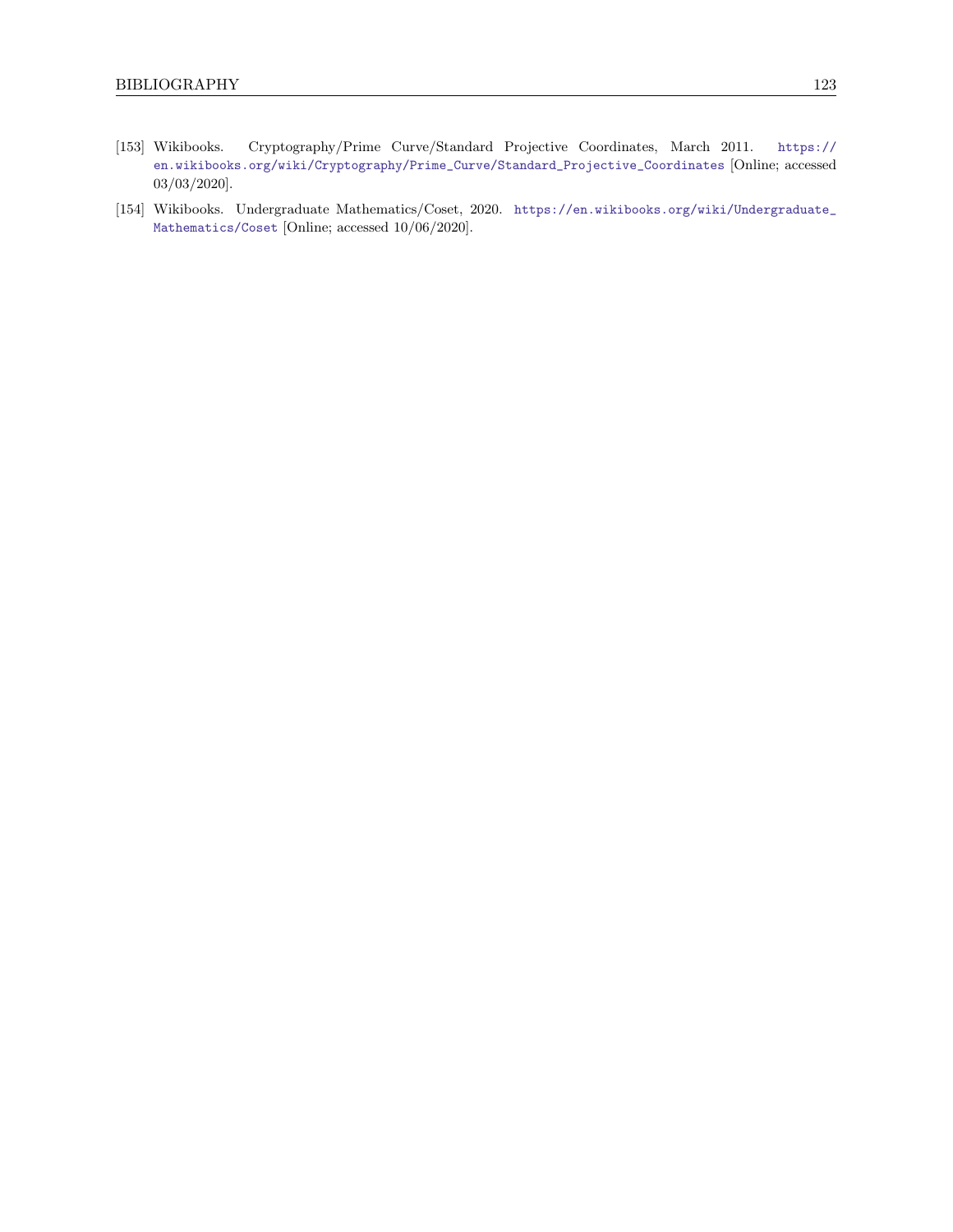# Appendices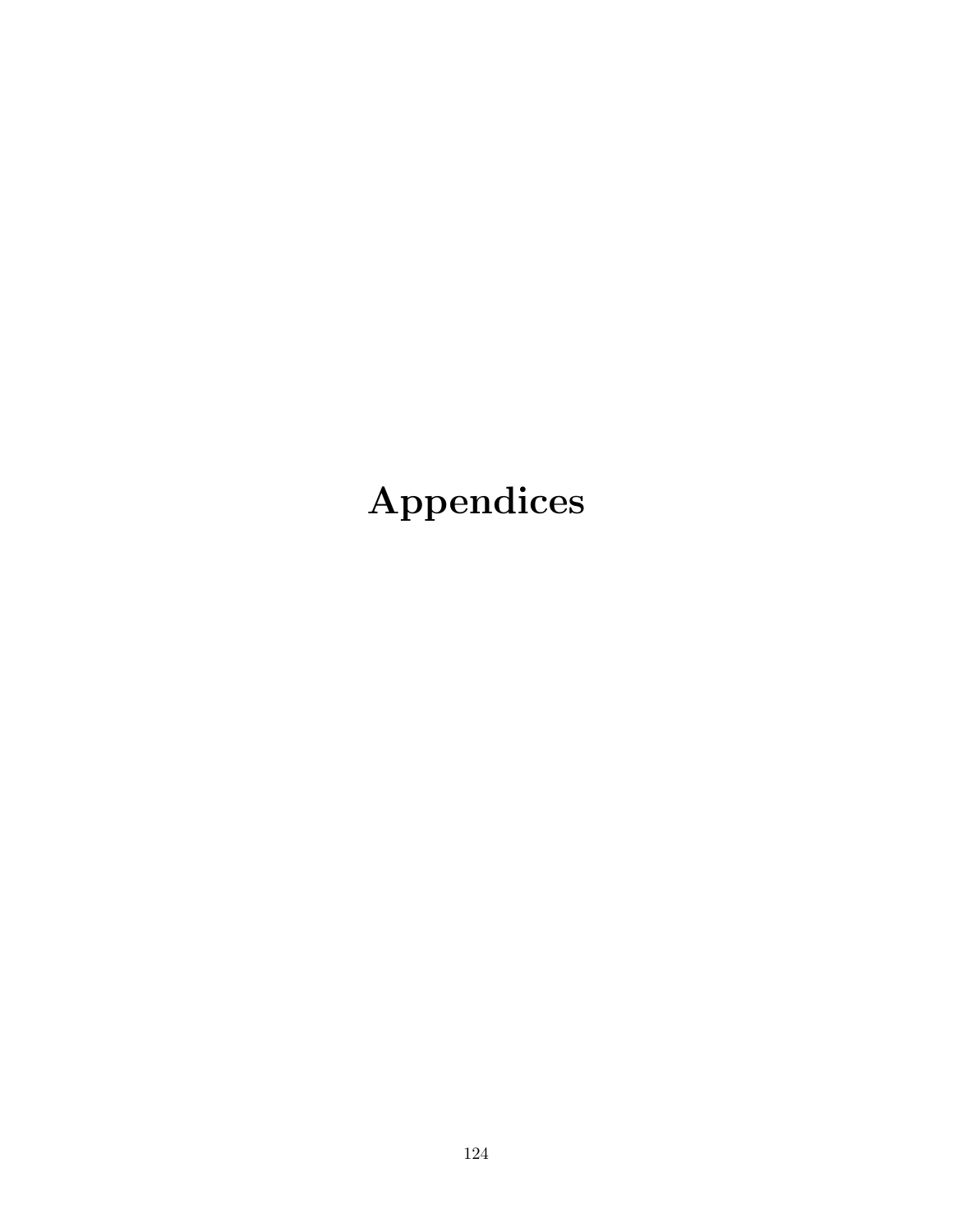## APPENDIX A

### TXTYPE RCT 1 Transaction Structure

We present in this appendix a dump from a MobileCoin transaction of type TXTYPE RCT<sub>1</sub>, together with explanatory notes for relevant fields. The dump was obtained from MobileCoin's 'full-service' wallet back-end  $[122]$  using the get mc protocol transaction endpoint.

For editorial reasons we have cut out large parts of the transaction, replacing them with ellipses and noting what was removed. We have also shortened long hexadecimal chains, presenting only the beginning and end as in 262a6dc1b4712123e1e06740fa8c2342f0c6[...]41d3a5286f.

Once verified by nodes, all parts of a transaction, aside from components outputs, fee, and key image, are discarded. Assuming transaction authors don't retain copies, and there are no SGX breaches being exploited, the contents of transactions 'merged' into the blockchain will be completely lost.

Our sample transaction has 2 inputs and 2 outputs.

```
1 "prefix": {
2 "inputs": [
3 {
4 "ring": [
5 \{6 "amount": {
7 "commitment": "262a6dc1b4712123e1e06740fa8c2342f0c6[...]41d3a5286f",
8 "masked_value": "5812746746486261999"
9 },
```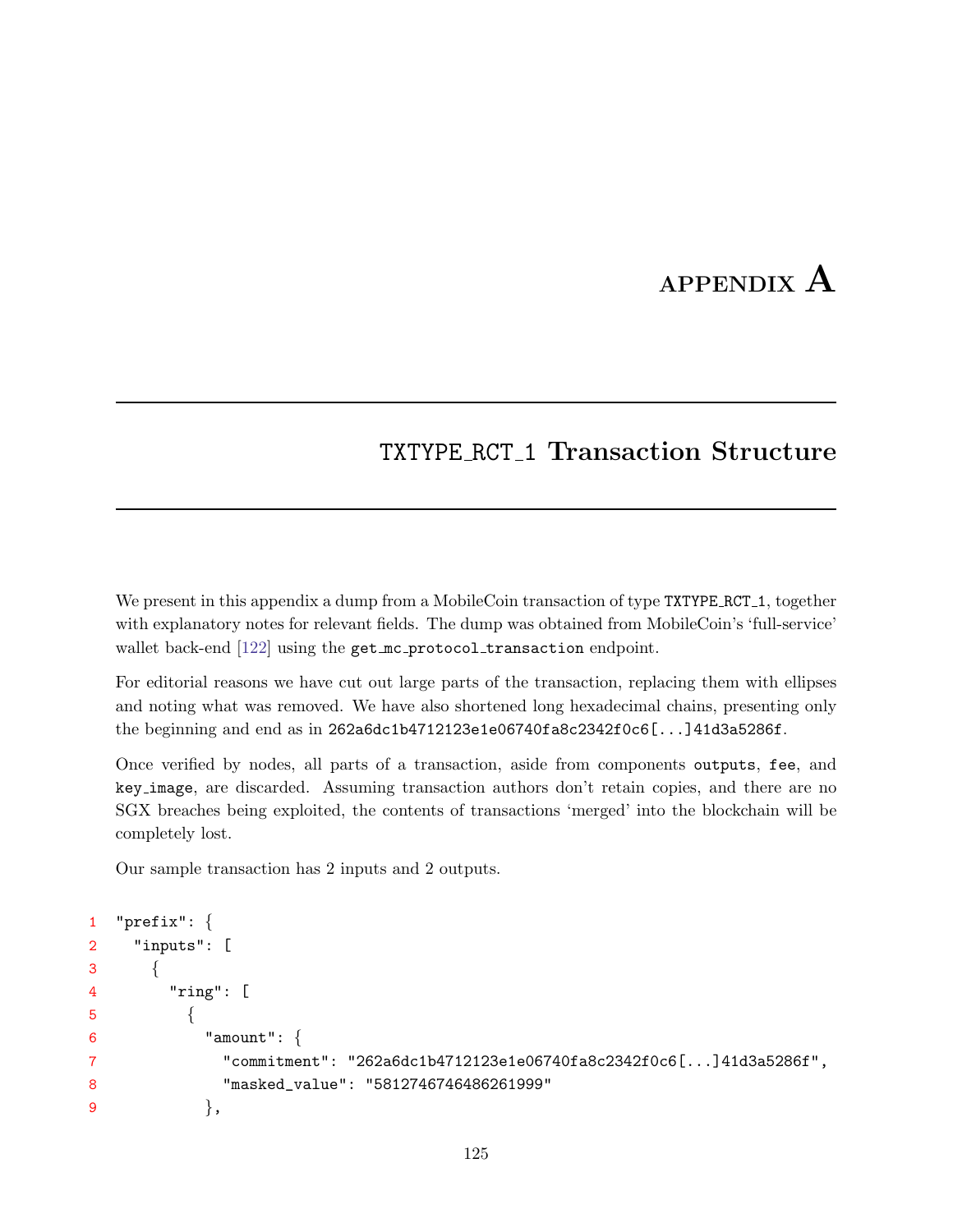```
10 "target_key": "9a2c70622ea9268d8bef3995cf0e8b55ca64bd[...]bf6e264f19",
11 "public_key": "105bd961094980a985e655f525c3d4eb519f89[...]e6e88caa21",
12 "e_fog_hint": "be9c4fb3e1ae4dd3ac974cf9b912c8ec0d6fbd[...]90ac970100"
13 },
14 {
15 "amount": {
16 "commitment": "38cb7ac811d299d78ca688d5320c7839bb05[...]831e27d162",
17 "masked_value": "8485203080731247802"
18 },
19 "target_key": "4ce5165723f3ac35777ad05b92dc3d1673790c[...]40ed7d5827",
20 "public_key": "1402da2d31deff93fc4aad7d44ba5f010bce06[...]c7f4018d65",
21 "e_fog_hint": "00000000000000000000000000000000000000[...]0000000000"
22 },
23 ... 9 more ring members
24 ],
25 "proofs": [
26 {
27 "index": "1367",
28 "highest_index": "12971",
29 "elements": [
30 {
31 "range": {
32 "from": "1367",
33 "to": "1367"
34 },
35 "hash": "7f14b20b05d3cbc8a2d7695aecee5fd41df9a51a[...]e27402d7cf"
36 },
37 ... 14 more elements
38 ]
39 \t\t \t\t \t},
40 ... 10 more membership proofs
41 ]
42 }
43 ],
44 "outputs": [
45 {
46 "amount": {
47 "commitment": "eabec03023e61b94be61b3d5a0d7b692a17fbc8b[...]c1f8bf0b67",
48 "masked_value": "15930548794624239600"
49,
50 "target_key": "3ef6413f649c1153d9f727bff7e2b8e17e5df6c9de[...]f90f7f1b3d",
51 "public_key": "6acd0c9400aafaf7bfcec6649b5527638eeb3ebaca[...]ad3ebb3c05",
```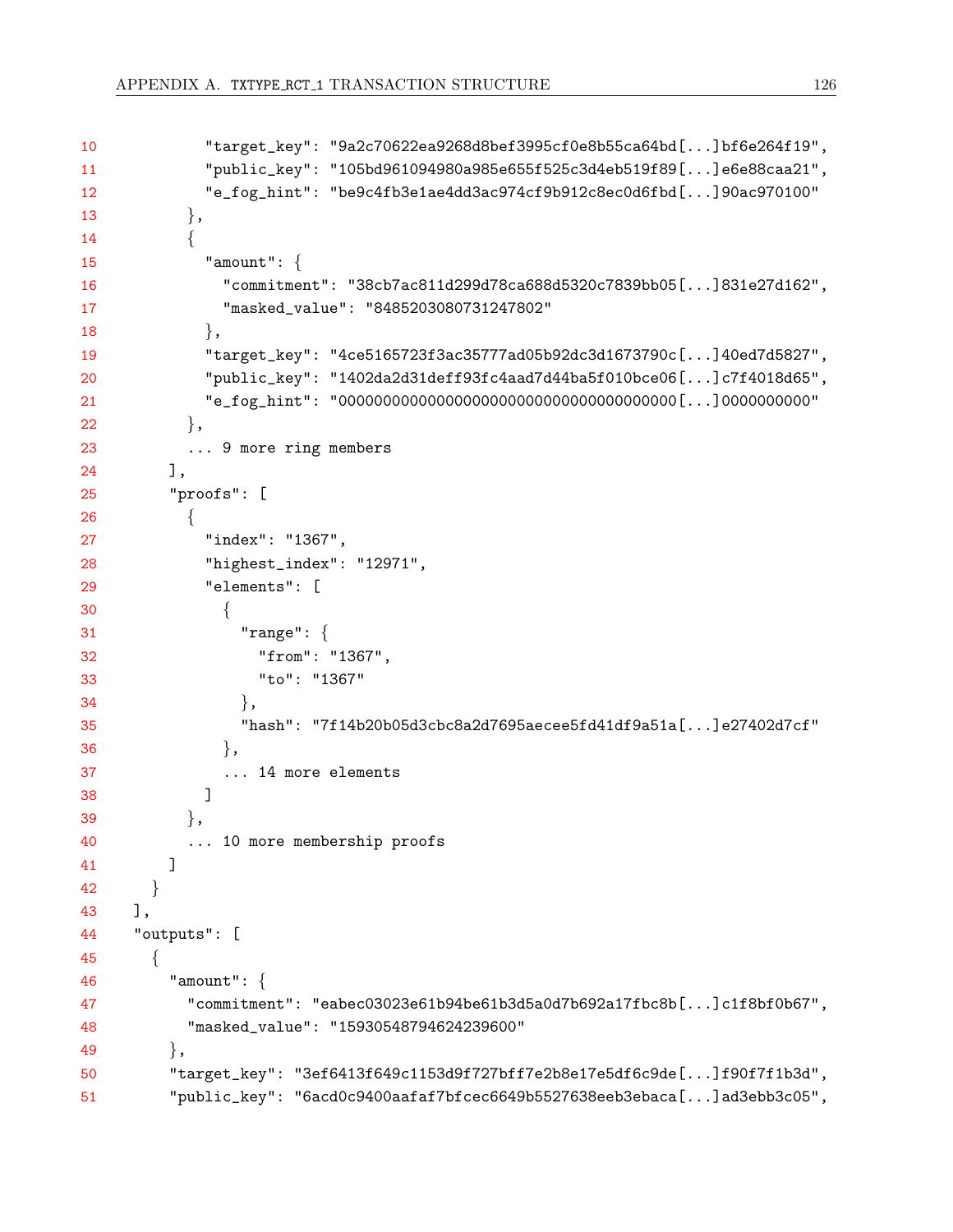```
52 "e_fog_hint": "1322b802c2ecbd392c726686818a5d4023f95f343c[...]a496cdfafb"
53 \qquad \},
54 {
55 "amount": {
56 "commitment": "781cc27424252c9f16657dc2935e3ab3972362af[...]4508d38db0",
57 "masked_value": "17147565098074236509"
58 },
59 "target_key": "3643866e770086dd46e5f7728c887bde4d52fbf866[...]8d3dae341e",
60 "public_key": "70142cf2cf81433c2d0f034e95af8d214e11f98a83[...]e52a7ff5f1",
61 "e_fog_hint": "5bfdcd4be7d3efc0a85e133dee0a9273fa7c6ef521[...]04e9e10101"
62 }
63 ],
64 "fee": "10000000000",
65 "tombstone_block": "4377"
66 },
67 "signature": {
68 "ring_signatures": [
69 {
70 "c_zero": "5422f19a19f1ae8fae392970f1956917370326fd4d8b50[...]a9b5238fe7",
71 "responses": [
72 "6ffae81179a2f7d08b80ff2e65f989afa7ac4c2aad269b565f1d5d8905fb3f0a",
73 "235c6e815af40a0bb771b4523421eb070d7914c3c98426be7864aaee6b929e0a",
74 "cdd77b59b391c0f23e3d536e413c8e2148876a9550efd641ae71811693bc440e",
75 "cb03858631a62681b5a9e6bcb31d9dc057a137e71d00eeecbbc1a2b035d33c0c",
76 "f95120a9e8790b835a9b07831577841c516a4b02bba3fd7043a0243411208c0f",
77 "90bf683446463a3bfdcb22d4f8761b370347ad6839dea64a428da274e872b50f",
78 "5243672def3f1550a5e4835c3b32b6716fcc8bd2d0cdfdf58eae1bea2fc38409",
79 "0d5e5b466d93d99b14312c582de9a70f0f517ab391457892dd31f411dba5de01",
80 "97e0b08822765043741740841706b2ebf943cbb7155ae1da861875c0f9683000",
81 "f64b00670f337646e59adfe7d9445bfe3a2a7bdb3c6979962dc79b531faf400c",
82 "7a1f4d9110783a03e2086178881a605ca3c200741ad1d0895d68dcc0c3f8040f",
83 "2be0531a2d377ef3b61de7990cc7738dcd7204b7c334f811586df87f659c8705",
84 "8dd611f6fa1e7aa37ad31eec622651ec2aa6fac025ce54dcdbf35b257b441c09",
85 "0caac06183b9a6e25ec56aa7b5dc32d38f3258fcdf5033bfbfd5fc1d8573b304",
86 "8d60665d8e45f46bef44a107bfcb1b5025d25ba8480d3e0480c85b0cc2644507",
87 "4083f83e9032e185b64177613689cbcab8e3b552ff2fc4b698bb8dda6bca6d0d",
88 "9c5e7695ae7997f9135d297246053d3198d74f6696f9494b66e8137b27c2dd0a",
89 "74c4fee37278af3f65043856b0d50856b0501a4ec15ced28d5fd63b77e97b10d",
90 "3a3b948b7b9bc4a209908c4c12bad195a91d9e600977767993b7ef6db97de305",
91 "5403ca939dda2c5fc9ed22eadc3c858e387bb82dc244ab29b1d448d94e639d04",
92 "c4daf4e968b3e69c50c50061596e46db481db6989faec2fa8ea51061b7f96e00",
93 "9b0d053337ae82fc4e4d6904c9942f8aec28a03502b101a48e2220adbf306206"
```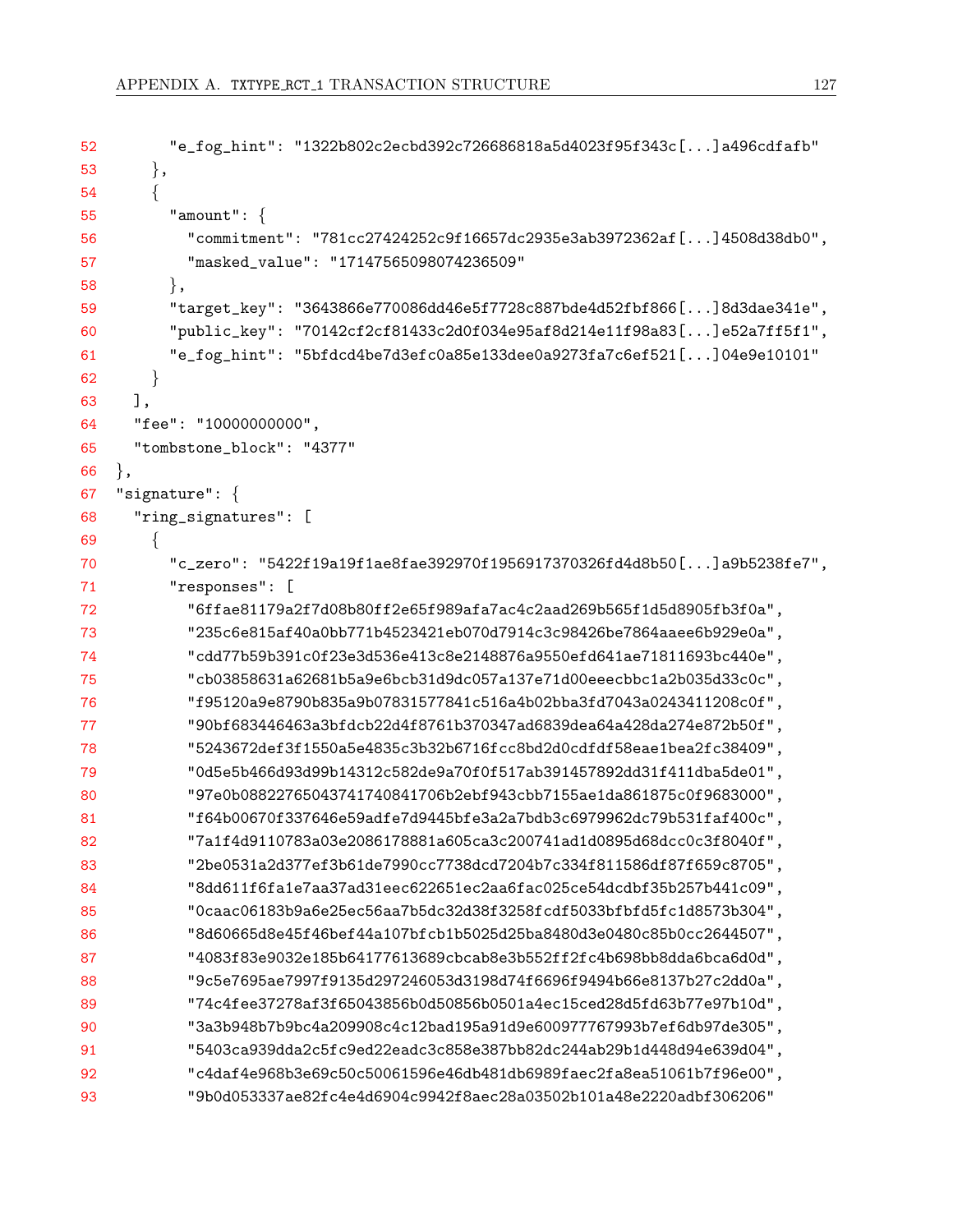```
94 ],
95 "key_image": "c2cf8a58a9f1f5fcdd88181d16eede697f176980b6b[...]dee3dc79a3"
96 }
97 ],
98 "pseudo_output_commitments": [
99 "6e566450428b4a589a7f97fe88d60a558b327ab56ae03076494dbb658675f00a"
100 ],
101 "range_proofs": "ba5e39a27daedc0f02a9bd19f9b83d8394ab6d[...]8f6ef8745e53a009"
102 }
```
#### Transaction components

- inputs (lines 2-43) List of inputs (there is one here).
- ring (lines 4-24) Ring members of the first input. These are outputs copied explicitly from the blockchain record into the transaction structure.
- commitment (line 7) Commitment for the first ring member of the first input (Section [5.4\)](#page-50-0).
- masked value (line 8) Field  $masked\_value_t$ , for the first ring member of the first input (Section [5.3\)](#page-49-0).
- target key (line 10) One-time destination key (address) for the first ring member of the first input (Section [4.2\)](#page-44-1).
- public key (line 11) The transaction output (txout) public key for the first ring member of the first input (Section [4.2\)](#page-44-1).
- $\bullet$  e\_fog\_hint (line 12) Encrypted fog hint for the first ring member of the first input (Section [10.2.3\)](#page-114-13). Note that the second ring member's fog hint in line 21 is all zeroes, implying it is a fee output. Currently MobileCoin fee outputs are not differentiated from normal outputs when constructing transactions, even though practically speaking fee outputs (which are public knowledge — recall Section ?? footnote ??) are not useful as decoy members of a ring signature. Since MobileCoin blocks are created very quickly once nodes start working on an SCP slot, most blocks will only 'contain' one transaction unless MobileCoin transaction volume becomes very large. Combine this with the fact most transactions will have two outputs (one for the recipient, one for sending change back to the sender) means on average  $1/3<sup>rd</sup>$  of on-chain outputs will be fee outputs. Therefore the average effective ring size is  $2/3^{\text{rds}}$  its nominal value (11 in the initial version of MobileCoin, so about 7-8 on average). One way MobileCoin could reduce this problem (which also leads to unnecessary blockchain bloat) is implementing a 'fee epoch' where fees are recorded in clear text in blocks and nodes only create a fee output e.g. every 1000 blocks.
- proofs (lines 25-41) Membership proofs showing the first ring's members exist in the blockchain (Section [6.2.2\)](#page-57-0).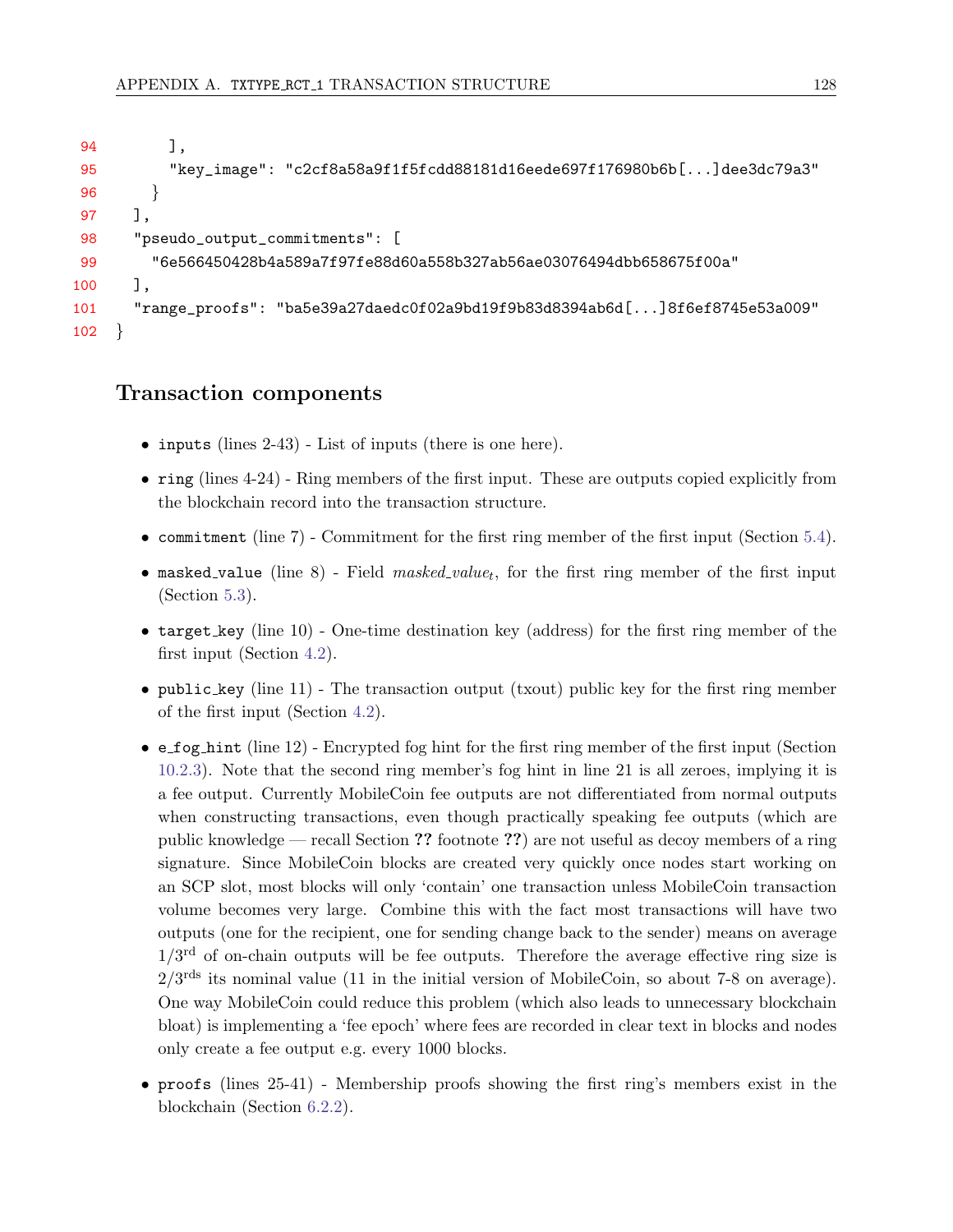- index (line 27) Index of the first ring member of the first input (i.e. the output's index within the blockchain record).
- highest index (line 28) Index of the newest output in the blockchain at the time this membership proof was created. Technically it could be any existing output in the blockchain with index higher than the ring member, but in practice it is likely to be the newest output (at the time the proof was created).
- elements (lines 29-38) Membership proof elements, each is a node in the proof's Merkle tree.
- range (lines 31-34) Range of elements this proof node represents. Since the from and to fields are the same, this must be a leaf node.
- hash (line 25) The hash value of this proof node.
- outputs (lines 44-63) The outputs created by this transaction (there are two). Outputs have the same content fields as ring members, since ring members are just outputs copied from the blockchain.
- fee (line 64) Transaction fee in clear text, in this case 0.01 MOB (Section ??).
- tombstone block (line 65) A future block's index selected by the transaction author. If this transaction has not been added to the blockchain by the time its tombstone block has been created, then the transaction 'dies' and is no longer eligible for adding to the chain.
- ring\_signatures (lines 68-96) MLSAG signature for the transaction input (there is one; Section [7.2.2\)](#page-61-0).
- c zero (line 70) Component  $c_1$  from the first input's MLSAG signature (Section [3.5;](#page-41-0) note that the MobileCoin implementation uses 0-base indexing for MLSAGs, but for consistency/clarify we stick with 1-base indexing).
- responses (lines 71-94) In alternating order, components  $r_{i,1}$  and  $r_{i,2}$  from the first input's MLSAG signature

 $\sigma_j(\mathfrak{m}) = (c_1, r_{1,1}, r_{1,2}, ..., r_{\nu+1,1}, r_{\nu+1,2})$ 

- key\_image (line 95) Key image  $\tilde{K}_j$  for the first input ( $j = 1$ ; Section [3.4\)](#page-38-0).
- pseudo\_output\_commitments (lines  $98-100$ ) Pseudo output commitment  $C_j^{\prime a}$  for the input (Section [5.3\)](#page-49-0). Please recall that the sum of these commitments will equal the sum of the two output commitments of this transaction (plus the transaction fee commitment  $fH$ ).
- range proofs (line 101) Bulletproof proof elements concatenated together into one blob (Bulletproofs were not explored in this document, so we will not itemize further)

$$
\Pi_{BP} = (A, S, T_1, T_2, t_x, t_x^{blinding}, e^{blinding}, \mathbb{L}, \mathbb{R}, a, b)
$$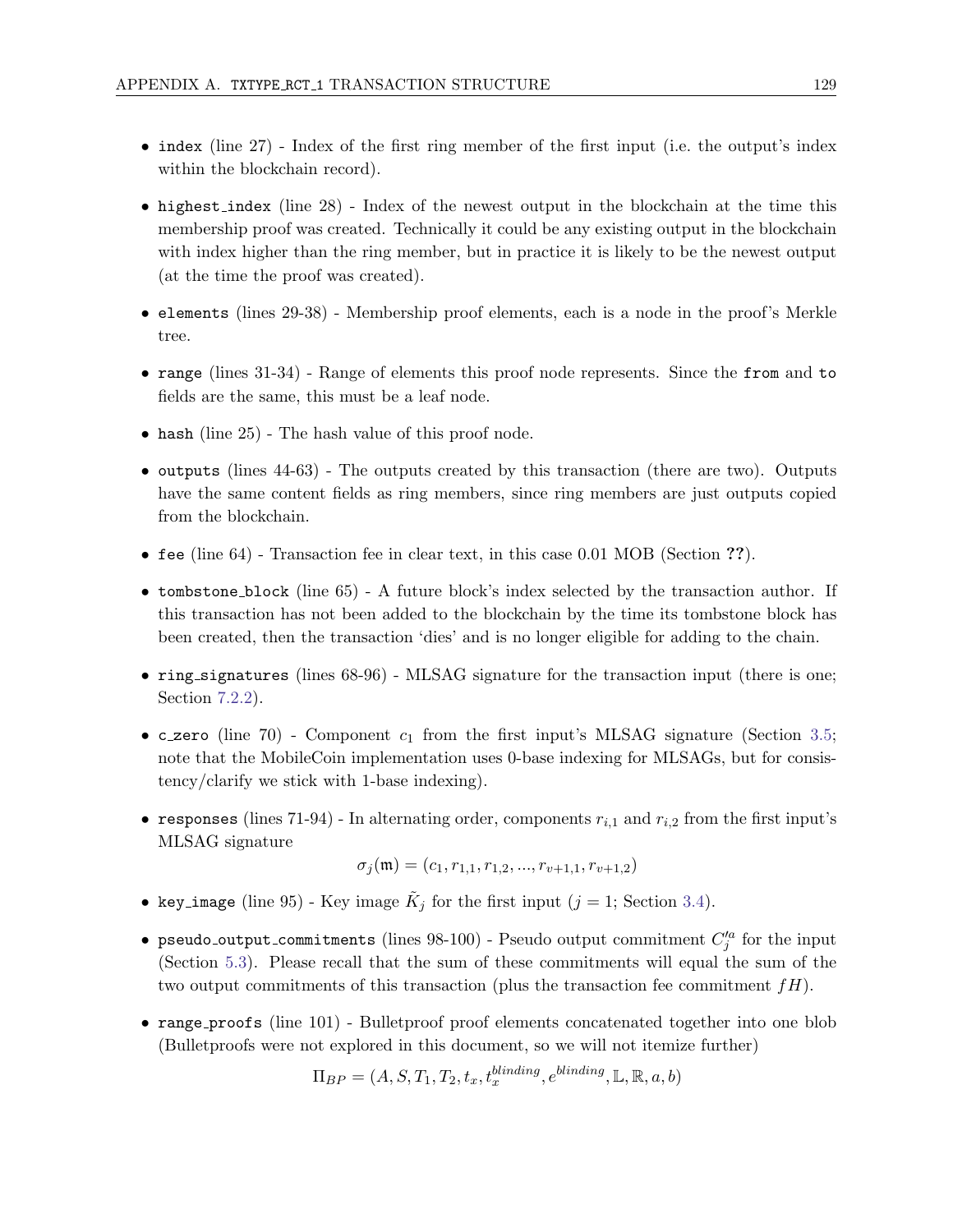## APPENDIX B

### Block Content

<span id="page-136-0"></span>In this appendix we show the structure of a sample block, namely the  $5<sup>th</sup>$  block after the origin block (i.e. the 6<sup>th</sup> block overall), obtained from the MobileCoin 'full-service' wallet back-end [\[122\]](#page-127-5) with endpoint get\_block. The block has two outputs and one key image.

We can infer this block was created from one transaction with one input and one output, since all transactions must have an input (but there is only one key image), and one output from every block must be for the block fee.

```
1 "block": {
2 "id": "3f30b6d56cd5045419d7607517ccc6cbea62839d772afe8642d8075072cf7f11",
3 "version": "0",
4 "parent_id": "46504c990b572eb48a7cd29cb5c8891b90513678a290e6e7235ab8947644182a",
5 "index": "5",
6 "cumulative_txo_count": "28",
7 "root_element": {
8 "range": {
9 "from": "0",
10 "to": "31"
11 \Big\},
12 "hash": "72276f5c57bcfc585050c6b4f33eefcc6f0a47ef79aeeaa68593af608108b7e9"
13 \quad \quad \}14 "contents_hash": "f802d38eb533a8497099f8e04564943abdc6e34c566c2045bbeaa46e0ad170b4"
15 \quad \},
```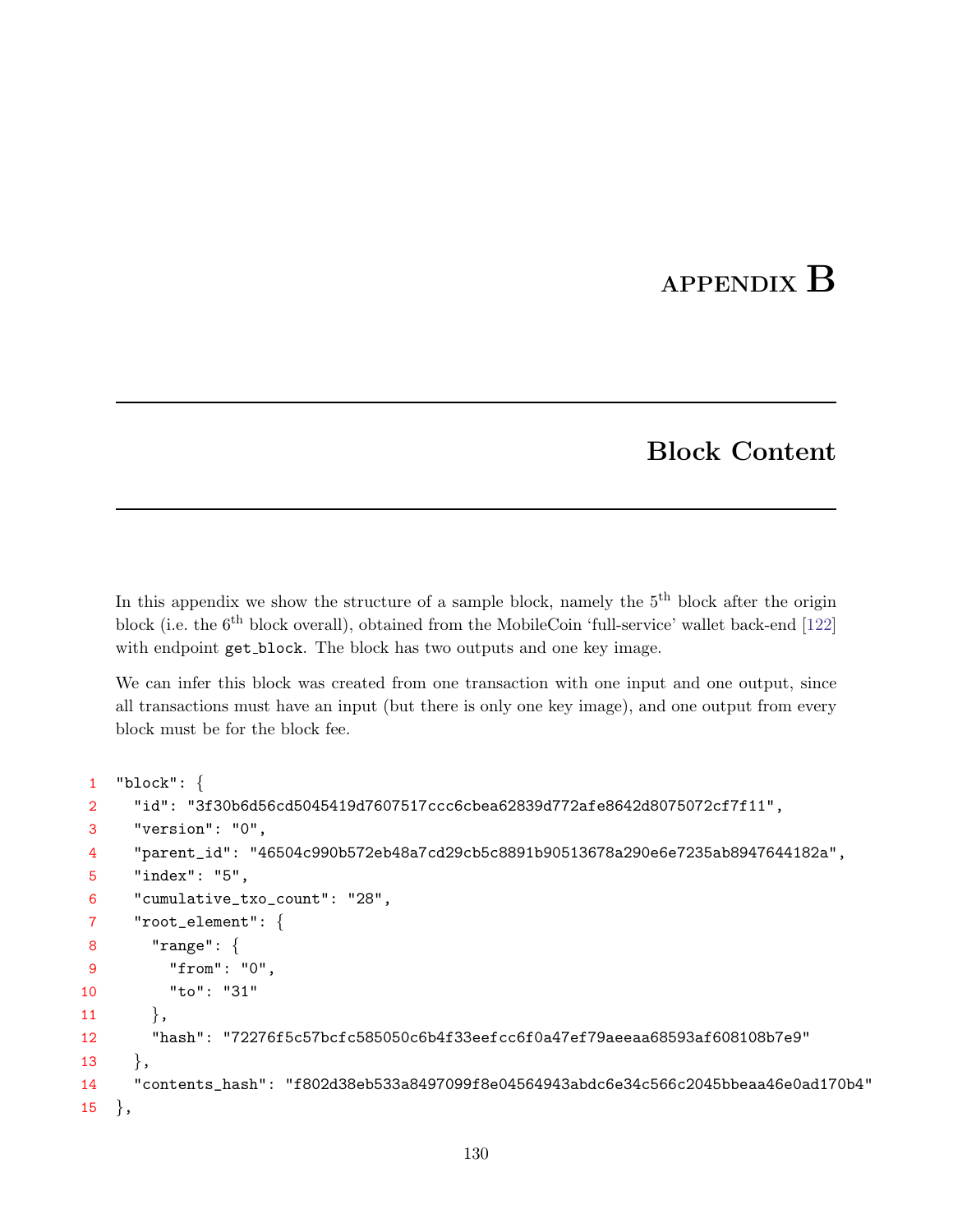```
16 "block_contents": {
17 "key_images": [
18 "0a204451a2b6c0795f1814f5cf490d8b69c9fb9c244252d88b76be842ab1ec4ca22e"
19 ],
20 "outputs": [
21 {
22 "amount": {
23 "commitment": "cafbcf8f05b29a7f231cbb4c955f3cd8997b32d50758ceda2de3591c314d083f",
24 "masked_value": "12747939974205126347"
25 },
26 "target_key": "58a5cd624cb0eaf44c5429e8e9dd53ca339ee21819847fe0f09307c1bd7a6e3e",
27 "public_key": "86347301b9910e067fc94ac9c90381fc8dd521812006af48440fbd9f64eeea20",
28 "e_fog_hint": "00000000000000000000000000000000000000[...]000000000000000000000"
29 \qquad \},
30 {
31 "amount": {
32 "commitment": "1640896f882ea29d0bf6de88cc30b59fa520509c3905e5a8a55cefdde7e52f55",
33 "masked_value": "1506083220302024919"
34,
35 "target_key": "a82316cd7b844689ca7d907cda38fb48a660c301aaee3a277791a11a34e56772",
36 "public_key": "f451c9927e6b1c73265f37bc93b7a042addc627137ab1082d8f42b88b2917a6f",
37 "e_fog_hint": "f1b2f8a048385516a936affc895e0356120f15[...]765c36adaae2981910100"
38 }
39 ]
40 }
```
#### Block components

- block (lines 1-15) This block's header.
- id (line 2) This block's block ID.
- version (line 3) Block format version.
- parent id (line 4) Parent block's ID.
- index (line 5) This block's index in the ledger.
- cumulative\_txo\_count (line ) Total number of outputs in the ledger (including those added by this block).
- root element (lines 7-13) Merkle root of the outputs that existed in the chain before this block was created (recall Chapter [6\)](#page-53-0).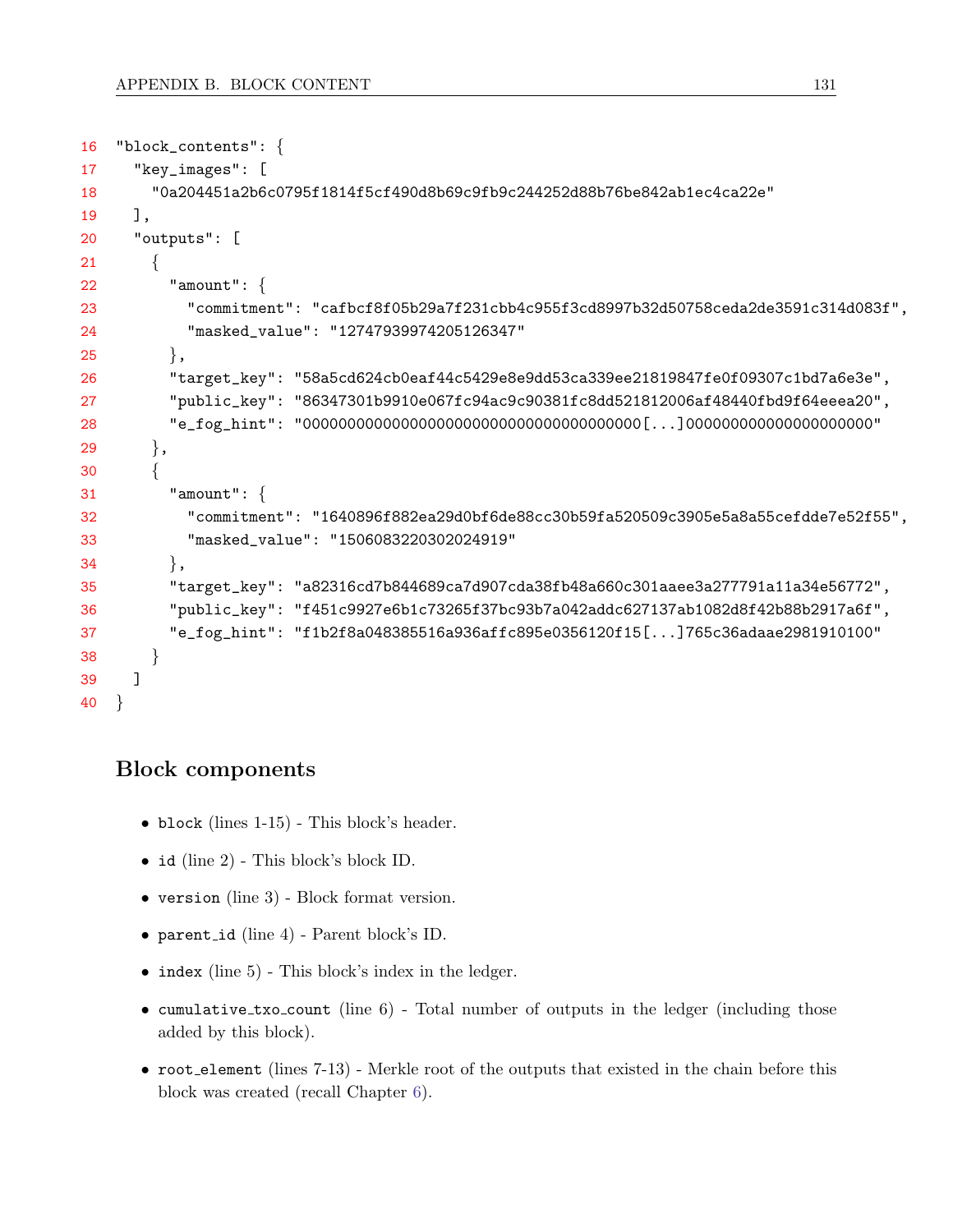- range (lines 8-11) Range of elements covered by the root element (i.e. the size of the Merkle tree's base layer). Since there were only 26 outputs on-chain before this block was made, there must be 6 null elements in the base layer of the tree that made this root element.
- hash (line 12) The Merkle root hash of the root element.
- contents hash (line 14) A hash of the block contents.
- block contents (lines 16-40) All block contents added to the chain by this block.
- key images (lines 17-19) Key images added to the chain by this block, corresponding to outputs spent by the transactions validator enclaves used to assemble this block. There is only one key image here.
- outputs (lines 20-39) New outputs added to the chain by this block.
- commitment (line 23) The first output's commitment (recall Chapter [5\)](#page-48-0).
- masked value (line 24) The amount contained in the output commitment, masked so only the recipient can read it (recall Section [5.3\)](#page-49-0).
- target key (line 26) One-time address of the output.
- public key (line  $27$ ) Txout public key of the output.
- e fog hint (line 28) Encrypted fog hint of the output. The first output's fog hint is all zeroes, likely indicating it is the fee output of this block.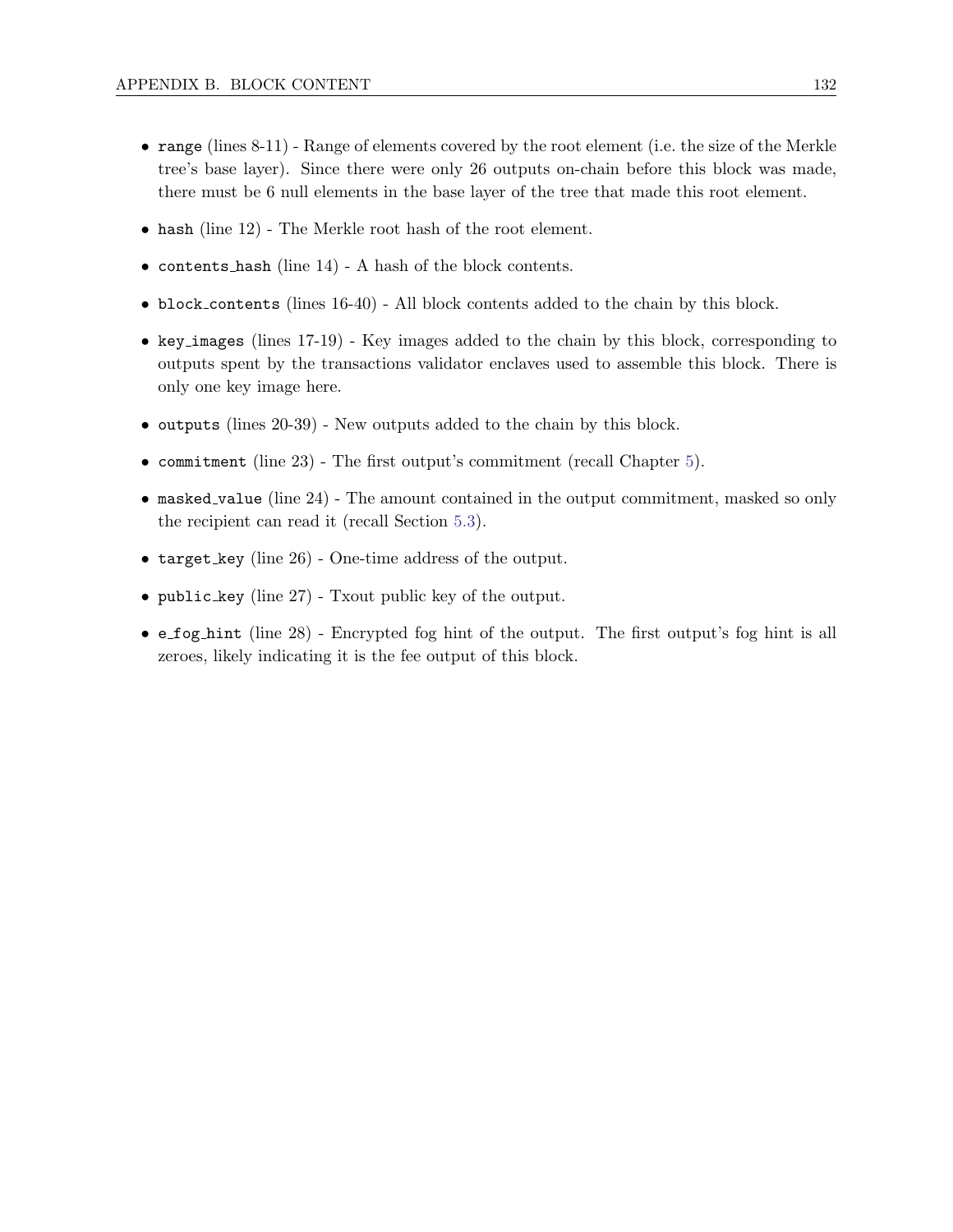## APPENDIX C

### Origin Block

In this appendix we show the structure of MobileCoin's origin block, obtained from the MobileCoin 'full-service' wallet back-end [\[122\]](#page-127-5) with endpoint get block. The block has 16 outputs and no key images. Those outputs contain the entire original supply of MobileCoin (250 million MOB).

The contents of this block are fairly self-explanatory. See Appendix [B](#page-136-0) for an overview of block contents.

```
1 "block": {
2 "id": "c502dcac6985ade2766af6a4bd1973f4af71aa4136c6f6bf61001b21e5ddf9ae",
3 "version": "0",
4 "parent_id": "0000000000000000000000000000000000000000000000000000000000000000",
5 "index": "0",
6 "cumulative_txo_count": "16",
7 "root_element": {
8 "range": {
9 "from": "0",
10 "to": "0"
11 },
12 "hash": "0000000000000000000000000000000000000000000000000000000000000000"
13 \quad \quad \}14 "contents_hash": "a099ec3bfedc4a9c5e876a3ef1a35a972e7789a3cd35a4b842094c517d631531"
15 \, },
16 "block_contents": {
```